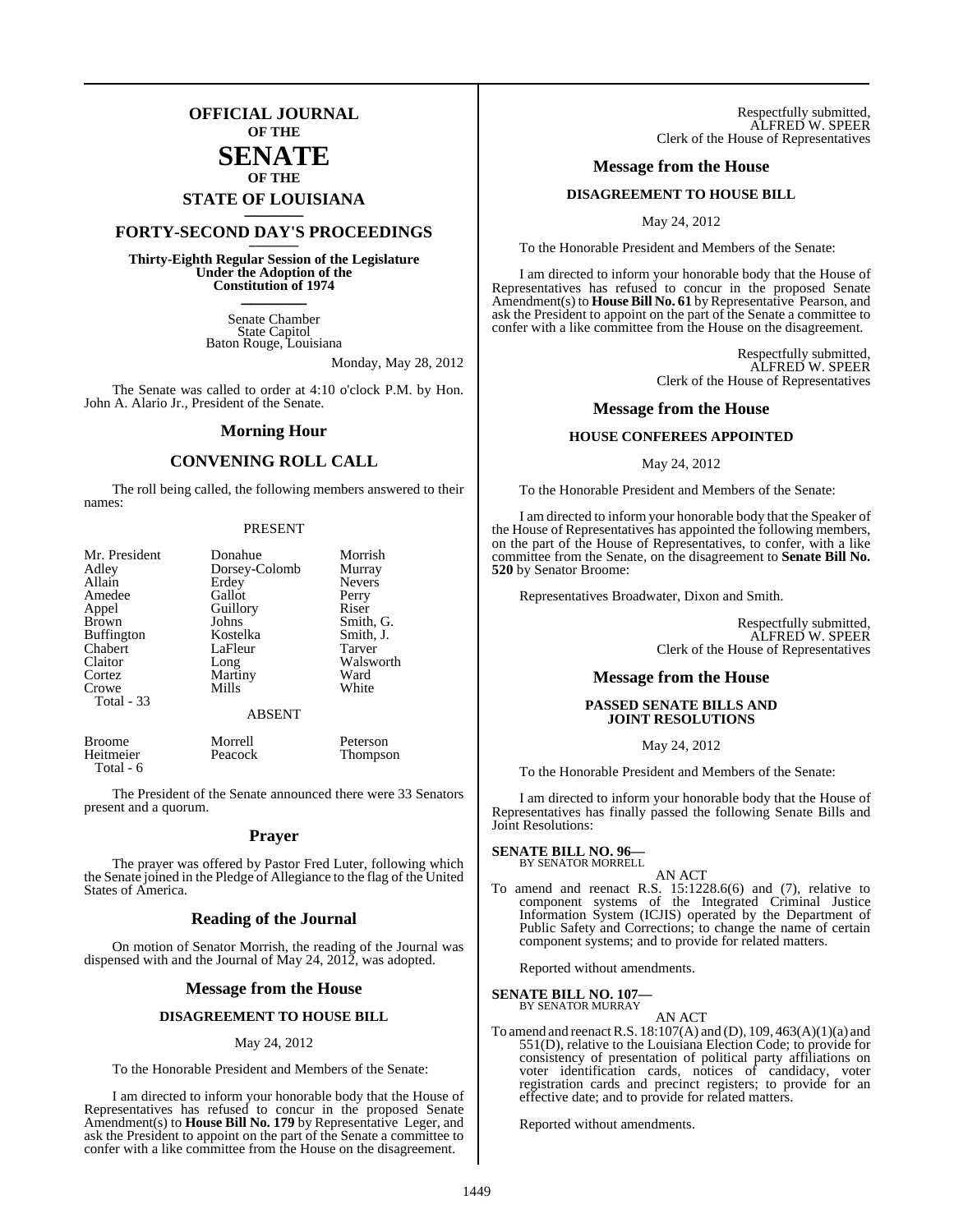### **SENATE BILL NO. 213—** BY SENATOR BROWN

AN ACT

To amend and reenact R.S. 44:9(F) and (G), relative to criminal arrest and disposition records; to authorize the Louisiana Department of Public Safety and Corrections to provide the Louisiana Department of Insurance access to criminal arrest and disposition records; to provide that the Louisiana Department of Insurance may use criminal arrest and disposition records which have been expunged; and to provide for related matters.

Reported without amendments.

# **SENATE BILL NO. 264—** BY SENATOR MORRELL

AN ACT

To amend and reenact R.S. 15:874(5), relative to the inmate compensation fund; provides relative to disbursements from the fund; and to provide for related matters.

Reported without amendments.

# **SENATE BILL NO. 111—** BY SENATOR JOHNS

AN ACT

To amend and reenact R.S. 44:9(F) and (G), relative to the Public Records Law; relative to records of violations of municipal ordinances and of state statutes classified as a misdemeanor or felony; to provide the Louisiana Board of Pharmacy and the office of financial institutions with access to expunged records under certain circumstances; and to provide for related matters.

Reported without amendments.

# **SENATE BILL NO. 285—** BY SENATOR ADLEY

AN ACT

To enact R.S. 22:835(F) and 835.1, relative to the dedication of a portion of the fire marshal tax receipts; to provide for the dedication of a portion of such receipts for fire protection at Camp Minden; to create the Camp Minden Fire Protection Fund as a special fund in the state treasury; to provide for the use of monies in the fund; to provide for an effective date; and to provide for related matters.

Reported without amendments.

# **SENATE BILL NO. 304—**

BY SENATORS PETERSON, ALARIO, BROOME, BROWN, BUFFINGTON,<br>DORSEY-COLOMB, GUILLORY, LONG, MILLS, MORRELL, MORRISH,<br>MURRAY, NEVERS, PERRY, RISER, GARY SMITH, JOHN SMITH,<br>TARVER, THOMPSON AND WALSWORTH AN ACT

To enact R.S. 49:149.30, relative to the names of state buildings; to name the new University Medical Center/Louisiana State University Hospital in New Orleans the "Reverend Avery C. Alexander Academic Research Hospital"; and to provide for related matters.

Reported without amendments.

# **SENATE BILL NO. 122—** BY SENATOR WHITE

AN ACT

To amend and reenact R.S.  $15:541(2)(k)$  and  $(25)(f)$ , relative to the registration of sex offenders; to provide relative to certain definitions; and to provide for related matters.

Reported without amendments.

### **SENATE BILL NO. 199—** BY SENATORS KOSTELKA, GUILLORY AND WHITE AN ACT

To enact R.S. 14:70.8, relative to crimesinvolving theft and fraud; to create the crime of illegal transmission of monetary funds; to provide for definitions; to provide for penalties; and to provide for related matters.

# **Page 2 SENATE 42nd DAY'S PROCEEDINGS**

Reported without amendments.

# **SENATE BILL NO. 202—**

BY SENATOR MORRISH AN ACT

To amend and reenact R.S. 56:435.1.1(A), relative to oyster harvesting in Calcasieu Lake; to remove the time limitation on the issuance of special permits for oyster harvesting in Calcasieu Lake; to remove the limitations on the number of special permits issued; and to provide for related matters.

Reported without amendments.

### **SENATE BILL NO. 219—** BY SENATOR JOHNS

AN ACT

To authorize McNeese State University to transfer certain state property to the Chennault International Airport Authority; to provide for the property description; to provide for reservation of mineral rights; to provide terms and conditions; and to provide for related matters.

Reported without amendments.

**SENATE BILL NO. 306—** BY SENATOR WHITE

AN ACT

To amend and reenact R.S. 14:98(F)(2), relative to driving offenses; to provide with respect to the crime of operating a vehicle while intoxicated; to provide with respect to the ten-year cleansing period for purposes of determining when a person has a prior offense; and to provide for related matters.

Reported without amendments.

**SENATE BILL NO. 345—** BY SENATOR MORRISH

AN ACT

To amend and reenact R.S. 22:1155, relative to the denial of dental benefit claims; to require certain information to be included in such denials or any written communications related thereto; and to provide for related matters.

Reported without amendments.

**SENATE BILL NO. 378—**<br>BY SENATOR MILLS AND REPRESENTATIVES ARNOLD, WESLEY<br>BISHOP, BROSSETT, BROWN, BURRELL, NANCY LANDRY, LEBAS,<br>LEGER, NORTON, ORTEGO AND PIERRE AN ACT

To enact R.S. 37:1218.1, relative to immunizations; to provide for the administration of certain immunizations in primary care health professional shortage areas; to provide for the requirements of pharmacists administering the immunization; and to provide for related matters.

Reported without amendments.

**SENATE BILL NO. 661—** BY SENATOR JOHNS

AN ACT

To authorize the Chennault International Airport Authority to transfer certain property to the governing authority of the city of LakeCharles; to provide for the property description; to provide for reservation of mineral rights; to provide terms and conditions; and to provide for related matters.

Reported without amendments.

### **SENATE BILL NO. 652—** BY SENATOR CLAITOR

- AN ACT
- To amend and reenact R.S. 47:9010(A)(7), relative to the Louisiana Lottery Corporation; to provide for the content of the annual budget report submitted to the Joint Legislative Committee on the Budget; to provide for the reporting of certain personnel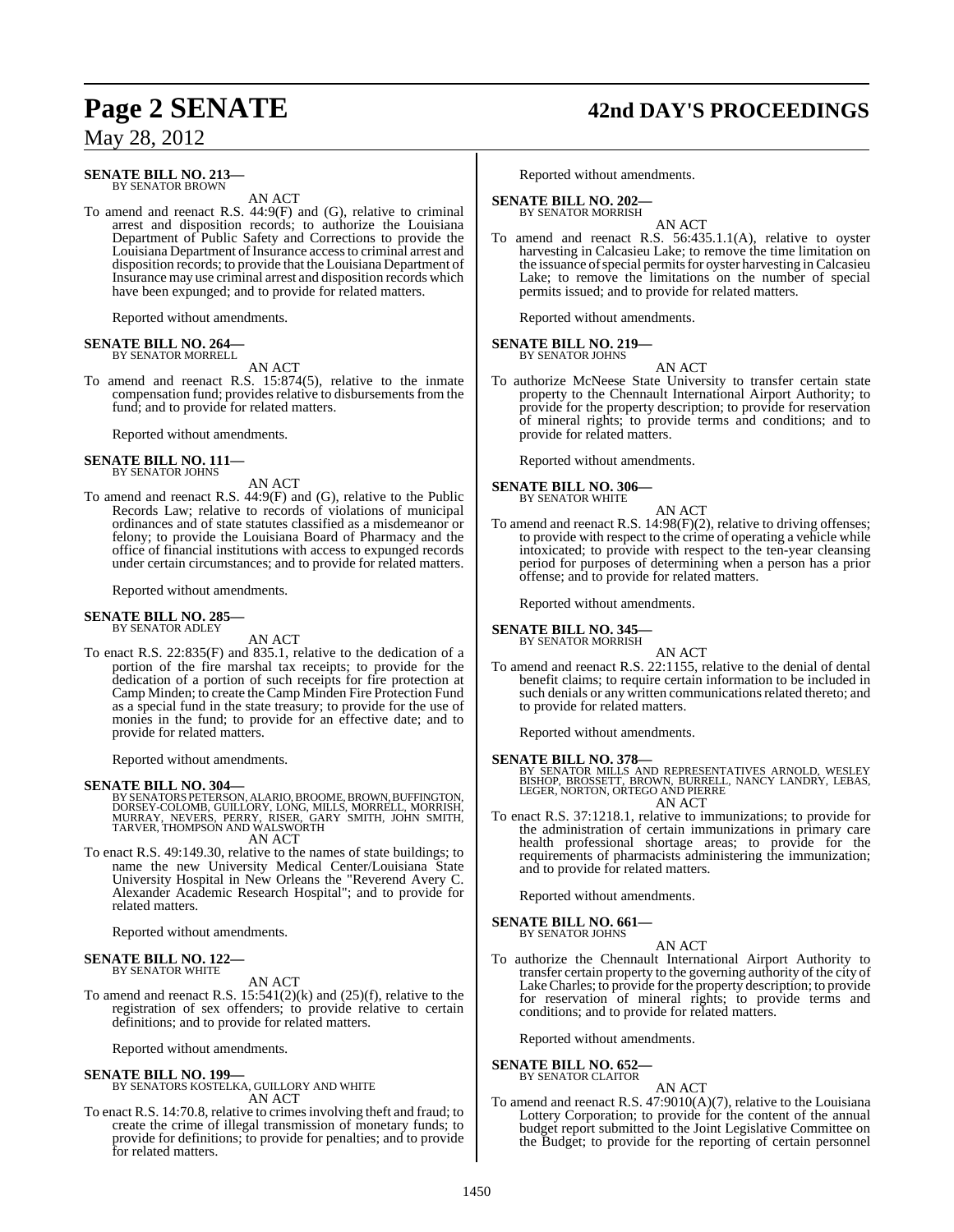# **42nd DAY'S PROCEEDINGS Page 3 SENATE**

# May 28, 2012

information; to provide for an effective date; and to provide for related matters.

Reported without amendments.

### **SENATE BILL NO. 68—** BY SENATOR KOSTELKA

AN ACT

To amend and reenact Code of Criminal Procedure Article 895.5(D), relative to restitution recovery divisions established by district attorneys; to authorize a district attorney to assess a collection fee on funds due when the amount payable to the state or to a crime victim has not been satisfied; and to provide for related matters.

Reported without amendments.

- SENATE BILL NO. 75—<br>BY SENATORS KOSTELKA, ALARIO, ALLAIN, AMEDEE, APPEL,<br>BROOME, BROWN, BUFFINGTON, CORTEZ, CROWE, DONAHUE,<br>DORSEY-COLOMB, ERDEY, HEITMEIER, JOHNS, LAFLEUR, LONG,<br>MILLS, MORRELL, MURRAY, NEVERS, PEACOCK, PE AN ACT
- To amend and reenact R.S. 14:403.3(D) and to enact R.S.  $14:403.3(E)$ , 403.7 and 403.8, relative to offenses affecting law enforcement; to increase the penalty for communicating false information to law enforcement regarding a missing child under certain circumstances; to create the crimes of failure to report a missing child and failure to report the death of a child; to provide for definitions; to provide for penalties; and to provide for related matters.

Reported without amendments.

# **SENATE BILL NO. 121—**

- BY SENATORS KOSTELKA, GUILLORY, MILLS, PERRY, ALARIO,<br>ALLAIN, APPEL, BROOME, BUFFINGTON, CORTEZ, CROWE, LONG,<br>MARTINY, MURRAY, NEVERS, PEACOCK, RISER, JOHN SMITH,<br>TARVER,THOMPSON,WALSWORTH AND WHITE AN ACT
- To amend and reenact R.S. 14:35.3(G)(2) and to enact R.S. 14:37.7, relative to assault and battery affecting domestic household members; to create the crime of domestic abuse aggravated assault; to provide for enhancement of penalties when a minor under the age of thirteen is present during the commission of the crime; to provide relative to the cleansing period for prior domestic abuse battery convictions; to provide for definitions; to provide for penalties; and to provide for related matters.

Reported without amendments.

### **SENATE BILL NO. 427—** BY SENATOR KOSTELKA

AN ACT

To amend and reenact R.S. 15:1404(A) and the introductory paragraph of (B) and to enact R.S.  $15:1404(B)(9)$  through (13), relative to criminal gang activity; to provide for the definition of "pattern of criminal gang activity"; and to provide for related matters.

Reported without amendments.

# **SENATE BILL NO. 224—**

AMEDEE AND THOMPSON AND REPRESENTATIVE PUGH AN ACT

To enact R.S. 32:410(A)(6), relative to the form and information on a driver's license; to provide an option to include certain special endorsement codes on a driver's license; to authorize endorsement codes for a lifetime hunting license, a lifetime sports fishing license, a combination lifetime hunting and sports fishing license, a firearm and hunter education certificate, and a boating safety education certificate; and to provide for related matters.

Reported without amendments.

# **SENATE BILL NO. 376—**

BY SENATOR GARY SMITH

AN ACT To amend and reenact R.S. 32:1525(A)(1) and (3), relative to motor carrier violations; to provide for notice of a violation of provisions regarding the transportation of hazardous waste; and to provide for related matters.

Reported without amendments.

# **SENATE BILL NO. 538—** BY SENATOR WHITE

AN ACT

To amend and reenact R.S. 40:1730.42 and 1730.45(A) and (B), relative to the state fire marshal; to provide for definitions; to provide for enforcement and rules; and to provide for related matters.

Reported without amendments.

# **SENATE BILL NO. 263—** BY SENATOR MARTINY AND REPRESENTATIVE HUNTER AN ACT

To amend and reenact R.S. 9:3424(B), R.S. 13:3471(1)(c), R.S. 22:177(B), 335, and 442(B), and R.S. 45:200.8(B), relative to service of process; to provide for the manner in which the secretary of state effects service of process; to allow the secretary of state to obtain service of process by certified mail, and to remove the requirement that return receipt be requested; to provide for the secretary of state's service of process on a foreign corporation or foreign limited liability company; to provide for the secretary of state's service of process on an insurer's attorney-in-fact, on a foreign insurer and on an unauthorized insurer; to provide for the secretary of state's service of process on the owner of a public carrier vehicle; and to provide for related matters.

Reported without amendments.

**SENATE BILL NO. 176—** BY SENATOR BUFFINGTON AND REPRESENTATIVE HUNTER AN ACT

To enact R.S. 40:1299.41(L), relative to medical malpractice; to provide for definitions and general applications; to provide relative to certain acts or omissions regarding declarations or orders related to life-sustaining procedures; to provide for prospective application; to provide for an effective date; and to provide for related matters.

Reported without amendments.

# **SENATE BILL NO. 82—**

BY SENATOR BUFFINGTON AND REPRESENTATIVE HUNTER A JOINT RESOLUTION

Proposing to add Article VII, Section 10(F)(4)(g) of the Constitution of Louisiana, relative to the expenditure of state funds; to prohibit the limited redirection and transfer of funds from the Medicaid Trust Fund for the Elderly in certain circumstances; and to specify an election for submission of the proposition to electors; and provide a ballot proposition.

Reported without amendments.

# **SENATE BILL NO. 354—** BY SENATOR AMEDEE

AN ACT

To amend and reenact R.S. 49:968(B), relative to the Administrative Procedure Act; provides for electronic reporting of rules to oversight committees; and to provide for related matters.

Reported without amendments.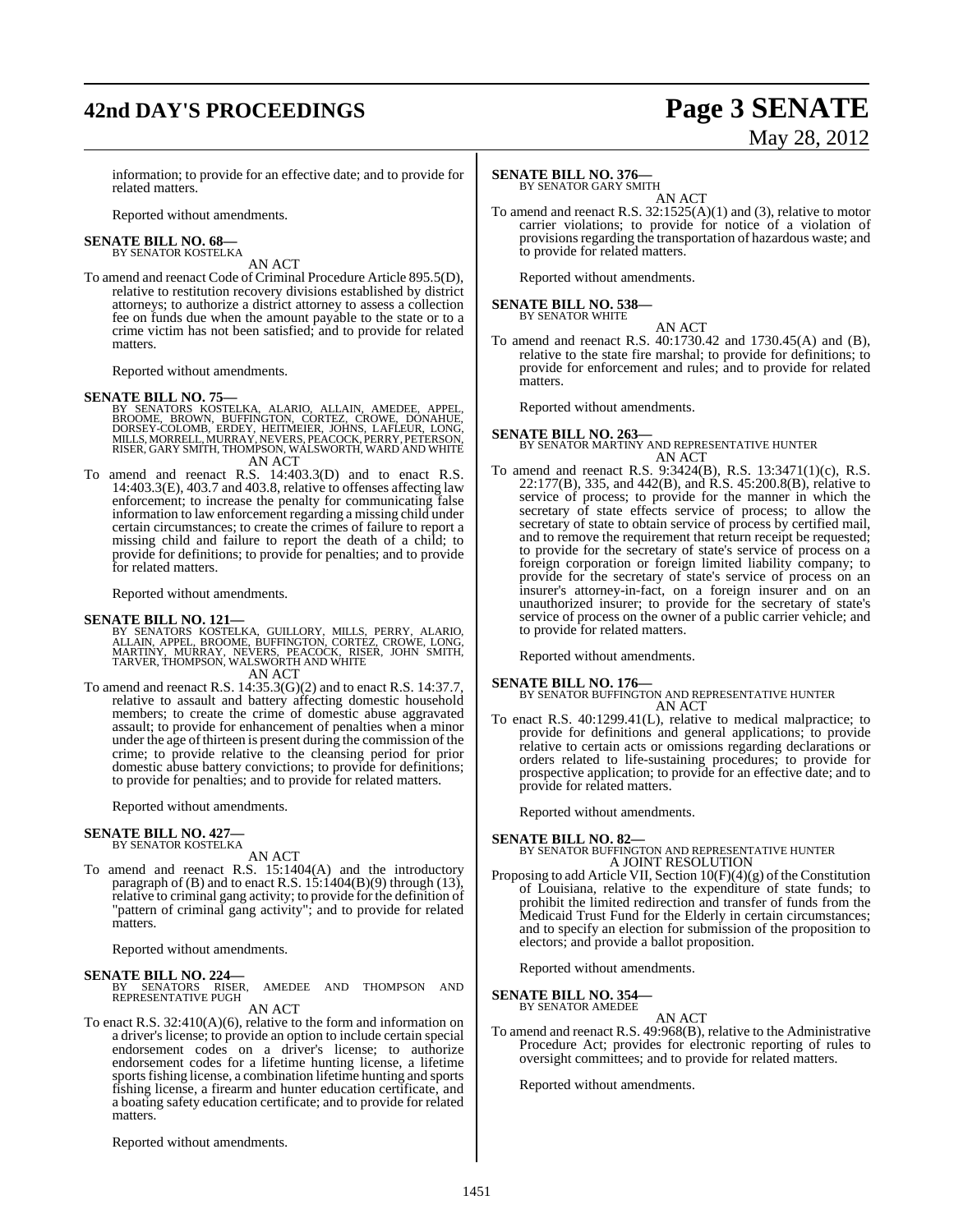### **SENATE BILL NO. 421—** BY SENATOR DONAHUE

AN ACT

To amend and reenact the introductory paragraph of R.S.  $22:347(A)(4)(a)$  and the introductory paragraph of R.S.  $48:756(A)(1)$ , relative to population estimates used in certain fund distributions; to provide for an entity under the latest federal-state cooperative program for local population estimates; to provide for an effective date; and to provide for related matters.

Reported without amendments.

# **SENATE BILL NO. 531—** BY SENATOR PEACOCK

AN ACT

To amend and reenact R.S.  $56:39(A)$  and to enact R.S.  $14:63(G)(5)$ , relative to criminal trespass; to provide relative to penalties for criminal trespass; to provide for forfeiture of and payment for the killing of wildlife in the course of a criminal trespass; and to provide for related matters.

Reported without amendments.

### **SENATE BILL NO. 549—** BY SENATOR MILLS

AN ACT To amend and reenact R.S. 47:302.27, relative to disposition of certain collections in St. Martin Parish; to provide for appropriations from the St. Martin Parish Enterprise Fund to the St. Martin Parish government; and to provide forrelatedmatters.

Reported without amendments.

### **SENATE BILL NO. 429—** BY SENATOR NEVERS

AN ACT

To amend and reenact Code of Civil Procedure Article 970(A), relative to motions for judgment on offer of judgment; to provide relative to time periods; to provide for certain terms, conditions and procedures; and to provide for related matters.

Reported without amendments.

### **SENATE BILL NO. 489—** BY SENATOR PERRY

AN ACT

To amend and reenact the introductory paragraph of R.S. 32:668(A), relative to hearing procedures following revocation or denial of drivers' licenses; to provide relative to testimony of law enforcement officers; and to provide for related matters.

Reported without amendments.

**SENATE BILL NO. 596—** BY SENATOR KOSTELKA AND REPRESENTATIVES BARROW, COX, DIXON, HOFFMANN, HUNTER, KATRINA JACKSON, NANCY LANDRY AND PIERRE

# AN ACT

To enact Code of Evidence Article 519, relative to testimonial privileges for judges in civil and criminal cases; to prohibit the issuance of a subpoena requiring a judge to testify in a civil, criminal, or juvenile proceeding without a hearing to determine privilege; to provide for specific requirements regarding the information being sought through the judge's testimony; to provide for a waiver for failure of a judge to timely object to a subpoena; to extend privilege to any judge or commissioner provided for in the constitution of Louisiana; and to provide for related matters.

Reported without amendments.

# **Page 4 SENATE 42nd DAY'S PROCEEDINGS**

# **SENATE BILL NO. 634—**

BY SENATOR MORRISH

AN ACT To amend and reenact R.S. 32:707(I)(1)(f) and R.S. 45:164(A), 178, and 200.3, and to enact R.S. 32:707(N) and R.S. 47:469.1, relative to vehicles; to prohibit operation of vehicles issued a reconstructed title as a motor carrier of passengers or as a public carrier vehicle; and to provide for related matters.

Reported without amendments.

# **SENATE BILL NO. 370—** BY SENATOR CROWE

AN ACT To amend and reenact R.S. 56:105(A), relative to wild birds and wild quadrupeds; to provide for special permits and licenses; to provide for special permits and licenses for the entertainment industry to take and possess certain wildlife; and to provide for related matters.

Reported without amendments.

# **SENATE BILL NO. 261—**

BY SENATOR NEVERS AN ACT

To amend and reenact Civil Code Articles 136 and 137 and R.S. 9:344(D), relative to children; to provide relative to the duties of care, custody, and control of children under certain circumstances; to provide relative to rights and responsibilities; to provide relative to custody and visitation; to provide relative to awards of visitation rights; to provide relative to visitation by grandparents and other non-parents; to provide certain terms, conditions, procedures, and requirements; and to provide for related matters.

Reported with amendments.

# **SENATE BILL NO. 303—**

BY SENATORS RISER, ADLEY, AMEDEE, BUFFINGTON, CHABERT,<br>CROWE, ERDEY, GUILLORY, JOHNS, KOSTEL KA, LAFLEUR,<br>MORRISH, NEVERS, PEACOCK, PERRY, GARY SMITH, JOHN SMITH, THOMPSON, WALSWORTH, WARD AND WHITE AND<br>REPRESENTATIVES ADAMS, ANDERS, ARMES, BERTHELOT,<br>BROADWATER,HENRY BURNS,CHAMPAGNE,GAROFALO,HAVARD,<br>HENRY,HODGES,HOFFMANN,LEOPOLD,LIGI,LORUSSO,MACK,<br>MONTOUCET,PYLANT,SCHEXNAYDER,SEABA

### A JOINT RESOLUTION

Proposing to amend Article I, Section 11 of the Constitution of Louisiana, relative to one's right to acquire, keep, possess, transport, carry, transfer, and use arms; to provide that any denial or infringement or other restriction be subject to a strict scrutiny standard by courts in determining a violation of the right; and to specify an election for submission of the proposition to electors and provide a ballot proposition.

Reported with amendments.

**SENATE BILL NO. 338—** BY SENATOR APPEL

AN ACT

To amend and reenact R.S. 38:2215(C) and to enact R.S. 38:2215(D) and (E), relative to certain public works; to provide for the time period between award of the contract and execution of the contract; to provide for an effective date; and to provide for related matters.

Reported with amendments.

**SENATE BILL NO. 389—**

BY SENATOR MARTINY

AN ACT

To enactR.S. 51:1726 and 1727, relative to sweepstakes promotions; to provide for the regulation of sweepstakes promotions by the attorney general; to provide for definitions; to provide for the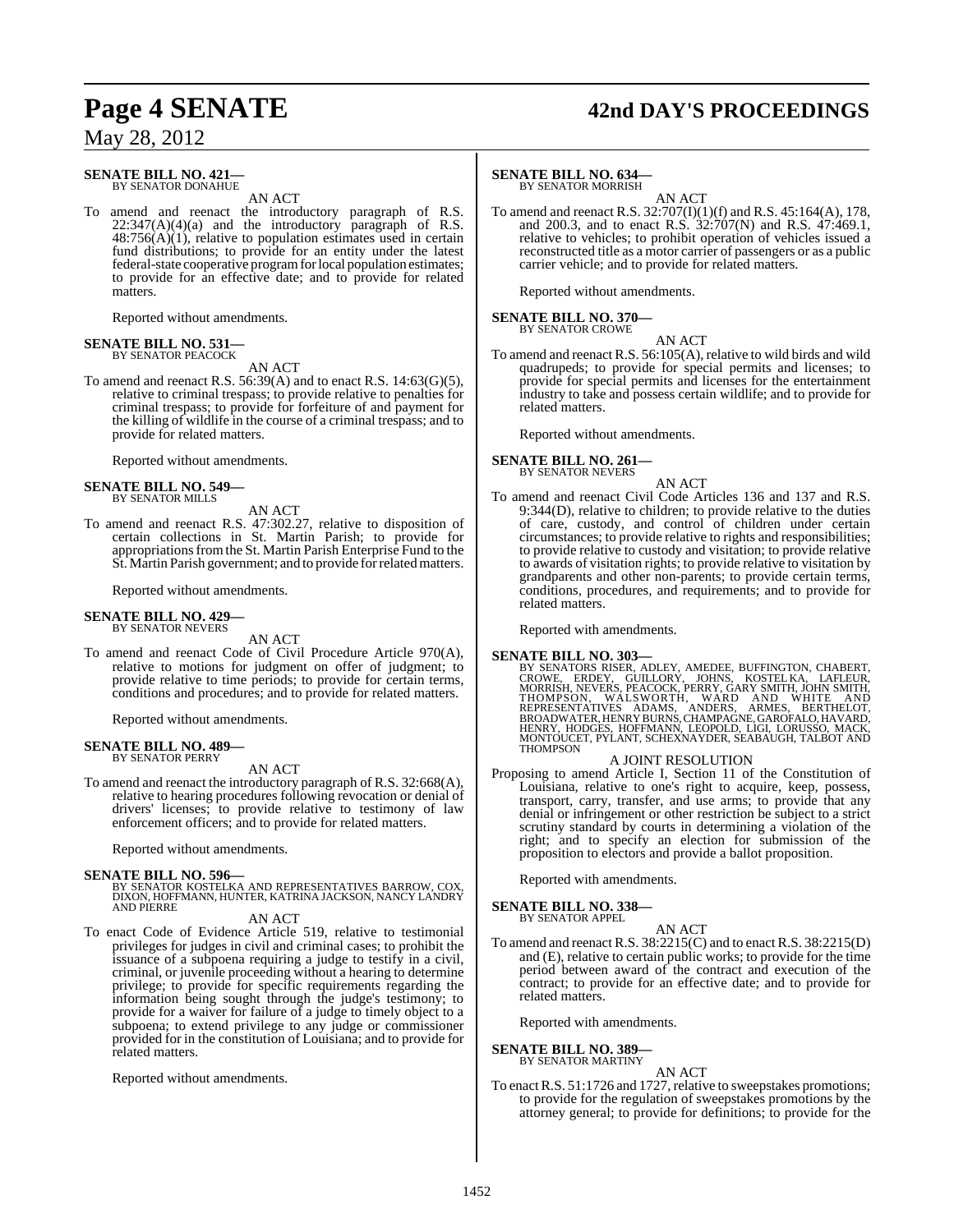# **42nd DAY'S PROCEEDINGS Page 5 SENATE**

# May 28, 2012

display of sweepstakes promotions winners; to provide for certain terms, conditions, and procedures; and to provide for related matters.

Reported with amendments.

### **SENATE BILL NO. 420—** BY SENATOR MARTINY

AN ACT

To amend and reenact R.S. 9:2780.1(D), to enact R.S. 9:2780.1(G), and to repeal Section 2 of Act No. 492 of the 2010 Regular Session of the Legislature, relative to contract provisions; to provide relative to motor carrier transportation contracts; to provide for application of certain laws; and to provide for related matters.

Reported with amendments.

### **SENATE BILL NO. 506—** BY SENATOR CLAITOR

AN ACT

To enact Code of Civil Procedure Article 1426.1, relative to discovery; to provide relative to a stay of discovery in certain civil matters for good cause shown by a district attorney or defendant in a related criminal matter; to provide certain terms, conditions and procedures; and to provide for related matters.

Reported with amendments.

### **SENATE BILL NO. 509—** BY SENATOR CLAITOR

AN ACT

To enact Code of Civil Procedure Article 4919(D), relative to service of citation in justice of the peace courts; to provide for service by certified mail; to provide relative to service under certain terms, procedures, and conditions; and to provide for related matters.

Reported with amendments.

# **SENATE BILL NO. 410—** BY SENATOR CLAITOR

# A JOINT RESOLUTION

Proposing to amend Article III, Section 13, of the Constitution of Louisiana, relative to local or special laws; to provide certain requirements prior to legislatively creating certain special districts; and to specify an election for submission of the proposition to electors and provide a ballot proposition.

Reported with amendments.

### **SENATE BILL NO. 563—** BY SENATOR WHITE

AN ACT

To enact R.S. 17:58.2(I), 67, and 67.1, relative to the Southeast Baton Rouge Community School System; to provide for the school system, including its establishment and geographic boundaries; to provide for the school board and an interim board of control; to provide for board membership, apportionment, qualifications, method of selection, terms of office, filling of vacancies, compensation, expenses, powers, duties, and responsibilities; to provide relative to facilities and property; to provide relative to the collection and remittance of certain taxes; to provide relative to the provision of certain student services; to provide relative to certain applications for funding; to provide for the reapportionment of the East Baton Rouge Parish School Board; to provide for effectiveness and for implementation; and to provide for related matters.

Reported with amendments.

# **SENATE BILL NO. 594—**

BY SENATOR BROWN

AN ACT To enact R.S. 17:158(I), relative to school transportation; to provide for the transportation of certain students to certain technical colleges; to provide for responsibilities of city, parish, and other local public school boards; to allow local school boards to assess a fee to students using such transportation; to provide for exemptions; to provide for the adoption of rules; and to provide for related matters.

Reported with amendments.

**SENATE BILL NO. 698—**<br>BY SENATORS MORRISH AND JOHNS AND REPRESENTATIVE<br>KLECKLEY

AN ACT

To enact R.S. 34:218, relative to the Lake Charles Harbor and Terminal District; to provide for additional powers and authority of the district; to provide for the Calcasieu River and Pass Project; to provide for the acquisition of certain lands; to provide terms, conditions, and requirements; and to provide for related matters.

Reported with amendments.

# **SENATE BILL NO. 516—** BY SENATOR CROWE

AN ACT

To enact Chapter 26 of Title 12 of the Louisiana Revised Statutes of 1950, to be comprised of R.S. 12:1701, relative to commercial regulations; to provide for notification to officers, members, managers, and partners of certain changes; to provide for certain terms, conditions, and procedures; to provide that notice be given to certain individuals; to provide relative to documents; to provide for a cause of action; to provide for judicial review; to provide for the duties of a certain court; and to provide for related matters.

Reported with amendments.

### **SENATE BILL NO. 485—** BY SENATOR PERRY

AN ACT To enact R.S. 14:32.1(A)(7) and 32.8(A)(2)(g), relative to operating a vehicle while intoxicated; to provide that certain crimes involving operating a vehicle while intoxicated include operating a vehicle when any detectable amount of certain controlled dangerous substances is present in the operator's blood; and to provide for related matters.

Reported with amendments.

# **SENATE BILL NO. 753— (Substitute of Senate Bill No. 162 by**

Senators Erdey)<br>BY SENATORS ERDEY, ADLEY, APPEL, BROOME, BROWN, CORTEZ,<br>CROWE, DORSEY-COLOMB, GUILLORY, JOHNS, KOSTELKA,<br>LAFLEUR, MILLS, MURRAY, NEVERS, PERRY, RISER, GARY SMITH,<br>JOHN SMITH, THOMPSON AND WARD AN ACT

To amend and reenact R.S. 14:91.2(D) and (E) and to enact R.S.  $14:91.2(A)(5)$  and  $(6)$  and  $(F)$ , relative to sex offenders; to add public libraries to the places at which the physical presence of sex offendersis prohibited; to provide for exceptions; to provide relative to immunity from civil and criminal liability for certain public servants; to provide for definitions; and to provide for related matters.

Reported with amendments.

Respectfully submitted, ALFRED W. SPEER Clerk of the House of Representatives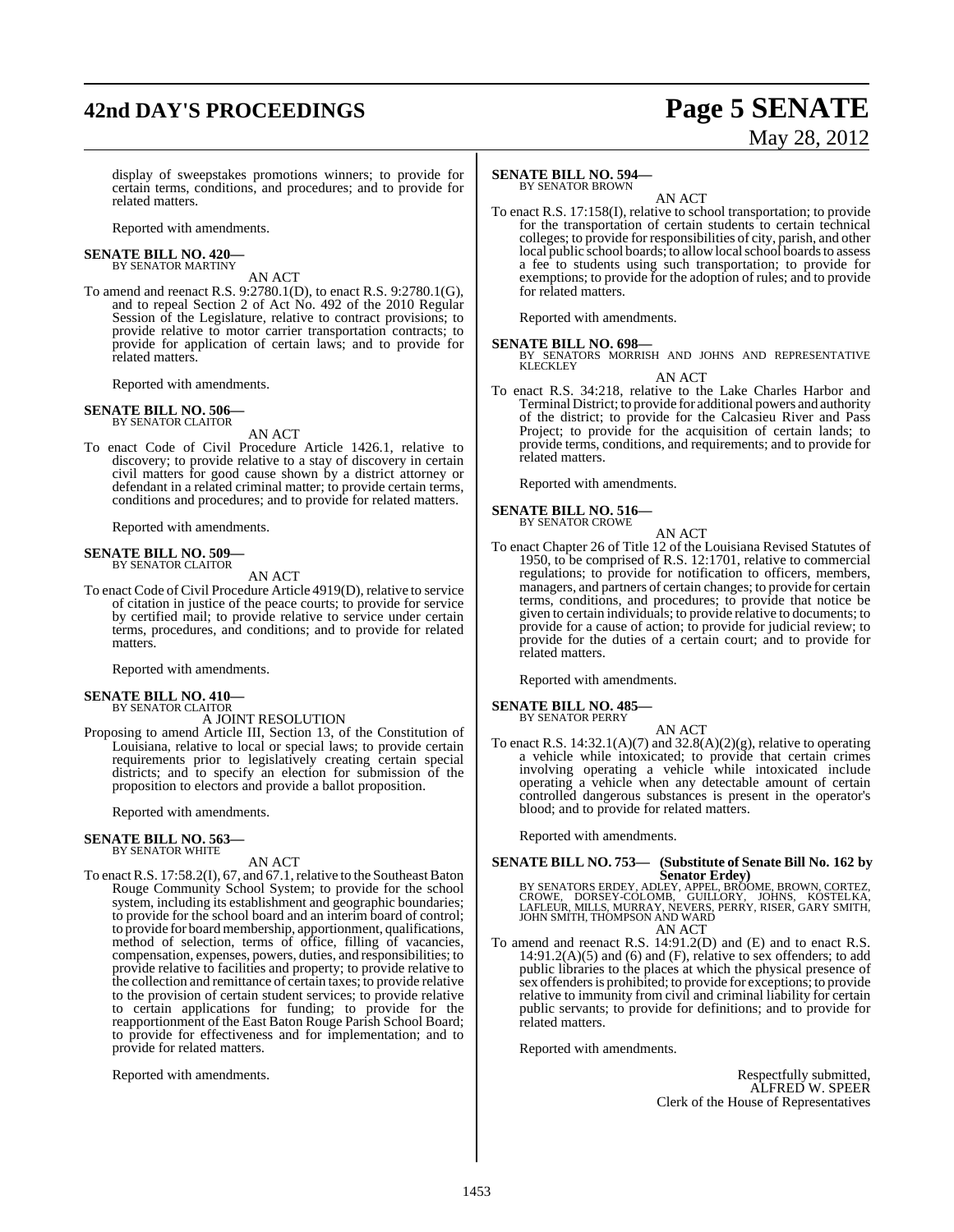# **Page 6 SENATE 42nd DAY'S PROCEEDINGS**

# May 28, 2012

# **Introduction of Senate Resolutions**

# **SENATE RESOLUTION NO. 148—**

BY SENATOR GUILLORY A RESOLUTION

To express the sincere condolences of the Senate of the Legislature of Louisiana upon the death of John Anthony Vallien of Opelousas.

The resolution was read by title and placed on the Calendar for a second reading.

# **SENATE RESOLUTION NO. 149—** BY SENATOR LAFLEUR

# A RESOLUTION

To urge and request the United States government, particularly the Assistant Secretary-Indian Affairs of the United States Department of the Interior and the members of the Louisiana congressional delegation, to take appropriate action to formally recognize the Louisiana Precinct of the Southern Band of the Cherokee Nation of Webbers Falls, Oklahoma 74470, as an American Indian tribe.

The resolution was read by title and placed on the Calendar for a second reading.

### **SENATE RESOLUTION NO. 150—** BY SENATOR HEITMEIER

A RESOLUTION

To commend Alhaji Abdulfatah Ahmed, executive governor of Kwara State, the Federal Republic of Nigeria, and invite him to visit the state of Louisiana to promote commerce and trade between Kwara State of the Federal Republic of Nigeria and the state of Louisiana.

The resolution was read by title and placed on the Calendar for a second reading.

# **Introduction of Senate Concurrent Resolutions**

# **SENATE CONCURRENT RESOLUTION NO. 138—** BY SENATOR GALLOT AND REPRESENTATIVE DIXON A CONCURRENT RESOLUTION

To urge and request the Red River Waterway Commission and the Louisiana Department of Economic Development to prepare and provide to the House Committee on Commerce and the Senate Committee on Commerce, Consumer Protection, and International Affairs, a report on economic development opportunities and strategies for the Red River area between the cities of Alexandria and Pineville.

The resolution was read by title and placed on the Calendar for a second reading.

# **Senate Resolutions on Second Reading**

**SENATE RESOLUTION NO. 146—** BY SENATOR PETERSON

# A RESOLUTION

To urge and request the Louisiana Department of Education and the State Board of Elementary and Secondary Education (BESE) to conduct a survey or study to determine school compliance with the state law regarding vending machines in schools and the requirement of thirty minutes of physical activity in the public schools.

On motion of Senator Adley the resolution was read by title and returned to the Calendar, subject to call.

# **SENATE RESOLUTION NO. 147—**

BY SENATOR HEITMEIER A RESOLUTION

To declare the month of September 2012 as "Pain Awareness Month" in Louisiana.

On motion of Senator Heitmeier the resolution was read by title and adopted.

# **Senate Concurrent Resolutions on Second Reading**

# **SENATE CONCURRENT RESOLUTION NO. 134—** BY SENATORS PERRY AND LAFLEUR

A CONCURRENT RESOLUTION

To commend the organizers of the Louisiana Hugh O'Brian Youth Leadership seminars and to recognize June 15, 2012, as "Hugh O'Brian Youth Leadership Day" in the state of Louisiana.

The concurrent resolution was read by title. Senator Perry moved to adopt the Senate Concurrent Resolution.

# **ROLL CALL**

The roll was called with the following result:

## YEAS

| Mr. President<br>Adley<br>Allain<br>Amedee<br>Appel<br>Brown<br>Buffington<br>Chabert<br>Claitor<br>Cortez<br>Crowe<br>Total $-33$<br>Total - 0 | Donahue<br>Dorsey-Colomb<br>Erdey<br>Guillory<br>Heitmeier<br>Johns<br>Kostelka<br>LaFleur<br>Long<br>Martiny<br>Mills<br><b>NAYS</b><br><b>ABSENT</b> | Morrish<br>Murray<br><b>Nevers</b><br>Perry<br>Riser<br>Smith, G.<br>Smith, J.<br>Tarver<br>Walsworth<br>Ward<br>White |
|-------------------------------------------------------------------------------------------------------------------------------------------------|--------------------------------------------------------------------------------------------------------------------------------------------------------|------------------------------------------------------------------------------------------------------------------------|
| <b>Broome</b>                                                                                                                                   | Morrell                                                                                                                                                | Peterson                                                                                                               |
| Gallot<br>Total - 6                                                                                                                             | Peacock                                                                                                                                                | Thompson                                                                                                               |

The Chair declared the Senate adopted the Senate Concurrent Resolution and ordered it sent to the House.

### **SENATE CONCURRENT RESOLUTION NO. 135—** BY SENATOR GUILLORY

A CONCURRENT RESOLUTION

To designate May 31, 2012, as Retired State Employees Association Day at the Louisiana State Capitol and to recognize the establishment of the Retired State Employees Association of Louisiana Hall of Fame.

The concurrent resolution was read by title. Senator Guillory moved to adopt the Senate Concurrent Resolution.

# **ROLL CALL**

The roll was called with the following result:

# YEAS

| Mr. President | Dorsey-Colomb | Murray        |
|---------------|---------------|---------------|
| Adlev         | Erdey         | <b>Nevers</b> |
| Allain        | Gallot        | Perry         |
| Amedee        | Guillory      | Riser         |
| Appel         | Heitmeier     | Smith, G.     |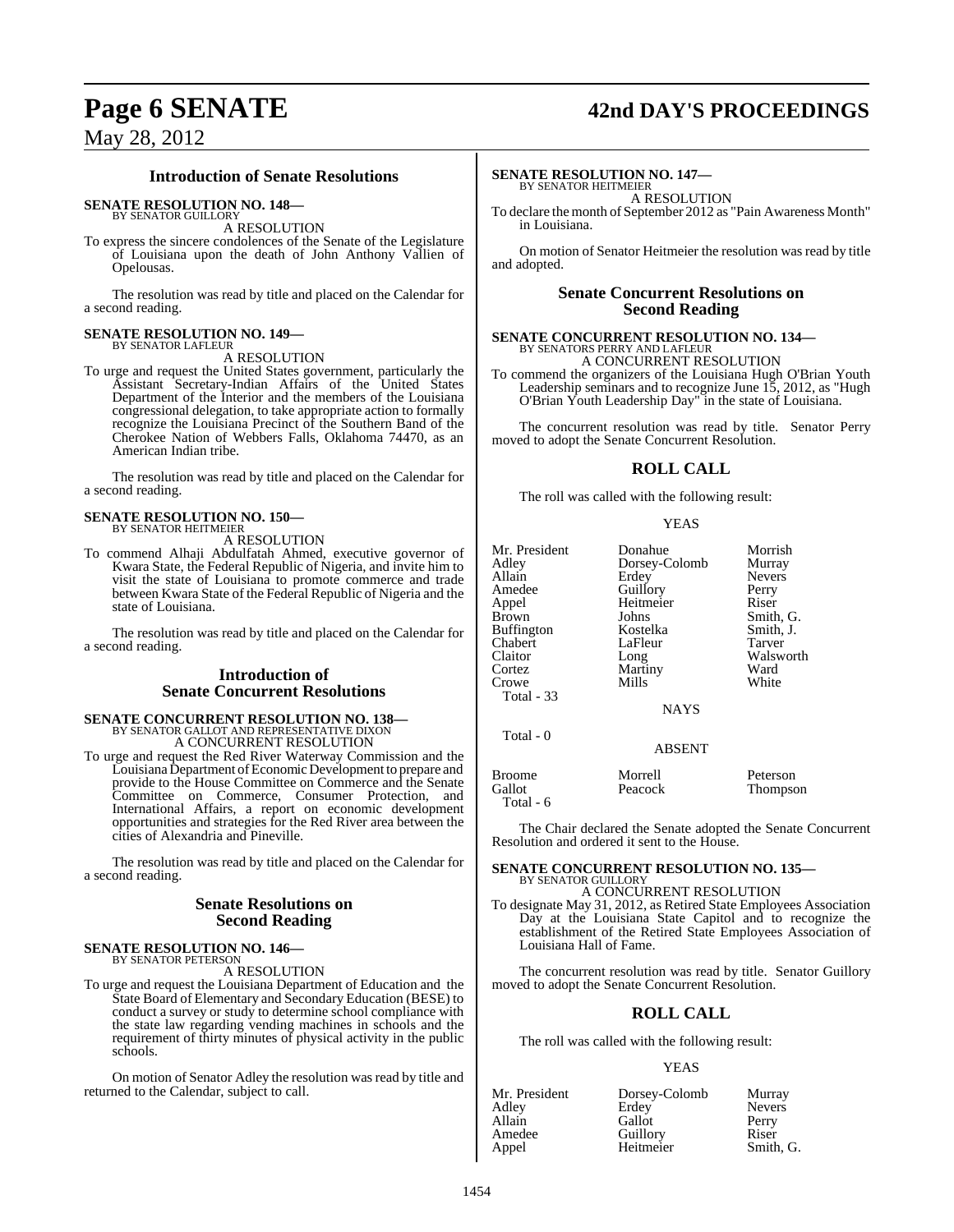# **42nd DAY'S PROCEEDINGS Page 7 SENATE**

| <b>Brown</b>      | Johns         | Smith, J.     |
|-------------------|---------------|---------------|
| <b>Buffington</b> | Kostelka      | <b>Tarver</b> |
| Chabert           | LaFleur       | Walsworth     |
| Claitor           | Long          | Ward          |
| Cortez            | Martiny       | White         |
| Crowe             | Mills         |               |
| Donahue           | Morrish       |               |
| Total - 34        |               |               |
|                   | <b>NAYS</b>   |               |
| Total - 0         |               |               |
|                   | <b>ABSENT</b> |               |
| <b>Broome</b>     | Peacock       | Thompson      |
| Morrell           | Peterson      |               |

The Chair declared the Senate adopted the Senate Concurrent Resolution and ordered it sent to the House.

Total - 5

**SENATE CONCURRENT RESOLUTION NO. 137—**<br>BY SENATORS GALLOT, KOSTELKA AND LONG AND<br>REPRESENTATIVES BROADWATER, COX, JEFFERSON, SHADOIN AND SMITH

# A CONCURRENT RESOLUTION

To urge and request the legislative fiscal office to update the report issued in March 2006 pursuant to House Resolution No. 133 of the 2005 Regular Session regarding the means and methods used to provide funding for the operation of laboratory schools around the state, including but not limited to issues concerning equity and fairness in funding methods and amounts, and to report its findings and recommendations in writing to the Senate and House committees on education on or before February 1, 2013.

The concurrent resolution was read by title. Senator Gallot moved to adopt the Senate Concurrent Resolution.

# **ROLL CALL**

The roll was called with the following result:

### YEAS

| Mr. President<br>Adley<br>Allain<br>Amedee<br>Appel<br>Brown<br><b>Buffington</b><br>Chabert<br>Claitor<br>Cortez<br>Crowe<br>Donahue<br><b>Total - 35</b><br>Total - 0 | Dorsey-Colomb<br>Erdey<br>Gallot<br>Guillory<br>Heitmeier<br>Johns<br>Kostelka<br>LaFleur<br>Long<br>Martiny<br>Mills<br>Morrish<br><b>NAYS</b><br><b>ABSENT</b> | Murray<br><b>Nevers</b><br>Perry<br>Riser<br>Smith, G.<br>Smith, J.<br>Tarver<br>Thompson<br>Walsworth<br>Ward<br>White |
|-------------------------------------------------------------------------------------------------------------------------------------------------------------------------|------------------------------------------------------------------------------------------------------------------------------------------------------------------|-------------------------------------------------------------------------------------------------------------------------|
|                                                                                                                                                                         |                                                                                                                                                                  |                                                                                                                         |
| <b>Broome</b><br>Morrell<br>Total - 4                                                                                                                                   | Peacock<br>Peterson                                                                                                                                              |                                                                                                                         |

The Chair declared the Senate adopted the Senate Concurrent Resolution and ordered it sent to the House.

# May 28, 2012

# **Senate Concurrent Resolutions to be Adopted, Subject to Call**

# **Called from the Calendar**

Senator LaFleur asked that Senate Concurrent Resolution No. 119 be called from the Calendar.

### **SENATE CONCURRENT RESOLUTION NO. 119—** BY SENATOR LAFLEUR

# A CONCURRENT RESOLUTION

To formally recognize and to urge and request the United States government, particularly the Assistant Secretary-Indian Affairs of the United States Department ofthe Interior and the members of the Louisiana congressional delegation, to take appropriate action to formally recognize the Louisiana Precinct of the Southern Band of the Cherokee Nation of Webbers Falls, Oklahoma 74470, as an American Indian tribe.

The concurrent resolution was read by title. Senator LaFleur moved to adopt the Senate Concurrent Resolution.

# **ROLL CALL**

The roll was called with the following result:

### YEAS

| Mr. President     | Dorsey-Colomb | Murray          |
|-------------------|---------------|-----------------|
| Adley             | Erdey         | <b>Nevers</b>   |
| Allain            | Gallot        | Perry           |
| Amedee            | Guillory      | Riser           |
| Appel             | Heitmeier     | Smith, G.       |
| <b>Brown</b>      | Johns         | Smith, J.       |
| <b>Buffington</b> | Kostelka      | Tarver          |
| Chabert           | LaFleur       | <b>Thompson</b> |
| Claitor           | Long          | Walsworth       |
| Cortez            | Martiny       | Ward            |
| Crowe             | Mills         | White           |
| Donahue           | Morrish       |                 |
| Total - 35        |               |                 |
|                   | <b>NAYS</b>   |                 |
| Total - 0         |               |                 |

Morrell

Broome Peacock<br>Morrell Peterson Total - 4

The Chair declared the Senate adopted the Senate Concurrent Resolution and ordered it sent to the House.

ABSENT

# **Message from the House**

# **ASKING CONCURRENCE IN HOUSE CONCURRENT RESOLUTIONS**

May 24, 2012

To the Honorable President and Members of the Senate:

I am directed to inform your honorable body that the House of Representatives has finally passed and asks your concurrence in the following House Concurrent Resolutions:

| <b>HCR NO. 178</b> | <b>HCR NO. 179</b> | <b>HCR NO. 180</b> |
|--------------------|--------------------|--------------------|
| <b>HCR NO. 181</b> | <b>HCR NO. 182</b> | <b>HCR NO. 183</b> |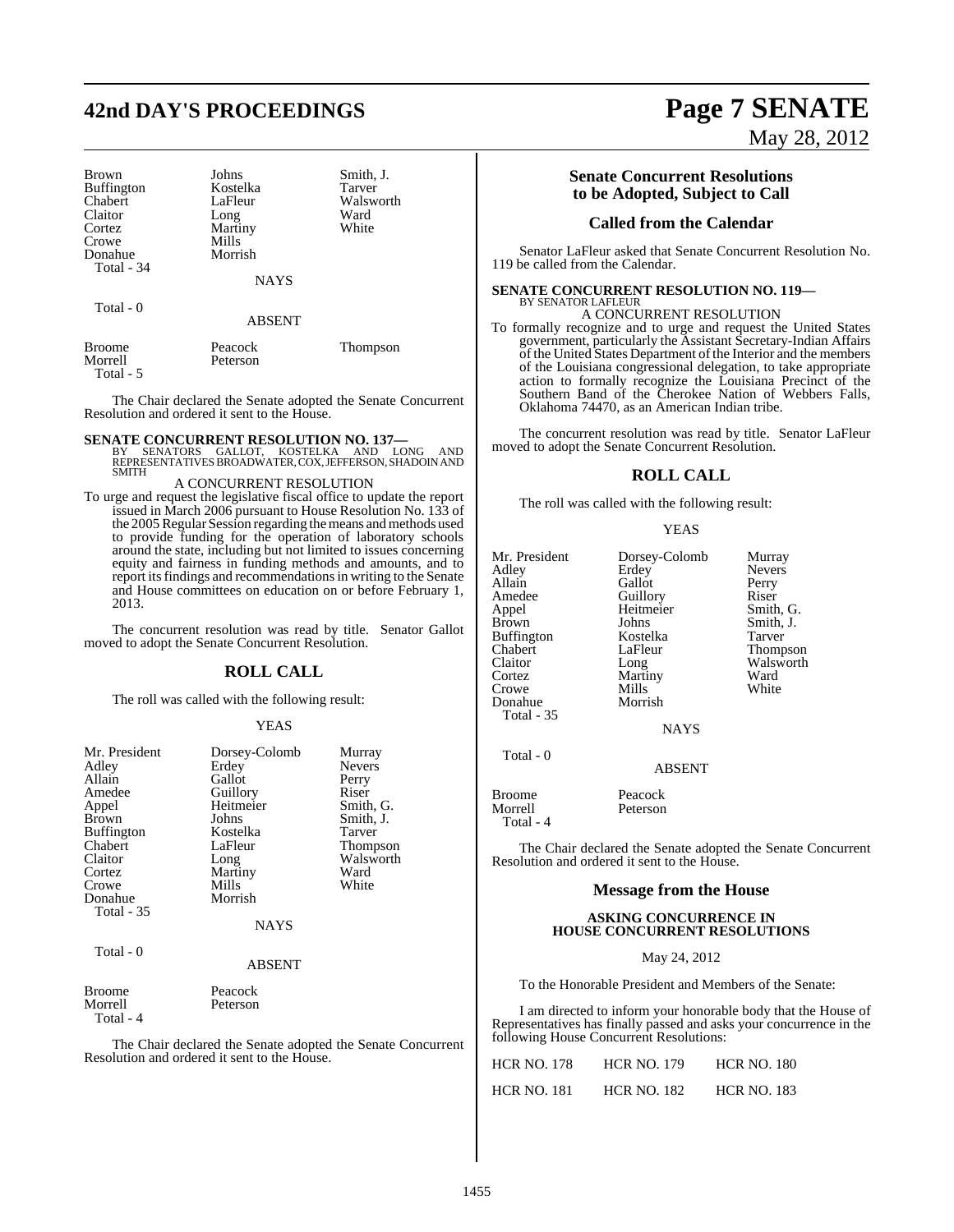# **Page 8 SENATE 42nd DAY'S PROCEEDINGS**

May 28, 2012

Respectfully submitted, ALFRED W. SPEER Clerk of the House of Representatives

# **House Concurrent Resolutions on First Reading**

# **HOUSE CONCURRENT RESOLUTION NO. 178—**

BY REPRESENTATIVE TALBOT A CONCURRENT RESOLUTION

To urge and request the legislative auditor to study the cost to local governing authorities of employer contributions to statewide retirement systems and to report his findings to the legislature prior to the convening of the 2013 Regular Session of the Legislature of Louisiana.

The resolution was read by title and placed on the Calendar for a second reading.

## **HOUSE CONCURRENT RESOLUTION NO. 179—** BY REPRESENTATIVE DIXON

A CONCURRENT RESOLUTION

To recognize September as "Pain Awareness Month in Louisiana" to increase awareness of the effects of pain and educate patients and the community on the importance of adequate treatment.

The resolution was read by title and placed on the Calendar for a second reading.

### **HOUSE CONCURRENT RESOLUTION NO. 180—** BY REPRESENTATIVE HONORE A CONCURRENT RESOLUTION

To commend Stupp Corporation upon the celebration of its sixtieth

anniversary.

The resolution was read by title and placed on the Calendar for a second reading.

# **HOUSE CONCURRENT RESOLUTION NO. 181—** BY REPRESENTATIVE HARRISON A CONCURRENT RESOLUTION

To urge and request the re-creation of the Human Services Coordinated Transit Work Group created by House Concurrent Resolution No. 131 of the 2011 Regular Session of the Legislature.

The resolution was read by title and placed on the Calendar for a second reading.

# **HOUSE CONCURRENT RESOLUTION NO. 182—** BY REPRESENTATIVE TALBOT

A CONCURRENT RESOLUTION

To urge and request the division of administration, office of community development, disaster recovery unit, to require individuals who receive grant awards for individual mitigation measures to accomplish those measures within one year of the award.

The resolution was read by title and placed on the Calendar for a second reading.

# **HOUSE CONCURRENT RESOLUTION NO. 183—** BY REPRESENTATIVE TALBOT

A CONCURRENT RESOLUTION

To commend John Curtis Christian School upon winning six state athletic championships in the 2011-2012 school year.

The resolution was read by title and placed on the Calendar for a second reading.

# **House Concurrent Resolutions on Second Reading**

### **HOUSE CONCURRENT RESOLUTION NO. 101—** BY REPRESENTATIVE GAINES A CONCURRENT RESOLUTION

To urge and request the Department of Transportation and Development to study the possible installation of crosswalks controlled by "walk" and "do not walk" indicators at two intersections in LaPlace, Louisiana.

The resolution was read by title. Senator Gary Smith moved to concur in the House Concurrent Resolution.

# **ROLL CALL**

The roll was called with the following result:

# YEAS

| Mr. President<br>Adlev<br>Allain<br>Amedee<br>Appel<br>Brown<br>Buffington<br>Chabert<br>Claitor<br>Cortez<br>Crowe<br>Donahue<br><b>Total - 35</b> | Dorsey-Colomb<br>Erdey<br>Gallot<br>Guillory<br>Heitmeier<br>Johns<br>Kostelka<br>LaFleur<br>Long<br>Mills<br>Morrell<br>Morrish<br><b>NAYS</b> | Murray<br><b>Nevers</b><br>Perry<br>Riser<br>Smith, G.<br>Smith, J.<br>Tarver<br>Thompson<br>Walsworth<br>Ward<br>White |
|-----------------------------------------------------------------------------------------------------------------------------------------------------|-------------------------------------------------------------------------------------------------------------------------------------------------|-------------------------------------------------------------------------------------------------------------------------|
| Total - 0                                                                                                                                           |                                                                                                                                                 |                                                                                                                         |

ABSENT

# Broome Peacock Martiny Peterson

Total - 4

The Chair declared the Senate concurred in the House Concurrent Resolution and ordered it returned to the House.

# **HOUSE CONCURRENT RESOLUTION NO. 124—** BY REPRESENTATIVE DIXON

A CONCURRENT RESOLUTION

To urge and request that Innocence Project New Orleans submit an application to the Judicial Council of the Supreme Court of Louisiana for review of a new court cost to fund the Innocence Compensation Fund.

The resolution was read by title. Senator Gallot moved to concur in the House Concurrent Resolution.

# **ROLL CALL**

The roll was called with the following result:

Heitmeier

Morrell

# **YEAS**

Mr. President Erdey Nevers<br>
Adley Gallot Perry Adley Gallot<br>Allain Guillo Allain Cuillory Riser<br>Amedee Heitmeier Smith, G. Appel Johns Smith, J.<br>Brown Kostelka Tarver Buffington LaFle<br>Chabert Long Chabert Long Walsworth<br>
Cortez Mills Ward Cortez Mills Ward<br>Crowe Morrell White

Kostelka Tarver<br>LaFleur Thompson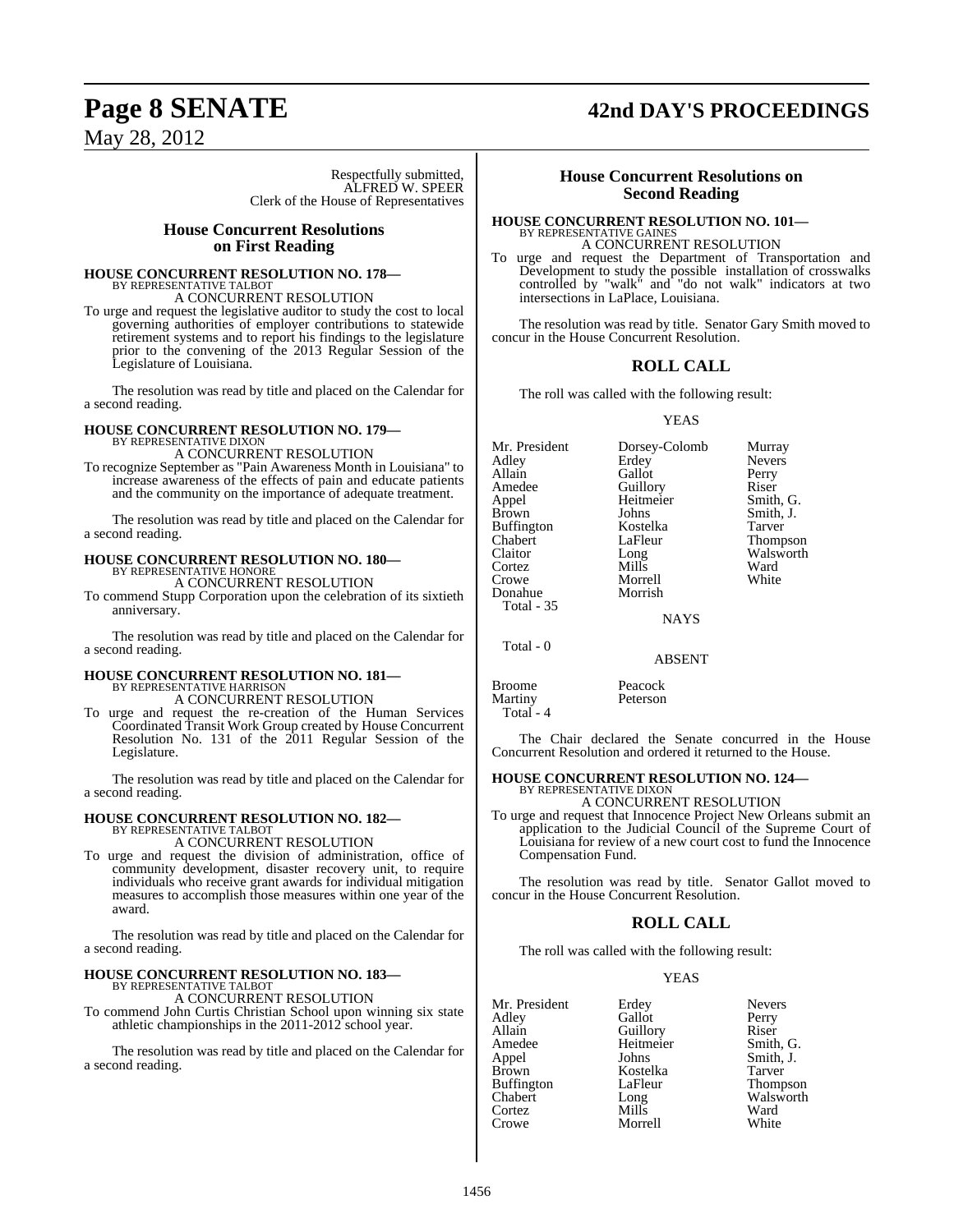# **42nd DAY'S PROCEEDINGS Page 9 SENATE**

Donahue Morrish<br>Dorsey-Colomb Murray Dorsey-Colomb Total - 34

# NAYS

Total - 0

ABSENT

| <b>Broome</b> | Martiny | Peterson |
|---------------|---------|----------|
| Claitor       | Peacock |          |
| Total - 5     |         |          |

The Chair declared the Senate concurred in the House Concurrent Resolution and ordered it returned to the House.

# **HOUSE CONCURRENT RESOLUTION NO. 146—** BY REPRESENTATIVE CONNICK A CONCURRENT RESOLUTION

To urge and request the Louisiana Department of Transportation and Development to study the need for the creation of local transportation districts by parishes and municipalities in order to assist the department in addressing transportation needs in Louisiana and to report its findings to the House Committee on Transportation, Highways and Public Works, the Senate Committee on Transportation, Highways and Public Works, the House Committee on Municipal, Parochial and Cultural Affairs, and the Senate Committee on Local and Municipal Affairs prior to the convening of the 2013 Regular Session of the Legislature of Louisiana.

The resolution was read by title. Senator Adley moved to concur in the House Concurrent Resolution.

# **ROLL CALL**

The roll was called with the following result:

## YEAS

| Mr. President     | Erdey       | Murray          |
|-------------------|-------------|-----------------|
|                   |             |                 |
| Adley             | Gallot      | <b>Nevers</b>   |
| Allain            | Guillory    | Perry           |
| Amedee            | Heitmeier   | Riser           |
| Appel             | Johns       | Smith, G.       |
| <b>Brown</b>      | Kostelka    | Smith, J.       |
| <b>Buffington</b> | LaFleur     | <b>Tarver</b>   |
| Chabert           | Long        | <b>Thompson</b> |
| Cortez            | Martiny     | Walsworth       |
| Crowe             | Mills       | Ward            |
| Donahue           | Morrell     | White           |
| Dorsey-Colomb     | Morrish     |                 |
| <b>Total - 35</b> |             |                 |
|                   | <b>NAYS</b> |                 |

Total - 0

### ABSENT

| Broome    | Peacock  |
|-----------|----------|
| Claitor   | Peterson |
| Total - 4 |          |

The Chair declared the Senate concurred in the House Concurrent Resolution and ordered it returned to the House.

# **HOUSE CONCURRENT RESOLUTION NO. 176—** BY REPRESENTATIVE CARTER

A CONCURRENT RESOLUTION

To commend the Council for A Better Louisiana upon the celebration of its fiftieth anniversary.

The resolution was read by title. Senator Tarver moved to concur in the House Concurrent Resolution.

# May 28, 2012

# **ROLL CALL**

The roll was called with the following result:

YEAS

| Mr. President     | Erdey       | Murray          |
|-------------------|-------------|-----------------|
| Adley             | Gallot      | <b>Nevers</b>   |
| Allain            | Guillory    | Perry           |
| Amedee            | Heitmeier   | Riser           |
| Appel             | Johns       | Smith, G.       |
| <b>Brown</b>      | Kostelka    | Smith, J.       |
| <b>Buffington</b> | LaFleur     | Tarver          |
| Chabert           | Long        | <b>Thompson</b> |
| Cortez            | Martiny     | Walsworth       |
| Crowe             | Mills       | Ward            |
| Donahue           | Morrell     | White           |
| Dorsey-Colomb     | Morrish     |                 |
| Total - 35        |             |                 |
|                   | <b>NAYS</b> |                 |

Total - 0

**NAYS** 

### ABSENT

| Broome    | Peacock  |
|-----------|----------|
| Claitor   | Peterson |
| Total - 4 |          |

The Chair declared the Senate concurred in the House Concurrent Resolution and ordered it returned to the House.

# **HOUSE CONCURRENT RESOLUTION NO. 177—**

BY REPRESENTATIVES LAMBERT, BERTHELOT, PRICE,<br>SCHEXNAYDER,AND ST. GERMAIN AND SENATORS AMEDEE AND<br>BROWN

# A CONCURRENT RESOLUTION

To urge and request the Department of Transportation and Development to study the feasibility and costs of the four lane widening of LA 30 from its intersection with LA 42 in East Baton Rouge Parish to its intersection with US Highway 61 in Ascension Parish.

The resolution was read by title. Senator Amedee moved to concur in the House Concurrent Resolution.

# **ROLL CALL**

The roll was called with the following result:

# YEAS

Mr. President Erdey Murray<br>Adley Gallot Nevers Adley Gallot Nevers Allain Guillory Perry<br>
Amedee Heitmeier Riser Amedee Heitmeier<br>
Appel Johns Appel Johns Smith, G. Buffington LaFle<br>Chabert Long Cortez Martiny Walsworth Crowe Mills Ward<br>
Donahue Morrell White Donahue Morrell<br>Dorsey-Colomb Morrish Dorsey-Colomb Total - 35

Kostelka Smith,<br>LaFleur Tarver Thompson

**NAYS** 

# ABSENT

Broome Peacock<br>Claitor Peterson Total - 4

Total - 0

Peterson

The Chair declared the Senate concurred in the House Concurrent Resolution and ordered it returned to the House.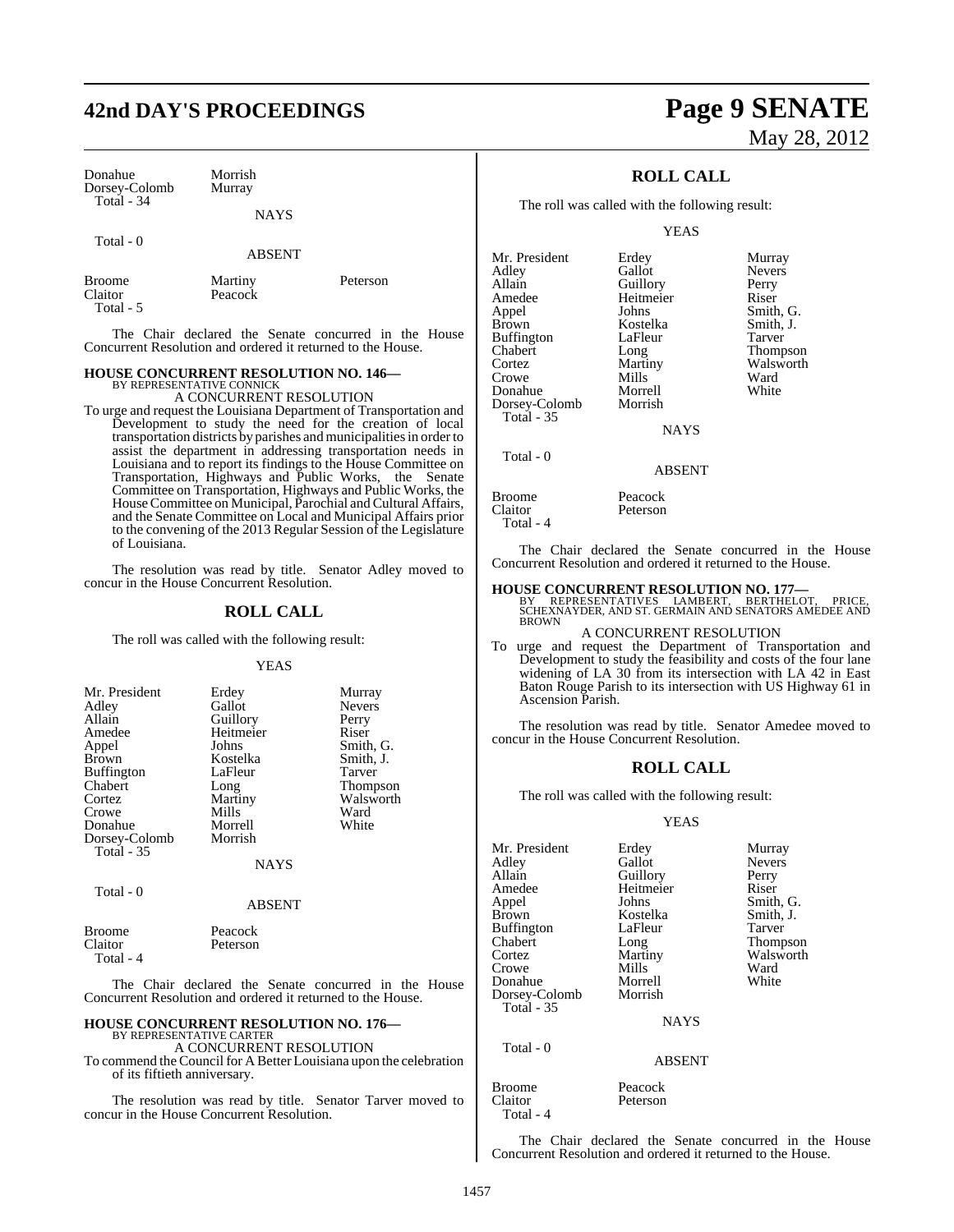# **Page 10 SENATE 42nd DAY'S PROCEEDINGS**

May 28, 2012

# **Senate Bills and Joint Resolutions Returned from the House of Representatives with Amendments**

# **SENATE BILL NO. 4—**

BY SENATORS MORRELL, DORSEY-COLOMB, MILLS, PERRY AND WHITE AND REPRESENTATIVE LEGER AN ACT

To amend and reenactR.S. 14:403(A) and the introductory paragraph of Children's Code Article  $603(15)$  and  $(d)$  and  $610(A)$  and  $(E)(1)$  and (2), and to enact Children's Code Article 603(15)(j), relative to reporting abuse of children; to provide for mandatory reporting of sexual abuse of a child; to provide for definition; to provide for penalties; and to provide for related matters.

The bill was read by title. Returned from the House of Representatives with amendments:

# **HOUSE COMMITTEE AMENDMENTS**

Amendments proposed by House Committee on Administration of CriminalJustice to Reengrossed Senate Bill No. 4 by Senator Morrell

# AMENDMENT NO. 1

On page 1, delete lines 2 through 6 in their entirety and insert the following:

"To amend and reenact R.S. 14:403(A) and Children's Code Article 603(15)(introductory paragraph) and (d) and 610(A) and (E)(1) and (2), and to enact Children's Code Article 603(15)(j), relative to the reporting of abuse or neglect of children; to provide for criminal penalties; to provide relative to the reporting of sexual abuse of children; to provide for definitions; to amend the definition of "mandatory reporter" for purposes of reporting abuse of children; and to provide for related matters."

# AMENDMENT NO. 2

On page 1, line 10, after "who," and before "Children's" delete "under" and insert "pursuant to"

# AMENDMENT NO. 3

On page 1, line 15, after "who," and before "Children's" delete "under" and insert "pursuant to"

# AMENDMENT NO. 4

On page 2, line 2, after "dollars" and before "imprisoned" delete "or" and insert a comma",

# AMENDMENT NO. 5

On page 2, at the beginning of line 23, add "the"

# AMENDMENT NO. 6

On page 2, line 26, after "dollars" and before "imprisoned" delete "or" and insert a comma ","

# AMENDMENT NO. 7

On page 2, delete line 29 in its entirety and insert "not limited to the perpetration or attempted perpetration of R.S. 14:41, 42, 42.1, 43, 43.1, 43.2,"

# AMENDMENT NO. 8

On page 3, line 1, after "89," delete the remainder of the line and insert "or 89.1."

AMENDMENT NO. 9 On page 3, delete line 2 in its entirety

# AMENDMENT NO. 10

On page 3, delete line  $\overline{4}$  in its entirety and insert

"Section 2. Children's Code Article 603(15)(introductory paragraph) and (d)"

Senator Morrell moved to concur in the amendments proposed by the House.

# **ROLL CALL**

The roll was called with the following result:

YEAS

| Mr. President | Dorsey-Colomb | Morrish         |
|---------------|---------------|-----------------|
| Adley         | Erdey         | Murray          |
| Allain        | Gallot        | <b>Nevers</b>   |
| Amedee        | Guillory      | Perry           |
| Appel         | Heitmeier     | Riser           |
| Brown         | Johns         | Smith, G.       |
| Buffington    | Kostelka      | Smith, J.       |
| Chabert       | LaFleur       | Tarver          |
| Claitor       | Long          | <b>Thompson</b> |
| Cortez        | Martiny       | Walsworth       |
| Crowe         | Mills         | Ward            |
| Donahue       | Morrell       | White           |
| Total - 36    |               |                 |
|               | <b>NAYS</b>   |                 |
|               |               |                 |

# ABSENT

Broome Peacock Peterson Total - 3

The Chair declared the Senate concurred in the amendments proposed by the House.

# **SENATE BILL NO. 59—**

Total - 0

BY SENATORS MORRELL AND BROOME AND REPRESENTATIVE WESLEY BISHOP AN ACT

To enact R.S. 40:981.5, relative to controlled dangerous substances; to create the crime of utilizing or permitting the presence of a juvenile in drug trafficking; to provide elements of the crime and definitions; to provide penalties; and to provide for related matters.

The bill was read by title. Returned from the House of Representatives with amendments:

# **HOUSE COMMITTEE AMENDMENTS**

Amendments proposed by House Committee on Administration of Criminal Justice to Engrossed Senate Bill No. 59 by Senator Morrell

# AMENDMENT NO. 1

On page 1, delete lines 2 through 4 in their entirety and insert the following:

"To amend and reenact R.S. 40:981.2(A) and (C), relative to soliciting minors to distribute controlled dangerous substances; to amend elements of the crime; to add certain controlled dangerous substances to enhanced penalty provisions; and to provide for related"

# AMENDMENT NO. 2

On page 1, line 7, after "Section 1." delete "R.S. 40:981.5 is hereby enacted" and insert "R.S. 40:981.2(A) and (C) are hereby amended and reenacted"

# AMENDMENT NO. 3

On page 1, delete lines 8 through 17 in their entirety and insert the following:

"§981.2. Soliciting minors to produce, manufacture, distribute, or dispense controlled dangerous substances

A. No person eighteen years of age or older shall solicit, procure, or counsel any person under eighteen years of age to produce, manufacture, distribute, or dispense or possesses with the intent to produce, manufacture, distribute, or dispense distribute or attempt to distribute, in violation of any provision of R.S. 40:966 through R.S. 40:970, any controlled dangerous substance listed in Schedules I, II, III, IV, or V, or to distribute or attempt to distribute,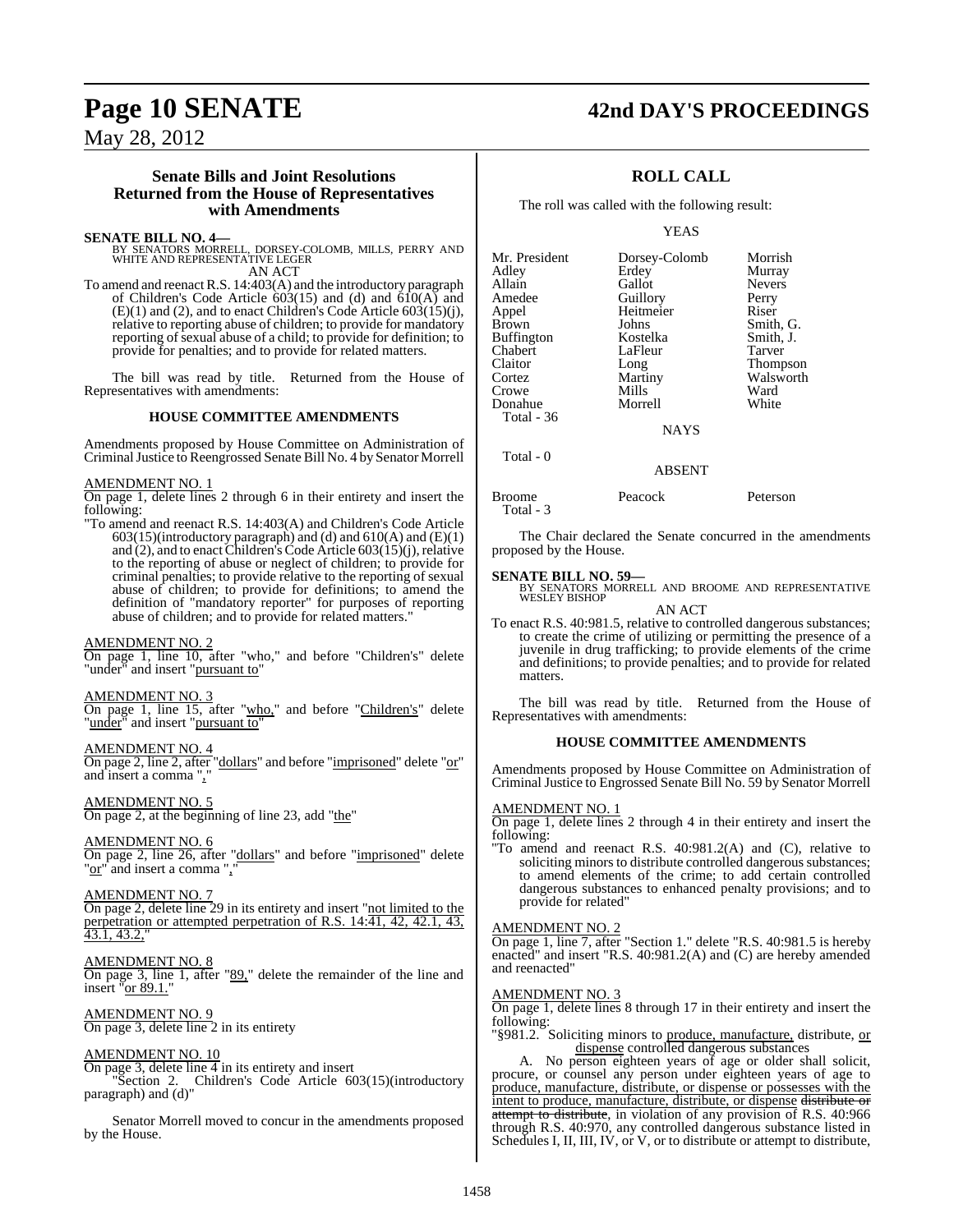# **42nd DAY'S PROCEEDINGS Page 11 SENATE**

# May 28, 2012

in violation of R.S. 40:989, a chemical substance commonly known as "rush".

\* \* \* C. Any person eighteen years of age or older who violates the provisions of this Section by soliciting, procuring, or counseling a person under eighteen years of age to distribute or to attempt to distribute cocaine, oxycodone, heroin, methamphetamine, or methadone in violation of R.S.  $40:967(A)$  or (B) shall be sentenced to a term of imprisonment at hard labor for not less than ten nor more than thirty years, at least ten years of which shall be served without benefit of parole, probation, or suspension of sentence.'

# AMENDMENT NO. 4

On page 2, delete lines 1 through 5 in their entirety

# **LEGISLATIVE BUREAU AMENDMENTS**

Amendments proposed by Legislative Bureau to Engrossed Senate Bill No. 59 by Senator Morrell

# AMENDMENT NO. 1

In House Committee Amendment No. 3 proposed by the House Committee on Administration of Criminal Justice to Engrossed Senate Bill No. 59 by Senator Morrell on page 1, line 16, following "<u>or</u>" and before "<u>with</u>" change "possesses" to "possess"

Senator Morrell moved to concur in the amendments proposed by the House.

# **ROLL CALL**

The roll was called with the following result:

### YEAS

| Mr. President | Dorsey-Colomb | Morrish         |
|---------------|---------------|-----------------|
|               |               |                 |
| Adley         | Erdey         | Murray          |
| Allain        | Gallot        | <b>Nevers</b>   |
| Amedee        | Guillory      | Perry           |
| Appel         | Heitmeier     | Riser           |
| <b>Brown</b>  | Johns         | Smith, G.       |
| Buffington    | Kostelka      | Smith, J.       |
| Chabert       | LaFleur       | Tarver          |
| Claitor       | Long          | <b>Thompson</b> |
| Cortez        | Martiny       | Walsworth       |
| Crowe         | Mills         | Ward            |
| Donahue       | Morrell       | White           |
| Total - 36    |               |                 |
|               | <b>NAYS</b>   |                 |
| Total - 0     |               |                 |
|               | ABSENT        |                 |

| <b>Broome</b> | Peacock | Peterson |
|---------------|---------|----------|
| Total - 3     |         |          |

The Chair declared the Senate concurred in the amendments proposed by the House.

# **SENATE BILL NO. 70—** BY SENATOR MURRAY

# AN ACT

To amend and reenact Code of Civil Procedure Articles 3421 and 3431(A)(introductory paragraph), and to repeal Code of Civil Procedure Article 3422.1(G), relative to small successions; to provide relative to small succession procedures and effects; to provide certain definitions, conditions, terms, and requirements; and to provide for related matters.

The bill was read by title. Returned from the House of Representatives with amendments:

# **HOUSE COMMITTEE AMENDMENTS**

Amendments proposed by House Committee on Civil Law and Procedure to Engrossed Senate Bill No. 70 by Senator Murray

## AMENDMENT NO. 1

On page 1, line 2, after "3421" insert a comma and delete the remainder of the line and at the beginning of line 3, delete "paragraph)," and insert "3431(A)(introductory paragraph), and 3432(A)(8) and (9), to enact Code of Civil Procedure Article 3432.1,"

### AMENDMENT NO. 2

On page 1, line 3, after "3422.1(G)" and before the comma insert "and 3432(A)(10)"

# AMENDMENT NO. 3

On page 1, line 8, after "3421" insert a comma and delete the remainder of the line and delete line 9 in its entirety and insert "3431(A)(introductory paragraph), and 3432(A)(8) and (9) are hereby amended and reenacted and Code of Civil Procedure Article 3432.1 is hereby enacted to read as follows:"

### AMENDMENT NO. 4

On page 2, between lines 6 and 7, insert the following: "Art. 3432. Affidavit for small succession; contents

A. When it is not necessary under the provisions of Article 3431 to open judicially a small succession, at least two persons, including the surviving spouse, if any, and one or more competent major heirs of the deceased, may execute one or more multiple originals of an affidavit, duly sworn before any officer or person authorized to administer oaths in the place where the affidavit is executed, setting forth:

\* \* \* (8) An attachment consisting of certified copies of the testament and the probate order of another state, if the affidavit is being used in

lieu of an ancillary probate proceeding.  $(9)$  An affirmation that, by signing the affidavit, the affiant, if an heir, has accepted the succession of the deceased; and

 $(10)(9)$  An affirmation that, by signing the affidavit, the affiants swear under penalty of perjury that the information contained in the affidavit is true, correct and complete to the best of their knowledge, information, and belief.

\* \* \* Art. 3432.1. Affidavit for small succession for a person domiciled outside of Louisiana who died testate; contents

A. When it is not necessary under the provisions of Article 3431 to open judicially a small succession, at least two persons, including the surviving spouse, if any, and one or more competent legatees of the deceased, may execute one or more multiple originals of an affidavit, duly sworn before any officer or person authorized to administer oaths in the place where the affidavit is executed, setting forth all of the following:

(1) The date of death of the deceased, and his domicile at the time thereof.

(2) The fact that the deceased died testate.

(3) The marital status of the deceased, the location of the last residence of the deceased, and the name of the surviving spouse, if any, and the surviving spouse's address, domicile, and location of last residence, together with the names and last known address of the legal heirs of the deceased, and identifying those of the legal heirs who are also forced heirs of the deceased.

(4) The names and last known addresses of the legatees of the deceased, and the statement that a legatee not signing the affidavit was given ten days notice by U.S. mail of the affiants' intent to execute an affidavit for small succession and did not object.

(5) A description of the property left by the deceased, including whether the property is community or separate, and which, in the case of immovable property, must be sufficient to identify the property for purposes of transfer.

(6) A showing of the value of each item of property subject to the jurisdiction of the courts of Louisiana, and the aggregate value of all such property, at the time of the death of the deceased.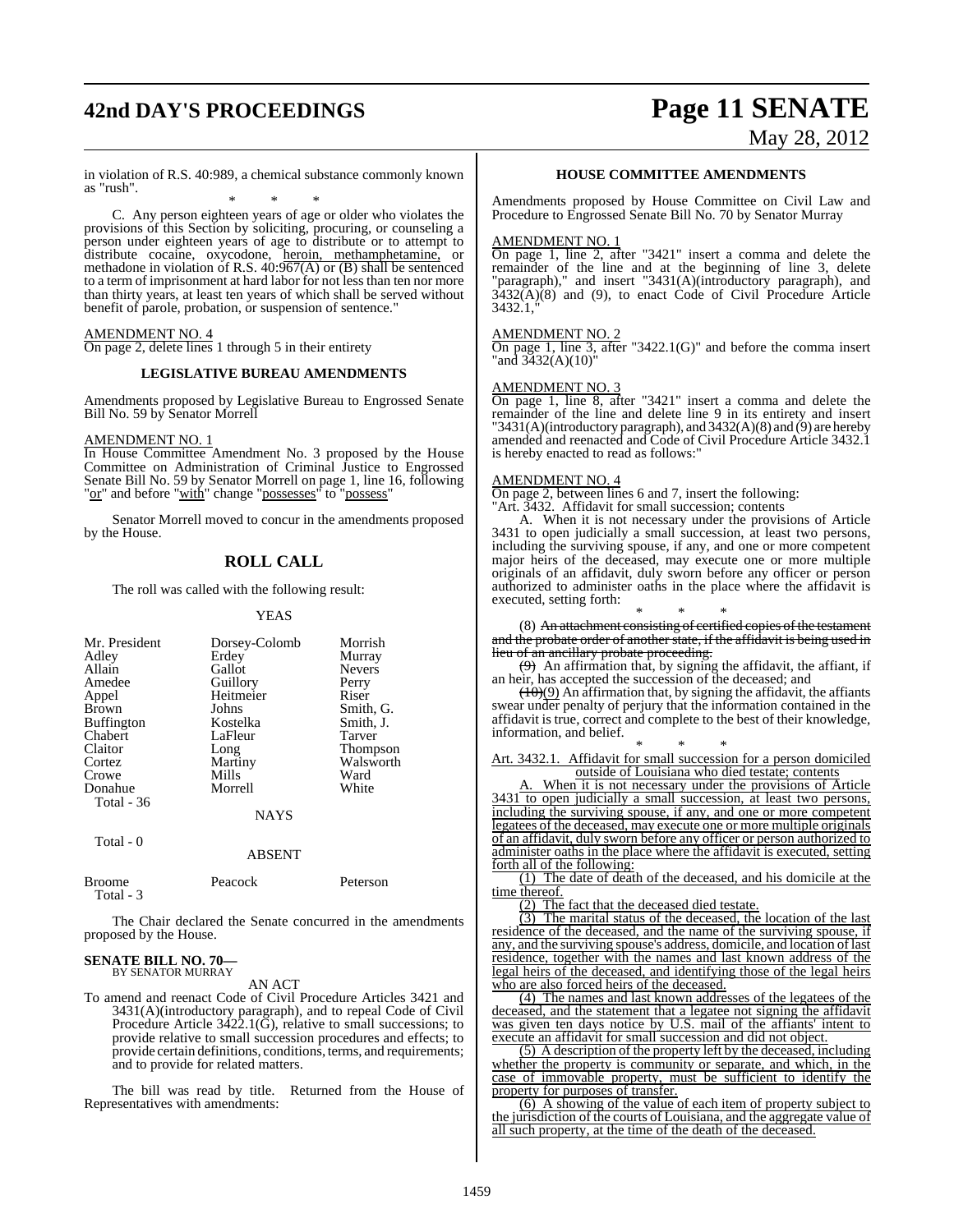# **Page 12 SENATE 42nd DAY'S PROCEEDINGS**

# May 28, 2012

(7) A statement describing the respective interests in the property which each legatee has inherited and whether a legal usufruct of the surviving spouse attaches to the property.

(8) An attachment consisting of certified copies of the testament and the probate order of another state.

(9) An affirmation that, by signing the affidavit, the affiant, if a legatee, has accepted the legacy of the deceased.

 $(10)$  An affirmation that, by signing the affidavit, the affiants swear under penalty of perjury that the information contained in the affidavit is true, correct, and complete to the best of their knowledge, information, and belief.

B. If the deceased had no surviving spouse, the affidavit must be signed by at least two persons who have actual knowledge of the matters stated therein.

In addition to the powers of a natural tutor otherwise provided by law, a natural tutor may also execute the affidavit on behalf of a minor child without the necessity of filing a petition pursuant to Article 4061.

### AMENDMENT NO. 5

On page 2, line 7, change "3422.1(G) is" to "3422.1(G) and  $3432(A)(10)$  are"

# **LEGISLATIVE BUREAU AMENDMENTS**

Amendments proposed by Legislative Bureau to Engrossed Senate Bill No. 70 by Senator Murray

# AMENDMENT NO. 1

In House Committee Amendment No. 4 proposed by the House Committee on Civil Law and Procedure to Engrossed Senate Bill No. 70 by Senate Murray, on page 3, line 2, change "address" to "addresses"

Senator Murray moved to concur in the amendments proposed by the House.

# **ROLL CALL**

The roll was called with the following result:

# YEAS

| Mr. President     | Dorsey-Colomb | Morrish         |
|-------------------|---------------|-----------------|
| Adley             | Erdey         | Murray          |
| Allain            | Gallot        | <b>Nevers</b>   |
| Amedee            | Guillory      | Perry           |
| Appel             | Heitmeier     | Riser           |
| <b>Brown</b>      | Johns         | Smith, G.       |
| <b>Buffington</b> | Kostelka      | Smith, J.       |
| Chabert           | LaFleur       | Tarver          |
| Claitor           | Long          | <b>Thompson</b> |
| Cortez            | Martiny       | Walsworth       |
| Crowe             | Mills         | Ward            |
| Donahue           | Morrell       | White           |
| Total $-36$       |               |                 |
|                   | <b>NAYS</b>   |                 |
| Total - 0         |               |                 |
|                   | ABSENT        |                 |

| <b>Broome</b> | Peacock | Peterson |
|---------------|---------|----------|
| Total - 3     |         |          |

The Chair declared the Senate concurred in the amendments proposed by the House.

# **SENATE BILL NO. 72—**

BY SENATOR MILLS AND REPRESENTATIVE BARRAS AN ACT

To enact R.S. 13:3049(B)(1)(e)(iii) and (iv) and R.S. 15:255(P) and (Q), relative to special funds for certain district courts; to provide for the deposit and use of certain monies in special funds in the Sixteenth Judicial District Court and the First Judicial District Court; to provide with respect to surplus juror compensation fees; to provide with respect to surplus witness fees payable to off-duty law enforcement officers; and to provide for related matters.

The bill was read by title. Returned from the House of Representatives with amendments:

# **LEGISLATIVE BUREAU AMENDMENTS**

Amendments proposed by Legislative Bureau to Reengrossed Senate Bill No. 72 by Senator Mills

# AMENDMENT NO. 1

On page 2, line 8, following "**Item**" and before the end of the line change "**(e)(i)**" to "**(i)**"

# AMENDMENT NO. 2

On page 2, line 24, following "**Item**" and before the end of the line change "**(e)(i)**" to "**(i)**"

Senator Mills moved to concur in the amendments proposed by the House.

# **ROLL CALL**

The roll was called with the following result:

|--|--|

| Mr. President<br>Adley<br>Allain<br>Amedee<br>Appel<br>Brown<br>Buffington<br>Chabert<br>Claitor<br>Cortez<br>Crowe<br>Donahue<br>Total - 36 | Dorsey-Colomb<br>Erdey<br>Gallot<br>Guillory<br>Heitmeier<br>Johns<br>Kostelka<br>LaFleur<br>Long<br>Martiny<br>Mills<br>Morrell<br><b>NAYS</b> | Morrish<br>Murray<br><b>Nevers</b><br>Perry<br>Riser<br>Smith, G.<br>Smith, J.<br>Tarver<br>Thompson<br>Walsworth<br>Ward<br>White |
|----------------------------------------------------------------------------------------------------------------------------------------------|-------------------------------------------------------------------------------------------------------------------------------------------------|------------------------------------------------------------------------------------------------------------------------------------|
| Total - 0                                                                                                                                    | <b>ABSENT</b>                                                                                                                                   |                                                                                                                                    |
| <b>Broome</b>                                                                                                                                | Peacock                                                                                                                                         | Peterson                                                                                                                           |

The Chair declared the Senate concurred in the amendments proposed by the House.

# **SENATE BILL NO. 79—**

Total - 3

BY SENATOR MORRISH

AN ACT To enact R.S.  $32:388(B)(1)(b)(iv)$ , relative to trucks hauling concrete or construction aggregates; to authorize ready-mixed concrete trucks to exceed licensed gross vehicle weight under certain conditions; and to provide for related matters.

The bill was read by title. Returned from the House of Representatives with amendments:

# **LEGISLATIVE BUREAU AMENDMENTS**

Amendments proposed by Legislative Bureau to Engrossed Senate Bill No. 79 by Senator Morrish

# AMENDMENT NO. 1

On page 2, line 8, following "**includes**" delete the remainder of the line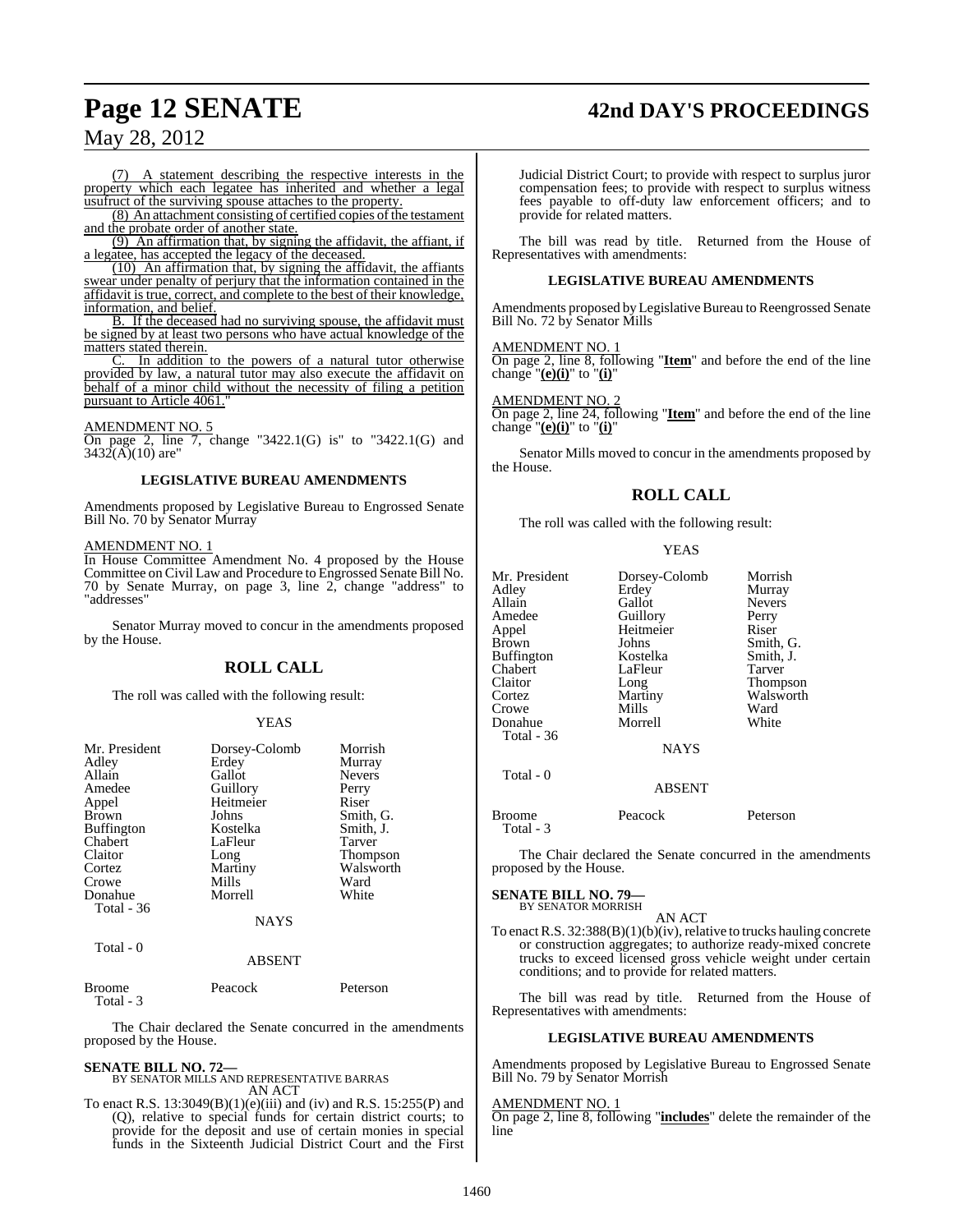# **42nd DAY'S PROCEEDINGS Page 13 SENATE**

# AMENDMENT NO. 2

On page 2, line 9, and before "**a concrete**" delete "**mixed concrete or**"

Senator Morrish moved to concur in the amendments proposed by the House.

# **ROLL CALL**

The roll was called with the following result:

# YEAS

| Mr. President<br>Adley<br>Allain<br>Amedee<br>Appel<br><b>Brown</b><br><b>Buffington</b><br>Chabert<br>Claitor<br>Cortez | Dorsey-Colomb<br>Erdey<br>Gallot<br>Guillory<br>Heitmeier<br>Johns<br>Kostelka<br>LaFleur<br>Long<br>Martiny | Morrish<br>Murray<br><b>Nevers</b><br>Riser<br>Smith, G.<br>Smith, J.<br>Tarver<br><b>Thompson</b><br>Walsworth<br>Ward |
|--------------------------------------------------------------------------------------------------------------------------|--------------------------------------------------------------------------------------------------------------|-------------------------------------------------------------------------------------------------------------------------|
| Crowe                                                                                                                    | Mills                                                                                                        | White                                                                                                                   |
| Donahue<br><b>Total - 35</b>                                                                                             | Morrell                                                                                                      |                                                                                                                         |
|                                                                                                                          | <b>NAYS</b>                                                                                                  |                                                                                                                         |
| Total - 0                                                                                                                | ARSENT                                                                                                       |                                                                                                                         |

Broome Perry<br>Peacock Peterson Peacock

Total - 4

The Chair declared the Senate concurred in the amendments proposed by the House.

### **SENATE BILL NO. 90—** BY SENATOR RISER

AN ACT

To amend and reenact R.S. 40:46(A), relative to legitimation; to provide for legitimation by a major child and the biological parents; to provide for specific information required; and to provide for related matters.

The bill was read by title. Returned from the House of Representatives with amendments:

# **HOUSE COMMITTEE AMENDMENTS**

Amendments proposed by House Committee on Civil Law and Procedure to Engrossed Senate Bill No. 90 by Senator Riser

## AMENDMENT NO. 1

On page 1, line 2, after "relative to" delete the remainder of the line and insert "filiation; to provide for new birth certificate after judgment of filiation;"

# AMENDMENT NO. 2

On page 1, delete line 3 in its entirety

### AMENDMENT NO. 3

On page 1, line 7, change "Legitimation" to "New certificate of birth when judgment of filiation is obtained"

## AMENDMENT NO. 4

On page 1, delete lines 8 through 17 in their entirety and insert the following:

"A. Upon request of a child who has obtained a judgment of filiation pursuant to Civil Code Article 197, the state registrar, upon receipt of a copy of the judgment, shall prepare a new certificate of birth in the new name of the child wherein the child's surname shall be that of the father recognized in the judgment or a combination of

# May 28, 2012

the father recognized in the judgment and the maiden name of the mother."

### AMENDMENT NO. 5 On page 2, delete lines 1 through 5 in their entirety

# **LEGISLATIVE BUREAU AMENDMENTS**

Amendments proposed by Legislative Bureau to Engrossed Senate Bill No. 90 by Senator Riser

## AMENDMENT NO. 1

In House Committee Amendment No. 4 proposed by the House Committee onCivil Law and Procedure to Engrossed Senate Bill No. 90 by Senator Riser on page 1, line 15, following "of" and before "the father", insert "the surname of"

Senator Riser moved to concur in the amendments proposed by the House.

# **ROLL CALL**

The roll was called with the following result:

## YEAS

| Mr. President     | Dorsey-Colomb | Morrish       |
|-------------------|---------------|---------------|
| Adley             | Erdey         | Murray        |
| Allain            | Gallot        | <b>Nevers</b> |
| Amedee            | Guillory      | Perry         |
| Appel             | Heitmeier     | Riser         |
| Brown             | Johns         | Smith, G.     |
| Buffington        | Kostelka      | Smith, J.     |
| Chabert           | LaFleur       | Tarver        |
| Claitor           | Long          | Thompson      |
| Cortez            | Martiny       | Walsworth     |
| Crowe             | Mills         | Ward          |
| Donahue           | Morrell       | White         |
| <b>Total - 36</b> |               |               |
|                   | <b>NAYS</b>   |               |
| Total - 0         |               |               |
|                   | <b>ABSENT</b> |               |
| <b>Broome</b>     | Peacock       | Peterson      |

The Chair declared the Senate concurred in the amendments proposed by the House.

# **SENATE BILL NO. 99—**

Total - 3

BY SENATORS GALLOT AND RISER AN ACT

To amend and reenact R.S. 18:532.1(C)(3)(a) and 532.1(D)(1), relative to the election code; to allow certain parish governing authorities to merge certain precincts; to provide for approval and review of certain precinct changes; and to provide for related matters.

The bill was read by title. Returned from the House of Representatives with amendments:

# **HOUSE COMMITTEE AMENDMENTS**

Amendments proposed by House Committee on House and Governmental Affairs to Reengrossed Senate Bill No. 99 by Senator Gallot

# AMENDMENT NO. 1

On page 1, line 14, after "(B)(2)" change "**and**" to "**or**"

# AMENDMENT NO.

On page 2, line 10, change "**Paragraph (1)(a) of this Subsection**" to "**Subparagraph (a) of this Paragraph**"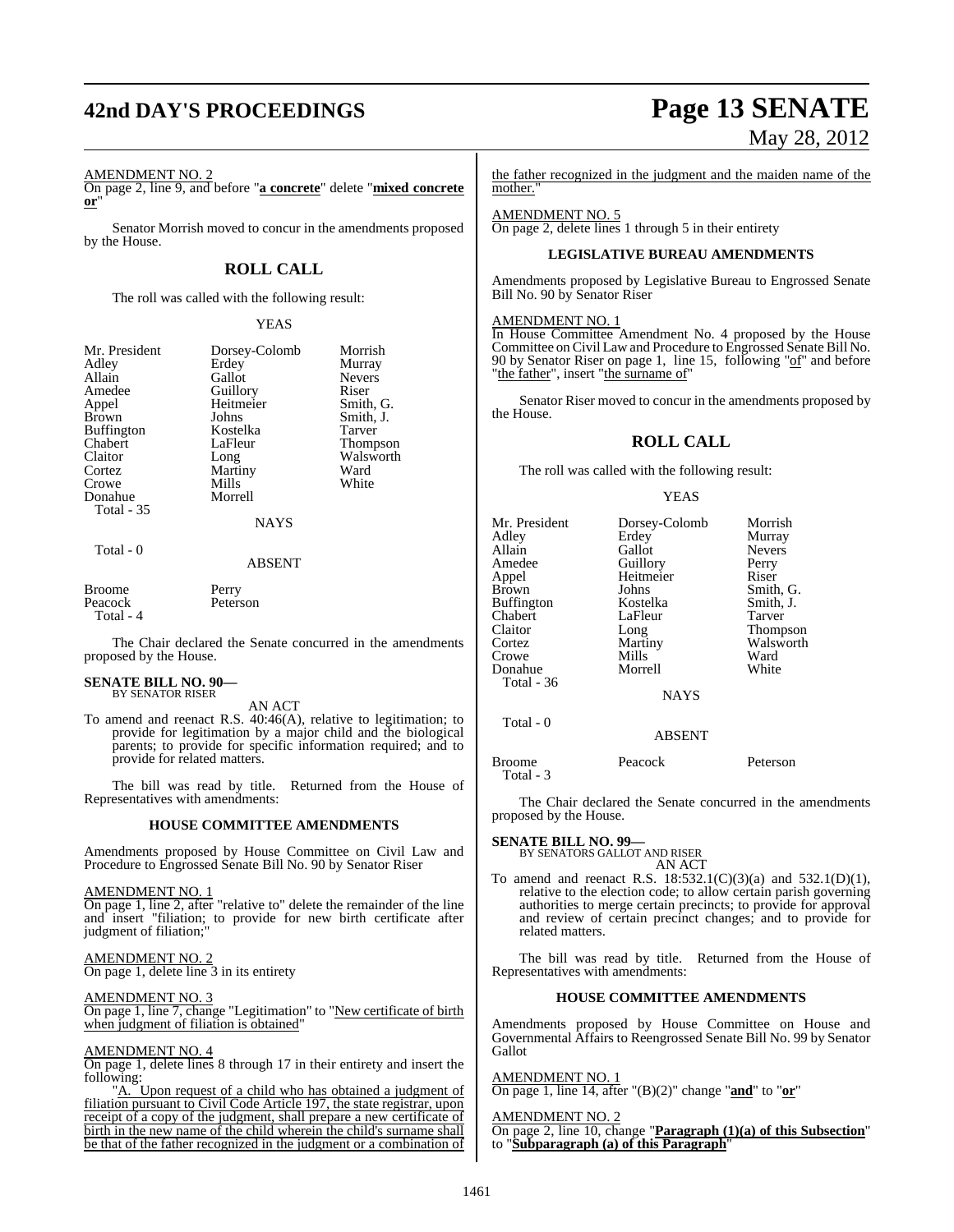# AMENDMENT NO. 3

On page 2, line 11, after "**contrary,**" insert "**if the legislature has completed the reapportionment required by Article III, Section 6 of the Constitution of Louisiana following the latest federal decennial census and has received preclearance pursuant to the Voting Rights Act of 1965,**"

# AMENDMENT NO. 4

On page 2, line 11, after "**authority**" delete the remainder of the line and at the beginning of line 12, delete "**authority to**" and insert "**may**"

# AMENDMENT NO. 5

On page 2, line 13, after "**state**" delete the remainder of the line and insert "**that the parish governing authority and all**"

# AMENDMENT NO. 6

On page 2, line 15, after "**census and**" change "**has**" to "**have**"

# AMENDMENT NO. 7

On page 2, at the end of line 25, insert the following: "**The secretary of state, the secretary of the Senate, and the clerk of the House of Representatives, or their designees shall send a report of the findings of the review to the parish governing authority within forty-five days after receipt of the proposed precinct changes. If the secretary of state, the secretary of the Senate, or the clerk of the House of Representatives, or their designees fail to respond within forty-five days after receipt of the proposed precinct changes, the proposed precinct changes shall be deemed to be approved by the official or designee who failed to respond.**"

Senator Gallot moved to reject the amendments proposed by the House.

# **ROLL CALL**

The roll was called with the following result:

# **YEAS**

| Mr. President<br>Adley<br>Allain<br>Amedee<br>Appel<br><b>Brown</b><br><b>Buffington</b><br>Chabert<br>Claitor<br>Cortez | Dorsey-Colomb<br>Erdey<br>Gallot<br>Guillory<br>Heitmeier<br>Johns<br>Kostelka<br>LaFleur<br>Long<br>Martiny | Morrish<br>Murray<br>Perry<br>Riser<br>Smith, G.<br>Smith, J.<br>Tarver<br><b>Thompson</b><br>Walsworth<br>Ward |
|--------------------------------------------------------------------------------------------------------------------------|--------------------------------------------------------------------------------------------------------------|-----------------------------------------------------------------------------------------------------------------|
| Crowe<br>Donahue                                                                                                         | Mills<br>Morrell                                                                                             | White                                                                                                           |
| Total - 35                                                                                                               | NAYS                                                                                                         |                                                                                                                 |

Total - 0

# ABSENT

| Broome    | Peacock  |
|-----------|----------|
| Nevers    | Peterson |
| Total - 4 |          |

The Chair declared the Senate rejected the amendments proposed by the House.

# **SENATE BILL NO. 105—** BY SENATOR MORRELL

AN ACT

To amend and reenact R.S. 14:402(G), relative to contraband in correctional facilities; to require imposition of a monetary penalty for the introduction of contraband into a correctional facility; and to provide for related matters.

# **Page 14 SENATE 42nd DAY'S PROCEEDINGS**

The bill was read by title. Returned from the House of Representatives with amendments:

# **HOUSE FLOOR AMENDMENTS**

Amendments proposed by Representative Brossett to Reengrossed Senate Bill No. 105 by Senator Morrell

## AMENDMENT NO. 1

On page 1, at the beginning of line 3, change "require" to "authorize the"

Senator Morrell moved to reject the amendments proposed by the House.

# **ROLL CALL**

The roll was called with the following result:

# YEAS

| Mr. President<br>Adley<br>Allain<br>Amedee<br>Appel<br>Brown<br>Buffington<br>Chabert<br>Cortez<br>Crowe<br>Donahue<br>Dorsey-Colomb<br>Total - 34 | Erdey<br>Gallot<br>Guillory<br>Heitmeier<br>Johns<br>Kostelka<br>LaFleur<br>Long<br>Martiny<br>Mills<br>Morrell<br>Morrish<br><b>NAYS</b> | Murray<br><b>Nevers</b><br>Perry<br>Smith, G.<br>Smith, J.<br>Tarver<br>Thompson<br>Walsworth<br>Ward<br>White |
|----------------------------------------------------------------------------------------------------------------------------------------------------|-------------------------------------------------------------------------------------------------------------------------------------------|----------------------------------------------------------------------------------------------------------------|
| Claitor<br>Total - 2                                                                                                                               | Riser                                                                                                                                     |                                                                                                                |

# ABSENT

| Broome    | Peacock | Peterson |
|-----------|---------|----------|
| Total - 3 |         |          |

The Chair declared the Senate rejected the amendments proposed by the House.

### **SENATE BILL NO. 124—** BY SENATOR JOHNS

AN ACT

To enact R.S. 37:21(B)(7) and (8), relative to limitations on disciplinary proceedings by professional or occupational boards and commissions; to provide an exemption for the Louisiana Board of Pharmacy and the Louisiana State Board of Nursing; and to provide for related matters.

The bill was read by title. Returned from the House of Representatives with amendments:

# **HOUSE COMMITTEE AMENDMENTS**

Amendments proposed by House Committee on Health and Welfare to Engrossed Senate Bill No. 124 by Senator Johns

AMENDMENT NO. 1

On page 1, line 2, change "R.S. 37:21(B)(7) and (8)," to "R.S.  $37:21(\bar{B})(7)$ , (8), and (9),

# AMENDMENT NO. 2

On page 1, line 7, change "R.S. 37:21(B)(7) and (8)," to "R.S.  $37:21(\bar{B})(7)$ , (8), and (9)

# AMENDMENT NO. 3

On page 1, delete line 4 in its entirety and insert in lieu thereof the following: "certain entities; and to"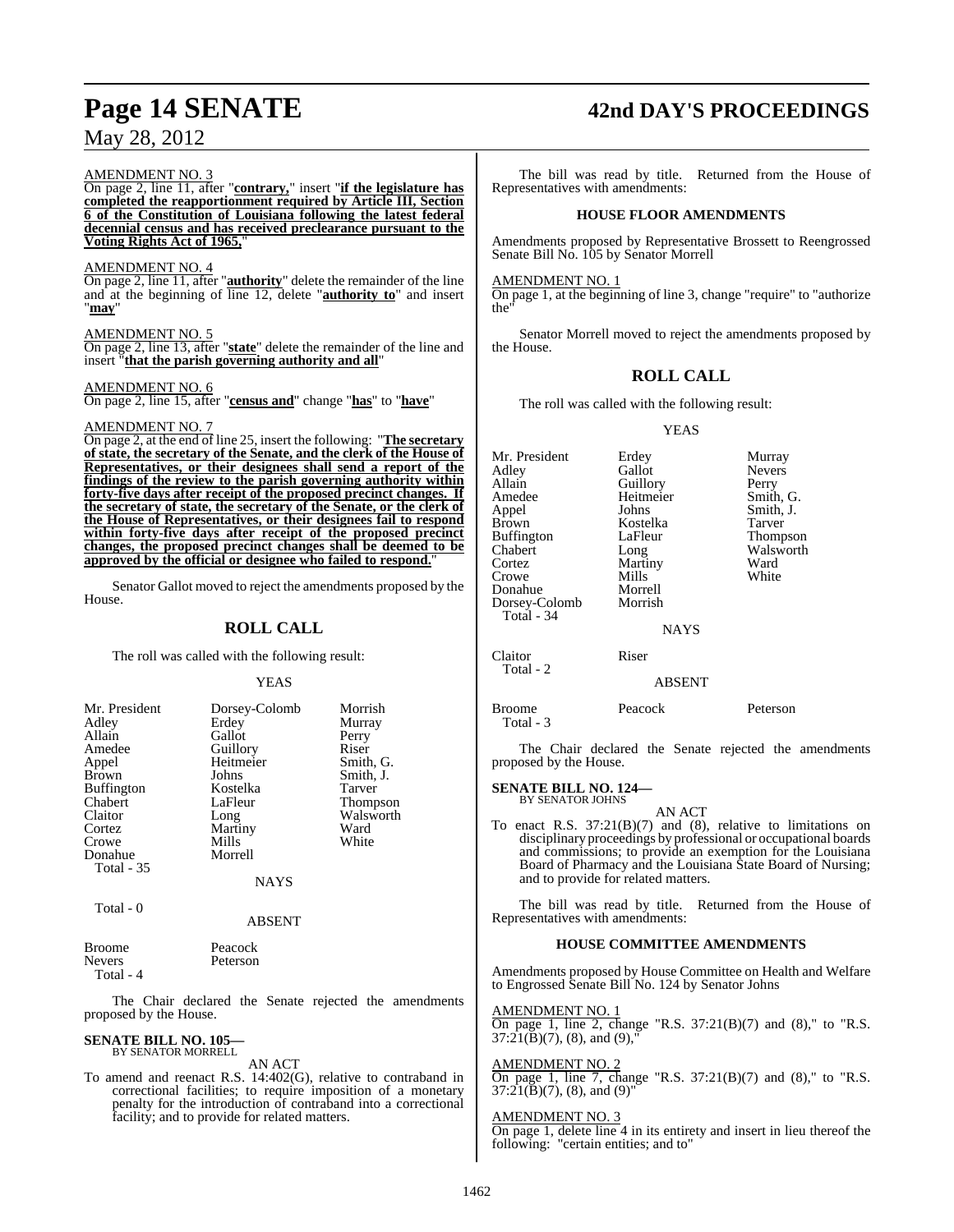# **42nd DAY'S PROCEEDINGS Page 15 SENATE**

AMENDMENT NO. 4

On page 1, between lines 14 and 15, insert the following: "**(9) The Louisiana State Board of Social Work Examiners.**"

Senator Johns moved to concur in the amendments proposed by the House.

# **ROLL CALL**

The roll was called with the following result:

# YEAS

| Mr. President     | Dorsey-Colomb | Morrish         |
|-------------------|---------------|-----------------|
| Adley             | Erdey         | Murray          |
| Allain            | Gallot        | <b>Nevers</b>   |
| Amedee            |               |                 |
|                   | Guillory      | Perry           |
| Appel             | Heitmeier     | Riser           |
| <b>Brown</b>      | Johns         | Smith, G.       |
| <b>Buffington</b> | Kostelka      | Smith, J.       |
| Chabert           | LaFleur       | Tarver          |
| Claitor           | Long          | <b>Thompson</b> |
| Cortez            | Martiny       | Walsworth       |
| Crowe             | Mills         | Ward            |
| Donahue           | Morrell       | White           |
| Total - 36        |               |                 |
|                   | <b>NAYS</b>   |                 |
| Total - 0         |               |                 |

ABSENT

| Broome    | Peacock | Peterson |
|-----------|---------|----------|
|           |         |          |
| Total - 3 |         |          |

The Chair declared the Senate concurred in the amendments proposed by the House.

### **SENATE BILL NO. 139—** BY SENATOR LONG

AN ACT

To amend and reenact R.S.9:3306(9), relative to leases of movables; to provide with respect to definitions; to provide an exception for employer-sponsored lease programs; and to provide for related matters.

The bill was read by title. Returned from the House of Representatives with amendments:

# **HOUSE COMMITTEE AMENDMENTS**

Amendments proposed by House Committee on Civil Law and Procedure to Engrossed Senate Bill No. 139 by Senator Long

AMENDMENT NO. 1

On page 1, line 10, after "9:3306(8)," delete the remainder of the line

AMENDMENT NO. 2 On page 1, at the beginning of line 11, delete "sponsored lease program,

AMENDMENT NO. 3

On page 1, at the end of line 14, insert the following:

"Alease provided through an employer-sponsored lease program shall not be considered a consumer lease for the purposes of this Chapter."

Senator Long moved to concur in the amendments proposed by the House.

# **ROLL CALL**

The roll was called with the following result:

# May 28, 2012

Peterson

YEAS

Mr. President Erdey Nevers<br>Adley Gallot Perry Adley Gallot<br>Allain Guillory Amedee Heitmeier Riser<br>Appel Johns Smith Appel Johns Smith, G.<br>Brown Kostelka Smith, J. Kostelka<br>LaFleur Buffington LaFleur Tarver<br>
Chabert Long Thomp Chabert Long Thompson<br>Claitor Martiny Walsworth Martiny Walsworth<br>
Mills Ward Cortez Mills Ward<br>Crowe Morrell White Crowe Morrell<br>
Donahue Morrish Donahue Morrish<br>Dorsey-Colomb Murray Dorsey-Colomb

NAYS

# ABSENT

Broome Peacock

Total - 2

Total - 37

Total - 0

The Chair declared the Senate concurred in the amendments proposed by the House.

**SENATE BILL NO. 135—**<br>BY SENATORS MORRELL AND MURRAY AND REPRESENTATIVE<br>LEGER

AN ACT

To enact Part I-B of Chapter 5 of Title 18 of the Louisiana Revised Statutes of 1950, to be comprised of R.S. 18:418.1 and 418.2, relative to the election code; to provide for certain municipal and parochial elections; to provide for dates for elections to be held in 2014; and to provide for related matters.

The bill was read by title. Returned from the House of Representatives with amendments:

# **HOUSE COMMITTEE AMENDMENTS**

Amendments proposed by House Committee on House and Governmental Affairs to Reengrossed Senate Bill No. 135 by Senator Morrell

# AMENDMENT NO. 1

On page 1, line 3, after "418.2" delete the comma "," and insert "and to repeal Part I-B of Chapter 5 of Title 18 of the Louisiana Revised Statutes of 1950, comprised of R.S. 18:418.1 and 418.2, effective June 1, 2014,"

# AMENDMENT NO. 2

On page 2, line 6, after "Section 2." delete the remainder of the line and insert the following: "Part I-B of Chapter 5 of Title 18 of the Louisiana Revised Statutes of 1950, comprised of R.S. 18:418.1 and 418.2, as enacted by this Act is hereby repealed in its entirety effective June 1, 2014."

Senator Morrell moved to concur in the amendments proposed by the House.

# **ROLL CALL**

The roll was called with the following result:

# YEAS

| Mr. President     | Erdey     | <b>Nevers</b> |
|-------------------|-----------|---------------|
| Adley             | Gallot    | Perry         |
| Allain            | Guillory  | Peterson      |
| Amedee            | Heitmeier | Riser         |
| Appel             | Johns     | Smith, G.     |
| <b>Brown</b>      | Kostelka  | Smith, J.     |
| <b>Buffington</b> | LaFleur   | Tarver        |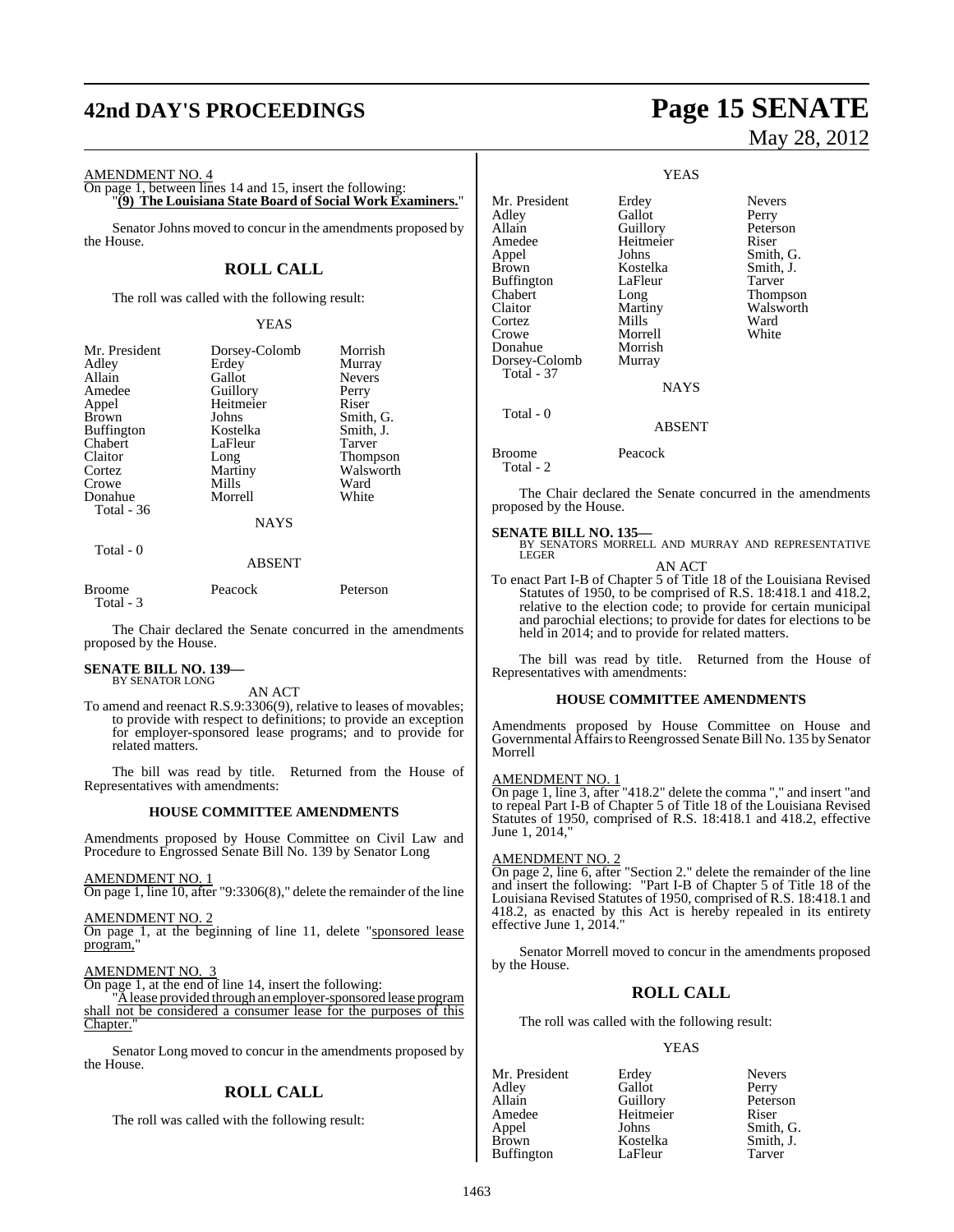## Chabert Long Thompson<br>Claitor Martiny Walsworth Claitor Martiny Walsworth<br>
Cortez Mills Ward Cortez Mills Ward Crowe Morrell White Donahue Dorsey-Colomb Murray Total - 37 **NAYS**

Total - 0

Broome Peacock

Total - 2

The Chair declared the Senate concurred in the amendments proposed by the House.

ABSENT

### **SENATE BILL NO. 152—** BY SENATOR BROOME

AN ACT

To amend and reenact Children's Code Articles 606(A)(5), 623(B) and (C), 661(B),(C) and (D), 672.1(C)(2) and (3), 675(B)(2), (3), (4), and (5), 679(C) and (D), 695(Heading) and (A), (B), and (C), 696(B), 702(J), 705, 706(B), 776(B), 853, 908(Heading) and (C), 1015(3)(k), 1030(2), the introductory paragraph of 1211 and to enact Children's Code Articles 623(D) and (E), 661(E), 675(B)(6), 679(E) and (F), 695(D), 696(C), 706(C), and 908(D), and to repeal Children's Code Article 730(10), relative to continuous revision of the Children's Code; to provide for the grounds which must be alleged in a child in need of care proceeding; to provide relative to notice and who hasthe right to be heard at a continued custody Child in Need of Care ("CINC") hearing; to provide for who shall be present at an adjudication hearing; to provide for a reunification efforts determination; to provide for the purpose and contents of the case plan; to provide for who receives notice of and who may be present at the disposition hearing; to provide for who shall receive notice of the right to appear and be heard at a case review hearing; to provide for the rights of the parties at a case review hearing; to provide for permanency hearings; to provide for notice of, the right to be heard, and the rights of the parties at permanency hearings; to provide for permanency planning reports; to provide for the effect of a parent's non-appearance at a delinquency hearing; to provide for the juvenile's care and treatment by the department; to provide for the grounds for termination of parental rights; to provide for suspension of the right of voluntary surrender of parental rights by initiation of a termination proceeding; to provide for the final decree at an adoption hearing; to provide for the grounds upon which an allegation that a family is a Family in Need of Services (or "FINS") must be based; and to provide for related matters.

The bill was read by title. Returned from the House of Representatives with amendments:

# **HOUSE COMMITTEE AMENDMENTS**

Amendments proposed by House Committee on Civil Law and Procedure to Reengrossed Senate Bill No. 152 by Senator Broome

AMENDMENT NO. 1

On page 1, at the end of line 3, delete "(Heading)" and at the beginning of line 4, delete "and  $(A)$ ,  $(B)$ , and  $(C)$ "

AMENDMENT NO.

On page 1, line 4, after "853," and before "and" change "908(Heading) and" to "908"

AMENDMENT NO. 3

On page 1, line 5, after "1211" and before "to" change "and" to a comma

# **Page 16 SENATE 42nd DAY'S PROCEEDINGS**

# AMENDMENT NO. 4

On page 1, line 6, after "(F)," and before "696(C)" delete "695(D),"

AMENDMENT NO. 5

On page 1, line 13, change "who receives notice of" to "notice"

# AMENDMENT NO. 6

On page 2, line  $\overline{10}$ , after "(D)," and before "and  $(A)$ " change " $695$ (Heading) and  $(A)$ ,  $(B)$ " to " $695$ " and at the beginning of line 11, delete "and  $(\breve{C})$ "

# AMENDMENT NO. 7

On page 2, line 11, after "853," and before "and (C)" change "908(Heading)" to "908"

### AMENDMENT NO. 8

On page 2, line 12, after "1030(2)," and before "the" insert "and" and after "1211" and before "Children's" change "and to enact" to "are hereby amended and reenacted and"

# AMENDMENT NO. 9

On page 2, line 13, after " $(F)$ ," and before " $696(C)$ " delete " $695(D)$ ,"

### AMENDMENT NO. 10

On page 2, at the beginning of line 14, change "amended and reenacted" to "enacted"

# AMENDMENT NO. 11

On page 3, at the end of line 3, change "Title 3, Chapter 8 of this Code" to "Chapter 8 of Title 3 of this Code"

## AMENDMENT NO. 12

On page 4, at the end of line 4, change "Title 3, Chapter 8 of this Code," to "Chapter 8 of Title 3 of this Code,"

### AMENDMENT NO. 13

On page 7, at the end of line 35, change "Title 3, Chapter 8 of this Code," to "Chapter 8 of Title 3 of this Code,"

# AMENDMENT NO. 14

On page 9, at the end of line 20, change "Title 3, Chapter 8 of this Code," to "Chapter 8 of Title 3 of this Code,"

# AMENDMENT NO. 15

On page 11, at the end of line 8, change "Title 3, Chapter 8 of this Code," to "Chapter 8 of Title 3 of this Code,"

# AMENDMENT NO. 16

On page 12, at the end of line 11, change "Department" to "Department of Public Safety and Corrections department"

### AMENDMENT NO. 17

On page 13, line 15, after "child" and before "which" delete "in his household"

# AMENDMENT NO. 18 On page 13, at the end of line 26, delete "."

# **LEGISLATIVE BUREAU AMENDMENTS**

Amendments proposed by Legislative Bureau to Reengrossed Senate Bill No. 152 by Senator Broome

# AMENDMENT NO. 1

In House Committee Amendment No. 6 proposed by the House Committee on Civil Law and Procedure to Reengrossed Senate Bill No. 152 by Senator Broome, on page 1, line 13, following "and before" change ""and (A)"" to "the end of the line"

### AMENDMENT NO. 2

In House Committee Amendment No. 7 proposed by the House Committee on Civil Law and Procedure to Reengrossed Senate Bill No. 152 by Senator Broome, on page 1, line 16, following "and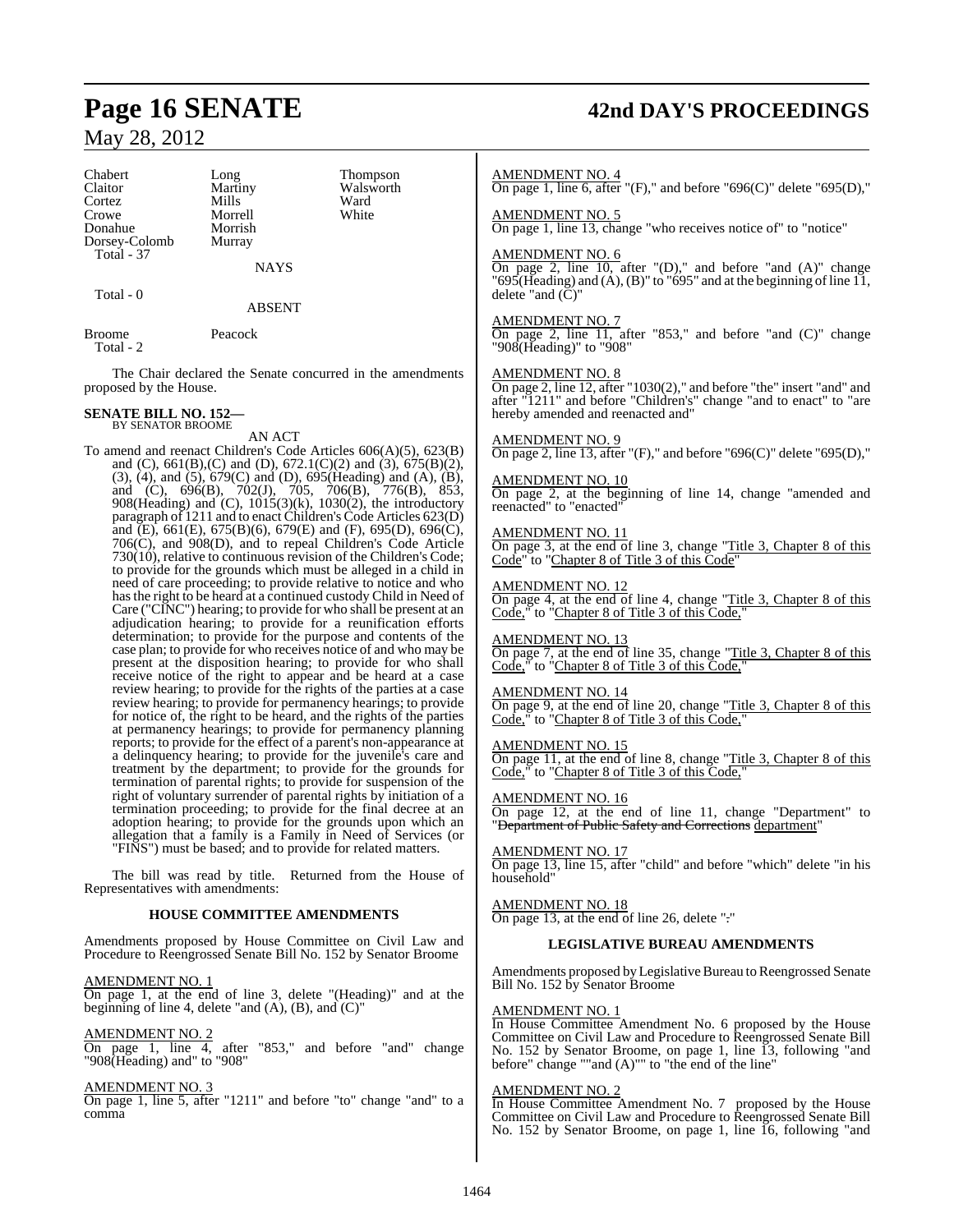# **42nd DAY'S PROCEEDINGS Page 17 SENATE**

# May 28, 2012

before" delete the remainder of the line and insert "" $(C)$ " change "908(Heading) and" to "908".

# AMENDMENT NO. 3

In House Committee Amendment No. 11 proposed by the House Committee on Civil Law and Procedure to Reengrossed Senate Bill No. 152 by Senator Broome, on page 1, line 26, change "Title 3 of this Code" to "Title III of this Code"

# AMENDMENT NO. 4

In House Committee Amendment No. 12 proposed by the House Committee on Civil Law and Procedure to Reengrossed Senate Bill No. 152 by Senator Broome, on page 1, line 29, change "Title 3 of this Code" to "Title III of this Code"

## AMENDMENT NO. 5

In House Committee Amendment No. 13 proposed by the House Committee on Civil Law and Procedure to Reengrossed Senate Bill No. 152 by Senator Broome, on page 2, line 3, change "Title 3 of this Code" to "Title III of this Code"

## AMENDMENT NO. 6

In House Committee Amendment No. 14 proposed by the House Committee on Civil Law and Procedure to Reengrossed Senate Bill No. 152 by Senator Broome, on page 2, line 6, change "Title 3 of this Code" to "Title III of this Code"

# AMENDMENT NO. 7

In House Committee Amendment No. 15 proposed by the House Committee on Civil Law and Procedure to Reengrossed Senate Bill No. 152 by Senator Broome, on page 2, line 9, change "Title 3 of this Code" to "Title III of this Code"

# AMENDMENT NO. 8

On page 1, line 5, following "(C)," and before ",1030(2)" change  $"1015(3)$ (k)," to "the introductory paragraph of  $1015(3)$  and (k),"

### AMENDMENT NO. 9

On page 2, line 11, following "908(Heading) and (C)," change  $"1015(3)$ (k)," to "the introductory paragraph of  $1015(3)$  and (k),"

Senator Dorsey-Colomb moved to concur in the amendments proposed by the House.

# **ROLL CALL**

The roll was called with the following result:

# YEAS

| Mr. President<br>Adley<br>Allain<br>Amedee<br>Appel<br><b>Brown</b><br><b>Buffington</b><br>Chabert<br>Claitor<br>Cortez<br>Crowe<br>Donahue<br>Total - 36 | Dorsey-Colomb<br>Erdey<br>Gallot<br>Guillory<br>Heitmeier<br>Johns<br>Kostelka<br>LaFleur<br>Long<br>Martiny<br>Mills<br>Morrish<br><b>NAYS</b> | Murray<br><b>Nevers</b><br>Perry<br>Peterson<br>Riser<br>Smith, G.<br>Smith, J.<br>Tarver<br><b>Thompson</b><br>Walsworth<br>Ward<br>White |
|------------------------------------------------------------------------------------------------------------------------------------------------------------|-------------------------------------------------------------------------------------------------------------------------------------------------|--------------------------------------------------------------------------------------------------------------------------------------------|
|                                                                                                                                                            |                                                                                                                                                 |                                                                                                                                            |
| Total - 0                                                                                                                                                  | A DOENT                                                                                                                                         |                                                                                                                                            |

### ABSENT

| Broome<br>Total - 3 | Morrell | Peacock |
|---------------------|---------|---------|
|                     |         |         |

The Chair declared the Senate concurred in the amendments proposed by the House.

**SENATE BILL NO. 153—**<br>BY SENATORS BROOME AND PETERSON AND REPRESENTATIVES<br>BARROW, KATRINA JACKSON, MORENO, NORTON, SMITH, ST.<br>GERMAIN AND THIERRY AN ACT

To amend and reenact Subpart E of Part III of Chapter 1 of Code Title V of Code Book I of Title 9 of the Louisiana Revised Statutes of 1950, to be comprised of R.S. 9:355.1 through 355.19, to enact R.S. 9:357, and to direct the Louisiana State Law Institute to add a comment under Civil Code Article 134, relative to child custody and the relocation of the residence of a child; to provide for definitions; to provide for applicability; to provide for the proposal of relocation; to provide for notice; to provide for an objection; to provide for a limitation on an objection; to provide for the failure to object; to provide for the burden of proof; to provide for court authorization to relocate; to provide for a temporary order; to provide for the priority for trial; to provide for factors to determine a contested relocation; to provide for the appointment of a mental health expert; to provide for a modification of custody; to provide for a posting of security; to provide for sanctions; to provide for the use of technology; and to provide for related matters.

The bill was read by title. Returned from the House of Representatives with amendments:

# **LEGISLATIVE BUREAU AMENDMENTS**

Amendments proposed by Legislative Bureau to Engrossed Senate Bill No. 153 by Senator Broome

# AMENDMENT NO. 1

On page 4, line 13, following "spouse" and before "." delete "is in effect"

# **HOUSE FLOOR AMENDMENTS**

Amendments proposed by Representative Alfred Williams to Engrossed Senate Bill No. 153 by Senator Broome

## AMENDMENT NO. 1

On page 4, line 12, after "a" and before "from", change "spouse" to "person"

# AMENDMENT NO. 2

On page 4, line 13, after "other" and before "is", change "spouse" to "person"

Senator Dorsey-Colomb moved to concur in the amendments proposed by the House.

# **ROLL CALL**

The roll was called with the following result:

# YEAS

Mr. President Erdey Nevers Adley Gallot Perry Allain Guillory Peters<br>Amedee Heitmeier Riser Amedee Heitmeier<br>Appel Johns Appel Johns Smith, G.<br>Brown Kostelka Smith, J. Buffington LaFle<br>Chabert Long Chabert Long Thompson Claitor Martiny Walsworth<br>
Cortez Mills Ward Cortez Mills Ward Crowe Morrell White<br>
Donahue Morrish Donahue Morrish<br>Dorsey-Colomb Murray Dorsey-Colomb Total - 37

Kostelka Smith,<br>LaFleur Tarver

**NAYS** 

Total - 0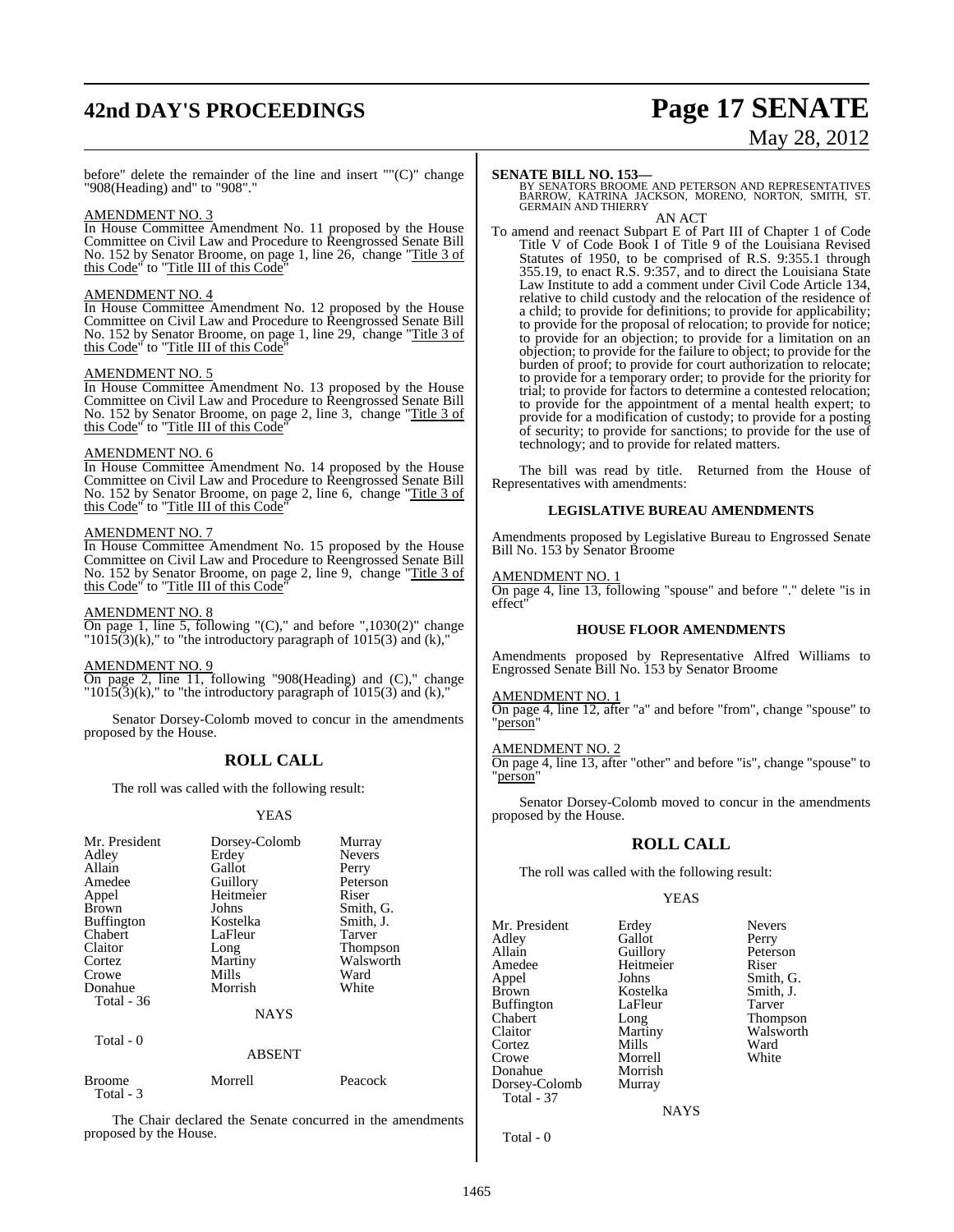# ABSENT

Broome Peacock

Total - 2

The Chair declared the Senate concurred in the amendments proposed by the House.

# **SENATE BILL NO. 156—** BY SENATORS MURRAY AND MORRELL

AN ACT

To enact Children's Code Art. 905.1, relative to children committed to the Department of Public Safety and Corrections; to provide for an assessment of academic grade level; to provide for creation of an academic plan; to provide for submission of the academic plan and reports to the court; to provide certain procedures, terms and conditions; and to provide for related matters.

The bill was read by title. Returned from the House of Representatives with amendments:

# **HOUSE COMMITTEE AMENDMENTS**

Amendments proposed by House Committee on Administration of Criminal Justice to Re-Reengrossed Senate Bill No. 156 by Senator Murray

## AMENDMENT NO. 1

On page 1, line 2, after "Code" and before "905.1," change "Art." to "Article"

AMENDMENT NO. 2 On page 1, line 8, after "Code" and before "905.1" change "Art." to "Article"

AMENDMENT NO. 3 On page 2, delete line 29 in its entirety and insert "Section 2. The legislature finds the following:"

AMENDMENT NO. 4

On page 3, at the beginning of line 1, change " $(1)$ " to " $(A)(1)$ "

AMENDMENT NO. 5 On page 3, at the beginning of line 18, change "B." to "(B)"

# AMENDMENT NO. 6

On page 3, delete line 21 in its entirety and insert "(C) The purpose of this Act is to implement the policy stated in Subsection (B) of this Section by providing a uniform"

Senator Murray moved to concur in the amendments proposed by the House.

# **ROLL CALL**

The roll was called with the following result:

# YEAS

| Mr. President     | Erdey     | <b>Nevers</b> |
|-------------------|-----------|---------------|
| Adley             | Gallot    | Perry         |
| Allain            | Guillory  | Petersc       |
| Amedee            | Heitmeier | Riser         |
| Appel             | Johns     | Smith,        |
| Brown             | Kostelka  | Smith,        |
| <b>Buffington</b> | LaFleur   | Tarver        |
| Chabert           | Long      | Thomp         |
| Claitor           | Martiny   | Walsw         |
| Cortez            | Mills     | Ward          |
| Crowe             | Morrell   | White         |
| Donahue           | Morrish   |               |
| Dorsey-Colomb     | Murray    |               |
| Total - 37        |           |               |

Peterson Heitmeier Riser<br>Johns Smith Smith, G.<br>Smith, J. Kostelka Smith,<br>LaFleur Tarver Thompson Martiny Walsworth<br>
Mills Ward Mills Ward<br>
Morrell White

# **Page 18 SENATE 42nd DAY'S PROCEEDINGS**

**NAYS** 

# ABSENT

Broome Peacock Total - 2

Total - 0

The Chair declared the Senate concurred in the amendments proposed by the House.

# **SENATE BILL NO. 177—** BY SENATOR ADLEY

To amend and reenact the introductory paragraph of R.S.  $47:1705(B)(2)(c)(i)$  and (ii), relative to information provided regarding millage rates; to provide relative to certain notice publication deadline to the public in any year in which a tax recipient body intends to consider the levy of additional or increased millage rates without voter approval; and to provide for related matters.

AN ACT

The bill was read by title. Returned from the House of Representatives with amendments:

# **HOUSE COMMITTEE AMENDMENTS**

Amendments proposed by House Committee on Ways and Means to Reengrossed Senate Bill No. 177 by Senator Adley

# AMENDMENT NO. 1

On page 1, line 2, after "reenact" delete the remainder of the line and insert the following: "R.S.  $47:1705(B)(2)(c)(i)(introductor)$ "R.S.  $47:1705(B)(2)(c)(i)(introducing$ paragraph),  $(ii)$ , and  $(iii)(cc)$ ,"

# AMENDMENT NO. 2

On page 1, delete line  $\overline{4}$  in its entirety, and from the beginning of line 5, delete "intends to consider" and insert the following: "public notice requirements with respect to"

# AMENDMENT NO. 3

On page 1, line 8, after "Section 1." delete the remainder of the line, and at the beginning of line 9, delete "amende7d" and insert the following: " $\overline{R}$ .S. 47:1705(B)(2)(c)(i)(introductory paragraph), (ii), and (iii)(cc) are hereby amended

# AMENDMENT NO. 4

On page 2, line 19, after "**(bb) However,**" delete the remainder of the line, and delete lines 20 through 24 in their entirety and insert the following: "**in the event that a taxing authority has submitted a notice to the official journal in conformity with the date required for the submission of advertisements for publication by July fifteenth, and the official journal fails to publish the notice by July fifteenth, the publication of the notice shall be deemed to be in accordance with the publication requirements provided in this Subparagraph if, and only if, the notice is published by July twenty-fifth.**"

# AMENDMENT NO. 5

On page 2, after line 25, insert the following:

"(iii) Requirements for the notice required in this Subparagraph shall be prescribed by the Louisiana Tax Commission which requirements shall include:

\* \* \* (cc) A size of not less than two inches **columns** by four inches."

Senator Adley moved to concur in the amendments proposed by the House.

# **ROLL CALL**

The roll was called with the following result: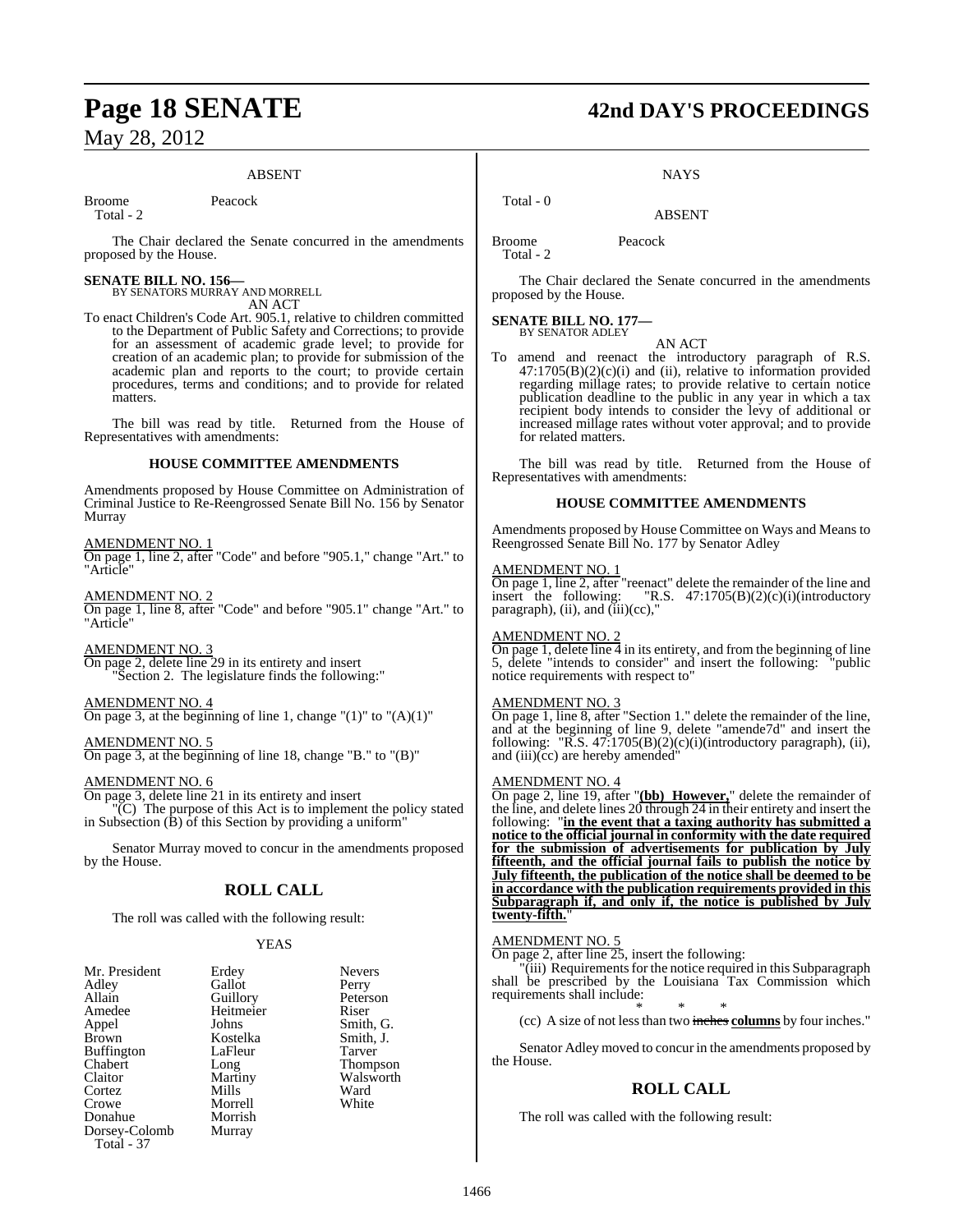# **42nd DAY'S PROCEEDINGS Page 19 SENATE**

# YEAS

| Mr. President<br>Adley<br>Allain<br>Amedee<br>Appel<br><b>Brown</b><br><b>Buffington</b><br>Chabert<br>Claitor<br>Cortez<br>Crowe<br>Donahue | Dorsey-Colomb<br>Erdey<br>Gallot<br>Guillory<br>Heitmeier<br>Johns<br>Kostelka<br>LaFleur<br>Long<br>Martiny<br><b>Mills</b><br>Morrell | Morrish<br>Murray<br><b>Nevers</b><br>Perry<br>Riser<br>Smith, G.<br>Smith, J.<br>Tarver<br>Thompson<br>Walsworth<br>Ward<br>White |
|----------------------------------------------------------------------------------------------------------------------------------------------|-----------------------------------------------------------------------------------------------------------------------------------------|------------------------------------------------------------------------------------------------------------------------------------|
| Total - 36                                                                                                                                   | <b>NAYS</b>                                                                                                                             |                                                                                                                                    |
| Total - 0                                                                                                                                    | <b>ABSENT</b>                                                                                                                           |                                                                                                                                    |
| Broome                                                                                                                                       | Peacock                                                                                                                                 | Peterson                                                                                                                           |

The Chair declared the Senate concurred in the amendments proposed by the House.

Total - 3

**SENATE BILL NO. 203—** BY SENATORS KOSTELKA, GUILLORY AND WHITE AN ACT

To amend and reenact R.S. 14:72.2(A) and (C)(3)(a), relative to the crime of monetary instrument abuse; to provide that monetary instrument abuse includes the unlawful manufacture or transfer with intent to deceive of monetary instruments of the United States; to provide for definitions; and to provide for related matters.

The bill was read by title. Returned from the House of Representatives with amendments:

# **HOUSE FLOOR AMENDMENTS**

Amendments proposed by Representative Lopinto to Engrossed Senate Bill No. 203 by Senator Kostelka

AMENDMENT NO. 1

On page 1, line 14, after "dollars" and before "imprisoned" change "and" to "or"

Senator Kostelka moved to concur in the amendments proposed by the House.

# **ROLL CALL**

The roll was called with the following result:

# YEAS

|             | <b>Nevers</b>     |
|-------------|-------------------|
| Gallot      | Perry             |
|             | Peterson          |
| Heitmeier   | Riser             |
| Johns       | Smith, G.         |
| Kostelka    | Smith, J.         |
| LaFleur     | Tarver            |
| Long        | <b>Thompson</b>   |
| Martiny     | Walsworth         |
| Mills       | Ward              |
| Morrell     | White             |
| Morrish     |                   |
| Murray      |                   |
|             |                   |
| <b>NAYS</b> |                   |
|             | Erdey<br>Guillory |

Total - 0

# May 28, 2012

### ABSENT

Broome Peacock Total - 2

The Chair declared the Senate concurred in the amendments proposed by the House.

**SENATE BILL NO. 205—** BY SENATOR MORRISH

AN ACT

To amend and reenact R.S. 22:550.3(B), 550.10, 550.12(A), 550.13(B), and 550.16(C), relative to captive insurers; to reduce the unimpaired paid-in capital requirements for captive insurers; to clarify requirements and prohibitions for captive insurers; to provide technical changes; and to provide for related matters.

The bill was read by title. Returned from the House of Representatives with amendments:

# **HOUSE COMMITTEE AMENDMENTS**

Amendments proposed by House Committee on Insurance to Engrossed Senate Bill No. 205 by Senator Morrish

AMENDMENT NO. 1 On page 1, line 2, after "550.13(B)" insert "(4)"

AMENDMENT NO. 2 On page 1, line 7, after "550.13(B)" insert "(4)"

AMENDMENT NO. 3 On page 3, delete lines 10 through 17 in their entirety and insert asterisks "\* \* \*"

AMENDMENT NO. 4 On page 3, at the beginning of line 18, insert "(4)"

AMENDMENT NO. 5 On page 3, delete lines 20 through 30 in their entirety

Senator Morrish moved to concur in the amendments proposed by the House.

# **ROLL CALL**

The roll was called with the following result:

# YEAS

| Mr. President     | Erdey       | Murray        |
|-------------------|-------------|---------------|
| Adley             | Gallot      | <b>Nevers</b> |
| Allain            | Guillory    | Perry         |
| Amedee            | Heitmeier   | Peterson      |
| Appel             | Johns       | Riser         |
| <b>Brown</b>      | Kostelka    | Smith, G.     |
| <b>Buffington</b> | LaFleur     | Smith, J.     |
| Chabert           | Long        | Tarver        |
| Claitor           | Martiny     | Thompson      |
| Cortez            | Mills       | Walsworth     |
| Donahue           | Morrell     | Ward          |
| Dorsey-Colomb     | Morrish     | White         |
| Total - $36$      |             |               |
|                   | <b>NAYS</b> |               |
| Total - 0         |             |               |

# ABSENT

| Broome    | Crowe | Peacock |
|-----------|-------|---------|
|           |       |         |
| Total - 3 |       |         |

The Chair declared the Senate concurred in the amendments proposed by the House.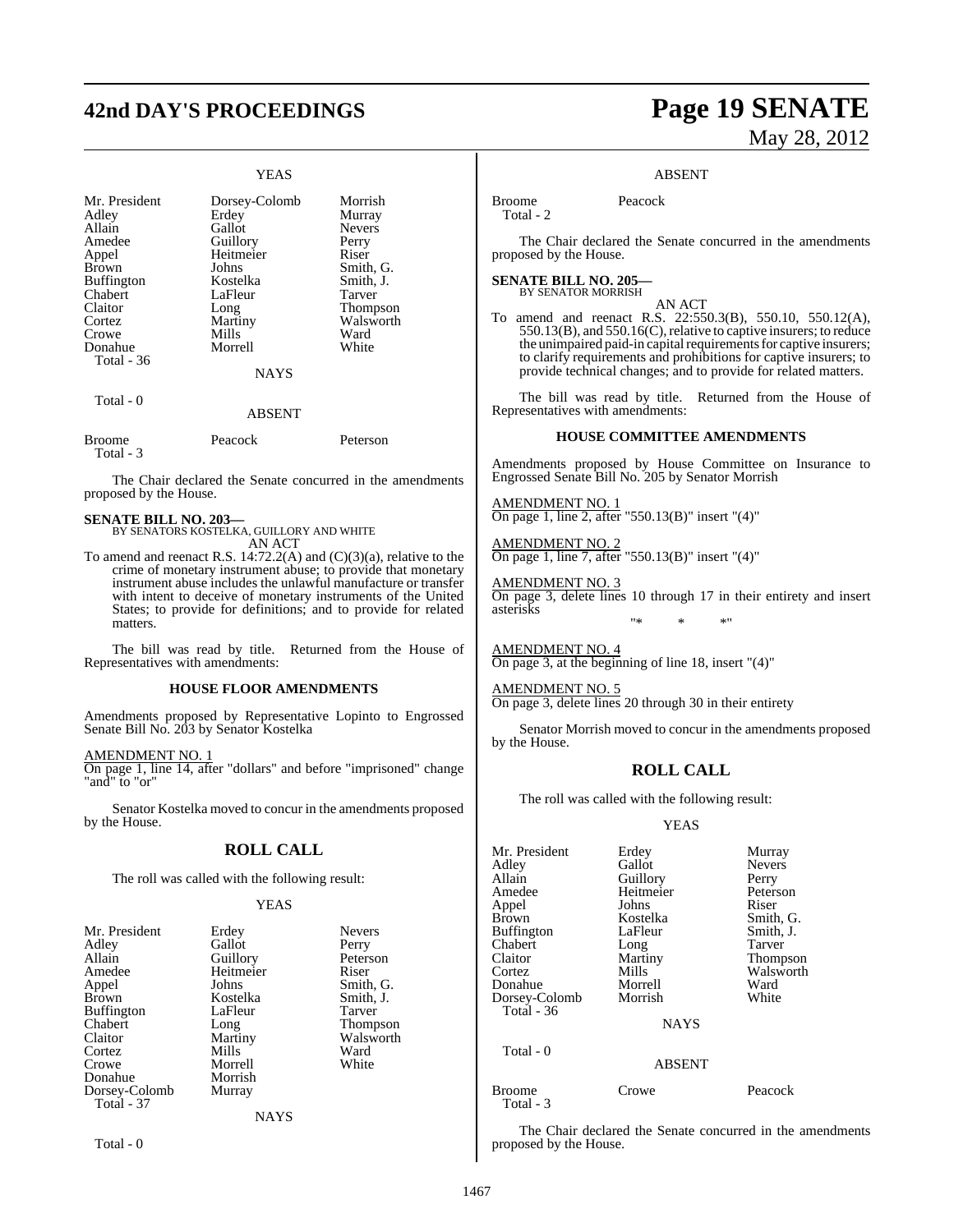### **SENATE BILL NO. 216—** BY SENATOR MILLS

AN ACT

To amend and reenact R.S. 37:1103(7) and (12)(e), relative to mental health counselors; to provide with respect to certain definitions for the Mental Health Counselors Licensing Act; and to provide for related matters.

The bill was read by title. Returned from the House of Representatives with amendments:

# **HOUSE FLOOR AMENDMENTS**

Amendments proposed by Representative Simon to Reengrossed Senate Bill No. 216 by Senator Mills

# AMENDMENT NO. 1

On page 2, line 5, after "practitioner who" delete "is licensed by" and insert in lieu thereof "**holds a license or permit with**"

Senator Mills moved to concur in the amendments proposed by the House.

# **ROLL CALL**

The roll was called with the following result:

# YEAS

| Mr. President<br>Adley<br>Allain<br>Amedee<br>Appel<br><b>Brown</b><br><b>Buffington</b><br>Chabert<br>Claitor<br>Cortez<br>Crowe | Erdey<br>Gallot<br>Guillory<br>Heitmeier<br>Johns<br>Kostelka<br>LaFleur<br>Long<br>Martiny<br>Mills<br>Morrell | <b>Nevers</b><br>Perry<br>Peterson<br>Riser<br>Smith, G.<br>Smith, J.<br>Tarver<br><b>Thompson</b><br>Walsworth<br>Ward<br>White |
|-----------------------------------------------------------------------------------------------------------------------------------|-----------------------------------------------------------------------------------------------------------------|----------------------------------------------------------------------------------------------------------------------------------|
| Donahue                                                                                                                           | Morrish                                                                                                         |                                                                                                                                  |
| Dorsey-Colomb<br><b>Total - 37</b>                                                                                                | Murray<br><b>NAYS</b>                                                                                           |                                                                                                                                  |
| Total - 0                                                                                                                         | <b>ABSENT</b>                                                                                                   |                                                                                                                                  |

Broome Peacock Total - 2

The Chair declared the Senate concurred in the amendments proposed by the House.

### **SENATE BILL NO. 257—** BY SENATOR AMEDEE

AN ACT

To amend and reenact R.S. 30:124(E)(1)(b), relative to the lease of public lands for alternative energy sources; to provide certain terms, conditions, and requirements for certain lands governed by ports, harbors, and terminal districts; to provide for the reimbursement of studies and reports; and to provide for related matters.

The bill was read by title. Returned from the House of Representatives with amendments:

# **HOUSE FLOOR AMENDMENTS**

Amendments proposed by Representative Berthelot to Reengrossed Senate Bill No. 257 by Senator Amedee

# **Page 20 SENATE 42nd DAY'S PROCEEDINGS**

# AMENDMENT NO. 1

On page 1, line 12, after "**reimbursement**" insert "**from the lease applicant**"

Senator Amedee moved to concur in the amendments proposed by the House.

# **ROLL CALL**

The roll was called with the following result:

## YEAS

Mr. President Erdey Nevers<br>Adley Gallot Perry Adley Gallot Perry Allain Guillory Peters<br>Amedee Heitmeier Riser Amedee Heitmeier<br>Appel Johns Appel Johns Smith, G.<br>Brown Kostelka Smith, J. Buffington LaFle<br>Chabert Long Chabert Long Thompson Cortez Mills Ward<br>Crowe Morrell White Morrell<br>Morrish Donahue Morrish<br>Dorsey-Colomb Murray Dorsey-Colomb Total - 37

Kostelka Smith,<br>LaFleur Tarver Walsworth

# **NAYS**

Total - 0

Broome Peacock

Total - 2

The Chair declared the Senate concurred in the amendments proposed by the House.

ABSENT

### **SENATE BILL NO. 258—** BY SENATOR APPEL

AN ACT To amend and reenact the introductory paragraph of R.S. 9:2772(A) and  $(B)(3)$  and to enact R.S.  $9:2772(\text{A})(1)(\text{c})$ , relative to peremptive periods for certain actions; to authorize the filing of certain contribution, indemnity or third-party claims; to provide certain terms, conditions and requirements; and to provide for related matters.

The bill was read by title. Returned from the House of Representatives with amendments:

# **HOUSE COMMITTEE AMENDMENTS**

Amendments proposed by House Committee on Civil Law and Procedure to Reengrossed Senate Bill No. 258 by Senator Appel

AMENDMENT NO. 1 On page 1, line 2, after "R.S. 9:2772(A)" and before "and to" delete 'and  $(\overline{B})(3)$ " and insert a comma and " $(\overline{B})(3)$ , and  $(\overline{E})$ "

AMENDMENT NO. 2 On page 1, line 7, after "R.S. 9:2772(A)" and before "are" delete "and  $(B)(3)$ <sup>"</sup> and insert a comma and " $(B)(3)$ , and  $(E)$ "

AMENDMENT NO. 3 On page 2, line 12, after "**within**" and before ''**the**" insert "**ninety days of the expiration of**"

# AMENDMENT NO. 4

On page 2, after line 26, add the following: "E. The peremptive period provided by this Section shall not be

asserted by way of defense by a person in possession or control, as owner, lessor, or tenant, or otherwise, of such an improvement at the time any deficiency in such an improvement constitutes the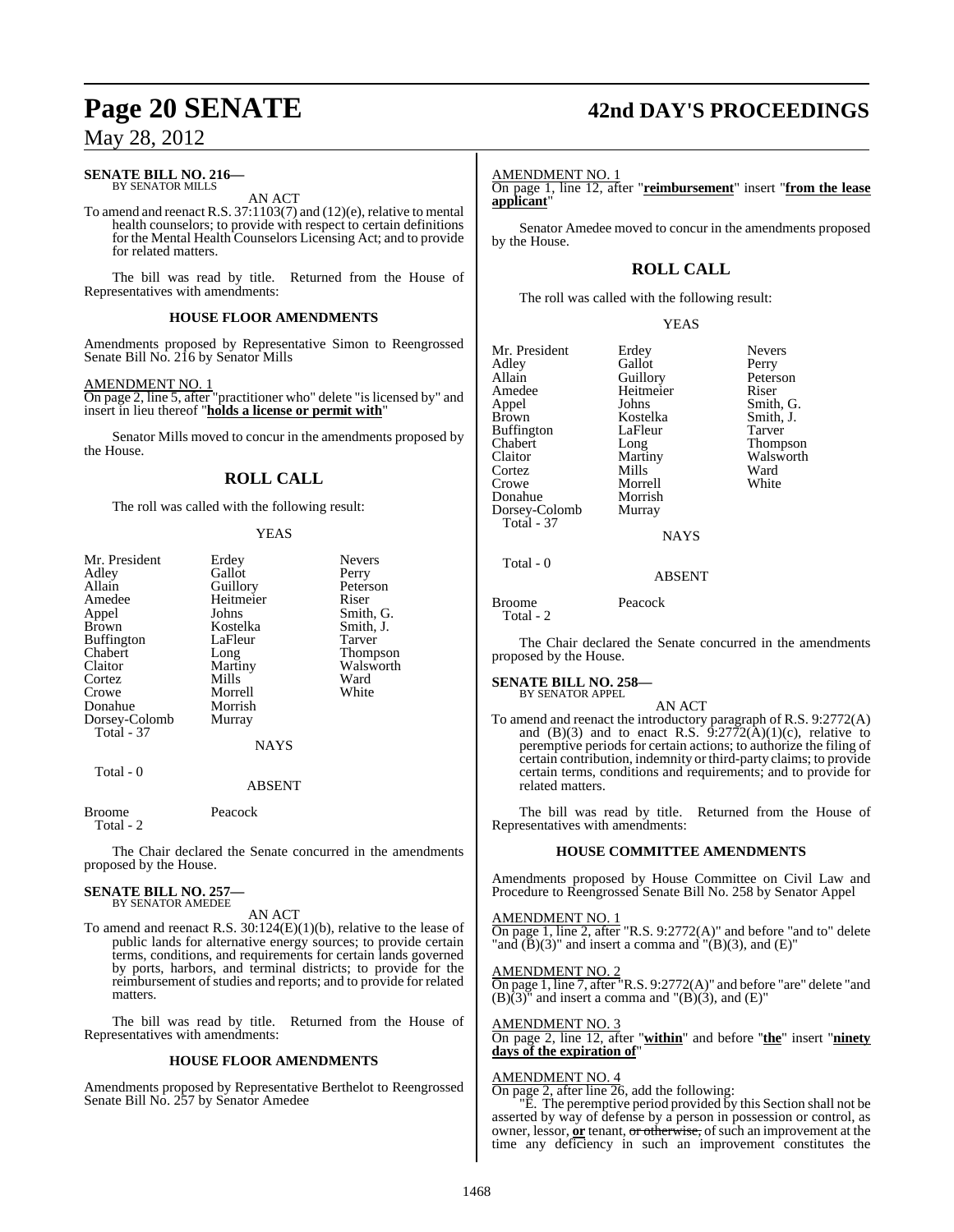# **42nd DAY'S PROCEEDINGS Page 21 SENATE**

# May 28, 2012

proximate cause of the injury, damage, or death sued upon with regard to any cause of action arising out of the alleged delict, quasi delict, or obligation of any such person arising out of his possession or control of the property. \* \* \*"

# **LEGISLATIVE BUREAU AMENDMENTS**

Amendments proposed by Legislative Bureau to Reengrossed Senate Bill No. 258 by Senator Appel

# AMENDMENT NO. 1

On page 2, line 6, following "in" and before ":" change "R.S. 37:2150.1(9)" to "R.S. 37:2150.1"

AMENDMENT NO. 2

On page 2, line 22, following "**Subsection A**" and before "**,**" insert "**of this Section**"

# **HOUSE FLOOR AMENDMENTS**

Amendments proposed by Representative Abramson to Reengrossed Senate Bill No. 258 by Senator Appel

### AMENDMENT NO. 1

Delete Amendment No. 4 proposed by the House Committee on Civil Law and Procedure and adopted by the House on May 16, 2012.

# AMENDMENT NO.

On page 2, after line 26, add the following:

"E. The peremptive period provided by this Section shall not be asserted by way of defense by a person in possession or control, as owner, lessor, tenant, or otherwise, **other possessory interest,** of such an improvement at the time any deficiency in such an improvement constitutes the proximate cause of the injury, damage, or death sued upon with regard to any cause of action arising out of the alleged delict, quasi delict, or obligation of any such person arising out of his possession or control of the property. \* \* \*"

Senator Appel moved to concur in the amendments proposed by the House.

# **ROLL CALL**

The roll was called with the following result:

# YEAS

| Mr. President<br>Adley<br>Allain<br>Amedee<br>Appel<br><b>Brown</b><br><b>Buffington</b><br>Chabert<br>Claitor<br>Cortez<br>Crowe<br>Donahue<br>Dorsey-Colomb | Erdey<br>Gallot<br>Guillory<br>Heitmeier<br>Johns<br>Kostelka<br>LaFleur<br>Long<br>Martiny<br>Mills<br>Morrell<br>Morrish<br>Murray | <b>Nevers</b><br>Perry<br>Peterson<br>Riser<br>Smith, G.<br>Smith, J.<br>Tarver<br><b>Thompson</b><br>Walsworth<br>Ward<br>White |
|---------------------------------------------------------------------------------------------------------------------------------------------------------------|--------------------------------------------------------------------------------------------------------------------------------------|----------------------------------------------------------------------------------------------------------------------------------|
| Total - 37<br>Total - 0                                                                                                                                       | <b>NAYS</b>                                                                                                                          |                                                                                                                                  |

## ABSENT

| Broome    | Peacock |
|-----------|---------|
| Total - 2 |         |

The Chair declared the Senate concurred in the amendments proposed by the House.

# **SENATE BILL NO. 281—**

# BY SENATOR JOHNS

AN ACT To amend and reenact R.S. 22:42.1 and 43(A) and (B), relative to confidentiality of records in the custody of the Department of Insurance; to provide with respect to disclosure of categorical descriptors relative to complaints filed against all persons and entities subject to the jurisdiction of the department; and to provide for related matters.

The bill was read by title. Returned from the House of Representatives with amendments:

# **LEGISLATIVE BUREAU AMENDMENTS**

Amendments proposed by Legislative Bureau to Reengrossed Senate Bill No. 281 by Senator Johns

## AMENDMENT NO. 1

On page 3, line 22, following "**party**" and before "**written**" change "**where**" to "**when**"

### AMENDMENT NO. 2

On page 4, line 2, following "**party**" and before "**written**" change "**where**" to "**when**"

# AMENDMENT NO. 3

On page 6, line 3, following "**voice**" and before "**prints.**" insert "**-**"

# AMENDMENT NO. 4

On page 8, line 14, following "in" and before "database" change "this" to "the"

Senator Johns moved to concur in the amendments proposed by the House.

# **ROLL CALL**

The roll was called with the following result:

## YEAS

Thompson Walsworth<br>Ward

| Mr. President<br>Adley<br>Allain<br>Amedee<br>Appel<br><b>Brown</b><br>Buffington<br>Chabert<br>Claitor<br>Cortez<br>Crowe<br>Donahue<br>Dorsey-Colomb | Erdey<br>Gallot<br>Guillory<br>Heitmeier<br>Johns<br>Kostelka<br>LaFleur<br>Long<br>Martiny<br>Mills<br>Morrell<br>Morrish<br>Murray | <b>Nevers</b><br>Perry<br>Peterson<br>Riser<br>Smith, G.<br>Smith, J.<br>Tarver<br><b>Thompson</b><br>Walswort<br>Ward<br>White |
|--------------------------------------------------------------------------------------------------------------------------------------------------------|--------------------------------------------------------------------------------------------------------------------------------------|---------------------------------------------------------------------------------------------------------------------------------|
| <b>Total - 37</b>                                                                                                                                      | <b>NAYS</b>                                                                                                                          |                                                                                                                                 |
| Total $-0$                                                                                                                                             | <b>ABSENT</b>                                                                                                                        |                                                                                                                                 |
| Broome                                                                                                                                                 | Peacock                                                                                                                              |                                                                                                                                 |

Total - 2

The Chair declared the Senate concurred in the amendments proposed by the House.

### **SENATE BILL NO. 312—** BY SENATOR CORTEZ

# AN ACT

To enact R.S. 33:2571, relative to the position of assistant chief of police in certain municipalities; to provide that the position of assistant chief of police in the municipalities of Broussard, Carencro, Scott and Youngsville shall be in the unclassified service; and to provide for related matters.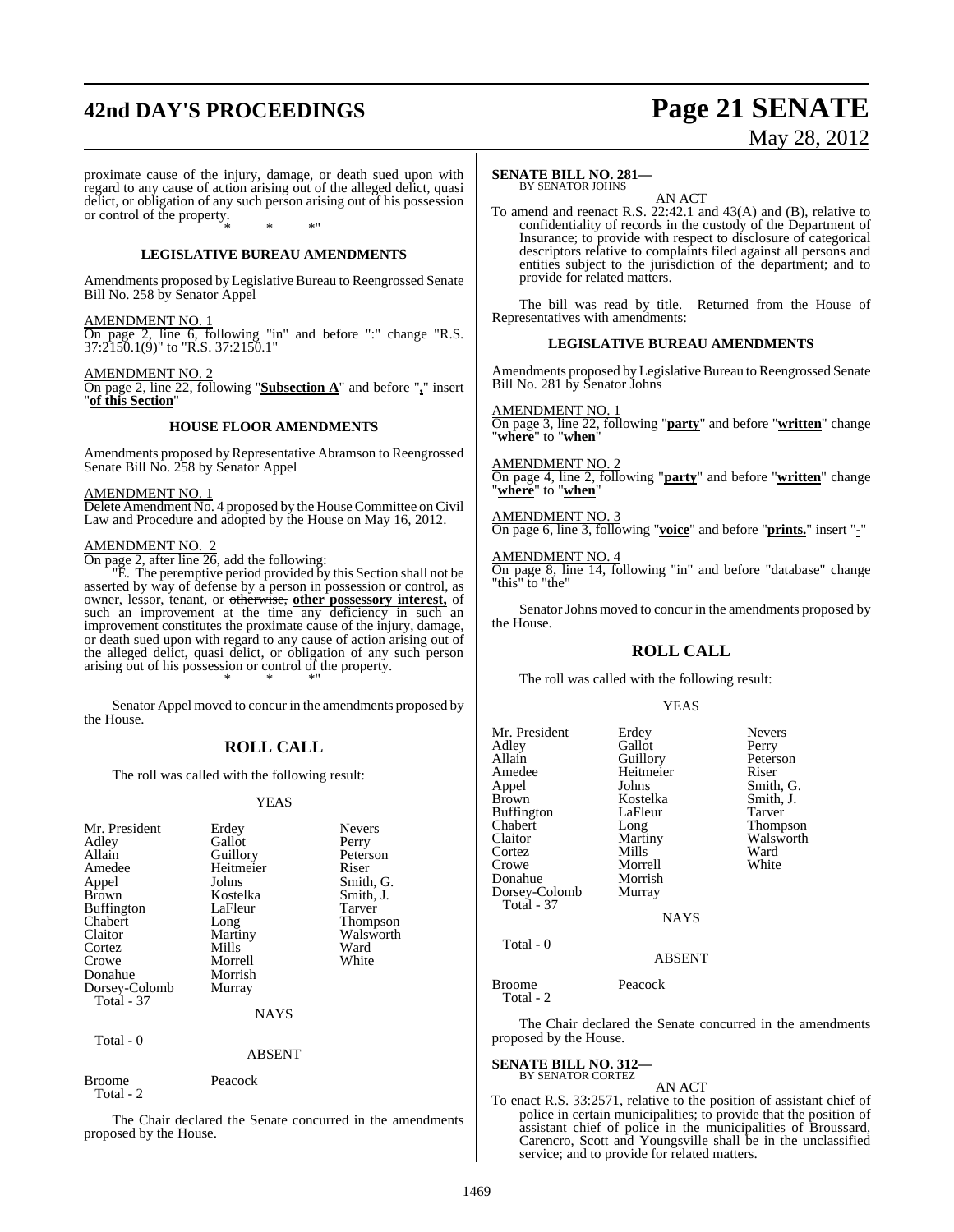# **Page 22 SENATE 42nd DAY'S PROCEEDINGS**

# May 28, 2012

The bill was read by title. Returned from the House of Representatives with amendments:

# **HOUSE FLOOR AMENDMENTS**

Amendments proposed by Representative Barras to Engrossed Senate Bill No. 312 by Senator Cortez

# AMENDMENT NO. 1

On page 1, line 5, after "service;" and before "and to" insert "to provide relative to the seniority of any person appointed to such position from a position in the classified service;"

# AMENDMENT NO. 2

On page 1, at the beginning of line 10, insert "**A.**"

# AMENDMENT NO. 3

On page 1, below line 14, insert the following:

"**B. Any person who is appointed from a position in the classified police service to serve as assistant chief of police shall not forfeit his seniority accumulated to the date of his appointment and shall continue to accumulate seniority during the time he holds the position of assistant chief of police.**"

Senator Cortez moved to concur in the amendments proposed by the House.

# **ROLL CALL**

The roll was called with the following result:

Kostelka

# YEAS

Mr. President Erdey Nevers<br>Adley Gallot Perry Adley Gallot<br>Allain Guillorv Allain Guillory Peterson<br>Amedee Heitmeier Riser Amedee Heitmeier<br>
Appel Johns Appel Johns Smith, G.<br>Brown Kostelka Smith, J. Buffington LaFleur Tarver<br>
Chabert Long Thomp Chabert Long Thompson<br>Claitor Martiny Walsworth Claitor Martiny Walsworth<br>
Cortez Mills Ward Cortez Mills Ward Crowe Morrell White Donahue Morrish<br>Dorsey-Colomb Murray Dorsey-Colomb Total - 37

NAYS

```
 Total - 0
```
ABSENT

```
Broome Peacock
  Total - 2
```
The Chair declared the Senate concurred in the amendments proposed by the House.

### **SENATE BILL NO. 329—** BY SENATOR MORRELL

AN ACT

To enact Code of Criminal Procedure Article 334.4, relative to bail; to prohibit the release of a defendant arrested for certain crimes on his own recognizance; and to provide for related matters.

The bill was read by title. Returned from the House of Representatives with amendments:

# **HOUSE COMMITTEE AMENDMENTS**

Amendments proposed by House Committee on Administration of Criminal Justice to Reengrossed Senate Bill No. 329 by Senator Morrell

# AMENDMENT NO. 1

On page 1, line 8, after "crimes" delete the remainder of the line and insert a semi-colon ";"

AMENDMENT NO. 2 On page 1, line 11, after "crimes" delete the remainder of the line

# AMENDMENT NO. 3

On page 1, at the beginning of line 12, delete "mandatory minimum sentences'

# AMENDMENT NO. 4

On page 1, delete lines 15 through 17 in their entirety and insert the following:

" $(2)$ <sup>"</sup> R.S. 14:40.3 (cyberstalking), if the person has two prior convictions for the same offense."

# AMENDMENT NO. 5

On page 2, delete line 1 in its entirety

# AMENDMENT NO. 6

On page 2, at the beginning of line 2, change  $(4)$ " to  $(3)$ "

# AMENDMENT NO. 7

On page 2, delete lines 3 and 4 in their entirety and insert the following:

 $\frac{1}{4}$  R.S. 14:79 (violation of protective orders), if the person has a prior conviction for the same offense.

# AMENDMENT NO. 8 On page 2, delete line 5 in its entirety

# AMENDMENT NO. 9

On page 2, at the beginning of line 6, change " $(7)$ " to " $(5)$ "

# AMENDMENT NO. 10 On page 2, at the beginning of line 7, change " $(8)$ " to " $(6)$ "

# AMENDMENT NO. 11

On page 2, delete lines 8 through 11 in their entirety and insert the following:

" $(7)$ <sup>"</sup> R.S. 14:93.3 (cruelty to the infirmed), if the person has a prior conviction for the same offense.

(8) R.S. 14:98 (operating a vehicle while intoxicated), if the person has a prior conviction for the same offense."

# AMENDMENT NO. 12

On page 2, at the beginning of line 12, change " $(11)$ " to " $(9)$ "

# AMENDMENT NO. 13

On page 2, at the beginning of line 13, change " $(12)$ " to " $(10)$ "

# **HOUSE FLOOR AMENDMENTS**

Amendments proposed by Representative Abramson to Reengrossed Senate Bill No. 329 by Senator Morrell

AMENDMENT NO. 1

On page 2, after line 13, add the following:

 $(11)$  The production, manufacturing, distribution, or dispensing or the possession with the intent to produce, manufacture, distribute or dispense a controlled dangerous substance in violation of R.S. 40:966(B), 967(B), 968(B) or 969(B) or 970(B) of the Uniform Controlled Dangerous Substances Law.

Senator Morrell moved to concur in the amendments proposed by the House.

# **ROLL CALL**

The roll was called with the following result: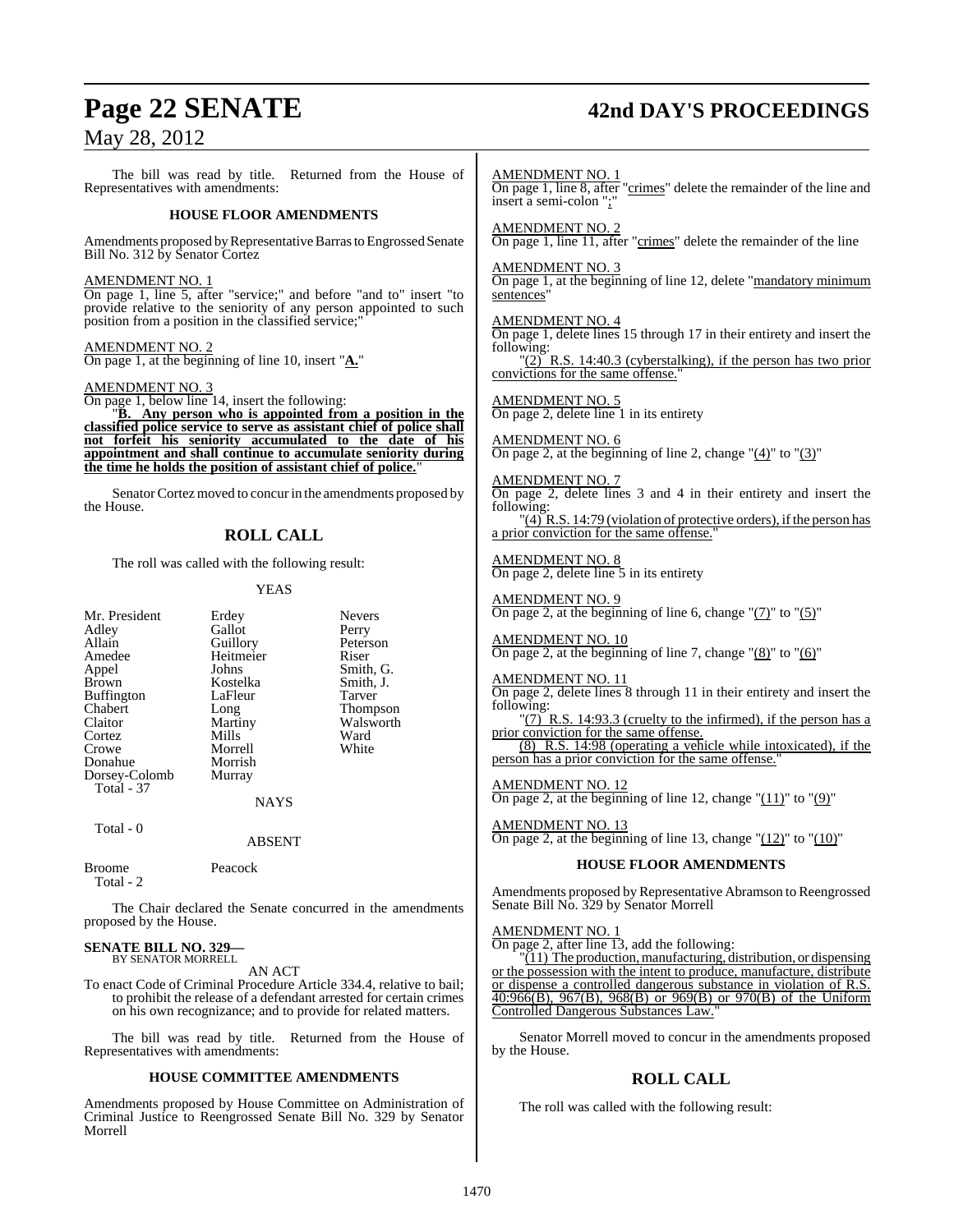# **42nd DAY'S PROCEEDINGS Page 23 SENATE**

# YEAS

| Mr. President     | Erdey       | Murray        |
|-------------------|-------------|---------------|
| Adley             | Gallot      | <b>Nevers</b> |
| Allain            | Guillory    | Perry         |
| Amedee            | Heitmeier   | Peterson      |
| Appel             | Johns       | Riser         |
| <b>Brown</b>      | Kostelka    | Smith, G.     |
| <b>Buffington</b> | LaFleur     | Smith, J.     |
| Chabert           | Long        | Tarver        |
| Cortez            | Martiny     | Thompson      |
| Crowe             | Mills       | Walsworth     |
| Donahue           | Morrell     | Ward          |
| Dorsey-Colomb     | Morrish     | White         |
| Total - 36        |             |               |
|                   | <b>NAYS</b> |               |
|                   |             |               |
|                   |             |               |

Claitor Total - 1

# ABSENT

Broome Peacock

Total - 2

The Chair declared the Senate concurred in the amendments proposed by the House.

### **SENATE BILL NO. 377—** BY SENATOR GARY SMITH

AN ACT

To amend and reenact R.S. 15:542.1.2(A)(4), relative to sex offender registration and notification laws; to provide for reporting changes of name, address, and other information by certain offenders required to register with law enforcement officials; and to provide for related matters.

The bill was read by title. Returned from the House of Representatives with amendments:

# **HOUSE COMMITTEE AMENDMENTS**

Amendments proposed by House Committee on Administration of Criminal Justice to Engrossed Senate Bill No. 377 by Senator Gary Smith

# AMENDMENT NO. 1

On page 1, line 2, after "reenact" and before "relative" change "R.S.  $15:\overline{542}.1.2(A)(4)$ ," to "R.S. 15:542.1.2(A),"

AMENDMENT NO. 2

On page 1, line 7, after "Section 1." and before "is" change "R.S. 15:542.1.2(A)(4)" to "R.S. 15:542.1.2(A)"

# AMENDMENT NO. 3

On page 2, delete line 1 in its entirety and insert the following:

"(1) The offender changes his place of residence or establishes a new or additional residence; or.

(2) When the The offender has vacated his current address of registration with the intent not to return; or.

(3) When the The offender has been absent from his current address of registration for more than thirty consecutive days or an aggregate of thirty days or more per calendar year and is physically present at another address during that same time period; or."

Senator Gary Smith moved to concur in the amendments proposed by the House.

# **ROLL CALL**

The roll was called with the following result:

# May 28, 2012

YEAS Mr. President Erdey Nevers<br>Adley Gallot Perry Adley Gallot<br>Allain Guillorv Peterson Amedee Heitmeier Riser<br>Appel Johns Smith Appel Johns Smith, G.<br>Brown Kostelka Smith, J. Kostelka<br>LaFleur Buffington LaFleur Tarver<br>
Chabert Long Thomp Chabert Long Thompson<br>Claitor Martiny Walsworth Claitor Martiny Walsworth<br>
Cortez Mills Ward Cortez Mills Ward Crowe Morrell White Donahue Morrish<br>Dorsey-Colomb Murray Dorsey-Colomb Total - 37 **NAYS**  Total - 0 ABSENT Broome Peacock Total - 2

The Chair declared the Senate concurred in the amendments proposed by the House.

### **SENATE BILL NO. 390—** BY SENATOR WHITE

AN ACT

To amend and reenact Children's Code Article 305(B)(4) and (E) and Code of Criminal Procedure Article 644.1, relative to juvenile proceedings; to amend provisions relative to divestiture of juvenile court jurisdiction; to provide relative to the jurisdiction over mental capacity determinations; to provide relative to mental capacity determination proceedings; and to provide for related matters.

The bill was read by title. Returned from the House of Representatives with amendments:

# **HOUSE COMMITTEE AMENDMENTS**

Amendments proposed by House Committee on Administration of Criminal Justice to Engrossed Senate Bill No. 390 by Senator White

### AMENDMENT NO. 1

On page 1, line 6, after "proceedings;" and before "and" insert "to provide for the appointment of counsel;

# AMENDMENT NO. 2

On page 2, delete lines 4 through 8 in their entirety and insert the following:

"E.(1) If a competency or sanity examination is ordered, except for the filing of a delinquency petition, the return of an indictment, or the filing of a bill of information, no further steps to prosecute the child in a court exercising criminal jurisdiction shall occur until: until the court exercising criminal jurisdiction appoints counsel for the child, provides notification in accordance with Article 809, and determines the child's mental capacity to proceed.

Senator White moved to reject the amendments proposed by the House.

# **ROLL CALL**

The roll was called with the following result:

# YEAS

| Mr. President | Dorsey-Colomb | Morrish       |
|---------------|---------------|---------------|
| Adley         | Erdey         | Murray        |
| Allain        | Gallot        | <b>Nevers</b> |
| Amedee        | Guillory      | Perry         |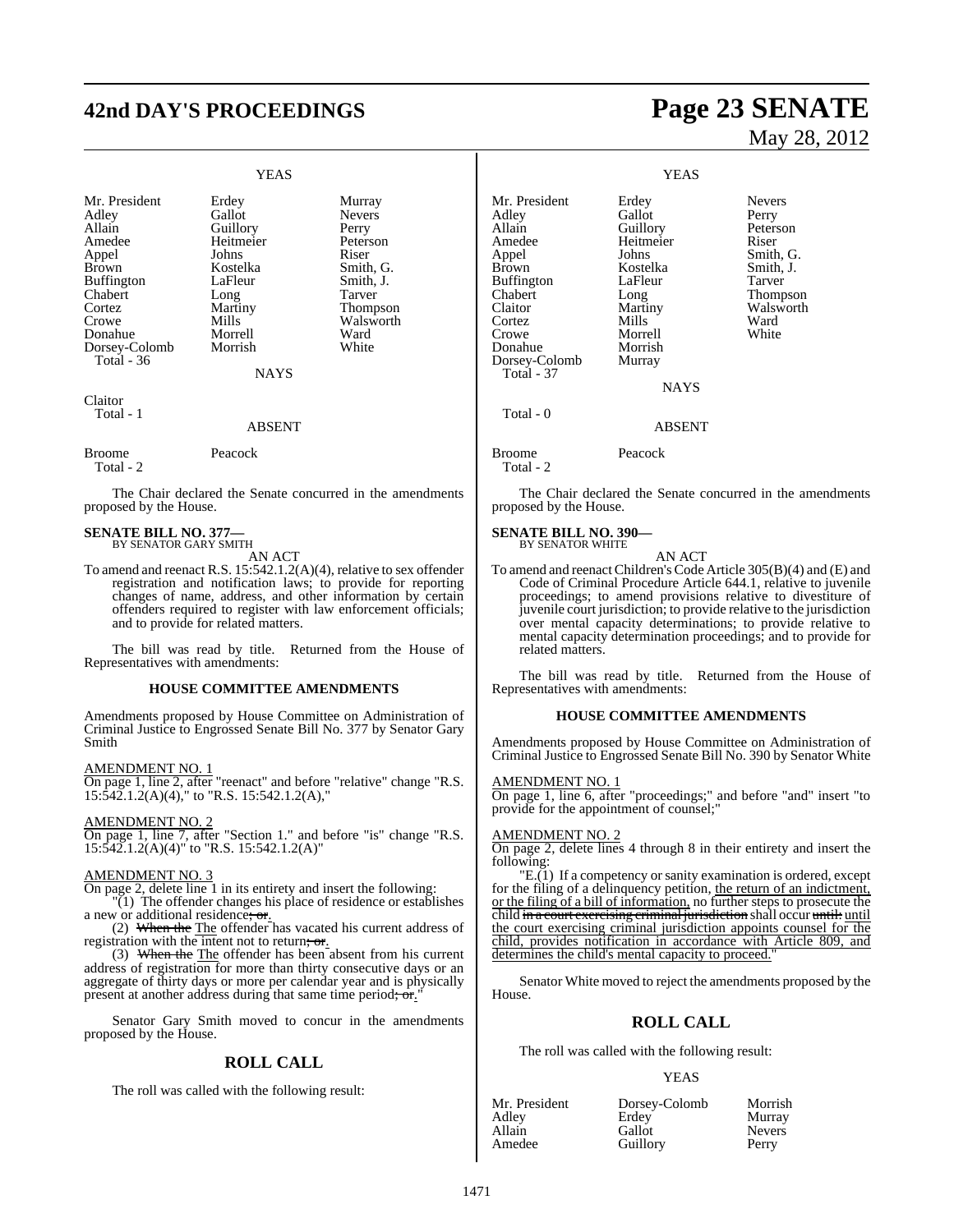Appel Heitmeier Riser<br>Brown Johns Smith Buffington Kostelka Smith,<br>
Chabert LaFleur Tarver Chabert LaFle<br>Claitor Long Cortez Martiny Walsworth<br>
Crowe Mills Ward Donahue Total - 36

Johns Smith, G.<br>Kostelka Smith, J. Long Thompson<br>Martiny Walsworth Mills Ward<br>
Morrell White

**NAYS** 

Peterson Total - 1

ABSENT

Broome Peacock Total - 2

The Chair declared the Senate rejected the amendments proposed by the House.

### **SENATE BILL NO. 395—** BY SENATOR WHITE

AN ACT

To enact R.S. 33:9097.13, relative to East Baton Rouge Parish; to create a crime prevention and improvement district for the Carmel Acres Subdivision; to provide the purpose and boundaries of the district; to provide for the governance of the district; to provide for the duties and powers of the district; to provide for the levy of a parcel fee within the district; to provide for indemnity and exculpation of board members; and to provide for related matters.

The bill was read by title. Returned from the House of Representatives with amendments:

# **HOUSE COMMITTEE AMENDMENTS**

Amendments proposed by House Committee on Municipal, Parochial and Cultural Affairs to Reengrossed Senate Bill No. 395 by Senator **White** 

AMENDMENT NO. 1

On page 5, line 6, after "**39:1301 et seq.**" delete the remainder of the line and delete line 7 in its entirety

Senator White moved to concur in the amendments proposed by the House.

# **ROLL CALL**

The roll was called with the following result:

# YEAS

| Mr. President | Erdey       | Murray          |
|---------------|-------------|-----------------|
| Adley         | Gallot      | <b>Nevers</b>   |
| Allain        | Guillory    | Perry           |
| Amedee        | Heitmeier   | Peterson        |
| Appel         | Johns       | Riser           |
| Brown         | Kostelka    | Smith, G.       |
| Buffington    | LaFleur     | Smith, J.       |
| Chabert       | Long        | Tarver          |
| Cortez        | Martiny     | <b>Thompson</b> |
| Crowe         | Mills       | Walsworth       |
| Donahue       | Morrell     | Ward            |
| Dorsey-Colomb | Morrish     | White           |
| Total - 36    |             |                 |
|               | <b>NAYS</b> |                 |
|               |             |                 |

Total - 0

# **Page 24 SENATE 42nd DAY'S PROCEEDINGS**

# ABSENT

Total - 3

Broome Claitor Peacock

The Chair declared the Senate concurred in the amendments proposed by the House.

**SENATE BILL NO. 403—** BY SENATOR MORRELL

AN ACT

To enact R.S.  $44:9(E)(1)(c)$  and (d), relative to expungement of criminal records; to authorize the expungement of criminal records of persons who have successfully completed the Department of Public Safety and Corrections intensive incarceration program; to provide relative to other conditions necessary for the expungement of criminal records; and to provide for related matters.

The bill was read by title. Returned from the House of Representatives with amendments:

# **HOUSE FLOOR AMENDMENTS**

Amendments proposed by Representative Leger to Engrossed Senate Bill No. 403 by Senator Morrell

# AMENDMENT NO. 1

On page 2, between lines 4 and 5, insert the following: "**(ii) The person was not sentenced as a habitual offender under the provisions of R.S. 15:529.1.**"

AMENDMENT NO. 2 On page 2, at the beginning of line 5, change "**(ii) Such**" to "**(iii) The**"

AMENDMENT NO. 3 On page 2, at the beginning of line 8, change "**(iii)**" to "**(iv)**"

AMENDMENT NO. 4 On page 2, at the beginning of line 10, change " $(iv)$ " to " $(v)$ "

AMENDMENT NO. 5 On page 2, at the beginning of line 11, change "**(v) A minimum of ten**" to "**(vi) A minimum of nineteen**"

# AMENDMENT NO. 6

On page 2, at the beginning of line 12, change "**(vi)**" to "**(vii)**"

Senator Morrell moved to concur in the amendments proposed by the House.

# **ROLL CALL**

The roll was called with the following result:

Morrell<br>Morrish

# **YEAS**

Mr. President Erdey Nevers<br>Adley Guillory Perry Adley Guillory<br>Allain Heitmei Allain Heitmeier Peterson Amedee Johns Smith, G.<br>Appel Kostelka Smith, J. Appel Kostelka Smith, J. Buffington Long<br>Chabert Martiny Cortez Mills Ward<br>Crowe Morrell White Donahue Morrish<br>Dorsey-Colomb Murray Dorsey-Colomb Total - 34

LaFleur Tarver<br>
Long Thompson Martiny Walsworth<br>
Mills Ward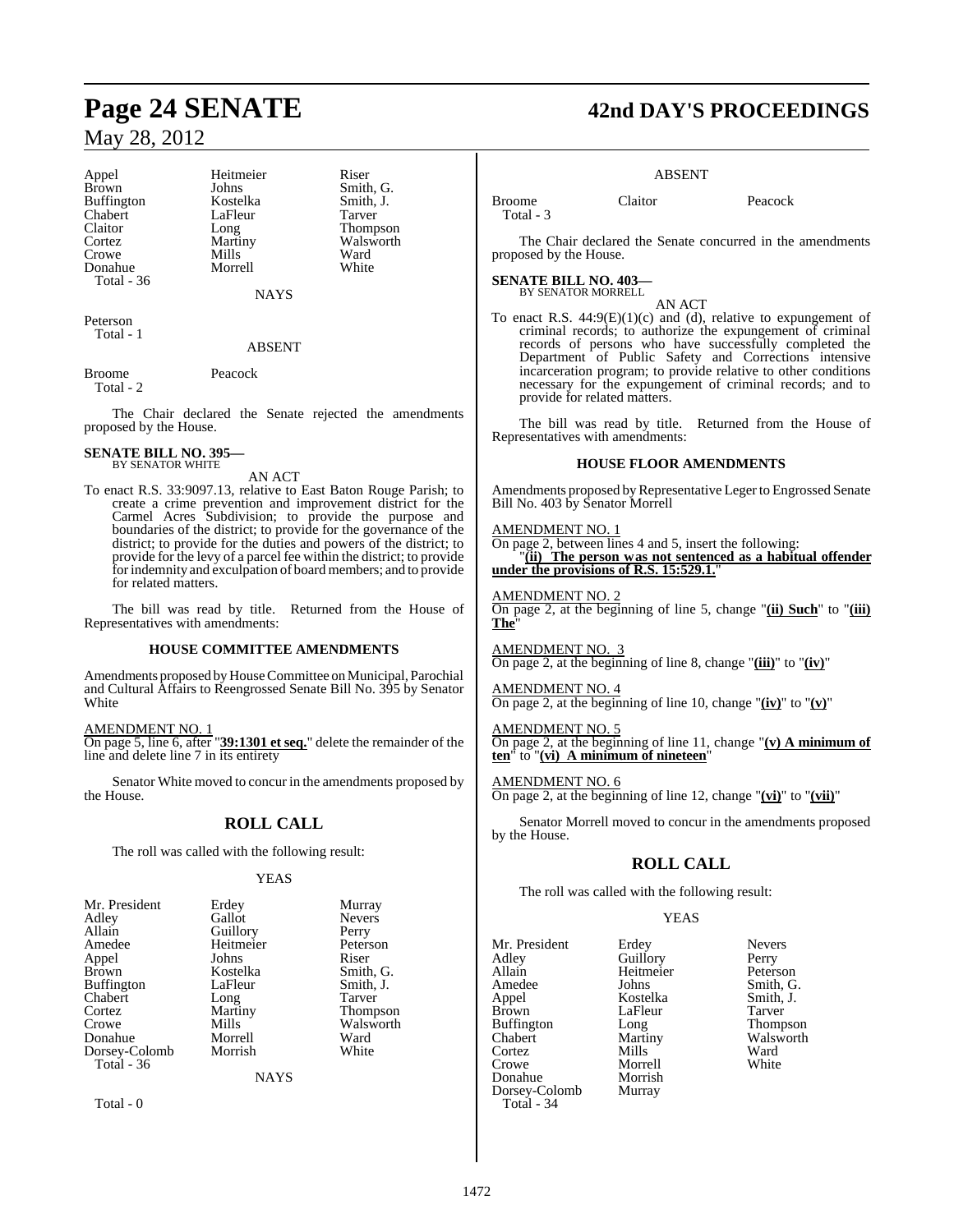# **42nd DAY'S PROCEEDINGS Page 25 SENATE**

**NAYS** 

Claitor Gallot Total - 2

ABSENT

Broome Peacock Riser Total - 3

The Chair declared the Senate concurred in the amendments proposed by the House.

# **SENATE BILL NO. 417—** BY SENATOR RISER

AN ACT

To amend and reenact R.S.  $18:461(A)(1)$ , and to enact R.S.  $18:461(A)(2)(d)$  and  $463(A)(1)(d)$ , relative to the Louisiana Election Code; to provide for the manner of qualifying for elections for candidates serving outside of the United States in the armed forces; to provide relative to fees; to provide for filing by facsimile or electronic mail; to provide for qualifying with the secretary of state or a person in his office designated to receive qualifying papers; and to provide for related matters.

The bill was read by title. Returned from the House of Representatives with amendments:

# **HOUSE FLOOR AMENDMENTS**

Amendments proposed by Representative Tim Burns to Reengrossed Senate Bill No. 417 by Senator Riser

AMENDMENT NO. 1 On page 2, line 1, after "**is stationed**" insert "**or deployed**"

AMENDMENT NO. 2 On page 2, line 6, after "**who is stationed**" insert "**or deployed**"

AMENDMENT NO. 3 On page 2, line 11, after "**who is stationed**" insert "**or deployed**"

AMENDMENT NO. 4

On page 2, line 15, after "**he is stationed**" delete the remainder of the line and insert the following: "**or deployed outside of the United States and that he is eligible to become a candidate pursuant to United States Department of Defense Directive 1344.10.**"

Senator Riser moved to reject the amendments proposed by the House.

# **ROLL CALL**

The roll was called with the following result:

# YEAS

| Mr. President     | Erdey       | <b>Nevers</b>   |
|-------------------|-------------|-----------------|
| Adley             | Gallot      | Perry           |
| Allain            | Guillory    | Peterson        |
| Amedee            | Heitmeier   | Riser           |
| Appel             | Johns       | Smith, G.       |
| <b>Brown</b>      | Kostelka    | Smith, J.       |
| <b>Buffington</b> | LaFleur     | <b>Tarver</b>   |
| Chabert           | Long        | <b>Thompson</b> |
| Claitor           | Martiny     | Walsworth       |
| Cortez            | Mills       | Ward            |
| Crowe             | Morrell     | White           |
| Donahue           | Morrish     |                 |
| Dorsey-Colomb     | Murray      |                 |
| <b>Total - 37</b> |             |                 |
|                   | <b>NAYS</b> |                 |

Total - 0

# May 28, 2012

# ABSENT

Broome Peacock Total  $-2$ 

The Chair declared the Senate rejected the amendments proposed by the House.

**SENATE BILL NO. 436—**<br>BY SENATORS LONG, AMEDEE, BROWN, CORTEZ, CROWE,<br>GUILLORY, JOHNS, KOSTELKA, MORRELL, MORRISH, MURRAY,<br>PEACOCK, RISER, JOHN SMITH, TARVER, THOMPSON, WALSWORTH<br>AND WHITE AND REPRESENTATIVE HOWARD

AN ACT

To amend and reenact R.S. 38:2325(A)(16), relative to the Sabine River Authority; to provide for the powers and duties of the authority; to provide rules, conditions, and requirement for the sale, utilization, distribution, or consumption of water outside the state; and to provide for related matters.

The bill was read by title. Returned from the House of Representatives with amendments:

# **HOUSE FLOOR AMENDMENTS**

Amendments proposed by Representative Howard to Reengrossed Senate Bill No. 436 by Senator Long

# AMENDMENT NO. 1

On page 2, delete lines 13 through 20 in their entirety and insert in lieu thereof:

"**(d) In addition, at least two-thirds of the governing authorities of the parishes within the territorial jurisdiction of the authority shall concur before the authority can enter into any contracts or other agreements which provide for the sale, utilization, distribution, or consumption, outside of the boundaries of the state of Louisiana, of the waters over which the authority has jurisdiction or control. However, the concurrence from each of the parish governing authorities shall be by resolution, adopted by a two-thirds vote of the members of each of the parish governing authorities.**"

Senator Long moved to concur in the amendments proposed by the House.

# **ROLL CALL**

The roll was called with the following result:

# YEAS

| Mr. President<br>Adley<br>Allain<br>Amedee<br>Appel<br>Brown<br>Buffington<br>Chabert<br>Claitor<br>Cortez<br>Crowe<br>Donahue<br>Total - 36 | Dorsey-Colomb<br>Erdey<br>Gallot<br>Guillory<br>Heitmeier<br>Johns<br>Kostelka<br>LaFleur<br>Long<br>Martiny<br>Mills<br>Morrell<br><b>NAYS</b> | Morrish<br>Murray<br><b>Nevers</b><br>Perry<br>Peterson<br>Riser<br>Smith, G.<br>Tarver<br>Thompson<br>Walsworth<br>Ward<br>White |
|----------------------------------------------------------------------------------------------------------------------------------------------|-------------------------------------------------------------------------------------------------------------------------------------------------|-----------------------------------------------------------------------------------------------------------------------------------|
| Total - 0                                                                                                                                    | <b>ABSENT</b>                                                                                                                                   |                                                                                                                                   |
|                                                                                                                                              |                                                                                                                                                 |                                                                                                                                   |

Broome Peacock Smith, J. Total - 3

The Chair declared the Senate concurred in the amendments proposed by the House.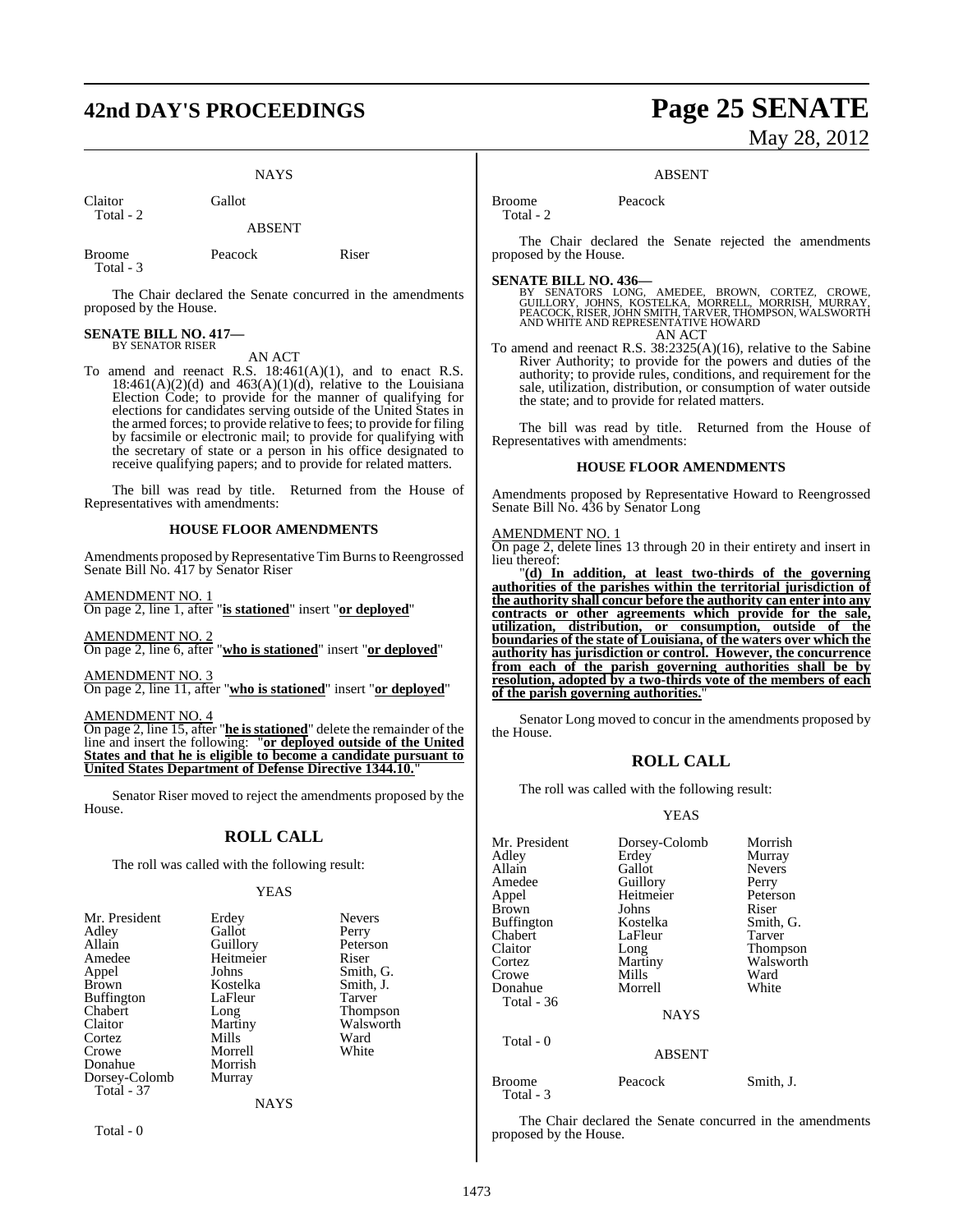# **Page 26 SENATE 42nd DAY'S PROCEEDINGS**

# May 28, 2012

### **SENATE BILL NO. 467—** BY SENATOR BROOME

AN ACT

To amend and reenact Children's Code Articles 730 (introductory paragraph) and 731(A) and to enact Children's Code Articles  $731(\text{C})(5)$  and  $749(\text{A})(5)$ , relative to families in need of services; to provide for grounds for initiating proceedings; to provide for required documentation prior to filing complaints; to provide for required allegations; and to provide for related matters.

The bill was read by title. Returned from the House of Representatives with amendments:

# **LEGISLATIVE BUREAU AMENDMENTS**

Amendments proposed by Legislative Bureau to Engrossed Senate Bill No. 467 by Senator Broome

# AMENDMENT NO. 1

On page 1, line 14, following "**Services**" and before "**the**" change "**,**" to "**or**"

# AMENDMENT NO. 2

On page 1, line 15, following "**Safety**" and before "**the**" change "**, Youth Services, or**" to "**and Corrections, youth services,**"

### AMENDMENT NO. 3

On page 2, line 16, following "**Services**" and before "**the office**" change "**, the Department of Public Safety, Youth Services, or**" to "**or the Department of Public Safety and Corrections, youth services,**"

# AMENDMENT NO. 4

On page 2, line 24, following "**Services**" and before "**the office**" change "**, the Department of Public Safety, Youth Services, or**" to "**or the Department of Public Safety and Corrections, youth services,**"

Senator Dorsey-Colomb moved to concur in the amendments proposed by the House.

# **ROLL CALL**

The roll was called with the following result:

# YEAS

| Mr. President<br>Adley<br>Allain<br>Amedee<br>Appel<br>Brown<br><b>Buffington</b><br>Chabert<br>Claitor<br>Cortez<br>Crowe<br>Donahue<br>Dorsey-Colomb<br>Total - 37 | Erdey<br>Gallot<br>Guillory<br>Heitmeier<br>Johns<br>Kostelka<br>LaFleur<br>Long<br>Martiny<br>Mills<br>Morrell<br>Morrish<br>Murray | <b>Nevers</b><br>Perry<br>Peterson<br>Riser<br>Smith, G.<br>Smith, J.<br>Tarver<br><b>Thompson</b><br>Walsworth<br>Ward<br>White |
|----------------------------------------------------------------------------------------------------------------------------------------------------------------------|--------------------------------------------------------------------------------------------------------------------------------------|----------------------------------------------------------------------------------------------------------------------------------|
|                                                                                                                                                                      | <b>NAYS</b>                                                                                                                          |                                                                                                                                  |
| Total - 0                                                                                                                                                            |                                                                                                                                      |                                                                                                                                  |

# ABSENT

Broome Peacock

Total - 2

The Chair declared the Senate concurred in the amendments proposed by the House.

### **SENATE BILL NO. 472—** BY SENATOR MURRAY

AN ACT

To amend and reenact R.S. 23:1472(12)(E) and 1761(9) and to enact R.S. 23:1472(12)(H)(XXII) and 1711(G), relative to unemployment compensation; to provide for employers' classification of workers; to provide for independent contractors; to provide for penalties; and to provide for related matters.

The bill was read by title. Returned from the House of Representatives with amendments:

# **LEGISLATIVE BUREAU AMENDMENTS**

Amendments proposed by Legislative Bureau to Reengrossed Senate Bill No. 472 by Senator Murray

### AMENDMENT NO

On page 3, line 12, following "**due,** "insert "**the administrator may assess**"

# AMENDMENT NO. 2

On page 3, line 15, following "**to**" delete "**a**" and insert "**an administrative**"

# AMENDMENT NO. 3

On page 3, line 17, following "**the**" and before "**penalty**" insert "**administrative**"

# AMENDMENT NO. 4

On page 3, line 21, following "**and**" and before the end of the line insert "**is**"

AMENDMENT NO. 5

On page 4, line 4, following "**of**" and before "**notice**" change "**said**" to "**such**"

# **HOUSE FLOOR AMENDMENTS**

Amendments proposed by Representative Broadwater to Reengrossed Senate Bill No. 472 by Senator Murray

AMENDMENT NO. 1 On page 1, line 14, after "Chapter", insert a "**.**" period and delete the remainder of the line

AMENDMENT NO. 2 On page 1, line 13, change "deemed" to "**presumed**"

AMENDMENT NO. 3 On page 1, delete line 15 in it's entirety and insert the following: "**This presumption shall be rebuttable by satisfaction of the provisions below:**"

# AMENDMENT NO. 4

On page 2, at the beginning of line 8, delete "**deemed**" and insert in lieu thereof "**presumed**" and after "**Chapter.**" and before "**Staffing**" insert "**This presumption shall be rebuttable by satisfaction of the provisions of Subitems I through III of Item (a) of this Subparagraph.**"

Senator Murray moved to reject the amendments proposed by the House.

# **ROLL CALL**

The roll was called with the following result:

# YEAS

| Mr. President | Erdey    | Nevers  |
|---------------|----------|---------|
| Adley         | Gallot   | Perry   |
| Allain        | Guillory | Peterso |

Peterson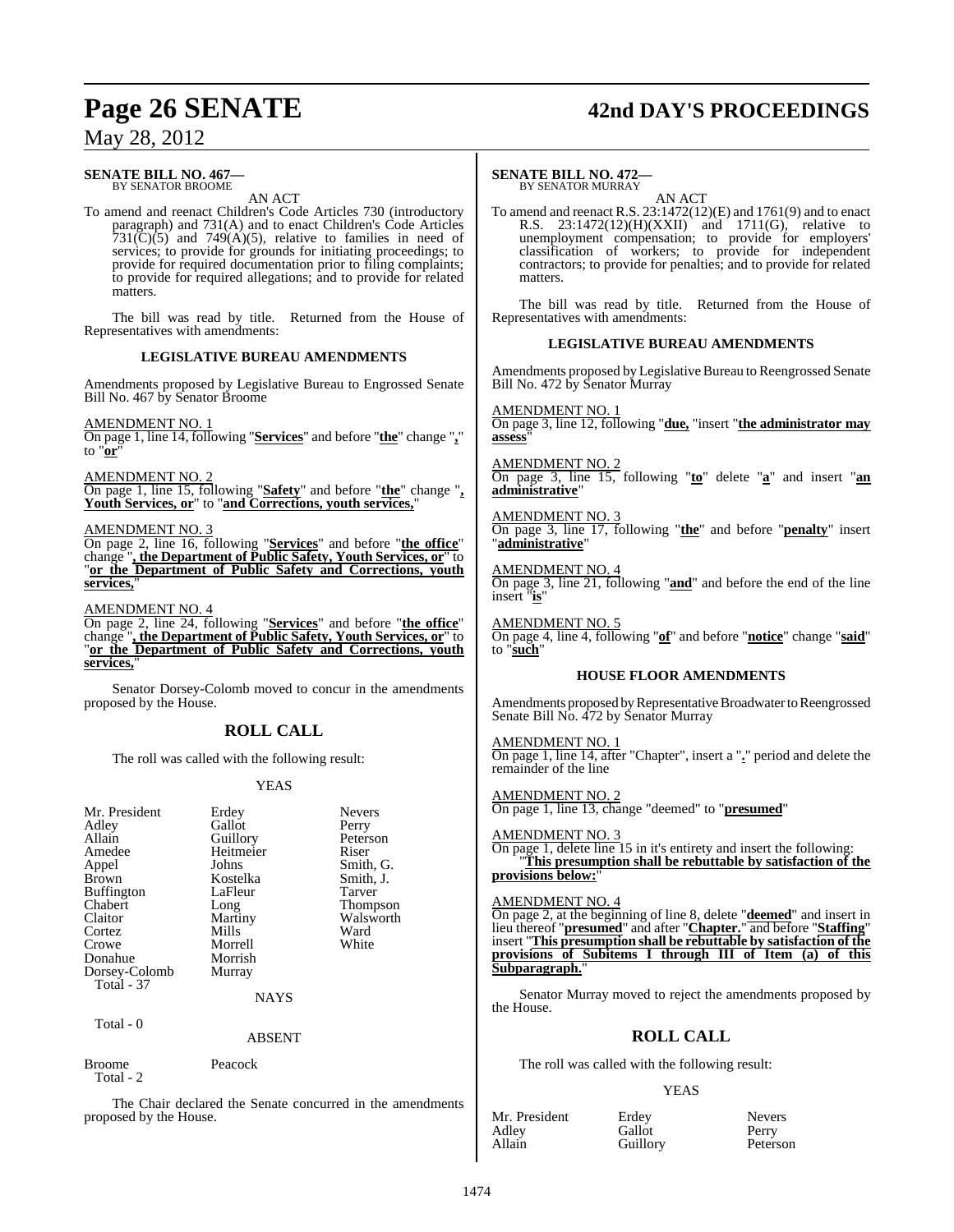# **42nd DAY'S PROCEEDINGS Page 27 SENATE**

| Amedee        | Heitmeier | Riser  |
|---------------|-----------|--------|
| Appel         | Johns     | Smith, |
| <b>Brown</b>  | Kostelka  | Smith, |
| Buffington    | LaFleur   | Tarver |
| Chabert       | Long      | Thomp  |
| Claitor       | Martiny   | Walsw  |
| Cortez        | Mills     | Ward   |
| Crowe         | Morrell   | White  |
| Donahue       | Morrish   |        |
| Dorsey-Colomb | Murray    |        |
| Total - 37    |           |        |

**NAYS** 

Smith, G. Smith, J.<br>Tarver

Thompson Walsworth<br>Ward

 $Total = 0$ 

ABSENT

Broome Peacock Total - 2

The Chair declared the Senate rejected the amendments proposed by the House.

### **SENATE BILL NO. 483—** BY SENATOR PERRY

AN ACT To enact R.S. 32:127.2, relative to golf carts; to authorize operation of golf carts on roadways within Palmetto Island State Park; and to provide for related matters.

The bill was read by title. Returned from the House of Representatives with amendments:

# **LEGISLATIVE BUREAU AMENDMENTS**

Amendments proposed by Legislative Bureau to Engrossed Senate Bill No. 483 by Senator Perry

AMENDMENT NO. 1

On page 1, line 7, following "**rule,**" and before "**regulation**" change "**and**" to "**or**"

Senator Perry moved to concur in the amendments proposed by the House.

# **ROLL CALL**

The roll was called with the following result:

# YEAS

| Mr. President     | Erdey       | <b>Nevers</b>   |
|-------------------|-------------|-----------------|
| Adlev             | Gallot      | Perry           |
| Allain            | Guillory    | Peterson        |
| Amedee            | Heitmeier   | Riser           |
| Appel             | Johns       | Smith, G.       |
| Brown             | Kostelka    | Smith, J.       |
| Buffington        | LaFleur     | Tarver          |
| Chabert           | Long        | <b>Thompson</b> |
| Claitor           | Martiny     | Walsworth       |
| Cortez            | Mills       | Ward            |
| Crowe             | Morrell     | White           |
| Donahue           | Morrish     |                 |
| Dorsey-Colomb     | Murray      |                 |
| <b>Total - 37</b> |             |                 |
|                   | <b>NAYS</b> |                 |
|                   |             |                 |

Total - 0

# ABSENT

Broome Peacock Total - 2

The Chair declared the Senate concurred in the amendments proposed by the House.

# May 28, 2012

# **SENATE BILL NO. 486—**

BY SENATOR PERRY

AN ACT To enact R.S.  $32:414(D)(1)(c)$ , relative to offenses involving operating a vehicle while intoxicated; to provide relative to a hardship license for certain persons convicted of certain offenses involving operating a vehicle while intoxicated; and to provide for related matters.

The bill was read by title. Returned from the House of Representatives with amendments:

# **HOUSE COMMITTEE AMENDMENTS**

Amendments proposed by House Committee on Transportation, Highways, and Public Works to Engrossed Senate Bill No. 486 by Senator Perry

AMENDMENT NO. 1

On page 1, line 12, after "**in a**", delete the remainder of the line and insert "**driving while intoxicated court or probation program or sobriety court probation program certified by the Louisiana Supreme Court Drug Court Office or the Louisiana Highway Safety Commission as part of a drug division probation program as**"

AMENDMENT NO. 2

H.

On page 1, line 13, after "**provided**", delete "**for by**" and insert "**in**"

AMENDMENT NO. 3 On page 2, line 3, at the beginning of the line, change "**restrictions**" to "**restriction**"

# **HOUSE FLOOR AMENDMENTS**

Amendments proposed by Representative Pylant to Engrossed Senate Bill No. 486 by Senator Perry

AMENDMENT NO. 1 On page 1, line 2, after "(c)", insert "and  $667(H)(3)$ "

AMENDMENT NO. 2 On page 1, line 7, after "(c)", insert "and  $667(H)(3)$ " and change "is" to "are"

AMENDMENT NO. 3 On page 2, between lines 4 and 5, insert the following: "§667. Seizure of license; circumstances; temporary license \* \* \*

\* \* \* **(3) Paragraph (1) of this Subsection shall not apply to a person who refuses to submit to an approved chemical test upon a second or subsequent arrest for R.S. 14:98 or 14:98.1, or a parish or municipal ordinance that prohibits driving a motor vehicle while operating a vehicle. However, this Paragraph shall not apply if the second or subsequent arrest occurs more than ten years after the prior arrest.** \* \* \*"

Senator Perry moved to concur in the amendments proposed by the House.

# **ROLL CALL**

The roll was called with the following result:

# YEAS

| Mr. President | Erdey     | <b>Nevers</b> |
|---------------|-----------|---------------|
| Adlev         | Gallot    | Perry         |
| Allain        | Guillory  | Peterson      |
| Amedee        | Heitmeier | Riser         |
| Appel         | Johns     | Smith, G.     |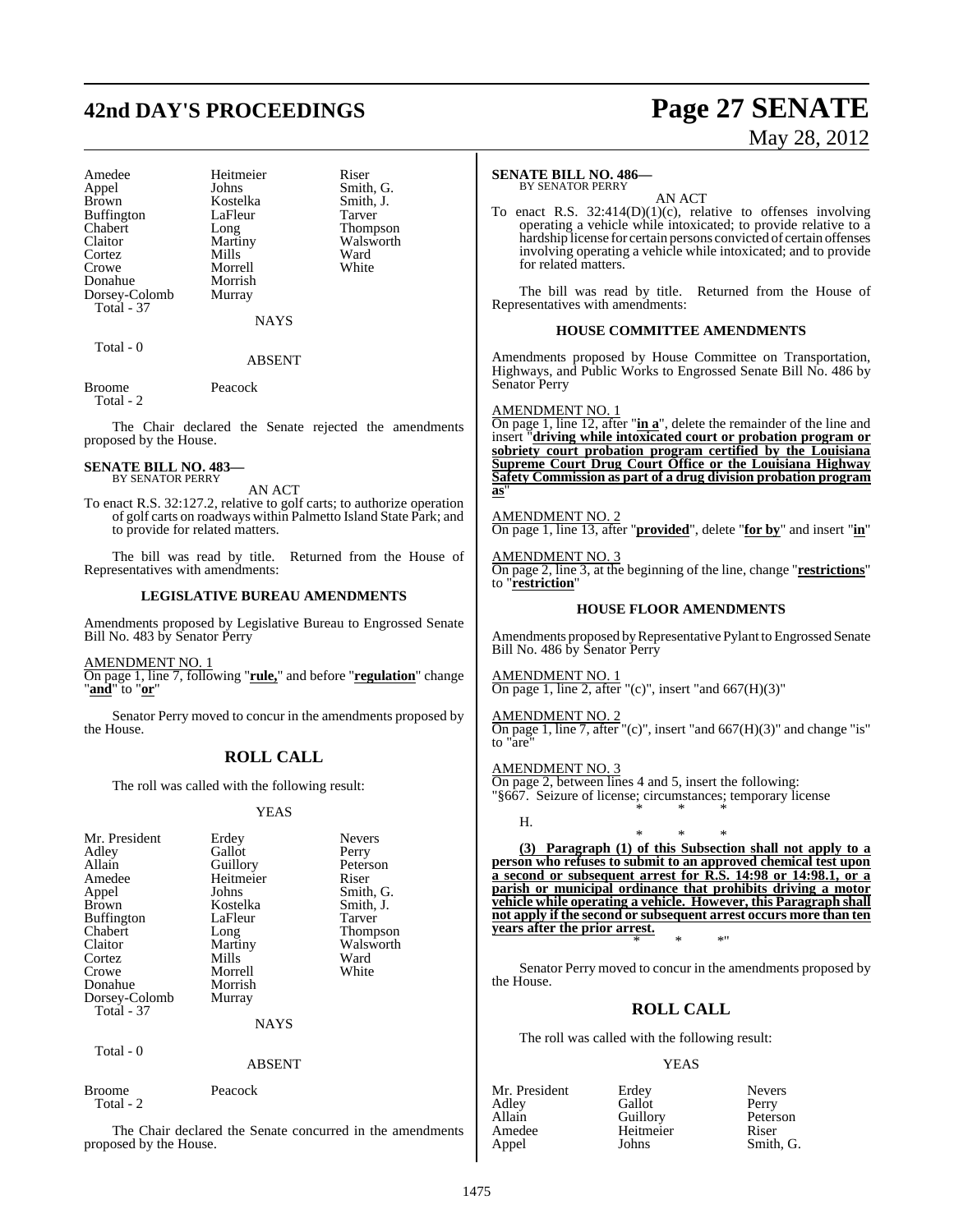| <b>Brown</b>      | Kostelka       | Smith, J.      |
|-------------------|----------------|----------------|
| <b>Buffington</b> | LaFleur        | Tarver         |
| Chabert           | Long           | <b>Thompso</b> |
| Claitor           | Martiny        | Walswor        |
| Cortez            | Mills          | Ward           |
| Crowe             | Morrell        | White          |
| Donahue           | Morrish        |                |
| Dorsey-Colomb     | Murray         |                |
| Total - 37        |                |                |
|                   | <b>NI A VC</b> |                |

LaFleur<br>Long Long Thompson<br>
Martiny Walsworth Martiny Walsworth<br>
Mills Ward Morrell White Morrish Murray

NAYS

Total - 0

ABSENT

Broome Peacock Total - 2

The Chair declared the Senate concurred in the amendments proposed by the House.

# **SENATE BILL NO. 513—** BY SENATOR CROWE

# AN ACT

To enact R.S. 51:940.1, relative to standards and procedures for the state Department of Economic Development or the office of entertainment industry development; to prohibit certain certifications by the Department of Economic Development or the office of entertainment industry development; to prohibit the approval of certain certifications; and to provide for related matters.

The bill was read by title. Returned from the House of Representatives with amendments:

# **HOUSE COMMITTEE AMENDMENTS**

Amendments proposed by House Committee on Commerce to Reengrossed Senate Bill No. 513 by Senator Crowe

# AMENDMENT NO. 1

On page 1, delete lines 4 through 6 in their entirety and insert in lieu thereof the following: "provide for requirements for state certification for motion picture productions; to require submission of certain information; to prohibit state certification under certain circumstances; and to provide for related matters."

# AMENDMENT NO. 2

On page 1, delete lines 14 through 17 in their entirety and on page 2, delete lines 1 and 2 in their entirety and insert in lieu thereof the following:

"**B. In addition to all other program requirements, prior to final certification of production expenditures for a state-certified production, the motion picture production company shall submit to the Department of Economic Development, office of entertainment industry development, a statement declaring that it is not required to maintain records for the certified production pursuant to 18 U.S.C. §2257.**"

# **LEGISLATIVE BUREAU AMENDMENTS**

Amendments proposed by Legislative Bureau to Reengrossed Senate Bill No. 513 by Senator Crowe

AMENDMENT NO. 1

On page 1, line 12, following "**procedures**" and before "**the Department**" change "**by**" to "**for**"

Senator Crowe moved to concur in the amendments proposed by the House.

# **ROLL CALL**

The roll was called with the following result:

# **Page 28 SENATE 42nd DAY'S PROCEEDINGS**

# YEAS

Mr. President Erdey Nevers<br>Adley Gallot Perry Adley Gallot<br>Allain Guillory Amedee Heitmeier Riser<br>
Appel Johns Smith Appel Johns Smith, G.<br>Brown Kostelka Smith, J. Kostelka<br>LaFleur Buffington LaFleur Tarver<br>
Chabert Long Thomp Chabert Long Thompson<br>Claitor Martiny Walsworth Cortez Mills Ward<br>Crowe Morrell White Crowe Morrell<br>
Donahue Morrish Donahue Morrish<br>Dorsey-Colomb Murray Dorsey-Colomb

Peterson Martiny Walsworth<br>
Mills Ward

**NAYS** 

# ABSENT

Broome Peacock

Total - 2

Total - 37

Total - 0

The Chair declared the Senate concurred in the amendments proposed by the House.

### **SENATE BILL NO. 352—** BY SENATOR MURRAY

AN ACT

To enact Subpart R of Part II-A of Chapter 1 of Subtitle I of Title 39 of the Louisiana Revised Statutes of 1950, to be comprised of R.S. 39:100.126, relative to state funds; to establish the Major Events Fund in the state treasury; to provide for the use of monies in the fund; to provide for an effective date; and to provide for related matters.

The bill was read by title. Returned from the House of Representatives with amendments:

# **HOUSE COMMITTEE AMENDMENTS**

Amendments proposed by House Committee on Appropriations to Engrossed Senate Bill No. 352 by Senator Murray

# AMENDMENT NO. 1

On page 2, at the end of line 8, insert the following: "**Such funding shall require prior approval of the Joint Legislative Committee on the Budget.**"

Senator Murray moved to concur in the amendments proposed by the House.

# **ROLL CALL**

The roll was called with the following result:

Heitmeier<br>Johns

Morrell<br>Morrish

# YEAS

Mr. President Erdey Nevers Adley Gallot Perry Allain Guillory Peters<br>Amedee Heitmeier Riser Appel Johns Smith, G.<br>Brown Kostelka Smith, J. Buffington LaFle<br>Chabert Long Chabert Long Thompson Cortez Mills Ward Donahue Dorsey-Colomb Murray Total - 37

Kostelka Smith,<br>LaFleur Tarver Walsworth<br>Ward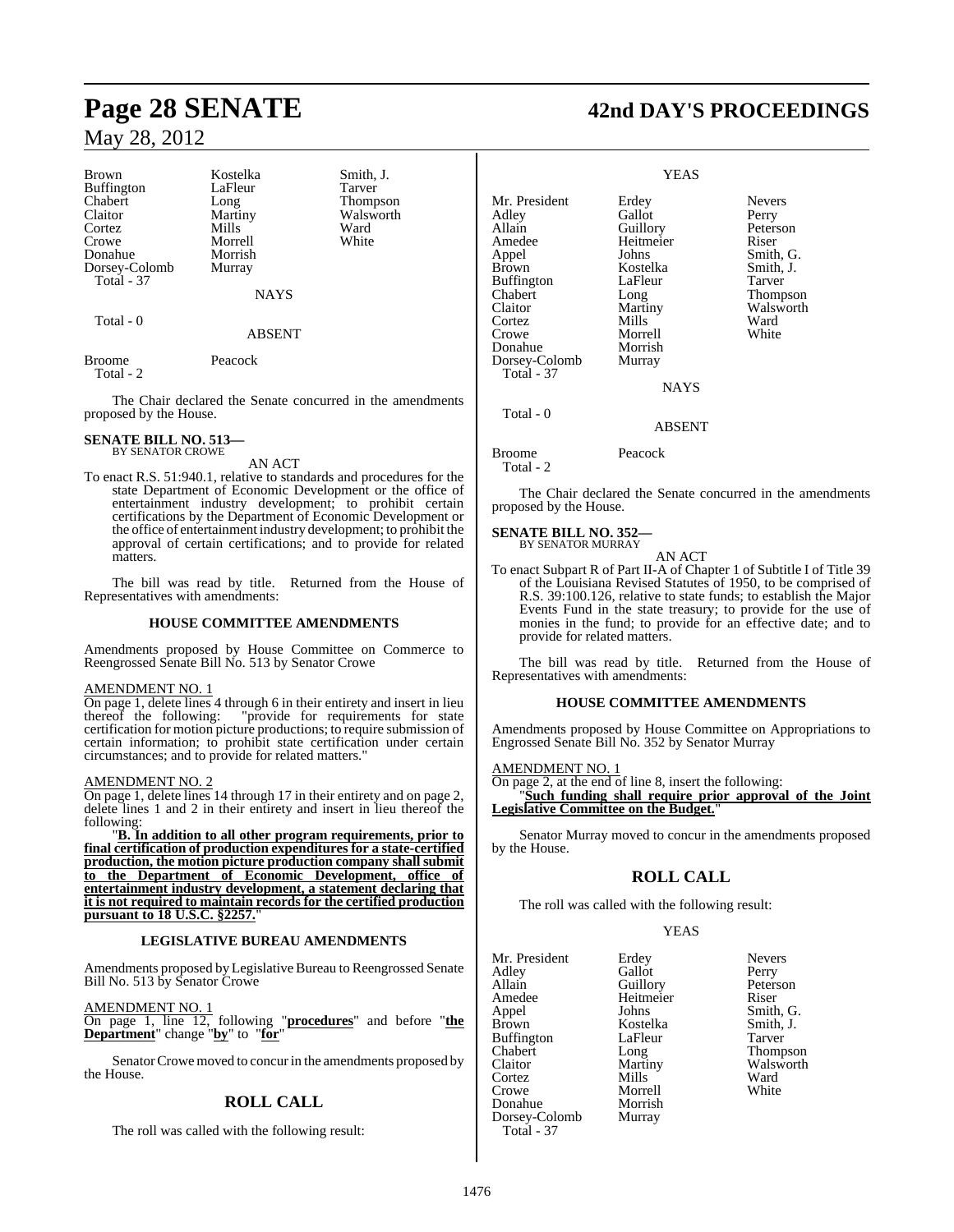# **42nd DAY'S PROCEEDINGS Page 29 SENATE**

# **NAYS**

Total - 0

Broome Peacock Total - 2

The Chair declared the Senate concurred in the amendments proposed by the House.

# **SENATE BILL NO. 525—** BY SENATOR ALLAIN

AN ACT

To enact R.S. 30:28(I), relative to drilling permits; to require the commissioner of conservation to provide thirty days notice to landowners affected by certain drilling operations; to provide terms, conditions, and requirements; and to provide for related matters.

The bill was read by title. Returned from the House of Representatives with amendments:

# **HOUSE COMMITTEE AMENDMENTS**

Amendments proposed by House Committee on Natural Resources and Environment to Engrossed Senate Bill No. 525 by Senator Allain

## AMENDMENT NO. 1

On page 1, line 2, delete "the commissioner of" and on line 3, delete "conservation to provide thirty days"

# AMENDMENT NO. 2

On page 1, delete line 13 through 17 in their entirety and on page 2, delete lines 1 through 6 in their entirety and insert in lieu thereof the following: "**require an operator, agent, or assigns, to provide a single notice to the surface owner of lands on which drilling operations are to be conducted. For the purposes of this Subsection, such notice shall be referred to as the "pre-entry notice". The rules, regulations, and orders to be promulgated pursuant to this Subsection shall include the following:**

**(a) The pre-entry notice shall be sent to the surface owner no less than thirty days prior to entry onto the property by the operator for the purpose of commencing drilling operations on the well described in the pre-entry notice. Such notice shall be provided in the form required by the commissioner. No subsequent notice to the surface owner shall be required.**

**(b) The pre-entry notice shall include the following:**

**(i) The contact name, email address, and phone number for the operator.**

**(ii) The proposed well name and pad location including section, township, range, and surface plat of the pad location, if available.**

**(iii) A statement that operations will commence sometime later than thirty days after the date of the notice.**

**(c) No pre-entry notice shall be required to be given to a surface owner who has a contractual relationship with the operator.**

**(d) Upon application, the commissioner may, without notice or hearing, waive the pre-entry notice or reduce the thirty-day requirement for said notice in the event the thirty-day delay would result in the loss or termination of a mineral lease, or in the event of such other emergency circumstances as the commissioner may deem appropriate for such waiver.**

**(e) No pre-entry notice shall be required for preparatory activities such as inspection, surveying, or staking, provided that nothing herein and nothing in the rules promulgated under the provisions of this Subsection shall be construed as altering or reducing the doctrine of correlative rights or altering or reducing the operator's obligation to conduct his operations with due regard for the rights of the surface owner.**

**(f) No pre-entry notice shall be required to drill additional wells on an existing drilling pad on the property so long as the operator does not expand the drilling pad or access road.**

# May 28, 2012

**(g) Such other matters as the commissioner may deem necessary or appropriate to implement the one time pre-entry notice required by this Subsection.**

**(2) A surface owner, for the purpose of this Subsection, shall mean the person or persons shown in the assessor's rolls of the parish as the owner of the surface rights for the land for which a pre-entry notification would be required.**"

### **LEGISLATIVE BUREAU AMENDMENTS**

Amendments proposed by Legislative Bureau to Engrossed Senate Bill No. 525 by Senator Allain

# AMENDMENT NO. 1

In House Committee Amendment No. 2 proposed by the House Committee on Natural Resources and Environment to Engrossed Senate Bill No. 525 by Senator Allain on page 1, line 29, following "**for**" and before "**notice**" change "**said**" to "**such**"

### **HOUSE FLOOR AMENDMENTS**

Amendments proposed by Representative Jim Morris to Engrossed Senate Bill No. 525 by Senator Allain

### AMENDMENT NO. 1

In Amendment No. 2 proposed by the House Committee on Natural Resources and Environment and adopted by the House on 14 May 2012, on page 1, line 13, delete "**entry onto**" and insert "**construction operations of a drilling location on**"

# AMENDMENT NO. 2

In Amendment No. 2 proposed by the House Committee on Natural Resources and Environment and adopted by the House on 14 May 2012, on page 2, after line 4, add the following:

"**(3) After receipt of the pre-entry notice, the surface owner shall make no alterationsto a completed drilling location with the malicious intent to interfere with the drilling operations for** which the owner received the pre-entry notice.<sup>"</sup>

Senator Allain moved to concur in the amendments proposed by the House.

# **ROLL CALL**

The roll was called with the following result:

## YEAS

| Mr. President<br>Adley<br>Allain<br>Amedee | Erdey<br>Gallot<br>Guillory<br>Heitmeier | <b>Nevers</b><br>Perry<br>Peterson<br>Riser |
|--------------------------------------------|------------------------------------------|---------------------------------------------|
| Appel                                      | Johns                                    | Smith, G.                                   |
| <b>Brown</b><br><b>Buffington</b>          | Kostelka<br>LaFleur                      | Smith, J.<br>Tarver                         |
| Chabert                                    | Long                                     | <b>Thompson</b>                             |
| Claitor                                    | Martiny                                  | Walsworth                                   |
| Cortez                                     | Mills                                    | Ward                                        |
| Crowe                                      | Morrell                                  | White                                       |
| Donahue                                    | Morrish                                  |                                             |
| Dorsey-Colomb                              | Murray                                   |                                             |
| <b>Total - 37</b>                          |                                          |                                             |
|                                            | <b>NAYS</b>                              |                                             |
| Total - 0                                  |                                          |                                             |
|                                            | <b>ABSENT</b>                            |                                             |

Broome Peacock

Total - 2

The Chair declared the Senate concurred in the amendments proposed by the House.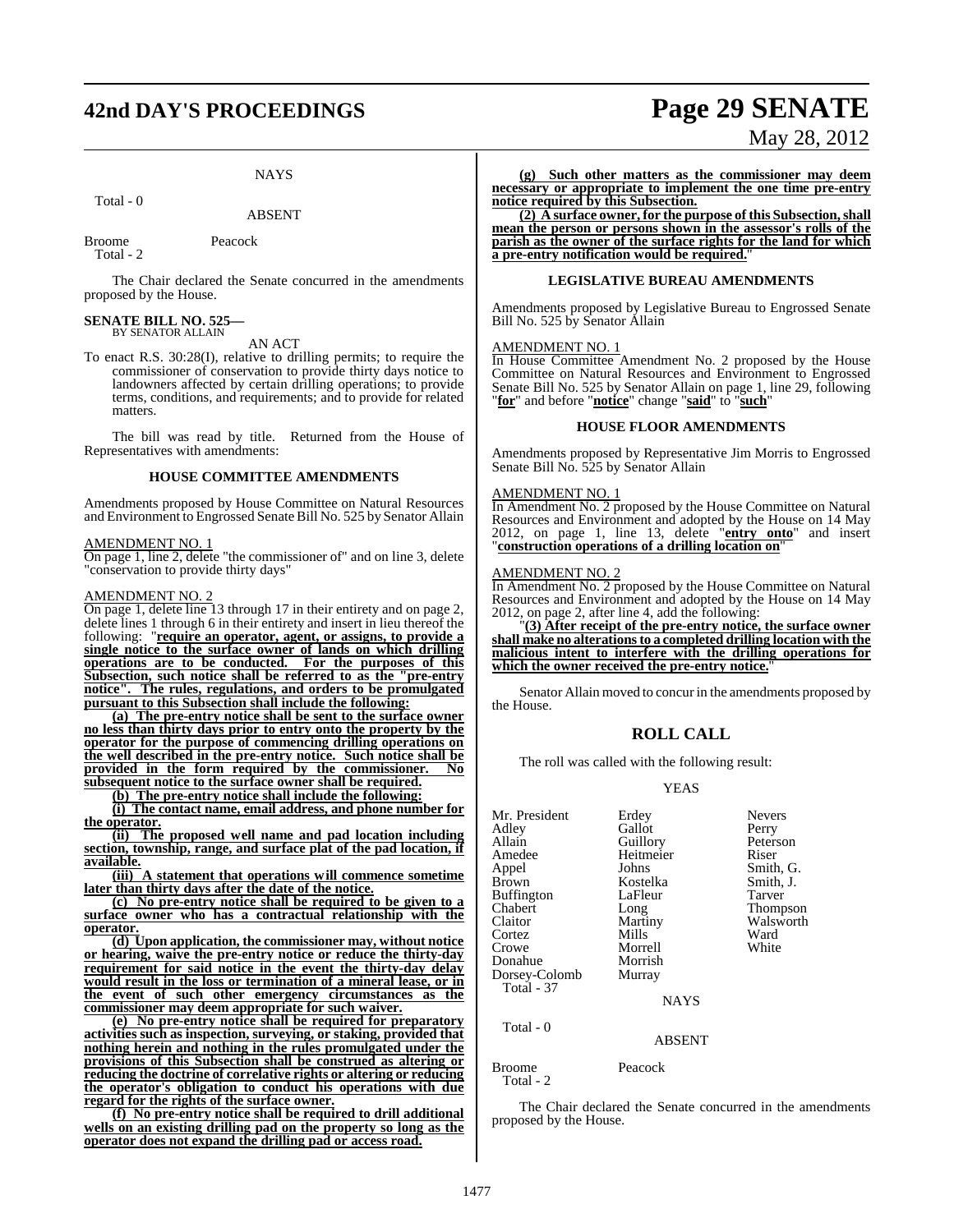# **Page 30 SENATE 42nd DAY'S PROCEEDINGS**

# May 28, 2012

### **SENATE BILL NO. 595—** BY SENATOR CROWE

AN ACT

To enact R.S. 12:2.1 and R.S. 44:4(45) and 4.1(B)(37), relative to access of certain public records; to provide for the "Business Identity Theft Prevention Act"; to make confidential certain electronicmail addresses; to provide for notifications; to provide relative to the duties of the secretary of state; and to provide for related matters.

The bill was read by title. Returned from the House of Representatives with amendments:

# **HOUSE COMMITTEE AMENDMENTS**

Amendments proposed by House Committee on House and Governmental Affairsto Reengrossed Senate Bill No. 595 by Senator Crowe

# AMENDMENT NO. 1

On page 1, line 2, change "R.S. 12:2.1 and R.S. 44:4(45) and 4.1(B)(37)," to "R.S. 12:2.1 and 2.2 and R.S. 44:4.1(B)(37),"

# AMENDMENT NO. 2

On page 1, delete lines 7 through 17 and on page 2, delete lines 1 through 14 and insert the following:

Section 1. This Act shall be known and may be cited as "The Business Identity Theft Prevention Act".

Section 2. R.S. 12:2.1 and 2.2 are hereby enacted to read as follows:

**§2.1. Electronic mail addresses; confidentiality**

**Any electronic mail address submitted to or captured by the secretary of state pursuant to the provisions of this Title shall be confidential and shall not be disclosed by the secretary of state or any employee or official of the Department of State. §2.2. Electronic notification of status changes**

**The secretary ofstate shall notify any person who subscribes to the secretary of state's electronic mail notification service and who is an officer of a corporation, member or manager of a limited liability company, or partner in a partnership, or any agent thereof, when a filing has occurred which may have removed that person's name from documents and records of that entity held by the secretary of state.**

Section 3. R.S.  $44:4.1(B)(37)$  is hereby enacted to read as follows:"

## AMENDMENT NO. 3

On page 2, delete lines 25 through 29, and insert the following: 'Section 4. This Act shall become effective on January 1, 2013."

# **LEGISLATIVE BUREAU AMENDMENTS**

Amendments proposed by Legislative Bureau to Reengrossed Senate Bill No. 595 by Senator Crowe

# AMENDMENT NO. 1

In House Committee Amendment No. 2 proposed by the House Committee on House and Governmental Affairs to Reengrossed Senate Bill No. 595 by Senator Crowe, on page 1, line 20, following "**occurred**" and before "**may**" change "**which**" to "**that**"

# **HOUSE FLOOR AMENDMENTS**

Amendments proposed by Representative Stuart Bishop to Reengrossed Senate Bill No. 595 by Senator Crowe

# AMENDMENT NO. 1

On page 1, line 4, after "addresses" and before the semicolon ";" insert "and short message service numbers"

# AMENDMENT NO. 2

In House Committee Amendment No. 2 proposed by the House Committee on House and Governmental Affairs and adopted by the House of Representatives on May 10, 2012, on line 10, after

"**addresses**" and before the semicolon "**;**" insert "**and short message service numbers**"

# AMENDMENT NO. 3

In House Committee Amendment No. 2 proposed by the House Committee on House and Governmental Affairs and adopted by the House of Representatives on May 10, 2012, on line 11, after "**address**" insert "**or short message service number**"

# AMENDMENT NO. 4

In House Committee Amendment No. 2 proposed by the House Committee on House and Governmental Affairs and adopted by the House of Representatives on May 10, 2012, on line 17, after "**mail**" insert "**or short message**"

Senator Crowe moved to concur in the amendments proposed by the House.

# **ROLL CALL**

The roll was called with the following result:

# YEAS

| Mr. President     | Dorsey-Colomb | Morrish       |
|-------------------|---------------|---------------|
| Adley             | Erdey         | Murray        |
| Allain            | Gallot        | <b>Nevers</b> |
| Amedee            | Guillory      | Perry         |
| Appel             | Heitmeier     | Riser         |
| <b>Brown</b>      | Johns         | Smith, G.     |
| <b>Buffington</b> | Kostelka      | Smith, J.     |
| Chabert           | LaFleur       | Tarver        |
| Claitor           | Long          | Thompson      |
| Cortez            | Martiny       | Walsworth     |
| Crowe             | Mills         | Ward          |
| Donahue           | Morrell       | White         |
| Total - 36        |               |               |
|                   | NAYS          |               |

Peterson Total - 1

# ABSENT

Broome Peacock Total - 2

The Chair declared the Senate concurred in the amendments proposed by the House.

# **SENATE BILL NO. 601—**

BY SENATORS BUFFINGTON, THOMPSON AND WALSWORTH AN ACT

To amend and reenact R.S.  $32:1306(C)(1)$  and (2), relative to motor vehicle inspections; to require official inspection stations to offer one year and two year certificates of inspection; to provide relative to the charge or fee; to provide for technical corrections; and to provide for related matters.

The bill was read by title. Returned from the House of Representatives with amendments:

# **LEGISLATIVE BUREAU AMENDMENTS**

Amendments proposed byLegislative Bureau to Reengrossed Senate Bill No. 601 by Senator Buffington

# AMENDMENT NO.

On page 2, line 1, following "**of**" and before "**shall**" change "**Subparagraph (1)(b) of this Subsection**" to "**Subparagraph (b) of this Paragraph**"

Senator Buffington moved to concur in the amendments proposed by the House.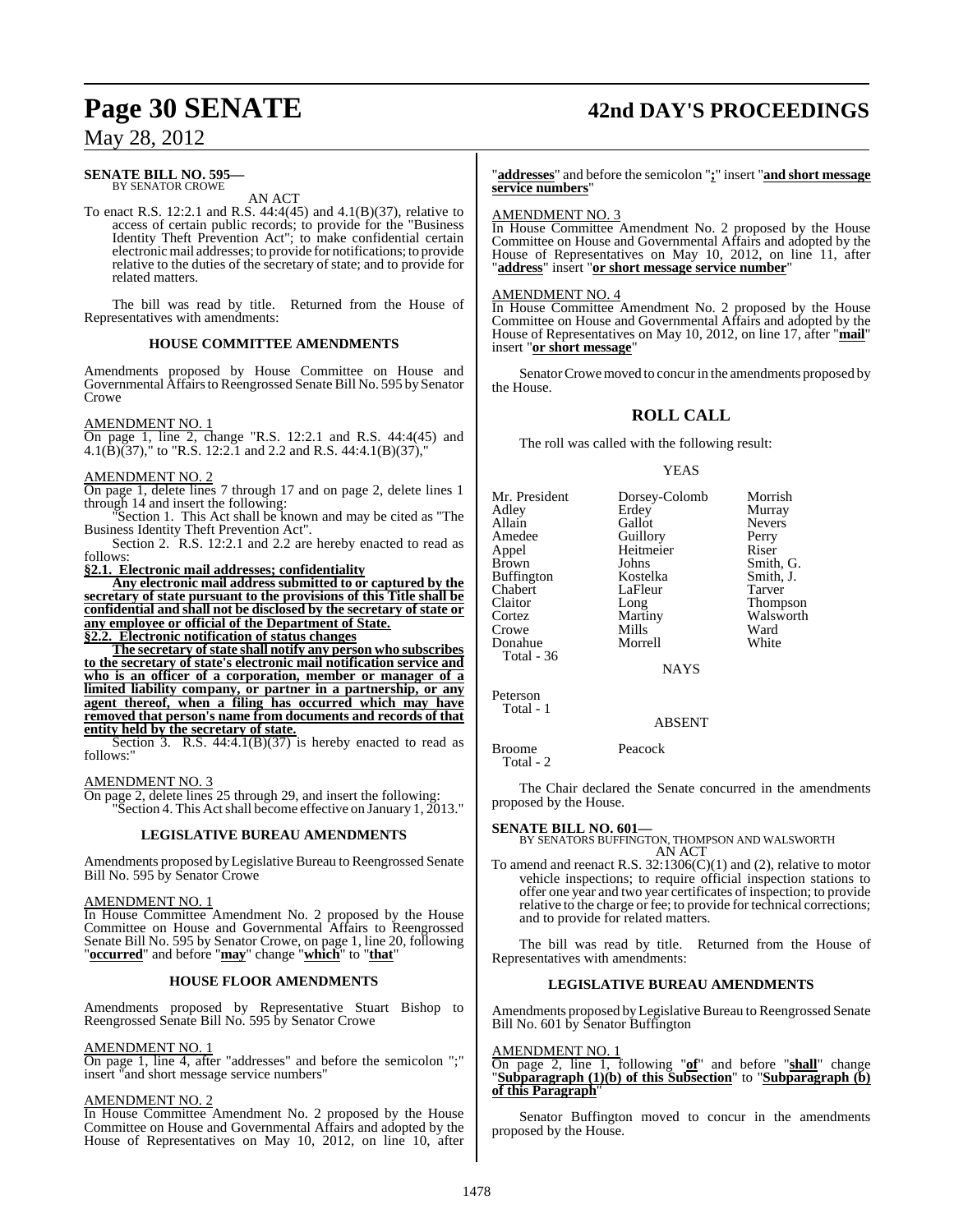# **42nd DAY'S PROCEEDINGS Page 31 SENATE**

# **ROLL CALL**

The roll was called with the following result:

### YEAS

| Mr. President     | Erdey     | <b>Nevers</b> |
|-------------------|-----------|---------------|
| Adley             | Gallot    | Perry         |
| Allain            | Guillory  | Peterson      |
| Amedee            | Heitmeier | Riser         |
| Appel             | Johns     | Smith, G.     |
| <b>Brown</b>      | Kostelka  | Smith, J.     |
| <b>Buffington</b> | LaFleur   | Tarver        |
| Chabert           | Long      | Thompson      |
| Claitor           | Martiny   | Walsworth     |
| Cortez            | Mills     | Ward          |
| Crowe             | Morrell   | White         |
| Donahue           | Morrish   |               |
| Dorsey-Colomb     | Murray    |               |
| Total - 37        |           |               |
|                   | NAYS      |               |

Total - 0

Broome Peacock

Total - 2

The Chair declared the Senate concurred in the amendments proposed by the House.

ABSENT

# **SENATE BILL NO. 616—**

BY SENATOR MORRELL AND REPRESENTATIVE LEGER AN ACT

To enact R.S. 47:1641.1, relative to criminal penalties for falsifying retail sales records; to prohibit automated sales suppression devices; to provide for definitions; to provide for penalties; and to provide for related matters.

The bill was read by title. Returned from the House of Representatives with amendments:

# **LEGISLATIVE BUREAU AMENDMENTS**

Amendments proposed by Legislative Bureau to Reengrossed Senate Bill No. 616 by Senator Morrell

AMENDMENT NO. 1 On page 1, line 15, following "**is**" and before "**:**" change "**either**" to "**any of the following**"

AMENDMENT NO. 2

On page 2, line 25, following "**contains**" and before "**but**" delete "**,**"

AMENDMENT NO. 3

On page 2, line 25, following "**to**" and before "**documentation**" delete "**,**"

Senator Morrell moved to concur in the amendments proposed by the House.

# **ROLL CALL**

The roll was called with the following result:

### YEAS

| Mr. President | Erdey     | <b>Nevers</b> |
|---------------|-----------|---------------|
| Adley         | Gallot    | Perry         |
| Allain        | Guillory  | Peterson      |
| Amedee        | Heitmeier | Riser         |
| Appel         | Johns     | Smith, G.     |
| Brown         | Kostelka  | Smith. J.     |
| Buffington    | LaFleur   | Tarver        |

# May 28, 2012

Chabert Long Thompson<br>Claitor Martiny Walsworth Martiny Walsworth<br>
Mills Ward Cortez Mills Ward<br>Crowe Morrell White Morrell<br>Morrish Donahue Morrish<br>Dorsey-Colomb Murray Dorsey-Colomb Total - 37 **NAYS**  Total - 0 ABSENT Broome Peacock Total - 2 The Chair declared the Senate concurred in the amendments proposed by the House. **SENATE BILL NO. 631—** BY SENATOR LONG AN ACT To enact R.S. 37:2804(L), relative to chiropractors; to provide for licensure of chiropractors; to provide for criminal background checks; and to provide for related matters. The bill was read by title. Returned from the House of Representatives with amendments: **HOUSE FLOOR AMENDMENTS** Amendments proposed by Representative Thompson to Engrossed Senate Bill No. 631 by Senator Long AMENDMENT NO. 1 On page 1, at the beginning of line 9, change "**L.**" to "**L.(1)**" AMENDMENT NO. 2 On page 1, at the beginning of line 11, change "**(1)**" to "**(a)**" AMENDMENT NO. 3 On page 1, at the beginning of line 13, change "**(2)**" to "**(b)**" AMENDMENT NO. 4 On page 2, after line  $\overline{5}$ , insert the following: "**(2) The board shall treat and maintain a licensee's or an applicant's fingerprints and any criminal history record information obtained pursuant to this Subsection as confidential and shall not transmit or otherwise share such information with any other party. The board shall apply security measures consistent with the criminal justice information services division of the federal bureau of investigation standards for the electronic storage offingerprints and necessary identifying information and limit the use of records solely to the purposes authorized by this Subsection.** 

Senator Long moved to concur in the amendments proposed by the House.

# **ROLL CALL**

The roll was called with the following result:

# YEAS

| Mr. President | Dorsey-Colomb | Morrish       |
|---------------|---------------|---------------|
| Adley         | Erdey         | Murray        |
| Allain        | Gallot        | <b>Nevers</b> |
| Amedee        | Guillory      | Perry         |
| Appel         | Heitmeier     | Peterson      |
| <b>Brown</b>  | Johns         | Riser         |
| Buffington    | Kostelka      | Smith, G.     |
| Chabert       | LaFleur       | Smith, J.     |
| Claitor       | Long          | Tarver        |
| Cortez        | Martiny       | Thompson      |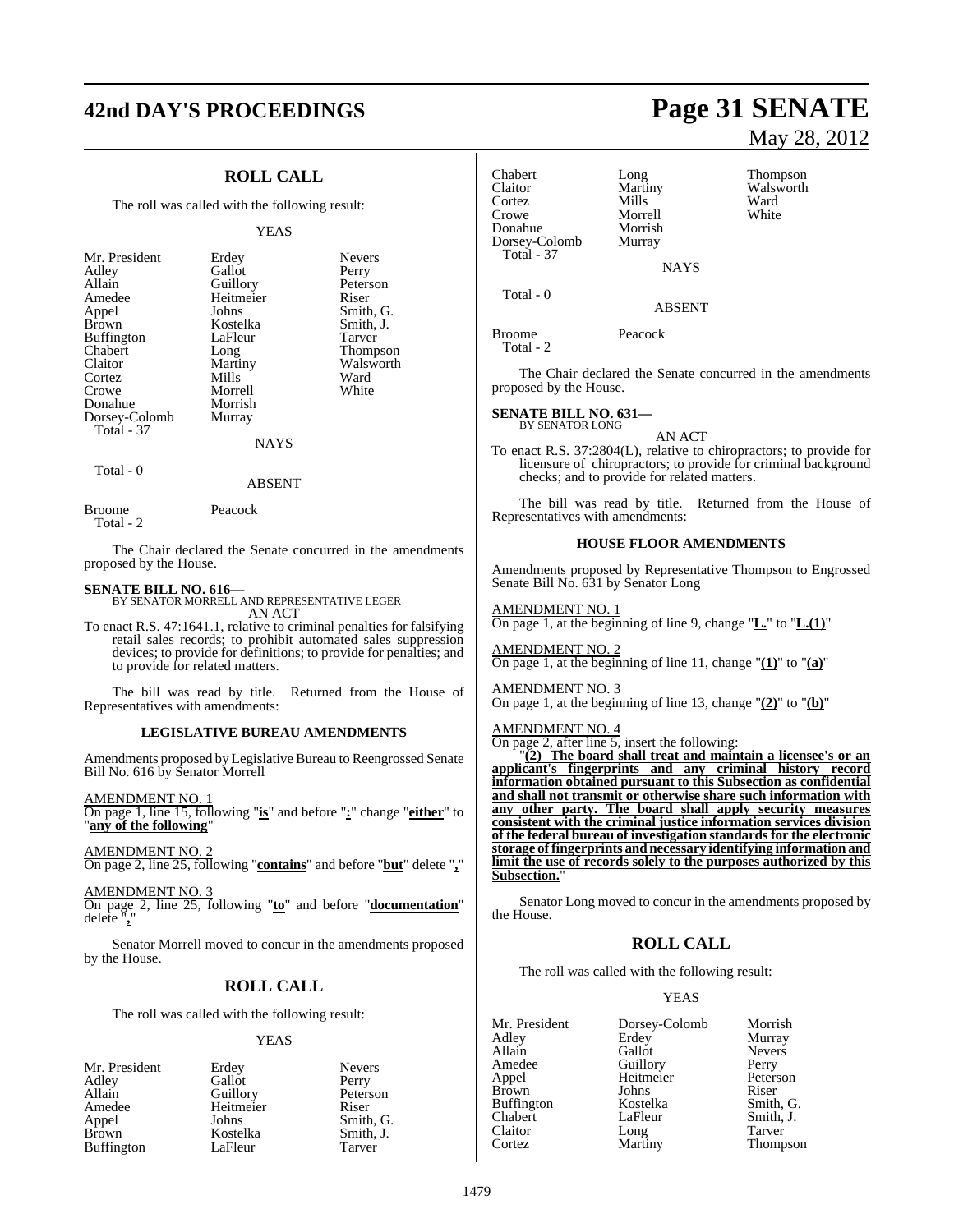| Crowe<br>Donahue<br>Total $-36$ | Mills<br>Morrell | Walsworth<br>White |
|---------------------------------|------------------|--------------------|
|                                 | <b>NAYS</b>      |                    |
| Total - 0                       | <b>ABSENT</b>    |                    |
| <b>Broome</b>                   | Peacock          | Ward               |

Total - 3

The Chair declared the Senate concurred in the amendments proposed by the House.

### **SENATE BILL NO. 633—** BY SENATOR JOHNS

AN ACT

To amend and reenact R.S. 14:68.2 and to enact R.S. 14:68.2.1, relative to crimes involving the supplemental nutrition assistance program; to create the crime of unauthorized use of supplemental nutrition assistance program benefits or supplemental nutrition assistance program benefit access devices and the crime of failure to report unauthorized use of supplemental nutrition assistance program benefits; to provide for definitions; to provide for penalties; and to provide for related matters.

The bill was read by title. Returned from the House of Representatives with amendments:

# **HOUSE COMMITTEE AMENDMENTS**

Amendments proposed by House Committee on Administration of Criminal Justice to Engrossed Senate Bill No. 633 by Senator Johns

# AMENDMENT NO. 1

On page 1, line 3, after "program;" delete the remainder of the line, delete lines 4 through 6 in their entirety, and insert the following: "to amend the crime of unauthorized use of food stamp coupons, authorization cards, or access devices; to change all references to "supplemental nutrition assistance program benefits"; to amend criminal penalties; to create the crime of failure to report the unauthorized use of supplemental nutrition assistance program benefits; to provide"

# AMENDMENT NO. 2

On page 1, line 14, after "Section" and before "the following terms" insert "and in R.S. 14:68.2.1,"

# AMENDMENT NO. 3

On page 4, delete lines 1 and 2 in their entirety and insert the following: "report each instance of known fraud or abuse of SNAP benefits, or any known unauthorized use of SNAP benefits or a SNAP benefit access device as defined in R.S. 14:68.2, to the fraud detection section, office of children and family services of the Department of Children and Family Services via the

# AMENDMENT NO. 4

On page 4, line 6, after "dollars." delete the remainder of the line and delete line 7 in its entirety

# **LEGISLATIVE BUREAU AMENDMENTS**

Amendments proposed by Legislative Bureau to Engrossed Senate Bill No. 633 by Senator Johns

# AMENDMENT NO. 1

On page 2, line 20, following "knowing" and before "to have" change "the same" to "it"

Senator Johns moved to concur in the amendments proposed by the House.

# **Page 32 SENATE 42nd DAY'S PROCEEDINGS**

# **ROLL CALL**

The roll was called with the following result:

YEAS

| Mr. President     | Erdey          | <b>Nevers</b> |
|-------------------|----------------|---------------|
| Adley             | Gallot         | Perry         |
| Allain            | Guillory       | Peterson      |
| Amedee            | Heitmeier      | Riser         |
| Appel             | Johns          | Smith, G.     |
| <b>Brown</b>      | Kostelka       | Smith, J.     |
| <b>Buffington</b> | LaFleur        | Tarver        |
| Chabert           | Long           | Thompson      |
| Claitor           | Martiny        | Walsworth     |
| Cortez            | Mills          | Ward          |
| Crowe             | Morrell        | White         |
| Donahue           | Morrish        |               |
| Dorsey-Colomb     | Murray         |               |
| Total - 37        |                |               |
|                   | <b>ATA 370</b> |               |

NAYS

Total - 0

Broome Peacock Total - 2

The Chair declared the Senate concurred in the amendments proposed by the House.

ABSENT

## **SENATE BILL NO. 644—** BY SENATOR DONAHUE

AN ACT

To amend and reenact R.S. 22:453(B), 454(A), 458, 459, 461(B), (C), (D), (E), (F), (G), and (H), and 463, enact R.S. 22:462(H), and to repeal  $R.S. 22:454(\tilde{C})$  and (D) and 461(I), relative to group self-insurers; to provide for application for certificates of authority; to provide for fidelity bonds and insolvency of deposits; to provide forself-insured trusts; to provide for excess stop-loss coverage; to provide for annual audits, examinations by the commissioner, and issuance of annual reports; and to provide for related matters.

The bill was read by title. Returned from the House of Representatives with amendments:

# **LEGISLATIVE BUREAU AMENDMENTS**

Amendments proposed byLegislative Bureau to Reengrossed Senate Bill No. 644 by Senator Donahue

AMENDMENT NO. 1 On page 1, line 3, following "463," and before "enact" insert "to"

AMENDMENT NO. 2 On page 3, line 13, following "**(b)**" and before "**coverage**" change "**The bond shall provide**" to "**Provides**"

### AMENDMENT NO. 3 On page 3, line 15, following "**(c)**" and before "**in**" change "**The bond shall be**" to "**Is**"

AMENDMENT NO. 4 On page 8, line 8, following "the" and before "filed" change "insurer" to "**self-**insurer"

# AMENDMENT NO. 5

On page 8, line 23, following "audit" and before "may" change "work papers" to "workpapers"

# AMENDMENT NO. 6

On page 8, line 24, following "Such" and before "or" change "working papers" to "workpapers"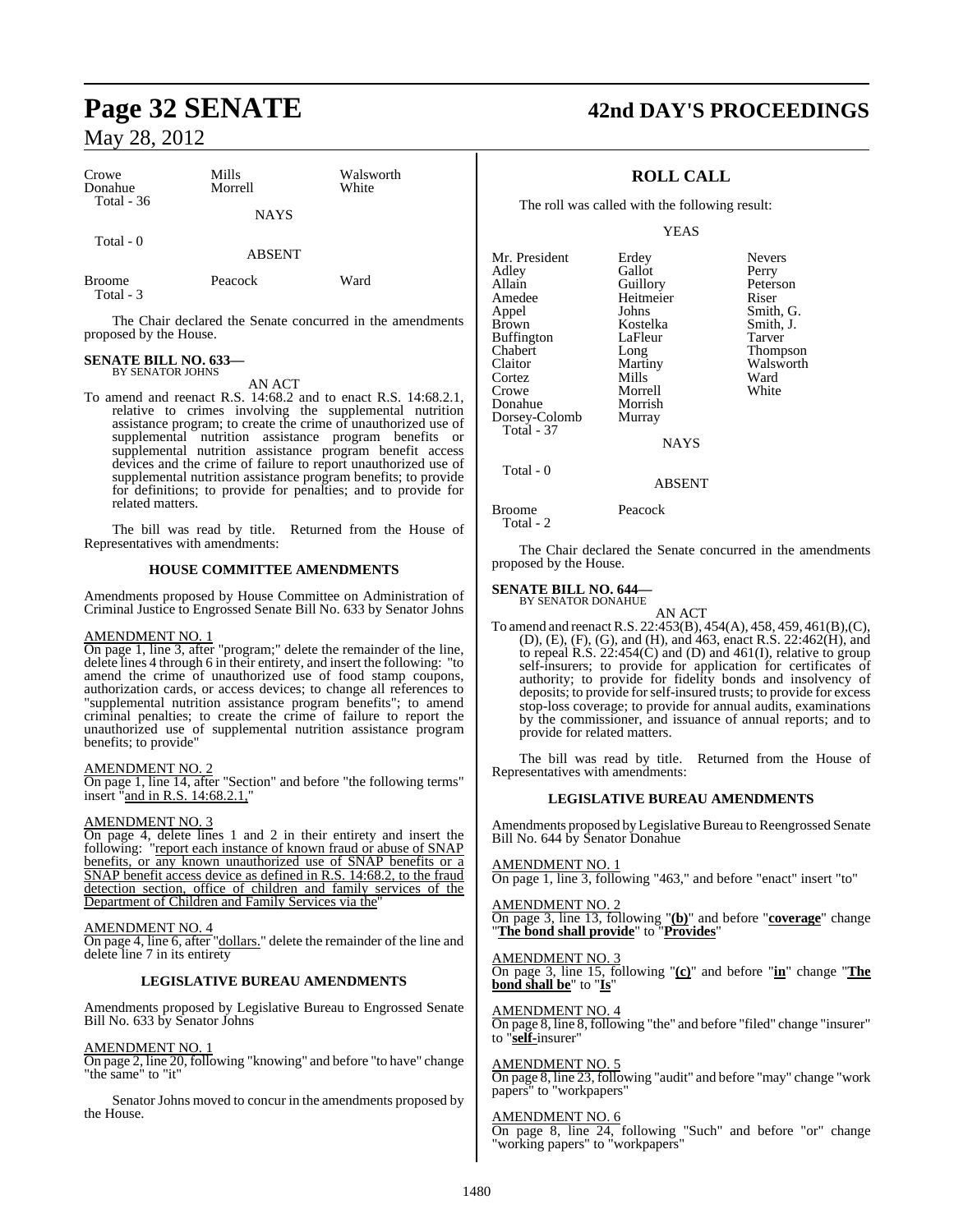# **42nd DAY'S PROCEEDINGS Page 33 SENATE**

# May 28, 2012

AMENDMENT NO. 7

On page 8, line 25, following "The" and before "of" change "work papers" to "workpapers"

AMENDMENT NO. 8 On page 9, line 10, following "**examination**" and before "**and**" change "**work papers**" to "**workpapers**"

AMENDMENT NO. 9

On page 9, line 12, following "**their**" and before "**insurance**" insert "**state**"

Senator Donahue moved to concur in the amendments proposed by the House.

# **ROLL CALL**

The roll was called with the following result:

### YEAS

| Mr. President<br>Adley<br>Allain<br>Amedee<br>Appel<br><b>Brown</b><br><b>Buffington</b><br>Chabert<br>Claitor<br>Cortez<br>Crowe<br>Donahue | Erdey<br>Gallot<br>Guillory<br>Heitmeier<br>Johns<br>Kostelka<br>LaFleur<br>Long<br>Martiny<br>Mills<br>Morrell<br>Morrish | <b>Nevers</b><br>Perry<br>Peterson<br>Riser<br>Smith, G.<br>Smith, J.<br>Tarver<br><b>Thompson</b><br>Walsworth<br>Ward<br>White |
|----------------------------------------------------------------------------------------------------------------------------------------------|----------------------------------------------------------------------------------------------------------------------------|----------------------------------------------------------------------------------------------------------------------------------|
| Dorsey-Colomb<br><b>Total - 37</b><br>Total - 0                                                                                              | Murray<br>NAYS                                                                                                             |                                                                                                                                  |

# ABSENT

Broome Peacock Total - 2

The Chair declared the Senate concurred in the amendments proposed by the House.

### **SENATE BILL NO. 706—** BY SENATOR GALLOT

AN ACT

To enact R.S. 47:1508(B)(30) and (31), relative to the Department of Revenue; to provide with respect to the confidentiality of taxpayer records; to authorize the sharing of information to the Louisiana Public Service Commission and the Louisiana Senate and House of Representatives in certain circumstances; and to provide for related matters.

The bill was read by title. Returned from the House of Representatives with amendments:

# **HOUSE COMMITTEE AMENDMENTS**

Amendments proposed by House Committee on House and Governmental Affairs to Reengrossed Senate Bill No. 706 by Senator Gallot

AMENDMENT NO. 1 On page 1, line 14, delete "**Louisiana**"

AMENDMENT NO. 2 On page 1, line 17, delete "**Louisiana**"

AMENDMENT NO. 3 On page 2, delete lines 2 through 5, and insert the following:

"**(31) The furnishing of information to the secretary of the Senate and the clerk of the House of Representatives regarding whether any person nominated or appointed to a board, commission, committee, corporation, district, or other office or position that requires confirmation, approval, or election by the Senate or the House of Representatives has filed tax returns or owes a liability for the previous five years. Any information so furnished shall be**"

Senator Gallot moved to concur in the amendments proposed by the House.

# **ROLL CALL**

The roll was called with the following result:

# YEAS

Mr. President Erdey Nevers<br>Adley Gallot Perry Adley Gallot<br>Allain Guillory Allain Guillory Peterson<br>Amedee Heitmeier Riser Appel Johns Smith, G. Buffington<br>Chabert Example 2013<br>Chabert Long Long Thompson<br>Claitor Martiny Walsworth Claitor Martiny Walsworth<br>
Cortez Mills Ward Cortez Mills Ward<br>Crowe Morrell White Donahue Dorsey-Colomb Murray Total - 37

Heitmeier Kostelka Smith,<br>LaFleur Tarver Morrell<br>Morrish

**NAYS** 

ABSENT

Broome Peacock

Total - 0

Total - 2

The Chair declared the Senate concurred in the amendments proposed by the House.

SENATE BILL NO. 723—<br>BY SENATORS APPEL, ALARIO, ALLAIN, BROOME, CHABERT, CORTEZ, CROWE, DONAHUE, DORSEY-COLOMB, ERDÉY, GALLOT, JOHNS, KOSTELKA, LAFLEUR, MARTINY, MILLS, MORRELL, MORRISH, MURRAY, RISER, GARY SMITH, THOMPSON AN ACT

To enact Chapter 54 of Title 51 of the Louisiana Revised Statutes of 1950, to be comprised ofR.S. 51:3111 through 3118, relative to the Louisiana International Commerce Initiative; to create the office of international commerce within the Department of Economic Development; to create the Louisiana Board of International Commerce; to provide for membership of the board; to provide for powers and duties of the board; to provide for definitions, terms, procedures, and conditions; to provide for development of a master international trade plan and an annual report; to provide for legislative oversight; and to provide for related matters.

The bill was read by title. Returned from the House of Representatives with amendments:

# **HOUSE COMMITTEE AMENDMENTS**

Amendments proposed by House Committee on Commerce to Reengrossed Senate Bill No. 723 by Senator Appel

AMENDMENT NO. 1

On page 1, line 2, after "enact" and before "Chapter" insert "R.S. 36:109(V) and"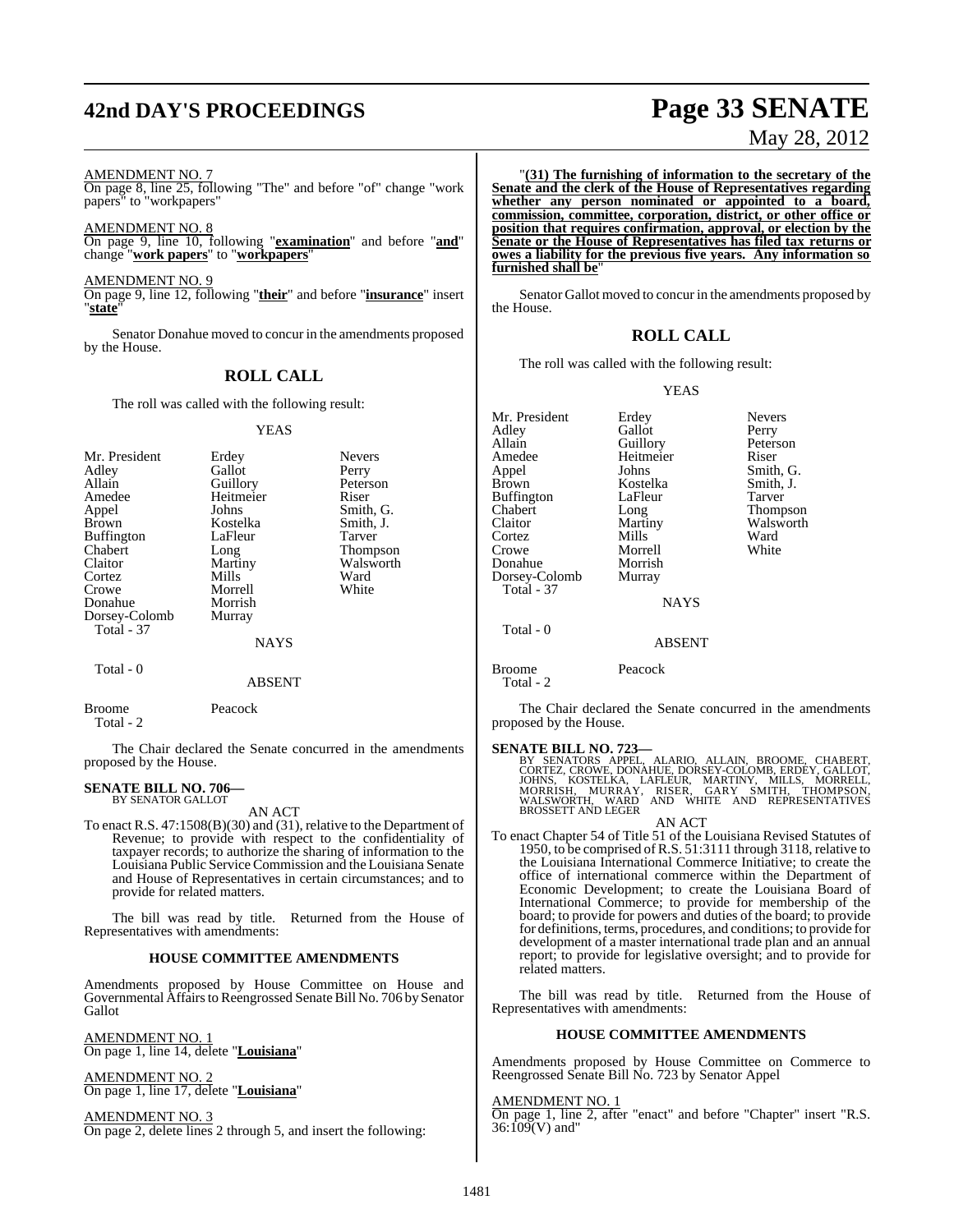**Page 34 SENATE 42nd DAY'S PROCEEDINGS** May 28, 2012 AMENDMENT NO. 2 On page 1, line 8, change "a master international trade plan" to "the Master Plan of International Commerce" AMENDMENT NO. 3 On page 1, between lines 10 and 11, insert the following: "Section 1. R.S. 36:109(V) is hereby enacted to read as follows: §109. Transfer of boards, commissions, departments, and agencies to Department of Economic Development \* \* \* **V. The office of international commerce (R.S. 51:3111) is placed within the Department of Economic Development and shall exercise and perform its functions, duties, and responsibilities as provided by law.** \* \* \*" AMENDMENT NO. 4 On page 1, at the beginning of line 11, change "Section 1." to "Section 2." AMEND<u>MENT NO. 5</u> On page 2, line 4, after "**international**" change "**trade,**" to "commerce. AMENDMENT NO. 6 On page 2, at the beginning of line 26, change "**"International trade"**" to "**"International commerce"**" AMENDMENT NO. 7 On page 3, line 13, after "**international**" change "**trade**" to "**commerce**" AMENDMENT NO. 8 On page 3, delete lines 16 through 20 and insert: "**Projects may be undertaken by the office, another agency, or other entities as described in this Chapter. For the purposes of this Chapter, "project" shall not be construed to include any of the following: (a) A project not consisting of the construction of a physical asset, including infrastructure, with a projected final cost of less than one million dollars. (b) A project consisting of construction of a physical asset, including infrastructure, with a projected final cost of less than five million dollars. (c) As it relates to ports, a project of any inland port or a project from any port or harbor district other than an international port.** AMENDMENT NO. 9 On page 4, line 7, after "**governments,**" insert "**nongovernmental organizations,**" AMENDMENT NO. 10 On page 4, line 25, change "**Master International Trade Plan**" to "**Master Plan of International Commerce**" AMENDMENT NO. 11 On page 4, line 28, after "**international**" change "**trade and commerce**" to "**commerce and trade**" AMENDMENT NO. 12 On page 5, line 28, change "**Develop, coordinate, and monitor**" to "**Monitor**" AMENDMENT NO. 13 On page 6, line 4, after "**governments,**" insert "**nongovernmental organizations,**" AMENDMENT NO. 14 On page 7, line 14, after "**nongovernmental**" change "**agencies,**" to "**organizations,**" AMENDMENT NO. 15 On page 8, line 5, after "**development**" change "**agencies**" to "**organizations**" **Paragraph**" to "**Subparagraph (1)(d) of this Subsection**"

AMENDMENT NO. 16 On page 9, delete line 24 and insert "**shall select one representative from the airports submitting**" AMENDMENT NO. 17 On page 9, at the beginning of line 29, after "**(1)**" change "**Two**" to "**Four**" and at the end of the line, after "**development**" change "**agencies**" to "**organizations**" AMENDMENT NO. 18 On page 10, at the beginning of line 5, after "**(2)**" change "**Two**" to "**Four**" and at the end of the line, after "**development**" change "**agencies**" to "**organizations**" AMENDMENT NO. 19 On page 10, at the end of line 7, change "**two**" to "**three**" AMENDMENT NO. 20 On page 10, line 19, after "**meet**" and before "**thereafter**" change "**monthly**" to "**quarterly**" AMENDMENT NO. 21 On page 11, line 6, after "**international**" change "**trade**" to "**commerce**" AMENDMENT NO. 22 On page 11, at the beginning of line 24, change "**B.(1)**" to "**B.(1)(a)**" AMENDMENT NO. 23 On page 12, at the beginning of line 2, change "**(a)**" to "**(b)**" AMENDMENT NO. 24 On page 12, at the beginning of line 10, change "**(b)**" to "**(c)**" AMENDMENT NO. 25 On page 12, at the beginning of line 13, change "**(c)**" to "**(d)**" AMENDMENT NO. 26 On page 12, at the end of line 18, after "**this**" change "**Item**" to "**Subparagraph**" AMENDMENT NO. 27 On page 13, line 3, after "**with**" and before "**when**" change "**Subparagraph (1)(c) of this Subsection**" to "**Subparagraph (d) of this Paragraph**" AMENDMENT NO. 28 On page 13, line 8, after "**international**" change "**trade**" to "**commerce**" AMENDMENT NO. 29 On page 13, line 15 after "**before**" delete the remainder of the line and delete line 16 in its entirety and insert "**March first of each calendar year.**" AMENDMENT NO. 30 On page 13, line 28, after "**plan**" delete the remainder of the line and insert "**during the regular session of the legislature,**" AMENDMENT NO. 31 On page 14, line 13, after "**before**" delete the remainder of the line and delete line 14 in its entirety and insert "**March first of each calender year.**" **LEGISLATIVE BUREAU AMENDMENTS** Amendments proposed by Legislative Bureau to Reengrossed Senate Bill No. 723 by Senator Appel AMENDMENT NO. 1 In House Committee Amendment No. 27 proposed by the House Committee on Commerce to Reengrossed Senate Bill No. 723 by Senator Appel, on page 3, line 13, change "**Subparagraph** (d) of this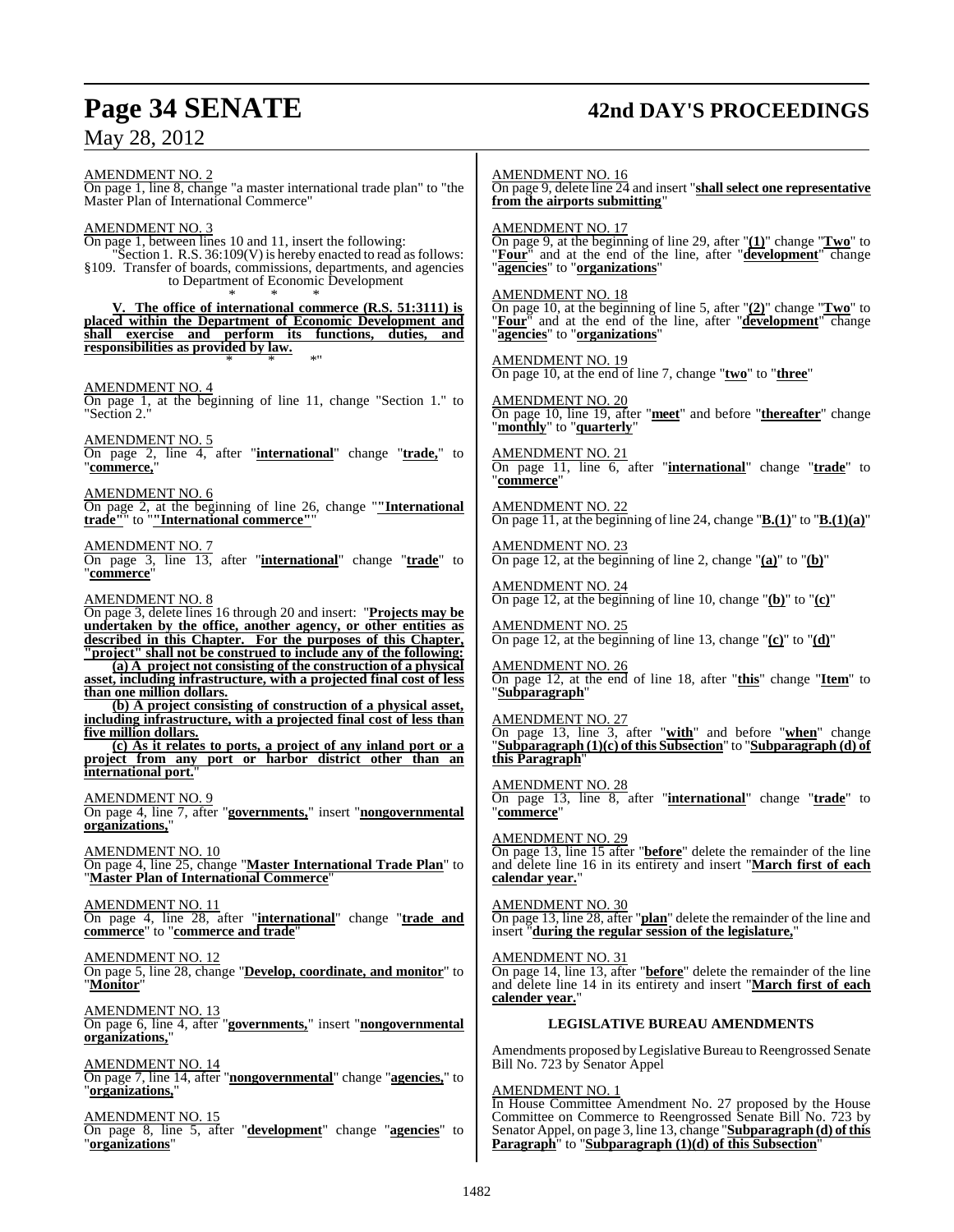# **42nd DAY'S PROCEEDINGS Page 35 SENATE**

# May 28, 2012

Walsworth

AMENDMENT NO. 2 In House Committee Amendment No. 30 proposed by the House Committee on Commerce to Reengrossed Senate Bill No. 723 by Senator Appel, on page 3, line 21, change "**session of the legislature**" to "**legislative session**" AMENDMENT NO. 3 On page 2, line 18, following "**(b)**" change "**Lake Charles Port, Harbor and Terminal District.**" to "**Lake Charles Harbor and Terminal District, Port of Lake Charles.**" AMENDMENT NO. 4 On page 2, line 21, following "**Bernard**" and before "**,**" insert "**Port**" AMENDMENT NO. 5 On page 2, lines 27 and 28, following "**.**" and before "**shall be**" change "**Tier one**" to "**"Tier one"**" AMENDMENT NO. 6 On page 3, line 2, change "**Tier two**" to "**"Tier two"**" AMENDMENT NO. 7 On page 3, line 15, following "**nongovernmental**" and before "**or**" change "**agencies**" to "**organizations**" AMENDMENT NO. 8 On page 4, line 21, change "**Baton Rouge**" to "**East Baton Rouge Parish**" AMENDMENT NO. 9 On page 5, line 25, following "**nongovernmental**" and before "**as**" change "**agencies**" to "**organizations**" AMENDMENT NO. 10 On page 8, line 6, change "**trade business**" to "**commerce or trade**" AMENDMENT NO. 11 On page 8, line 14, change "**Authority.**" to "**Council, Inc.**" AMENDMENT NO. 12 On page 9, line 5, following "**(ii)**" change "**Lake Charles Port, Harbor and Terminal District.**" to "**Lake Charles Harbor and Terminal District, Port of Lake Charles**" AMENDMENT NO. 13 On page 10, line 11, following "**until**" and before "**successor**" change "**their**" to "**a**" AMENDMENT NO. 14 On page 10, line 19, following "**a date and**" and before "**a time**" insert "**at**" AMENDMENT NO. 15 On page 14, line 5, change "**Section**" to "**Subsection**" **HOUSE FLOOR AMENDMENTS** Amendments proposed by Representative Ponti to Reengrossed Senate Bill No. 723 by Senator Appel AMENDMENT NO. 1 On page 3, line 6, after "**legal,**" and before "**brokerage**" delete "**insurances,**" AMENDMENT NO. 2 On page 8, line 21, after "**international**" change "**trade**" to "**commerce**" AMENDMENT NO. 3 On page 10, line 2, after "**international**" change "**trade**" to "**commerce**" AMENDMENT NO. 4 On page 10, line 7, after "**international**" change "**trade**" to "**commerce**" AMENDMENT NO. 5 On page 13, at the beginning of line 12, change "**Commerce, the**" to "**Commerce and the**" AMENDMENT NO. 6 On page 13, line 13, after "**Affairs,**" and before "**the**" insert "**meeting jointly, and**" AMENDMENT NO. 7 On page 13, line 15, after "**Works**" and before "**for**" insert "**, meeting jointly,**" AMENDMENT NO. 8 On page 13, line 17, after "**If**" and before "**committee**" change "**any**" to "**either joint**" **HOUSE FLOOR AMENDMENTS** Amendments proposed by Representative Price to Reengrossed Senate Bill No. 723 by Senator Appel AMENDMENT NO. 1 On page 8, between lines 17 and 18, insert the following: "**(x) Ascension Chamber of Commerce.** "**(xi) River Region Chamber of Commerce.**" **HOUSE FLOOR AMENDMENTS** Amendments proposed by Representative Ortego to Reengrossed Senate Bill No. 723 by Senator Appel AMENDMENT NO. 1 On page 8, at the end of line 3, change the period "**.**" to a comma "**,**" and insert "**with consideration given to the appointment of the executive director of the Council on the Development of French in Louisiana as his designee.**" AMENDMENT NO. 2 On page 8, between lines 28 and 29, insert: "**(vi) Le Centre International De Lafayette.**" **HOUSE FLOOR AMENDMENTS** Amendments proposed by Representative Hodges to Reengrossed Senate Bill No. 723 by Senator Appel AMENDMENT NO. 1 On page 11, at the end of line 7, add the following: "**Such master plan shall not include any toll road projects located in the parishes of East Baton Rouge or Livingston.**" Senator Appel moved to concur in the amendments proposed by the House. **ROLL CALL** The roll was called with the following result: YEAS Mr. President Dorsey-Colomb Morrish<br>Adley Erdey Murray Adley Erdey<br>Allain Gallot Allain Gallot Nevers<br>
Amedee Guillory Perry Amedee Guillory Perry<br>
Appel Heitmeier Riser Appel Heitmeier<br>Brown Johns France Smith, G.<br>Kostelka Smith, J. Buffington **Kostelka** Smith,<br>Chabert LaFleur Tarver Chabert LaFleur<br>Claitor Long Claitor Long Thompson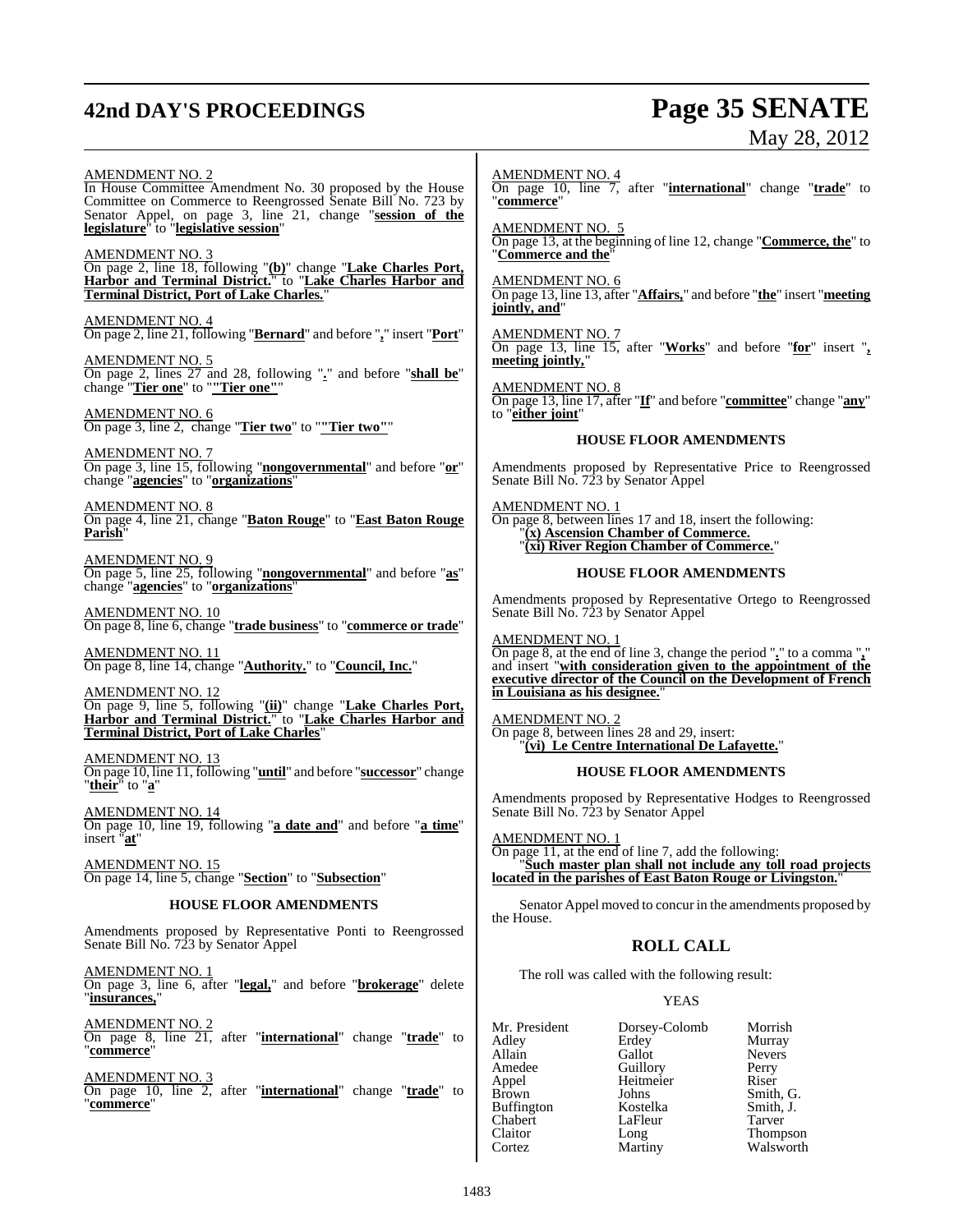| Crowe        | Mills       | Ward  |
|--------------|-------------|-------|
| Donahue      | Morrell     | White |
| Total - $36$ | <b>NAYS</b> |       |

Peterson Total - 1

ABSENT

Broome Peacock Total - 2

The Chair declared the Senate concurred in the amendments proposed by the House.

# **SENATE BILL NO. 752— (Substitute of Senate Bill No. 447 by**

**Senator Peterson)**<br>BY SENATORS PETERSON, APPEL, MARTINY AND MORRELL AND<br>REPRESENTATIVES ADAMS, BILLIOT, CONNICK, HENRY, LEOPOLD,<br>LIGI, LOPINTO, LORUSSO, TALBOT AND WILLMOTT<br>AN ACT

To enact R.S. 9:5396 and R.S. 33:5065 through 5069, relative to ordinances requiring abandoned property be maintained in a safe and sanitary condition; to allow the governing authority of certain municipalities to maintain abandoned properties; to provide for definitions; to provide for notice; and to provide for related matters.

The bill was read by title. Returned from the House of Representatives with amendments:

# **HOUSE COMMITTEE AMENDMENTS**

Amendments proposed byHouseCommittee on Municipal, Parochial and Cultural Affairs to Reengrossed Senate Bill No. 752 by Senator Peterson

AMENDMENT NO. 1

On page 2, line 26, after "**entity**" insert a period "**.**" and delete the remainder of the line and on line 27, delete "**interest in the** property.

# **LEGISLATIVE BUREAU AMENDMENTS**

Amendments proposed by Legislative Bureau to Reengrossed Senate Bill No. 752 by Senator Peterson

AMENDMENT NO. 1 On page 2, line 22, following "**following**" change "**meaning**" to "**meanings**"

AMENDMENT NO. 2 On page 2, line 24, following "**mean**" change "**one-to-four family**" to "**one-to-four-family**"

AMENDMENT NO. 3 On page 2, line 28, following "**whole,**" and before "**would**" change "**which**" to "**that**"

AMENDMENT NO. 4 On page 3, line 2, following "**mean**" and before "**condition**" insert "**a**"

AMENDMENT NO. 5 On page 3, line 3, following "**present**" and before "**would**" change "**which**" to "**,**"

AMENDMENT NO. 6 On page 3, line 15, following "**as**" and before "**with**" change "**those**" to "**any person**"

AMENDMENT NO. 7 On page 3, line 18, following "**or**" and before "**an**" delete "**is**"

# **Page 36 SENATE 42nd DAY'S PROCEEDINGS**

AMENDMENT NO. 8

On page 5, line 10, following "**maintenance**" delete "**shall include**" and insert "**, including**"

AMENDMENT NO. 9

On page 5, line 12, following "**33:5069**" and before "**shall be**" insert "**,**"

# **HOUSE FLOOR AMENDMENTS**

Amendments proposed by Representative Billiot to Reengrossed Senate Bill No. 752 by Senator Peterson

# AMENDMENT NO. 1

On page 6, line 2, after "effective" delete the remainder of the line and delete lines 3 through 6 in their entirety and insert "on October 1, 2012."

Senator Peterson moved to concur in the amendments proposed by the House.

# **ROLL CALL**

The roll was called with the following result:

# YEAS

| Mr. President<br>Adley<br>Allain<br>Amedee<br>Brown<br>Buffington<br>Chabert<br>Cortez<br>Crowe<br>Donahue | Gallot<br>Guillory<br>Heitmeier<br>Johns<br>Kostelka<br>LaFleur<br>Long<br>Martiny<br>Mills<br>Morrell | <b>Nevers</b><br>Perry<br>Peterson<br>Smith, G.<br>Smith, J.<br>Tarver<br>Thompson<br>Walsworth<br>Ward<br>White |
|------------------------------------------------------------------------------------------------------------|--------------------------------------------------------------------------------------------------------|------------------------------------------------------------------------------------------------------------------|
| Dorsey-Colomb<br>Erdev<br>Total - 34                                                                       | Morrish<br>Murray<br><b>NAYS</b>                                                                       |                                                                                                                  |
| Appel<br>Total - 2                                                                                         | Claitor<br><b>ABSENT</b>                                                                               |                                                                                                                  |
| <b>Broome</b>                                                                                              | Peacock                                                                                                | Riser                                                                                                            |

The Chair declared the Senate concurred in the amendments proposed by the House.

# **Motion to Reconsider Vote**

Senator Gallot asked for a suspension of the rules to reconsider the vote by which the House Amendments to Senate Bill No. 99 were rejected.

Without objection, so ordered.

# **Reconsideration**

The vote by which the House Amendments to Senate Bill No. 99 were earlier rejected was reconsidered.

# **SENATE BILL NO. 99—**

Total - 3

BY SENATORS GALLOT AND RISER AN ACT

To amend and reenact R.S. 18:532.1(C)(3)(a) and 532.1(D)(1), relative to the election code; to allow certain parish governing authorities to merge certain precincts; to provide for approval and review of certain precinct changes; and to provide for related matters.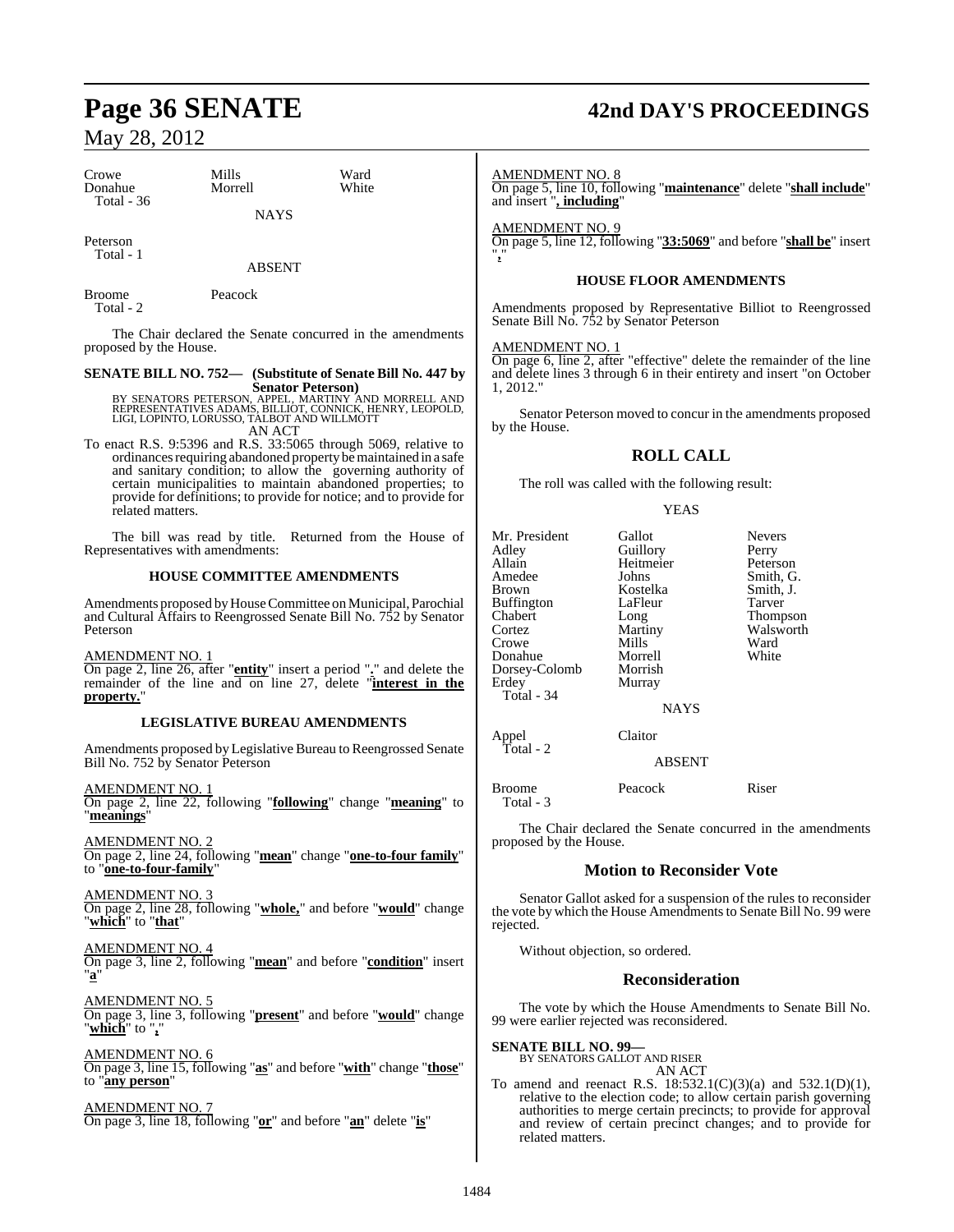## **42nd DAY'S PROCEEDINGS Page 37 SENATE**

The bill was read by title. Returned from the House of Representatives with amendments:

#### **HOUSE COMMITTEE AMENDMENTS**

Amendments proposed by House Committee on House and Governmental Affairs to Reengrossed Senate Bill No. 99 by Senator Gallot

#### AMENDMENT NO. 1

On page 1, line 14, after "(B)(2)" change "**and**" to "**or**"

AMENDMENT NO. 2

On page 2, line 10, change "**Paragraph (1)(a) of this Subsection**" to "**Subparagraph (a) of this Paragraph**"

#### AMENDMENT NO. 3

On page 2, line 11, after "**contrary,**" insert "**if the legislature has completed the reapportionment required by Article III, Section 6 of the Constitution of Louisiana following the latest federal decennial census and has received preclearance pursuant to the Voting Rights Act of 1965,**"

#### AMENDMENT NO. 4

On page 2, line 11, after "**authority**" delete the remainder of the line and at the beginning of line 12, delete "**authority to**" and insert "**may**"

#### AMENDMENT NO. 5

On page 2, line 13, after "**state**" delete the remainder of the line and insert "**that the parish governing authority and all**"

#### AMENDMENT NO. 6

On page 2, line 15, after "**census and**" change "**has**" to "**have**"

#### AMENDMENT NO. 7

On page 2, at the end of line 25, insert the following: "**The secretary of state, the secretary of the Senate, and the clerk of the House of Representatives, or their designees shall send a report of the findings of the review to the parish governing authority within forty-five days after receipt of the proposed precinct changes. If the secretary of state, the secretary of the Senate, or the clerk of the House of Representatives, or their designees fail to respond within forty-five days after receipt of the proposed precinct changes, the proposed precinct changes shall be deemed to be approved by the official or designee who failed to respond.**"

Senator Gallot moved to concur in the amendments proposed by the House.

### **ROLL CALL**

The roll was called with the following result:

#### YEAS

| Mr. President | Erdey       | <b>Nevers</b>   |
|---------------|-------------|-----------------|
| Adley         | Gallot      | Perry           |
| Allain        | Guillory    | Peterson        |
| Amedee        | Heitmeier   | Riser           |
| Appel         | Johns       | Smith, G.       |
| Brown         | Kostelka    | Smith, J.       |
| Buffington    | LaFleur     | Tarver          |
| Chabert       | Long        | <b>Thompson</b> |
| Claitor       | Martiny     | Walsworth       |
| Cortez        | Mills       | Ward            |
| Crowe         | Morrell     | White           |
| Donahue       | Morrish     |                 |
| Dorsey-Colomb | Murray      |                 |
| Total - 37    |             |                 |
|               | <b>NAYS</b> |                 |
|               |             |                 |

Total - 0

# May 28, 2012

#### ABSENT

Broome Peacock Total - 2

The Chair declared the Senate concurred in the amendments proposed by the House.

> **Senate Resolutions Reported by Committee, Subject to Call**

#### **Called from the Calendar**

Senator Morrell asked that Senate Resolution No. 142 be called from the Calendar.

#### **SENATE RESOLUTION NO. 142—**

BY SENATOR MORRELL A RESOLUTION

To amend the membership for the Behavior Analysts Licensure and Regulation Study Commission that shall study the licensure and regulation of behavior analysts and to require a report on the baseline framework for such licensure and regulation on or before February 1, 2013.

#### **Floor Amendments**

Senator Morrell proposed the following amendments.

#### **SENATE FLOOR AMENDMENTS**

Amendments proposed by Senator Morrell to Original Senate Resolution No. 142 by Senator Morrell

#### AMENDMENT NO. 1

On page 2, line 17, after "by the" delete the remainder of the line and insert "president of the Louisiana Senate."

#### AMENDMENT NO. 2

On page 2, delete line 18

On motion of Senator Morrell, the amendments were adopted.

On motion of Senator Morrell the amended resolution was read by title and adopted.

#### **Senate Concurrent Resolutions Reported by Committee, Subject to Call**

#### **Called from the Calendar**

Senator Brown asked that Senate Concurrent Resolution No. 100 be called from the Calendar.

#### **SENATE CONCURRENT RESOLUTION NO. 100—**

BY SENATORS BROWN, AMEDEE, GARY SMITH AND WARD AND<br>REPRESENTATIVES BERTHELOT, GAINES, HARRISON, LAMBERT,<br>MILLER, PRICE, SCHEXNAYDER, ST. GERMAIN, THIBAUT AND WILLMOTT

#### A CONCURRENT RESOLUTION

To establish the River Region Caucus of the Louisiana Senate and the Louisiana House of Representatives and to provide relative to the caucus.

Reported favorably by the Committee on Senate and Governmental Affairs.

The concurrent resolution was read by title. Senator Brown moved to adopt the Senate Concurrent Resolution.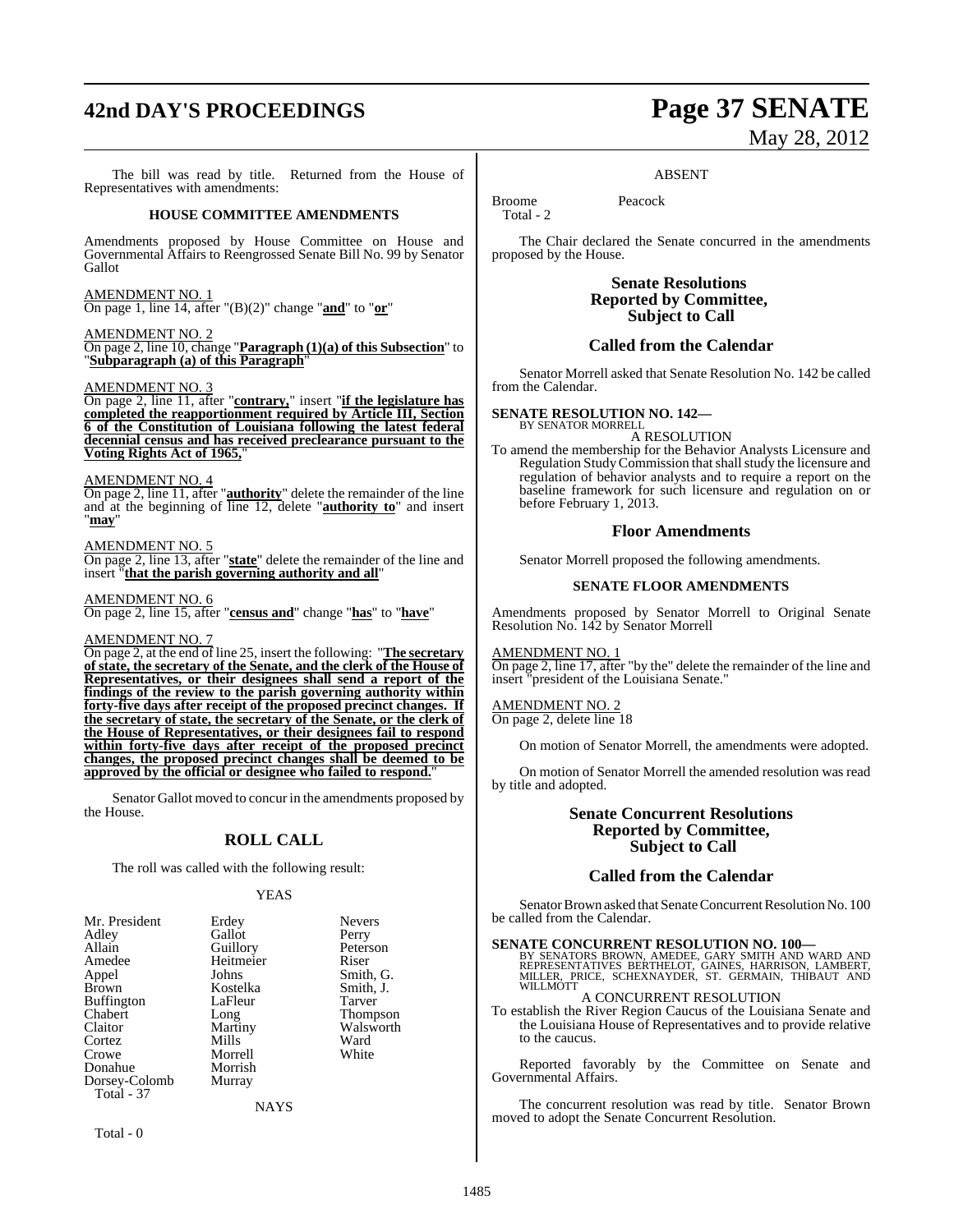### **ROLL CALL**

The roll was called with the following result:

#### YEAS

| Mr. President<br>Adley<br>Allain<br>Amedee<br>Appel<br><b>Brown</b><br><b>Buffington</b><br>Chabert<br>Cortez | Erdey<br>Gallot<br>Guillory<br>Heitmeier<br>Johns<br>Kostelka<br>LaFleur<br>Long<br>Martiny | Murray<br><b>Nevers</b><br>Perry<br>Peterson<br>Riser<br>Smith, G.<br>Smith, J.<br>Tarver<br>Thompson |
|---------------------------------------------------------------------------------------------------------------|---------------------------------------------------------------------------------------------|-------------------------------------------------------------------------------------------------------|
| Crowe                                                                                                         | Mills                                                                                       | Walsworth                                                                                             |
| Donahue<br>Dorsey-Colomb                                                                                      | Morrell<br>Morrish                                                                          | Ward<br>White                                                                                         |
| Total $-36$                                                                                                   | <b>NAYS</b>                                                                                 |                                                                                                       |
| Total - 0                                                                                                     |                                                                                             |                                                                                                       |

|                             | <b>ABSENT</b> |         |
|-----------------------------|---------------|---------|
| <b>Broome</b><br>Total $-3$ | Claitor       | Peacock |

The Chair declared the Senate adopted the Senate Concurrent Resolution and ordered it sent to the House.

### **Senate Bills and Joint Resolutions on Third Reading and Final Passage, Subject to Call**

#### **Called from the Calendar**

Senator Allain asked that Senate Bill No. 170 be called from the Calendar.

#### **SENATE BILL NO. 170—** BY SENATOR ALLAIN

AN ACT

To enact R.S. 40:1300.143(7)(a)(xiv), relative to rural hospitals; to provide with respect to the definition of a rural hospital; to provide with respect to reimbursements and payments; to provide for effective date and application; and to provide for related matters.

On motion of Senator Allain the bill was read by title and withdrawn from the files of the Senate.

### **Rules Suspended**

Senator Johns asked for and obtained a suspension of the rules to pass over House Concurrent Resolutions on Second Reading Reported by Committees.

#### **House Bills and Joint Resolutions on Third Reading and Final Passage**

### **HOUSE BILL NO. 1056—** BY REPRESENTATIVE FRANKLIN

AN ACT

To enact R.S. 47:463.155, relative to prestige license plates; to provide for the Free and Accepted Mason license plate; to provide for qualified applicants; to provide for rules and regulations; and to provide for related matters.

On motion of Senator Johns, the bill was read by title and returned to the Calendar, subject to call.

## **Page 38 SENATE 42nd DAY'S PROCEEDINGS**

#### **HOUSE BILL NO. 1083—**

BY REPRESENTATIVE PYLANT AN ACT

To amend and reenact R.S. 23:1201.4, relative to workers' compensation; to provide for the forfeiture of certain benefits while incarcerated; to provide with respect to work release; to provide with respect to a transitional work program; to provide with respect to medical benefits; and to provide for related matters.

The bill was read by title. Senator Riser moved the final passage of the bill.

#### **ROLL CALL**

The roll was called with the following result:

YEAS

| Mr. President<br>Adley<br>Allain<br>Amedee<br>Appel<br>Brown<br>Buffington<br>Chabert<br>Claitor<br>Cortez<br>Crowe<br>Donahue<br>Dorsey-Colomb<br><b>Total - 37</b> | Erdev<br>Gallot<br>Guillory<br>Heitmeier<br>Johns<br>Kostelka<br>LaFleur<br>Long<br>Martiny<br>Mills<br>Morrell<br>Morrish<br>Murray<br><b>NAYS</b> | <b>Nevers</b><br>Perry<br>Peterson<br>Riser<br>Smith, G.<br>Smith, J.<br>Tarver<br><b>Thompson</b><br>Walsworth<br>Ward<br>White |
|----------------------------------------------------------------------------------------------------------------------------------------------------------------------|-----------------------------------------------------------------------------------------------------------------------------------------------------|----------------------------------------------------------------------------------------------------------------------------------|
| Total - 0                                                                                                                                                            | <b>ABSENT</b>                                                                                                                                       |                                                                                                                                  |

Broome Peacock Total - 2

The Chair declared the bill was passed and ordered it returned to the House. Senator Riser moved to reconsider the vote by which the bill was passed and laid the motion on the table.

**HOUSE BILL NO. 1105—**

BY REPRESENTATIVE KATRINA JACKSON AN ACT

To enact R.S. 46:1053(FF), relative to hospital service districts; to authorize the governing authority of certain parishes to pay a commissioner's fee to each member of the board of commissioners of any hospital service district located within the boundaries of the parish; to provide relative to the purpose and amount of the fee; and to provide for related matters.

On motion of Senator Murray, the bill was read by title and returned to the Calendar, subject to call.

## **HOUSE BILL NO. 1106—**

BILLE NO. 1100<br>REPRESENTATIVES KATRINA JACKSON AND PATRICK **BY KEPK**<br>WILLIAMS AN ACT

To enact Chapter 3 of Subtitle VII of Title 47 of the Louisiana Revised Statutes of 1950, to be comprised of R.S. 47:6301, relative to rebates; to authorize a rebate for donations to certain public schools; to provide for the amount and issuance of the rebate; to provide for certain requirements and limitations; to provide for an effective date; and to provide for related matters.

On motion of Senator Murray, the bill was read by title and returned to the Calendar, subject to call.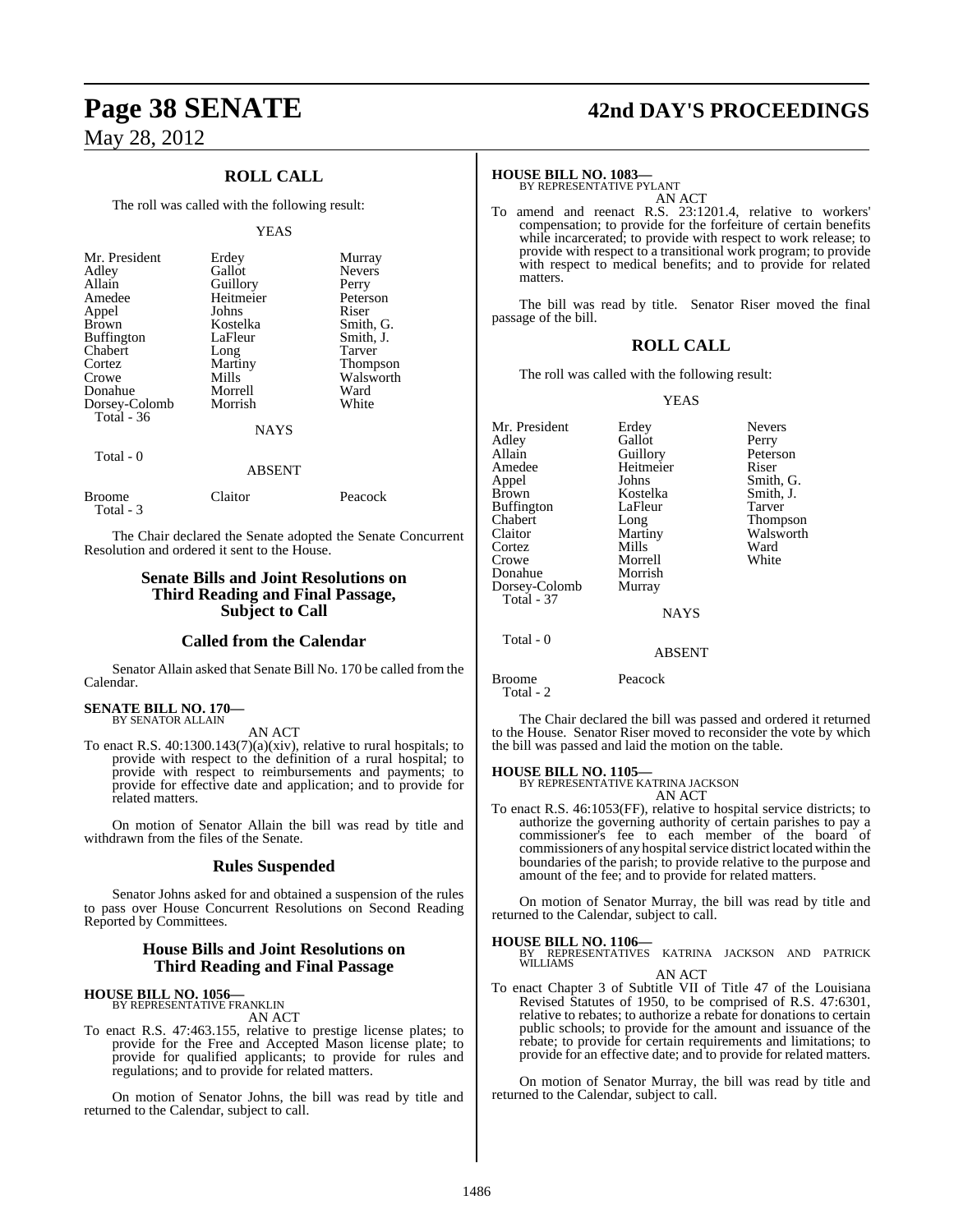## **42nd DAY'S PROCEEDINGS Page 39 SENATE**

### **HOUSE BILL NO. 204—** BY REPRESENTATIVE GUILLORY

AN ACT

To enact R.S. 14:95.2.3, relative to offenses affecting public safety; to create the crime of reckless discharge of a firearm on residential property in unincorporated areas of a parish; to provide for definitions; to provide for penalties; and to provide for related matters.

On motion of Senator Morrish, the bill was read by title and returned to the Calendar, subject to call.

#### **HOUSE BILL NO. 468—**

BY REPRESENTATIVES ABRAMSON AND THOMPSON AN ACT

To amend and reenact Civil Code Articles 689, 690, 691, 692, 694, and 705 and to enact Civil Code Article 696.1, relative to rights and servitudes of passage; to provide for the right of passage for utilities; to provide for limitations and locations of a servitude of passage; to provide for definitions; and to provide for related matters.

The bill was read by title. Senator Claitor moved the final passage of the bill.

### **ROLL CALL**

The roll was called with the following result:

#### YEAS

| Mr. President<br>Adley<br>Allain<br>Amedee<br>Appel<br>Brown<br><b>Buffington</b><br>Chabert<br>Claitor<br>Cortez<br>Crowe<br>Donahue<br>Dorsey-Colomb<br>Total - 37 | Erdey<br>Gallot<br>Guillory<br>Heitmeier<br>Johns<br>Kostelka<br>LaFleur<br>Long<br>Martiny<br>Mills<br>Morrell<br>Morrish<br>Murray | <b>Nevers</b><br>Perry<br>Peterson<br>Riser<br>Smith, G.<br>Smith, J.<br>Tarver<br>Thompson<br>Walsworth<br>Ward<br>White |
|----------------------------------------------------------------------------------------------------------------------------------------------------------------------|--------------------------------------------------------------------------------------------------------------------------------------|---------------------------------------------------------------------------------------------------------------------------|
|                                                                                                                                                                      | <b>NAYS</b>                                                                                                                          |                                                                                                                           |
| Total - 0                                                                                                                                                            |                                                                                                                                      |                                                                                                                           |

#### ABSENT

Broome Peacock Total - 2

The Chair declared the bill was passed and ordered it returned to the House. Senator Claitor moved to reconsider the vote by which the bill was passed and laid the motion on the table.

**HOUSE BILL NO. 1159—** BY REPRESENTATIVES ARNOLD AND LEGER AND SENATOR MORRELL

AN ACT

To amend and reenact Code of Civil Procedure Article 681, relative to real and actual interests; to provide for real and actual interests of certain legal entities; and to provide for related matters.

On motion of Senator Morrell, the bill was read by title and returned to the Calendar, subject to call.

### **HOUSE BILL NO. 1192— (Substitute for HouseBill No. 922 by Representative Barras)** BY REPRESENTATIVE BARRAS

AN ACT

To enact R.S. 35:191(W), relative to notaries public; to provide for qualifications of notaries in certain parishes; to provide for

authority and jurisdiction; to provide for employment; to provide for bonding and liability; to provide for provisional status; to provide for enforceability of certain notarial acts; to provide for expiration of commissions; and to provide for related matters.

#### **Floor Amendments**

Senator Murray submitted the following amendments on behalf of Senator Martiny.

#### **Floor Amendments**

Senator Martiny sent up floor amendments.

#### **SENATE FLOOR AMENDMENTS**

Amendments proposed by Senator Martiny to Reengrossed House Bill No. 1192 by Representative Barras

#### AMENDMENT NO. 1

Delete Senate Committee Amendments Nos. 14 and 15 proposed by the Senate Committee on Judiciary A and adopted by the Senate on May 22, 2012.

#### AMENDMENT NO. 2

Delete Legislative Bureau Amendment No. 4 adopted by the Senate on May 23, 2012.

#### AMENDMENT NO. 3

In Senate Committee Amendment No. 13 proposed by the Senate Committee on Judiciary A and adopted by the Senate on May 22, 2012, on page 2, delete lines 13 through 25 and insert the following:

"(7) Any person receiving a notary commission pursuant to this Subsection may have his commission suspended or revoked by the court pursuant to R.S. 35:15. In addition, upon receipt of a sworn affidavit and a determination by the secretary of state that reasonable grounds exist requiring immediate action in order to protect the public from unauthorized notarial practice, the secretary of state may summarily suspend the commission of a notary commissioned pursuant to this Subsection prior to the rule to show cause hearing provided for in R.S. 35:15. Upon such a suspension, the secretary of state shall notify the notary whose commission was suspended by certified mail, return receipt requested, and include a copy of the order of immediate suspension informing the notary that he has thirty days from receipt of the notice to file a written appeal with the secretary of state contesting the decision to suspend the commission. During such a period of suspension, the notary shall have no authority to exercise any of the duties or functions of a notary public. If the notary fails to file a written appeal within thirty days of receipt of the notice or if no later than thirty days after receipt of the notary's written appeal the secretary of state determines that the suspension should be upheld, the secretary of state shall notify the district attorney of the parish in which the notary is commissioned for the purpose of institution of the rule to show cause proceeding to revoke the commission pursuant to R.S.  $35:15$ .

#### AMENDMENT NO. 4

On page 5, on line 2, insert the following:

"(8) The secretary of state shall on or before March 1, 2014 and March 1, 2015 provide a written report to the House Civil Law and Procedure Committee and the Senate Committee on Judiciary A detailing the intervening progress in implementation of the acts which originated as House Bill No. 929 and House Bill No. 1192 of the 2012 Regular Session. The secretary of state shall include in his report a compilation of the results of the notary examinations administered, the number of non-attorney and provisional notaries commissioned in Louisiana, the parishes where such provisional notaries are authorized to practice as a notary, and the number of provisional notaries whose commission has been suspended by the secretary of state, or suspended and/or revoked by the court.

AMENDMENT NO. 5 On page 5, on line 2, change " $(8)$ " to " $(9)$ "

# May 28, 2012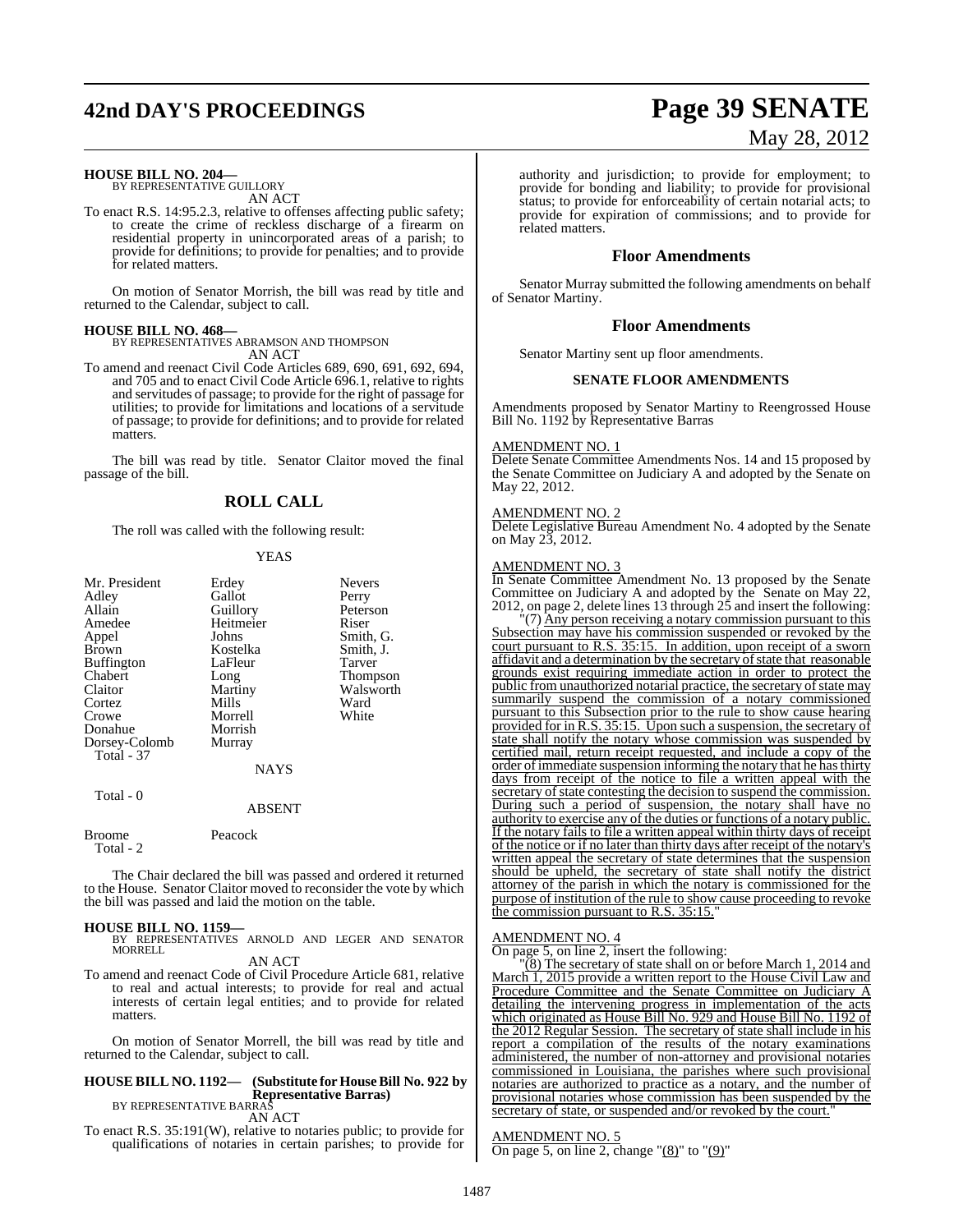On motion of Senator Murray, the amendments were adopted.

The bill was read by title. Senator Martiny moved the final passage of the amended bill.

### **ROLL CALL**

The roll was called with the following result:

#### YEAS

| Mr. President     | Erdey     | <b>Nevers</b> |
|-------------------|-----------|---------------|
| Adley             | Gallot    | Perry         |
| Allain            | Guillory  | Peterson      |
| Amedee            | Heitmeier | Riser         |
| Appel             | Johns     | Smith, G.     |
| <b>Brown</b>      | Kostelka  | Smith, J.     |
| <b>Buffington</b> | LaFleur   | Tarver        |
| Chabert           | Long      | Thompson      |
| Claitor           | Martiny   | Walsworth     |
| Cortez            | Mills     | Ward          |
| Crowe             | Morrell   | White         |
| Donahue           | Morrish   |               |
| Dorsey-Colomb     | Murray    |               |
| Total - 37        |           |               |
|                   | NAYS      |               |
|                   |           |               |

### ABSENT

#### Broome Peacock Total - 2

Total - 0

The Chair declared the amended bill was passed and ordered it returned to the House. Senator Martiny moved to reconsider the vote by which the bill was passed and laid the motion on the table.

#### **HOUSE BILL NO. 209—** BY REPRESENTATIVE FOIL

AN ACT

To amend and reenact R.S. 18:134(E) and 541, relative to voting; to provide for the hours of voting; to provide for the time for opening of the polls; to provide for the hours of the principal office of the registrar on election day; and to provide for related matters.

On motion of Senator Nevers, House Bill No. 209 was made Special Order of the Day No. 1 on Tuesday, May 29, 2012.

#### **HOUSE BILL NO. 253—** BY REPRESENTATIVE FOIL

### AN ACT

To enact R.S. 33:9097.13, relative to East Baton Rouge Parish; to create the Mayfair Park/Park East/Heights Crime Prevention and Improvement District within the parish; to provide relative to the purpose, governance, powers, and duties of the district; to provide for the imposition of a parcel fee and for the use thereof; and to provide for related matters.

The bill was read by title. Senator Dorsey-Colomb moved the final passage of the bill.

### **ROLL CALL**

The roll was called with the following result:

#### YEAS

| Mr. President | Dorsey-Colomb | Murray        |
|---------------|---------------|---------------|
| Adley         | Erdey         | <b>Nevers</b> |
| Allain        | Gallot        | Perry         |
| Amedee        | Heitmeier     | Peterson      |
| Appel         | Johns         | Riser         |
| <b>Brown</b>  | Kostelka      | Smith, G.     |

### **Page 40 SENATE 42nd DAY'S PROCEEDINGS**

| <b>Buffington</b> | LaFleur       | Smith, J. |
|-------------------|---------------|-----------|
| Chabert           | Long          | Tarver    |
| Claitor           | Martiny       | Thompson  |
| Cortez            | Mills         | Walsworth |
|                   |               |           |
| Crowe             | Morrell       | Ward      |
| Donahue           | Morrish       | White     |
| Total - 36        |               |           |
|                   | <b>NAYS</b>   |           |
| Total - 0         |               |           |
|                   | <b>ABSENT</b> |           |
| <b>Broome</b>     | Guillory      | Peacock   |
| Total - 3         |               |           |

The Chair declared the bill was passed and ordered it returned to the House. Senator Dorsey-Colomb moved to reconsider the vote by which the bill was passed and laid the motion on the table.

#### **HOUSE BILL NO. 279—**

BY REPRESENTATIVE SIMON AN ACT

To enact Subsection B of Section 2 of Act No. 180 of the 1984 Regular Session of the Legislature, as amended by Act No. 353 of the 1986 Regular Session of the Legislature, Act No. 999 of the 1991 Regular Session of the Legislature, Act No. 570 of the 1992 Regular Session of the Legislature, Act No. 440 of the 1997 Regular Session ofthe Legislature, Act Nos. 562 and 1214 of the 2003 Regular Session of the Legislature, and Act No. 394 of the 2010 Regular Session of the Legislature, relative to the St. Tammany Parish Hospital Service District No. 1; to remove certain restrictions relative to contracting, ownership interests, and employment applicable to members and former members of the board of commissioners of the district; to provide for recusal; to provide for disclosure; to provide limitations; to provide for applicability; to provide for effectiveness; and to provide for related matters.

#### **Floor Amendments**

Senator Walsworth proposed the following amendments.

#### **SENATE FLOOR AMENDMENTS**

Amendments proposed by Senator Walsworth to Engrossed House Bill No. 279 by Representative Simon

#### AMENDMENT NO. 1

On page 2, line 9, after "commissioners" insert "elected pursuant to Subparagraph  $A(1)(b)$  of this Section,

On motion of Senator Walsworth, the amendments were adopted.

The bill was read by title. Senator Donahue moved the final passage of the amended bill.

### **ROLL CALL**

The roll was called with the following result:

#### YEAS

| Mr. President | Dorsey-Colomb | Morrish       |
|---------------|---------------|---------------|
| Adley         | Erdey         | Murray        |
| Allain        | Gallot        | <b>Nevers</b> |
| Amedee        | Guillory      | Perry         |
| Appel         | Heitmeier     | Riser         |
| Brown         | Johns         | Smith, G.     |
| Buffington    | Kostelka      | Tarver        |
| Chabert       | LaFleur       | Thompson      |
| Claitor       | Long          | Walsworth     |
| Cortez        | Martiny       | Ward          |
|               |               |               |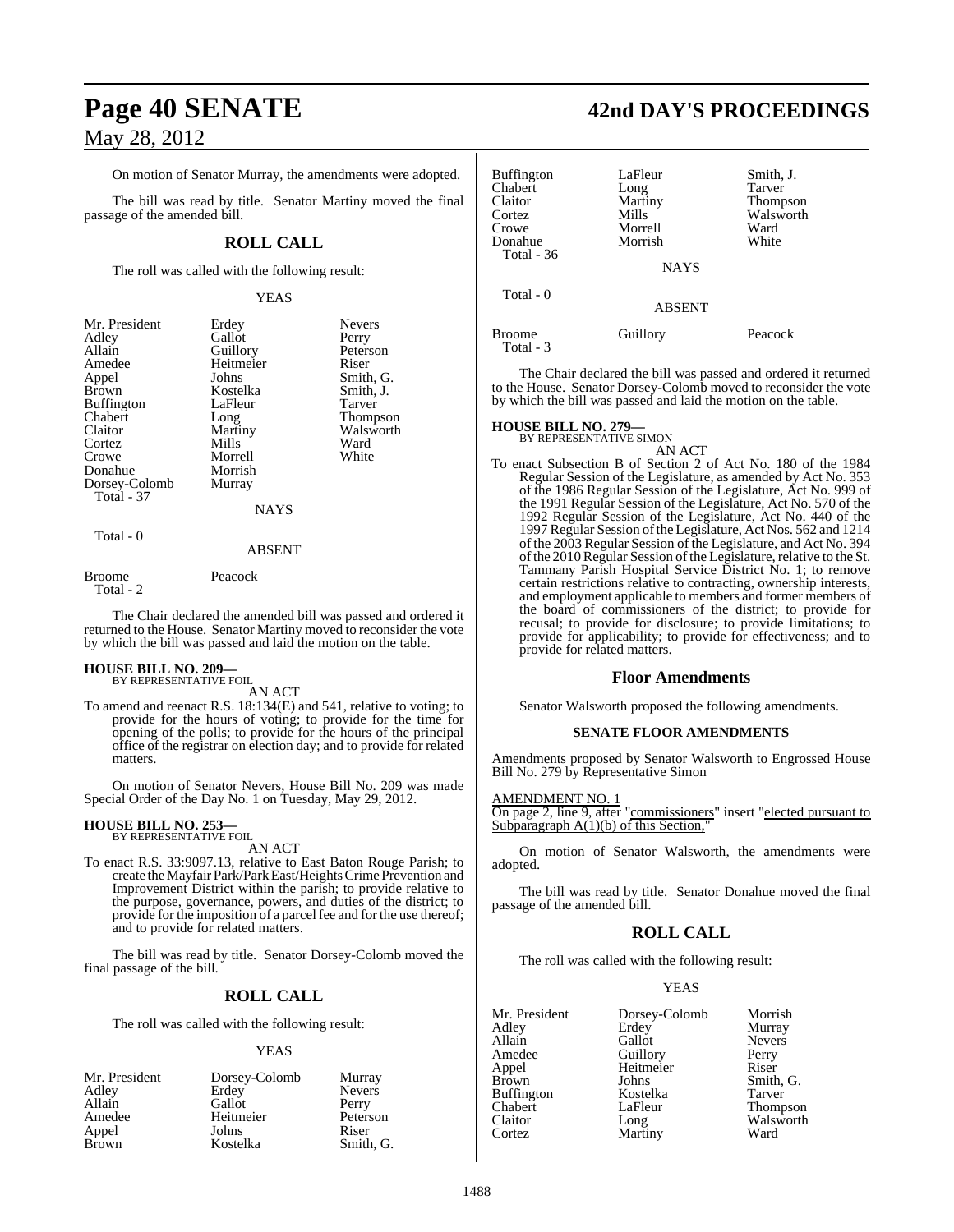### **42nd DAY'S PROCEEDINGS Page 41 SENATE**

Smith, J.

| Crowe<br>Donahue  | Mills<br>Morrell | White |
|-------------------|------------------|-------|
| <b>Total - 35</b> | <b>NAYS</b>      |       |
| Total $-0$        |                  |       |

**NAYS** ABSENT

Broome Peterson<br>Peacock Smith, J. Total - 4

The Chair declared the amended bill was passed and ordered it returned to the House. Senator Donahue moved to reconsider the vote by which the bill was passed and laid the motion on the table.

### **HOUSE BILL NO. 321—** BY REPRESENTATIVE FANNIN

AN ACT

To amend and reenact R.S. 42:1170(A)(3), relative to mandatory ethics education and training; to exempt uncompensated volunteer firemen and uncompensated auxiliary or reserve law enforcement officers from such education and training; and to provide for related matters.

The bill was read by title. Senator Kostelka moved the final passage of the bill.

### **ROLL CALL**

The roll was called with the following result:

#### YEAS

| Mr. President<br>Adley<br>Allain<br>Amedee<br>Appel<br><b>Brown</b><br><b>Buffington</b><br>Chabert<br>Cortez<br>Crowe<br>Donahue<br>Dorsey-Colomb | Erdey<br>Gallot<br>Guillory<br>Heitmeier<br>Johns<br>Kostelka<br>LaFleur<br>Long<br>Martiny<br>Mills<br>Morrell<br>Morrish | Murray<br><b>Nevers</b><br>Perry<br>Peterson<br>Riser<br>Smith, G.<br>Smith, J.<br>Tarver<br><b>Thompson</b><br>Walsworth<br>Ward<br>White |
|----------------------------------------------------------------------------------------------------------------------------------------------------|----------------------------------------------------------------------------------------------------------------------------|--------------------------------------------------------------------------------------------------------------------------------------------|
| Total - 36                                                                                                                                         | <b>NAYS</b>                                                                                                                |                                                                                                                                            |
| Claitor                                                                                                                                            |                                                                                                                            |                                                                                                                                            |

ABSENT

| Broome    | Peacock |
|-----------|---------|
| Total - 2 |         |
|           |         |

Total - 1

The Chair declared the bill was passed and ordered it returned to the House. Senator Kostelka moved to reconsider the vote by which the bill was passed and laid the motion on the table.

## **HOUSE BILL NO. 373—** BY REPRESENTATIVE TIM BURNS

AN ACT To enact R.S. 49:191(5)(n) and to repeal R.S. 49:191(4)(g), relative to the Department of State Civil Service, including provisionsto provide for the re-creation of the Department of State Civil Service and the statutory entities made a part of the department by law; to provide for the effective termination date for all statutory authority for the existence of such statutory entities; and to provide for related matters.

The bill was read by title. Senator Amedee moved the final passage of the bill.

# May 28, 2012

### **ROLL CALL**

The roll was called with the following result:

YEAS

| Mr. President<br>Adley<br>Allain<br>Amedee | Erdey<br>Gallot<br>Guillory<br>Heitmeier | <b>Nevers</b><br>Perry<br>Peterson<br>Riser |
|--------------------------------------------|------------------------------------------|---------------------------------------------|
| Appel                                      | Johns                                    | Smith, G.                                   |
| <b>Brown</b>                               | Kostelka                                 | Smith, J.                                   |
| <b>Buffington</b>                          | LaFleur                                  | Tarver                                      |
| Chabert                                    | Long                                     | Thompson                                    |
| Claitor                                    | Martiny                                  | Walsworth                                   |
| Cortez                                     | Mills                                    | Ward                                        |
| Crowe                                      | Morrell                                  | White                                       |
| Donahue                                    | Morrish                                  |                                             |
| Dorsey-Colomb                              | Murray                                   |                                             |
| <b>Total - 37</b>                          |                                          |                                             |
|                                            | <b>NAYS</b>                              |                                             |
|                                            |                                          |                                             |

ABSENT

Total - 0

Broome Peacock

Total - 2

The Chair declared the bill was passed and ordered it returned to the House. Senator Amedee moved to reconsider the vote by which the bill was passed and laid the motion on the table.

### **HOUSE BILL NO. 480—** BY REPRESENTATIVE BARROW

AN ACT

To enact R.S. 33:9097.13, relative to East Baton Rouge Parish; to create the Glen Oaks Crime Prevention and Improvement District within the parish; to provide relative to the purpose, boundaries, governance, and powers and duties of the district; to provide for the imposition of a parcel fee and for the use thereof; and to provide for related matters.

The bill was read by title. Senator Dorsey-Colomb moved the final passage of the bill.

### **ROLL CALL**

The roll was called with the following result:

#### YEAS

| Mr. President<br>Adley<br>Allain<br>Amedee<br>Appel<br><b>Brown</b><br><b>Buffington</b><br>Chabert<br>Claitor<br>Cortez<br>Crowe<br>Donahue<br>Dorsey-Colomb | Erdey<br>Gallot<br>Guillory<br>Heitmeier<br>Johns<br>Kostelka<br>LaFleur<br>Long<br>Martiny<br>Mills<br>Morrell<br>Morrish<br>Murray | <b>Nevers</b><br>Perry<br>Peterson<br>Riser<br>Smith, G.<br>Smith, J.<br>Tarver<br>Thompson<br>Walsworth<br>Ward<br>White |
|---------------------------------------------------------------------------------------------------------------------------------------------------------------|--------------------------------------------------------------------------------------------------------------------------------------|---------------------------------------------------------------------------------------------------------------------------|
| <b>Total - 37</b><br>Total - 0                                                                                                                                | <b>NAYS</b>                                                                                                                          |                                                                                                                           |

ABSENT

Broome Peacock Total - 2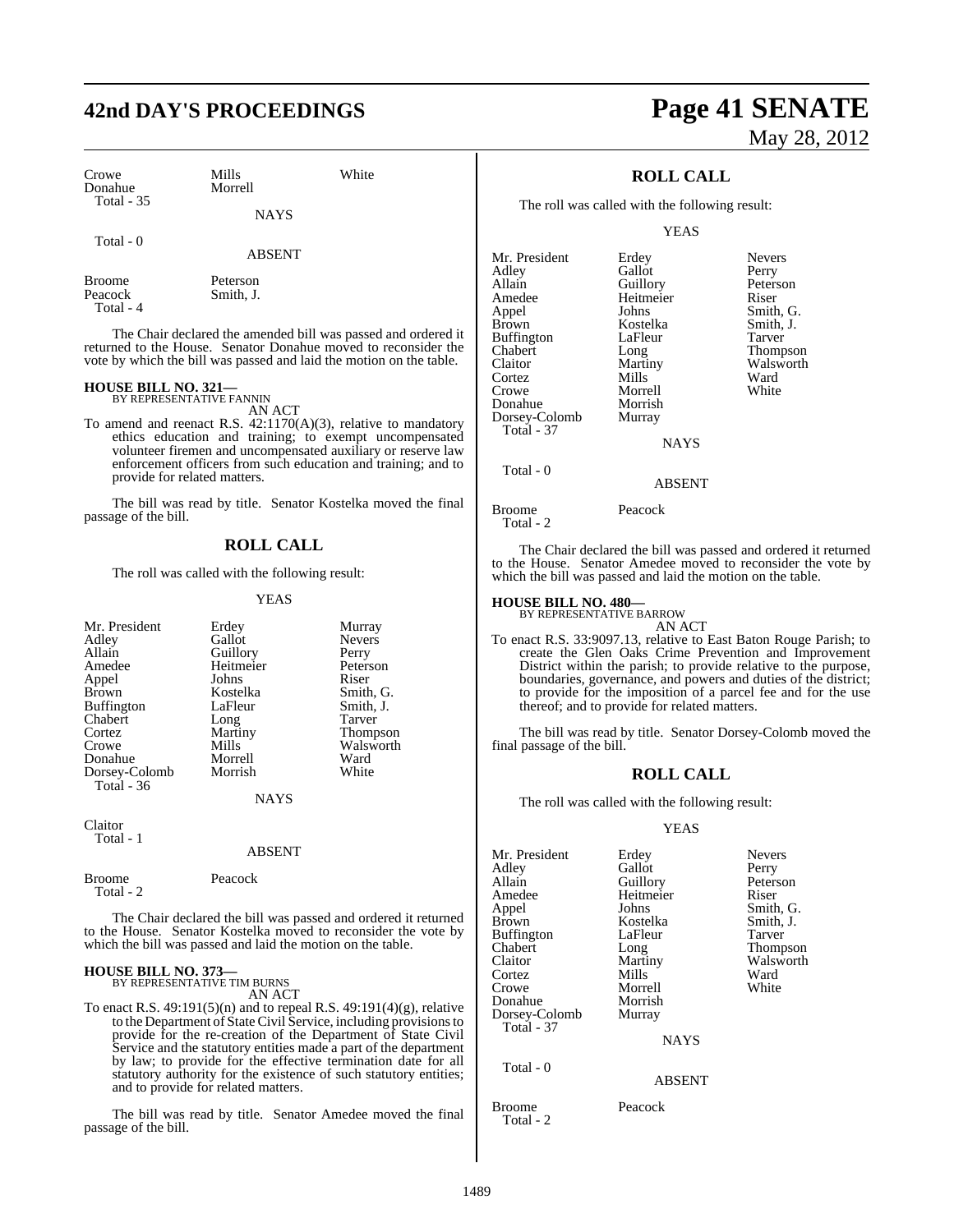The Chair declared the bill was passed and ordered it returned to the House. Senator Dorsey-Colomb moved to reconsider the vote by which the bill was passed and laid the motion on the table.

### **HOUSE BILL NO. 509—** BY REPRESENTATIVE LORUSSO

AN ACT

To enact R.S. 18:1461.5(A)(4), relative to elections; to prohibit certain conduct relative to the withdrawal from an election of a candidate for public office; to provide for penalties; and to provide for related matters.

The bill was read by title. Senator Murray moved the final passage of the bill.

### **ROLL CALL**

The roll was called with the following result:

#### YEAS

| Mr. President     | Dorsey-Colomb | Murray        |
|-------------------|---------------|---------------|
| Adley             | Erdey         | <b>Nevers</b> |
| Allain            | Guillory      | Perry         |
| Amedee            | Heitmeier     | Peterson      |
| Appel             | Johns         | Riser         |
| <b>Brown</b>      | Kostelka      | Smith, J.     |
| <b>Buffington</b> | LaFleur       | Tarver        |
| Chabert           | Long          | Thompson      |
| Claitor           | Martiny       | Walsworth     |
| Cortez            | Mills         | Ward          |
| Crowe             | Morrell       | White         |
| Donahue           | Morrish       |               |
| <b>Total</b> - 35 |               |               |
|                   | <b>NAYS</b>   |               |
| Total - 0         | <b>ABSENT</b> |               |

Broome Peacock<br>Gallot Smith, C Smith, G. Total - 4

The Chair declared the bill was passed and ordered it returned to the House. Senator Murray moved to reconsider the vote by which the bill was passed and laid the motion on the table.

### **HOUSE BILL NO. 511—** BY REPRESENTATIVE LEGER

AN ACT

To enact R.S. 44:4.1(B)(37), relative to public records; to provide for the application of the Public Records Law to certain information regarding archaeological sites; and to provide for related matters.

The bill was read by title. Senator Amedee moved the final passage of the bill.

### **ROLL CALL**

The roll was called with the following result:

#### YEAS

Perry Peterson<br>Riser

Smith, G. Smith, J. Tarver Thompson Walsworth<br>Ward

| Mr. President | Erdey     | <b>Nevers</b> |
|---------------|-----------|---------------|
| Adley         | Gallot    | Perry         |
| Allain        | Guillory  | Peterso       |
| Amedee        | Heitmeier | Riser         |
| Appel         | Johns     | Smith,        |
| Brown         | Kostelka  | Smith,        |
| Buffington    | LaFleur   | Tarver        |
| Chabert       | Long      | Thomp         |
| Claitor       | Martiny   | Walsw         |
| Cortez        | Mills     | Ward          |
|               |           |               |

**Page 42 SENATE 42nd DAY'S PROCEEDINGS**

| Crowe<br>Donahue<br>Dorsey-Colomb<br><b>Total - 37</b>                                                                                                                                        | Morrell<br>Morrish<br>Murray<br><b>NAYS</b> | White |
|-----------------------------------------------------------------------------------------------------------------------------------------------------------------------------------------------|---------------------------------------------|-------|
| Total - 0                                                                                                                                                                                     | <b>ABSENT</b>                               |       |
| Broome<br>Total - 2                                                                                                                                                                           | Peacock                                     |       |
| The Chair declared the bill was passed and ordered it returned<br>to the House. Senator Amedee moved to reconsider the vote by<br>which the bill was passed and laid the motion on the table. |                                             |       |

### **HOUSE BILL NO. 657—** BY REPRESENTATIVE LEGER

AN ACT

To amend and reenact R.S. 41:1603(B), relative to the Department of Culture, Recreation, and Tourism; provides relative to the division of archaeology; provides relative to the minimum qualifications of the state archaeologist; and to provide for related matters.

The bill was read by title. Senator Amedee moved the final passage of the bill.

#### **ROLL CALL**

The roll was called with the following result:

#### YEAS

| Mr. President<br>Adley<br>Allain<br>Amedee<br>Appel<br>Brown<br>Chabert<br>Cortez<br>Crowe<br>Donahue<br>Dorsey-Colomb<br>Erdey | Gallot<br>Guillory<br>Johns<br>Kostelka<br>LaFleur<br>Long<br>Martiny<br>Mills<br>Morrell<br>Morrish<br>Murray<br><b>Nevers</b> | Perry<br>Peterson<br>Riser<br>Smith, G.<br>Smith, J.<br>Tarver<br>Thompson<br>Walsworth<br>Ward<br>White |
|---------------------------------------------------------------------------------------------------------------------------------|---------------------------------------------------------------------------------------------------------------------------------|----------------------------------------------------------------------------------------------------------|
| Total - 34<br>Total - 0                                                                                                         | <b>NAYS</b><br><b>ABSENT</b>                                                                                                    |                                                                                                          |
| <b>Broome</b>                                                                                                                   | Claitor                                                                                                                         | Peacock                                                                                                  |

Buffington Heitmeier Total - 5

The Chair declared the bill was passed and ordered it returned to the House. Senator Amedee moved to reconsider the vote by which the bill was passed and laid the motion on the table.

#### **HOUSE BILL NO. 687—**

BY REPRESENTATIVE GREENE AN ACT

To enact R.S. 40:1299.96(A)(2)(b)(iii), relative to health care information; to provide notice; to provide for civil liability for noncompliance; and to provide for related matters.

The bill was read by title. Senator Ward moved the final passage of the bill.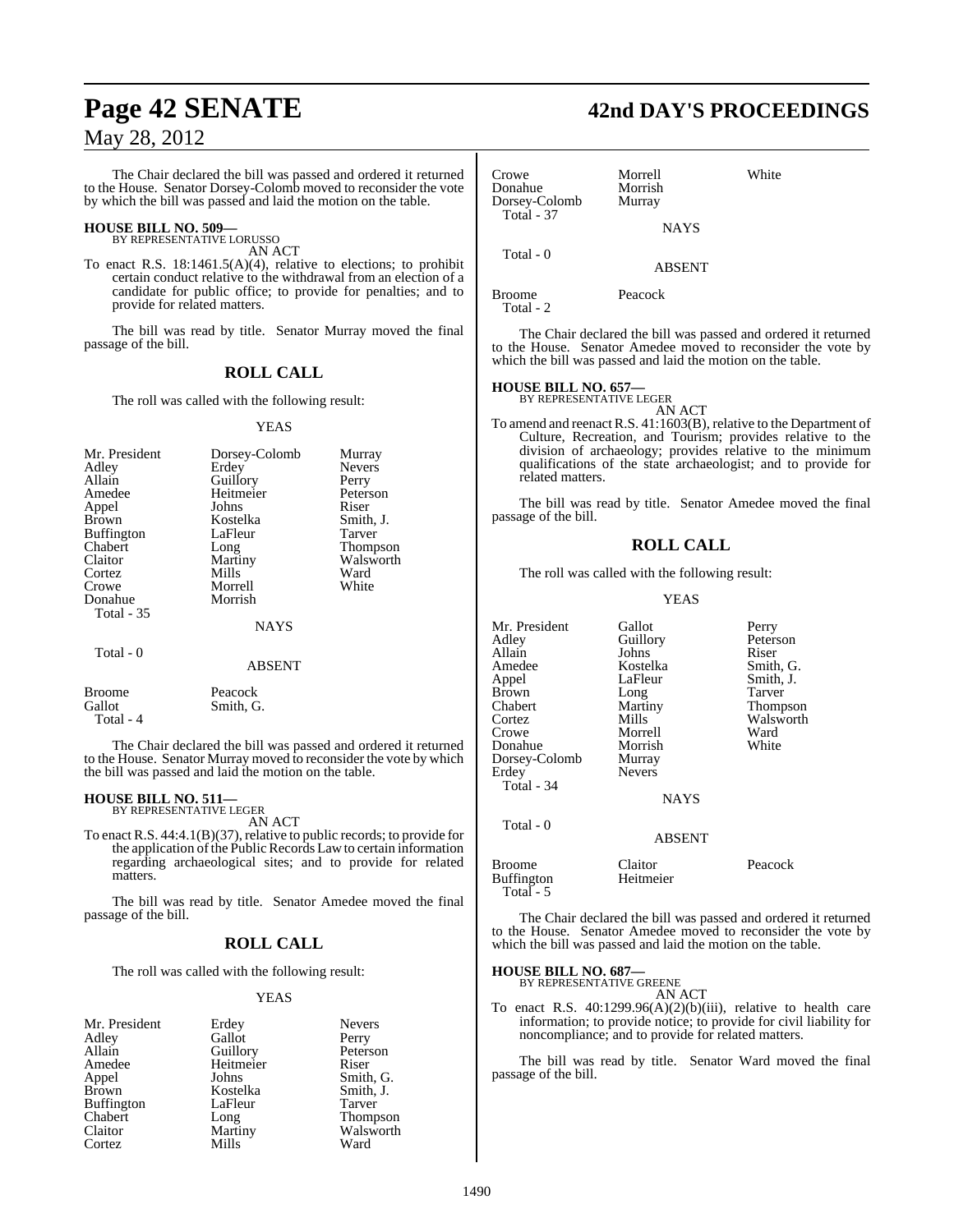## **42nd DAY'S PROCEEDINGS Page 43 SENATE**

### **ROLL CALL**

The roll was called with the following result:

#### YEAS

| Mr. President<br>Adley<br>Allain<br>Amedee<br>Appel<br>Brown<br><b>Buffington</b><br>Chabert<br>Claitor<br>Cortez<br>Crowe<br>Donahue<br>Total - 35 | Dorsey-Colomb<br>Erdey<br>Gallot<br>Guillory<br>Heitmeier<br>Johns<br>Kostelka<br>LaFleur<br>Long<br>Martiny<br>Mills<br>Morrell<br><b>NAYS</b> | Morrish<br>Murray<br><b>Nevers</b><br>Riser<br>Smith, G.<br>Smith, J.<br>Tarver<br><b>Thompson</b><br>Walsworth<br>Ward<br>White |
|-----------------------------------------------------------------------------------------------------------------------------------------------------|-------------------------------------------------------------------------------------------------------------------------------------------------|----------------------------------------------------------------------------------------------------------------------------------|
| Total $-0$                                                                                                                                          | <b>ABSENT</b>                                                                                                                                   |                                                                                                                                  |
| Broome                                                                                                                                              | Perry                                                                                                                                           |                                                                                                                                  |

 Total - 4 The Chair declared the bill was passed and ordered it returned to the House. Senator Ward moved to reconsider the vote by which the bill was passed and laid the motion on the table.

### **HOUSE BILL NO. 698—** BY REPRESENTATIVE ANDERS

Total - 3

Peacock Peterson

AN ACT

To amend and reenact R.S. 42:441(2) and (3), 442, 443(A), (C), (D), and (F), 445(A), and 447, relative to the state employee leave transfer program; to allow for the donation, receipt, and use of compensatory leave; and to provide for related matters.

The bill was read by title. Senator Ward moved the final passage of the bill.

#### **ROLL CALL**

The roll was called with the following result:

#### YEAS

| Mr. President<br>Adley<br>Allain<br>Amedee<br>Appel<br><b>Brown</b><br>Buffington<br>Chabert<br>Cortez<br>Donahue<br>Dorsey-Colomb<br>Erdey<br><b>Total - 35</b> | Gallot<br>Guillory<br>Heitmeier<br>Johns<br>Kostelka<br>LaFleur<br>Long<br>Martiny<br>Mills<br>Morrell<br>Morrish<br>Murray<br><b>NAYS</b> | <b>Nevers</b><br>Perry<br>Peterson<br>Riser<br>Smith, G.<br>Smith, J.<br>Tarver<br>Thompson<br>Walsworth<br>Ward<br>White |
|------------------------------------------------------------------------------------------------------------------------------------------------------------------|--------------------------------------------------------------------------------------------------------------------------------------------|---------------------------------------------------------------------------------------------------------------------------|
| Claitor<br>Total - 1                                                                                                                                             | <b>ABSENT</b>                                                                                                                              |                                                                                                                           |
| Broome                                                                                                                                                           | Crowe                                                                                                                                      | Peacock                                                                                                                   |

The Chair declared the bill was passed and ordered it returned to the House. Senator Ward moved to reconsider the vote by which the bill was passed and laid the motion on the table.

# May 28, 2012

### **HOUSE BILL NO. 711—**

BY REPRESENTATIVE PUGH AN ACT

To amend and reenact R.S.  $18:463(A)(2)(a)(v)$  through (vii) and to enact R.S.  $18:463(A)(2)(a)(viii)$ , relative to the notice of candidacy; to require certain candidates to make certain certifications regarding campaign finance reports; to provide for penalties; and to provide for related matters.

The bill was read by title. Senator Donahue moved the final passage of the bill.

#### **ROLL CALL**

The roll was called with the following result:

#### YEAS

| Mr. President<br>Adley<br>Allain<br>Amedee<br>Appel<br><b>Brown</b><br>Buffington<br>Chabert<br>Claitor | Dorsey-Colomb<br>Erdey<br>Gallot<br>Guillory<br>Heitmeier<br>Johns<br>Kostelka<br>LaFleur<br>Long | Morrish<br>Murray<br><b>Nevers</b><br>Perry<br>Riser<br>Smith, G.<br>Smith, J.<br>Tarver<br>Thompson |
|---------------------------------------------------------------------------------------------------------|---------------------------------------------------------------------------------------------------|------------------------------------------------------------------------------------------------------|
| Cortez                                                                                                  | Martiny                                                                                           | Walsworth                                                                                            |
| Crowe                                                                                                   | Mills                                                                                             | Ward                                                                                                 |
| Donahue                                                                                                 | Morrell                                                                                           | White                                                                                                |
| <b>Total - 36</b>                                                                                       |                                                                                                   |                                                                                                      |
|                                                                                                         | <b>NAYS</b>                                                                                       |                                                                                                      |
| Total - 0                                                                                               | <b>ABSENT</b>                                                                                     |                                                                                                      |
| Broome<br>Total - 3                                                                                     | Peacock                                                                                           | Peterson                                                                                             |

The Chair declared the bill was passed and ordered it returned to the House. Senator Donahue moved to reconsider the vote by which the bill was passed and laid the motion on the table.

### **HOUSE BILL NO. 784—** BY REPRESENTATIVE RICHARD

AN ACT

To enact R.S. 44:4(45), relative to records exempt from the public records law; to provide for an exemption for information contained on certain electronic devices used by court reporters; to provide for an exemption for certain physical medium used in or as an electronic storage device by a court reporter; to provide an exemption for certain paper documents created by court reporters; to provide for definitions; to provide for exceptions; and to provide for related matters.

The bill was read by title. Senator Gary Smith moved the final passage of the bill.

#### **ROLL CALL**

The roll was called with the following result:

#### YEAS

| Mr. President               | Erdey     | Morrish   |
|-----------------------------|-----------|-----------|
| Allain                      | Heitmeier | Murray    |
| <b>Brown</b>                | Johns     | Perry     |
| <b>Buffington</b>           | Kostelka  | Smith, G. |
| Cortez                      | LaFleur   | Tarver    |
| Crowe                       | Long      | Walsworth |
| Dorsey-Colomb<br>Total - 21 | Martiny   | White     |
|                             |           |           |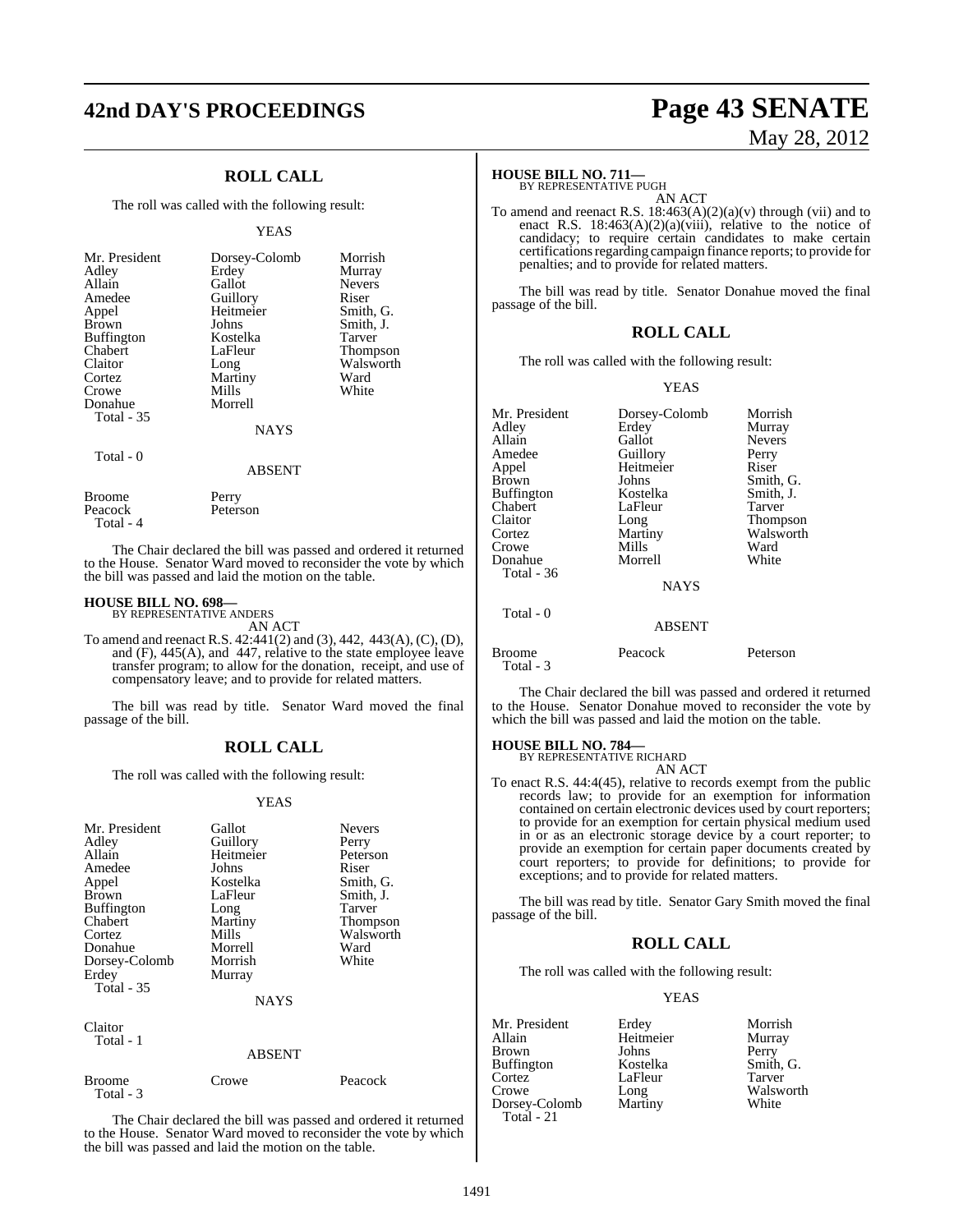#### **NAYS**

| Adley<br>Amedee<br>Appel<br>Claitor<br>Gallot<br>Total - 13 | Guillory<br>Mills<br>Morrell<br><b>Nevers</b><br>Peterson | Riser<br><b>Thompson</b><br>Ward |
|-------------------------------------------------------------|-----------------------------------------------------------|----------------------------------|
|                                                             | <b>ABSENT</b>                                             |                                  |
| <b>Broome</b><br>Chabert<br>Total - 5                       | Donahue<br>Peacock                                        | Smith, J.                        |

The Chair declared the bill was passed and ordered it returned to the House. Senator Gary Smith moved to reconsider the vote by which the bill was passed and laid the motion on the table.

**HOUSE BILL NO. 861—** BY REPRESENTATIVES SIMON AND LEGER AN ACT

To amend and reenact R.S. 46:1421 and to enact R.S. 46:1430, relative to child care facilities and child-placing agencies; to provide relative to the penalty for operating without or in violation of license; to authorize the Department of Children and Family Services to issue a written warning which includes a corrective action plan, in lieu of revocation, for certain violations; to provide for the issuance of sanctions for failure to comply with a corrective action plan; to require the department to adopt rules and regulations providing for notice and appeal procedures; to authorize the department to institute civil court actions to collect fines; to create the Child Care Licensing Trust Fund; to provide for the use and administration of the fund; to provide an effective date; and to provide for related matters.

The bill was read by title. Senator Johns moved the final passage of the bill.

### **ROLL CALL**

The roll was called with the following result:

#### YEAS

| Mr. President<br>Adley<br>Allain<br>Amedee<br>Appel<br>Brown<br><b>Buffington</b><br>Chabert<br>Claitor<br>Cortez<br>Crowe<br>Donahue<br>Dorsey-Colomb<br>Total - 37 | Erdey<br>Gallot<br>Guillory<br>Heitmeier<br>Johns<br>Kostelka<br>LaFleur<br>Long<br>Martiny<br>Mills<br>Morrell<br>Morrish<br>Murray<br>NAYS | <b>Nevers</b><br>Perry<br>Peterson<br>Riser<br>Smith, G.<br>Smith, J.<br>Tarver<br>Thompson<br>Walsworth<br>Ward<br>White |
|----------------------------------------------------------------------------------------------------------------------------------------------------------------------|----------------------------------------------------------------------------------------------------------------------------------------------|---------------------------------------------------------------------------------------------------------------------------|
| Total - 0                                                                                                                                                            | <b>ABSENT</b>                                                                                                                                |                                                                                                                           |
| Broome<br>Total - 2                                                                                                                                                  | Peacock                                                                                                                                      |                                                                                                                           |

The Chair declared the bill was passed and ordered it returned to the House. Senator Johns moved to reconsider the vote by which the bill was passed and laid the motion on the table.

#### **HOUSE BILL NO. 982—** BY REPRESENTATIVE BARROW

AN ACT

To enact R.S. 15:1110(F), 1110.1, and 1110.2, relative to juvenile detention facilities; to provide for annual licensing fees; to

### **Page 44 SENATE 42nd DAY'S PROCEEDINGS**

provide for fines, sanctions, and penalties; to provide for the Juvenile Detention Licensing Trust Fund and for its uses; to require and provide relative to the disclosure of recordation on the state central registry for the abuse or neglect of children for certain persons associated with the juvenile detention facility; to provide for a process of appeal; to provide for an effective date; and to provide for related matters.

The bill was read by title. Senator Peterson moved the final passage of the bill.

#### **ROLL CALL**

The roll was called with the following result:

#### YEAS

| Mr. President     | Erdey         | <b>Nevers</b> |
|-------------------|---------------|---------------|
| Adley             | Gallot        | Perry         |
| Allain            | Guillory      | Peterson      |
| Amedee            | Heitmeier     | Riser         |
| Appel             | Johns         | Smith, G.     |
| <b>Brown</b>      | Kostelka      | Smith, J.     |
| <b>Buffington</b> | LaFleur       | Tarver        |
| Chabert           | Long          | Thompson      |
| Claitor           | Martiny       | Walsworth     |
| Crowe             | Mills         | Ward          |
| Donahue           | Morrish       |               |
| Dorsey-Colomb     | Murray        |               |
| Total - 34        |               |               |
|                   | <b>NAYS</b>   |               |
| Total - 0         |               |               |
|                   | <b>ABSENT</b> |               |
| Broome            | Morrell       | White         |

| Cortez    | Peacock                                       |  |
|-----------|-----------------------------------------------|--|
| Total - 5 |                                               |  |
|           | The Chair dealered the bill wes nessed and or |  |

Chair declared the bill was passed and ordered it returned to the House. Senator Peterson moved to reconsider the vote by which the bill was passed and laid the motion on the table.

#### **HOUSE BILL NO. 1086—**

BY REPRESENTATIVES SEABAUGH, ANDERS, BARROW, BURFORD, COX, FRANKLIN, HARRIS, HAVARD, HENSGENS, KATRINA JACKSON,<br>LEBAS, POPE, SIMON, WHITNEY, PATRICK WILLIAMS, AND<br>WILLMOTT

AN ACT

To amend and reenact R.S. 40:1299.55 and 1299.58.10(A), relative to consent to medical treatment and procedures; to provide for general application of laws providing for medical consent and declarations concerning life-sustaining procedures; and to provide for related matters.

The bill was read by title. Senator Nevers moved the final passage of the bill.

### **ROLL CALL**

The roll was called with the following result:

#### YEAS

| Mr. President | Dorsey-Colomb | Murray        |
|---------------|---------------|---------------|
| Adlev         | Erdey         | <b>Nevers</b> |
| Allain        | Gallot        | Perry         |
| Amedee        | Guillory      | Peterson      |
| Appel         | Heitmeier     | Riser         |
| Brown         | Johns         | Smith, G.     |
| Buffington    | Kostelka      | Smith, J.     |
| Chabert       | LaFleur       | Tarver        |
| Claitor       | Long          | Thompson      |
| Cortez        | Martiny       | Walsworth     |
|               |               |               |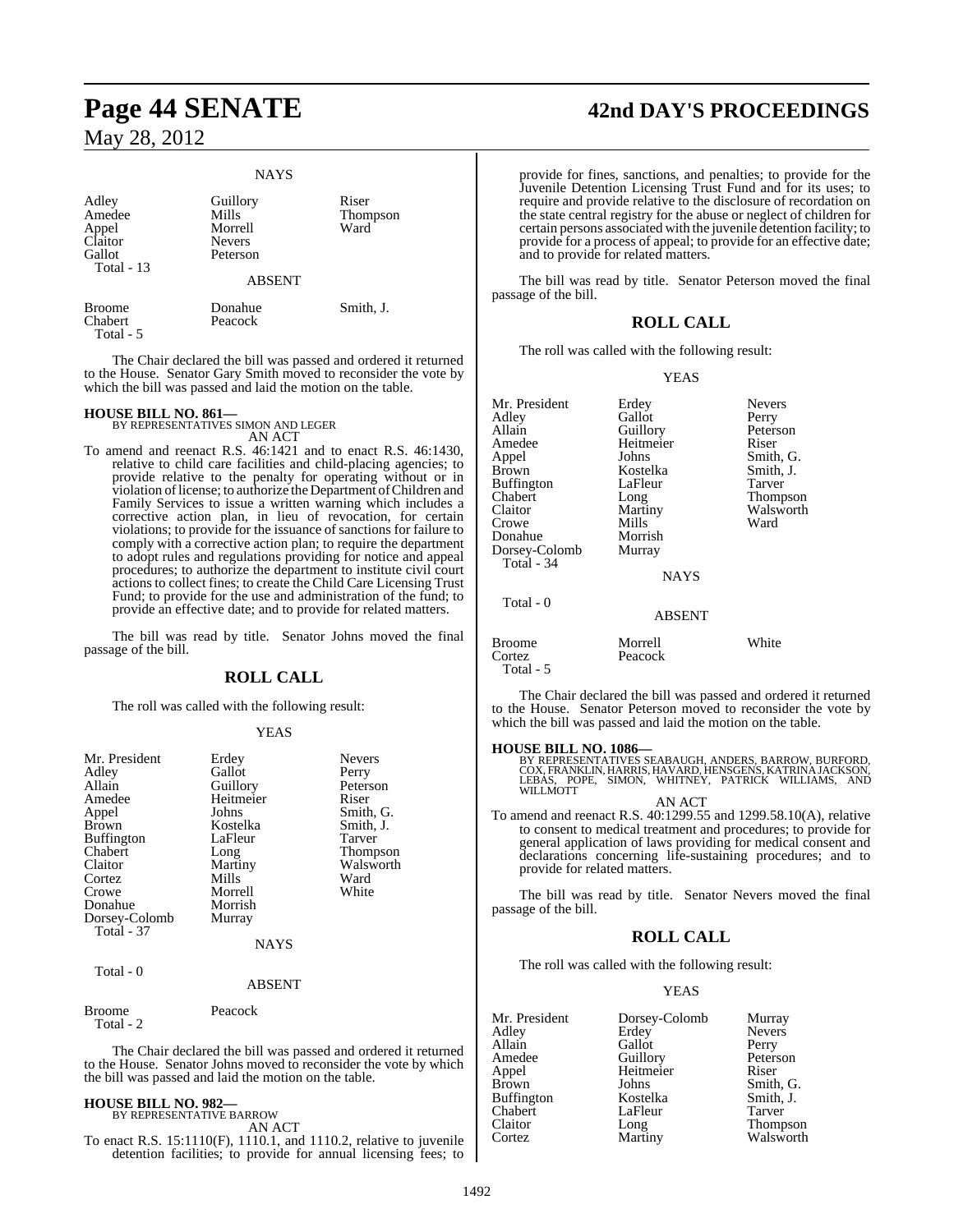### **42nd DAY'S PROCEEDINGS Page 45 SENATE**

| Crowe<br>Donahue<br>Total $-36$ | Mills<br>Morrish | Ward<br>White |
|---------------------------------|------------------|---------------|
|                                 | <b>NAYS</b>      |               |
| Total - 0                       | <b>ABSENT</b>    |               |

Broome Morrell Peacock Total - 3

The Chair declared the bill was passed and ordered it returned to the House. Senator Nevers moved to reconsider the vote by which the bill was passed and laid the motion on the table.

#### **HOUSE BILL NO. 1097—**

BY REPRESENTATIVE CHAMPAGNE AN ACT

To enact R.S. 40:1498(H), relative to Vermilion Parish Fire Protection District No. 7; to provide relative to the per diempaid for members of its governing board; and to provide for related matters.

The bill was read by title. Senator Perry moved the final passage of the bill.

### **ROLL CALL**

The roll was called with the following result:

#### YEAS

| Mr. President<br>Allain<br>Cortez<br>Total - 7                                                | Gallot<br>Mills<br>Perry                                                       | Peterson                                              |
|-----------------------------------------------------------------------------------------------|--------------------------------------------------------------------------------|-------------------------------------------------------|
|                                                                                               | <b>NAYS</b>                                                                    |                                                       |
| Adley<br>Amedee<br>Appel<br><b>Brown</b><br>Claitor<br>Donahue<br>Dorsey-Colomb<br>Total - 19 | Heitmeier<br>Kostelka<br>LaFleur<br>Long<br>Martiny<br>Murray<br><b>Nevers</b> | Riser<br>Smith, J.<br>Tarver<br>Thompson<br>Walsworth |
|                                                                                               | <b>ABSENT</b>                                                                  |                                                       |
| Broome<br><b>Buffington</b><br>Chabert<br>Crowe<br>Erdey<br>Total - 13                        | Guillory<br>Johns<br>Morrell<br>Morrish<br>Peacock                             | Smith, G.<br>Ward<br>White                            |
|                                                                                               | The Chair declared the bill failed to pass.                                    |                                                       |

#### **Notice of Reconsideration**

Senator Perry moved to reconsider on the next Legislative Day the vote by which the bill failed to pass.

#### **HOUSE BILL NO. 1210— (Substitute for House Bill No. 807 by Representative Huval)**

BY REPRESENTATIVE HUVAL AN ACT

To amend and reenact R.S. 42:1123(37), relative to ethics; to provide exceptions to the Code of Governmental Ethics relative to the provision of certain insurance services and compensation related thereto; and to provide for related matters.

On motion of Senator Murray, the bill was read by title and returned to the Calendar, subject to call.

# May 28, 2012

#### **HOUSE BILL NO. 1117—**

BY REPRESENTATIVE BILLIOT AN ACT

To amend and reenact R.S. 33:1236(21)(a)(i), relative to liens; to provide relative to the recordation and enforcement of certain liens; to provide for an award of attorney fees and court costs in certain circumstances; and to provide for related matters.

### **Floor Amendments**

Senator Chabert proposed the following amendments.

#### **SENATE FLOOR AMENDMENTS**

Amendments proposed by Senator Chabert to Engrossed House Bill No. 1117 by Representative Billiot

#### AMENDMENT NO. 1

In Senate Committee Amendment No. 3 proposed by the Senate Committee on Judiciary A and adopted by the Senate on May 22, 2012, on page 1, line 22, after "apply" insert "in a parish with a population greater than one hundred seven thousand five hundred and lessthan one hundred sixteen thousand five hundred asshown by the latest federal decennial census'

On motion of Senator Chabert, the amendments were adopted.

The bill was read by title. Senator Martiny moved the final passage of the amended bill.

### **ROLL CALL**

The roll was called with the following result:

#### YEAS

| Mr. President<br><b>Brown</b><br>Crowe<br>Dorsey-Colomb<br>Gallot<br>Total - 14 | Heitmeier<br>Johns<br>Martiny<br>Mills<br>Morrish<br><b>NAYS</b>                 | Murray<br>Smith, G.<br>Tarver<br>Ward               |
|---------------------------------------------------------------------------------|----------------------------------------------------------------------------------|-----------------------------------------------------|
| Adley<br>Allain<br>Appel<br>Claitor<br>Cortez<br>Donahue<br>Total - 17          | Erdey<br>Kostelka<br>Long<br><b>Nevers</b><br>Perry<br>Peterson<br><b>ABSENT</b> | Riser<br>Smith, J.<br>Thompson<br>Walswort<br>White |
| Amedee<br>Broome                                                                | Chabert<br>Guillory                                                              | Morrell<br>Peacock                                  |

Thompson Walsworth<br>White

Buffington

Guillory Peacock<br>LaFleur

Total - 8

The Chair declared the amended bill failed to pass.

### **Notice of Reconsideration**

Senator Martiny moved to reconsider on the next Legislative Day the vote by which the amended bill failed to pass.

### **House Bills and Joint Resolutions on Third Reading and Final Passage, Subject to Call**

### **Called from the Calendar**

Senator LaFleur asked that House Bill No. 338 be called from the Calendar.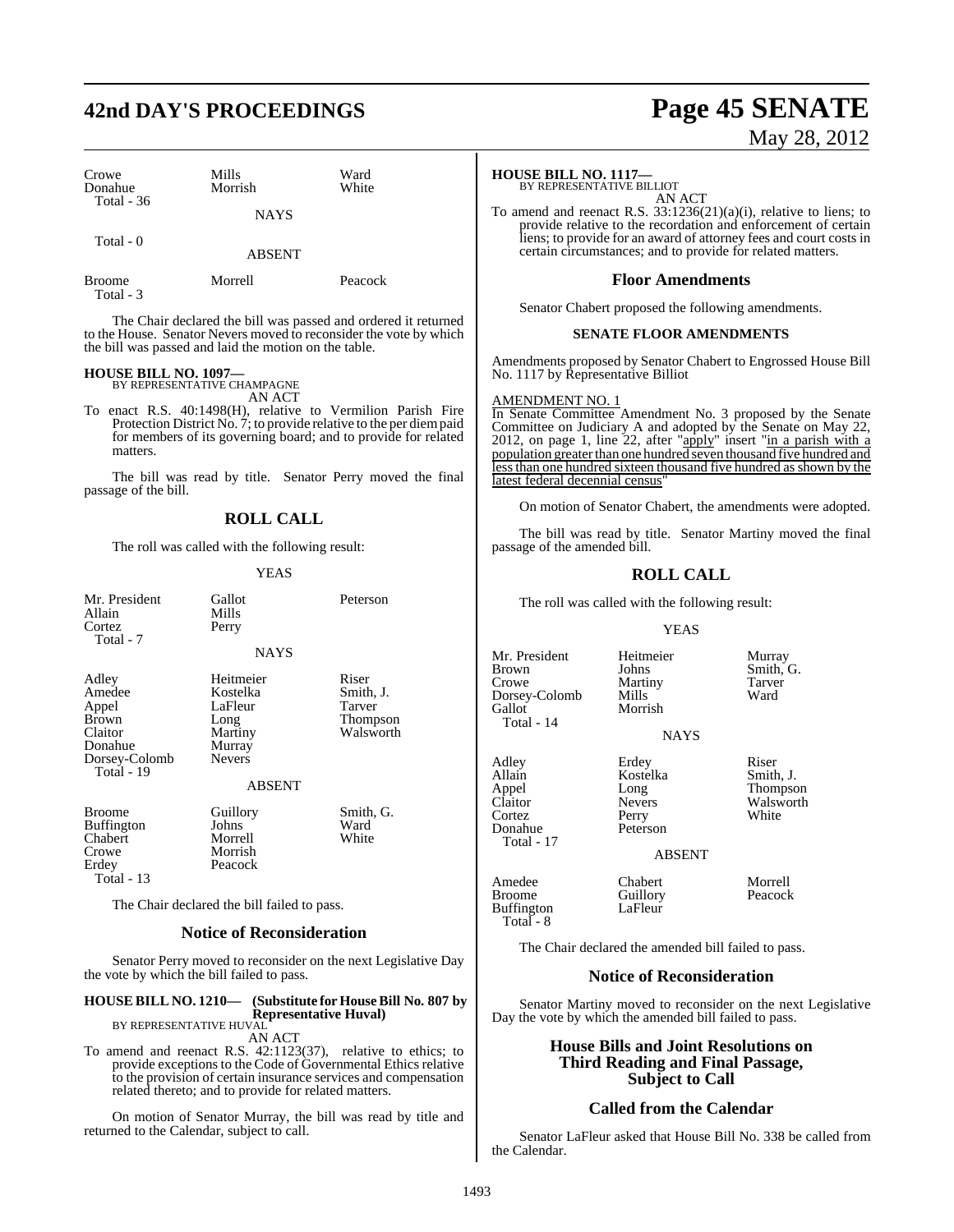## **Page 46 SENATE 42nd DAY'S PROCEEDINGS**

May 28, 2012

### **HOUSE BILL NO. 338—** BY REPRESENTATIVE JOHNSON

AN ACT

To amend and reenact Code of Criminal Procedure Article 895(I),  $(J)$ ,  $(K)$ ,  $(L)$ , and  $(M)$  and to enact R.S. 15:538 $(E)$  and  $574.4.3$ (F) and Code of Criminal Procedure Article 895(N), relative to sex offenders; to provide relative to conditions of probation and parole for certain sex offenders; to authorize the use of truth verification examinations; to provide relative to the administration of truth verification examinations; to prohibit the use of test results for certain purposes; to provide for definitions; and to provide for related matters.

The bill was read by title. Senator LaFleur moved the final passage of the bill.

### **ROLL CALL**

The roll was called with the following result:

#### YEAS

| Mr. President<br>Allain<br>Amedee<br>Appel<br><b>Brown</b><br><b>Buffington</b><br>Crowe<br>Total - 21 | Donahue<br>Dorsey-Colomb<br>Erdey<br>Guillory<br>Heitmeier<br>Johns<br>LaFleur<br><b>NAYS</b> | Long<br>Martiny<br>Morrish<br><b>Nevers</b><br>Riser<br>Thompson<br>White |
|--------------------------------------------------------------------------------------------------------|-----------------------------------------------------------------------------------------------|---------------------------------------------------------------------------|
| Adley<br>Claitor<br>Cortez<br>Gallot<br>Total - 12                                                     | Kostelka<br>Mills<br>Murray<br>Perry<br><b>ABSENT</b>                                         | Peterson<br>Smith, G.<br>Smith, J.<br>Ward                                |
| <b>Broome</b>                                                                                          | Morrell                                                                                       | Tarver                                                                    |

Chabert Peacock Walsworth

The Chair declared the bill was passed and ordered it returned to the House. Senator LaFleur moved to reconsider the vote by which the bill was passed and laid the motion on the table.

#### **Called from the Calendar**

Senator Claitor asked that House Bill No. 361 be called fromthe Calendar.

## **HOUSE BILL NO. 361—** BY REPRESENTATIVE PONTI

Total - 6

AN ACT

To amend and reenact R.S. 35:191(A)(2), relative to notaries; to provide for parish commissioned notary jurisdiction; and to provide for related matters.

The bill was read by title. Senator Claitor moved the final passage of the bill.

### **ROLL CALL**

The roll was called with the following result:

#### YEAS

| Mr. President | Erdey     | <b>Nevers</b> |
|---------------|-----------|---------------|
| Adley         | Gallot    | Perry         |
| Allain        | Guillory  | Peterson      |
| Amedee        | Heitmeier | Riser         |
| Appel         | Johns     | Smith, G.     |
| Brown         | Kostelka  | Smith, J.     |

| <b>42nd DAY'S PROCEEDING</b> |
|------------------------------|
|------------------------------|

| Buffington<br>Chabert<br>Claitor<br>Cortez<br>Crowe<br>Donahue<br>Dorsey-Colomb<br>Total - 37 | LaFleur<br>Long<br>Martiny<br>Mills<br>Morrell<br>Morrish<br>Murray | Tarver<br>Thompson<br>Walsworth<br>Ward<br>White |
|-----------------------------------------------------------------------------------------------|---------------------------------------------------------------------|--------------------------------------------------|
|                                                                                               | <b>NAYS</b>                                                         |                                                  |
| Total - 0                                                                                     | <b>ABSENT</b>                                                       |                                                  |
| Broome<br>Total - 2                                                                           | Peacock                                                             |                                                  |

The Chair declared the bill was passed and ordered it returned to the House. Senator Claitor moved to reconsider the vote by which the bill was passed and laid the motion on the table.

### **Called from the Calendar**

Senator Erdey asked that House Bill No. 585 be called from the Calendar.

## **HOUSE BILL NO. 585—** BY REPRESENTATIVE ST. GERMAIN

AN ACT

To amend and reenact R.S. 32:898(A) and 901, relative to certificates of insurance; to provide for method of filing proof and notice of cancellation or termination; and to provide for related matters.

#### **Floor Amendments**

Senator Erdey proposed the following amendments.

#### **SENATE FLOOR AMENDMENTS**

Amendments proposed by Senator Erdey to Engrossed House Bill No. 585 by Representative St. Germain

#### AMENDMENT NO. 1

Delete the set of Senate Committee Amendments proposed by the Senate Committee on Transportation, Highways and Public Works and adopted by the Senate on May 1, 2012.

#### AMENDMENT NO. 2

Delete the set of Legislative Bureau Amendments proposed by the Legislative Bureau and adopted by the Senate on May 2, 2012.

#### AMENDMENT NO. 3

On page, line 2, after "reenact" delete the reminder of the line and delete line 3 and insert the following: "R.S. 32:863.2(B), relative to notification of the cancellation or issuance of security; to provide relative to security provider late fees; to authorize the deputy secretary of public safety services of the Department of Public Safety and Corrections to waive the fee in certain circumstances; and to"

#### AMENDMENT NO. 4

On page 1, line 6, change "R.S. 32:898(A) and 901 are" to "R.S. 32:863.2(B) is"

#### AMENDMENT NO. 5

On page 1, delete lines 8 through 21 and insert the following: "§863.2. Notification of the cancellation or issuance of security; penalties; database development \* \* \*

B. When a security provider does not provide the secretary deputy secretary of public safety services of the Department of Public Safety and Corrections with the information required by this Section within the time limits set forth in this Section, the insurance company, sales representative or agent, state treasurer, or other provider shall pay a late fee of not more than fifty dollars per policy, bond, or deposit, or other security item concerning which information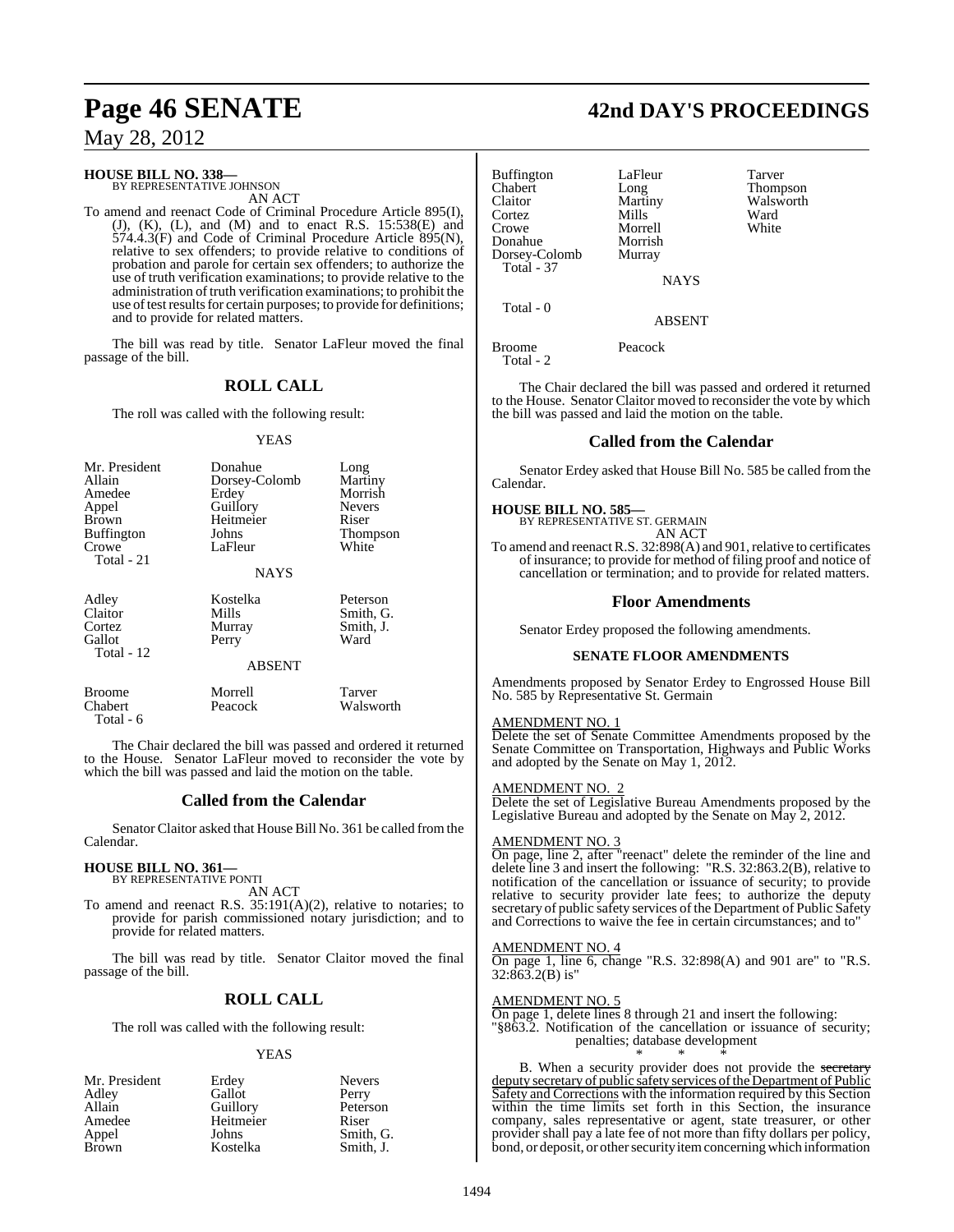### **42nd DAY'S PROCEEDINGS Page 47 SENATE**

is not supplied. If the security provider has reported this information for a policy, bond, deposit, or other security item for a commercial motor vehicle in an untimely manner, the deputy secretary shall impose the late fee unless the deputy secretary determines that the security provider made a good faith effort to comply with these requirements but the delay was caused by circumstances outside the security provider's control. All fees collected under this Subsection shall be deposited in the Bond Security and Redemption Fund as provided in R.S. 32:853(B)(2). \* \* \*"

AMENDMENT NO. 6 On page 2, delete lines 1 through 6

On motion of Senator Erdey, the amendments were adopted.

The bill was read by title. Senator Erdey moved the final passage of the amended bill.

### **ROLL CALL**

The roll was called with the following result:

#### YEAS

| Mr. President | Erdey       | Murray          |
|---------------|-------------|-----------------|
| Adley         | Gallot      | <b>Nevers</b>   |
| Allain        | Guillory    | Perry           |
| Amedee        | Heitmeier   | Peterson        |
| Appel         | Johns       | Riser           |
| <b>Brown</b>  | Kostelka    | Smith, G.       |
| Buffington    | LaFleur     | Smith, J.       |
| Chabert       | Long        | Tarver          |
| Cortez        | Martiny     | <b>Thompson</b> |
| Crowe         | Mills       | Walsworth       |
| Donahue       | Morrell     | Ward            |
| Dorsey-Colomb | Morrish     | White           |
| Total - 36    |             |                 |
|               | <b>NAYS</b> |                 |
|               |             |                 |

#### Total - 0

#### ABSENT

| Broome    | Claitor | Peacock |
|-----------|---------|---------|
| Total - 3 |         |         |
|           |         |         |

The Chair declared the amended bill was passed and ordered it returned to the House. Senator Erdey moved to reconsider the vote by which the bill was passed and laid the motion on the table.

#### **Rules Suspended**

Senator Adley asked for and obtained a suspension of the rules to revert to the Morning Hour.

#### **Appointment of Conference Committee on Senate Bill No. 390**

The President of the Senate appointed the following members to confer with a like committee from the House to consider the disagreement on **Senate Bill No. 390**:

> Senators White, Walsworth and Kostelka.

#### **Appointment of Conference Committee on House Bill No. 61**

The President of the Senate appointed to the Conference Committee on **House Bill No. 61** the following members of the Senate:

# May 28, 2012

Senators Guillory, Donahue and Appel.

#### **Introduction of Senate Resolutions**

#### **SENATE RESOLUTION NO. 151—**

BY SENATOR MORRELL A RESOLUTION To commend Sue Schindler and other corporate mechanics at Lakefront Airport for saving the lives of animals.

The resolution was read by title and placed on the Calendar for a second reading.

#### **SENATE RESOLUTION NO. 152—**

BY SENATOR CROWE A RESOLUTION

To adopt Senate Rule 13.21.1 of the Rules of Order of the Senate relative to conference committee reports; to require that every senator who is a member of a conference committee be presented the conference committee report, sign it, and indicate affirmatively whether or not the member accepts or rejects the report.

The resolution was read by title and placed on the Calendar for a second reading.

### **SENATE RESOLUTION NO. 153—** BY SENATOR DORSEY-COLOMB

A RESOLUTION

To urge and request the Department of Public Safety and Corrections, public safety services, to study safety devices for trailers or semitrailers with a gross weight capacity of up to ten thousand pounds.

The resolution was read by title and placed on the Calendar for a second reading.

#### **SENATE RESOLUTION NO. 154—** BY SENATOR THOMPSON

A RESOLUTION

To express the sincere condolences of the Senate of the Legislature of Louisiana upon the death of Ruby Mae Williams Washington.

The resolution was read by title and placed on the Calendar for a second reading.

#### **Introduction of Senate Concurrent Resolutions**

Senator Alario asked for and obtained a suspension of the rules to read Senate Concurrent Resolutions a first and second time.

**SENATE CONCURRENT RESOLUTION NO. 139—**<br>BY SENATORS MORRELL, ALARIO AND HEITMEIER AND<br>REPRESENTATIVES ADAMS, ARNOLD, BILLIOT, CONNICK, GIROD<br>JACKSON AND LEOPOLD A CONCURRENT RESOLUTION

To commend Stewart Young and Café Hope for cooking up great food and bright futures with the "Seeds of Success Program" located at the historic Hope Haven campus in Marrero.

The resolution was read by title and placed on the Calendar for a second reading.

## **SENATE CONCURRENT RESOLUTION NO. 140—** BY SENATOR ALARIO

A CONCURRENT RESOLUTION

To commend the Honorable Catherine D. "Kitty" Kimball, Chief Justice of the Louisiana Supreme Court, for a lifetime of exemplary public service to the state and its judicial system and for twenty years of that service as a justice on the Supreme Court, and to congratulate her honor upon the occasion of her retirement from the bench.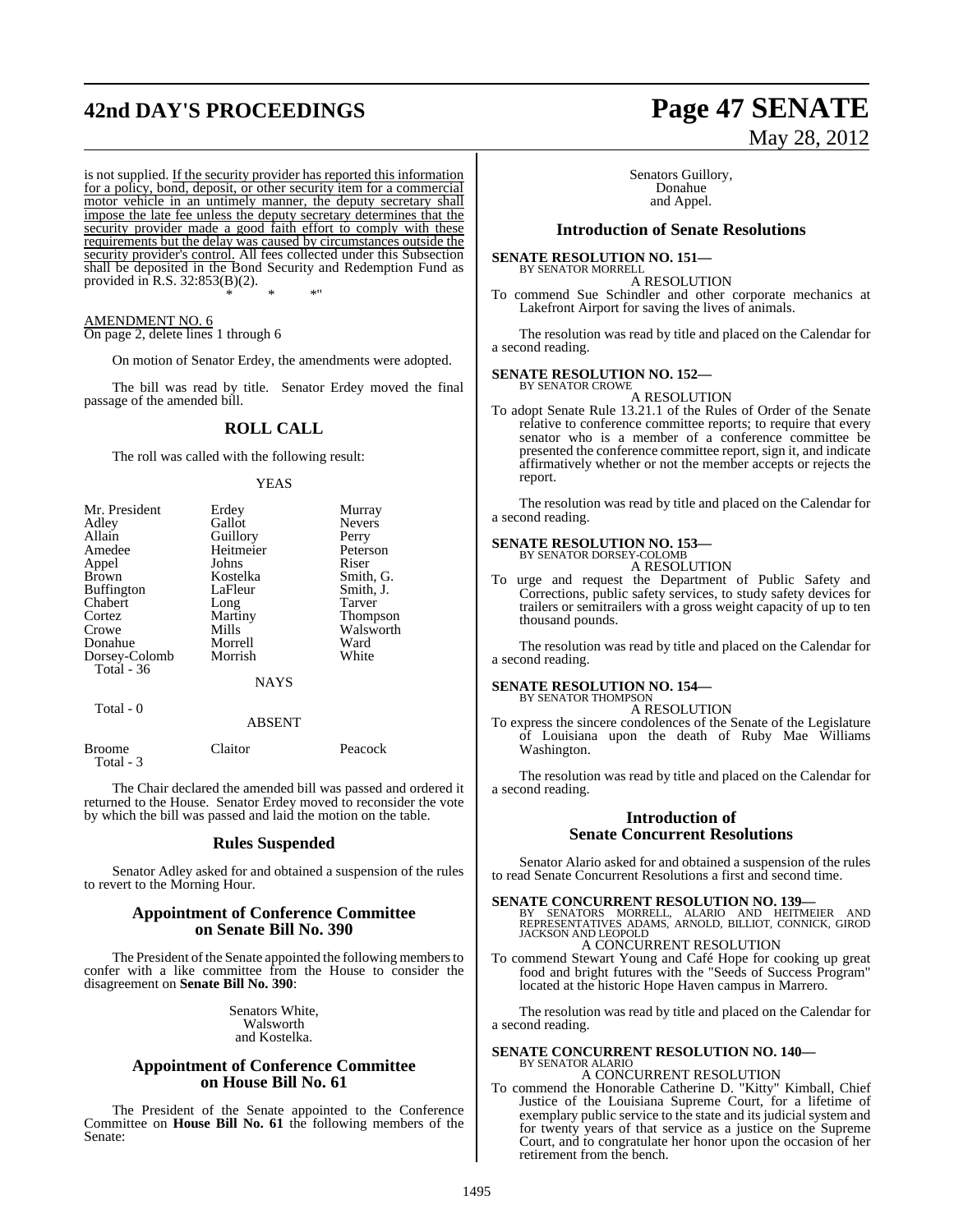The concurrent resolution was read by title. Senator Alario moved to adopt the Senate Concurrent Resolution.

#### **ROLL CALL**

The roll was called with the following result:

#### YEAS

| Mr. President | Erdey     | <b>Nevers</b>   |
|---------------|-----------|-----------------|
| Adley         | Gallot    | Perry           |
| Allain        | Guillory  | Peterson        |
| Amedee        | Heitmeier | Riser           |
| Appel         | Johns     | Smith, G.       |
| <b>Brown</b>  | Kostelka  | Smith, J.       |
| Buffington    | LaFleur   | Tarver          |
| Chabert       | Long      | <b>Thompson</b> |
| Claitor       | Martiny   | Walsworth       |
| Cortez        | Mills     | Ward            |
| Crowe         | Morrell   | White           |
| Donahue       | Morrish   |                 |
| Dorsey-Colomb | Murray    |                 |
| Total - 37    |           |                 |
|               | NAYS      |                 |

Total - 0

#### ABSENT

Broome Peacock Total - 2

The Chair declared the Senate adopted the Senate Concurrent Resolution and ordered it sent to the House.

## **SENATE CONCURRENT RESOLUTION NO. 141—** BY SENATOR CLAITOR

A CONCURRENT RESOLUTION

To designate June 1, 2012, as Congenital Heart Defect Awareness Day in Louisiana and to name the Brett and Melanie Williams Family as 2012 Louisiana Congenital Heart Defect Ambassadors.

The resolution was read by title and placed on the Calendar for a second reading.

#### **Reports of Committees**

The following reports of committees were received and read:

#### **REPORT OF COMMITTEE ON**

#### **FINANCE**

Senator Jack Donahue, Chairman on behalf of the Committee on Finance, submitted the following report:

#### May 28, 2012

To the President and Members of the Senate:

I am directed by your Committee on Finance to submit the following report:

### **SENATE CONCURRENT RESOLUTION NO. 128—**

BY SENATORS DONAHUE AND ALARIO A CONCURRENT RESOLUTION

To make available for appropriation from the Budget Stabilization Fund the sum of \$204,700,000 not to exceed one-third of the balance of the Budget Stabilization Fund, due to the reduction of the revenue forecast for the current fiscal year in the amount of \$204,700,000 as adopted by the Revenue Estimating Conference at its meeting of April 24, 2012, and as recognized by the Joint Legislative Committee on the Budget at its meeting of May 10, 2012.

### **Page 48 SENATE 42nd DAY'S PROCEEDINGS**

Reported with amendments.

#### **HOUSE BILL NO. 1—**

BY REPRESENTATIVE FANNIN AN ACT

Making appropriations for the ordinary expenses of the executive branch of state government, pensions, public schools, public roads, public charities, and state institutions and providing with respect to the expenditure of said appropriations.

Reported with amendments.

#### **HOUSE BILL NO. 134—**

BY REPRESENTATIVE FANNIN AN ACT

To provide for the establishment and reestablishment of agency ancillary funds, to be specifically known as internal service funds, auxiliary accounts, or enterprise funds for certain state institutions, officials, and agencies; to provide for appropriation of funds; and to regulate the administration of said funds.

Reported with amendments.

### **HOUSE BILL NO. 822—** BY REPRESENTATIVE FANNIN

AN ACT To amend and reenact R.S. 22:842, relative to special treasury funds; to provide for deposits into the Louisiana Medical Assistance Trust Fund; to provide for the transfer, dedication, use, and appropriations as specified of certain treasury funds; to provide for the deposit of certain fundsinto the state treasury; to provide for effective dates; and to provide for related matters.

Reported with amendments.

### **HOUSE BILL NO. 1044—** BY REPRESENTATIVE KLECKLEY

AN ACT

To appropriate funds for Fiscal Year 2012-2013 to defray the expenses of the Louisiana Legislature, including the expenses of the House of Representatives and the Senate, of legislative service agencies, and of the Louisiana State Law Institute; to provide for the salary, expenses and allowances of members, officers, staff and agencies of the Legislature; to provide with respect to the appropriations and allocations herein made; and to provide for related matters.

Reported favorably.

**HOUSE BILL NO. 1058—** BY REPRESENTATIVES FANNIN AND KLECKLEY AND SENATORS ALARIO AND DONAHUE

AN ACT

To appropriate funds to defray the expenses of the Louisiana Judiciary, including the Supreme Court, Courts of Appeal, District Courts, Criminal District Court of Orleans Parish, and other courts; and to provide for related matters.

Reported with amendments.

#### **HOUSE BILL NO. 1059—**

BY REPRESENTATIVE FANNIN

AN ACT

To appropriate funds and to make certain reductions in appropriations from certain sources to be allocated to designated agencies and purposes in specific amounts for the making of supplemental appropriations and reductions for said agencies and purposes for Fiscal Year 2011-2012; to provide for an effective date; and to provide for related matters.

Reported with amendments.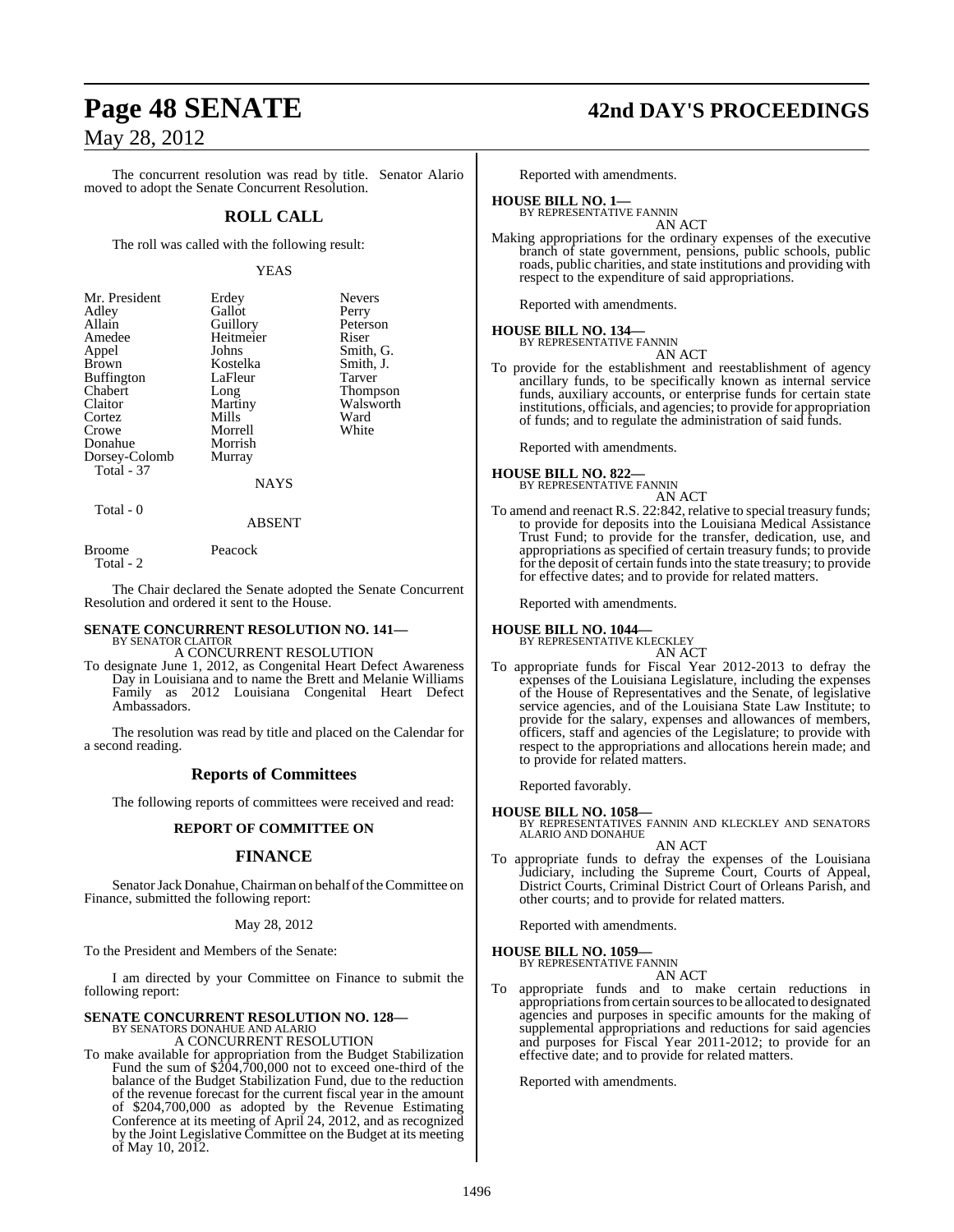## **42nd DAY'S PROCEEDINGS Page 49 SENATE**

#### **HOUSE BILL NO. 1091—**

BY REPRESENTATIVE FANNIN AN ACT

To provide with respect to the Revenue Sharing Fund and the allocation and distribution thereof for Fiscal Year 2012-2013; and to provide for related matters.

Reported favorably.

Respectfully submitted, JACK DONAHUE Chairman

#### **REPORT OF COMMITTEE ON**

#### **REVENUE AND FISCAL AFFAIRS**

Senator Neil Riser, Chairman on behalf of the Committee on Revenue and Fiscal Affairs, submitted the following report:

#### May 28, 2012

To the President and Members of the Senate:

I am directed by your Committee on Revenue and Fiscal Affairs to submit the following report:

### **HOUSE BILL NO. 2—** BY REPRESENTATIVE ROBIDEAUX

AN ACT

To provide with respect to the capital outlay budget and the capital outlay program for state government, state institutions, and other public entities; to provide for the designation of projects and improvements; to provide for the financing thereof making appropriations from certain sources; and to provide for related matters.

Reported with amendments.

### **HOUSE BILL NO. 377—** BY REPRESENTATIVE ROBIDEAUX

AN ACT

To enact R.S. 47:201.1(F), relative to income tax returns; to provide with respect to composite returns of partnerships; to provide for the payment and distribution of overpayments; to provide for an effective date; and to provide for related matters.

Reported favorably.

#### **HOUSE BILL NO. 934—**

BY REPRESENTATIVES LIGI, ADAMS, ARNOLD, BADON, BILLIOT,<br>WESLEY BISHOP, BROSSETT, CONNICK, LEGER, LEOPOLD, LOPINTO,<br>LORUSSO, TALBOT, AND WILLMOTT AND SENATORS ALARIO,<br>APPEL, MARTINY, AND MORRELL

AN ACT

To enact R.S. 47:551.1, relative to special districts; to authorize the establishment of an automobile rental tax district in the parishes of Jefferson and Orleans; to provide for the boundaries, governance, and powers of the district; to authorize the levy of a tax on the lease or rental of certain automobiles under certain circumstances; to provide for the use of the avails of the tax; to provide for an effective date; and to provide for related matters.

Reported with amendments.

#### **HOUSE BILL NO. 971—** BY REPRESENTATIVE BARROW

AN ACT

To enact R.S. 47:551.1, relative to special districts; to authorize the establishment of an automobile rental tax district in East Baton Rouge Parish; to provide for the boundaries, governance, and powers of the district; to authorize the levy of a tax on the lease or rental of certain automobiles under certain circumstances; to provide for the use of the avails of the tax; to provide for an effective date; and to provide for related matters.

# May 28, 2012

Reported with amendments.

Respectfully submitted, SENATOR NEIL RISER Chairman

#### **Senate Concurrent Resolutions on Second Reading Just Reported by Committees**

Senator Donahue asked for and obtained a suspension of the rules to take up Senate Concurrent Resolutions just reported by Committees.

### **SENATE CONCURRENT RESOLUTION NO. 128—** BY SENATORS DONAHUE AND ALARIO

A CONCURRENT RESOLUTION

To make available for appropriation from the Budget Stabilization Fund the sum of \$204,700,000 not to exceed one-third of the balance of the Budget Stabilization Fund, due to the reduction of the revenue forecast for the current fiscal year in the amount of \$204,700,000 as adopted by the Revenue Estimating Conference at its meeting of April 24, 2012, and as recognized by the Joint Legislative Committee on the Budget at its meeting of May 10, 2012.

Reported with amendments by the Committee on Finance.

#### **SENATE COMMITTEE AMENDMENTS**

Amendments proposed by Senate Committee on Finance to Original Senate Concurrent Resolution No. 128 by Senator Donahue

#### AMENDMENT NO. 1

On page 2, delete lines 17 through 19, and insert the following: "2012; and

WHEREAS, in the event that actual collections of revenue become available in Fiscal Year 2011-2012 which exceed the official forecast of revenue available for expenditures in Fiscal Year 2011- 2012 as promulgated by the Revenue Estimating Conference on April 24, 2012, the legislature desires that the difference, not to exceed the amount of \$204,700,000, should be deposited into the Budget Stabilization Fund; and"

#### AMENDMENT NO. 2

On page 3, after line 25, insert the following:

"BE IT FURTHER RESOLVED that the treasurer is directed after complying with the provisions of Article VII, Section 9(B) of the Constitution of Louisiana relative to the allocation of monies to the Bond Security and Redemption Fund, to deposit into the Budget Stabilization Replenishment Fund as created in the Act which originated as House Bill No. 822 of the 2012 Regular Session of the Legislature, the difference between the official forecast of revenue available for expenditures for Fiscal Year 2011-2012 adopted by the Revenue Estimating Conference on April 24, 2012, and the actual collections ofrevenue available for expendituresin Fiscal Year 2011- 2012 as promulgated by the Revenue Estimating Conference, not to exceed the amount of \$204,700,000. Thereafter, the treasurer is directed to transfer the monies in the Budget Stabilization Replenishment Fund to the Budget Stabilization Fund in the state treasury."

On motion of Senator Donahue, the committee amendment was adopted. The amended concurrent resolution was read by title, ordered engrossed and passed to a third reading.

#### **House Bills and Joint Resolutions on Second Reading Just Reported by Committees**

Senator Donahue asked for and obtained a suspension of the rules to take up House Bills and Joint Resolutions just reported by Committees.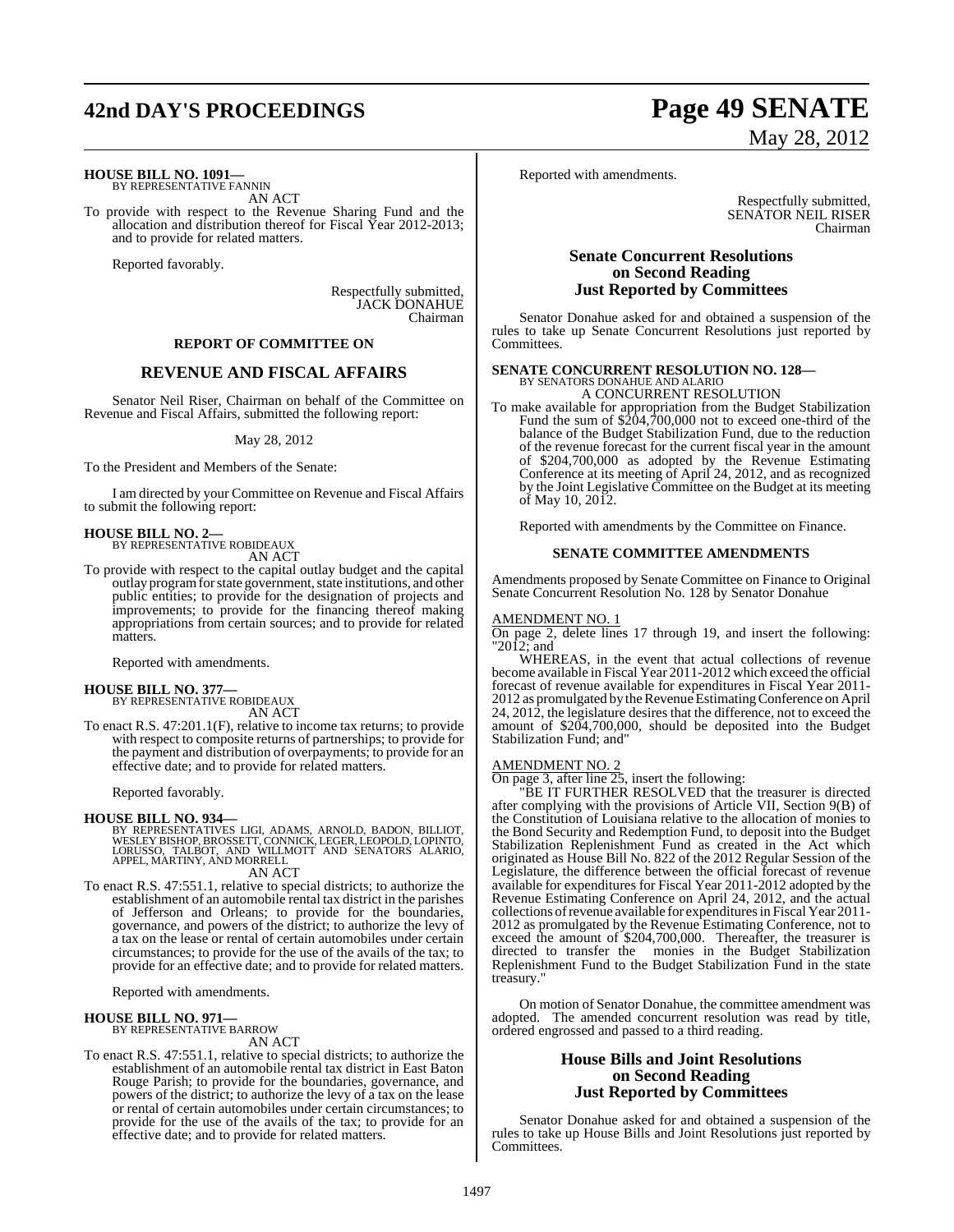## **Page 50 SENATE 42nd DAY'S PROCEEDINGS** May 28, 2012

| <b>HOUSE BILL NO. 1—</b><br>BY REPRESENTATIVE FANNIN                                                                                                                                           | <b>AMENDMENT NO. 15</b><br>On page 15, delete lines 1 through 4                                                                                                                                                                                                                |
|------------------------------------------------------------------------------------------------------------------------------------------------------------------------------------------------|--------------------------------------------------------------------------------------------------------------------------------------------------------------------------------------------------------------------------------------------------------------------------------|
| AN ACT<br>Making appropriations for the ordinary expenses of the executive<br>branch of state government, pensions, public schools, public                                                     | <b>AMENDMENT NO. 16</b><br>On page 15, between lines 18 and 19, insert the following:                                                                                                                                                                                          |
| roads, public charities, and state institutions and providing with<br>respect to the expenditure of said appropriations.<br>Reported with amendments by the Committee on Finance.              | "Payable out of the State General Fund (Direct)<br>to the Administrative Program for a<br>\$<br>130,622<br>statewide retirement adjustment                                                                                                                                     |
| <b>SENATE COMMITTEE AMENDMENTS</b>                                                                                                                                                             |                                                                                                                                                                                                                                                                                |
| Amendments proposed by Senate Committee on Finance to<br>Reengrossed House Bill No. 1 by Representative Fannin                                                                                 | Payable out of the State General Fund<br>by Interagency Transfers to the Governor's<br>Office of Coastal Activities Program for a<br>\$<br>statewide retirement adjustment<br>20,983"                                                                                          |
| AMENDMENT NO. 1<br>On page 3, delete lines 11 through 17                                                                                                                                       | <b>AMENDMENT NO. 17</b><br>On page 15, after line 42, insert the following:                                                                                                                                                                                                    |
| <u>AMENDMENT NO. 2</u>                                                                                                                                                                         | "01-102 OFFICE OF THE INSPECTOR GENERAL                                                                                                                                                                                                                                        |
| On page 4, line 17, delete "Office of" and insert "Office"                                                                                                                                     | <b>EXPENDITURES:</b>                                                                                                                                                                                                                                                           |
| AMENDMENT NO. 3<br>On page 4, line 20, delete "2011-2012," and insert "2011-2012."                                                                                                             | Administrative - Authorized Positions (16)<br>1,707,225<br>S.<br><b>Program Description:</b> The Office of State Inspector General's<br>mission as a statutorily empowered law enforcement agency is to                                                                        |
| <u>AMENDMENT NO. 4</u><br>On page 4, delete lines 21 and 22, and insert the following:                                                                                                         | investigate, detect, and prevent fraud, corruption, waste,<br>inefficiencies, mismanagement, misconduct, and abuse in the                                                                                                                                                      |
| "In order to conform to the"                                                                                                                                                                   | executive branch of state government. The office's mission promotes<br>a high level of integrity, efficiency, effectiveness, and economy in the<br>operations of state government, increasing the general public's                                                             |
| AMENDMENT NO. 5<br>On page 4, line 24, after "agreement" and before "executed", delete<br>"to be"                                                                                              | confidence and trust in state government.<br><b>Objective:</b> The Office of State Inspector General (OIG) will                                                                                                                                                                |
| AMENDMENT NO. 6<br>On page 6, line 17, change "additions and reductions" to<br>"adjustments"                                                                                                   | investigate, detect, and prevent fraud, waste, corruption, misconduct,<br>abuse, inefficiencies, and mismanagement in the Executive Branch<br>of state government, including contractors, grantees, and<br>subcontractors. In addition, the OIG will, within 30 days, document |
| AMENDMENT NO. 7<br>On page 6, line 23, delete "additions and reductions" and insert<br>"adjustments"                                                                                           | the receipt of complaints and how it intends to proceed. The dollar<br>amount will meet or exceed the OIG annual general fund budget.<br><b>Performance Indicators:</b><br>Percentage of dollars identified as fraud and waste compared to the                                 |
| <u>AMENDMENT NO. 8</u><br>On page 6, at the end of line 24, delete "Provided," and delete lines<br>25 through 29                                                                               | OIG general fund budget<br>100%<br>Percentage of complaints with a final disposition determined within<br>30 days of receipt<br>90%<br><b>TOTAL EXPENDITURES</b><br><u>1,707,225</u>                                                                                           |
| <u>AMENDMENT NO. 9</u><br>On page 7, line 24, after "no" and before "special" insert<br>"constitutional requirement or"                                                                        | <b>MEANS OF FINANCE:</b><br>State General Fund (Direct)<br>\$<br>1,701,895<br><b>Federal Funds</b><br>5,330                                                                                                                                                                    |
| AMENDMENT NO. 10<br>On page 12, delete lines 6 through 9                                                                                                                                       | TOTAL MEANS OF FINANCING<br>1,707,225                                                                                                                                                                                                                                          |
| <b>AMENDMENT NO. 11</b><br>On page 12, line 10, delete "E." and insert "D."                                                                                                                    | Payable out of the State General Fund (Direct)<br>to the Administrative Program for a statewide<br>\$<br>retirement adjustment<br>100,740                                                                                                                                      |
| AMENDMENT NO. 12<br>On page 12, line 14, delete "\$10,200,000" and insert "\$22,000,000"                                                                                                       | Payable out of the State General Fund (Direct)<br>to the Administrative Program for a statewide<br>\$<br>29.364"<br>retirement adjustment                                                                                                                                      |
| AMENDMENT NO. 13<br>On page 12, delete lines 15 through 29, delete page 13, and on page<br>14, delete lines 1 through 8                                                                        | <b>AMENDMENT NO. 18</b><br>On page 16, after line 53, insert the following:                                                                                                                                                                                                    |
| <u>AMENDMENT NO. 14</u><br>On page 14, between lines 8 and 9, insert the following:                                                                                                            | "Provided, however, that the following is appropriated for a statewide<br>retirement adjustment:                                                                                                                                                                               |
| "E. After the governor takes action on the General<br>Appropriations Act in accordance with Article III, Section 18 or<br>Article IV, Section 5(G) of the Louisiana Constitution, departments, | <b>EXPENDITURES:</b><br>Administrative Program<br>53,054                                                                                                                                                                                                                       |
| agencies, and programs are authorized to expend monies prior to the                                                                                                                            | TOTAL EXPENDITURES<br>53,054                                                                                                                                                                                                                                                   |
| effective date of any other Act of the 2012 Regular Session of the<br>Legislature in preparation of carrying out the requirements of such<br>Act by the effective date."                       | <b>MEANS OF FINANCE:</b><br>\$<br>State General Fund (Direct)<br>32,722<br>State General Fund by:<br><b>Statutory Dedications:</b>                                                                                                                                             |
|                                                                                                                                                                                                |                                                                                                                                                                                                                                                                                |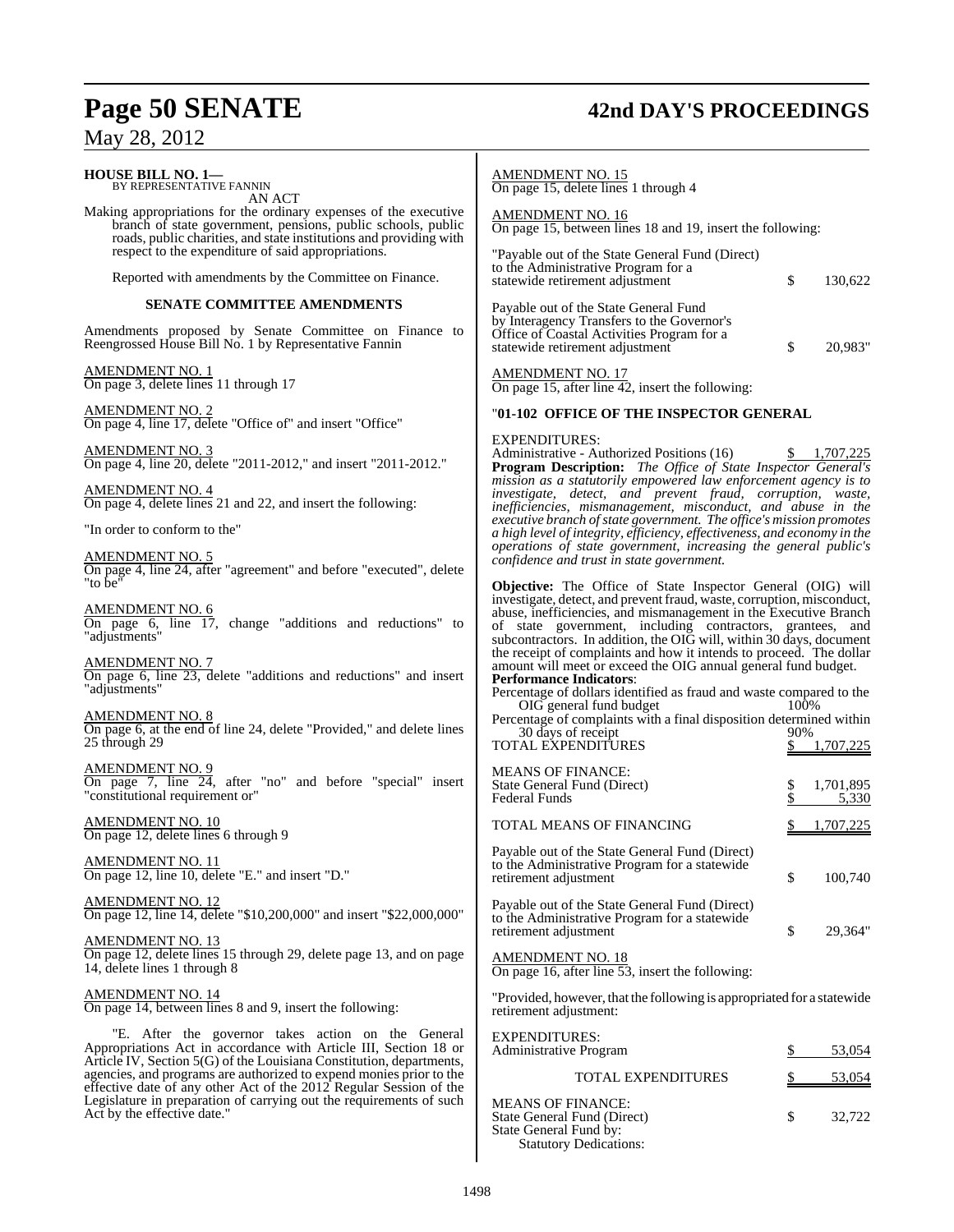## **42nd DAY'S PROCEEDINGS Page 51 SENATE** May 28, 2012

| <b>Indigent Parent Representation Fund</b>                                                                                                   |                | 20,332               | <b>MEANS OF FINANCE:</b>                                                                                               |
|----------------------------------------------------------------------------------------------------------------------------------------------|----------------|----------------------|------------------------------------------------------------------------------------------------------------------------|
| TOTAL MEANS OF FINANCING                                                                                                                     |                | 53,054"              | State General Fund by:<br><b>Statutory Dedications:</b><br>Coastal Protection and Restoration Fund \$<br>351,527       |
| <b>AMENDMENT NO. 19</b><br>On page 17, after line 49, insert the following:                                                                  |                |                      | TOTAL MEANS OF FINANCING \$<br>351,527                                                                                 |
| "Payable out of the State General Fund (Direct)<br>to the Property Tax Regulatory/Oversight<br>Program for a statewide retirement adjustment | \$             | 65,118"              | Provided, however, that the following is appropriated for<br>expenditures associated with the Deepwater Horizon event: |
| AMENDMENT NO. 20<br>On page 20, delete lines 27 through 38                                                                                   |                |                      | <b>EXPENDITURES:</b><br>Coastal Protection and Restoration Authority<br>996,875<br>\$.                                 |
| <b>AMENDMENT NO. 21</b>                                                                                                                      |                |                      | TOTAL EXPENDITURES<br>996,875                                                                                          |
| On page 20, after line 47, insert the following:                                                                                             |                |                      | <b>MEANS OF FINANCE:</b><br>State General Fund by:                                                                     |
| "Provided, however, that the following is appropriated for a statewide<br>retirement adjustment:                                             |                |                      | Interagency Transfers from<br>Department of Public Safety<br>\$<br>966,875<br>Fees & Self-generated Revenues<br>30,000 |
| <b>EXPENDITURES:</b><br><b>Executive Administration Program</b><br><b>CDBG</b> Program                                                       | \$<br>\$<br>\$ | 1,139,615<br>308,346 | TOTAL MEANS OF FINANCING<br>\$<br>996,875                                                                              |
| Auxiliary Program                                                                                                                            |                | 12,824               | Provided, however, that the following is appropriated for<br>expenditures associated with the Deepwater Horizon event: |
| <b>TOTAL EXPENDITURES</b>                                                                                                                    |                | 1,460,785            | <b>EXPENDITURES:</b>                                                                                                   |
| <b>MEANS OF FINANCE:</b><br>State General Fund (Direct)                                                                                      | \$             | 783,769              | Coastal Protection and Restoration Program<br>4.404.493                                                                |
| State General Fund by:<br><b>Interagency Transfers</b>                                                                                       | \$             | 219,486              | <b>TOTAL EXPENDITURES</b><br>4,404,493                                                                                 |
| Fees $\&$ Self-generated Revenues<br><b>Federal Funds</b>                                                                                    | \$             | 208.115<br>249,415   | <b>MEANS OF FINANCE:</b><br>State General Fund by:                                                                     |
| TOTAL MEANS OF FINANCING                                                                                                                     | \$             | 1,460,785            | Interagency Transfers from<br>Department of Public Safety<br>4,084,493                                                 |
| Provided, however, that the following is appropriated for a statewide<br>retirement adjustment:                                              |                |                      | Fees & Self-generated Revenues<br>320,000<br>TOTAL MEANS OF FINANCING<br>4,404,493"<br>S                               |
| <b>EXPENDITURES:</b>                                                                                                                         |                |                      | <b>AMENDMENT NO. 24</b>                                                                                                |
| Administrative Program<br><b>TOTAL EXPENDITURES</b>                                                                                          | \$             | 560,479<br>560,479   | On page 22, line 3, delete " $(54)$ " and insert " $(68)$ "<br><b>AMENDMENT NO. 25</b>                                 |
| <b>MEANS OF FINANCE:</b>                                                                                                                     |                |                      | On page 22, line 3, delete "\$1,289,192,449"<br>and insert<br>"\$1,293,123,148"                                        |
| State General Fund (Direct)<br><b>Federal Funds</b>                                                                                          | \$<br>\$       | 140,120<br>420,359   | <b>AMENDMENT NO. 26</b>                                                                                                |
| TOTAL MEANS OF FINANCING                                                                                                                     |                | 560,479              | On page 23, line 27, delete "\$1,289,192,449" "\$1,293,123,148"<br>and insert                                          |
| Payable out of the State General Fund (Direct)<br>for litigation expenditures to protect state<br>revenues affected by the U.S. Department   |                |                      | <b>AMENDMENT NO. 27</b><br>On page 23, line 29, delete "\$4,084,559" and insert "\$4,692,461"                          |
| of the Interior redrawing the $8(g)$ boundaries<br>off Louisiana's coast                                                                     | \$             | 250,000              | <b>AMENDMENT NO. 28</b><br>On page 23, line 32, delete "\$223,171" and insert "\$297,276"                              |
| Payable out of the State General Fund (Direct)<br>to the Executive Administration Program for IT<br>contractual maintenance support          | \$             | 500,000"             | <b>AMENDMENT NO. 29</b><br>On page 23, line 34, delete "\$8,948,826" and insert "\$9,229,650"                          |
| <b>AMENDMENT NO. 22</b><br>On page 21, line 3, delete " $(3)$ " and insert " $(6)$ "                                                         |                |                      | <b>AMENDMENT NO. 30</b><br>On page 23, line 35, delete "\$1,286,269,311" and insert<br>"\$1,289,237,179"               |
| <b>AMENDMENT NO. 23</b><br>On page 21, after line 45, insert the following:                                                                  |                |                      | <b>AMENDMENT NO. 31</b><br>On page 23, line 36, delete "\$1,289,192,449"<br>and insert<br>$"\$1,293,123,148"$          |
| "Provided, however, that the following is appropriated for a statewide<br>retirement adjustment:                                             |                |                      | <b>AMENDMENT NO. 32</b><br>On page 23, delete lines 45 through 53                                                      |
| <b>EXPENDITURES:</b><br><b>Coastal Protection and Restoration Authority</b><br><b>Coastal Protection and Restoration Program</b>             | \$<br>\$       | 19,297<br>332,230    | <b>AMENDMENT NO. 33</b><br>On page 24, delete lines 1 through 19                                                       |
| <b>TOTAL EXPENDITURES</b>                                                                                                                    |                | 351,527              |                                                                                                                        |

T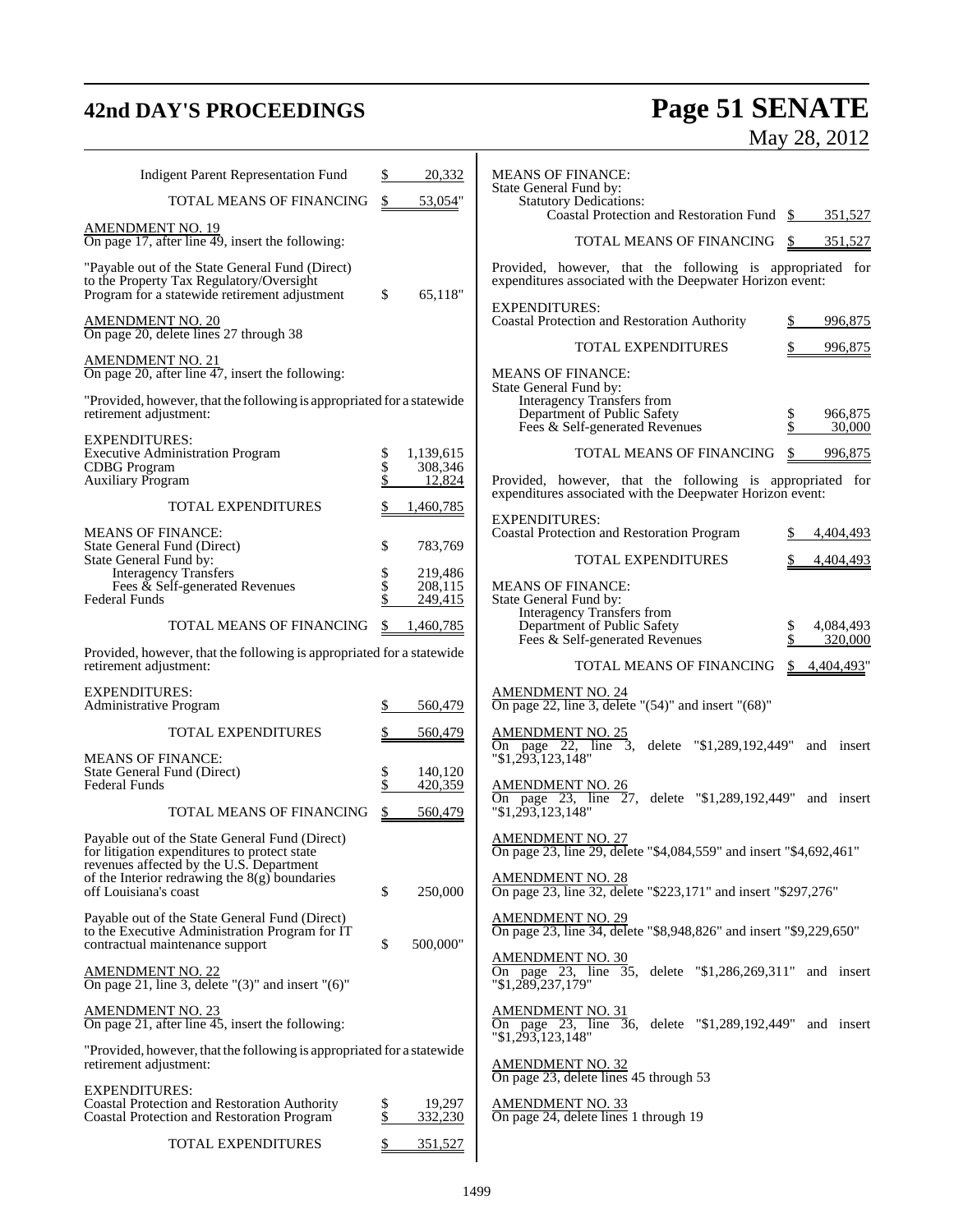## **Page 52 SENATE 42nd DAY'S PROCEEDINGS**

## May 28, 2012

| <b>AMENDMENT NO. 34</b><br>On page 25, after line 56, insert the following:                                                                                |          |                    | Tobacco Tax Health Care Fund<br><b>Federal Funds</b>                                                                                                                        | \$<br>\$      | 14,871<br>50,404 |
|------------------------------------------------------------------------------------------------------------------------------------------------------------|----------|--------------------|-----------------------------------------------------------------------------------------------------------------------------------------------------------------------------|---------------|------------------|
| "Provided, however, that the following is appropriated for a statewide<br>retirement adjustment:                                                           |          |                    | TOTAL MEANS OF FINANCING                                                                                                                                                    | \$            | 74,823"          |
| <b>EXPENDITURES:</b><br>Military Affairs Program<br><b>Education Program</b>                                                                               | \$<br>\$ | 505,807<br>380,739 | <b>AMENDMENT NO. 38</b><br>On page 30, line 16, delete " $(51)$ " and insert " $(29)$ "<br><b>AMENDMENT NO. 39</b>                                                          |               |                  |
| TOTAL EXPENDITURES                                                                                                                                         |          | 886,546            | On page 30, at the end of line 16, delete "\$6,515,681" and insert<br>"\$4,017,197"                                                                                         |               |                  |
| <b>MEANS OF FINANCE:</b><br>State General Fund (Direct)<br>State General Fund by:<br>Fees & Self-generated Revenues                                        | \$<br>\$ | 313,600<br>55,639  | AMENDMENT NO. 40<br>On page 30, at the end of line 43, delete "\$30,454,179" and insert<br>$"\$30,365,330"$                                                                 |               |                  |
| <b>Federal Funds</b><br>TOTAL MEANS OF FINANCING                                                                                                           | \$       | 517,307<br>886,546 | <b>AMENDMENT NO. 41</b><br>On page 31, at the end of line 38, delete "\$44,705,481" and insert<br>" \$42,118,148"                                                           |               |                  |
| Payable out of the State General Fund by<br>Fees and Self-generated Revenues to the<br>Military Affairs Program for maintenance<br>and road work           | \$       | 200,000            | <b>AMENDMENT NO. 42</b><br>On page 31, at the end of line 40, delete "\$22,250,163" and insert<br>"\$19,662,830"                                                            |               |                  |
| Payable out of the State General Fund by<br>Statutory Dedications out of the Camp Minden                                                                   |          |                    | $\frac{\text{AMENDMENT NO. 43}}{\text{On page 31, at the end of line 45, delete "$44,705,481" and insert}$<br>" \$42,118,148"                                               |               |                  |
| Fire Protection Fund for fire protection in the<br>event that Senate Bill No. 285 of the 2012<br>Regular Session of the Legislature<br>is enacted into law | \$       | 50,000"            | AMENDMENT NO. 44<br>On page 31, delete lines 46 through 51, and insert the following:                                                                                       |               |                  |
| <b>AMENDMENT NO. 35</b>                                                                                                                                    |          |                    | "Payable out of the State General Fund (Direct)<br>to the Senior Centers Program for supplemental<br>funding to Senior Centers                                              | \$            | 315,230          |
| On page 26, after line $52$ , insert the following:<br>"Provided, however, that the following is appropriated for a statewide<br>retirement adjustment:    |          |                    | Provided, however, that the following is appropriated for a statewide<br>retirement adjustment:                                                                             |               |                  |
| <b>EXPENDITURES:</b><br>Administrative Program                                                                                                             |          | 39,063             | <b>EXPENDITURES:</b><br>Administrative Program<br>Title III, V, VII and NSIP Program                                                                                        | \$<br>\$      | 77.151<br>5,710  |
| TOTAL EXPENDITURES                                                                                                                                         |          | 39,063             | <b>TOTAL EXPENDITURES</b>                                                                                                                                                   |               | 82,861           |
| <b>MEANS OF FINANCE:</b><br>State General Fund by:<br><b>Statutory Dedications:</b><br>Louisiana Public Defender Fund                                      |          | 39,063             | <b>MEANS OF FINANCE:</b><br>State General Fund (Direct)<br><b>Federal Funds</b>                                                                                             | $\frac{1}{3}$ | 72,862<br>9,999  |
| TOTAL MEANS OF FINANCING                                                                                                                                   | \$       | 39,063"            | TOTAL MEANS OF FINANCING<br><b>AMENDMENT NO. 45</b>                                                                                                                         | \$            | 82,861"          |
| <b>AMENDMENT NO. 36</b><br>On page 28, between lines 7 and 8, insert the following:                                                                        |          |                    | On page 32, after line 44, insert the following:<br>"Provided, however, that the following is appropriated for a statewide                                                  |               |                  |
| "Payable out of the State General Fund (Direct)<br>to the Administrative Program for a                                                                     |          |                    | retirement adjustment:                                                                                                                                                      |               |                  |
| statewide retirement adjustment<br><b>AMENDMENT NO. 37</b>                                                                                                 | \$       | 7,587"             | <b>EXPENDITURES:</b><br>La. State Racing Commission                                                                                                                         |               | 67,263           |
| On page 30, between lines 13 and 14, insert the following:                                                                                                 |          |                    | TOTAL EXPENDITURES                                                                                                                                                          |               | 67,273           |
| "Provided, however, that the following is appropriated for a statewide<br>retirement adjustment:                                                           |          |                    | <b>MEANS OF FINANCE:</b><br>State General Fund by<br>Fees and Self-generated Revenues                                                                                       | \$            | 23,542           |
| <b>EXPENDITURES:</b><br>Federal Programs                                                                                                                   | \$       | 50,404             | <b>Statutory Dedications</b><br>Pari-Mutuel Live Racing                                                                                                                     | \$            | 43,721           |
| <b>State Programs</b>                                                                                                                                      | \$       | 24,419             | TOTAL MEANS OF FINANCING                                                                                                                                                    | S             | $67,273$ "       |
| <b>TOTAL EXPENDITURES</b><br><b>MEANS OF FINANCE:</b><br>State General Fund (Direct)<br>State General Fund by:<br><b>Statutory Dedications:</b>            | \$       | 74,823<br>09,548   | <b>AMENDMENT NO. 46</b><br>On page 34, between lines 8 and 9, insert the following:<br>"Payable out of the State General Fund by<br>Fees and Self-generated Revenues to the |               |                  |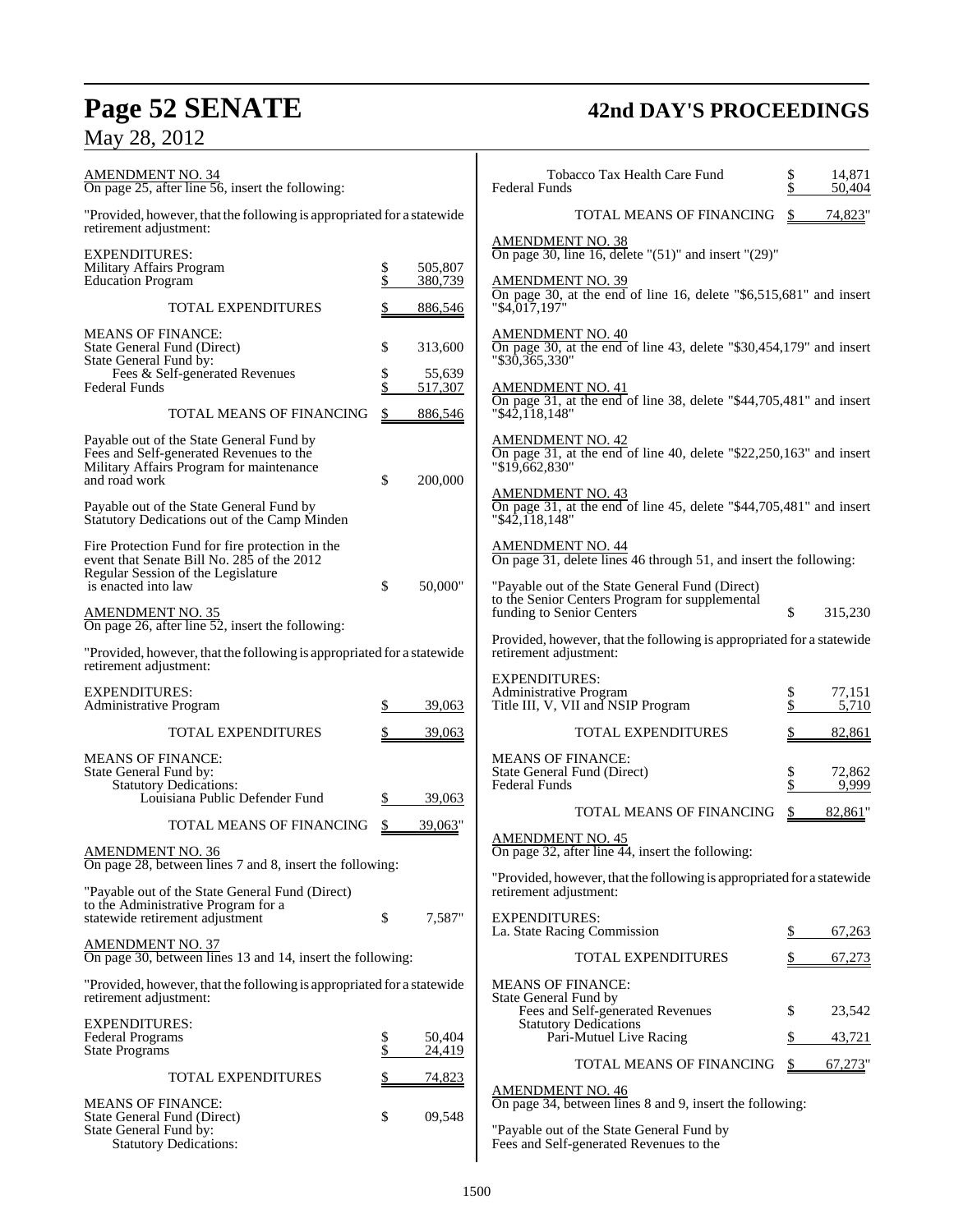## **42nd DAY'S PROCEEDINGS Page 53 SENATE** May 28, 2012

| Office of Financial Institutions Program<br>for a statewide retirement adjustment                                | \$         | 215,429"                  | State General Fund by:<br>Fees & Self-generated Revenues<br><b>Federal Funds</b>                                                                      | \$             | 42,796<br>95,254             |
|------------------------------------------------------------------------------------------------------------------|------------|---------------------------|-------------------------------------------------------------------------------------------------------------------------------------------------------|----------------|------------------------------|
| <b>AMENDMENT NO. 47</b><br>On page 35, after line 52, insert the following:                                      |            |                           | TOTAL MEANS OF FINANCING                                                                                                                              | \$             | 138,050"                     |
| "Provided, however, that the following is appropriated for a statewide<br>retirement adjustment:                 |            |                           | <b>AMENDMENT NO. 51</b><br>On page 38, between lines 30 and 31, insert the following:                                                                 |                |                              |
| <b>EXPENDITURES:</b><br>Administrative Program                                                                   |            | 41,277                    | "Provided, however, that the following is appropriated for a statewide<br>retirement adjustment:                                                      |                |                              |
| Claims Program<br>Contact Assistance Program<br>State Approval Agency Program<br>State Veterans Cemetery Program | \$\$\$\$\$ | 11,225<br>58,045<br>5,048 | <b>EXPENDITURES:</b><br>Northwest Louisiana War Veterans Home                                                                                         | \$             | 133,311                      |
| TOTAL EXPENDITURES                                                                                               | \$         | 20,307<br>135,902         | TOTAL EXPENDITURES                                                                                                                                    |                | 133,311                      |
| <b>MEANS OF FINANCE:</b><br>State General Fund (Direct)                                                          | \$         | 107,150                   | <b>MEANS OF FINANCE:</b><br>State General Fund by:<br>Fees & Self-generated Revenues                                                                  | \$             | 38,660                       |
| State General Fund by:<br>Fees & Self-generated Revenues                                                         | \$         | 18,574                    | <b>Federal Funds</b>                                                                                                                                  | Š.             | 94,651                       |
| <b>Federal Funds</b>                                                                                             | \$         | 10,178                    | TOTAL MEANS OF FINANCING                                                                                                                              | \$.            | 133,311"                     |
| TOTAL MEANS OF FINANCING                                                                                         | \$.        | 135,902"                  | <b>AMENDMENT NO. 52</b><br>On page 39, between lines 16 and 17, insert the following:                                                                 |                |                              |
| AMENDMENT NO. 48<br>On page 36, between lines 30 and 31, insert the following:                                   |            |                           | "Provides, however, that the following is appropriated for a statewide<br>retirement adjustment:                                                      |                |                              |
| "Provided, however, that the following is appropriated for a statewide<br>retirement adjustment:                 |            |                           | <b>EXPENDITURES:</b><br>Southeast Louisiana War Veterans Home                                                                                         |                | 141,287                      |
| <b>EXPENDITURES:</b><br>Louisiana War Veterans Home                                                              | S          | 139,131                   | TOTAL EXPENDITURES                                                                                                                                    |                | 141,287                      |
| <b>TOTAL EXPENDITURES</b>                                                                                        | S          | 139,131                   | <b>MEANS OF FINANCE:</b>                                                                                                                              |                |                              |
| <b>MEANS OF FINANCE:</b><br>State General Fund by:                                                               |            |                           | State General Fund by:<br>Fees & Self-generated Revenues<br><b>Federal Funds</b>                                                                      | \$<br>\$       | 51,928<br>89,359             |
| Fees & Self-generated Revenues<br><b>Federal Funds</b>                                                           | \$         | 41,739<br>97,392          | TOTAL MEANS OF FINANCING                                                                                                                              | \$             | 141,287                      |
| TOTAL MEANS OF FINANCING                                                                                         | \$         | 139,131"                  | AMENDMENT NO. 53<br>On page 43, between lines 11 and 12, insert the following:                                                                        |                |                              |
| <b>AMENDMENT NO. 49</b><br>On page 37, between lines 15 and 16, insert the following:                            |            |                           | "Provided, however, that the following is appropriated for a statewide<br>retirement adjustment:                                                      |                |                              |
| "Provides, however, that the following is appropriated for a statewide<br>retirement adjustment:                 |            |                           | <b>EXPENDITURES:</b>                                                                                                                                  |                |                              |
| <b>EXPENDITURES:</b><br>Northeast Louisiana War Veterans Home                                                    |            | 138,227                   | Administrative<br>Elections<br>Archives and Records                                                                                                   | \$<br>\$       | 124,434<br>163,871<br>50,680 |
| TOTAL EXPENDITURES                                                                                               |            | 138,227                   | Museums and Other Operations<br>Commercial                                                                                                            | \$<br>\$<br>\$ | 41,222<br>68,931             |
| <b>MEANS OF FINANCE:</b>                                                                                         |            |                           | TOTAL EXPENDITURES                                                                                                                                    |                | 449,138                      |
| State General Fund by:<br>Fees & Self-generated Revenues<br><b>Federal Funds</b>                                 | \$<br>\$   | 42,850<br>95,377          | <b>MEANS OF FINANCE:</b><br>State General Fund (Direct)                                                                                               |                | 449,138                      |
| TOTAL MEANS OF FINANCING                                                                                         |            | 138,227"                  | TOTAL MEANS OF FINANCING                                                                                                                              | \$             | 449,138                      |
| AMENDMENT NO. 50<br>On page 37, after line 45, insert the following:                                             |            |                           | Payable out of the State General Fund (Direct)<br>to the Elections Program for the state portion                                                      |                |                              |
| "Provided, however, that the following is appropriated for a statewide<br>retirement adjustment:                 |            |                           | of Registrar of Voters expenses related to an<br>employer rate increase of 4.25% in the Registrar<br>of Voters Employee Retirement System (ROVERS) \$ |                | 602,724"                     |
| <b>EXPENDITURES:</b><br>Southwest Louisiana War Veterans Home                                                    | S          | 138,050                   | <b>AMENDMENT NO. 54</b><br>On page 46, after line 51, insert the following:                                                                           |                |                              |
| TOTAL EXPENDITURES                                                                                               |            | 138,050                   | "Provided, however, that the following is appropriated for a statewide                                                                                |                |                              |
| <b>MEANS OF FINANCE:</b>                                                                                         |            |                           | retirement adjustment:                                                                                                                                |                |                              |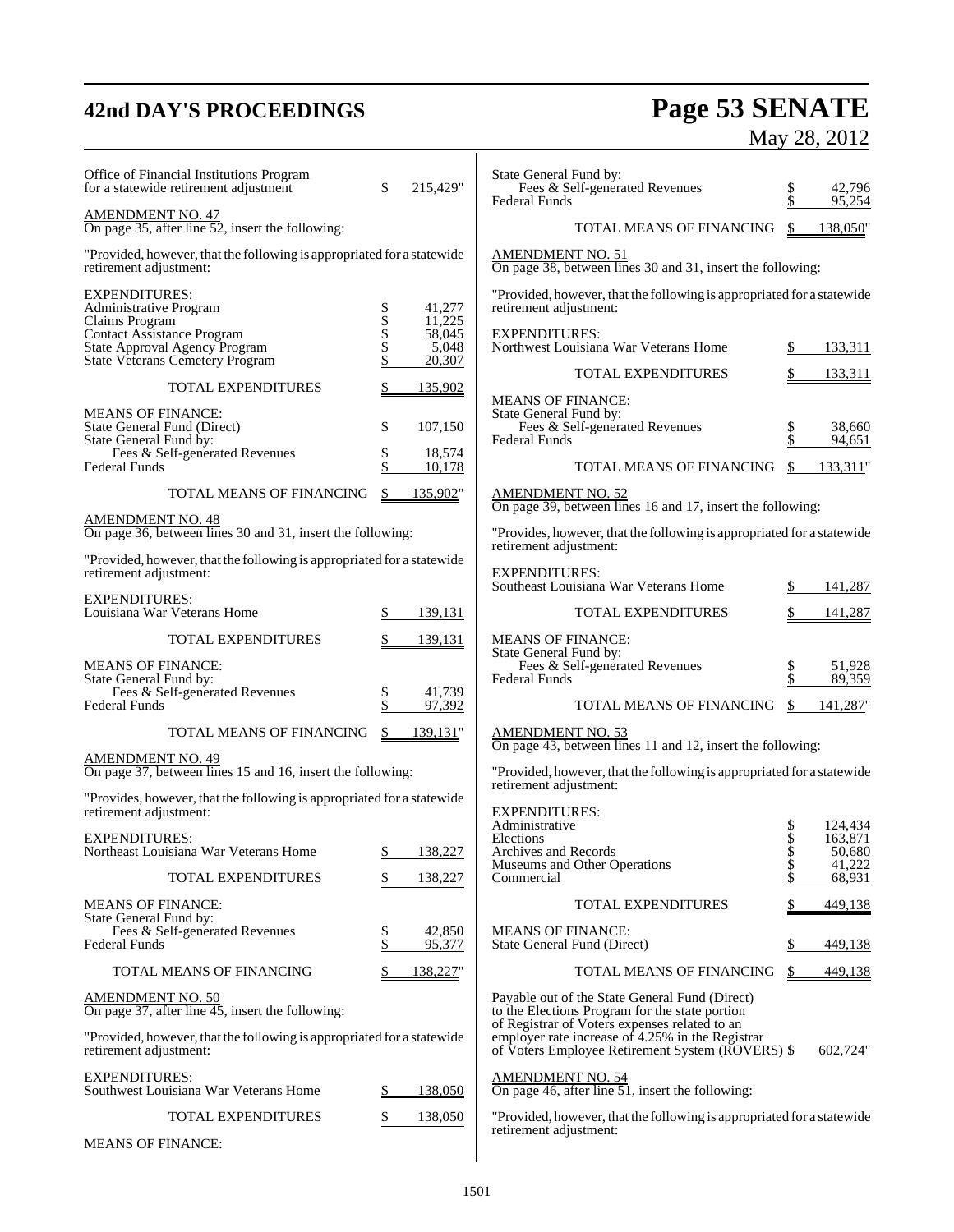## **Page 54 SENATE 42nd DAY'S PROCEEDINGS** May 28, 2012

| EXPENDITURES:<br>Administrative<br>Civil Law<br>Criminal Law and Medicaid Fraud                     | \$\$\$\$\$ | 54,656<br>132,008<br>163,741 | "Provided, however, that the following is appropriated for a statewide<br>retirement adjustment:<br><b>EXPENDITURES:</b> |                    |                    |
|-----------------------------------------------------------------------------------------------------|------------|------------------------------|--------------------------------------------------------------------------------------------------------------------------|--------------------|--------------------|
| Risk Litigation<br>Gaming                                                                           |            | 313,335<br>88,288            | Administrative Program<br>Financial Accountability and Control Program                                                   | Տ<br>Տ<br>Տ        | 45,576<br>36,711   |
| <b>TOTAL EXPENDITURES</b>                                                                           |            | 752,028                      | Debt Management Program<br><b>Investment Management Program</b>                                                          |                    | 15,830<br>14,856   |
|                                                                                                     |            |                              |                                                                                                                          |                    |                    |
| <b>MEANS OF FINANCE:</b><br>State General Fund (Direct)                                             | \$         | 350,405                      | TOTAL EXPENDITURES                                                                                                       |                    | 112,973            |
| State General Fund by:<br><b>Interagency Transfers</b>                                              | \$         | 313,335                      | <b>MEANS OF FINANCE:</b><br>State General Fund by:                                                                       |                    |                    |
| Statutory Dedications:<br>Video Draw Poker Device Fund                                              |            | 88,288                       | Fees & Self-generated Revenues                                                                                           | \$.                | 112,973            |
| TOTAL MEANS OF FINANCING                                                                            | S          | 752,028"                     | TOTAL MEANS OF FINANCING                                                                                                 | \$                 | 112,973"           |
|                                                                                                     |            |                              | <b>AMENDMENT NO. 66</b>                                                                                                  |                    |                    |
| AMENDMENT NO. 55<br>On page 47, delete lines 1 through 4                                            |            |                              | On page 52, between lines 19 and 20, insert the following:                                                               |                    |                    |
| <b>AMENDMENT NO. 56</b><br>On page 47, between lines 4 and 5, insert the following:                 |            |                              | "Provided, however, that the following is appropriated for a statewide<br>retirement adjustment:                         |                    |                    |
|                                                                                                     |            |                              | <b>EXPENDITURES:</b>                                                                                                     |                    |                    |
| "Payable out of the State General Fund by<br>Interagency Transfers from the Division                |            |                              | Administrative<br><b>Support Services</b>                                                                                |                    | 55,090<br>42,550   |
| of Administration to the Civil Law Program for<br>litigation expenditures to protect state revenues |            |                              | Motor Carrier Registration<br>District Offices                                                                           | <b>Տ</b><br>Տ<br>Տ | 9,600<br>38,368    |
| affected by the Department of Interior redrawing<br>the $8(g)$ line off of Louisiana's shore        | \$         | 250,000"                     | <b>TOTAL EXPENDITURES</b>                                                                                                |                    | 145,608            |
| AMENDMENT NO. 57<br>On page 48, between lines 12 and 13, insert the following:                      |            |                              | <b>MEANS OF FINANCE:</b><br>State General Fund by:                                                                       |                    |                    |
| "Provided, however, that the following is appropriated for a statewide<br>retirement adjustment:    |            |                              | <b>Statutory Dedications:</b><br>Utility and Carrier Inspection and<br>Supervision Fund                                  |                    | 145,608            |
| <b>EXPENDITURES:</b>                                                                                |            |                              | TOTAL MEANS OF FINANCING                                                                                                 | \$                 | 145,608"           |
| Administrative Program<br><b>Grants Program</b>                                                     | \$<br>\$   | 20,250<br>11,504             | <b>AMENDMENT NO. 67</b>                                                                                                  |                    |                    |
| TOTAL EXPENDITURES                                                                                  |            | 31,754                       | On page 57, between lines 15 and 16, insert the following:                                                               |                    |                    |
| <b>MEANS OF FINANCE:</b><br>State General Fund (Direct)                                             | \$         | 20,250                       | "Provided, however, that the following is appropriated for a statewide<br>retirement adjustment:                         |                    |                    |
| Federal Funds                                                                                       | \$         | 11,504                       | <b>EXPENDITURES:</b><br>Management and Finance                                                                           |                    | 169,894            |
| TOTAL MEANS OF FINANCING                                                                            | \$         | 31,754"                      | Agricultural and Environmental Sciences                                                                                  | \$<br>\$<br>\$     | 164,812            |
| <u>AMENDMENT NO. 58</u>                                                                             |            |                              | Animal Health and Food Safety<br><b>Agro-Consumer Services</b>                                                           |                    | 144,259<br>105,792 |
| On page 48, line 16, delete " $(27)$ " and insert " $(25)$ "                                        |            |                              | Forestry                                                                                                                 | \$                 | 220,769            |
| <b>AMENDMENT NO. 59</b>                                                                             |            |                              | Soil and Water Conservation<br><b>Auxiliary Account</b>                                                                  | \$<br>\$           | 12,134<br>17,985   |
| On page 48, line 16, delete "\$4,421,426" and insert "\$4,144,686"                                  |            |                              | TOTAL EXPENDITURES                                                                                                       |                    | 835,645            |
| <u>AMENDMENT NO. 60</u><br>On page 48, line 27, delete "\$3,350,592" and insert "\$3,073,852"       |            |                              | <b>MEANS OF FINANCE:</b>                                                                                                 |                    |                    |
| AMENDMENT NO. 61<br>On page 48, line 27, delete "(18)" and insert "(16)"                            |            |                              | State General Fund (Direct)<br>State General Fund by:                                                                    | \$                 | 817,660            |
|                                                                                                     |            |                              | Fees & Self-generated Revenues                                                                                           | S                  | 17,985             |
| <b>AMENDMENT NO. 62</b><br>On page 49, line 39, delete "\$12,151,190" and insert "\$11,597,710"     |            |                              | TOTAL MEANS OF FINANCING                                                                                                 | \$                 | 835,645            |
| <b>AMENDMENT NO. 63</b><br>On page 49, line 44, delete "\$8,251,321" and insert "\$7,697,841"       |            |                              | <b>AMENDMENT NO. 68</b><br>On page 59, after line 49, insert the following:                                              |                    |                    |
| AMENDMENT NO. 64<br>On page 49, line 50, delete "\$12,151,190" and insert "\$11,597,710"            |            |                              | "Provided, however, that the following is appropriated for a statewide<br>retirement adjustment:                         |                    |                    |
| <u>AMENDMENT NO. 65</u>                                                                             |            |                              | <b>EXPENDITURES:</b><br>Administrative/Fiscal Program                                                                    | \$                 | 104,943            |
| On page 50, between lines 11 and 12, insert the following:                                          |            |                              | Market Compliance Program                                                                                                | \$                 | 315,689            |
|                                                                                                     |            |                              | TOTAL EXPENDITURES                                                                                                       |                    | 420,632            |

 $\overline{\phantom{a}}$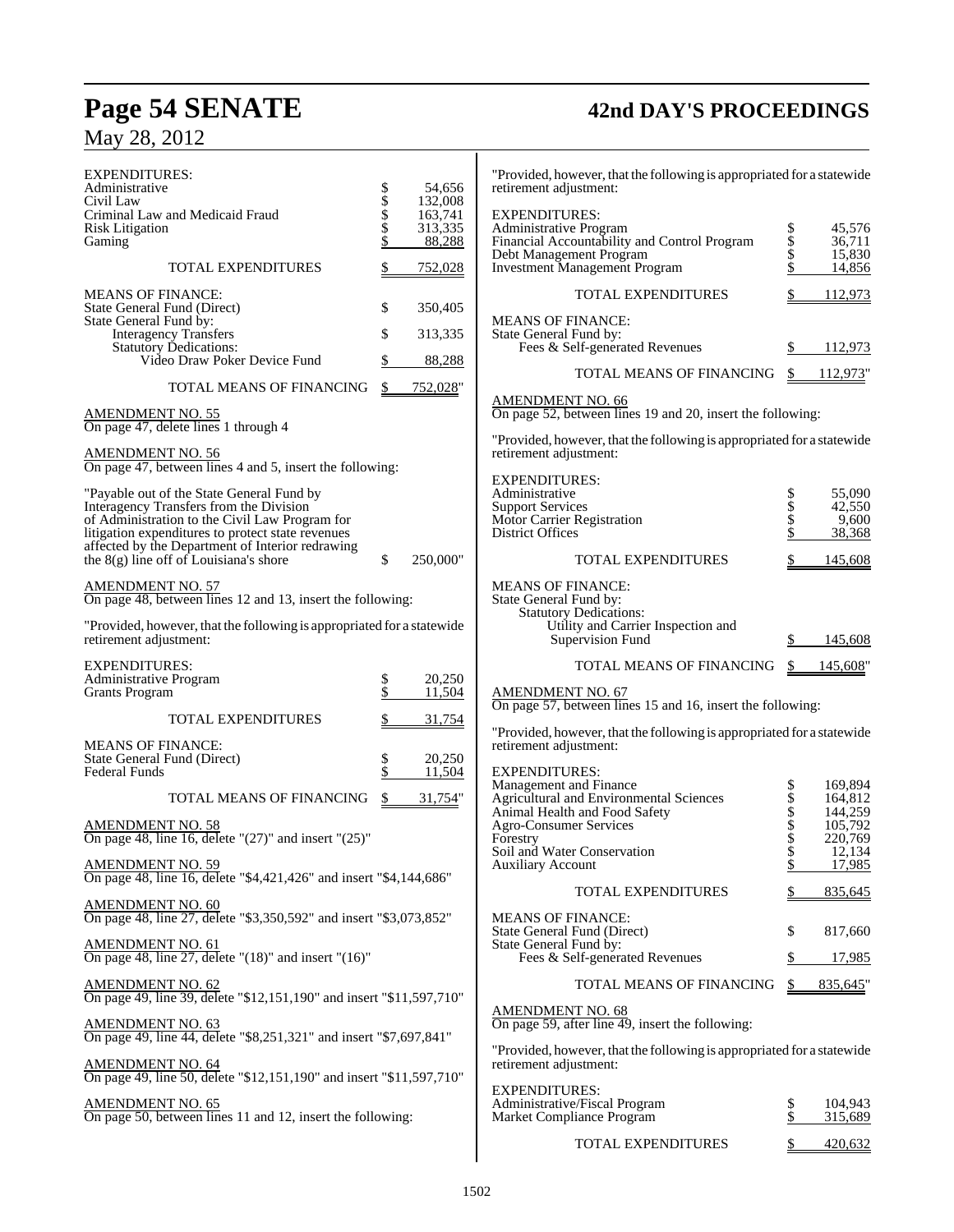## **42nd DAY'S PROCEEDINGS Page 55 SENATE** May 28, 2012

| <b>MEANS OF FINANCE:</b><br>State General Fund by:<br>Fees & Self-generated Revenues                                                                                    |              | 420,632           | to the Museum Program for a statewide<br>retirement adjustment                                                                  | \$             | 90,009"                    |
|-------------------------------------------------------------------------------------------------------------------------------------------------------------------------|--------------|-------------------|---------------------------------------------------------------------------------------------------------------------------------|----------------|----------------------------|
| TOTAL MEANS OF FINANCING                                                                                                                                                |              | 420,632"          | $\frac{\text{AMENDMENT NO. 76}}{\text{On page 65, after line 42, insert the following:}}$                                       |                |                            |
| <b>AMENDMENT NO. 69</b><br>On page 60, after line $\overline{43}$ , insert the following:                                                                               |              |                   | "Payable out of the State General Fund (Direct)<br>to the Parks and Recreation Program for a<br>statewide retirement adjustment | \$             | 365,936"                   |
| "Payable out of the State General Fund (Direct)<br>to the Executive and Administration Program for<br>statewide retirement adjustment                                   | \$           | 93,137            | <b>AMENDMENT NO. 77</b><br>On page $67$ , after line $47$ , insert the following:                                               |                |                            |
| Payable out of the State General Fund by<br>Statutory Dedications out of the Rapid<br>Response Fund for FastStart expenses                                              |              | 2,000,000"        | "Provided, however, that the following is appropriated for a statewide<br>retirement adjustment:                                |                |                            |
| <b>AMENDMENT NO. 70</b><br>On page 62, delete lines 15 and 16                                                                                                           |              |                   | <b>EXPENDITURES:</b><br>Cultural Development Program<br>Arts Program<br>Administrative Program                                  | \$<br>\$       | 27,476<br>13,856<br>9,131  |
| <b>AMENDMENT NO. 71</b><br>On page 62, line 18, between "Development" and "for" insert<br>"Program"                                                                     |              |                   | <b>TOTAL EXPENDITURES</b>                                                                                                       |                | 50,463                     |
| <b>AMENDMENT NO. 72</b>                                                                                                                                                 |              |                   | <b>MEANS OF FINANCE:</b><br>State General Fund (Direct)                                                                         | \$             | 50,463                     |
| On page 62, between lines 22 and 23, insert the following:                                                                                                              |              |                   | TOTAL MEANS OF FINANCING                                                                                                        | S.             | 50,463"                    |
| "Provided, however, that the following is appropriated for a statewide<br>retirement adjustment:                                                                        |              |                   | <b>AMENDMENT NO. 78</b><br>On page 68, delete lines 1 through 7                                                                 |                |                            |
| <b>EXPENDITURES:</b><br><b>Business Development Program</b><br>Business Incentives Program                                                                              | \$           | 150,331<br>22,810 | AMENDMENT NO. 79<br>On page 69, delete lines 17 through 24                                                                      |                |                            |
| <b>TOTAL EXPENDITURES</b>                                                                                                                                               |              | 173,141           | <b>AMENDMENT NO. 80</b><br>On page 69, between lines 36 and 37, insert the following:                                           |                |                            |
| <b>MEANS OF FINANCE:</b><br>State General Fund (Direct)                                                                                                                 |              | 173,141           | "Provided, however, that the following is appropriated for a statewide                                                          |                |                            |
| TOTAL MEANS OF FINANCING                                                                                                                                                |              | 173,141           | retirement adjustment:                                                                                                          |                |                            |
| Payable out of the State General Fund by<br>Statutory Dedications out of the Louisiana<br>Economic Development Fund to the<br>Business Development Program for expenses | $\mathbb{S}$ | 700,000"          | <b>EXPENDITURES:</b><br>Administrative Program<br>Marketing Program<br>Welcome Centers                                          | \$<br>\$<br>\$ | 11,674<br>15,407<br>44,418 |
| <b>AMENDMENT NO. 73</b>                                                                                                                                                 |              |                   | <b>TOTAL EXPENDITURES</b>                                                                                                       | \$             | 71,499                     |
| On page 63, between lines 11 and 12, insert the following:                                                                                                              |              |                   | <b>MEANS OF FINANCE:</b><br>State General Fund by:                                                                              |                |                            |
| "Provided, however, that the following is appropriated for a statewide<br>retirement adjustment:                                                                        |              |                   | Fees & Self-generated Revenues                                                                                                  | \$             | 71,499                     |
| <b>EXPENDITURES:</b>                                                                                                                                                    |              |                   | TOTAL MEANS OF FINANCING                                                                                                        | \$             | 71,499"                    |
| Administrative Program<br>Management and Finance Program                                                                                                                | \$<br>\$     | 14,776<br>61,887  | <b>AMENDMENT NO. 81</b><br>On page 70, between lines 33 and 34, insert the following:                                           |                |                            |
| TOTAL EXPENDITURES                                                                                                                                                      |              | 76,663            | "Provided, however, that the following is appropriated for a statewide<br>retirement adjustment:                                |                |                            |
| <b>MEANS OF FINANCE:</b><br>State General Fund (Direct)                                                                                                                 |              | 76,663            | <b>EXPENDITURES:</b>                                                                                                            |                |                            |
| TOTAL MEANS OF FINANCING                                                                                                                                                |              | 76,663"           | Office of the Secretary<br>Office of Management and Finance                                                                     | \$<br>\$       | 137,785<br>285,526         |
| <b>AMENDMENT NO. 74</b>                                                                                                                                                 |              |                   | TOTAL EXPENDITURES                                                                                                              |                | 423,311                    |
| On page 64, between lines 18 and 19, insert the following:<br>"Payable out of the State General Fund (Direct)                                                           |              |                   | <b>MEANS OF FINANCE:</b>                                                                                                        |                |                            |
| to the Library Services Program for a statewide<br>retirement adjustment                                                                                                | \$           | 73,597"           | State General Fund by:<br><b>Statutory Dedications:</b><br>Transportation Trust Fund - Federal                                  |                | 423,311                    |
| <b>AMENDMENT NO. 75</b><br>On page 64, after line 46, insert the following:                                                                                             |              |                   | TOTAL MEANS OF FINANCING                                                                                                        |                | 423,311"                   |
| "Payable out of the State General Fund (Direct)                                                                                                                         |              |                   |                                                                                                                                 |                |                            |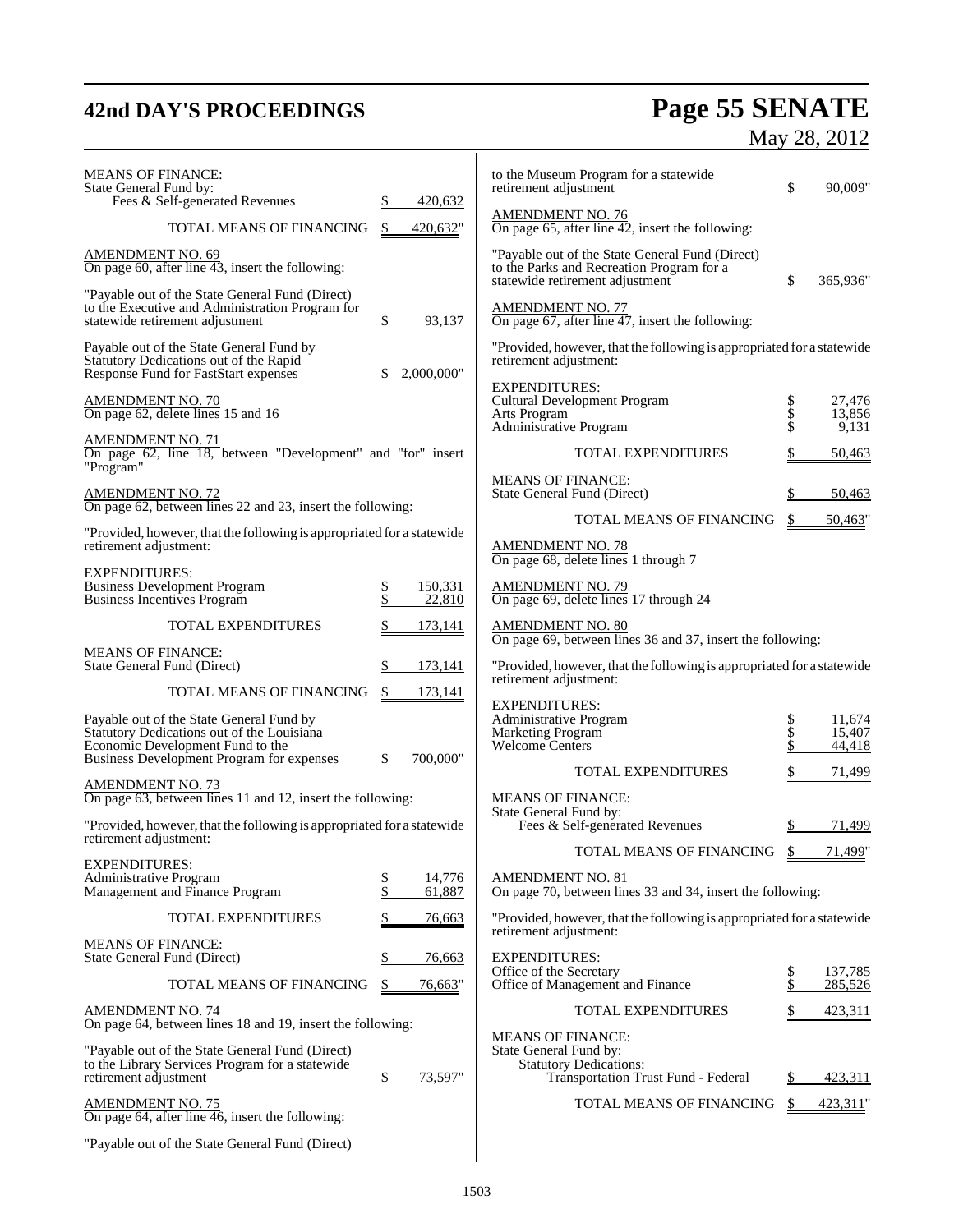## **Page 56 SENATE 42nd DAY'S PROCEEDINGS** May 28, 2012

| <b>AMENDMENT NO. 82</b><br>On page 73, between lines 15 and 16, insert the following:            |                                                                                      | <b>EXPENDITURES:</b><br><b>Administration Program</b>                                                          | $\frac{\$}{\$}$ | 40,199                    |
|--------------------------------------------------------------------------------------------------|--------------------------------------------------------------------------------------|----------------------------------------------------------------------------------------------------------------|-----------------|---------------------------|
| "Provided, however, that the following is appropriated for a statewide                           |                                                                                      | <b>Incarceration Program</b><br><b>Auxiliary Program</b>                                                       |                 | 276,213<br>3,413          |
| retirement adjustment:                                                                           |                                                                                      | TOTAL EXPENDITURES                                                                                             |                 | 319,825                   |
| EXPENDITURES:<br>Engineering                                                                     | 925,714                                                                              | <b>MEANS OF FINANCE:</b>                                                                                       |                 |                           |
| <b>Bridge Trust</b><br>Multimodal Planning                                                       | 67,115<br>144,718                                                                    | State General Fund (Direct)<br>State General Fund by:                                                          | \$              | 316,412                   |
| Operations                                                                                       | 4,390,984                                                                            | Fees & Self-generated Revenues                                                                                 | \$              | 3,413                     |
| Marine Trust<br>Aviation                                                                         | S<br>S<br>S<br>S<br>S<br>S<br>S<br>S<br>S<br>S<br>S<br>S<br><br><br>60,561<br>15,400 | TOTAL MEANS OF FINANCING                                                                                       | \$              | 319,825"                  |
| TOTAL EXPENDITURES                                                                               | 5,604,492                                                                            | <b>AMENDMENT NO. 87</b><br>On page 79, between lines 17 and 18, insert the following:                          |                 |                           |
| <b>MEANS OF FINANCE:</b>                                                                         |                                                                                      |                                                                                                                |                 |                           |
| State General Fund by:<br>Fees & Self-generated Revenues<br><b>Statutory Dedications:</b>        | \$<br>127,676                                                                        | "Provided, however, that the following is appropriated for a statewide<br>retirement adjustment:               |                 |                           |
| Transportation Trust Fund - Federal Receipts                                                     | 5,476,816<br>\$                                                                      | <b>EXPENDITURES:</b>                                                                                           |                 |                           |
| TOTAL MEANS OF FINANCING                                                                         | 5,604,492<br>S.                                                                      | <b>Administration Program</b><br>Incarceration Program                                                         | \$<br>\$        | 14,562<br>56,154          |
| Payable out of the State General Fund (Direct)                                                   |                                                                                      | <b>TOTAL EXPENDITURES</b>                                                                                      | \$              | 70,716                    |
| to the Operations Program for the Zachary<br>Taylor Parkway Commission                           | \$<br>100,000"                                                                       | <b>MEANS OF FINANCE:</b><br>State General Fund (Direct)                                                        | \$              | 70,716                    |
| <u>AMENDMENT NO. 83</u><br>On page 75, line 53, delete "Parole Board" and insert "Committee on   |                                                                                      | TOTAL MEANS OF FINANCING                                                                                       | \$              | 70,716"                   |
| Parole <sup>v</sup>                                                                              |                                                                                      | <b>AMENDMENT NO. 88</b>                                                                                        |                 |                           |
| AMENDMENT NO. 84<br>On page 76, between lines 3 and 4, insert the following:                     |                                                                                      | On page 80, between lines 30 and 31, insert the following:                                                     |                 |                           |
|                                                                                                  |                                                                                      | "Provided, however, that the following is appropriated for a statewide                                         |                 |                           |
| "Provided, however, that the following is appropriated for a statewide<br>retirement adjustment: |                                                                                      | retirement adjustment:                                                                                         |                 |                           |
| <b>EXPENDITURES:</b>                                                                             |                                                                                      | <b>EXPENDITURES:</b><br><b>Administration Program</b>                                                          | \$              | 12,033                    |
| Office of the Secretary                                                                          | 30,269                                                                               | <b>Incarceration Program</b>                                                                                   |                 | 83,906                    |
| Office of Management and Finance<br>Adult Services Program                                       | \$\$\$\$\$<br>154,187<br>35,241                                                      | <b>TOTAL EXPENDITURES</b>                                                                                      | \$              | 95,939                    |
| Pardon Board Program                                                                             | 3,219                                                                                |                                                                                                                |                 |                           |
| Committee on Parole                                                                              | 1,596                                                                                | <b>MEANS OF FINANCE:</b><br>State General Fund (Direct)                                                        | \$              | 95,939                    |
| TOTAL EXPENDITURES                                                                               | 224,512                                                                              | TOTAL MEANS OF FINANCING                                                                                       | \$              | 95,939"                   |
| MEANS OF FINANCE:<br>State General Fund (Direct)                                                 | 224,512<br>\$                                                                        | <b>AMENDMENT NO. 89</b><br>On page 83, between lines 5 and 6, insert the following:                            |                 |                           |
| TOTAL MEANS OF FINANCING                                                                         | 224,512"                                                                             |                                                                                                                |                 |                           |
| <b>AMENDMENT NO. 85</b><br>On page 77, between lines 11 and 12, insert the following:            |                                                                                      | "Provided, however, that the following is appropriated for a statewide<br>retirement adjustment:               |                 |                           |
|                                                                                                  |                                                                                      | <b>EXPENDITURES:</b>                                                                                           |                 |                           |
| "Provided, however, that the following is appropriated for a statewide<br>retirement adjustment: |                                                                                      | <b>Administration Program</b><br><b>Incarceration Program</b><br><b>Auxiliary Program</b>                      | \$<br>\$<br>\$  | 21,325<br>75,728<br>2,792 |
| <b>EXPENDITURES:</b>                                                                             |                                                                                      |                                                                                                                |                 |                           |
| <b>Administration Program</b><br><b>Incarceration Program</b>                                    | \$<br>10,844<br>\$<br>39,523                                                         | TOTAL EXPENDITURES<br><b>MEANS OF FINANCE:</b>                                                                 |                 | 99,845                    |
| TOTAL EXPENDITURES                                                                               | 50,367                                                                               | State General Fund (Direct)<br>State General Fund by:                                                          | \$              | 97,053                    |
| <b>MEANS OF FINANCE:</b><br>State General Fund (Direct)                                          | 50,367<br>\$                                                                         | Fees & Self-generated Revenues                                                                                 |                 | 2,792                     |
| TOTAL MEANS OF FINANCING                                                                         | 50,367"<br>\$                                                                        | TOTAL MEANS OF FINANCING                                                                                       | S               | 99,845"                   |
| AMENDMENT NO. 86<br>On page 78, between lines 17 and 18, insert the following:                   |                                                                                      | <b>AMENDMENT NO. 90</b><br>On page 83, at the end of line 17, delete "\$4,127,092" and insert<br>"\$5,627,092" |                 |                           |
|                                                                                                  |                                                                                      |                                                                                                                |                 |                           |

"Provided, however, that the following is appropriated for a statewide

retirement adjustment: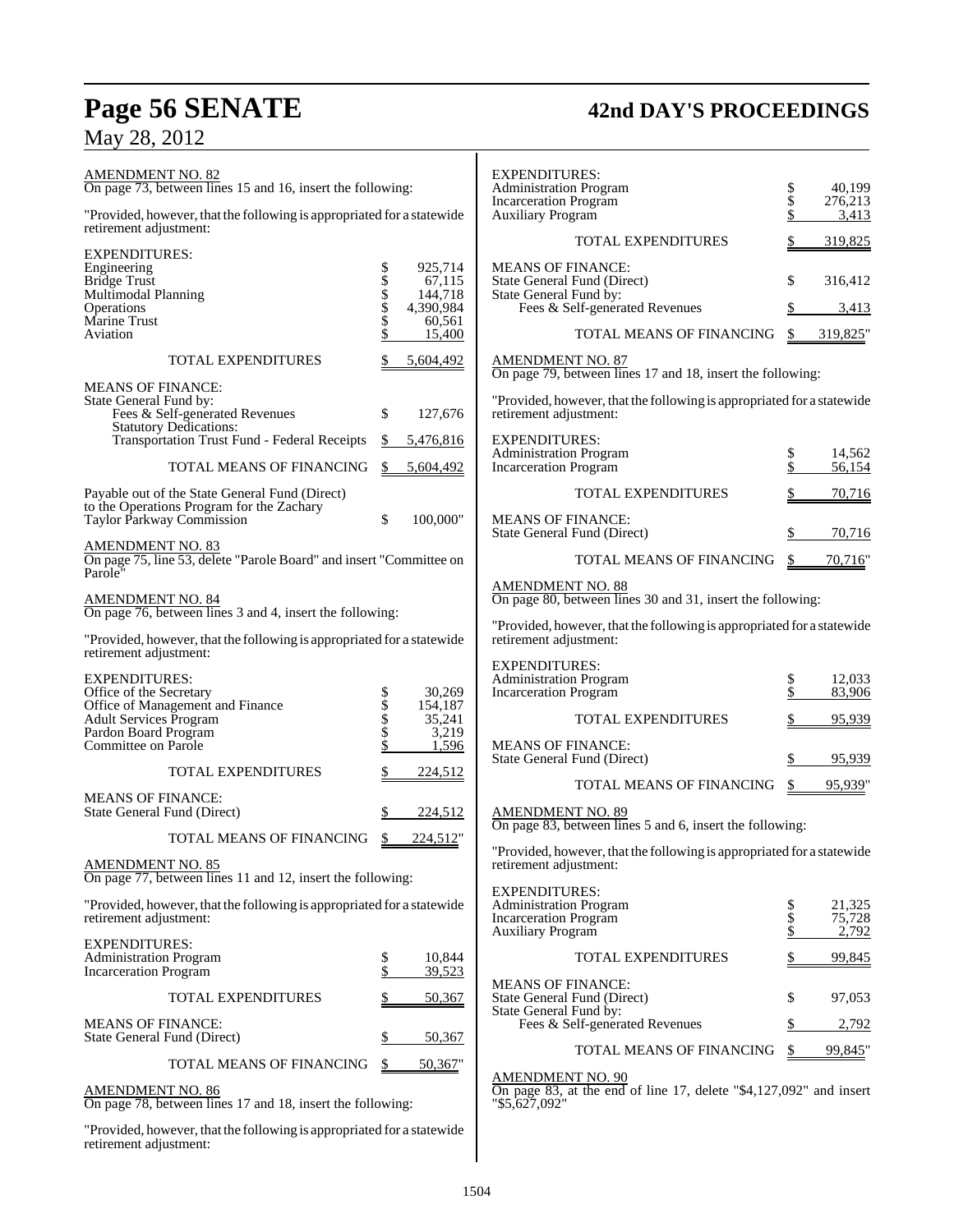## **42nd DAY'S PROCEEDINGS Page 57 SENATE** May 28, 2012

| <b>AMENDMENT NO. 91</b><br>On page 83, at the end of line 39, delete "\$6,656,674" and insert                                |                                                      | <b>Incarceration Program</b>                                                                                                     |    | 44,017   |
|------------------------------------------------------------------------------------------------------------------------------|------------------------------------------------------|----------------------------------------------------------------------------------------------------------------------------------|----|----------|
| " \$8,156,674"                                                                                                               |                                                      | <b>TOTAL EXPENDITURES</b>                                                                                                        |    | 58,269   |
| $\frac{\text{AMENDMENT NO. 92}}{\text{On page 83, at the end of line 41, delete}}$ "\$5,028,408" and insert<br>"\$6,528,408" |                                                      | <b>MEANS OF FINANCE:</b><br>State General Fund (Direct)                                                                          |    | 58,269   |
| <b>AMENDMENT NO. 93</b>                                                                                                      |                                                      | TOTAL MEANS OF FINANCING                                                                                                         | S  | 58,269"  |
| On page 83, at the end of line 45, delete "\$6,656,674" and insert<br>"\$8,156,674"                                          |                                                      | <b>AMENDMENT NO. 98</b><br>On page 89, line 9, delete " $(184)$ " and insert " $(203)$ "                                         |    |          |
| <b>AMENDMENT NO. 94</b><br>On page 85, between lines 16 and 17, insert the following:                                        |                                                      | <b>AMENDMENT NO. 99</b><br>On page 89, at the end of line 9, delete "\$28,124,782" and insert<br>"\$29,419,342"                  |    |          |
| "Provided, however, that the following is appropriated for a statewide<br>retirement adjustment:                             |                                                      | <b>AMENDMENT NO. 100</b><br>On page 89, at the end of line 27, delete "\$28,124,782" and insert                                  |    |          |
| <b>EXPENDITURES:</b><br><b>Administration Program</b>                                                                        | 19,011                                               | $"$ \$29,419,342"                                                                                                                |    |          |
| <b>Incarceration Program</b><br>Auxiliary Program                                                                            | \$<br>\$<br>188,632<br>$\ddot{\mathcal{S}}$<br>1,038 | $\frac{\text{AMENDMENT NO. 101}}{\text{On page 89}}$ , at the end of line 30, delete "\$4,339,421" and insert                    |    |          |
| <b>TOTAL EXPENDITURES</b>                                                                                                    | 208,681                                              | "\$4.560.684"                                                                                                                    |    |          |
| <b>MEANS OF FINANCE:</b><br>State General Fund (Direct)                                                                      | \$<br>207,643                                        | $\frac{\text{AMENDMENT NO. 102}}{\text{On page 89}}$ , at the end of line 31, delete "\$19,624,308" and insert<br>"\$19,761,407" |    |          |
| State General Fund by:<br>Fees & Self-generated Revenues                                                                     | 1,038                                                | <b>AMENDMENT NO. 103</b>                                                                                                         |    |          |
| TOTAL MEANS OF FINANCING                                                                                                     | \$<br>208,681"                                       | On page 89, at the end of line 33, delete "\$2,175,434" and insert<br>"\$3,111,632"                                              |    |          |
| <b>AMENDMENT NO. 95</b><br>On page 86, between lines 23 and 24, insert the following:                                        |                                                      | <b>AMENDMENT NO. 104</b><br>On page 89, at the end of line 35, delete "\$28,124,782" and insert                                  |    |          |
| "Provided, however, that the following is appropriated for a statewide<br>retirement adjustment:                             |                                                      | "\$29,419,342"<br><b>AMENDMENT NO. 105</b><br>On page 89, after line $\overline{44}$ , insert the following:                     |    |          |
| <b>EXPENDITURES:</b>                                                                                                         |                                                      |                                                                                                                                  |    |          |
| <b>Administration Program</b><br><b>Incarceration Program</b>                                                                | 15,901<br>\$<br>\$<br>28,941                         | "Payable out of the State General Fund by<br>Statutory Dedications out of the Riverboat                                          |    |          |
| TOTAL EXPENDITURES                                                                                                           | 44,842                                               | Gaming Enforcement Fund to the Management<br>and Finance Program for a statewide<br>retirement adjustment                        | \$ | 310,700" |
| <b>MEANS OF FINANCE:</b><br>State General Fund (Direct)                                                                      | 44,842<br>S                                          | <b>AMENDMENT NO. 106</b><br>On page 90, at the end of line 44, delete "\$23,017,001" and insert                                  |    |          |
| TOTAL MEANS OF FINANCING                                                                                                     | \$<br>44,842"                                        | $"\$2\overline{3},\overline{5}17,001"$                                                                                           |    |          |
| <b>AMENDMENT NO. 96</b><br>On page 87, after line 48, insert the following:                                                  |                                                      | <b>AMENDMENT NO. 107</b><br>On page 92, at the end of line 22, delete "\$239,723,405" and insert<br>"\$240,223,405"              |    |          |
| "Provided, however, that the following is appropriated for a statewide<br>retirement adjustment:                             |                                                      | <b>AMENDMENT NO. 108</b><br>On page 92, at the end of line 26, delete "\$67,367,869" and insert                                  |    |          |
| <b>EXPENDITURES:</b><br><b>Administration Program</b>                                                                        | \$<br>23,663                                         | "\$67,034,536"                                                                                                                   |    |          |
| Field Services Program                                                                                                       | \$<br>130,556                                        | <b>AMENDMENT NO. 109</b><br>On page 92, at the end of line 30, delete "\$38,756,751" and insert                                  |    |          |
| TOTAL EXPENDITURES                                                                                                           | 154,219                                              | "\$39,256,751"                                                                                                                   |    |          |
| <b>MEANS OF FINANCE:</b><br>State General Fund (Direct)                                                                      | 154,219                                              | <b>AMENDMENT NO. 110</b><br>On page 92, at the end of line 39, delete "\$6,216,667" and insert<br>$"\$6,550,000"$                |    |          |
| TOTAL MEANS OF FINANCING                                                                                                     | 154,219"<br>S                                        | <b>AMENDMENT NO. 111</b>                                                                                                         |    |          |
| <b>AMENDMENT NO. 97</b><br>On page 89, between lines 5 and 6, insert the following:                                          |                                                      | On page 92, at the end of line 50, delete "\$239,723,405" and insert<br>"\$240,223,405"                                          |    |          |
| "Provided, however, that the following is appropriated for a statewide<br>retirement adjustment:                             |                                                      | <b>AMENDMENT NO. 112</b><br>On page 92, delete lines 51 through 53                                                               |    |          |
| <b>EXPENDITURES:</b><br><b>Administration Program</b>                                                                        | \$<br>14,252                                         |                                                                                                                                  |    |          |
|                                                                                                                              |                                                      |                                                                                                                                  |    |          |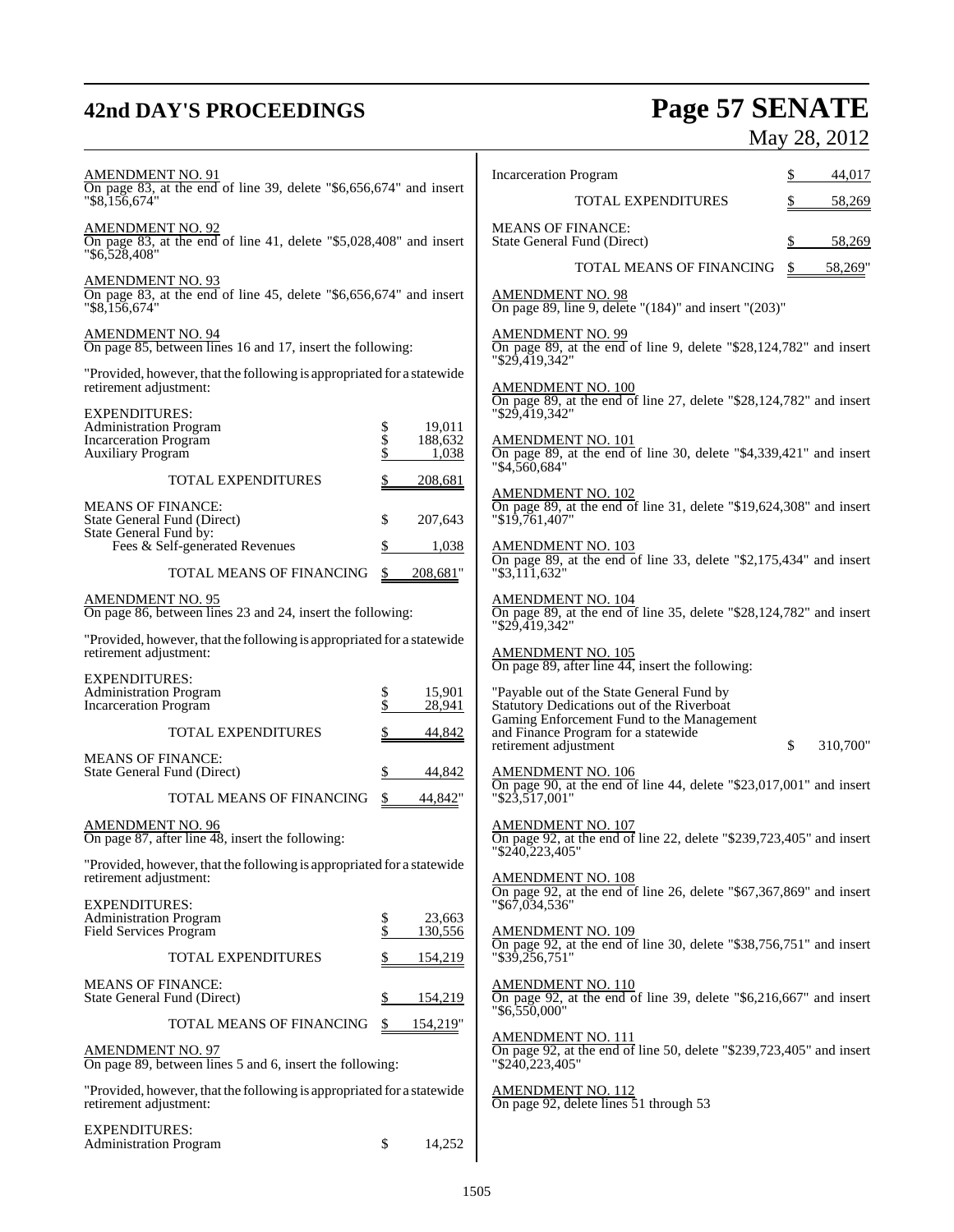## **Page 58 SENATE 42nd DAY'S PROCEEDINGS**

## May 28, 2012

| <u>AMENDMENT NO. 113</u><br>On page 93, between lines 11 and 12, insert the following:                                                                                                                                                                   | <b>AMENDMENT NO. 120</b><br>On page 97, at the end of line 3, delete "\$1,980,000" and insert<br>$"\$1,730,000"$                                                                                                     |
|----------------------------------------------------------------------------------------------------------------------------------------------------------------------------------------------------------------------------------------------------------|----------------------------------------------------------------------------------------------------------------------------------------------------------------------------------------------------------------------|
| "Payable out of the State General Fund by<br>Fees and Self-generated Revenues to the<br>Operational Support Program for a<br>\$<br>statewide rent adjustment<br>8,580"                                                                                   | <b>AMENDMENT NO. 121</b><br>On page 97, at the end of line 4, delete "\$2,869,924" and insert<br>"\$2,894,924"                                                                                                       |
| AMENDMENT NO. 114<br>On page 93, between lines 24 and 25, insert the following:                                                                                                                                                                          | <b>AMENDMENT NO. 122</b><br>On page 97, at the end of line 6, delete "\$12,555,310" and insert<br>$"\$1\overline{2,780,310"$                                                                                         |
| "Provided, however, that the following is appropriated for a statewide<br>retirement adjustment:                                                                                                                                                         | <b>AMENDMENT NO. 123</b><br>On page 97, between lines 21 and 22, insert the following:                                                                                                                               |
| <b>EXPENDITURES:</b><br>\$\$\$\$\$<br>275,740<br>Traffic Enforcement Program<br>39,181<br>Criminal Investigation Program<br><b>Operational Support Program</b><br>160,326<br>Gaming Enforcement Program<br>199,353<br>11,622<br><b>Auxiliary Program</b> | "Payable out of the State General Fund by<br>Statutory Dedications out of the Louisiana<br>Fire Marshal Fund to the Fire Prevention<br>\$<br>250,119"<br>Program for a statewide retirement adjustment               |
| <b>TOTAL EXPENDITURES</b><br>686,222                                                                                                                                                                                                                     | <b>AMENDMENT NO. 124</b><br>On page 98, between lines 17 and 18, insert the following:                                                                                                                               |
| <b>MEANS OF FINANCE:</b><br>State General Fund by:<br><b>Statutory Dedications:</b><br>Riverboat Gaming Enforcement Fund<br>686,222                                                                                                                      | "Payable out of the State General Fund by<br>Statutory Dedications out of the Riverboat<br>Gaming Enforcement Fund to the Louisiana<br>Gaming Control Board for a statewide<br>\$<br>retirement adjustment<br>6,192" |
| TOTAL MEANS OF FINANCING<br>\$<br>686,222                                                                                                                                                                                                                | <b>AMENDMENT NO. 125</b>                                                                                                                                                                                             |
| Provided, however, that the following is appropriated for oil spill<br>related expenditures:                                                                                                                                                             | On page 98, between lines 40 and 41, insert the following:                                                                                                                                                           |
| <b>EXPENDITURES:</b><br>Traffic Enforcement Program<br>53,028,563<br>\$.                                                                                                                                                                                 | "Payable out of the State General Fund by<br>Statutory Dedications out of the Liquefied<br>Petroleum Gas Commission Rainy Day Fund<br>to the Administrative Program for a statewide                                  |
| <b>TOTAL EXPENDITURES</b><br>53,028,563                                                                                                                                                                                                                  | \$<br>15,508"<br>retirement adjustment                                                                                                                                                                               |
| <b>MEANS OF FINANCE:</b><br>State General Fund by:<br><b>Statutory Dedications:</b><br>Oil Spill Contingency Fund<br>\$29,489,363<br>Natural Resources Restoration Trust Fund \$23,539,200                                                               | AMENDMENT NO. 126<br>On page 99, between lines 28 and 29, insert the following:<br>"Payable out of Federal Funds<br>to the Administrative Program for<br>\$<br>a statewide retirement adjustment<br>22,961           |
| TOTAL MEANS OF FINANCING<br><u>\$53,028,563</u> "                                                                                                                                                                                                        | Payable out of the State General Fund by                                                                                                                                                                             |
| AMENDMENT NO. 115<br>On page 95, at the end of line 5, delete "\$43,924,492" and insert<br>$"\$43,059,177"$                                                                                                                                              | Fees and Self-generated Revenues to the<br>Administrative Program for funding<br>to pay back unallowable costs related to<br>federal grant funds received from the                                                   |
| <b>AMENDMENT NO. 116</b><br>On page 95, at the end of line 7, delete "\$470,259" and insert<br>$\sqrt{31,335,574}$                                                                                                                                       | National Highway Traffic Safety Administration<br>372,058"<br>\$<br>AMENDMENT NO. 127<br>On page 99, line 40, delete "(57)" and insert "(42)"                                                                        |
| <b>AMENDMENT NO. 117</b><br>On page 95, delete lines 14 through 16                                                                                                                                                                                       | <b>AMENDMENT NO. 128</b>                                                                                                                                                                                             |
| <b>AMENDMENT NO. 118</b><br>On page 95, between lines 20 and 21, insert the following:                                                                                                                                                                   | On page 99, at the end of line 40, delete "\$12,119,449" and insert<br>"\$11,997,142"                                                                                                                                |
| "Payable out of the State General Fund by<br>Statutory Dedications out of the Motor Vehicles<br>Customer Service and Technology Fund                                                                                                                     | AMENDMENT NO. 129<br>On page 100, line 12, delete "(311)" and insert "(305)"<br><b>AMENDMENT NO. 130</b>                                                                                                             |
| to the Licensing Program for a statewide<br>\$<br>641,793"<br>retirement adjustment                                                                                                                                                                      | On page 100, at the end of line 12, delete "\$20,248,653" and insert<br>"\$20,098,827"                                                                                                                               |
| AMENDMENT NO. 119<br>On page 95, after line 44, insert the following:                                                                                                                                                                                    | AMENDMENT NO. 131<br>On page 100, line 41, delete "(153)" and insert "(148)"                                                                                                                                         |
| "Payable out of the State General Fund by<br>Fees and Self-generated Revenues to the<br>Legal Program for a statewide<br>\$<br>21,048"<br>retirement adjustment                                                                                          | <b>AMENDMENT NO. 132</b><br>On page 100, at the end of line 41, delete "\$12,699,198" and insert<br>"\$12,583,006"                                                                                                   |
|                                                                                                                                                                                                                                                          |                                                                                                                                                                                                                      |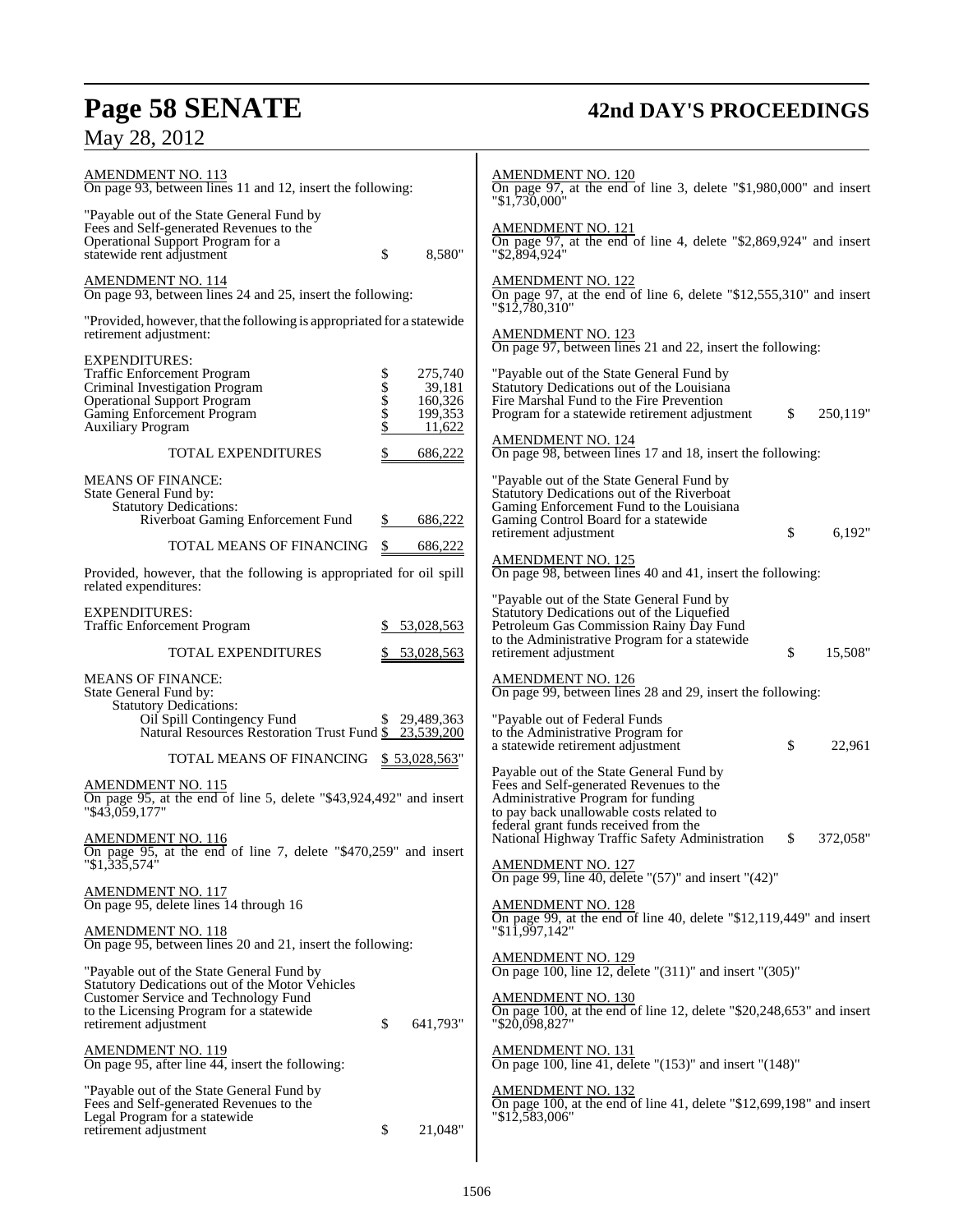## **42nd DAY'S PROCEEDINGS Page 59 SENATE** May 28, 2012

| $\frac{\text{AMENDMENT NO. 133}}{\text{On page 101, line 8, delete}}$ "(175)" and insert "(170)"                                                                                                            | <b>AMENDMENT NO. 145</b><br>On page 110, between lines 12 and 13, insert the following:                                             |
|-------------------------------------------------------------------------------------------------------------------------------------------------------------------------------------------------------------|-------------------------------------------------------------------------------------------------------------------------------------|
| AMENDMENT NO. 134<br>On page 101, at the end of line 8, delete "\$11,032,592" and insert<br>"\$10,983,669"                                                                                                  | "Provided, however, that the following is appropriated for a statewide<br>retirement adjustment:                                    |
| AMENDMENT NO. 135<br>On page 101, line 35, delete "(330)" and insert "(325)"                                                                                                                                | <b>EXPENDITURES:</b><br>Developmental Disabilities Council<br>15,273                                                                |
|                                                                                                                                                                                                             | <b>TOTAL EXPENDITURES</b><br>\$<br>15,273                                                                                           |
| <b>AMENDMENT NO. 136</b><br>On page 101, at the end of line 35, delete "\$22,424,915" and insert<br>"\$22,357,646"                                                                                          | <b>MEANS OF FINANCE:</b><br>\$<br>Տ<br>State General Fund (Direct)<br>3,055<br><b>Federal Funds</b><br>12,218                       |
| AMENDMENT NO. 137<br>On page 102, at the end of line 34, delete "\$117,413,528" and insert<br>"\$116,909,011"                                                                                               | TOTAL MEANS OF FINANCING<br>\$<br>15,273                                                                                            |
| AMENDMENT NO. 138<br>On page 102, at the end of line 36, delete "\$96,456,544" and insert<br>$"$ \$95,952,027"                                                                                              | Payable out of Federal Funds<br>for activities associated with the<br>\$<br>Developmental Disabilities Grant<br>87,456"             |
| AMENDMENT NO. 139<br>On page 102, at the end of line 43, delete "\$117,413,528" and insert                                                                                                                  | <b>AMENDMENT NO. 146</b><br>On page 111, between lines 32 and 33, insert the following:                                             |
| "\$116,909,011"                                                                                                                                                                                             | "Payable out of the State General Fund (Direct)<br>for a statewide retirement adjustment<br>\$<br>278,956"                          |
| $\frac{\text{AMENDMENT NO. 140}}{\text{On page 102, after line 54, insert the following:}}$<br>"Provided, however, that the following is appropriated for a statewide                                       | <b>AMENDMENT NO. 147</b><br>On page 111, line 35, delete "(861)" and insert "(877)"                                                 |
| retirement adjustment:<br><b>EXPENDITURES:</b>                                                                                                                                                              | <b>AMENDMENT NO. 148</b><br>On page 111, at the end of line 35, delete "\$331,164,674" and insert<br>"\$324,324,557"                |
| Administration Program<br>Swanson Center for Youth<br>\$\$\$\$\$<br>91,662<br>57,023<br>Jetson Center for Youth<br>40,006<br>33,310<br>Bridge City Center for Youth<br>Field Services Program<br>36,637     | AMENDMENT NO. 149<br>On page 112, at the end of line 59, delete "\$331,164,674" and insert<br>"\$324,324,557"                       |
| TOTAL EXPENDITURES<br>\$<br>258,638                                                                                                                                                                         | <b>AMENDMENT NO. 150</b><br>On page 113, at the end of line 2, delete "\$86,972,107" and insert<br>"\$82,697,034"                   |
| <b>MEANS OF FINANCE:</b><br>State General Fund (Direct)<br>\$<br>258,638                                                                                                                                    | <b>AMENDMENT NO. 151</b><br>On page 113, at the end of line 10, delete "\$225,143,419" and insert                                   |
| TOTAL MEANS OF FINANCING<br>258,638"<br>\$                                                                                                                                                                  | "\$222,578,375"                                                                                                                     |
| <b>AMENDMENT NO. 141</b><br>On page 104, between lines 3 and 4, insert the following:                                                                                                                       | $\frac{\text{AMENDMENT NO. 152}}{\text{On page 113}}$ , at the end of line 11, delete "\$331,164,674" and insert<br>"\$324,324,557" |
| "Not withstanding any provision of law to the contrary, the<br>department shall not be under any obligation to perform any of the<br>services as described in R. S. 46:2116, et seq., and may utilize other | <b>AMENDMENT NO. 153</b><br>On page 113, between lines 19 and 20, insert the following:                                             |
| revenue sources to provide these services. Provided, further, that any<br>additional funding for state plan personal assistance services may be<br>used as state match for available federal funds."        | "Provided, however, that the following is appropriated for a statewide<br>retirement adjustment:                                    |
| <b>AMENDMENT NO. 142</b><br>On page 105, after line 41, insert the following:                                                                                                                               | <b>EXPENDITURES:</b><br>Medical Vendor Administration<br>1,822,598<br>S                                                             |
| "Payable out of the State General Fund (Direct)<br>\$<br>for a statewide retirement adjustment<br>321,154"                                                                                                  | TOTAL EXPENDITURES<br>1,822,598                                                                                                     |
| <b>AMENDMENT NO. 143</b><br>On page 107, between lines 32 and 33, insert the following:                                                                                                                     | <b>MEANS OF FINANCE:</b><br>\$<br>\$<br>State General Fund (Direct)<br>911,299<br><b>Federal Funds</b><br>911,299                   |
| "Payable out of the State General Fund (Direct)<br>\$<br>301,806"<br>for a statewide retirement adjustment                                                                                                  | TOTAL MEANS OF FINANCING<br>\$<br>1,822,598                                                                                         |
| <b>AMENDMENT NO. 144</b><br>On page 109, between lines 26 and 27, insert the following:                                                                                                                     | Provided, however, that the following is appropriated for a statewide<br>rent adjustment:                                           |
| "Payable out of the State General Fund (Direct)<br>\$<br>445,395"<br>for a statewide retirement adjustment                                                                                                  | <b>EXPENDITURES:</b><br>Medical Vendor Administration<br>\$<br>633,680                                                              |
|                                                                                                                                                                                                             | <b>TOTAL EXPENDITURES</b><br>633,680                                                                                                |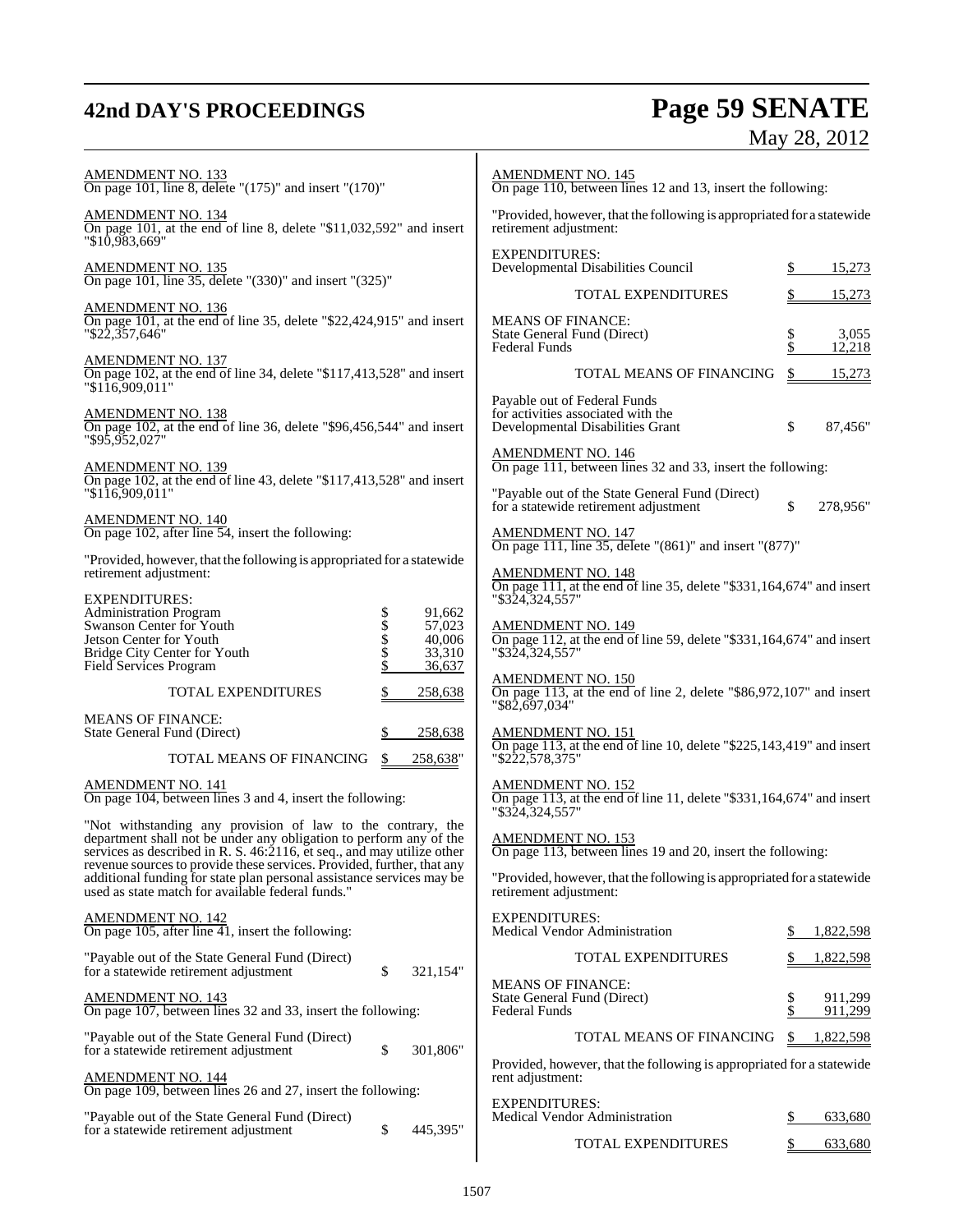## **Page 60 SENATE 42nd DAY'S PROCEEDINGS** May 28, 2012

| <b>MEANS OF FINANCE:</b><br>State General Fund (Direct)<br>Federal Funds                                                                                                                                                                                                                                                                                                       | 316,840<br>\$<br>316,840           | State General Fund (Direct)<br><b>Federal Funds</b>                                                                                                                                                                                                                                                                                                                                                              | 1,133,727<br>2,417,214      |
|--------------------------------------------------------------------------------------------------------------------------------------------------------------------------------------------------------------------------------------------------------------------------------------------------------------------------------------------------------------------------------|------------------------------------|------------------------------------------------------------------------------------------------------------------------------------------------------------------------------------------------------------------------------------------------------------------------------------------------------------------------------------------------------------------------------------------------------------------|-----------------------------|
| TOTAL MEANS OF FINANCING                                                                                                                                                                                                                                                                                                                                                       | 633,680"                           | TOTAL MEANS OF FINANCING                                                                                                                                                                                                                                                                                                                                                                                         | \$3,550,941"                |
| <b>AMENDMENT NO. 154</b><br>On page 113, at the end of line 22, delete "\$3,993,331,477" and insert<br>"\$4,050,408,008"                                                                                                                                                                                                                                                       |                                    | <b>AMENDMENT NO. 163</b><br>On page 116, after line 52, insert the following:<br>"Provided, however, as fluoride varnish is proven to reduce and                                                                                                                                                                                                                                                                 |                             |
| AM <u>ENDMENT NO. 155</u><br>On page 115, at the end of line 24, delete "\$586,292,870" and insert<br>"\$512,659,543"                                                                                                                                                                                                                                                          |                                    | prevent cavities in primary teeth of young children resulting in<br>significant reductions in subsequent restorative treatments, the<br>department may reimburse for preventive fluoride varnish<br>applications by physicians as part of the oral assessment at well-child                                                                                                                                      |                             |
| AMENDMENT NO. 156<br>On page 116, at the end of line 10, delete "\$799,594,455" and insert<br>"\$830,175,590"                                                                                                                                                                                                                                                                  |                                    | visits or other scheduled visits.<br>Provided, however, that the department shall prepare a report on its<br>plans for the transition of pharmaceutical goods and services                                                                                                                                                                                                                                       |                             |
| <u>AMENDMENT NO. 157</u><br>On page 116, at the end of line 22, delete "\$7,357,979,401" and insert<br>"\$7,372,003,740"                                                                                                                                                                                                                                                       |                                    | provided under the state's Medicaid program from its current<br>fee-for-service model to a managed care model for the review and<br>approval of the Joint Legislative Committee on the Budget prior<br>promulgating rules to effect such change.                                                                                                                                                                 |                             |
| <b>AMENDMENT NO. 158</b><br>On page 116, at the end of line 24, delete "\$1,453,786,881" and insert<br>"\$1,472,022,897"                                                                                                                                                                                                                                                       |                                    | Notwithstanding any provision of this Act to the contrary, the ten<br>hospitals administered by the Louisiana State University Board of<br>Supervisors shall be paid federal funds for expenditures incurred and<br>certified in excess of the amounts appropriated within this Act for                                                                                                                          |                             |
| AMENDMENT NO. 159<br>On page 116, at the end of line 31, delete "\$346,071,798" and insert<br>"\$327,754,959"                                                                                                                                                                                                                                                                  |                                    | Title XIX Medicaid services and uncompensated care allowable<br>costs.                                                                                                                                                                                                                                                                                                                                           |                             |
| <b>AMENDMENT NO. 160</b><br>On page 116, at the end of line 36, delete "\$5,237,825,825" and insert<br>"\$5,251,930,987"                                                                                                                                                                                                                                                       |                                    | Provided, however, that the department is hereby authorized to<br>reimburse the Louisiana State University hospitals through<br>uncompensated care costs payments for the unreimbursed Medicaid<br>costs of all eligible Medicaid patients in accordance with the                                                                                                                                                |                             |
| AMENDMENT NO. 161<br>On page 116, at the end of line 37, delete "\$7,357,979,401" and insert<br>"\$7,372,003,740"                                                                                                                                                                                                                                                              |                                    | provisions of the federal "DSH Audit and Reporting Rule." Provided,<br>further, that the full payment of these allowable uncompensated care<br>costs is subject to the funding appropriated herein."                                                                                                                                                                                                             |                             |
| AMENDMENT NO. 162<br>On page 116, delete lines 38 through 47, and insert the following:                                                                                                                                                                                                                                                                                        |                                    | <b>AMENDMENT NO. 164</b><br>On page 118, at the end of line 20, delete "\$96,389,495" and insert<br>$"$ \$96,164,495 $"$                                                                                                                                                                                                                                                                                         |                             |
| "EXPENDITURES:<br>Payments to Private Providers<br>Medicare Buy-Ins and Supplements                                                                                                                                                                                                                                                                                            | 35,251,757<br>\$<br>18,865,595     | <b>AMENDMENT NO. 165</b><br>On page 119, at the end of line 5, delete "\$96,649,349" and insert<br>"\$96.424.349"                                                                                                                                                                                                                                                                                                |                             |
| <b>TOTAL EXPENDITURES</b>                                                                                                                                                                                                                                                                                                                                                      | 54,117,352                         | <b>AMENDMENT NO. 166</b><br>On page 119, at the end of line 7, delete "\$44,290,088" and insert                                                                                                                                                                                                                                                                                                                  |                             |
| MEANS OF FINANCE:<br>State General Fund by:                                                                                                                                                                                                                                                                                                                                    |                                    | "\$44,065,088"                                                                                                                                                                                                                                                                                                                                                                                                   |                             |
| <b>Statutory Dedications:</b><br>Community Hospital Stabilization Fund \$15,488,386<br><b>Federal Funds</b>                                                                                                                                                                                                                                                                    | 38,628,966                         | <b>AMENDMENT NO. 167</b><br>On page 119, at the end of line 17, delete "\$96,649,349" and insert<br>"\$96,424,349"                                                                                                                                                                                                                                                                                               |                             |
| TOTAL MEANS OF FINANCING                                                                                                                                                                                                                                                                                                                                                       | \$54,117,352                       | <b>AMENDMENT NO. 168</b><br>On page 119, delete line 37, and insert the following:                                                                                                                                                                                                                                                                                                                               |                             |
| Provided, however, that the \$54,117,352 appropriated above shall<br>only be utilized by the department for the purposes of implementing                                                                                                                                                                                                                                       |                                    | "estimated, plus court costs"                                                                                                                                                                                                                                                                                                                                                                                    | \$<br>797,436               |
| a diagnosis-related group (DRG) reimbursement methodology for<br>Medicaid inpatient hospital services that does not result in aggregate<br>reductions in payments to non-state hospitals and, to the greatest<br>extent possible, maintaining the Medicaid reimbursement rates for<br>inpatient and outpatient hospital services at the amounts in effect on<br>June 30, 2012. |                                    | Provided, however, that this appropriation shall be contingent upon<br>plaintiffs' counsel agreeing, in writing, to file a satisfaction of<br>judgment in the Ninth Judicial District Court within ten days of<br>receipt of such payment and providing the Department of Health and<br>Hospitals with a certified copy of the filed satisfaction of judgment<br>within fifteen days of receipt of such payment. |                             |
| Provided, however, that the following is appropriated for a statewide<br>retirement adjustment:                                                                                                                                                                                                                                                                                |                                    | Provided, however, that the following is appropriated for a statewide<br>retirement adjustment:                                                                                                                                                                                                                                                                                                                  |                             |
| EXPENDITURES:<br>Payments to Public Providers<br><b>Uncompensated Care Costs</b>                                                                                                                                                                                                                                                                                               | \$<br>2,390,988<br>\$<br>1,159,953 | <b>EXPENDITURES:</b><br>Management and Finance Program<br><b>Auxiliary Account</b>                                                                                                                                                                                                                                                                                                                               | 628,814<br>Տ<br>\$<br>3,829 |
| TOTAL EXPENDITURES                                                                                                                                                                                                                                                                                                                                                             | 3,550,941                          | <b>TOTAL EXPENDITURES</b>                                                                                                                                                                                                                                                                                                                                                                                        | 632,643                     |
| MEANS OF FINANCE:                                                                                                                                                                                                                                                                                                                                                              |                                    |                                                                                                                                                                                                                                                                                                                                                                                                                  |                             |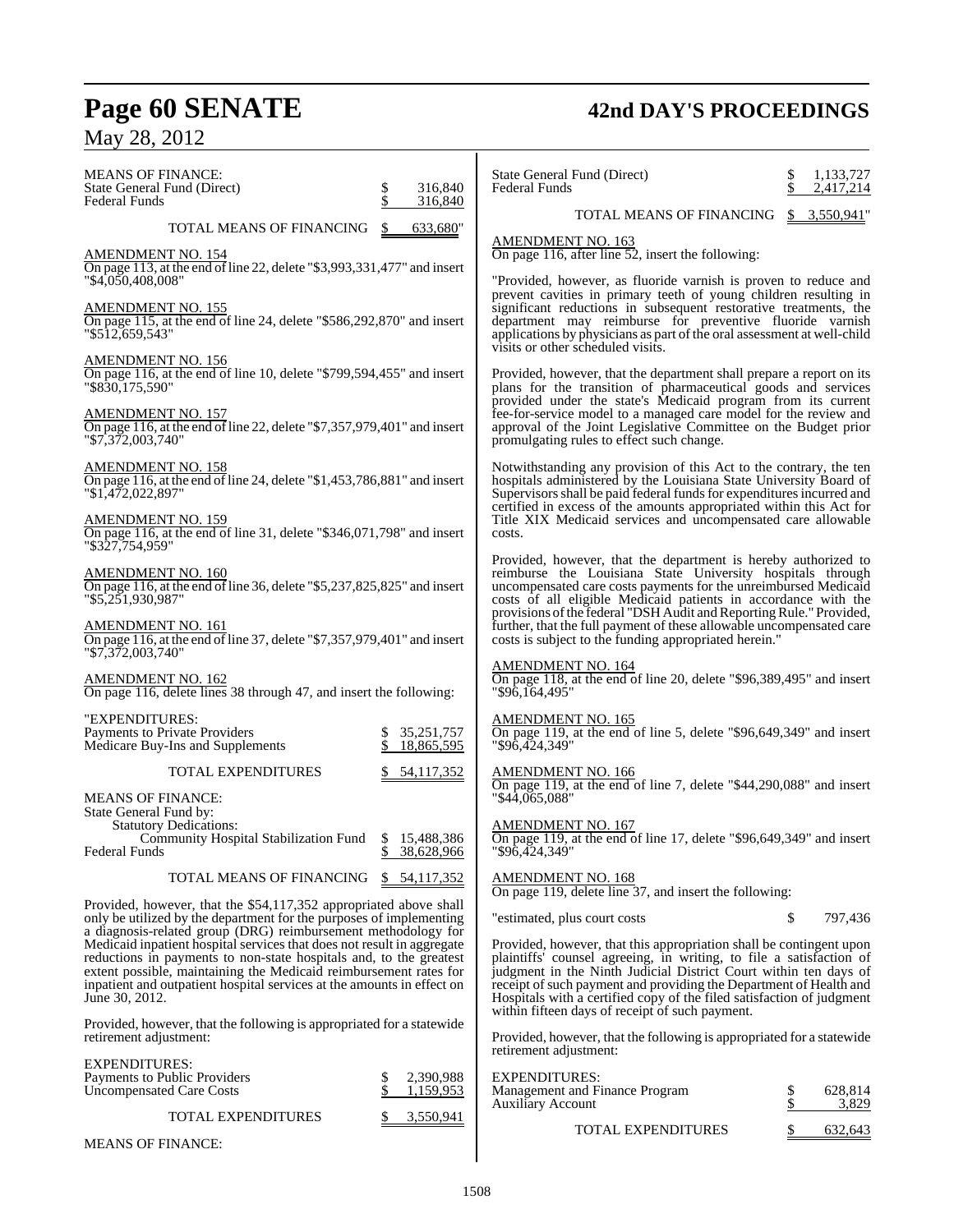## **42nd DAY'S PROCEEDINGS Page 61 SENATE** May 28, 2012

| <b>MEANS OF FINANCE:</b><br>State General Fund (Direct)                                                                                      | \$ | 628,814            | <b>Federal Funds</b>                                                                                                      |          | 1,717,651            |
|----------------------------------------------------------------------------------------------------------------------------------------------|----|--------------------|---------------------------------------------------------------------------------------------------------------------------|----------|----------------------|
| State General Fund by:<br>Fees & Self-generated Revenues                                                                                     |    | 3,829              | TOTAL MEANS OF FINANCING                                                                                                  | \$       | 2,352,947            |
| TOTAL MEANS OF FINANCING                                                                                                                     | \$ | 632,643            | Provided, however, that the following is appropriated for a statewide<br>rent adjustment:                                 |          |                      |
|                                                                                                                                              |    |                    |                                                                                                                           |          |                      |
| Payable out of the State General Fund by<br>Fees and Self-generated Revenues for the Louisiana<br>Rural Health Information Exchange (LaRHIX) | \$ | 1,000,000          | <b>EXPENDITURES:</b><br>Personal Health Services                                                                          | \$       | 592,416              |
| Payable out of the State General Fund (Direct)                                                                                               |    |                    | <b>TOTAL EXPENDITURES</b>                                                                                                 |          | 592,416              |
| for information technology expenses                                                                                                          | \$ | 4,275,073          | <b>MEANS OF FINANCE:</b><br>State General Fund (Direct)                                                                   |          | 201,421              |
| Payable out of the State General Fund (Direct)<br>for a statewide rent adjustment                                                            | \$ | 972,450"           | State General Fund by:<br><b>Interagency Transfers</b><br>Fees $\&$ Self-generated Revenues                               |          | 29,621<br>41,469     |
| <b>AMENDMENT NO. 169</b><br>On page 121, between lines 3 and 4, insert the following:                                                        |    |                    | <b>Federal Funds</b>                                                                                                      |          | 319,905              |
| "Payable out of the State General Fund (Direct)<br>for a statewide retirement adjustment                                                     | \$ | 253,593"           | TOTAL MEANS OF FINANCING                                                                                                  |          | 592,416"             |
| <b>AMENDMENT NO. 170</b><br>On page 122, delete lines 18 through 60                                                                          |    |                    | AMENDMENT NO. 174<br>On page 129, after line 50, insert the following:                                                    |          |                      |
| <b>AMENDMENT NO. 171</b>                                                                                                                     |    |                    | "Provided, however, that the following is appropriated for a statewide<br>retirement adjustment:                          |          |                      |
| On page 123, after line 38, insert the following:                                                                                            |    |                    | <b>EXPENDITURES:</b><br>Administration and Support                                                                        | \$       | 110,261              |
| "Provided, however, that the following is appropriated for a statewide<br>retirement adjustment:                                             |    |                    | Behavioral Health Community<br><b>Hospital Based Treatment</b>                                                            |          | 657,677<br>2,367,250 |
| <b>EXPENDITURES:</b>                                                                                                                         |    |                    | <b>TOTAL EXPENDITURES</b>                                                                                                 |          | 3,135,188            |
| Administration Protection and Support<br>Villa Feliciana Medical Complex                                                                     |    | 245,476<br>276,944 | <b>MEANS OF FINANCE:</b><br>State General Fund (Direct)                                                                   | \$       | 1,738,472            |
| <b>TOTAL EXPENDITURES</b>                                                                                                                    |    | 522,420            | State General Fund by:<br><b>Interagency Transfers</b>                                                                    | \$       | 1,212,566            |
| <b>MEANS OF FINANCE:</b><br>State General Fund (Direct)                                                                                      | \$ | 245,476            | Fees & Self-generated Revenues<br><b>Federal Funds</b>                                                                    | \$       | 39.461<br>144,689    |
| State General Fund by:<br><b>Interagency Transfers</b><br>Fees $\&$ Self-generated Revenues                                                  | \$ | 263,097<br>13,847  | TOTAL MEANS OF FINANCING                                                                                                  | \$       | 3,135,188            |
| TOTAL MEANS OF FINANCING                                                                                                                     |    | 522,420            | Payable out of the State General Fund (Direct)<br>the Administration and Support for a<br>statewide rent adjustment<br>\$ |          | 341,221"             |
| Payable out of the State General Fund (Direct)<br>for aging and adult services and the transfer                                              |    |                    | <b>AMENDMENT NO. 175</b><br>On page 133, delete lines 27 through 29, and insert the following:                            |          |                      |
| of elderly protective services functions,<br>including 22 positions                                                                          | S  | 2,598,484          |                                                                                                                           |          |                      |
| Payable out of the State General Fund (Direct)<br>for a statewide rent adjustment                                                            | \$ | 139,862"           | "Provided, however, that the following is appropriated for a statewide<br>retirement adjustment:                          |          |                      |
| <b>AMENDMENT NO. 172</b>                                                                                                                     |    |                    | <b>EXPENDITURES:</b><br><b>Administration Program</b>                                                                     | \$       | 49,210               |
| On page 124, between lines 26 and 27, insert the following:                                                                                  |    |                    | Community-Based Program<br>Pinecrest Supports and Services Center                                                         | \$<br>\$ | 306,102<br>1,902,190 |
| "Payable out of the State General Fund (Direct)<br>for a statewide retirement adjustment                                                     | \$ | 21,927"            | <b>Auxiliary Account</b>                                                                                                  |          | 4,394                |
| <b>AMENDMENT NO. 173</b>                                                                                                                     |    |                    | TOTAL EXPENDITURES                                                                                                        |          | 2,261,896            |
| On page 127, between lines 37 and 38, insert the following:                                                                                  |    |                    | <b>MEANS OF FINANCE:</b><br>State General Fund (Direct)                                                                   | \$       | 360,593              |
| "Provided, however, that the following is appropriated for a statewide<br>retirement adjustment:                                             |    |                    | State General Fund by:<br><b>Interagency Transfers</b><br>Fees $\&$ Self-generated Revenues                               | \$       | 1,892,385<br>4,394   |
| <b>EXPENDITURES:</b><br>Personal Health Services                                                                                             | \$ | 2,352,947          | <b>Federal Funds</b>                                                                                                      |          | 4,524                |
| TOTAL EXPENDITURES                                                                                                                           |    | 2,352,947          | TOTAL MEANS OF FINANCING                                                                                                  |          | \$2,261,896"         |
| <b>MEANS OF FINANCE:</b><br>State General Fund (Direct)                                                                                      | \$ | 635,296            | <b>AMENDMENT NO. 176</b><br>On page 133, between lines 29 and 30, insert the following:                                   |          |                      |
|                                                                                                                                              |    |                    | "Payable out of the State General Fund (Direct)                                                                           |          |                      |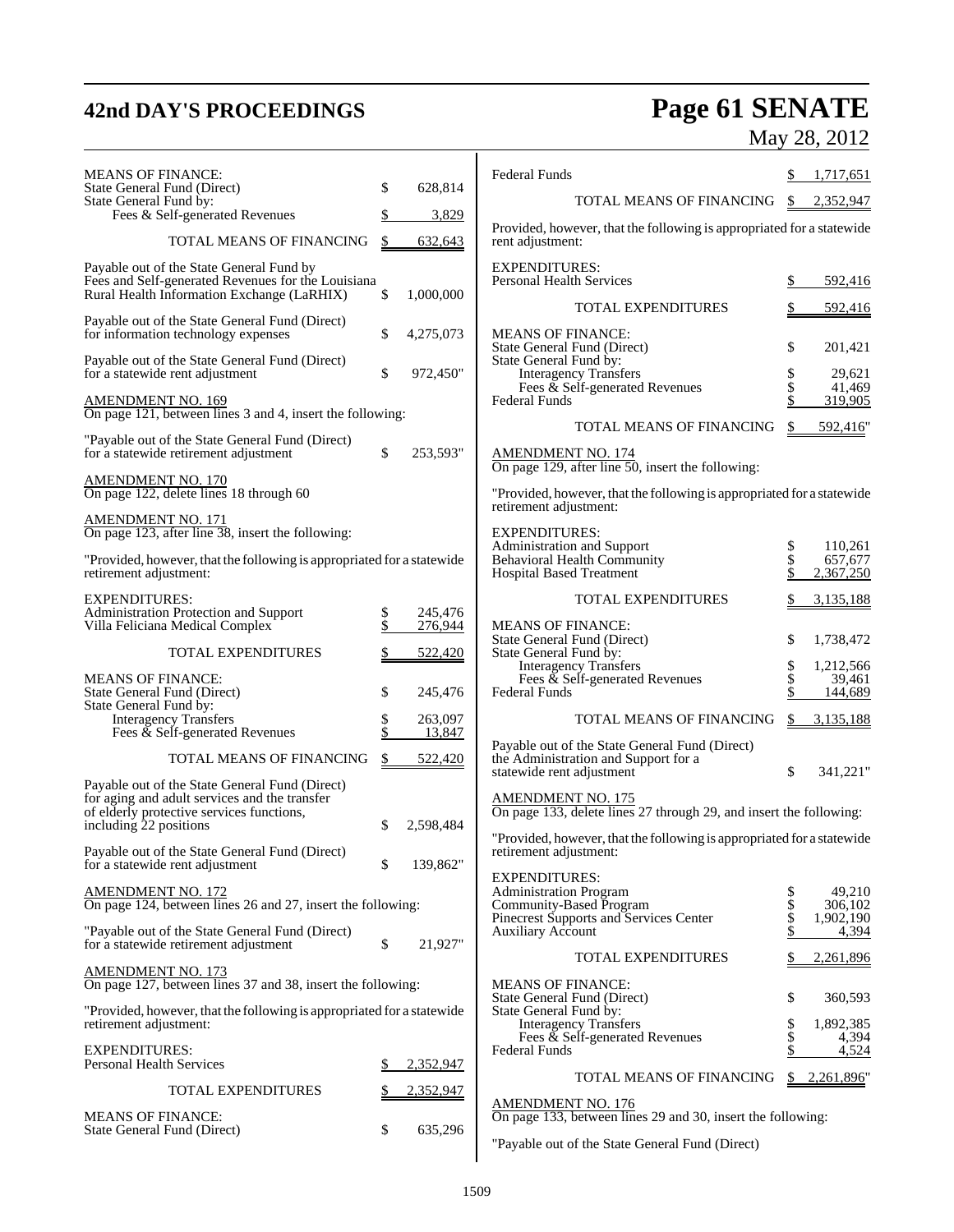## **Page 62 SENATE 42nd DAY'S PROCEEDINGS**

### May 28, 2012

| the Administration Program for a<br>statewide rent adjustment                                                                                                                                                           | \$<br>120,239"                                                                        | schedule. Not more than an aggregate of 20 positions and associated<br>personal services may be transferred between budget units and/or<br>programs within a budget unit without the approval of Joint |             |                             |
|-------------------------------------------------------------------------------------------------------------------------------------------------------------------------------------------------------------------------|---------------------------------------------------------------------------------------|--------------------------------------------------------------------------------------------------------------------------------------------------------------------------------------------------------|-------------|-----------------------------|
| <b>AMENDMENT NO. 177</b><br>On page 133, after line $\overline{41}$ , insert the following:                                                                                                                             |                                                                                       | Legislative Committee on the Budget."                                                                                                                                                                  |             |                             |
| "The Department of Children and Family Services should endeavor                                                                                                                                                         | <b>AMENDMENT NO. 184</b><br>On page 143, between lines 5 and 6, insert the following: |                                                                                                                                                                                                        |             |                             |
| to assist eligible courts within the state to draw down federal funds<br>through the Title IV-E Foster Care Assistance Program of the Social<br>Security Act, to insure the expenditures claimed by the state or parish |                                                                                       | "Provided, however, that the following is appropriated for a statewide<br>retirement adjustment:                                                                                                       |             |                             |
| meet the requirements of law, and to maximize the allowable<br>reimbursement from the Title IV-E program to conserve state<br>resources and to continue to provide needed services for at-risk<br>youth."               |                                                                                       | <b>EXPENDITURES:</b><br><b>Executive Program</b><br>Management and Finance Program<br>Technology Assessment Program                                                                                    | Տ<br>Տ<br>Տ | 22,868<br>104,775<br>36,242 |
| AMENDMENT NO. 178<br>On page 136, at the end of line 34, delete "\$248,667,157" and insert                                                                                                                              |                                                                                       | Atchafalaya Basin Program                                                                                                                                                                              |             | 4,131                       |
| "\$248,817,157"                                                                                                                                                                                                         |                                                                                       | TOTAL EXPENDITURES                                                                                                                                                                                     |             | 168,016                     |
| AMENDMENT NO. 179<br>On page 139, at the end of line 60, delete "\$781,157,017" and insert<br>"\$781,307,017"                                                                                                           |                                                                                       | <b>MEANS OF FINANCE:</b><br>State General Fund (Direct)<br>State General Fund by:                                                                                                                      | \$          | 127,643                     |
|                                                                                                                                                                                                                         |                                                                                       | <b>Interagency Transfers</b>                                                                                                                                                                           |             | 40,373                      |
| <b>AMENDMENT NO. 180</b><br>On page 140, at the end of line 2, delete "\$153,021,848" and insert<br>"\$153,171,848"                                                                                                     |                                                                                       | TOTAL MEANS OF FINANCING                                                                                                                                                                               | \$          | 168,016                     |
| <b>AMENDMENT NO. 181</b><br>On page 140, at the end of line 11, delete "\$781,157,017" and insert<br>"\$781,307,017"                                                                                                    |                                                                                       | Payable out of the State General Fund by<br>Interagency Transfers from the Office of<br>State Police to the Management and Finance<br>Program for oil spill related expenditures                       | \$          | 107,522"                    |
| <u>AMENDMENT NO. 182</u><br>On page 140, between lines 22 and 23, insert the following:                                                                                                                                 |                                                                                       | <b>AMENDMENT NO. 185</b><br>On page 145, between lines 33 and 34, insert the following:                                                                                                                |             |                             |
| "Provided, however, that the following is appropriated for a statewide<br>retirement adjustment:                                                                                                                        |                                                                                       | "Provided, however, that the following is appropriated for a statewide<br>retirement adjustment:                                                                                                       |             |                             |
| EXPENDITURES:<br>Administrative and Executive Support Program<br>Prevention and Intervention Program<br>Community and Family Services Program                                                                           | 652,600<br>\$<br>198,230<br>623,624                                                   | <b>EXPENDITURES:</b><br>Oil and Gas Regulatory Program<br>Public Safety Program                                                                                                                        | \$          | 198,518<br>103,057          |
| <b>Field Services Program</b>                                                                                                                                                                                           | 3,970,002                                                                             | TOTAL EXPENDITURES                                                                                                                                                                                     |             | 301,575                     |
| <b>TOTAL EXPENDITURES</b>                                                                                                                                                                                               | 5,444,456                                                                             | <b>MEANS OF FINANCE:</b><br>State General Fund (Direct)                                                                                                                                                |             | 301,575                     |
| <b>MEANS OF FINANCE:</b><br>State General Fund (Direct)                                                                                                                                                                 | 1,796,671                                                                             | TOTAL MEANS OF FINANCING                                                                                                                                                                               | S.          | 301,575"                    |
| <b>Federal Funds</b><br>TOTAL MEANS OF FINANCING                                                                                                                                                                        | 3,647,785<br>\$<br>5,444,456                                                          | <b>AMENDMENT NO. 186</b><br>On page 146, between lines 19 and 20, insert the following:                                                                                                                |             |                             |
| Provided, however, that the following is appropriated for a statewide<br>rent adjustment:                                                                                                                               |                                                                                       | "Payable out of the State General Fund (Direct)<br>to the Mineral Resources Management Program                                                                                                         |             |                             |
| EXPENDITURES:<br>Administrative and Executive Support Program                                                                                                                                                           | 2,865,903                                                                             | for a statewide retirement adjustment<br><b>AMENDMENT NO. 187</b>                                                                                                                                      | \$          | 124,158"                    |
| TOTAL EXPENDITURES                                                                                                                                                                                                      | 2,865,903                                                                             | On page 147, between lines 7 and 8, insert the following:                                                                                                                                              |             |                             |
| MEANS OF FINANCE:<br>State General Fund (Direct)<br>Federal Funds                                                                                                                                                       | \$<br>945,748<br>1,920,155                                                            | "Payable out of the State General Fund by<br>Statutory Dedications out of the Coastal Resources<br>Trust Fund to the Coastal Management<br>Program for a statewide retirement adjustment               | \$          | 99,052                      |
| TOTAL MEANS OF FINANCING                                                                                                                                                                                                | 2,865,903"<br>\$                                                                      | Payable out of the State General Fund by                                                                                                                                                               |             |                             |
| AMENDMENT NO. 183<br>On page 140, between lines 24 and 25, insert the following:                                                                                                                                        |                                                                                       | Interagency Transfers from the Office of State<br>Police to the Coastal Management Program<br>for oil spill related expenditures                                                                       | \$          | 121,000"                    |
| "Notwithstanding any law to the contrary, the secretary of the<br>Department of Natural Resources may transfer, with the approval of<br>the Commissioner of Administration via midyear budget adjustment                |                                                                                       | <b>AMENDMENT NO. 188</b><br>On page 148, delete line 12                                                                                                                                                |             |                             |

AMENDMENT NO. 189

On page 149, between lines 5 and 6, insert the following:

(BA-7 Form), up to five (5) authorized positions and associated personal services funding from one budget unit to any other budget unit and/or between programs within any budget unit within this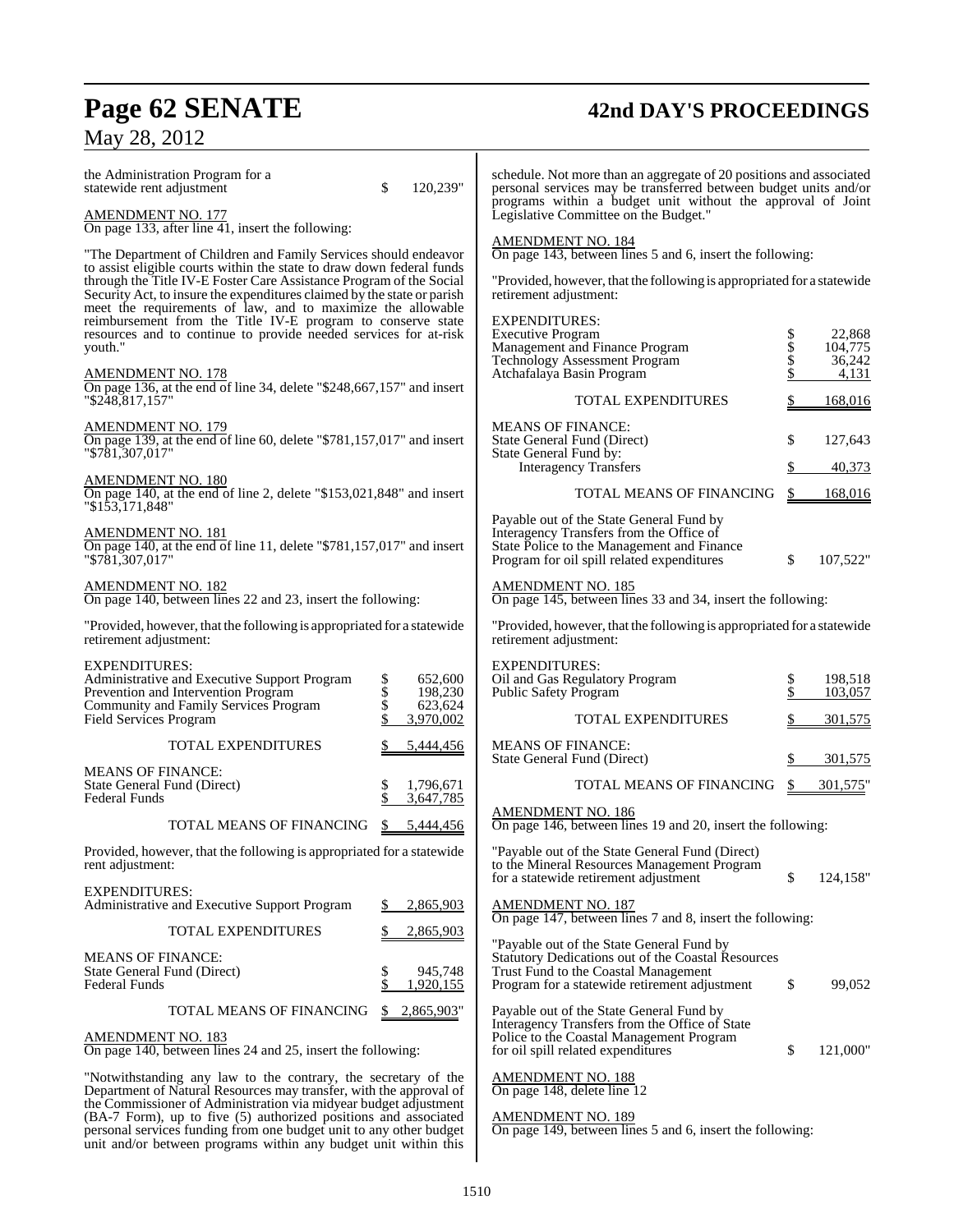## **42nd DAY'S PROCEEDINGS Page 63 SENATE** May 28, 2012

| "Provided, however, that the following is appropriated for a statewide<br>retirement adjustment:                                                                                                                                      |                    |                     | Payable out of the State General Fund by<br>Interagency Transfers from the Department<br>of Public Safety to the Environmental                                                     |                  |                               |
|---------------------------------------------------------------------------------------------------------------------------------------------------------------------------------------------------------------------------------------|--------------------|---------------------|------------------------------------------------------------------------------------------------------------------------------------------------------------------------------------|------------------|-------------------------------|
| <b>EXPENDITURES:</b><br>Tax Collection Program<br>Alcohol and Tobacco Control Program                                                                                                                                                 | Տ<br>Տ<br>Տ        | 974,229<br>53,676   | Compliance Program for expenses related to<br>the Deepwater Horizon event                                                                                                          | S.               | 1,791,643"                    |
| Office of Charitable Gaming Program<br><b>TOTAL EXPENDITURES</b>                                                                                                                                                                      | \$                 | 22,459<br>1,050,364 | AMENDMENT NO. 194<br>On page 153, line 3, delete "(185)" and insert "(188)"                                                                                                        |                  |                               |
| <b>MEANS OF FINANCE:</b>                                                                                                                                                                                                              |                    |                     | AMENDMENT NO. 195<br>On page 154, between lines 9 and 10, insert the following:                                                                                                    |                  |                               |
| State General Fund by:<br>Fees & Self-generated Revenues                                                                                                                                                                              | \$                 | 1,050,364           | "Payable out of the State General Fund by                                                                                                                                          |                  |                               |
| TOTAL MEANS OF FINANCING                                                                                                                                                                                                              | <sup>S</sup>       | 1,050,364"          | Statutory Dedications out of the<br>Environmental Trust Fund to the<br>Environmental Services Program for                                                                          |                  |                               |
| <b>AMENDMENT NO. 190</b><br>On page 149, line 10, delete "(98)" and insert "(96)"                                                                                                                                                     |                    |                     | a statewide retirement adjustment                                                                                                                                                  | \$               | 313,185                       |
| <b>AMENDMENT NO. 191</b><br>On page 150, after line 44, insert the following:                                                                                                                                                         |                    |                     | Payable out of the State General Fund by<br>Interagency Transfers from the Department<br>of Public Safety to the Environmental<br>Services Program for expenses related to the     |                  |                               |
| "Provided, however, that the following is appropriated for a statewide<br>retirement adjustment:                                                                                                                                      |                    |                     | Deepwater Horizon event                                                                                                                                                            | \$               | 15,000"                       |
| <b>EXPENDITURES:</b><br><b>Administrative Program</b>                                                                                                                                                                                 | \$                 | 174,101             | <b>AMENDMENT NO. 196</b><br>On page 154, line 12, delete "(105)" and insert "(103)"                                                                                                |                  |                               |
| <b>TOTAL EXPENDITURES</b>                                                                                                                                                                                                             | \$                 | 174,101             | <b>AMENDMENT NO. 197</b><br>On page 155, between lines 14 and 15, insert the following:                                                                                            |                  |                               |
| <b>MEANS OF FINANCE:</b><br>State General Fund by:                                                                                                                                                                                    |                    |                     | "Provided, however, that the following is appropriated for a statewide<br>retirement adjustment:                                                                                   |                  |                               |
| <b>Statutory Dedications:</b><br>Hazardous Waste Site Cleanup Fund<br><b>Environmental Trust Fund</b>                                                                                                                                 | <b>Տ</b><br>Տ<br>Տ | 5,571<br>155,646    | <b>EXPENDITURES:</b><br><b>Support Services Program</b>                                                                                                                            |                  | 183,310                       |
| Clean Water State Revolving Fund<br>Waste Tire Management Fund                                                                                                                                                                        |                    | 6,616<br>6,268      | <b>TOTAL EXPENDITURES</b>                                                                                                                                                          |                  | 183,310                       |
| TOTAL MEANS OF FINANCING                                                                                                                                                                                                              | \$                 | 174,101             | <b>MEANS OF FINANCE:</b><br>State General Fund by:                                                                                                                                 |                  |                               |
| Payable out of the State General Fund by<br>Interagency Transfers from the Office of<br>Public Safety to the Administrative Program<br>for expenses related to the Deepwater                                                          |                    |                     | <b>Statutory Dedications:</b><br><b>Environmental Trust Fund</b><br>Clean Water State Revolving Fund<br>Waste Tire Management Fund                                                 | \$<br>\$<br>\$   | 171,395<br>4,033<br>7,882     |
| Horizon event                                                                                                                                                                                                                         | \$                 | 7,000               | TOTAL MEANS OF FINANCING                                                                                                                                                           | \$               | 183,310                       |
| Payable out of the State General Fund (Direct)<br>to the Administrative Program for the Louisiana<br>Rural Water Association to provide technical<br>assistance to rural water systems in areas with<br>populations fewer than 10,000 | \$                 | 250,000"            | Payable out of the State General Fund by<br>Interagency Transfers from the Department<br>of Public Safety to the Support Services<br>Program for expenses related to the Deepwater |                  |                               |
| AMENDMENT NO. 192<br>On page 151, line 3, delete "(374)" and insert "(375)"                                                                                                                                                           |                    |                     | Horizon event<br><b>AMENDMENT NO. 198</b>                                                                                                                                          |                  | 30,500"                       |
| <b>AMENDMENT NO. 193</b>                                                                                                                                                                                                              |                    |                     | On page 159, between lines 11 and 12, insert the following:                                                                                                                        |                  |                               |
| On page 152, after line 47, insert the following:                                                                                                                                                                                     |                    |                     | "Provided, however, that the following is appropriated for a statewide<br>retirement adjustment:                                                                                   |                  |                               |
| "Provided, however, that the following is appropriated for a statewide<br>retirement adjustment:                                                                                                                                      |                    |                     | <b>EXPENDITURES:</b><br>Office of the Executive Director                                                                                                                           |                  | 61,855                        |
| <b>EXPENDITURES:</b><br><b>Environmental Compliance Program</b>                                                                                                                                                                       | \$                 | 598,018             | Office of Management and Finance<br>Office of Information Systems                                                                                                                  | Տ<br>Տ<br>Տ<br>Տ | 130,951<br>137,200            |
| <b>TOTAL EXPENDITURES</b>                                                                                                                                                                                                             | \$                 | 598,018             | Office of Workforce Development<br>Office of Unemployment Insurance Administration<br>Office of Workers Compensation Administration                                                | \$<br>\$         | 658,047<br>415,543<br>194,035 |
| <b>MEANS OF FINANCE:</b><br>State General Fund by:                                                                                                                                                                                    |                    |                     | Office of the 2nd Injury Board                                                                                                                                                     |                  | 15,648                        |
| <b>Statutory Dedications:</b><br>Hazardous Waste Site Cleanup Fund<br>Environmental Trust Fund                                                                                                                                        | \$<br>\$           | 37,675<br>560,343   | <b>TOTAL EXPENDITURES</b><br><b>MEANS OF FINANCE:</b>                                                                                                                              |                  | 1,613,279                     |
| TOTAL MEANS OF FINANCING                                                                                                                                                                                                              | \$                 | 598,018             | State General Fund by:<br><b>Statutory Dedications:</b><br>Workers' Compensation 2nd Injury Fund \$                                                                                |                  | 15,648                        |
|                                                                                                                                                                                                                                       |                    |                     |                                                                                                                                                                                    |                  |                               |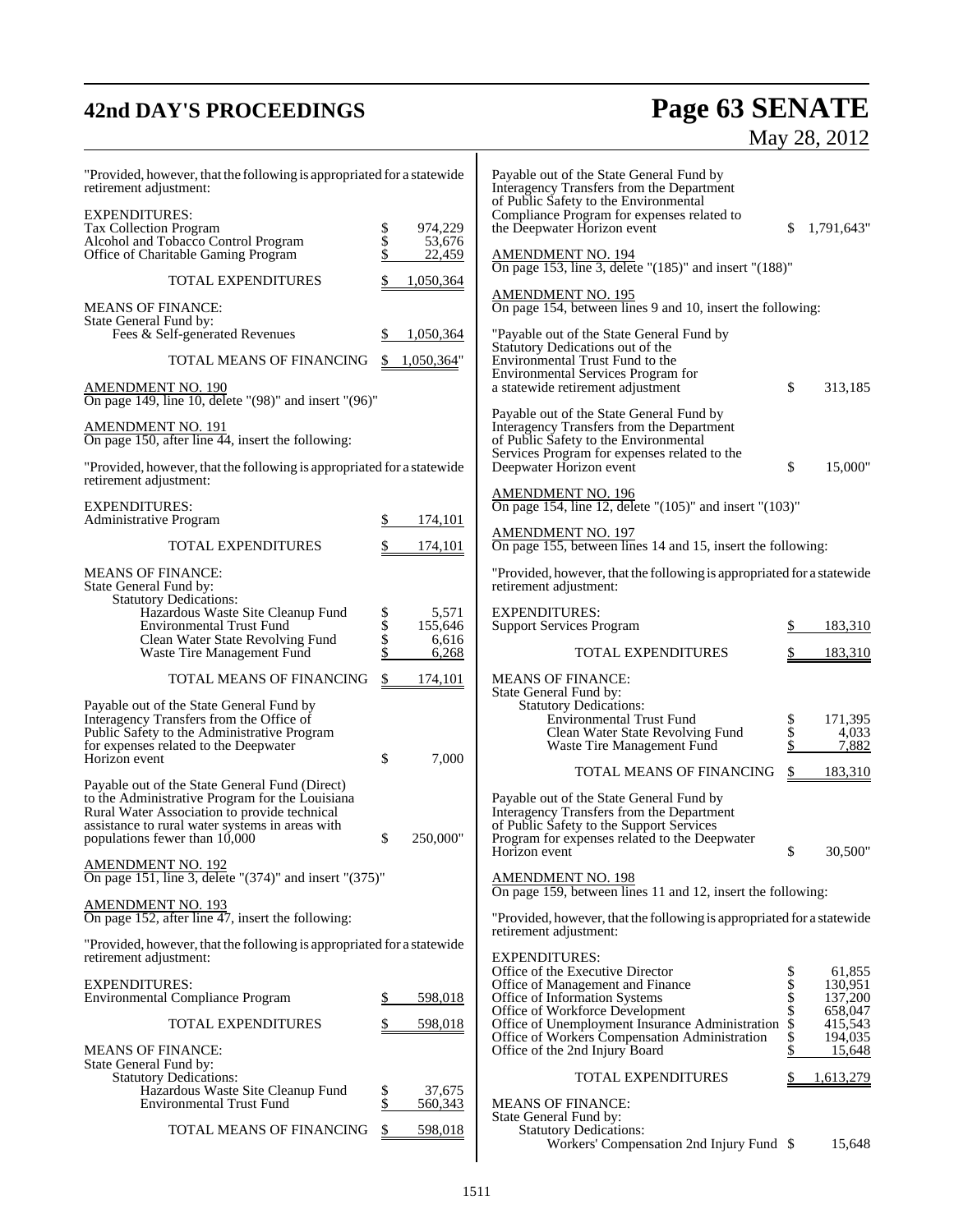## **Page 64 SENATE 42nd DAY'S PROCEEDINGS**

| Office of Workers' Compensation<br>Administrative Fund<br><b>Incumbent Worker Training Account</b>                                                                                          | \$<br>\$ | 205,351<br>29,467 | Provided, however, that the following is appropriated for a statewide<br>retirement adjustment:                         |          |                  |
|---------------------------------------------------------------------------------------------------------------------------------------------------------------------------------------------|----------|-------------------|-------------------------------------------------------------------------------------------------------------------------|----------|------------------|
| <b>Employment Security</b>                                                                                                                                                                  |          |                   | <b>EXPENDITURES:</b>                                                                                                    |          |                  |
| <b>Administration Account</b><br>Penalty and Interest Account                                                                                                                               | \$<br>\$ | 24,899<br>30,625  | Fisheries Program<br><b>Marketing Program</b>                                                                           | \$<br>\$ | 440,378<br>7,458 |
| Blind Vendors Trust Fund                                                                                                                                                                    | \$       | 5,525             |                                                                                                                         |          |                  |
| Federal Funds                                                                                                                                                                               |          | 1,301,764         | TOTAL EXPENDITURES                                                                                                      |          | 447,836          |
| TOTAL MEANS OF FINANCING                                                                                                                                                                    | S        | 1,613,279         | <b>MEANS OF FINANCE:</b><br>State General Fund by:                                                                      |          |                  |
| Provided, however, that of the federal funds appropriated for                                                                                                                               |          |                   | <b>Statutory Dedications:</b>                                                                                           |          |                  |
| Community Services Block Grants, no currently funded community<br>action agency allocation shall be increased or decreased by more than<br>five percent (5%) during Fiscal Year 2012-2013." |          |                   | <b>Conservation Fund</b><br>Seafood Promotion and Marketing Fund                                                        | \$       | 440,378<br>7,458 |
| <b>AMENDMENT NO. 199</b>                                                                                                                                                                    |          |                   | TOTAL MEANS OF FINANCING                                                                                                | \$       | 447,836          |
| On page 160, between lines 15 and 16, insert the following:                                                                                                                                 |          |                   | Payable out of the State General Fund by                                                                                |          |                  |
| "Payable out of the State General Fund by<br>Statutory Dedications out of the Conservation                                                                                                  |          |                   | Interagency Transfers from the Office of State<br>Police to the Fisheries Program for oil spill<br>related expenditures | \$       | 1,500,395        |
| Fund to the Management and Finance Program<br>for a statewide retirement adjustment                                                                                                         | \$       | 119,919           | Payable out of the State General Fund by                                                                                |          |                  |
|                                                                                                                                                                                             |          |                   | Interagency Transfers from the Office of State                                                                          |          |                  |
| Payable out of the State General Fund by<br>Interagency Transfers from the Office of                                                                                                        |          |                   | Police to the Fisheries Program for expenditures<br>related to oyster cultch reestablishment projects                   |          |                  |
| State Police to the Management and Finance                                                                                                                                                  |          |                   | due to damages caused by the Deepwater                                                                                  |          |                  |
| Program for oil spill related expenditures                                                                                                                                                  | \$       | 800,000"          | Horizon event                                                                                                           | \$       | 7,000,000"       |
| <u>AMENDMENT NO. 200</u><br>On page 161, between lines 27 and 28, insert the following:                                                                                                     |          |                   | <b>AMENDMENT NO. 203</b><br>On page 167, after line 39, insert the following:                                           |          |                  |
| "Payable out of the State General Fund by<br>Statutory Dedications out of the Conservation                                                                                                  |          |                   | "Provided, however, that the following is appropriated for a statewide<br>retirement adjustment:                        |          |                  |
| Fund to the Administrative Program for                                                                                                                                                      |          |                   |                                                                                                                         |          |                  |
| a statewide retirement adjustment                                                                                                                                                           | \$       | 21,153            | <b>EXPENDITURES:</b><br><b>Administration Program</b>                                                                   |          | 178,328          |
| Payable out of the State General Fund by                                                                                                                                                    |          |                   |                                                                                                                         |          |                  |
| Statutory Dedications out of the Oyster<br>Sanitation Fund to the Enforcement Program                                                                                                       |          |                   | TOTAL EXPENDITURES                                                                                                      |          | 178,328          |
| for expenditures related to patrol efforts to                                                                                                                                               |          |                   | <b>MEANS OF FINANCE:</b>                                                                                                |          |                  |
| increase risk management compliance within<br>the oyster industry                                                                                                                           | \$       | 170,000           | State General Fund by:<br><b>Interagency Transfers</b>                                                                  | \$       | 167,628          |
|                                                                                                                                                                                             |          |                   | Fees & Self-generated Revenues                                                                                          | \$       | 10,700           |
| Payable out of Federal Funds to the Enforcement<br>Program for the purpose of utilizing a Joint<br>Enforcement Grant to allow the Enforcement                                               |          |                   | TOTAL MEANS OF FINANCING                                                                                                | \$       | 178,328'         |
| Division the ability to patrol and enforce<br>compliance with state and federal fishing                                                                                                     |          |                   | <b>AMENDMENT NO. 204</b><br>On page 168, after line 45, insert the following:                                           |          |                  |
| regulations offshore past the state's three mile                                                                                                                                            |          |                   |                                                                                                                         |          |                  |
| Inter Continental Shell and up to 200 miles<br>out into the Gulf of Mexico                                                                                                                  |          | \$1,172,456"      | "Payable out of the State General Fund by<br>Statutory Dedications out of the Municipal                                 |          |                  |
|                                                                                                                                                                                             |          |                   | Fire and Police Civil Service Operating Fund                                                                            |          |                  |
| <b>AMENDMENT NO. 201</b><br>On page 163, after line 39, insert the following:                                                                                                               |          |                   | for a statewide retirement adjustment                                                                                   | \$       | 35,499"          |
| "Payable out of the State General Fund by                                                                                                                                                   |          |                   | <b>AMENDMENT NO. 205</b><br>On page 169, after line 43, insert the following:                                           |          |                  |
| Statutory Dedications out of the Conservation<br>Fund to the Wildlife Program for                                                                                                           |          |                   | "Payable out of the State General Fund (Direct)                                                                         |          |                  |
| a statewide retirement adjustment                                                                                                                                                           | \$       | 399,024           | to the Administration Program for a                                                                                     |          |                  |
|                                                                                                                                                                                             |          |                   | statewide retirement adjustment                                                                                         | \$       | 69,636"          |
| Payable out of the State General Fund by<br>Interagency Transfers from the Office of State                                                                                                  |          |                   | <b>AMENDMENT NO. 206</b>                                                                                                |          |                  |
| Police to the Wildlife Program for oil spill                                                                                                                                                |          |                   | On page 171, between lines 7 and 8, insert the following:                                                               |          |                  |
| related expenditures                                                                                                                                                                        |          | 1,395,573"        | "Payable out of the State General Fund (Direct)                                                                         |          |                  |
| <b>AMENDMENT NO. 202</b><br>On page 165, after line 53, insert the following:                                                                                                               |          |                   | to the Administration Program for a<br>statewide retirement adjustment                                                  | \$       | 6,420"           |
| "Provided, however, that of the funding appropriated herein from the                                                                                                                        |          |                   | <b>AMENDMENT NO. 207</b>                                                                                                |          |                  |
| Aquatic Plant Control Fund, twenty percent (20%) shall be allocated                                                                                                                         |          |                   | On page 171, after line 44, insert the following:                                                                       |          |                  |
| to the control of hydrilla.                                                                                                                                                                 |          |                   | "Payable out of the State General Fund                                                                                  |          |                  |
|                                                                                                                                                                                             |          |                   | by Interagency Transfers to the                                                                                         |          |                  |
|                                                                                                                                                                                             |          |                   |                                                                                                                         |          |                  |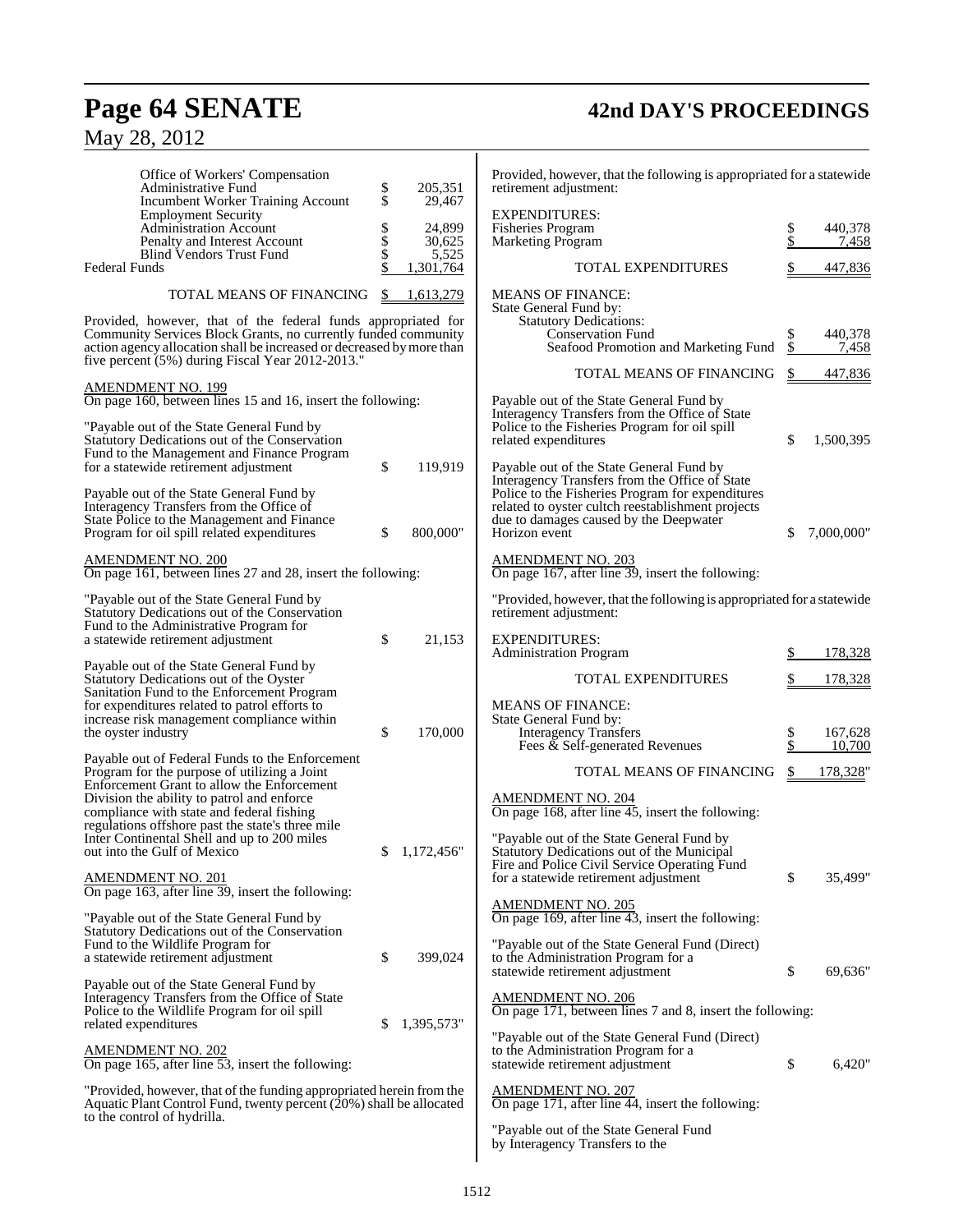# **42nd DAY'S PROCEEDINGS Page 65 SENATE**

| Administration Program for a statewide<br>\$<br>130,492"<br>retirement adjustment                                                                                                        | \$<br>for the Louisiana Poison Control Center<br>150,000                                                                                                                                                                                                                                 |
|------------------------------------------------------------------------------------------------------------------------------------------------------------------------------------------|------------------------------------------------------------------------------------------------------------------------------------------------------------------------------------------------------------------------------------------------------------------------------------------|
| AMENDMENT NO. 208<br>On page 172, delete lines 48 through 54                                                                                                                             | Payable out of the State General Fund by<br>Statutory Dedications out of the Shreveport<br>Riverfront and Convention Center and<br>Independence Stadium Fund for the LSU Health                                                                                                          |
| <u>AMENDMENT NO. 209</u><br>On page 173, delete lines 1 through 5                                                                                                                        | Sciences Center - Shreveport, in the event that<br>5,000,000<br>\$<br>House Bill No. 822 is enacted into law                                                                                                                                                                             |
| <u>AMENDMENT NO. 210</u><br>On page 173, at the end of line 8, delete " $$1,084,816,168$ " and insert<br>"\$1,085,666,168"                                                               | Provided, however, that such distribution of monies to the LSU<br>Health Sciences Center – Shreveport shall occur in equal quarterly<br>amounts after the distributions to entities which have pledged or<br>dedicated such monies into bonds and have been made each quarter.           |
| <b>AMENDMENT NO. 211</b><br>On page 174, at the end of line 23, delete "\$1,084,816,168" and insert<br>"\$1,085,666,168"                                                                 | Provided, however, that, of the monies appropriated herein to the<br>LSU Health Sciences Center - Shreveport, the amount of \$75,000<br>shall be allocated and distributed to the North Caddo Hospital."                                                                                 |
| AMENDMENT NO. 212<br>On page 174, at the end of line 25, delete " $$1,033,456,143$ " and insert<br>"\$1,034,306,143"                                                                     | <b>AMENDMENT NO. 220</b><br>On page 187, after line 45, insert the following:                                                                                                                                                                                                            |
| AMENDMENT NO. 213<br>On page 174, at the end of line 35, delete "\$1,084,816,168" and insert<br>"\$1,085,666,168"                                                                        | "Payable out of the State General Fund by<br>Statutory Dedications out of the Tobacco<br>Tax Health Care Fund to the Louisiana<br>State University - Agricultural Center for                                                                                                             |
| <b>AMENDMENT NO. 214</b><br>On page 176, between lines 21 and 22, insert the following:                                                                                                  | \$<br>166,667"<br>general operations<br><b>AMENDMENT NO. 221</b>                                                                                                                                                                                                                         |
| "Payable out of the State General Fund by<br>Fees and Self-generated Revenues to the<br>Louisiana Universities Marine Consortium                                                         | On page 206, between lines 29 and 30, insert the following:<br>"Provided, however, that the \$151,890 in Statutory Dedications,                                                                                                                                                          |
| for the Gulf of Mexico Research Initiative<br>6,185,000"<br>Grant (GoMRI)<br>\$                                                                                                          | Support Education in Louisiana First Fund included in the above<br>appropriation be allocated as follows:"                                                                                                                                                                               |
| <u>AMENDMENT NO. 215</u><br>On page 178, line 26, delete " $(15,104)$ " and insert " $(0)$ "                                                                                             | <b>AMENDMENT NO. 222</b><br>On page 206, delete line 44, and insert the following:                                                                                                                                                                                                       |
| AMENDMENT NO. 216<br>On page 178, at the end of line 30, delete " $$406,074,006"$ and insert<br>"\$387,134,822"                                                                          | "institution as necessary to primarily reflect enrollment growth<br>patterns. Further, in the event that any legislative instruments of the<br>2012 Regular Session of the Legislature providing for either the<br>transfer of technical college campuses or the expansion of any of the |
| <u>AMENDMENT NO. 217</u><br>On page 178, at the end of line 31, delete "\$460,660,466" and insert<br>"\$479,599,650"                                                                     | system's higher education institutions are enacted into law, the<br>Louisiana Community and Technical Colleges System Board of<br>Supervisors is hereby authorized to make any necessary changes to<br>the system's college funding allocations. Any such adjustments made               |
| <u>AMENDMENT NO. 218</u><br>On page 183, between lines 19 and 20, insert the following:                                                                                                  | by the board shall not impact the board's allocation of any funds<br>based on performance."                                                                                                                                                                                              |
| "Payable out of the State General Fund by<br>Statutory Dedications out of the Tobacco Tax<br>Health Care Fund for the Louisiana Cancer                                                   | <b>AMENDMENT NO. 223</b><br>On page 217, at the end of line 38, delete "\$9,294,486" and insert<br>"\$8,806,509"                                                                                                                                                                         |
| Research Center of LSU Health Sciences Center -<br>New Orleans and Tulane University<br>\$<br><b>Health Sciences Center</b><br>499,333                                                   | <b>AMENDMENT NO. 224</b><br>On page 219, at the end of line 1, delete "\$5,564,957" and insert<br>"\$6,045,877"                                                                                                                                                                          |
| Payable out of the State General Fund by<br>Statutory Dedications out of the Tobacco Tax<br>Health Care Fund for the Louisiana Cancer<br>Research Center of LSU Health Sciences Center - | <u>AMENDMENT NO. 225</u><br>On page 220, at the end of line 44, delete " $$25,850,258"$ and insert<br>"\$25,843,201"                                                                                                                                                                     |
| New Orleans and Tulane University<br>Health Sciences Center for smoking<br>\$<br>340,667"<br>prevention mass media programs                                                              | <b>AMENDMENT NO. 226</b><br>On page 220, at the end of line 51, delete "\$156,747" and insert<br>"\$149,690"                                                                                                                                                                             |
| <b>AMENDMENT NO. 219</b><br>On page 184, between lines 32 and 33, insert the following:<br>"Payable out of the State General Fund by                                                     | <b>AMENDMENT NO. 227</b><br>On page 220, at the end of line 52, delete "\$25,850,258" and insert<br>"\$25,843,201"                                                                                                                                                                       |
| Statutory Dedications out of the Tobacco<br>Tax Health Care Fund for the Cancer<br>Research Center of the LSU                                                                            | <b>AMENDMENT NO. 228</b><br>On page 220, after line 59, insert the following:                                                                                                                                                                                                            |
| \$<br>326,667<br>Health Sciences Center - Shreveport                                                                                                                                     | "Provided, however, that the following is appropriated for a statewide                                                                                                                                                                                                                   |
| Payable out of the State General Fund (Direct)<br>to the LSU Health Sciences Center - Shreveport                                                                                         | retirement adjustment:                                                                                                                                                                                                                                                                   |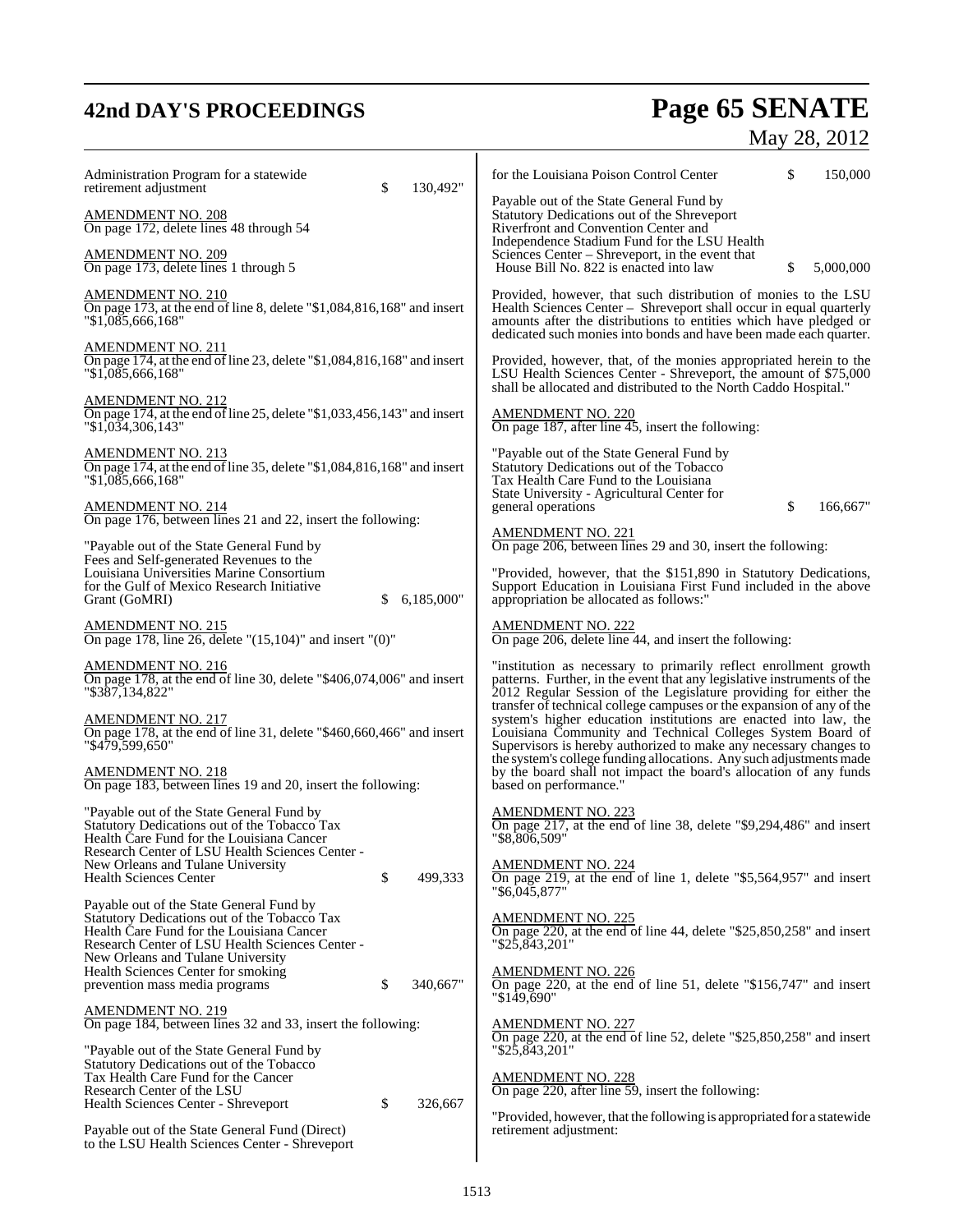## **Page 66 SENATE 42nd DAY'S PROCEEDINGS**

May 28, 2012

| <b>EXPENDITURES:</b><br><b>Administration and Shared Services</b><br>Louisiana School for the Deaf<br>Louisiana School for the Visually Impaired              | \$<br>108,652<br>$\dot{\$}$<br>31,987<br>\$<br>23,282 | <b>AMENDMENT NO. 2</b><br>On page 226, between<br>"Provided, however, that<br>retirement adjustment:                   |
|---------------------------------------------------------------------------------------------------------------------------------------------------------------|-------------------------------------------------------|------------------------------------------------------------------------------------------------------------------------|
| TOTAL EXPENDITURES<br><b>MEANS OF FINANCE:</b><br>State General Fund (Direct)<br>State General Fund by:                                                       | \$<br>163,921<br>\$<br>161,098                        | <b>EXPENDITURES:</b><br>Administration<br>Louisiana Quality Edu                                                        |
| <b>Interagency Transfers</b>                                                                                                                                  | \$<br>2,823                                           | TOTAL                                                                                                                  |
| TOTAL MEANS OF FINANCING<br>Payable out of the State General Fund by<br>Statutory Dedications out of the Education<br>Excellence Fund to the Louisiana School | \$<br>163,921                                         | MEANS OF FINANCI<br>State General Fund (Di<br>State General Fund by:<br><b>Statutory Dedicati</b><br>Louisiana Quality |
| for the Visually Impaired Program                                                                                                                             | \$<br>1,063"                                          | <b>TOTAL</b>                                                                                                           |
| <b>AMENDMENT NO. 229</b><br>On page 221, at the end of line 3, delete "\$15,202,822" and insert<br>$"\$1\overline{5},2\overline{0}2,747"$                     |                                                       | <b>AMENDMENT NO. 2</b><br>On page 226, at the en<br>"\$5,579,894"                                                      |
| <b>AMENDMENT NO. 230</b><br>On page 221, at the end of line 62, delete "\$15,202,822" and insert<br>$"\$1\overline{5},\overline{2}02,747"$                    |                                                       | <b>AMENDMENT NO. 2</b><br>On page 226, at the en<br>"\$5,579,894"                                                      |
| AMENDMENT NO. 231<br>On page 222, at the end of line 6, delete "\$74,576" and insert<br>"\$74.501"                                                            |                                                       | <b>AMENDMENT NO. 2</b><br>On page 227, at the<br>$"$ \$81,958"                                                         |
| <b>AMENDMENT NO. 232</b><br>On page 222, at the end of line 8, delete "\$15,202,822" and insert<br>$"\$1\overline{5},\overline{202},747"$                     |                                                       | <u>AMENDMENT NO. 2</u><br>On page 227, at the en<br>"\$5,579,894"                                                      |
| <b>AMENDMENT NO. 233</b><br>On page 222, between lines 14 and 15, insert the following:                                                                       |                                                       | <b>AMENDMENT NO. 2</b><br>On page 227, between                                                                         |
| "Payable out of the State General Fund by<br>Interagency Transfers to the LSEC Education<br>Program for a statewide retirement adjustment                     | \$<br>182,892"                                        | "Payable out of the Sta<br>to the Instruction Progr<br>retirement adjustment                                           |
| <b>AMENDMENT NO. 234</b><br>On page 222, at the end of line 26, delete " $$7,369,181"$ and insert<br>$"\$7,368,712"$                                          |                                                       | <b>AMENDMENT NO. 2</b><br>On page 228, line 3, de                                                                      |
| AMENDMENT NO. 235<br>On page 223, at the end of line 34, delete "\$10,395,517" and insert<br>"\$10,395,048"                                                   |                                                       | <b>AMENDMENT NO. 2</b><br>On page 228, at the en<br>"\$8,007,472"                                                      |
| <b>AMENDMENT NO. 236</b><br>On page 223, at the end of line 41, delete "\$78,099" and insert<br>"\$77,630"                                                    |                                                       | <b>AMENDMENT NO. 2</b><br>On page 228, line 20, c                                                                      |
| <b>AMENDMENT NO. 237</b><br>On page 223, at the end of line 43, delete "\$10,395,517" and insert<br>"\$10,395,048"                                            |                                                       | <b>AMENDMENT NO. 2</b><br>On page 228, at the end<br>"\$11,673,164"                                                    |
| <b>AMENDMENT NO. 238</b><br>On page 223, after line 47, insert the following:                                                                                 |                                                       | <b>AMENDMENT NO. 2</b><br>On page 228, line 50, d                                                                      |
| "Payable out of the State General Fund (Direct)<br>to the Living and Learning Community Program<br>for a statewide retirement adjustment                      | \$<br>16,969"                                         | <b>AMENDMENT NO. 2</b><br>On page 228, at the eno<br>"\$62,972,209"                                                    |
| <b>AMENDMENT NO. 239</b><br>On page 224, between lines 23 and 24, insert the following:                                                                       |                                                       | AMENDMENT NO. 2<br>On page 230, line 30, c                                                                             |
| "Payable out of the State General Fund (Direct)<br>to the Broadcasting Program for statewide<br>retirement adjustment                                         | \$<br>138,790"                                        | <b>AMENDMENT NO. 2</b><br>On page 230, at the end<br>"\$19,835,078"                                                    |
|                                                                                                                                                               |                                                       | <u>AMENDMENT NO. 2</u><br>On page 231, line 1, de                                                                      |

### AMENDMENT NO. 240 On page 226, between lines 19 and 20, insert the following: that the following is appropriated for a statewide nt: Administration \$ 3,973 ducation Support Fund  $\begin{array}{cc} \$ & 3,973 \\ \$ & 8,982 \end{array}$ AL EXPENDITURES  $$ 12,955$ VCE:<br>(Direct) State General Fund (Direct)  $\qquad$  \$ 3,973 Statutory Dedications: ity Education Support Fund \$ 8,982 AL MEANS OF FINANCING \$ 12,955" AMENDMENT NO. 241 On page 226, at the end of line 22, delete "\$5,580,737" and insert AMENDMENT NO. 242 On page 226, at the end of line 52, delete "\$5,580,737" and insert AMENDMENT NO. 243 On page 227, at the end of line 5, delete "\$82,801" and insert

AMENDMENT NO. 244 On page 227, at the end of line 6, delete "\$5,580,737" and insert

AMENDMENT NO. 245 On page 227, between lines 10 and 11, insert the following:

State General Fund (Direct) ogram for a statewide<br>nt  $$15,048"$ 

AMENDMENT NO. 246 On page 228, line 3, delete "(28)" and insert "(31)"

 $.247$  $\overline{C}$  end of line 3, delete "\$7,699,962" and insert

AMENDMENT NO. 248 On page 228, line 20, delete "(74)" and insert "(75)"

AMENDMENT NO. 249 On page 228, at the end of line 20, delete "\$11,621,360" and insert

AMENDMENT NO. 250 On page 228, line 50, delete "(185)" and insert "(186)"

AMENDMENT NO. 251 On page 228, at the end of line 50, delete "\$62,536,212" and insert

AMENDMENT NO. 252 On page 230, line 30, delete " $(45)$ " and insert " $(43)$ "

AMENDMENT NO. 253 On page 230, at the end of line 30, delete "\$19,935,916" and insert

AMENDMENT NO. 254 On page 231, line 1, delete "(100)" and insert "(97)"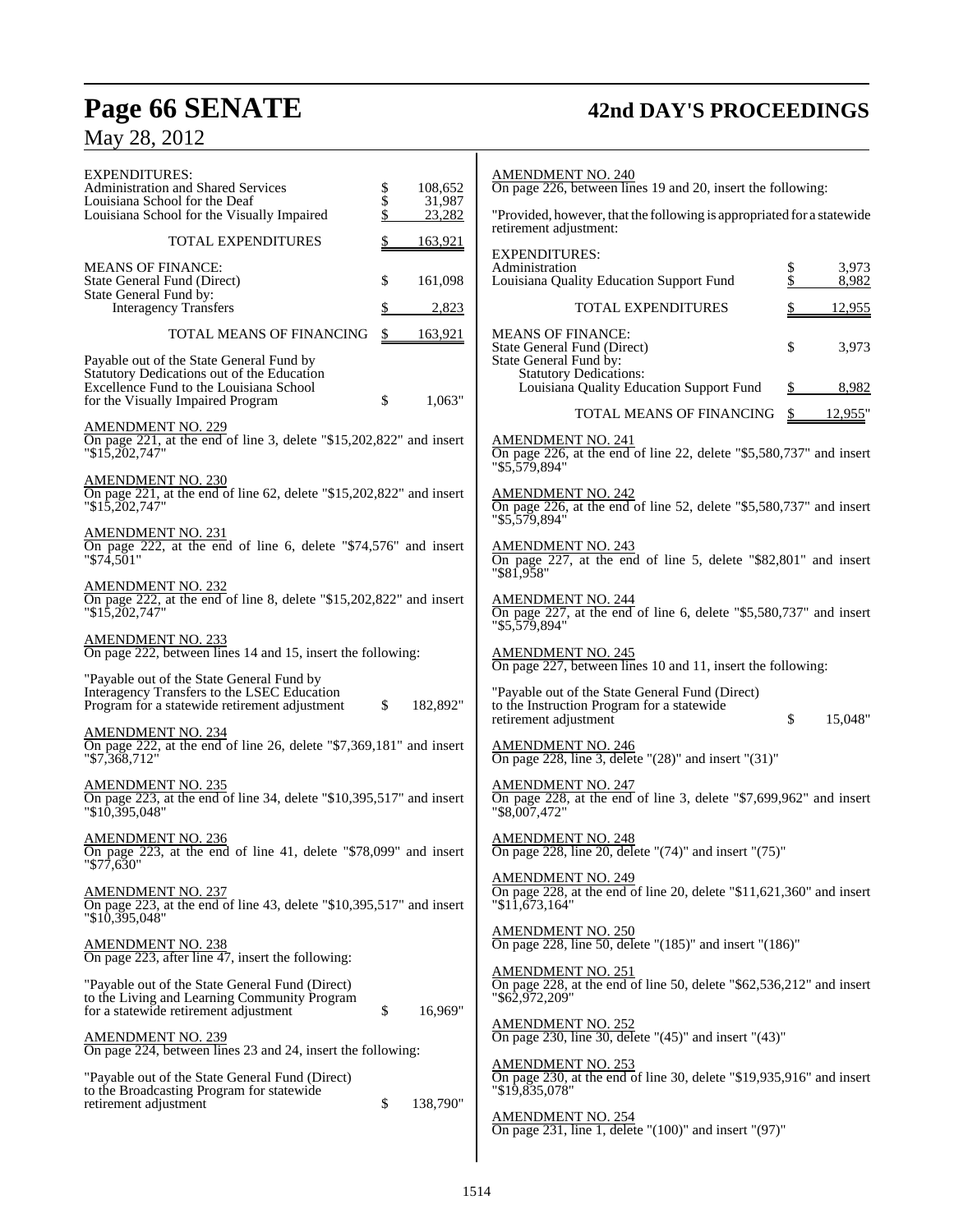## **42nd DAY'S PROCEEDINGS Page 67 SENATE** May 28, 2012

| <b>AMENDMENT NO. 255</b><br>On page $231$ , at the end of line 1, delete "\$24,244,130" and insert<br>"\$23.944.657"                                       |            | "Provided, however, that the following is appropriated for a statewide<br>retirement adjustment: |                                                                                                                                        |                 |                           |
|------------------------------------------------------------------------------------------------------------------------------------------------------------|------------|--------------------------------------------------------------------------------------------------|----------------------------------------------------------------------------------------------------------------------------------------|-----------------|---------------------------|
| <b>AMENDMENT NO. 256</b>                                                                                                                                   |            |                                                                                                  | <b>EXPENDITURES:</b><br>Recovery School District - Instruction                                                                         | S.              | 191,118                   |
| On page 232, at the end of line 30, delete "\$129,093,568" and insert<br>"\$129,488,568"                                                                   |            |                                                                                                  | TOTAL EXPENDITURES                                                                                                                     |                 | 191,118                   |
| <b>AMENDMENT NO. 257</b><br>On page 232, at the end of line 32, delete "\$46,836,422" and insert<br>$"\$4\overline{7,231,411"$<br><b>AMENDMENT NO. 258</b> |            |                                                                                                  | <b>MEANS OF FINANCE:</b><br>State General Fund by:<br><b>Interagency Transfers</b><br>Fees & Self-generated Revenues<br>Federal Funds  | Տ<br>Տ<br>Տ     | 177,740<br>7,645<br>5,733 |
| On page 232, at the end of line 37, delete "\$129,093,568" and insert<br>"\$129.488.568"                                                                   |            |                                                                                                  | TOTAL MEANS OF FINANCING                                                                                                               | \$              | 191,118"                  |
| <b>AMENDMENT NO. 259</b><br>On page 232, after line 53, insert the following:                                                                              |            |                                                                                                  | <b>AMENDMENT NO. 266</b><br>On page 240, between lines 29 and 30, insert the following:                                                |                 |                           |
| "Provided, however, that the following is appropriated for a statewide<br>retirement adjustment:                                                           |            |                                                                                                  | "Provided, however, that the following is appropriated for a statewide<br>retirement adjustment:                                       |                 |                           |
| <b>EXPENDITURES:</b><br><b>Executive Office Program</b><br>Office of Management and Finance                                                                |            | 67,407<br>129,435                                                                                | <b>EXPENDITURES:</b><br>Administration<br>Instruction                                                                                  | $\frac{\$}{\$}$ | 5,564<br>3,952            |
| Departmental Support<br>Innovation                                                                                                                         | \$\$\$\$\$ | 270,475<br>64,238                                                                                | <b>TOTAL EXPENDITURES</b>                                                                                                              | \$              | 9,516                     |
| <b>Student-Centered Goal Offices</b><br><b>Auxiliary Account</b>                                                                                           | \$         | 87,802<br>16,368                                                                                 | <b>MEANS OF FINANCE:</b><br><b>State General Fund (Direct)</b>                                                                         | \$              | 8,923                     |
| TOTAL EXPENDITURES                                                                                                                                         | \$         | 635,725                                                                                          | State General Fund by:<br>Interagency Transfers<br>Fees & Self-generated Revenues                                                      | \$<br>\$        | 553                       |
| <b>MEANS OF FINANCE:</b><br>State General Fund (Direct)                                                                                                    | \$         | 273,254                                                                                          |                                                                                                                                        |                 | 40                        |
| State General Fund by:<br><b>Interagency Transfers</b>                                                                                                     | \$         | 64,119                                                                                           | TOTAL MEANS OF FINANCING                                                                                                               | \$              | 9,516"                    |
| Fees $\&$ Self-generated Revenues<br>Federal Funds                                                                                                         | \$<br>\$   | 40.123<br>258,229                                                                                | <b>AMENDMENT NO. 267</b><br>On page 241, at the end of line 1, delete "\$127,514,486" and insert<br>"\$121,424,550"                    |                 |                           |
| TOTAL MEANS OF FINANCING                                                                                                                                   | \$         | 635,725                                                                                          |                                                                                                                                        |                 |                           |
| Payable out of Federal Funds to the<br>Departmental Support Program for the<br>Summer Food Service Program Management<br>and Administration Program        | \$         | 304,538"                                                                                         | AMENDMENT NO. 268<br>On page 241, at the end of line 29, delete "\$114,106,701" and insert<br>"\$101,392,471"                          |                 |                           |
| <b>AMENDMENT NO. 260</b><br>On page 233, at the end of line 3, delete "\$973,737,804" and insert<br>"\$973,370,804"                                        |            |                                                                                                  | AMENDMENT NO. 269<br>On page 242, at the end of line 1, delete "\$39,657,787" and insert<br>"\$42,682,540"<br><b>AMENDMENT NO. 270</b> |                 |                           |
| <b>AMENDMENT NO. 261</b><br>On page 234, at the end of line 28, delete "\$136,767,529" and insert                                                          |            |                                                                                                  | On page 242, at the end of line 29, delete "\$40,998,737" and insert<br>"\$40,492,680"                                                 |                 |                           |
| "\$137,134,529"<br><b>AMENDMENT NO. 262</b>                                                                                                                |            |                                                                                                  | <b>AMENDMENT NO. 271</b><br>On page 243, at the end of line 2, delete "\$60,543,796" and insert<br>"\$59,692,404"                      |                 |                           |
| On page 235, at the end of line 17, delete " $$45,220,358"$ and insert<br>$"\$32,120,358"$                                                                 |            |                                                                                                  | <b>AMENDMENT NO. 272</b><br>On page 243, at the end of line 30, delete "\$99,209,250" and insert                                       |                 |                           |
| <b>AMENDMENT NO. 263</b><br>On page 235, at the end of line 19, delete "\$66,311,529" and insert<br>$"$ \$79,411,529"                                      |            |                                                                                                  | $"$ \$93,357,265"<br><b>AMENDMENT NO. 273</b>                                                                                          |                 |                           |
| <b>AMENDMENT NO. 264</b><br>On page 235, between lines 28 and 29, insert the following:                                                                    |            |                                                                                                  | On page 244, at the end of line 2, delete " $$318,975,657"$ and insert<br>"\$344,330,518"                                              |                 |                           |
| "Payable out of the State General Fund by<br>Statutory Dedications out of the Education                                                                    |            |                                                                                                  | <b>AMENDMENT NO. 274</b><br>On page 244, at the end of line 30, delete "\$825,059,513" and insert<br>"\$827,425,527"                   |                 |                           |
| Excellence Fund to the School & District<br><b>Supports Program</b>                                                                                        | \$         | 277"                                                                                             | <b>AMENDMENT NO. 275</b><br>On page 244, at the end of line 34, delete "\$574,169,936" and insert                                      |                 |                           |
| <b>AMENDMENT NO. 265</b><br>On page 236, between lines 21 and 22, insert the following:                                                                    |            |                                                                                                  | "\$550,250,558"                                                                                                                        |                 |                           |
|                                                                                                                                                            |            |                                                                                                  |                                                                                                                                        |                 |                           |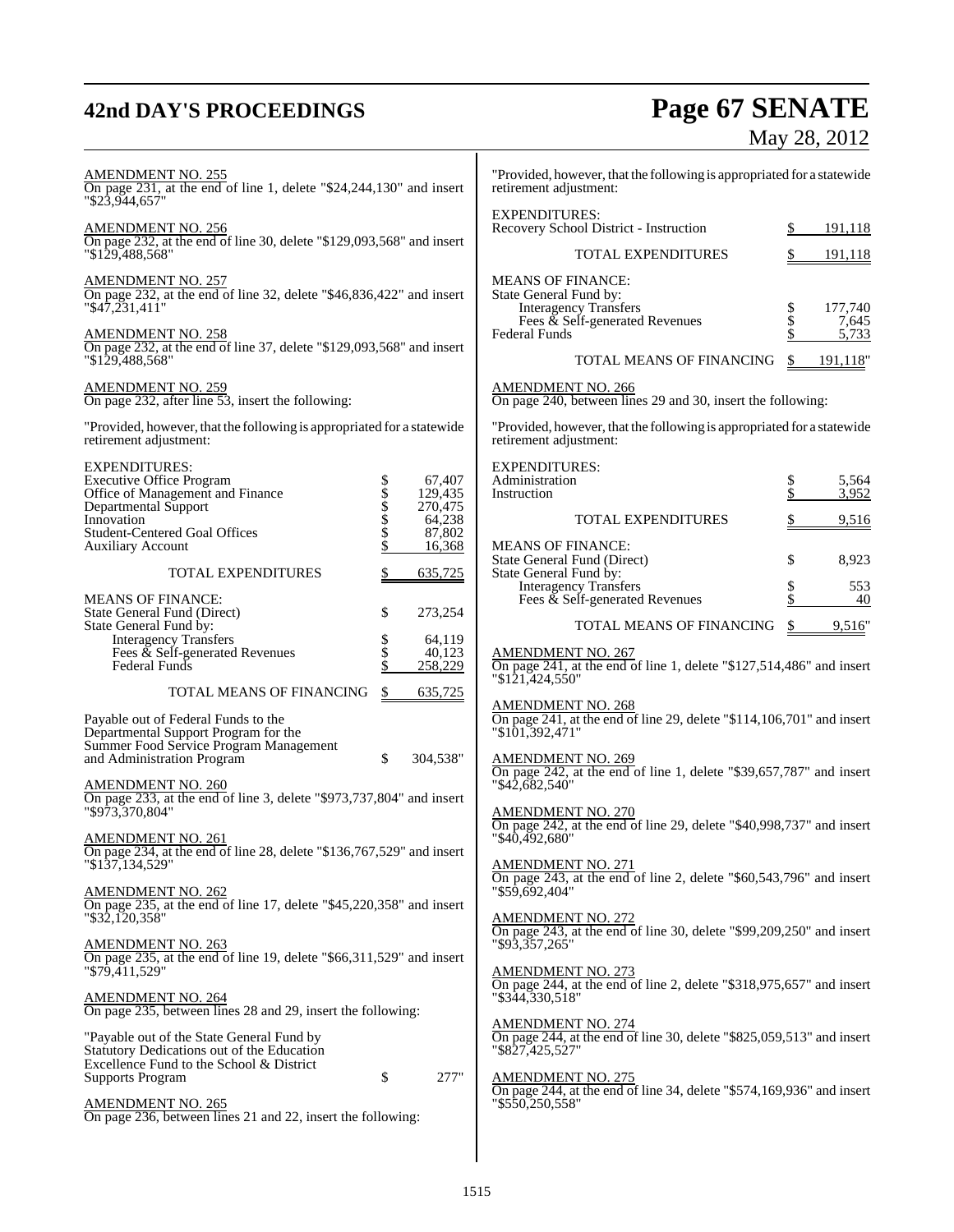## **Page 68 SENATE 42nd DAY'S PROCEEDINGS**

AMENDMENT NO. 276

On page 244, at the end of line 35, delete "\$98,682,558" and insert "\$128,565,526"

### AMENDMENT NO. 277

On page 244, at the end of line 38, delete "\$87,945,188" and insert "\$84,347,612"

#### AMENDMENT NO. 278

On page 244, at the end of line 39, delete "\$825,059,513" and insert "\$827,425,527"

### AMENDMENT NO. 279

On page 244, after line 53, insert the following:

"Provided, however, that the Louisiana State University Health Care Services Division shall establish a separate accounting system for Leonard J. Chabert Medical Center to examine revenue generation, patient volumes, payer mix, and cost effectiveness. Provided, further, that the Louisiana State University Health Care Services Division, working in conjunction with the Louisiana State University Board of Supervisors and the Department of Health and Hospitals, shall complete an analysis of the operations of the Leonard J. Chabert Medical Center utilizing the data collected under the separate accounting system from August 1, 2012 to February 1, 2013, to determine the best utilization of state resources in the provision of health care services and medical education in the region served by Leonard J. Chabert Medical Center. The Louisiana State University Health Care Services Division shall report the findings of this analysis to the Senate Committee on Finance and House Committee on Appropriations by March 1, 2013."

AMENDMENT NO. 280

On page 246, line 27, delete "\$300,000" and insert "\$1,094,000"

#### AMENDMENT NO. 281

On page 246, line 35, delete "\$1,400,000" and insert "\$1,450,000"

#### AMENDMENT NO. 282

On page 247, at the end of line 6, delete "\$125,000" and insert "\$150,000"

#### AMENDMENT NO. 283

On page 247, at the end of line 7, delete "\$90,000" and insert "\$150,000"

AMENDMENT NO. 284

On page 247, at the end of line 39, delete "\$50,000" and insert "\$200,000"

#### AMENDMENT NO. 285

On page 247, at the end of line 40, delete "\$130,000" and insert "\$250,000"

AMENDMENT NO. 286

On page 248, line 3, delete "\$38,891,341" and insert "\$40,090,341"

### AMENDMENT NO. 287

On page 248, line 12, delete "\$300,000" and insert "\$1,094,000"

AMENDMENT NO. 288 On page 248, line 26, delete "\$1,400,000" and insert "\$1,450,000"

AMENDMENT NO. 289 On page 249, line 17, delete "\$125,000" and insert "\$150,000"

AMENDMENT NO. 290 On page 249, line 20, delete "\$90,000" and insert "\$150,000"

AMENDMENT NO. 291 On page 250, line 9, delete "\$50,000" and insert "\$200,000"

#### AMENDMENT NO. 292

On page 250, line 11, delete "\$139,000" and insert "\$250,000"

#### AMENDMENT NO. 293 On page 250, line 51, delete "\$38,891,341" and insert "\$40,090,341"

### AMENDMENT NO. 294

On page 250, delete lines 53 through 55, and insert the following:

"Enterprise Fund, shall be allocated and distributed to the St. Martin Parish Government Authority in accordance with the provisions of R.S. 47:302.27(B) in the event that Senate Bill No. 549 of the 2012 Regular Session of the Legislature is enacted into law."

#### AMENDMENT NO. 295

On page 251, after line 42, insert the following:

"Provided, however, that from the funds appropriated herein out of the Iberia Parish Tourist Commission Fund, the monies in the fund shall be allocated and distributed as follows: \$10,000 shall be allocated and distributed to the Jeanerette Museum; \$10,000 shall be allocated and distributed to the Bayou Teche Museum. The remaining monies in the fund shall be allocated and distributed as follows: forty-five percent (45%) to the Iberia Parish Tourist Commission, thirty-seven percent (37%) to the Acadiana Fairgrounds Commission, sixteen percent (16%) to the Iberia Economic Development Authority, and two percent (2%) to the Iberia Parish Government for the benefit of the Iberia Sports Complex Commission.

Provided, however, that in the event that the monies in the fund exceed \$1,600,000 for the 2012-2013 Fiscal Year, out of the funds appropriated herein out of the Jefferson Parish Convention Center Fund, \$350,000 shall be allocated and distributed to the Jefferson Performing Arts Society - East Bank, \$250,000 shall be allocated and distributed to the Jefferson Performing Arts Society - City of Westwego, and \$100,000 shall be allocated and distributed to the City of Gretna - Heritage Festival. In the event that total revenues deposited in this fund are insufficient to fully fund such allocations, each entity shall receive the same pro rata share of the monies available, which its allocation represents to the total.

Provided, however, that of the funds appropriated herein to East Carroll Parish out of the East Carroll Visitor Enterprise Fund, one hundred percent (100 %) shall be allocated and distributed to Doorway to Louisiana, Inc., D/B/A East Carroll Parish Tourism Commission. In the event that total revenues deposited in this fund are insufficient to fully fund such allocation, Doorway to Louisiana, Inc., shall receive the same pro rata share of the monies available which its allocation represents to the total.

Further provided, that from the funds appropriated herein out of the Richland Parish Visitor Enterprise Fund, \$20,000 shall be allocated and distributed to the town of Delhi of which amount \$5,000 shall be allocated to the Delhi Municipal Golf Course, \$10,000 shall be allocated for the Cave Theater; \$10,000 shall be allocated and distributed to the Northeast Economic Development District, Inc.; \$10,000 shall be allocated and distributed to the town of Mangham for downtown development; and \$20,000 shall be allocated and distributed to the town of Rayville for downtown development. In the event that total revenues deposited in this fund are insufficient to fully fund such allocations, each entity shall receive the same pro rata share of the monies available which its allocation represents to the total.

Further provided, that from the funds appropriated herein out of the Madison Parish Visitor Enterprise Fund, \$12,500 shall be allocated and distributed to the Madison Parish Historical Society, and \$5,000 shall be allocated and distributed to the city of Tallulah for beautification and repair projects and \$5,000 shall be allocated and distributed to the Northeast Economic Development District, Inc. In the event that total revenues deposited in this fund are insufficient to fully fund such allocations, each entity shall receive the same pro rata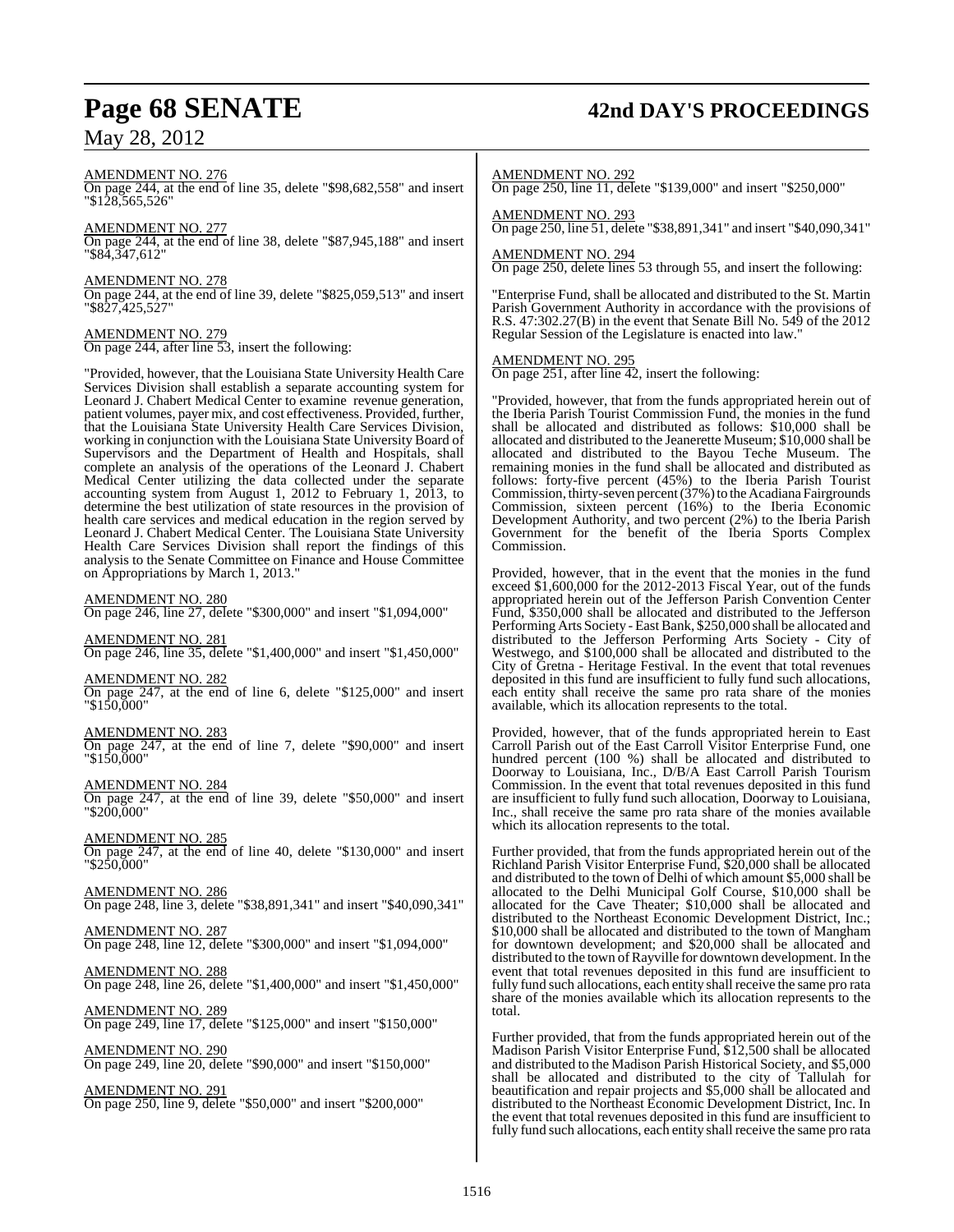## **42nd DAY'S PROCEEDINGS Page 69 SENATE**

# May 28, 2012

share of the monies available which its allocation represents to the total.

Provided, however, that out of the funds appropriated herein out of the West Baton Rouge Parish Visitor Enterprise Fund, \$25,000 shall be allocated and distributed to the city of Port Allen; \$25,000 shall be allocated and distributed to the town of Brusly; and \$25,000 shall be allocated and distributed to the town of Addis.

Payable out of the State General Fund by Statutory Dedications out of the East Baton Rouge Parish Enhancement Fund to the City of Zachary for tourism, economic development, and enhancement purposes, notwithstanding any other provision of the law to the contrary and specifically notwithstanding R.S.  $47:322.9$  \$  $40,000$ 

Provided, however, that out of the funds appropriated herein out of the Ascension Parish Visitor Enterprise Fund, \$200,000 shall be allocated and distributed to the city of Donaldsonville for the promotion of tourism and economic development; \$250,000 shall be allocated and distributed to the city of Gonzales; \$60,000 shall be allocated and distributed to the town of Sorrento; \$350,000 shall be allocated and distributed to the Ascension Parish Government for operating and other expenses associated with the Lamar-Dixon Expo Center; \$159,000 shall be allocated and distributed to the Ascension Parish Government for promoting tourism, economic development, and related purposes; \$50,000 shall be allocated and distributed to the River Road African American Museum to support general museum operations; and \$25,000 shall be allocated and distributed to the city of Donaldsonville for the Downtown Development District."

#### AMENDMENT NO. 296

On page 252, between lines 26 and 27, insert the following:

"Provided, however, that of the funding allocated herein to Ouachita Parish under the Parish Transportation Program (R.S. 48:751-756(A)), eight percent (8%) shall be allocated to the town of Richwood."

AMENDMENT NO. 297 On page 254, line 3, delete "\$30,821,029" and insert "\$30,171,029"

AMENDMENT NO. 298 On page 254, line 6, delete "\$30,821,029" and insert "\$30,171,029"

AMENDMENT NO. 299 On page 254, line 8, delete "\$30,080,874" and insert "\$29,430,874"

AMENDMENT NO. 300 On page 254, line 12, delete "\$30,821,029" and insert "\$30,171,029"

AMENDMENT NO. 301 On page 256, line 37, delete "\$2,096,675" and insert "\$2,087,270"

AMENDMENT NO. 302 On page 256, line 41, delete "\$7,744,425" and insert "\$7,735,020"

AMENDMENT NO. 303 On page 257, line 11, delete "\$2,096,675" and insert "\$2,087,270"

AMENDMENT NO. 304 On page 257, line 16, delete "\$7,744,425" and insert "\$7,735,020"

AMENDMENT NO. 305 On page 257, at the end of line 31, delete "by" and insert "(Direct)"

AMENDMENT NO. 306 On page 257, delete lines 32 and 33, and insert the following: "to the"

AMENDMENT NO. 307 On page 257, delete lines 42 through 47, and insert the following:

"The sum of One Million and No/100 (\$1,000,000.00) Dollars is hereby appropriated out of the General Fund of the state of Louisiana for Fiscal Year 2012-2013 which shall be payable to plaintiffs through Hancock Bank, as escrow agent, into escrow account number 1097000229 for partial payment of the judgment rendered in the class action suit entitled "Jean Boudreaux, et al. v. State of Louisiana, Department of Transportation and Development, et al", bearing Number 71,408 on the docket of the Twenty-first Judicial District Court, parish of Tangipahoa, state of Louisiana, which payment shall be deemed to be the last payment until a signed settlement is agreed upon.'

AMENDMENT NO. 308 On page 259, line 28, delete "\$55,546,994" and insert "\$55,645,129"

AMENDMENT NO. 309 On page 259, line 32, delete "\$55,546,994" and insert "\$55,645,129" AMENDMENT NO. 310

On page 259, line 34, delete "\$55,546,994" and insert "\$55,645,129"

AMENDMENT NO. 311 On page 259, line 36, delete "\$55,546,994" and insert "\$55,645,129"

AMENDMENT NO. 312 On page 259, between lines 39 and 40, insert the following:

"Payable out of the State General Fund (Direct) to the Administrative Program for a statewide retirement adjustment  $\frac{1}{2}$  such that  $\frac{1}{2}$  such that  $\frac{1}{2}$  such that  $\frac{1}{2}$  such that  $\frac{1}{2}$  such that  $\frac{1}{2}$  such that  $\frac{1}{2}$  such that  $\frac{1}{2}$  such that  $\frac{1}{2}$  such that  $\frac{1}{2}$  such that

AMENDMENT NO. 313 On page 259, line 41, delete "\$31,810,437" and insert "\$31,849,500"

AMENDMENT NO. 314 On page 259, line 43, delete "\$9,290,037" and insert "\$9,194,766"

AMENDMENT NO. 315 On page 259, line 44, delete "\$1,290,799" and insert "\$1,311,111"

AMENDMENT NO. 316 On page 259, delete lines 47 through 50, insert the following:

"notwithstanding the provisions of R.S. 49:112, the provisions of Sections 19, 19.1, 19.2, 19.3, and 19.4 contain appropriations in the total amount ofEighteen Million Forty-One Thousand three Hundred Ninety-Two Dollars, be it more or less estimated, as specifically provided in each Subsection. Provided, however, that all judgments provided for in Sections 19, 19.2, and 19.3 shall be paid"

AMENDMENT NO. 317 On page 260, line 4, delete "this Section" and insert "Sections 19, 19.2, and 19.3"

AMENDMENT NO. 318 On page 264, line 37, delete "said judgements," and insert "this Act,"

AMENDMENT NO. 319 On page 264, line 39, delete "this Act," and insert "this judgment,"

AMENDMENT NO. 320 On page 264, line 40, delete "such judgment," and insert "this Act,"

AMENDMENT NO. 321 On page 264, after line 55, insert the following:

"Section 19.3A. The sum of Fifteen Thousand and No/100 (\$15,000.00) Dollars is hereby appropriated out of the General Fund of the state of Louisiana for Fiscal Year 2012-2013 to be used to pay the consent judgment against the Department of Transportation and Development in the suit entitled "Noella Hutchinson, et al v. City of New Orleans, et al", bearing Number 94-12928, Division "J" on the docket of the Civil District Court for the Parish of Orleans, state of Louisiana.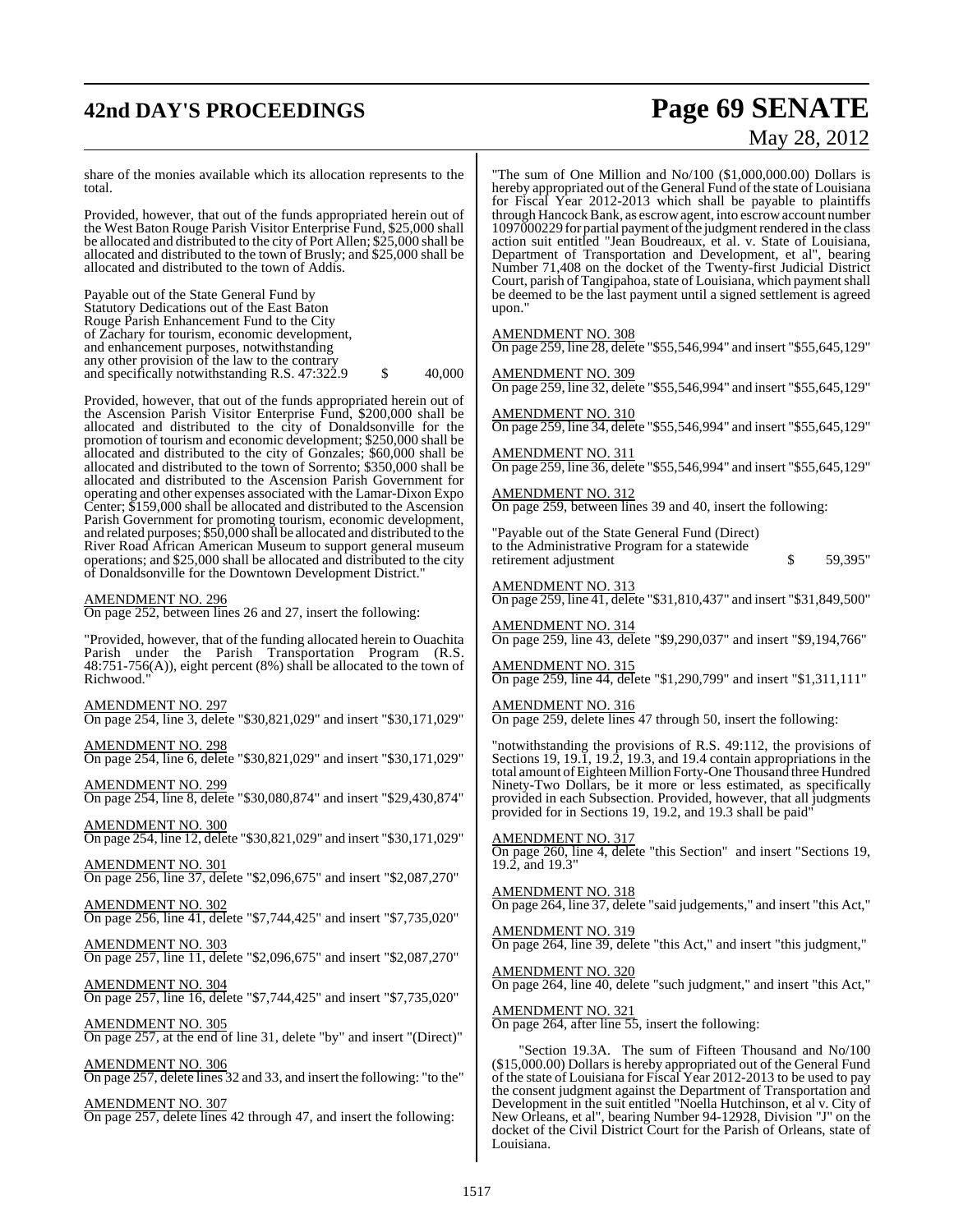### **Page 70 SENATE 42nd DAY'S PROCEEDINGS**

### May 28, 2012

B. The sum of One Million and No/100 (\$1,000,000.00) Dollars is hereby appropriated out of the General Fund of the state of Louisiana for Fiscal Year 2012-2013 to be used to pay the consent judgment in the suit entitled "Joyce Foshee Berry, et al v. State of Louisiana, Department of Transportation and Development", bearing Number 81,571-B, on the docket of the Tenth Judicial District Court, parish of Natchitoches, state of Louisiana.

C. The sum of Twenty-Seven Thousand and No/100 (\$27,000.00) Dollars is hereby appropriated out of the General Fund of the state of Louisiana for Fiscal Year 2012-2013 to be used to pay the consent judgment in the suit entitled "Virgil W. Norred v. Myrt Hales, Jr. and the State of Louisiana through the Department of Transportation and Development", bearing Number 101579, Division "E", on the docket of the Twenty-First Judicial District Court, parish of Livingston, state of Louisiana.

D.(1) The sum of Four Hundred Seventy-Five Thousand and No/100 (\$475,000.00) Dollars in favor of Plaintiffs, Brian Ross and Stacy Ross, individually and on behalf of their minor children, Brian Ross II and Kaylee Ross, with no legal and/or judicial interest, is hereby appropriated out of the General Fund of the state of Louisiana for Fiscal Year 2012-2013 to be used to pay the judgment in the suit entitled "Brian Ross and Stacy Ross, Individually and on behalf of their minor children, Brian Ross II and Kaylee Ross v. State of Louisiana, Department of Transportation and Development", bearing Number 560,079; Sect. 23 on the docket of the Nineteenth Judicial District Court for the Parish of East Baton Rouge, state of Louisiana.

(2) Monies awarded in this judgment to Stacy Ross for future medical expenses shall be payable from the Future Medical Care Fund pursuant to R.S. 39:1533.2 for future medical expenses related to the accident up to Four Hundred Fifty Thousand and No/100 (\$450,000.00).

(3) The sum of Ninety-Five Thousand Nine Hundred Twenty-Eight and 82/100 (\$95,928.82) Dollars in favor of the State of Louisiana, Department of Health and Hospitals, with no legal and/or judicial interest, is hereby appropriated out of the General Fund of the State of Louisiana for Fiscal Year 2012-2013.

The sum of One Hundred Five Thousand and No/100 (\$105,000.00) Dollars is hereby appropriated out of the General Fund of the state of Louisiana for Fiscal Year 2012-2013 to be used to pay the consent judgment in the suit entitled "Sharon Foster v. State of Louisiana Department of Transportation and Development, Gilchrist Construction Company, LLC, Louisiana Timed Managers, The LPA Group Incorporated, PB Americas, Inc., and G.E.C., Inc.", bearing Number 20783, on the docket of the Thirty-Fifth Judicial District Court, parish of Grant, state of Louisiana.

The sum of Forty-Nine Thousand Five Hundred and No/100 (\$49,500.00) Dollars is hereby appropriated out of the General Fund of the state of Louisiana for Fiscal Year 2012-2013 to be used to pay the consent judgment in the suit entitled "Theresa Comeau v. The Department of Transportation and Development, State of Louisiana, et al", bearing Number 97,954, Division "C", on the docket of the Twenty-First Judicial District Court, parish of Livingston, state of

Louisiana.<br>
G. The sum of Four Hundred Ninety-Five Thousand and G. The sum of Four Hundred Ninety-Five Thousand and No/100 (\$495,000.00) Dollars is hereby appropriated out of the General Fund of the state of Louisiana for Fiscal Year 2012-2013 to be used to pay the consent judgment in the suit entitled "Allen B. Miller v. State of Louisiana, through Department of Transportation and Development", bearing Number 28,283, Division "D", on the docket of the Twenty-Third Judicial District Court, parish of St. James, state of Louisiana.<br>H. The sum of Tw

The sum of Two Hundred Fifty Thousand and No/100 (\$250,000.00) Dollars is hereby appropriated out of the General Fund of the state of Louisiana for Fiscal Year 2012-2013 to be used to pay the consent judgment in the suit entitled "Kim LeBrun, individually and on behalf of her minor children Kaitlyn LeBrun, Kristina LeBrun and Karla LeBrun v. Shane M. Burnside, U.S. Agencies Casualty Insurance Company and State of Louisiana, Department of Transportation and Development" consolidated with "Shane M. Burnside v. State of Louisiana, Department of Transportation and Development", bearing Numbers 29437Civil Docket "C" and 29,616 Division "C", on the docket of the Twenty-Third Judicial District Court, parish of Assumption, state of Louisiana.

I. The sum of One Hundred Three Thousand, Three Hundred Thirty-Three Dollars and Thirty-Four Cents (\$103,333.34) is hereby appropriated out of the General Fund of the state of Louisiana for Fiscal Year 2012-2013 to be used to pay for the consent judgment in the suit entitled "Cherie Fairburn, et al v. State of Louisiana, through the Department of Transportation and Development", bearing Number 513,514, Division "8", on the docket of the Nineteenth Judicial District Court, parish of East Baton Rouge, state of Louisiana.

J. The sum of Two Hundred Seventy-Eight Thousand Five Hundred Sixty-Five and 59/100 (\$278,565.59) Dollars to Maria T. Jacob, individually and the sum of Seventy-One Thousand Two Hundred Fifty and No/100 (\$71,250.00) to Maria T. Jacob on behalf of and as the tutrix of the minor Ty'Ravian S. Jacob are hereby appropriated out of the General Fund of the state of Louisiana for Fiscal Year 2012-2013 to be used to pay for the consent judgment in the suit entitled "Maria Jacob, et al v. State of Louisiana, Department of Transportation and Development", bearing Number 73186-E, on the docket of the Sixteenth Judicial District Court, parish of St. Martin, state of Louisiana.

Section 19.4. The sum not to exceed Two Million Five Hundred Thousand (\$2,500,000.00) Dollars for the attorney fees for plaintiffs, the sum not to exceed Four Hundred Fifty Thousand (\$450,000.00) Dollars for the expenses of litigation to be taxed as costs, and the sum not to exceed Two Hundred Thousand (\$200,000.00) Dollars for the cost of advertising and the administration of the process and procedures that members of the settlement class may use to submit claims for interest, are hereby appropriated out of the General Fund of the state of Louisiana for Fiscal Year 2012-2013, all pursuant to the terms and conditions of the Stipulation of Compromise and Settlement of Class Action entered into by the parties, including completion and satisfaction of the suspensive conditions set forth therein and approval by the court and notice and an opportunity to be heard to be accorded to all class members, in the class action suit entitled "William J. Albach and Richard J. Dodson v. John Kennedy", bearing Number 450,102 on the docket of the Nineteenth Judicial District Court, parish of East Baton Rouge, state of Louisiana.

Section 19.5.A. The sum of One Hundred Five Thousand and No/100 (\$105,000.00) Dollars is hereby appropriated out of the General Fund of the state of Louisiana for Fiscal Year 2012-2013 to be used to pay the judgment awarding compensation for wrongful imprisonment in the matter of "Gene Claude Bibbins v. State of Louisiana", bearing Number C536542, Section 22, on the docket of the Nineteenth Judicial District Court, parish of East Baton Rouge, state of Louisiana.

B. All judgments provided for in this Section shall be paid as to principal, interest, court costs, and expert witnessfees as provided in this Act, it being the intent herein that when the provisions of any judgment conflict with the provisions of this Act, the provisions of the judgment shall be controlling. Any other provision of this judgment not in conflict with the provisions of this Act shall control. Payment shall be made as to any such judgment only after presentation to the state treasurer of documentation required by the state treasurer."

#### MENDMENT NO. 322

On page 275, between lines 36 and 37, insert the following:

"Section 21. The provisions of the Act shall become effective if and when Senate Concurrent Resolution No. 128 of this 2012 Regular Session of the Legislature is approved by a favorable vote of two-thirds of the elected members of each house of the legislature as provided in Article VII, Section 10.3(C) and R.S. 39:94.

#### AMENDMENT NO. 323

On page 275, line 37, delete "Section 21." and insert "Section 22."

On motion of Senator Donahue, the committee amendment was adopted. The amended bill was read by title and referred to the Legislative Bureau.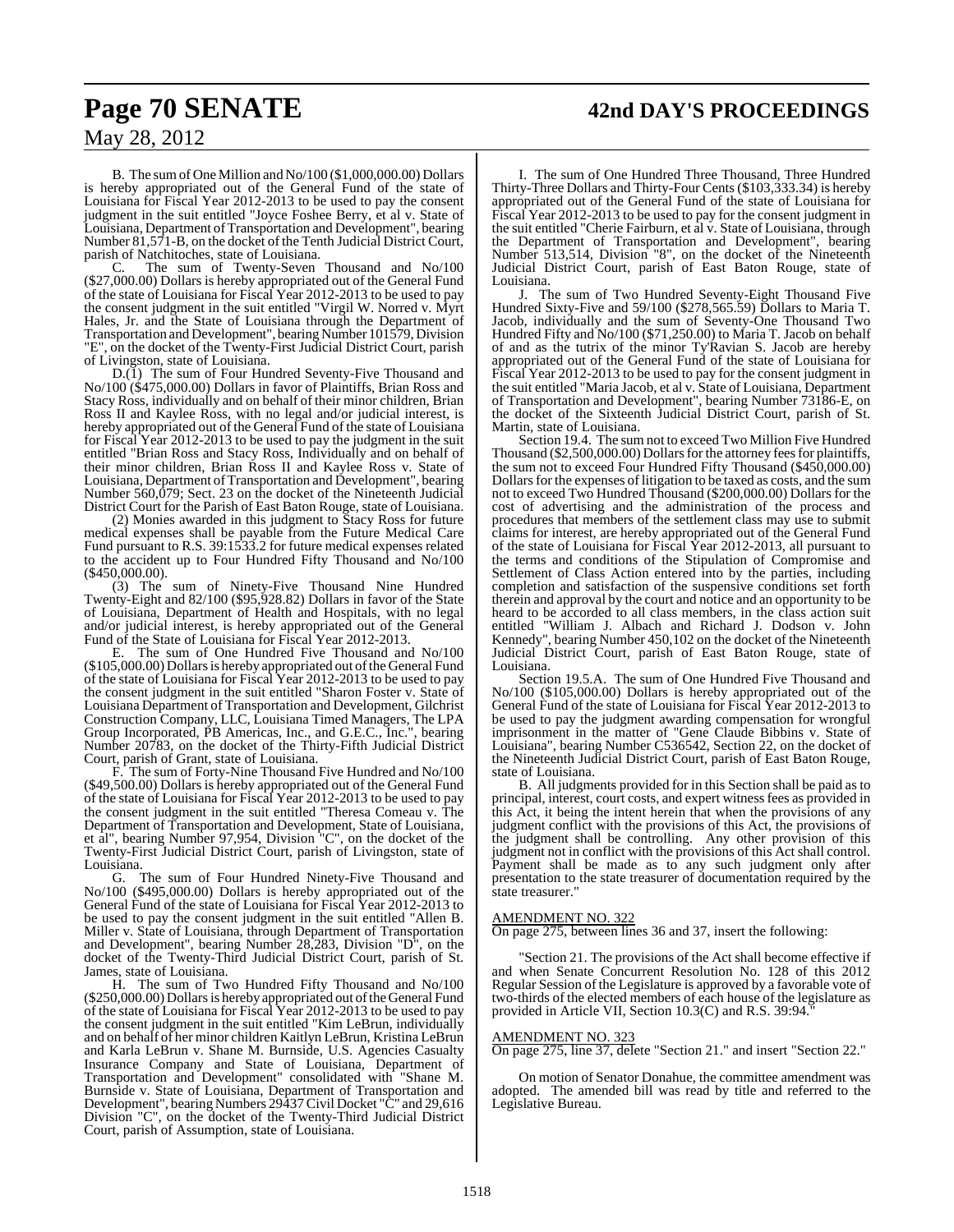## **42nd DAY'S PROCEEDINGS Page 71 SENATE** May 28, 2012

| <b>HOUSE BILL NO. 2—</b><br>BY REPRESENTATIVE ROBIDEAUX<br>AN ACT                                                                                                                                             | "() State Office Buildings Major Repairs - Capitol<br>Annex Renovations, Planning and Construction                               |
|---------------------------------------------------------------------------------------------------------------------------------------------------------------------------------------------------------------|----------------------------------------------------------------------------------------------------------------------------------|
| To provide with respect to the capital outlay budget and the capital<br>outlay program for state government, state institutions, and other<br>public entities; to provide for the designation of projects and | (East Baton Rouge)<br>Payable from General Obligation Bonds<br>Priority 5<br>100,000"                                            |
| improvements; to provide for the financing thereof making<br>appropriations from certain sources; and to provide for related<br>matters.                                                                      | <b>AMENDMENT NO. 10</b><br>On page 14, after line $\overline{48}$ , insert the following:                                        |
| Reported with amendments by the Committee on Revenue and<br>Fiscal Affairs.                                                                                                                                   | "() State Office Buildings Major Repairs -<br><b>Baton Rouge State Office Building</b><br>Renovations, Planning and Construction |
| <b>SENATE COMMITTEE AMENDMENTS</b>                                                                                                                                                                            | (East Baton Rouge)<br>Payable from General Obligation Bonds<br>Priority 5<br>350,000'                                            |
| Amendments proposed by Senate Committee on Revenue and Fiscal<br>Affairs to Re-Reengrossed House Bill No. 2 by Representative<br>Robideaux                                                                    | <b>AMENDMENT NO. 11</b><br>On page 16, delete line 10, and insert the following:                                                 |
| <b>AMENDMENT NO. 1</b><br>On page 7, between lines 13 and 14, insert the following:                                                                                                                           | 1,170,000<br>"Priority 1<br>\$<br>\$<br>Priority 2<br>800,000<br>Priority 5<br>1,000,000                                         |
| "Provided, however, that all recipients comply with the applicable<br>Department of Natural Resources rules and regulations, if any, on<br>water conservation education, water production reporting, master   | Total<br>2,970,000"                                                                                                              |
| meter installation, public outreach, and unaccounted for water loss<br>abatement."                                                                                                                            | <b>AMENDMENT NO. 12</b><br>On page 17, delete line 36, and insert the following:                                                 |
| <b>AMENDMENT NO. 2</b><br>On page 10, delete lines 11 through 13, and insert the following:                                                                                                                   | "and Equipment, Planning and Construction"                                                                                       |
| "and Construction (Orleans);"                                                                                                                                                                                 | <b>AMENDMENT NO. 13</b><br>On page 17, delete lines 42 and 43                                                                    |
| <b>AMENDMENT NO. 3</b><br>On page 10, delete lines 18 and 19, and insert the following:                                                                                                                       | <b>AMENDMENT NO. 14</b><br>On page 18, delete line $4$ , and insert the following:                                               |
| 4,809,619<br>"(Orleans)<br>Total<br>57,374,619"                                                                                                                                                               | \$<br>200,000<br>"Priority 2<br>\$<br>Priority 5<br>1,800,000<br>2,000,000"<br>Total                                             |
| <b>AMENDMENT NO. 4</b><br>On page 10, delete lines 34 and 35, and insert the following:                                                                                                                       | <b>AMENDMENT NO. 15</b><br>On page 19, delete line 30, and insert the following:                                                 |
| "Priority 5<br>15,140,000<br>34,580,000"<br>Total                                                                                                                                                             | "Priority 2<br>5,000,000<br>\$<br>Priority 5<br>10,000,000"                                                                      |
| <b>AMENDMENT NO. 5</b><br>On page 11, delete line 6, and insert the following:                                                                                                                                | <b>AMENDMENT NO. 16</b><br>On page 20, between lines 25 and 26, insert the following:                                            |
| \$132,000,000<br>"Priority 1<br>Priority <sup>5</sup><br>140,000<br>,140,000"<br>Total                                                                                                                        | "() Wedell Williams/Cypress Sawmill Branch<br>State Museum, Planning and Construction<br>(St. Mary)                              |
| <b>AMENDMENT NO. 6</b><br>On page 11, delete line 39, and insert the following:                                                                                                                               | Payable from General Obligation Bonds<br>Priority 5<br>60,000"                                                                   |
| "Priority 2<br>9,000,000<br>\$<br>\$85,545,000"<br>Priority 5                                                                                                                                                 | <b>AMENDMENT NO. 17</b><br>On page 21, delete line 16, and insert the following:                                                 |
| <b>AMENDMENT NO. 7</b><br>On page 14, delete line 32, and insert the following:                                                                                                                               | "Priority 1<br>330,000<br>\$<br>50,000<br>Priority 5<br>Total<br>380,000"                                                        |
| "Total<br>\$144,290,783"                                                                                                                                                                                      | <b>AMENDMENT NO. 18</b><br>On page 21, delete line $27$ , and insert the following:                                              |
| <b>AMENDMENT NO. 8</b><br>On page 14, after line 48, insert the following:                                                                                                                                    | "Priority 1<br>270,000<br>\$                                                                                                     |
| "() Rural Health Clinics, Planning, Construction,<br><b>Expansion and Renovation</b><br>(Statewide)                                                                                                           | Priority 3<br>500,000<br>Total<br>770,000"                                                                                       |
| Payable from General Obligation Bonds<br>Priority 5<br>50,000"<br><u>\$</u>                                                                                                                                   | <b>AMENDMENT NO. 19</b><br>On page 21, between lines 27 and 28, insert the following:                                            |
| <b>AMENDMENT NO. 9</b><br>On page 14, after line 48, insert the following:                                                                                                                                    | "() Lake Bruin State Park - Acquisition<br>(Tensas)                                                                              |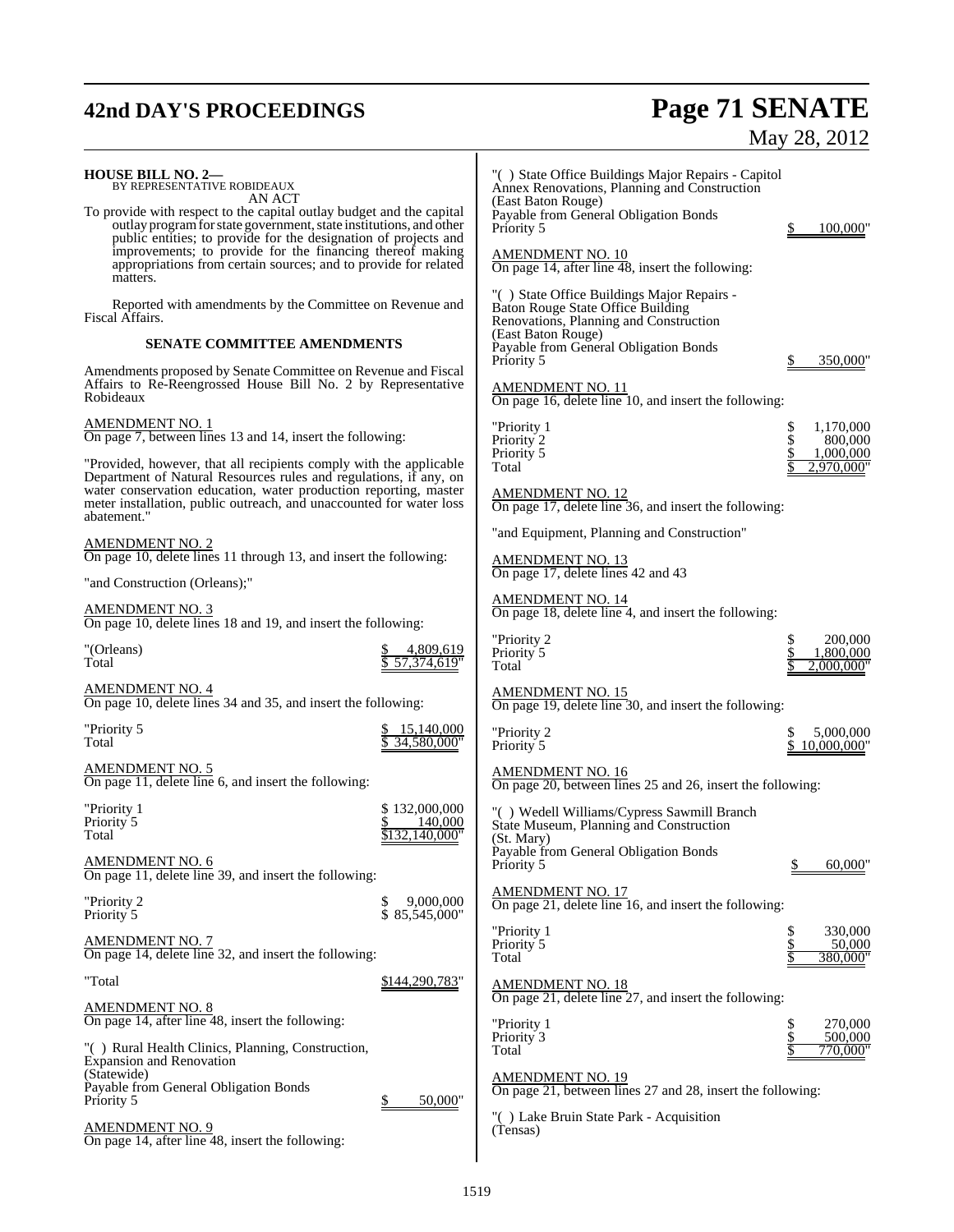## **Page 72 SENATE 42nd DAY'S PROCEEDINGS**

| Payable from General Obligation Bonds<br>Priority 5                                                                                                  | 275,000"                              | "Priority 5<br>Total                                                                                                                                                                           | 18,000,000<br>20,000,000"                 |
|------------------------------------------------------------------------------------------------------------------------------------------------------|---------------------------------------|------------------------------------------------------------------------------------------------------------------------------------------------------------------------------------------------|-------------------------------------------|
| <u>AMENDMENT NO. 20</u><br>On page 21, between lines 27 and 28, insert the following:                                                                |                                       | <b>AMENDMENT NO. 28</b><br>On page 33, line 22, after "Clinic" and before "Planning" insert<br>"Including Expansion and Renovation of the Existing Facility,"                                  |                                           |
| "() New State Park Region Two - Master Plan<br>Planning and Construction<br>(Pointe Coupee, West Feliciana)<br>Payable from General Obligation Bonds |                                       | AMENDMENT NO. 29<br>On page 33, delete line 26, and insert the following:                                                                                                                      |                                           |
| Priority 5<br>AMENDMENT NO. 21                                                                                                                       | \$<br>50,000"                         | "Priority 1<br>Priority 2<br>Priority 5                                                                                                                                                        | 2,415,000<br>\$<br>2,000,000<br>2,500,000 |
| On page 22, between lines 9 and 10, insert the following:                                                                                            |                                       | Total                                                                                                                                                                                          | 6,915,000"                                |
| "() Construction of Maintenance Facility,<br>City Park, Planning and Construction<br>(Cash and/or In-Kind Match)<br>(Orleans)                        |                                       | <b>AMENDMENT NO. 30</b><br>On page 33, line 28, after "Clinic," and before "Planning" insert<br>"Including the Purchase, Construction or Renovation of a New<br>Facility in New Orleans East," |                                           |
| Payable from General Obligation Bonds<br>Priority 5                                                                                                  | 35,000"                               | <b>AMENDMENT NO. 31</b><br>On page 33, delete line 31, and insert the following:                                                                                                               |                                           |
| <u>AMENDMENT NO. 22</u><br>On page 27, delete lines 5 through 7, and insert the following:                                                           |                                       | "Priority 1                                                                                                                                                                                    | 2,040,000<br>\$<br>\$<br>2,250,000        |
| "Priority 2<br>Priority 5<br>Total                                                                                                                   | 2,100,000<br>8,000,000<br>10,100,000" | Priority 2<br>Priority 5<br>Total                                                                                                                                                              | 2,000,000<br>6,290,000"                   |
| <u>AMENDMENT NO. 23</u><br>On page 27, delete lines 13 and 14, and insert the following:                                                             |                                       | <b>AMENDMENT NO. 32</b><br>On page 33, between lines 31 and 32, insert the following:                                                                                                          |                                           |
| Priority 5<br>Total                                                                                                                                  | 5,000,000<br>6,000,000"               | "() New Orleans Adolescent Hospital, Renovation<br>of Facility, Planning and Construction<br>(Orleans)                                                                                         |                                           |
| <u>AMENDMENT N</u> O. 24<br>On page 27, between lines 21 and 22, insert the following:                                                               |                                       | Payable from General Obligation Bonds<br>Priority 2<br>Priority 5<br>Total                                                                                                                     | 5,000,000<br>S<br>5,000,000<br>10,000,000 |
| "(1991) Jimmie Davis Bridge Rehabilitation,<br>Planning and Construction<br>(Bossier, Caddo)                                                         |                                       | Pending submittal and approval of a capital outlay budget request<br>pursuant to the provisions of R.S. 39:112.                                                                                |                                           |
| Payable from General Obligation Bonds<br>Priority 2<br>Priority 5                                                                                    | 1,300,000<br>9,200,000                | <b>AMENDMENT NO. 33</b><br>On page 33, between lines 31 and 32, insert the following:                                                                                                          |                                           |
| Total<br>Pending approval of capital outlay budget request pursuant to the                                                                           | 10,500,000                            | "() Mental Health Facility, Planning,<br>Renovation, Construction for Central City                                                                                                             |                                           |
| provisions of R.S. 39:112"<br><b>AMENDMENT NO. 25</b>                                                                                                |                                       | (Orleans)<br>Payable from General Obligation Bonds<br>Priority 2                                                                                                                               | 2,750,000                                 |
| On page 27, between lines 21 and 22, insert the following:<br>"() State Streets, Algiers                                                             |                                       | Priority 5<br>Total                                                                                                                                                                            | 2,000,000<br>4,750,000                    |
| Planning and Construction<br>(Orleans)                                                                                                               |                                       | Pending submittal and approval of a capital outlay budget request<br>pursuant to the provisions of R.S. 39:112.                                                                                |                                           |
| Payable from General Obligation Bonds<br>Priority 2<br>Priority 5<br>Total                                                                           | 1,400,000<br>1,000,000<br>2,400,000   | <b>AMENDMENT NO. 34</b><br>On page 35, between lines 5 and 6, insert the following:                                                                                                            |                                           |
| Pending approval of capital outlay budget request pursuant to the<br>provisions of R.S. $39:112."$                                                   |                                       | "() Mental Health Area C - New Psychiatric<br>Hospital at Central LA<br>(Rapides)                                                                                                              |                                           |
| <u>AMENDMENT NO. 26</u><br>On page 28, delete line 14, and insert the following:                                                                     |                                       | Payable from General Obligation Bonds<br>Priority 5                                                                                                                                            | 255,000"                                  |
| "Priority 1                                                                                                                                          | 2,500,000<br>\$<br>\$                 | <b>AMENDMENT NO. 35</b><br>On page 36, delete line 35, and insert the following:                                                                                                               |                                           |
| Priority 2<br>Priority 5<br>Total                                                                                                                    | 500,000<br>1,500,000<br>4,500,000"    | "Priority 1<br>Priority 5                                                                                                                                                                      | 1,800,000<br>\$<br>5,000                  |
| AMENDMENT NO. 27<br>On page 31, delete lines 47 and 48, and insert the following:                                                                    |                                       | Total<br><b>AMENDMENT NO. 36</b><br>On page 37, delete line 8, and insert the following:                                                                                                       | 1,805,000"                                |
|                                                                                                                                                      |                                       |                                                                                                                                                                                                |                                           |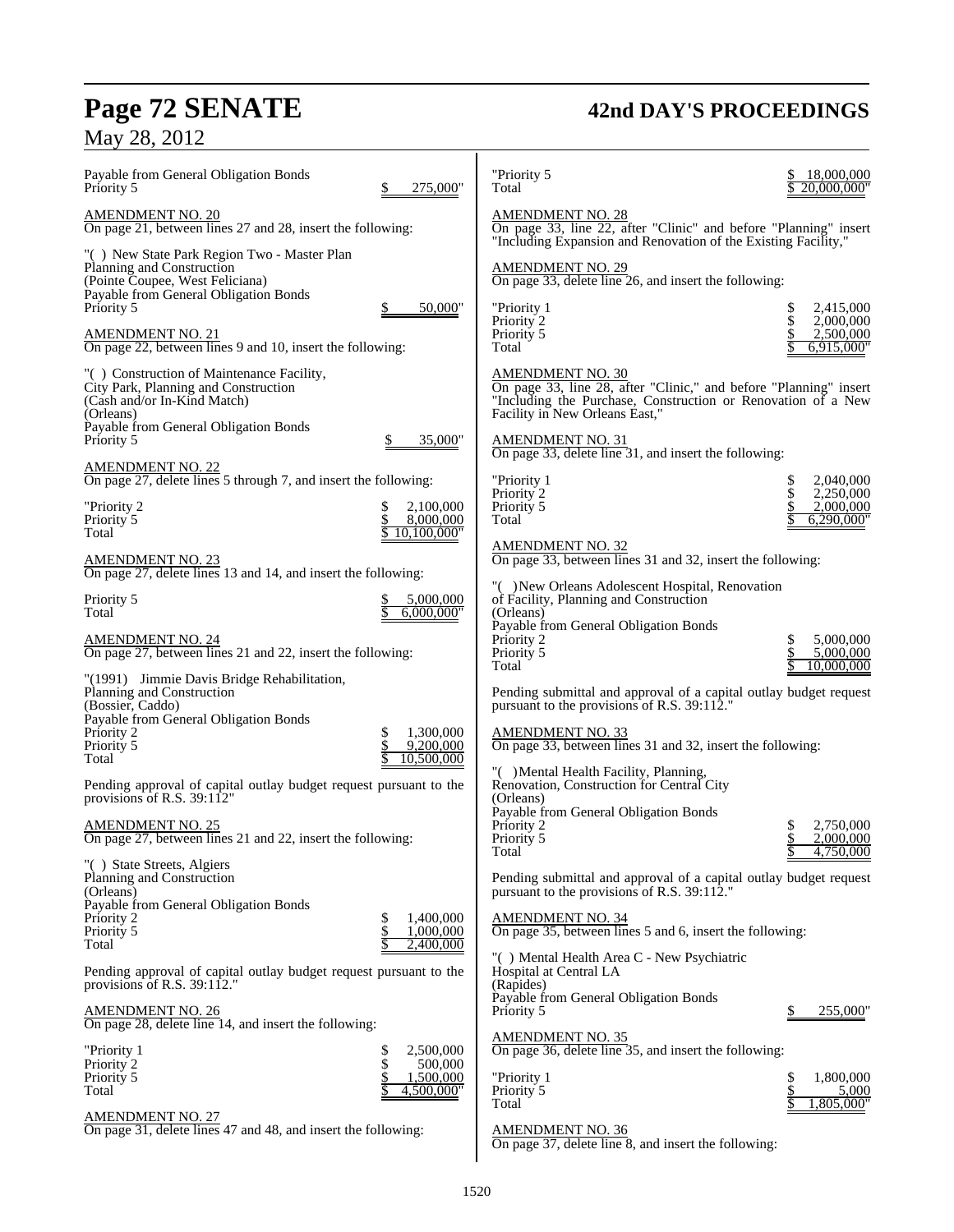# **42nd DAY'S PROCEEDINGS Page 73 SENATE** May 28, 2012

| "Priority 1<br>Priority 2<br>Priority 5<br>Total                                                                                                                                               | 15,480,000<br>1,000,000<br>3,000,000<br>19,480,000" | Payable from General Obligation Bonds<br>Priority 2<br>Priority 5<br>Total                                                                             | 1,000,000<br>9,000,000<br>10.000,000 |
|------------------------------------------------------------------------------------------------------------------------------------------------------------------------------------------------|-----------------------------------------------------|--------------------------------------------------------------------------------------------------------------------------------------------------------|--------------------------------------|
| <b>AMENDMENT NO. 37</b><br>On page 37, between lines 11 and 12, insert the following:                                                                                                          |                                                     | Pending submittal and approval of a capital outlay budget request<br>pursuant to R. S. 39:112.                                                         |                                      |
| "16/512 OFFICE OF THE SECRETARY                                                                                                                                                                |                                                     | <b>AMENDMENT NO. 44</b><br>On page 41, between lines 18 and 19, insert the following:                                                                  |                                      |
| (952) Wildlife and Fisheries Enforcement Training<br>Academy and Emergency Facility, Planning<br>and Construction<br>(East Baton Rouge)<br>Payable from General Obligation Bonds<br>Priority 2 | 300,000"                                            | "() Feist-Weiller Cancer Research Center,<br>Planning, Construction and Acquisitions<br>(Caddo)<br>Payable from General Obligation Bonds<br>Priority 5 | 540,000                              |
| <b>AMENDMENT NO. 38</b><br>On page 40, between lines 17 and 18, insert the following:                                                                                                          |                                                     | <b>AMENDMENT NO. 45</b><br>On page 42, delete line 6, and insert the following:                                                                        |                                      |
| "() Alexandria Central Utilities Systems Repair<br>and Upgrade, Planning and Construction<br>(Rapides)                                                                                         |                                                     | "Priority 1<br>Priority 5<br>Total                                                                                                                     | 5,000,000<br>3,000,000"<br>8.000.000 |
| Payable from General Obligation Bonds<br>Priority 5                                                                                                                                            | 60,000"                                             | AMENDMENT NO. 46<br>On page 43, between lines 25 and 26, insert the following:                                                                         |                                      |
| <b>AMENDMENT NO. 39</b><br>On page 40, delete line 30, and insert the following:                                                                                                               |                                                     | "(723) Parking Lot Construction - Chabert,<br>Planning and Construction                                                                                |                                      |
| "Priority 1<br>Priority 5<br>Total                                                                                                                                                             | 560,000<br>5,420,000<br>5.980.000"                  | (Lafourche)<br>Payable from General Obligation Bonds<br>Priority 2                                                                                     | 100,000                              |
| AMENDMENT NO. 40<br>On page 40, between lines 30 and 31, insert the following:                                                                                                                 |                                                     | AMENDMENT NO. 47<br>On page 43, between lines 34 and 35, insert the following:                                                                         |                                      |
| "() Science Building Mechanical Renovations,<br>Planning and Construction                                                                                                                      |                                                     | "19/612 BATON ROUGE COMMUNITY COLLEGE                                                                                                                  |                                      |
| (Orleans)<br>Payable from General Obligation Bonds<br>Priority 5                                                                                                                               | 3,275,000"                                          | () Office of Motor Vehicle Building and Campus<br>Renovation, Demolition and Improvements,<br>Planning and Construction<br>(East Baton Rouge)          |                                      |
| AMENDMENT NO. 41<br>On page 41, delete lines 1 through 10, and insert the following:                                                                                                           |                                                     | Payable from General Obligation Bonds<br>Priority 5                                                                                                    | 585,000                              |
| "() Renovation of Uptown Campus,<br>Planning and Construction                                                                                                                                  |                                                     | <b>AMENDMENT NO. 48</b><br>On page 44, delete line 8, and insert the following:                                                                        |                                      |
| (Orleans)<br>Payable from General Obligation Bonds<br>Priority 2                                                                                                                               | 2,500,000                                           | "Priority 2                                                                                                                                            | 600,000                              |
| Pending submittal and approval of capital outlay budget request<br>pursuant to the provisions of R.S. 39:112."                                                                                 |                                                     | <b>AMENDMENT NO. 49</b><br>On page 44, between lines 10 and 11, insert the following:                                                                  |                                      |
| <b>AMENDMENT NO. 42</b><br>On page 41, between lines 18 and 19, insert the following:                                                                                                          |                                                     | "() Major Repairs to F. G. Clark Activity Center<br>(East Baton Rouge)<br>Payable from General Obligation Bonds<br>Priority 5                          | 20,000'                              |
| "(1990) Patient Care HVAC Replacement,<br>Planning and Construction                                                                                                                            |                                                     | <b>AMENDMENT NO. 50</b>                                                                                                                                |                                      |
| (Caddo)<br>Payable from General Obligation Bonds<br>Priority 2                                                                                                                                 | 300,000                                             | On page 44, between lines 10 and 11, insert the following:<br>"() Repair/Replacement of Hot Water Pipes for Heating                                    |                                      |
| Priority 5<br>Total                                                                                                                                                                            | 2,700,000<br>3,000,000                              | (East Baton Rouge)<br>Payable from General Obligation Bonds<br>Priority 5                                                                              | 2,250,000                            |
| Pending submittal and approval of a capital outlay budget request<br>pursuant to the provisions of R.S. 39:112.                                                                                |                                                     | <u>AMENDMENT NO. 51</u>                                                                                                                                |                                      |
| <b>AMENDMENT NO. 43</b><br>On page 41, between lines 18 and 19, insert the following:                                                                                                          |                                                     | On page 44, between lines 21 and 22, insert the following:<br>"() Student Housing on Campus,                                                           |                                      |
| "() Children's Hospital, Renovation and Expansion,<br>Planning and Construction<br>(Caddo)                                                                                                     |                                                     | Planning and Construction<br>(Orleans)<br>Payable from Revenue Bonds                                                                                   | \$18,000,000                         |
|                                                                                                                                                                                                |                                                     |                                                                                                                                                        |                                      |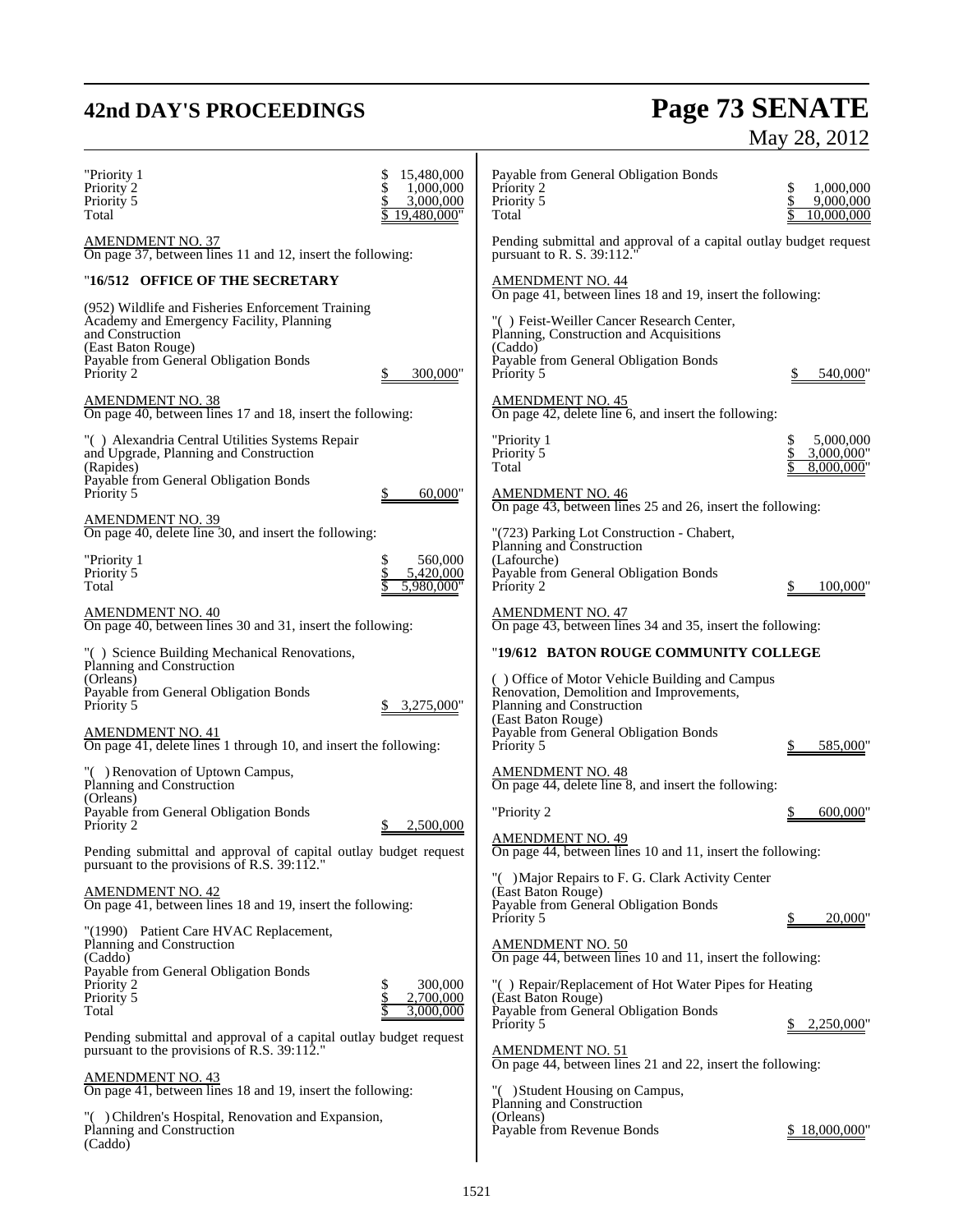# May 28, 2012

# **Page 74 SENATE 42nd DAY'S PROCEEDINGS**

| <u>AMENDMENT NO. 52</u><br>On page 44, delete lines 29 and 30, and insert the following:                                                 |                                      | Bond proceeds previously allocated under the<br>authority of Act 2 of 2004 for the Department of<br>Education, Louisiana Delta Community                   |                                        |
|------------------------------------------------------------------------------------------------------------------------------------------|--------------------------------------|------------------------------------------------------------------------------------------------------------------------------------------------------------|----------------------------------------|
| "Priority 5<br>Total                                                                                                                     | 4,150,000<br>7,500,000"              | College for Campus Development, Planning<br>and Construction (Ouachita)                                                                                    | 100,000                                |
| AMENDMENT NO. 53<br>On page 44, after line 46, insert the following:                                                                     |                                      | <b>AMENDMENT NO. 63</b><br>On page 49, between lines 10 and 11, insert the following:                                                                      |                                        |
| "() Building Acquisitions and Renovations School of Nursing<br>(Caddo)<br>Payable from General Obligation Bonds<br>Priority 5            | 2,585,000"                           | "(1574) Stair Railings - Addressing Code<br>Violations, Planning and Construction<br>(Natchitoches)<br>Payable from General Obligation Bonds<br>Priority 2 | 70,000"                                |
| <b>AMENDMENT NO. 54</b><br>On page 45, between lines 17 and 18, insert the following:                                                    |                                      | <b>AMENDMENT NO. 64</b>                                                                                                                                    |                                        |
| "() Chiller Replacement, Planning and Construction<br>(Lafourche)                                                                        |                                      | On page 49, delete lines 31 and 32, and insert the following:<br>"Priority 1                                                                               | 500,000"                               |
| Payable from General Obligation Bonds<br>Priority 2                                                                                      | 200,000                              | <b>AMENDMENT NO. 65</b><br>On page 50, between lines 2 and 3, insert the following:                                                                        |                                        |
| Pending submittal and approval of capital outlay budget request<br>pursuant to the provisions of R.S. $39:112."$                         |                                      | "() Library, Instructional and Scientific                                                                                                                  |                                        |
| AMENDMENT NO. 55<br>On page 46, delete line 5, and insert the following:                                                                 |                                      | Equipment Acquisitions for Higher Education<br>Institutions (Statewide)<br>Payable from General Obligation Bonds<br>Priority 5                             | 1.870.000                              |
| "Priority 2<br>\$                                                                                                                        | 500,000"                             | <b>AMENDMENT NO. 66</b>                                                                                                                                    |                                        |
| AMENDMENT NO. 56<br>On page 46, delete lines 24 and 25, and insert the following:                                                        |                                      | On page 50, between lines 2 and 3, insert the following:<br>"() Library, Instructional and Scientific                                                      |                                        |
| "Priority 2<br>Total                                                                                                                     | 1,400,000<br>1.500.000"              | Equipment Acquisitions (Statewide)<br>Payable from General Obligation Bonds<br>Priority 5                                                                  | 30,000'                                |
| AMENDMENT NO. 57<br>On page 46, delete lines 37 and 38, and insert the following:                                                        |                                      | <b>AMENDMENT NO. 67</b><br>On page 50, between lines 2 and 3, insert the following:                                                                        |                                        |
| "Priority 5<br>Total                                                                                                                     | 4,060,000<br>4.400.000"              | "() Performance and Quality Improvements                                                                                                                   |                                        |
| AMENDMENT NO. 58<br>On page 46, delete line 52, and insert the following:                                                                |                                      | Program (Statewide)<br>Payable from General Obligation Bonds<br>Priority 5                                                                                 | \$<br>615,000                          |
| \$<br>"Priority 1<br>Priority 5<br>Total                                                                                                 | 6,215,000<br>2,000,000<br>8,215,000" | <b>AMENDMENT NO. 68</b><br>On page 50, between lines 2 and 3, insert the following:                                                                        |                                        |
| AMENDMENT NO. 59<br>On page 47, at the beginning of line 1, delete $\degree$ () and insert $\degree$ (1986) $\degree$                    |                                      | "() Work Keys Program<br>(Statewide)<br>Payable from General Obligation Bonds                                                                              |                                        |
| <u>AMENDMENT NO. 60</u>                                                                                                                  |                                      | Priority 5                                                                                                                                                 | $\underline{\$$ 170,000"               |
| On page 47, delete lines 18 and 19, and insert the following:<br>"Priority 2<br>\$                                                       | 100,000                              | <b>AMENDMENT NO. 69</b><br>On page 50, between lines 2 and 3, insert the following:                                                                        |                                        |
| \$<br>Priority 5<br>Total                                                                                                                | 16,050,000<br>17,200,000"            | "() Information Technology Acquisition Program<br>(Statewide)                                                                                              |                                        |
| AMENDMENT NO. 61<br>On page 48, between lines 11 and 12, insert the following:                                                           |                                      | Payable from General Obligation Bonds<br>Priority 5                                                                                                        | 290,000"                               |
| "() Girard Hall Renovations<br>(Lafayette)                                                                                               |                                      | <b>AMENDMENT NO. 70</b><br>On page 50, between lines 2 and 3, insert the following:                                                                        |                                        |
| Payable from General Obligation Bonds<br>Priority 5                                                                                      | 135,000"                             | "19/673 NEW ORLEANS CENTER FOR THE CREATIVE<br>ARTS                                                                                                        |                                        |
| <u>AMENDMENT NO. 62</u><br>On page 48, between lines 31 and 32, insert the following:                                                    |                                      | (1232) Replace HVAC System,<br>Planning and Construction<br>(Orleans)                                                                                      |                                        |
| "() Feasibility Study for Winnsboro Campus of<br>Delta Community College<br>(Franklin)<br>Payable from the balance of General Obligation |                                      | Payable from General Obligation Bonds<br>Priority 2<br>Priority 5<br>Total                                                                                 | \$<br>1,050,000<br>50,000<br>1,100,000 |
|                                                                                                                                          |                                      |                                                                                                                                                            |                                        |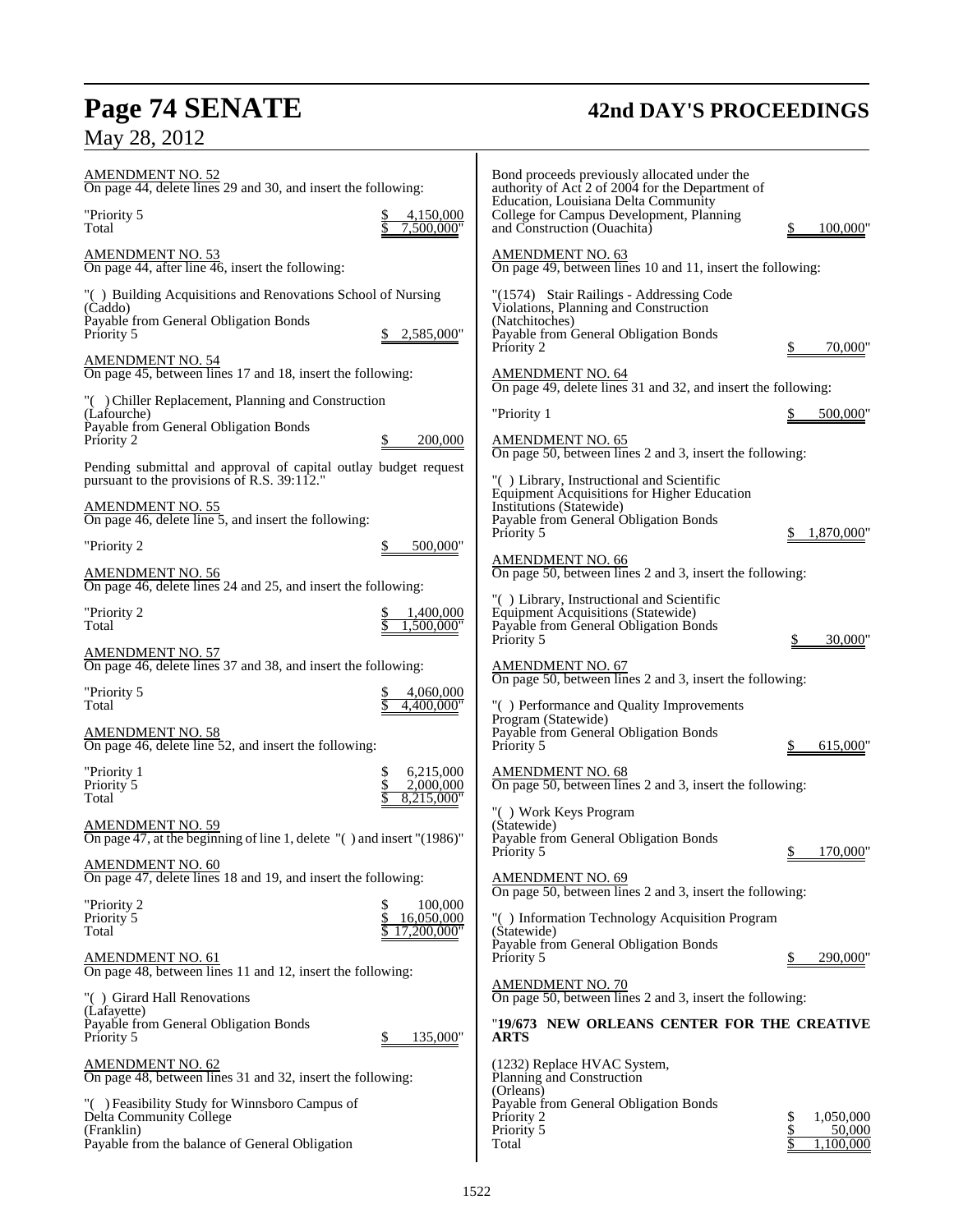# **42nd DAY'S PROCEEDINGS Page 75 SENATE** May 28, 2012

| Pending submission and approval of capital outlay budget request<br>pursuant to the provisions of R.S. 39:112."                                                                                                                                                          | "Priority 2<br>Priority 5<br>Total                                                                                                                                                                               | 300,000<br>500,000<br>800,000"       |
|--------------------------------------------------------------------------------------------------------------------------------------------------------------------------------------------------------------------------------------------------------------------------|------------------------------------------------------------------------------------------------------------------------------------------------------------------------------------------------------------------|--------------------------------------|
| "(1382) Press Street Studios,<br>Furniture/Fixtures/Equipment,<br>Planning and Construction                                                                                                                                                                              | <b>AMENDMENT NO. 78</b><br>On page 56, delete line 13, and insert the following:                                                                                                                                 |                                      |
| (Orleans)<br>Payable from General Obligation Bonds<br>600,000<br>Priority 2<br>\$<br>\$<br>Priority 5<br>50,000                                                                                                                                                          | "Priority 1<br>Priority 2<br>Total                                                                                                                                                                               | 125,000<br>120,000<br>45,000"        |
| Total<br>650,000<br>Pending submission and approval of a capital outlay budget request<br>pursuant to R.S. 39:112."                                                                                                                                                      | AMENDMENT NO. 79<br>On page 56, delete line 17, and insert the following:                                                                                                                                        |                                      |
| AMENDMENT NO. 71<br>On page 52, between lines 18 and 19, insert the following:                                                                                                                                                                                           | "Priority 1<br>Priority 2<br>Total                                                                                                                                                                               | 280,000<br>100,000<br>380,000"       |
| "36/L37   IBERIA PARISH LEVEE HURRICANE AND<br><b>CONSERVATION DISTRICT</b>                                                                                                                                                                                              | <b>AMENDMENT NO. 80</b><br>On page 57, between lines 11 and 12, insert the following:                                                                                                                            |                                      |
| (1676) Planning, Permitting, Engineering and<br>Right of Way Acquisition for the Iberia<br>Hurricane Protection Master Plan<br>(Iberia)<br>Payable from General Obligation Bonds<br>Priority 2<br>250,000"                                                               | "(1136) Lumas Road, Planning and Construction<br>(Beauregard)<br>Payable from General Obligation Bonds<br>Priority 2<br><b>AMENDMENT NO. 81</b><br>On page 57, delete lines 33 and 34, and insert the following: | 400,000                              |
| <b>AMENDMENT NO. 72</b><br>On page 52, between lines 24 and 25, insert the following:                                                                                                                                                                                    | "Priority 5<br>Total                                                                                                                                                                                             | 6,245,000<br>5.235.000"              |
| "36/P03 GREATER BATON ROUGE PORT COMMISSION                                                                                                                                                                                                                              | AMENDMENT NO. 82                                                                                                                                                                                                 |                                      |
| (1996) Inland River Marine Terminal Dock<br>and Access Roadway Construction Project,<br>Planning and Construction<br>(West Baton Rouge)<br>Payable from General Obligation Bonds<br>Priority 2<br>1,000,000<br>\$<br>Priority 5<br>\$<br>2,200,000<br>3,200,000<br>Total | On page 57, delete line 39, and insert the following:<br>"Priority 1<br>Priority 5<br>Total<br><b>AMENDMENT NO. 83</b><br>On page 58, between lines 6 and 7, insert the following:                               | \$<br>95,000<br>255,000<br>350,000"  |
| Pending submittal and approval of a capital outlay budget request<br>pursuant to the provisions of R.S. 39:112."<br><b>AMENDMENT NO. 73</b><br>On page 53, delete line 29, and insert the following:                                                                     | "(1657) Caddo Parish Fire District No. 3,<br>Station #4 Addition Planning and Construction<br>(Caddo)<br>Payable from General Obligation Bonds<br>Priority 2                                                     | 165,000                              |
| "Priority 2<br>3,800,000"                                                                                                                                                                                                                                                | AMENDMENT NO. 84<br>On page 58, between lines 25 and 26, insert the following:                                                                                                                                   |                                      |
| AMENDMENT NO. 74<br>On page 54, delete line 12, and insert the following:<br>"(1470) Globalplex Terminal Building #71 and Other<br>Globalplex Terminal Building Upgrades, Planning"                                                                                      | "(1477) Wiles Road Reconstruction,<br>Planning and Construction<br>(Caldwell)<br>Payable from General Obligation Bonds<br>Priority 2                                                                             | 80,000"                              |
| <b>AMENDMENT NO. 75</b><br>On page 55, delete line 23, and insert the following:                                                                                                                                                                                         | <b>AMENDMENT NO. 85</b>                                                                                                                                                                                          |                                      |
| "Priority 1<br>95,000<br>\$<br>\$<br>Priority 5<br>1,000,000<br>,095,000"<br>Total                                                                                                                                                                                       | On page 58, delete lines 29 through 31, and insert the following:<br>"Priority 2<br>Priority 5<br>Total                                                                                                          | 250,000<br>1,370,000<br>1,620,000"   |
| <b>AMENDMENT NO. 76</b><br>On page 55, delete line 29, and insert the following:                                                                                                                                                                                         | <b>AMENDMENT NO. 86</b>                                                                                                                                                                                          |                                      |
| "Priority 1<br>22,750,000<br>\$<br>\$<br>Priority 2<br>500,000<br>Priority 5<br>5,500,000<br>Total<br>28,750,000"                                                                                                                                                        | On page 59, delete line 27, and insert the following:<br>"Priority 1<br>Priority 2<br>Total                                                                                                                      | 390,000<br>\$<br>175,000<br>565,000" |
| <b>AMENDMENT NO. 77</b><br>On page 56, delete line 6, and insert the following:                                                                                                                                                                                          | <b>AMENDMENT NO. 87</b><br>On page 59, delete lines 28 through 32                                                                                                                                                |                                      |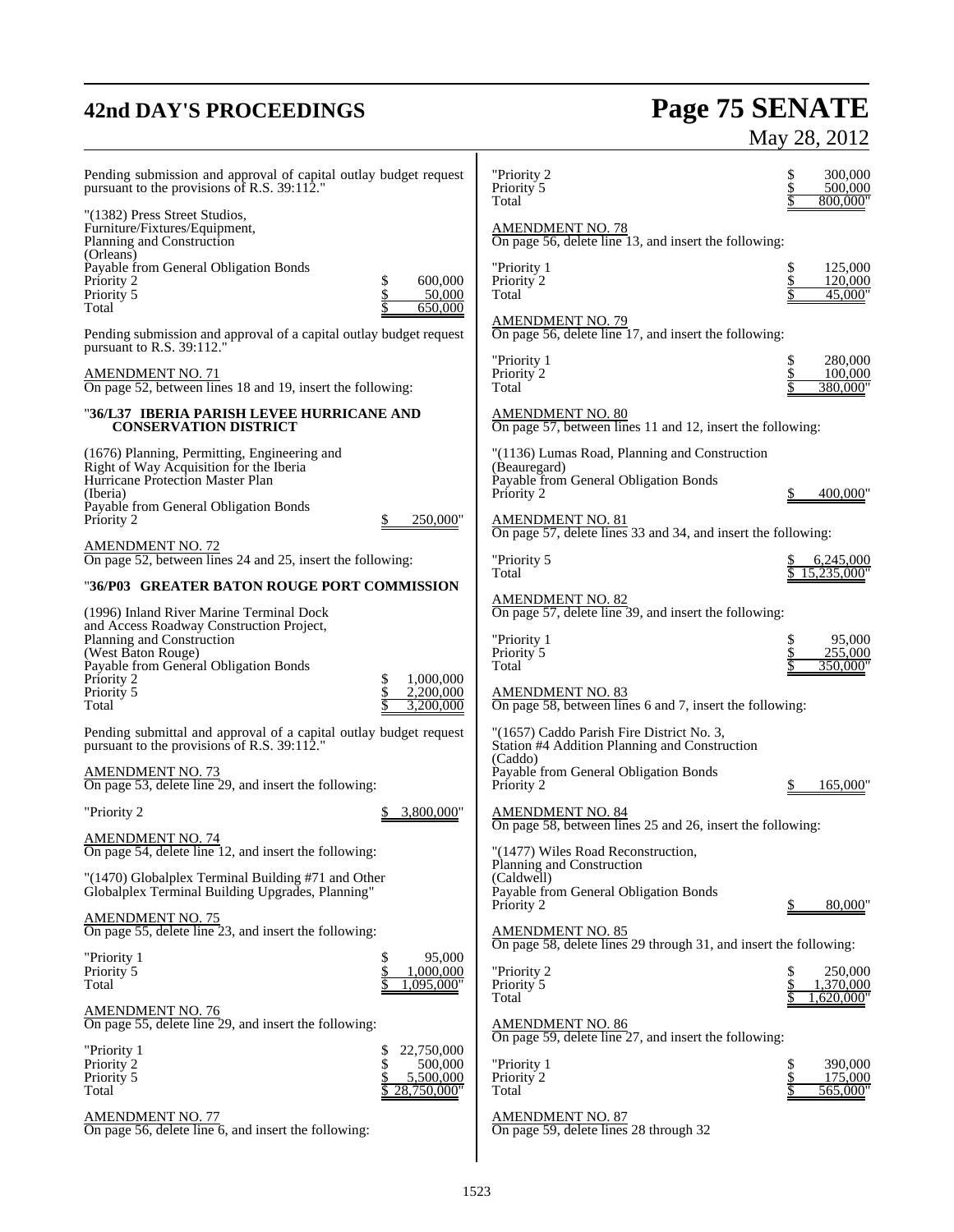# **Page 76 SENATE 42nd DAY'S PROCEEDINGS**

# May 28, 2012

| <b>AMENDMENT NO. 88</b><br>On page 59, between lines 41 and 42, insert the following:                            |                                                             | "(1355) South Kenner Road Rehabilitation<br>from Live Oak Boulevard to River Road,                              |                                                                       |
|------------------------------------------------------------------------------------------------------------------|-------------------------------------------------------------|-----------------------------------------------------------------------------------------------------------------|-----------------------------------------------------------------------|
| "() Road Overlay Project,<br>Planning and Construction                                                           |                                                             | Planning and Construction<br>(Jefferson)<br>Payable from General Obligation Bonds                               |                                                                       |
| (East Feliciana)<br>Payable from General Obligation Bonds<br>Priority 2                                          | 50,000                                                      | Priority 2<br>Priority 5<br>Total                                                                               | 300,000<br>3,700,000<br>4,000,000"                                    |
| Pending submittal and approval of a capital outlay budget request<br>pursuant to the provisions of R.S. 39:112." |                                                             | <b>AMENDMENT NO. 98</b><br>On page 65, between lines 16 and 17, insert the following:                           |                                                                       |
| <b>AMENDMENT NO. 89</b><br>On page 60, delete line 37, and insert the following:                                 |                                                             | "(1807) Waggaman Subsurface Drainage<br>Improvements, Planning and Construction                                 |                                                                       |
| "Priority 1<br>Priority 2<br>Total                                                                               | 150,000<br>\$<br>\$<br>150,000<br>\$<br>300.000"            | (Jefferson)<br>Payable from General Obligation Bonds<br>Priority 2                                              | 740,000                                                               |
| <b>AMENDMENT NO. 90</b>                                                                                          |                                                             | Pending approval of capital outlay budget request pursuant the<br>provision of R.S. $39:112$ .                  |                                                                       |
| On page 61, delete lines 29 and 30, and insert the following:<br>"Priority 2                                     | 100,000                                                     | <b>AMENDMENT NO. 99</b><br>On page 65, between lines 33 and 34, insert the following:                           |                                                                       |
| Total<br><b>AMENDMENT NO. 91</b>                                                                                 | 185,000"                                                    | "(1593) Road Maintenance 6 Parish Equipment<br>Sheds and Equipment                                              |                                                                       |
| On page 62, delete lines 44 through 46, and insert the following:<br>"Priority 1                                 | 1,800,000"                                                  | (Jefferson Davis)<br>Payable from General Obligation Bonds<br>Priority 2                                        | 300,000'                                                              |
| <b>AMENDMENT NO. 92</b><br>On page 63, between lines 40 and 41, insert the following:                            |                                                             | <b>AMENDMENT NO. 100</b><br>On page 65, between lines 43 and 44, insert the following:                          |                                                                       |
| "(755) Canal 10 Concrete Lining Widening                                                                         |                                                             | "() Acadiana Recovery Center, Planning                                                                          |                                                                       |
| Between Canal 7 and West Esplanade<br>Avenue, Planning and Construction<br>(Jefferson)                           |                                                             | and Construction<br>(Lafayette)<br>Payable from General Obligation Bonds                                        |                                                                       |
| Payable from General Obligation Bonds<br>Priority 2                                                              | 50,000"                                                     | Priority 5<br><u>AMENDMENT NO. 101</u>                                                                          | 55,000"<br>\$                                                         |
| <b>AMENDMENT NO. 93</b><br>On page 64, delete line 20, and insert the following:                                 |                                                             | On page 65, after line 49, insert the following:<br>"50/J30 LASALLE PARISH                                      |                                                                       |
| "Priority 1<br>Priority 5<br>Total                                                                               | 300,000<br>\$<br>\$<br>25,000<br>\$<br>325,000"             | () Pine Hill Road Improvements,<br>Planning and Construction                                                    |                                                                       |
| AMENDMENT NO. 94<br>On page 64, between lines 20 and 21, insert the following:                                   |                                                             | (LaSalle)<br>Payable from General Obligation Bonds<br>Priority 2                                                | 665,000                                                               |
| "(785) Marrero Community/Senior Center,<br>Planning and Construction                                             |                                                             | Pending submittal and approval of a capital outlay budget request<br>pursuant to the provisions of R.S. 39:112. |                                                                       |
| (Jefferson)<br>Payable from General Obligation Bonds<br>Priority 2                                               | 150,000"<br>\$                                              | <b>AMENDMENT NO. 102</b><br>On page 66, delete line $6$ , and insert the following:                             |                                                                       |
| <b>AMENDMENT NO. 95</b><br>On page 64, delete line 24, and insert the following:                                 |                                                             | "Priority 1<br>Priority 2                                                                                       | 50,000<br>\$<br>50,000<br>100.000"                                    |
| "Priority 1<br>Priority 2<br>Priority 5                                                                          | 750,000<br>\$<br>\$<br>2,600,000<br>$\dot{\$}$<br>3,400,000 | Total<br>AMENDMENT NO. 103<br>On page 66, delete line 27, and insert the following:                             |                                                                       |
| Total<br><b>AMENDMENT NO. 96</b><br>On page 64, delete line 42, and insert the following:                        | 6.750,000"                                                  | "Priority 1<br>Priority 5<br>Total                                                                              | 1,000,000<br>\$<br>\$<br>4,000,000<br>5,000,000"                      |
| "Priority 1<br>Priority <sup>2</sup><br>Total                                                                    | \$<br>250,000<br>$\frac{1}{3}$<br>200,000<br>450,000"       | <b>AMENDMENT NO. 104</b><br>On page 66, delete line $32$ , and insert the following:                            |                                                                       |
| <b>AMENDMENT NO. 97</b><br>On page 65, between lines 11 and 12, insert the following:                            |                                                             | "Priority 1<br>Priority 2<br>Priority 3<br>Total                                                                | 85,000<br>\$<br>\$<br>100,000<br>$\frac{3}{3}$<br>500,000<br>685,000" |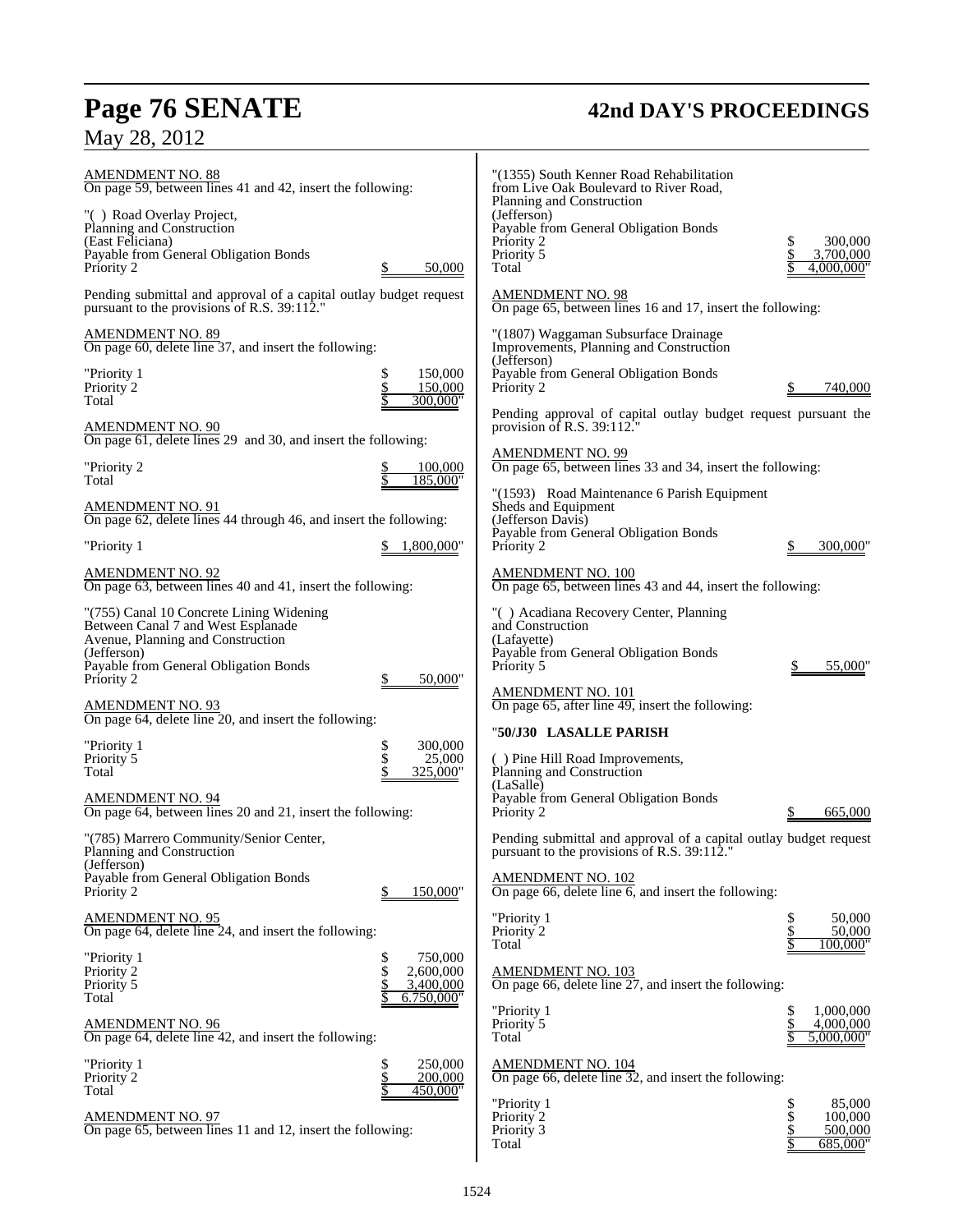# **42nd DAY'S PROCEEDINGS Page 77 SENATE** May 28, 2012

| <b>AMENDMENT NO. 105</b><br>On page 67, between lines 10 and 11, insert the following:                                                                     | <b>AMENDMENT NO. 112</b><br>On page 68, delete line 16, and insert the following:                                                         |
|------------------------------------------------------------------------------------------------------------------------------------------------------------|-------------------------------------------------------------------------------------------------------------------------------------------|
| "(1693) South Natchitoches Drainage<br>Improvements, Planning and Construction<br>(Natchitoches)<br>Payable from General Obligation Bonds<br>475,000<br>\$ | "Priority 1<br>35,000<br>Priority <sup>3</sup><br>500,000<br>Total<br>535,000"<br><b>AMENDMENT NO. 113</b>                                |
| Priority 2<br>Priority 5<br>1,000,000<br>,475,000"<br>Total                                                                                                | On page 68, between lines 16 and 17, insert the following:<br>"(1984) Sapa Drive Improvements,                                            |
| <b>AMENDMENT NO. 106</b><br>On page 67, between lines 10 and 11, insert the following:                                                                     | Planning and Construction<br>(Richland)<br>Payable from General Obligation Bonds                                                          |
| "(1961) Old River Bridge,<br>Planning and Construction<br>(Natchitoches)<br>Payable from General Obligation Bonds                                          | Priority 2<br>250,000<br>Pending submittal and approval of a capital outlay budget request<br>pursuant to the provisions of R.S. 39:112." |
| Priority 2<br>535,000<br>Pending submittal and approval of a capital outlay budget request                                                                 | <b>AMENDMENT NO. 114</b><br>On page 69, delete line 16, and insert the following:                                                         |
| pursuant to R.S. 39:112.<br><b>AMENDMENT NO. 107</b>                                                                                                       | "Priority 1<br>\$<br>500,000<br>Priority 2<br>525,000                                                                                     |
| On page 67, delete lines 29 and 30, and insert the following:<br>"Priority 5<br>21,800,000                                                                 | Priority 3<br>4,500,000<br>Total<br>5.525,000                                                                                             |
| Total<br>26,200,000"<br><u>AMENDMENT NO. 108</u>                                                                                                           | <b>AMENDMENT NO. 115</b><br>On page 69, delete line 32, and insert the following:                                                         |
| On page 67, between lines 30 and 31, insert the following:<br>"() Intracoastal Buoy Project,<br>Planning and Construction                                  | "Priority 1<br>8,100,000<br>\$<br>\$<br>Priority <sub>2</sub><br>1,000,000<br>Priority 5<br>6,000,000<br>15,100,000"<br>Total             |
| (Plaquemines)<br>Payable from General Obligation Bonds<br>Priority 2<br>200,000                                                                            | <b>AMENDMENT NO. 116</b><br>On page 69, between lines 32 and 33, insert the following:                                                    |
| Pending approval of capital outlay budget request pursuant to the<br>provisions of R.S. $39:112$ ."                                                        | "(1539) Eastbank Master Drainage Plan Study<br>(St. James)<br>Payable from General Obligation Bonds                                       |
| <b>AMENDMENT NO. 109</b><br>On page 67, between lines 30 and 31, insert the following:                                                                     | Priority 2<br>130,000<br><b>AMENDMENT NO. 117</b>                                                                                         |
| "() Belle Chasse Water Tower,<br>Planning and Construction<br>(Plaquemines)                                                                                | On page 69, between lines 38 and 39, insert the following:<br>"50/J49 ST. LANDRY PARISH                                                   |
| Payable from General Obligation Bonds<br>Priority 5<br>20,000"                                                                                             | () Hurricane Evacuations and Homeland<br>Security Coordination and Related                                                                |
| <b>AMENDMENT NO. 110</b><br>On page 67, between lines 30 and 31, insert the following:                                                                     | Renovations, Planning and Construction<br>(St. Landry)<br>Payable from General Obligation Bonds                                           |
| "(1818) Emergency Evacuation Complex,<br>Planning and Construction<br>(Plaquemines)                                                                        | Priority 2<br>195,000<br>Pending submittal and approval of a capital outlay budget request                                                |
| Payable from General Obligation Bonds<br>500,000<br>Priority 2<br>Priority 5<br>1,750,000<br>2.250.000"<br>Total                                           | pursuant to the provisions of R.S. 39:112."<br><b>AMENDMENT NO. 118</b><br>On page 70, delete lines 25 and 26, and insert the following:  |
| <u>AMENDMENT NO. 111</u><br>On page 67, between lines 30 and 31, insert the following:                                                                     | "Priority 2<br>150,000<br>Priority 5<br>2,000,000                                                                                         |
| "() Belle Chasse Parks,<br>Planning and Construction<br>(Plaquemines)                                                                                      | 2,350,000"<br>Total<br><u>AMENDMENT NO. 119</u><br>On page $72$ , delete line $5$ , and insert the following:                             |
| Payable from General Obligation Bonds<br>Priority 2<br>100,000                                                                                             | "Priority 2<br>400,000                                                                                                                    |
| Pending submittal and approval of capital outlay budget request<br>pursuant to the provisions of R.S. 39:112."                                             | <b>AMENDMENT NO. 120</b><br>On page 72, delete line 10, and insert the following:                                                         |
|                                                                                                                                                            | "Priority 2<br>980,000                                                                                                                    |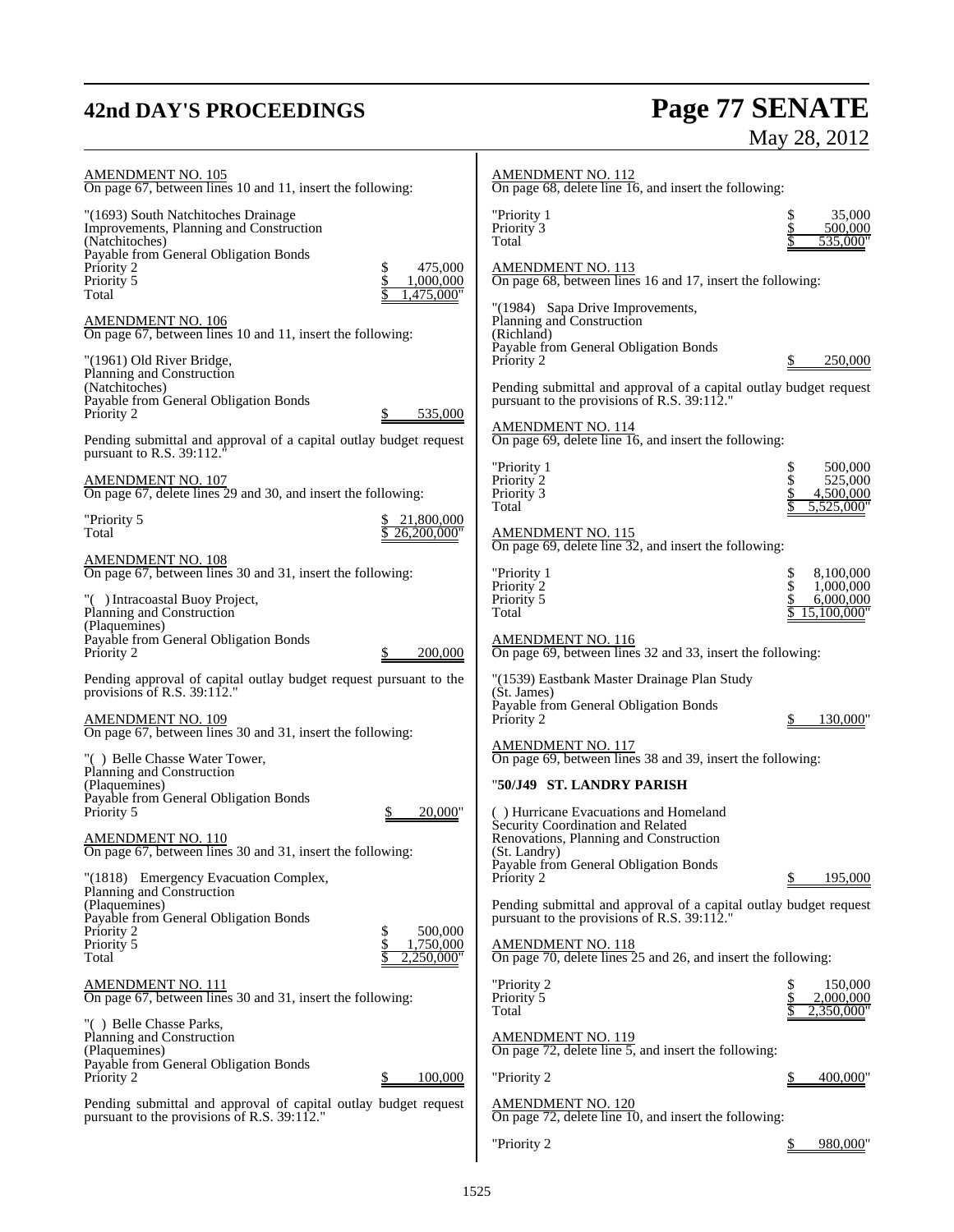# **Page 78 SENATE 42nd DAY'S PROCEEDINGS**

May 28, 2012

| <b>AMENDMENT NO. 121</b><br>On page 72, between lines 34 and 35, insert the following:                                                                                              |                                                 | "Priority 1<br>Priority 2                                                                                                                            | \$               | 385,000<br>160,000                       |
|-------------------------------------------------------------------------------------------------------------------------------------------------------------------------------------|-------------------------------------------------|------------------------------------------------------------------------------------------------------------------------------------------------------|------------------|------------------------------------------|
| "Planning and Construction"                                                                                                                                                         |                                                 | Total                                                                                                                                                |                  | 545,000"                                 |
| <b>AMENDMENT NO. 122</b><br>On page 72, delete line 37 and insert the following:                                                                                                    |                                                 | <u>AMENDMENT NO. 131</u><br>On page 78, delete line $31$ , and insert the following:                                                                 |                  |                                          |
| "Priority 1<br>Priority 2<br>Payable from the balance of General Obligation<br>Bond proceeds previously allocated under the<br>authority of Act 21 of 2010 for Department of        | 15,000<br>\$<br>\$<br>100,000                   | "Priority 2<br><b>AMENDMENT NO. 132</b><br>On page 79, between lines 13 and 14, insert the following:<br>"(1328) Reconstruct South Bernard Road From |                  | 95,000"                                  |
| Culture, Recreation and Tourism Office of State<br>Parks, Poverty Point Reservoir State Park<br>Acquisition, Planning and Construction,<br>Supplemental Funding (Richland)<br>Total | 48,808<br>163,808"                              | LA Hwy 182 to US Hwy 90,<br>Planning and Construction<br>(Lafayette)<br>Payable from General Obligation Bonds<br>Priority 2                          |                  | 150,000                                  |
| <u>AMENDMENT NO. 123</u><br>On page 76, delete lines 7 through 9, and insert the following:                                                                                         |                                                 | <u>AMENDMENT NO. 133</u><br>On page 79, between lines 13 and 14, insert the following:                                                               |                  |                                          |
| "Priority 2<br>Priority <sup>5</sup><br>Total                                                                                                                                       | 500,000<br>\$<br>6,700,000<br>7.200.000"        | "(1327) Rehabilitate La Hwy 182 from US 90<br>to LA Hwy 89, Planning and Construction<br>(Lafayette)                                                 |                  |                                          |
| AMENDMENT NO. 124<br>On page 76, delete lines 17 and 18, and insert the following:                                                                                                  |                                                 | Payable from General Obligation Bonds<br>Priority 2                                                                                                  |                  | 250,000                                  |
| "Priority 5<br>Total                                                                                                                                                                | 2,570,000<br>5,390,000"                         | <b>AMENDMENT NO. 134</b><br>On page 79, delete line $\overline{41}$ , and insert the following:                                                      |                  |                                          |
| <u>AMENDMENT NO. 125</u><br>On page 76, between lines 29 and 30, insert the following:                                                                                              |                                                 | "Priority 1<br>Priority 2<br>Priority 5<br>Total                                                                                                     | \$<br>$\dot{\$}$ | 100,000<br>150,000<br>50,000<br>300,000" |
| "(1675) Baker Fire Training Facility,<br>Planning and Construction<br>(East Baton Rouge)<br>Payable from General Obligation Bonds<br>Priority 2                                     | 165,000"                                        | AMENDMENT NO. 135<br>On page 80, at the beginning of line 2, delete $\degree$ ( $\degree$ ) and insert<br>"(1987)"                                   |                  |                                          |
| <b>AMENDMENT NO. 126</b><br>On page 76, delete line 40, and insert the following:                                                                                                   |                                                 | <b>AMENDMENT NO. 136</b><br>On page 80, between lines 10 and 11, insert the following:                                                               |                  |                                          |
| "Priority 1<br>Priority 2<br>Total                                                                                                                                                  | 150,000<br>\$<br>\$<br>50,000<br>\$<br>200.000" | "() City Hall Renovations, Including New Roof,<br>Planning and Construction<br>(Lafayette)<br>Payable from General Obligation Bonds<br>Priority 2    |                  | 85,000                                   |
| <b>AMENDMENT NO. 127</b><br>On page 77, delete line 23, and insert the following:                                                                                                   |                                                 | Pending submittal and approval of a capital outlay budget request<br>pursuant to the provisions of R.S. 39:112."                                     |                  |                                          |
| "Priority 1<br>Priority 2<br>Total                                                                                                                                                  | \$<br>\$<br>1,200,000<br>100,000<br>,300,000"   | <b>AMENDMENT NO. 137</b><br>On page 80, between lines 21 and 22, insert the following:                                                               |                  |                                          |
| <b>AMENDMENT NO. 128</b><br>On page 78, between lines 6 and 7, insert the following:                                                                                                |                                                 | "50/M48 CLAYTON                                                                                                                                      |                  |                                          |
| "50/M24 BERWICK                                                                                                                                                                     |                                                 | () Clayton School Gymnasium, Planning<br>and Construction<br>(Concordia)                                                                             |                  |                                          |
| () Sewer Rehabilitation on Third and Fourth<br>Streets and Sinclair Alley,<br>Planning and Construction                                                                             |                                                 | Payable from General Obligation Bonds<br>Priority 5                                                                                                  |                  | 100,000                                  |
| (St. Mary)<br>Payable from General Obligation Bonds<br>Priority 5                                                                                                                   | 45,000"                                         | <b>AMENDMENT NO. 138</b><br>On page 80, between lines 21 and 22, insert the following:                                                               |                  |                                          |
| <b>AMENDMENT NO. 129</b><br>On page 78, delete line 21, and insert the following:                                                                                                   |                                                 | "50/M50 COLFAX<br>(1357) Street Improvements,                                                                                                        |                  |                                          |
| "Priority 2                                                                                                                                                                         | 160,000"<br>⅀                                   | Planning and Construction<br>(Grant)<br>Payable from General Obligation Bonds,                                                                       |                  |                                          |
| <b>AMENDMENT NO. 130</b><br>On page 78, delete line $26$ , and insert the following:                                                                                                |                                                 | Priority 2                                                                                                                                           |                  | 100,000                                  |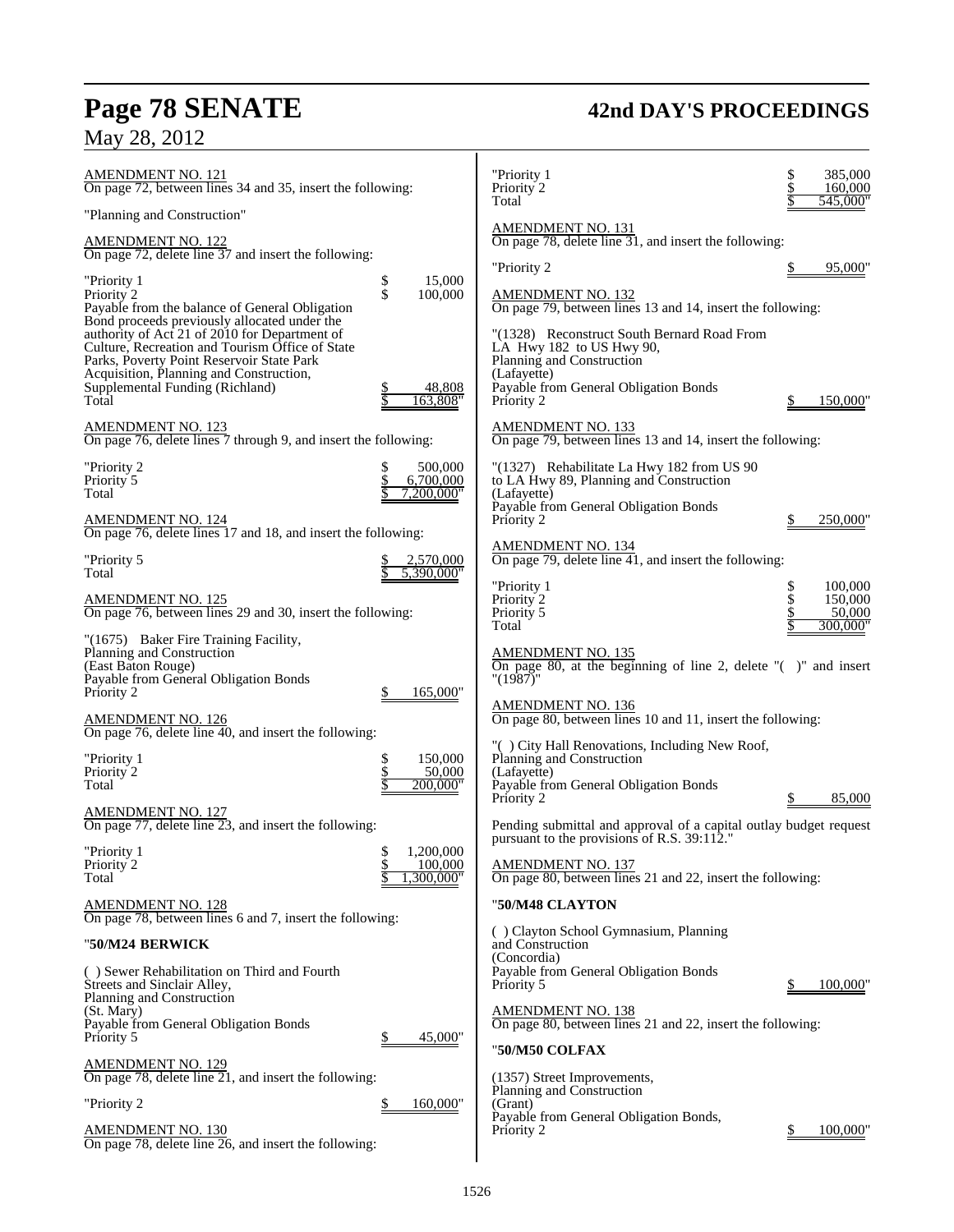# **42nd DAY'S PROCEEDINGS Page 79 SENATE** May 28, 2012

| <b>AMENDMENT NO. 139</b><br>On page 80, between lines 34 and 35, insert the following:                                                                                                     |                                            | <b>AMENDMENT NO. 148</b><br>On page 83, delete line 11, and insert the following:                                                         |                                        |
|--------------------------------------------------------------------------------------------------------------------------------------------------------------------------------------------|--------------------------------------------|-------------------------------------------------------------------------------------------------------------------------------------------|----------------------------------------|
| "50/M57 COVINGTON                                                                                                                                                                          |                                            | "Priority 1                                                                                                                               | \$<br>30,000                           |
| (1385) Extensions and Improvements to Water<br>Distribution System, Planning and Construction<br>(St. Tammany)<br>Payable from General Obligation Bonds                                    |                                            | Priority 2<br>Priority 5<br>Total<br><b>AMENDMENT NO. 149</b>                                                                             | \$<br>15,000<br>\$<br>20,000<br>65,000 |
| Priority 2                                                                                                                                                                                 | 220,000"                                   | On page 83, delete line $26$ , and insert the following:                                                                                  |                                        |
| AMENDMENT NO. 140<br>On page 80, between lines 34 and 35, insert the following:                                                                                                            |                                            | "Priority 1<br>Priority 2<br>Total                                                                                                        | \$<br>115,000<br>35,000<br>150,000"    |
| "50/M56 COUSHATTA                                                                                                                                                                          |                                            | <b>AMENDMENT NO. 150</b>                                                                                                                  |                                        |
| Maintenance Barn for Town of Coushatta<br>(1760)<br>PublicWorks Department,                                                                                                                |                                            | On page 83, between lines 26 and 27, insert the following:                                                                                |                                        |
| Planning and Construction<br>(Red River)                                                                                                                                                   |                                            | "50/MA3 GOLDEN MEADOW                                                                                                                     |                                        |
| Payable from General Obligation Bonds<br>Priority 2                                                                                                                                        | 55,000"                                    | () Median Turning Lane near Doucet Drive,<br>Planning and Construction<br>(Lafourche)                                                     |                                        |
| <b>AMENDMENT NO. 141</b><br>On page 81, delete line 31, and insert the following:                                                                                                          |                                            | Payable from General Obligation Bonds<br>Priority 2                                                                                       | 65,000                                 |
| "Priority 2                                                                                                                                                                                | 450,000"                                   | Pending approval of capital outlay budget request pursuant to the<br>provisions of R.S. $39:112"$                                         |                                        |
| <b>AMENDMENT NO. 142</b><br>On page 81, delete lines 37 through 39, and insert the following:                                                                                              |                                            | <b>AMENDMENT NO. 151</b><br>On page 83, delete line 28, and insert the following:                                                         |                                        |
| "Priority 1<br>Priority 2<br>Total                                                                                                                                                         | 700,000<br>\$<br>\$<br>100,000<br>800,000" | "() Improvements on LA 3038, Including Patching,<br>Repairing, and Overlaying of the Highway, Planning"                                   |                                        |
| <b>AMENDMENT NO. 143</b><br>On page 82, delete line 6, and insert the following:                                                                                                           |                                            | <b>AMENDMENT NO. 152</b><br>On page 84, between lines 10 and 11, insert the following:                                                    |                                        |
| Priority 1<br>"Priority 5<br>Total                                                                                                                                                         | \$<br>500,000<br>\$<br>50,000<br>550,000"  | "() Police and Utility Departments Roof,<br>Air Conditioning Unit for Town Hall,<br>Handheld Meter Reader, Abandon<br>and Plug Water Well |                                        |
| <b>AMENDMENT NO. 144</b><br>On page 82, at the end of line 9, after "Construction" insert "and/or<br>Acquisition and Rehabilitation of the Existing Facility (\$1,500,000<br>Local Match)" |                                            | (St. Landry)<br>Payable from General Obligation Bonds<br>Priority 2                                                                       | 60,000                                 |
| <b>AMENDMENT NO. 145</b>                                                                                                                                                                   |                                            | "50/MB1 GRAND ISLE                                                                                                                        |                                        |
| On page 82, between lines 15 and 16, insert the following:                                                                                                                                 |                                            | (1819) Historic Recreation Center/Community Center,<br>Planning and Construction                                                          |                                        |
| "50/M68 DONALDSONVILLE<br>(1896) Riverfront Development,                                                                                                                                   |                                            | (Jefferson)<br>Payable from General Obligation Bonds<br>Priority 2                                                                        | 100,000                                |
| Planning and Construction<br>(Ascension)<br>Payable from General Obligation Bonds                                                                                                          |                                            | <b>AMENDMENT NO. 153</b><br>On page 84, between lines 20 and 21, insert the following:                                                    |                                        |
| Priority 2                                                                                                                                                                                 | 50,000"                                    | "50/MB3GREENSBURG                                                                                                                         |                                        |
| <b>AMENDMENT NO. 146</b><br>On page 82, between lines 22 and 23, insert the following:                                                                                                     |                                            | () Taylor Street Bridge, Planning and Construction                                                                                        |                                        |
| "(1571) Downsville Recreational<br>Facility Improvements,                                                                                                                                  |                                            | (St. Helena)<br>Payable from General Obligation Bonds<br>Priority 2                                                                       | 50.000                                 |
| Planning and Construction<br>(Lincoln)<br>Payable from General Obligation Bonds                                                                                                            |                                            | Pending submittal and approval of a capital outlay budget request<br>pursuant to the provisions of R.S. 39:112."                          |                                        |
| Priority 2<br><u>AMENDMENT NO. 147</u>                                                                                                                                                     | 145,000"                                   | <b>AMENDMENT NO. 154</b><br>On page 84, after line 45, insert the following:                                                              |                                        |
| On page 82, delete line 43, and insert the following:                                                                                                                                      |                                            | "(1204) Mel Ott Exterior Lighting and Improvements                                                                                        |                                        |
| "Priority 1<br>Priority 2<br>Total                                                                                                                                                         | \$<br>100,000<br>\$<br>70,000<br>170.000"  | (Jefferson)<br>Payable from General Obligation Bonds<br>Priority 2                                                                        | 225,000                                |
|                                                                                                                                                                                            |                                            |                                                                                                                                           |                                        |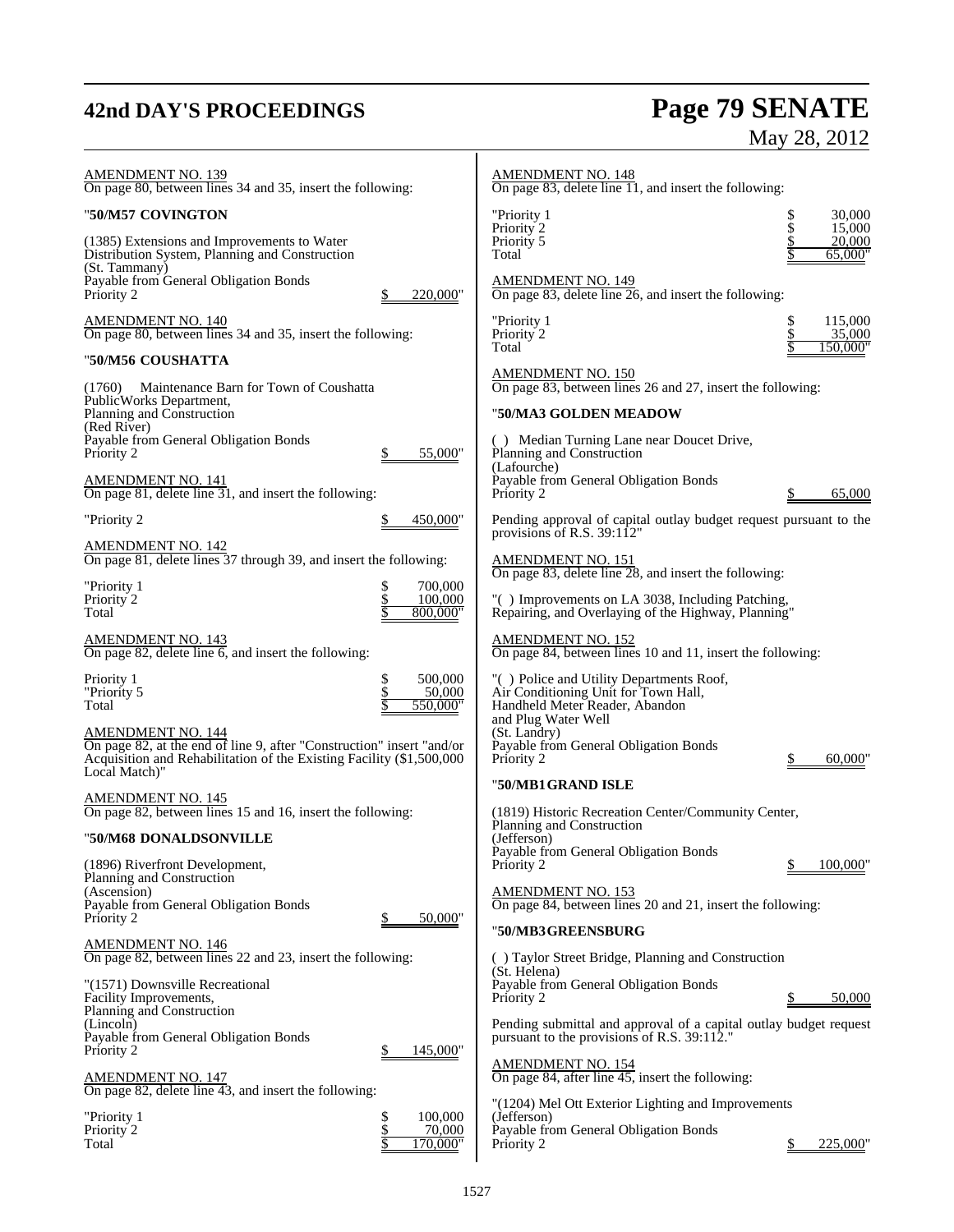# **Page 80 SENATE 42nd DAY'S PROCEEDINGS**

# May 28, 2012

| <b>AMENDMENT NO. 155</b><br>On page 85, between lines 9 and 10, insert the following:                                                                                                               |                                | "Priority 1<br>Priority 2<br>Total                                                                                                                                   | 30,000<br>20,000<br>50,000"       |
|-----------------------------------------------------------------------------------------------------------------------------------------------------------------------------------------------------|--------------------------------|----------------------------------------------------------------------------------------------------------------------------------------------------------------------|-----------------------------------|
| "(1201) McDonoghville Fire Station,<br>Land Acquisition, Planning and Construction<br>(Jefferson)                                                                                                   |                                | <b>AMENDMENT NO. 163</b><br>On page 87, between lines 3 and 4, insert the following:                                                                                 |                                   |
| Payable from General Obligation Bonds<br>Priority 2                                                                                                                                                 | 1,000,000                      | "50/MD6 IOTA                                                                                                                                                         |                                   |
| (1213) Hancock Street Canal Improvements<br>(Kepler Street - Virgil Street),<br>Planning and Construction<br>(Jefferson)<br>Payable from General Obligation Bonds<br>Priority 2<br>\$<br>Priority 5 | 250,000<br>1,700,000           | (1253) Town of Iota Street Improvements,<br>Planning and Construction<br>(Acadia)<br>Payable from General Obligation Bonds<br>Priority 2<br><b>AMENDMENT NO. 164</b> | 50.000                            |
| Total                                                                                                                                                                                               | 1,950,000"                     | On page 87, delete line 14, and insert the following:                                                                                                                |                                   |
| <b>AMENDMENT NO. 156</b><br>On page 85, delete line 29, and insert the following:                                                                                                                   |                                | "Priority 1<br>Priority 2<br>Total                                                                                                                                   | 1,135,000<br>100,000<br>,235,000" |
| \$<br>"Priority 1<br>\$<br>Priority <sup>2</sup><br>Total                                                                                                                                           | 150,000<br>150,000<br>300,000" | <b>AMENDMENT NO. 165</b><br>On page 87, delete line 44, and insert the following:                                                                                    |                                   |
| <b>AMENDMENT NO. 157</b><br>On page 86, between lines 6 and 7, insert the following:                                                                                                                |                                | "Priority 1<br>Priority 2<br>Total                                                                                                                                   | 150,000<br>150,000<br>300,000"    |
| "(1488) Penfold Place Drainage,<br>Planning and Construction<br>(Jefferson)<br>Payable from General Obligation Bonds                                                                                |                                | AMENDMENT NO. 166<br>On page 88, delete line $5$ , and insert the following:                                                                                         |                                   |
| Priority 2<br>\$                                                                                                                                                                                    | 50,000"                        | "Priority 1<br>Priority 2                                                                                                                                            | 275,000<br>250,000                |
| <b>AMENDMENT NO. 158</b><br>On page 86, between lines 11 and 12, insert the following:                                                                                                              |                                | Total                                                                                                                                                                | 525,000                           |
| "50/MC5 HEFLIN                                                                                                                                                                                      |                                | <b>AMENDMENT NO. 167</b><br>On page 88, between lines 5 and 6, insert the following:                                                                                 |                                   |
| (1472) Conversion of Gym into Multipurpose<br>Facility, Planning and Construction<br>(Webster)<br>Payable from General Obligation Bonds<br>Priority 2<br>\$<br>\$<br>Priority 5                     | 150,000<br>335,000             | "(1241) Lincoln Manor Subdivision Drainage<br>Improvements, Planning and Construction<br>(Jefferson)<br>Payable from General Obligation Bonds<br>Priority 2          | 100,000                           |
| Total                                                                                                                                                                                               | 485,000"                       | <b>AMENDMENT NO. 168</b><br>On page 88, delete line 10, and insert the following:                                                                                    |                                   |
| <b>AMENDMENT NO. 159</b><br>On page 86, delete line 17, and insert the following:                                                                                                                   |                                | "Priority 2                                                                                                                                                          | 75,000'                           |
| "Priority 2                                                                                                                                                                                         | 150,000"                       | AMENDMENT NO. 169<br>On page 88, between lines 31 and 32, insert the following                                                                                       |                                   |
| <b>AMENDMENT NO. 160</b><br>On page 86, between lines 30 and 31, insert the following:                                                                                                              |                                | "() National Hurricane Museum and<br>Science Center, Planning and Construction                                                                                       |                                   |
| "(1295) Emergency Connection with<br>Anacoco Water System,<br>Planning and Construction<br>(Vernon)<br>Payable from General Obligation Bonds                                                        |                                | (Calcasieu)<br>Payable from General Obligation Bonds<br>Priority 2<br>Priority 3<br>Total                                                                            | 300,000<br>5,000,000<br>5,300,000 |
| Priority 2                                                                                                                                                                                          | 300,000"                       | Pending submittal and approval of capital outlay budget request                                                                                                      |                                   |
| <b>AMENDMENT NO. 161</b><br>On page 86, between lines 35 and 36, insert the following:                                                                                                              |                                | pursuant to the provisions of R.S. 39:112."                                                                                                                          |                                   |
| "(1471) Independence Area Community Pavilion,<br>Planning and Construction                                                                                                                          |                                | <b>AMENDMENT NO. 170</b><br>On page 89, delete lines 1 through 6                                                                                                     |                                   |
| (Tangipahoa)<br>Payable from General Obligation Bonds                                                                                                                                               |                                | <b>AMENDMENT NO. 171</b><br>On page 89, between lines 17 and 18, insert the following:                                                                               |                                   |
| Priority 2<br><b>AMENDMENT NO. 162</b><br>On page 86, delete line 41, and insert the following:                                                                                                     | 20,000"                        | "(1413) Emergency Shelter Supply Room,<br>Addition to the Livonia Community Center,<br>Planning and Construction<br>(Pointe Coupee)                                  |                                   |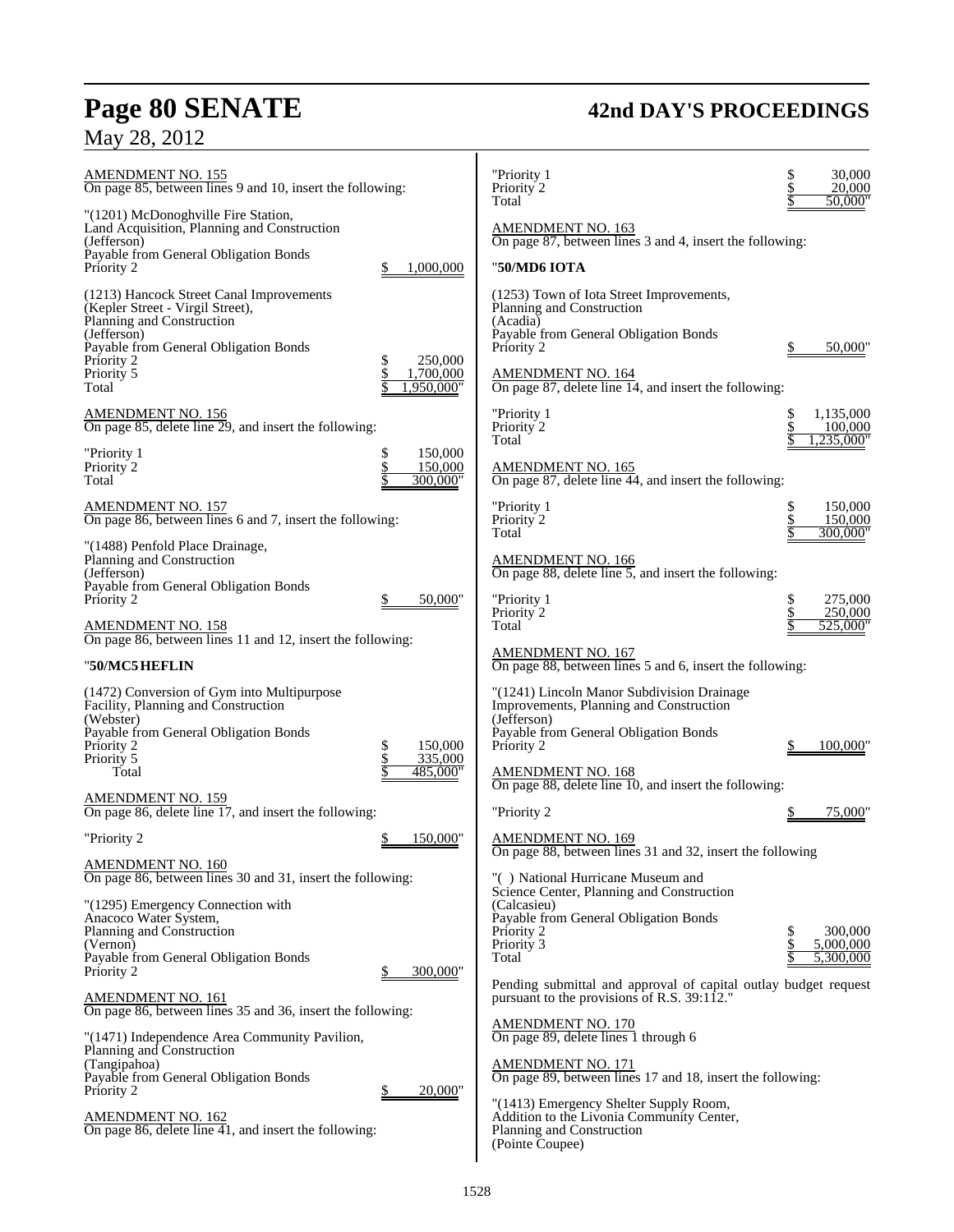# **42nd DAY'S PROCEEDINGS Page 81 SENATE**

AMENDMENT NO. 172

AMENDMENT NO. 173

AMENDMENT NO. 174

AMENDMENT NO. 175

AMENDMENT NO. 176

AMENDMENT NO. 177

AMENDMENT NO. 178

"**50/MJ7 MONTGOMERY**

AMENDMENT NO. 180

AMENDMENT NO. 181

Planning and Construction

(St. Mary)

and Construction (Ouachita)

and Construction (Grant)

and Construction (Webster)

Priority 5<br>Total

### May 28, 2012 Payable from General Obligation Bonds Priority 2 \$ 100,000" On page 89, delete line 46, and insert the following: "Priority 1  $\qquad \qquad \begin{array}{cc} \text{S} & 25,000 \\ \text{Priority 2} & \text{S} & 50,000 \end{array}$ Priority 2  $\frac{$}{8}$  50,000<br>Total  $\frac{$}{8}$  75,000 Total  $\frac{\$ \quad 75,000''$ On page 90, delete line 19, and insert the following: "Priority 2 \$ 400,000" On page 90, delete line 37, and insert the following: "Priority 2 \$ 600,000" On page 90, delete line 48, and insert the following: "Priority 1 \$ 600,000 Priority 2  $\frac{$250,000}{$80,000}$ Total \$ 850,000" On page 91, between lines 16 and 17, insert the following: "(1331) Potable Water Ground Storage Tank, Planning Payable from General Obligation Bonds Priority 2 <br>Priority 5 <br>S 215,000<br>S 320,000 535,000' On page 91, delete line 35, and insert the following: "Priority 1 \$ 3,125,000<br>Priority 3 \$ 1,000,000 Priority 3 5 1,000,000 Total  $\frac{1}{3}$  4,125,000" On page 91, between lines 35 and 36, insert the following: "( ) Monroe Regional Airport Terminal, Planning Payable from General Obligation Bonds Priority 3 \$ 1,000,000 ( ) Town Hall and Community Center, Planning Payable from General Obligation Bonds Priority 2 \$ 75,000 On page 91, delete line 41 and insert the following: "Priority 2 \$ 190,000" On page 92, between lines 5 and 6, insert the following: "(1588) Lake End Parkway Cabins, Payable from General Obligation Bonds  $1,000,000$ " AMENDMENT NO. 182 On page 92, between lines 10 and 11, insert the following: "**50/MK7 NAPOLEONVILLE** ( ) Community Center Improvements (Assumption) Payable from General Obligation Bonds Priority 5  $\qquad \qquad \frac{\$}{25,000}$ " AMENDMENT NO. 183 On page 93, delete line 5, and insert the following: "Priority 2 \$ 350,000" AMENDMENT NO. 184 On page 93, between lines 6 and 7, insert the following: "(323) Expansion of Wastewater System South of Fort Polk Entrance Road, Real Estate, Acquisition, Planning and Construction (Vernon) Payable from General Obligation Bonds  $$ 1,650,000"$ AMENDMENT NO. 185 On page 93, between lines 11 and 12, insert the following: ) Street Improvements, Planning and Construction (Vernon) Payable from General Obligation Bonds Priority 2 \$ 75,000 Pending submittal and approval of capital outlay budget request pursuant to the provisions of R.S. 39:112." AMENDMENT NO. 186 On page 93, delete lines 18, and insert the following: "Priority 2 \$ 500,000 Priority 5  $\qquad \qquad \blacksquare$ AMENDMENT NO. 187 On page 93, delete lines 25 and 26, and insert the following: "Priority 5 \$ 11,000,000 15,130,000 AMENDMENT NO. 188 On page 94, delete line 9, and insert the following: "(1977) Donsereaux/Harrison Playground, Renovations of Building," AMENDMENT NO. 189 On page 94, between lines 16 and 17, insert the following: "(1979) Fourth District Police Station, Planning and Construction (Orleans) Payable from General Obligation Bonds Priority 2 250,000 Pending approval of capital outlay budget request pursuant to the provisions of R.S. 39:112. AMENDMENT NO. 190 On page 94, between lines 16 and 17, insert the following: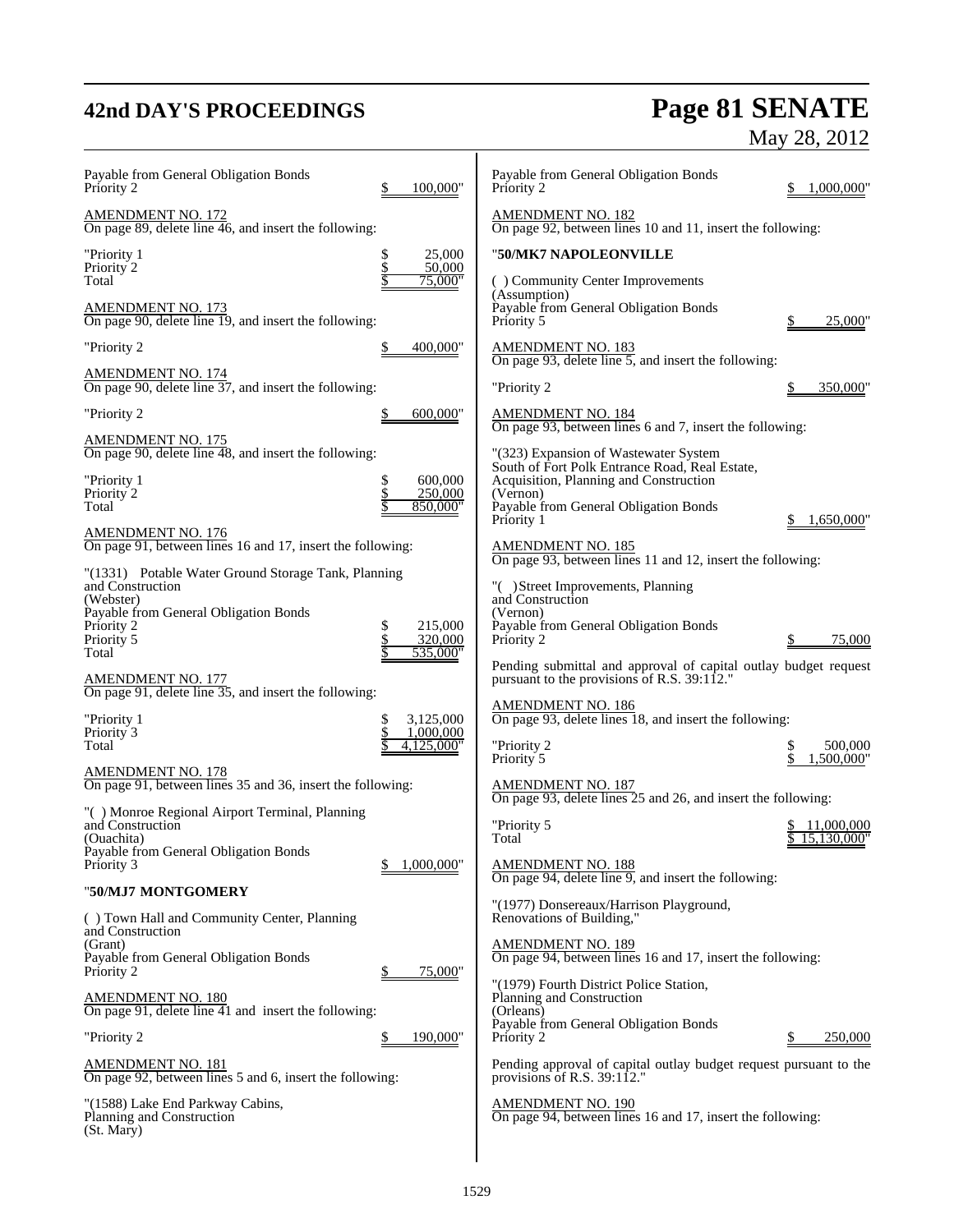# **Page 82 SENATE 42nd DAY'S PROCEEDINGS**

# May 28, 2012

| "(1980) Algiers Playgrounds, Renovation of<br>Restrooms, Lighting, Fencing, and<br>Playground Equipment<br>(Orleans)<br>Payable from General Obligation Bonds<br>225,000<br>Priority 2                                                                                                                                                                                            | "() Taylor Pool and Playground, Renovations and Upgrades,<br>Including Repair and Renovation of Basketball Courts<br>and Pavilion, Replacing Perimeter Fencing,<br>Installation of New Water Fountains, and<br>Re-Grade Fields, Planning and Construction<br>(Orleans) |
|-----------------------------------------------------------------------------------------------------------------------------------------------------------------------------------------------------------------------------------------------------------------------------------------------------------------------------------------------------------------------------------|------------------------------------------------------------------------------------------------------------------------------------------------------------------------------------------------------------------------------------------------------------------------|
| Pending approval of capital outlay budget request pursuant to the<br>provisions of R.S. $39:112."$                                                                                                                                                                                                                                                                                | Payable from General Obligation Bonds<br>250,000<br>Priority 2                                                                                                                                                                                                         |
| AMENDMENT NO. 191<br>On page 94, between lines 16 and 17, insert the following:                                                                                                                                                                                                                                                                                                   | Pending submittal and approval of capital outlay budget request<br>pursuant to the provisions of R.S. 39:112."                                                                                                                                                         |
| "() Algiers Fire Station, Planning and Construction<br>(Orleans)                                                                                                                                                                                                                                                                                                                  | <b>AMENDMENT NO. 197</b><br>On page 94, between lines 27 and 28, insert the following:                                                                                                                                                                                 |
| Payable from General Obligation Bonds<br>150,000<br>Priority 2                                                                                                                                                                                                                                                                                                                    | "() Highway 538 Water Line Extension,<br>Planning and Construction<br>(Allen)                                                                                                                                                                                          |
| Pending approval of capital outlay budget request pursuant to the<br>provisions of R.S. $39:112."$                                                                                                                                                                                                                                                                                | Payable from General Obligation Bonds<br>425,000<br>Priority 2                                                                                                                                                                                                         |
| <b>AMENDMENT NO. 192</b><br>On page 94, between lines 16 and 17, insert the following:                                                                                                                                                                                                                                                                                            | Pending submittal and approval of capital outlay budget request<br>pursuant to the provisions of R.S. 39:112."                                                                                                                                                         |
| "() Algiers Regional Library, Planning                                                                                                                                                                                                                                                                                                                                            | <b>OLLA</b><br>"50/MM5                                                                                                                                                                                                                                                 |
| and Construction<br>(Cash and/or In-Kind Match Required)<br>(Orleans)<br>Payable from General Obligation Bonds                                                                                                                                                                                                                                                                    | Downtown Area Sidewalk, Ramps, Curbing, and<br>(1638)<br>Fencing Enhancements, Planning and Construction<br>(LaSalle)                                                                                                                                                  |
| 30,000"<br>Priority 5                                                                                                                                                                                                                                                                                                                                                             | Payable from General Obligation Bonds<br>Priority 2<br>50,000"                                                                                                                                                                                                         |
| <b>AMENDMENT NO. 193</b><br>On page 94, between lines 16 and 17, insert the following:                                                                                                                                                                                                                                                                                            | <b>AMENDMENT NO. 198</b>                                                                                                                                                                                                                                               |
| "() Historic Algiers Courthouse Renovation,<br>Planning and Construction<br>(Cash and/or In- Kind Match Required)                                                                                                                                                                                                                                                                 | On page 94, delete line 37, and insert the following:<br>150,000<br>"Priority 1<br>50,000<br>Priority 2                                                                                                                                                                |
| (Orleans)<br>Payable from General Obligation Bonds<br>Priority 5<br>50,000"                                                                                                                                                                                                                                                                                                       | 200,000"<br>Total<br><b>AMENDMENT NO. 199</b>                                                                                                                                                                                                                          |
| <b>AMENDMENT NO. 194</b>                                                                                                                                                                                                                                                                                                                                                          | On page 95, delete line 14, and insert the following:                                                                                                                                                                                                                  |
| On page 94, between lines 16 and 17, insert the following:                                                                                                                                                                                                                                                                                                                        | "Priority 1<br>\$<br>5,000<br>Priority 2<br>25,000                                                                                                                                                                                                                     |
| "() Samuel Square, Renovation and Upgrades,<br>Including Demolition of Existing Playground,<br>Installation of New Play Equipment and                                                                                                                                                                                                                                             | 30,000"<br>Total<br><b>AMENDMENT NO. 200</b>                                                                                                                                                                                                                           |
| Re-Grade Fields, Planning and Construction<br>(Orleans)                                                                                                                                                                                                                                                                                                                           | On page 95, between lines 20 and 21, insert the following:                                                                                                                                                                                                             |
| Payable from General Obligation Bonds<br>250,000<br>Priority 2<br>P                                                                                                                                                                                                                                                                                                               | "50/MN5 PLAIN DEALING                                                                                                                                                                                                                                                  |
| Pending submittal and approval of a capital outlay budget request<br>pursuant to the provisions of R.S. 39:112."                                                                                                                                                                                                                                                                  | (1181) Wastewater Treatment Plant Improvements,<br>Planning and Construction<br>(Bossier)                                                                                                                                                                              |
| <b>AMENDMENT NO. 195</b><br>On page 94, between lines 16 and 17, insert the following:                                                                                                                                                                                                                                                                                            | Payable from General Obligation Bonds<br>160,000<br>\$<br>Priority 2<br>\$<br>Priority 5<br>160,000                                                                                                                                                                    |
| "() George W. Carver Playground, Renovations<br>and Upgrades, Including Repair and Renovation of<br>Basketball Courts and Pavilion, Renovations to<br>Bathrooms and Concession Building, Demolition<br>of Existing Playground and Installation of<br>New Play Equipment, Planning and Construction<br>(Orleans)<br>Payable from General Obligation Bonds<br>Priority 2<br>450,000 | 320,000"<br>Total<br><b>AMENDMENT NO. 201</b><br>On page 96, between lines 11 and 12, insert the following:<br>"() Railroad Spur, Planning and Construction<br>Payable from General Obligation Bonds<br>(Richland)<br>Priority 2<br>200,000                            |
| Pending submittal and approval of a capital outlay budget request<br>pursuant to the provisions of R.S. 39:112."                                                                                                                                                                                                                                                                  | Pending submittal and approval of a capital outlay budget request<br>pursuant to the provisions of R.S. 39:112"<br><b>AMENDMENT NO. 202</b>                                                                                                                            |
| <b>AMENDMENT NO. 196</b><br>On page 94, between lines 16 and 17, insert the following:                                                                                                                                                                                                                                                                                            | On page 96, between lines 11 and 12, insert the following:                                                                                                                                                                                                             |

 $\mathsf{l}$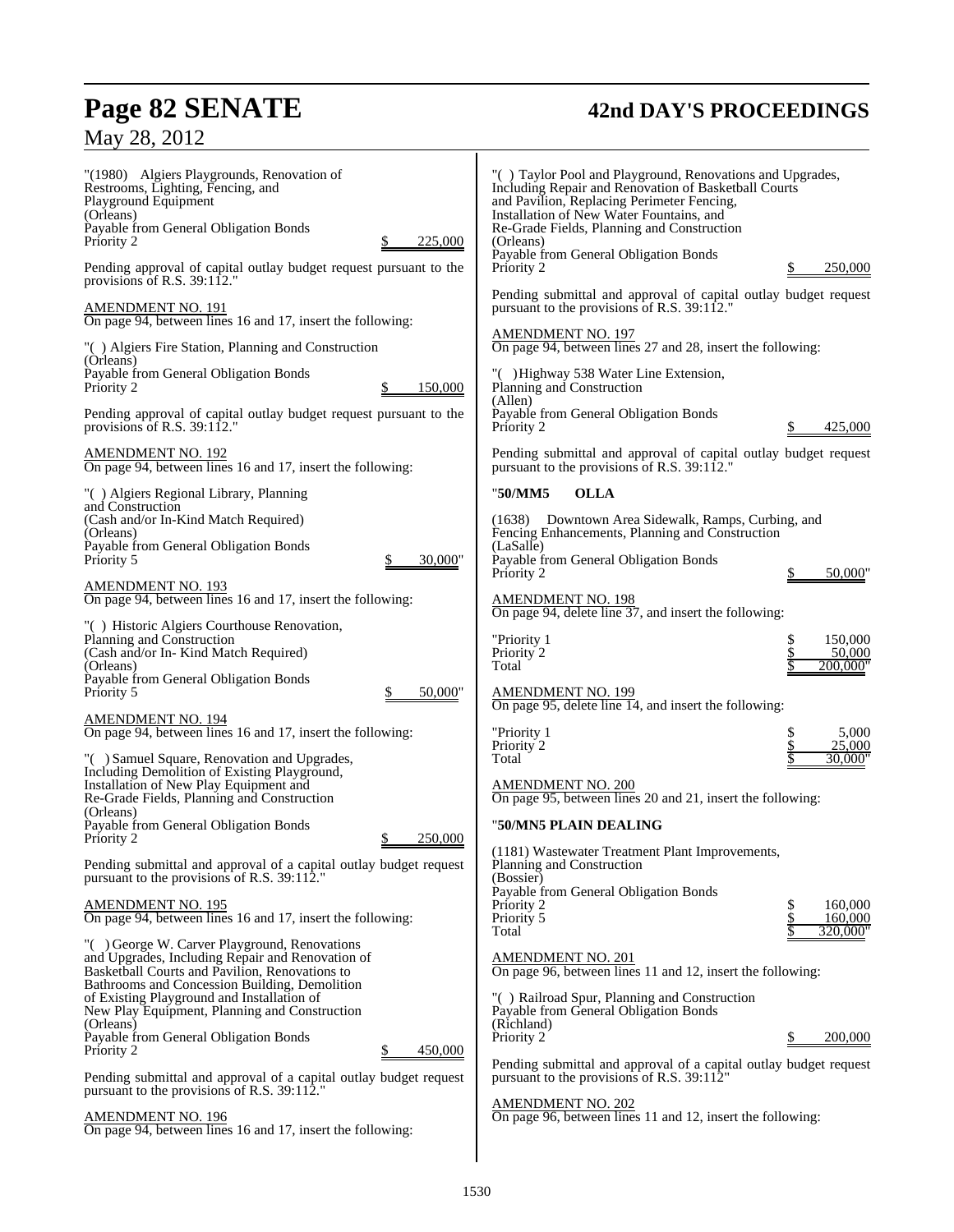# **42nd DAY'S PROCEEDINGS Page 83 SENATE** May 28, 2012

| "50/MP2 RICHMOND<br>() Street Improvements, Planning and Construction<br>(Madison)<br>Payable from General Obligation Bonds<br>Priority 3<br>Pending submittal and approval of a capital outlay budget request<br>pursuant to the provisions of R.S. 39:112."                                                                                                           | 1,000,000                                             | Payable from General Obligation Bonds<br>Priority 2<br>AMENDMENT NO. 210<br>On page 101, delete line 10, and insert the following:<br>"Priority 1<br>Priority 2<br>Priority 5                                                                                                                                                                                                                  | 75,000'<br>\$<br>100,000<br>\$<br>15,000<br>20,000 |
|-------------------------------------------------------------------------------------------------------------------------------------------------------------------------------------------------------------------------------------------------------------------------------------------------------------------------------------------------------------------------|-------------------------------------------------------|------------------------------------------------------------------------------------------------------------------------------------------------------------------------------------------------------------------------------------------------------------------------------------------------------------------------------------------------------------------------------------------------|----------------------------------------------------|
| <u>AMENDMENT NO. 203</u><br>On page 97, between lines 6 and 7, insert the following:<br>"(1054) Tarbutton Road Interstate 20 Interchange<br>and Connector Road, Planning and Construction<br>(Lincoln)<br>Payable from General Obligation Bonds<br>Priority 2<br>Priority 3<br>Total<br>AMENDMENT NO. 204<br>On page 97, between lines 12 and 13, insert the following: | 100,000<br>\$<br>$\frac{5}{5}$<br>500,000<br>600,000" | Total<br>AMENDMENT NO. 211<br>On page 101, delete lines 44 and 45, and insert the following:<br>"Priority 2<br>Priority 5<br>Total<br><b>AMENDMENT NO. 212</b><br>On page 102, between lines 5 and 6, insert the following:<br>"50/MT6 TICKFAW                                                                                                                                                 | 135,000'<br>250,000<br>540,000<br>2,190,000"       |
| "(1000) Natural Gas Distribution System<br>Rehabilitation and Improvement, Planning<br>and Construction<br>(West Feliciana)<br>Payable from General Obligation Bonds<br>Priority 2<br><u>AMENDMENT NO. 205</u><br>On page 97, delete line 23, and insert the following:<br>"Priority 2                                                                                  | 305.000"<br>350,000"                                  | (1249) Drainage Improvements on Highway 442<br>East and West, Planning and Construction<br>(Tangipahoa)<br>Payable from General Obligation Bonds<br>Priority 2<br><b>AMENDMENT NO. 213</b><br>On page 102, delete lines 20 and 21, and insert the following:<br>"River, Planning and Construction"                                                                                             | 115,000                                            |
| <b>AMENDMENT NO. 206</b><br>On page 98, between lines 24 and 25, insert the following:<br>"() Scott Events Center, Planning and Construction<br>(Lafayette)<br>Payable from General Obligation Bonds<br>Priority 2<br>Pending approval and submission of a capital outlay budget request<br>pursuant to the provisions of R.S. 39:112."                                 | 60,000<br>P                                           | $\frac{\text{AMENDMENT NO. 214}}{\text{On page 103, between lines 6 and 7, insert the following:}}$<br>"(1310) Town of Vivian, Street Improvements,<br>Planning and Construction<br>(Caddo)<br>Payable from General Obligation Bonds<br>Priority 2<br>50/MU7 WALKER<br>$(1619)$ Widening of Highway 447 and I-12<br>Overpass Improvements, Environmental Phase                                 | 400,000                                            |
| <b>AMENDMENT NO. 207</b><br>On page 99, between lines 12 and 13, insert the following:<br>"(1183) Wastewater Collection Improvements,<br>Planning and Construction<br>(Webster)<br>Payable from General Obligation Bonds<br>Priority 2<br>Priority 5<br>Total                                                                                                           | 100,000<br>\$<br>\$<br>365,000<br>465,000"            | Commencement, Planning and Construction<br>(Livingston)<br>Payable from General Obligation Bonds<br>Priority 2<br>50/MV1 WELSH<br>(1778) Town of Welsh Upgrade Electrical<br>(Jefferson Davis)<br>Payable from General Obligation Bonds<br>Priority 2                                                                                                                                          | 300,000<br>50,000"<br>\$                           |
| <b>AMENDMENT NO. 208</b><br>On page 99, delete line 36, and insert the following:<br>"Priority 1<br>Priority 2<br>Total<br><b>AMENDMENT NO. 209</b><br>On page 100, between lines 17 and 18, insert the following:<br>"50/MS5 SPRINGHILL<br>(1534) Wastewater Collection System Improvements,<br>Planning and Construction<br>(Webster)                                 | \$<br>100,000<br>\$<br>\$<br>50,000<br>150,000"       | <b>AMENDMENT NO. 215</b><br>On page 103, delete lines 17 and 18, and insert the following:<br>"Priority 2<br>Priority 5<br>Total<br><b>AMENDMENT NO. 216</b><br>On page 104, delete line 6, and insert the following:<br>"(654) Performing Arts Center/Community Center<br>Phase III, IV, and Equipment"<br><b>AMENDMENT NO. 217</b><br>On page 104, delete line 11, and insert the following: | 30,000<br>\$<br>Տ<br>700,000<br>230,000"           |
|                                                                                                                                                                                                                                                                                                                                                                         |                                                       |                                                                                                                                                                                                                                                                                                                                                                                                |                                                    |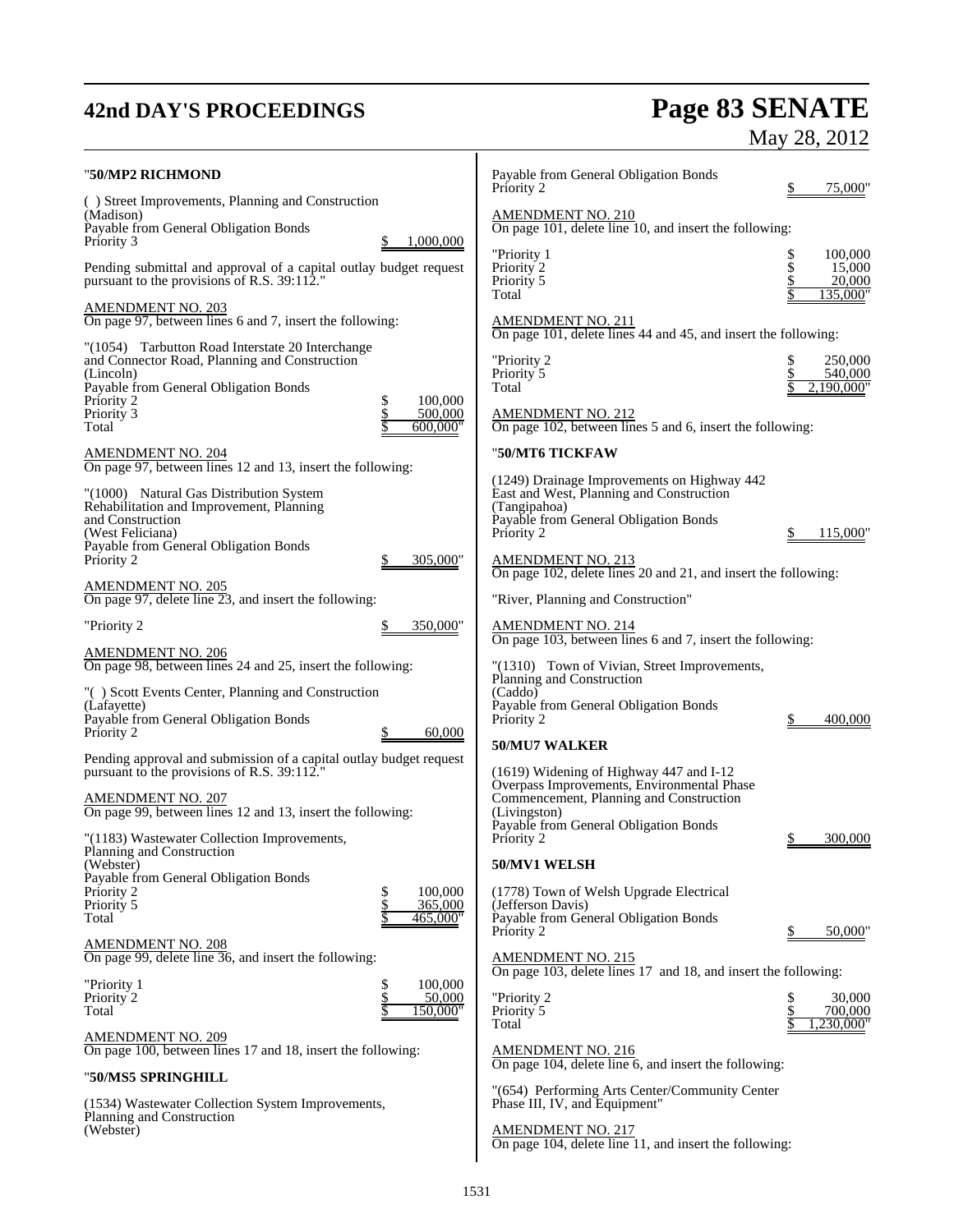# **Page 84 SENATE 42nd DAY'S PROCEEDINGS**

# May 28, 2012

| "Existing Parks and Land Acquisition, Planning<br>and Construction"                        | "50/N20 NEW ORLEANS CITY PARK                                                                                                        |
|--------------------------------------------------------------------------------------------|--------------------------------------------------------------------------------------------------------------------------------------|
| <u>AMENDMENT NO. 218</u><br>On page 104, delete line 14, and insert the following:         | (1852) New Tennis Center Improvements,<br>Planning and Construction<br>(Orleans)                                                     |
| \$<br>1,050,000<br>"Priority 1<br>\$<br>Priority <sup>2</sup><br>800,000                   | Payable from General Obligation Bonds<br>Priority 2<br>50,000"                                                                       |
| Total<br>1,850,000"                                                                        | <b>AMENDMENT NO. 228</b><br>On page 107, between lines 10 and 11, insert the following:                                              |
| <b>AMENDMENT NO. 219</b><br>On page 104, between lines 20 and 21, insert the following:    | "50/N25  WYES TV NEW ORLEANS                                                                                                         |
| "(1077) Water Plant Improvements, Planning and<br>Construction (50% Local Match)           | WYES Katrina Rebuilding/Equipment<br>(1002)<br>Project, Planning and Construction                                                    |
| (Jefferson)<br>Payable from General Obligation Bonds<br>Priority 2<br>1,000,000"<br>\$     | (Orleans)<br>Payable from General Obligation Bonds<br>Priority 2<br>\$<br>2,000,000                                                  |
| <b>AMENDMENT NO. 220</b><br>On page 105, delete lines 22 and 23, and insert the following: | Priority 5<br>2,000,000<br>Total<br>4,000,000"                                                                                       |
| "Priority 5<br>2,800,000<br>3.000.000"                                                     | <b>AMENDMENT NO. 229</b><br>On page 107, between lines 40 and 41, insert the following:                                              |
| Total                                                                                      | "50/N51 N.O. JAZZ & HERITAGE FOUNDATION                                                                                              |
| AMENDMENT NO. 221<br>On page 105, between lines 37 and 38, insert the following:           | $(1005)$ The Jazz & Heritage Center Renovation<br>and Addition 1225 North Rampart,                                                   |
| "(1012) Water System Improvements, Planning<br>and Construction<br>(East Baton Rouge)      | Planning and Construction<br>(Orleans)<br>Payable from General Obligation Bonds                                                      |
| Payable from General Obligation Bonds<br>Priority 2<br>365,000"                            | Priority 2<br>75,000"                                                                                                                |
| <b>AMENDMENT NO. 222</b><br>On page 105, after line 43, insert the following:              | AMENDMENT NO. 230<br>On page 107, delete line 45, and insert the following:                                                          |
| "50/MW6 ST. GABRIEL                                                                        | "Priority 1<br>\$<br>1,815,000<br>\$<br>Priority 2<br>60,000<br>1,875,000"<br>Total                                                  |
| () Turning Lane and Traffic Signals on<br>LA Hwy. 74 and LA Hwy. 30<br>(Iberville)         | <b>AMENDMENT NO. 231</b><br>On page 108, between lines 15 and 16, insert the following:                                              |
| Payable from General Obligation Bonds<br>Priority 2<br>50,000"                             | "(1773) Natl. WWII Museum Campaigns                                                                                                  |
| <b>AMENDMENT NO. 223</b><br>On page 106, between lines 8 and 9, insert the following:      | Gallery Exhibits Const. and LA Memorial Pavilion<br>Train Station Experience Including Connecting<br>Higgins Ped. Bridge and Canopy, |
| "(1350) Expand, Repair, and Modify City of Central                                         | Planning and Construction<br>(Orleans)                                                                                               |
| Drainage System, Planning and Construction<br>(East Baton Rouge)                           | Payable from General Obligation Bonds<br>750,000<br>Priority 2<br>\$                                                                 |
| Payable from General Obligation Bonds<br>100,000"<br>Priority 2                            | \$<br>16,250,000<br>Priority 5<br>Total<br>17,000,000                                                                                |
| <u>AMENDMENT NO. 224</u><br>On page 106, delete lines 22 and 23, and insert the following: | Pending submittal and approval of a capital outlay budget request<br>pursuant to the provisions of R.S. 39:112."                     |
| "(1971) Hall A Renovation, Planning and Construction"                                      | <b>AMENDMENT NO. 232</b><br>On page 109, delete line 6, and insert the following:                                                    |
| <b>AMENDMENT NO. 225</b><br>On page 106, delete lines 38 and 39, and insert the following: | "Priority 1<br>20,000                                                                                                                |
| "Priority 2<br>200,000<br>220,000"<br>Total                                                | Priority 2<br>55,000<br>Total<br>75,000"                                                                                             |
| AMENDMENT NO. 226<br>On page 106, delete line 45, and insert the following:                | <b>AMENDMENT NO. 233</b><br>On page 109, delete line 17, and insert the following:                                                   |
| \$<br>2,400,000<br>"Priority 2                                                             | "Priority 2<br>265,000<br>1,000,000<br>Priority 5                                                                                    |
| \$<br>Priority 5<br>500,000<br>3,700,000"<br>Total                                         | Total<br>"265,000.                                                                                                                   |
| <b>AMENDMENT NO. 227</b><br>On page 107, between lines 10 and 11, insert the following:    | <b>AMENDMENT NO. 234</b><br>On page 109, between lines 22 and 23, insert the following:                                              |
|                                                                                            |                                                                                                                                      |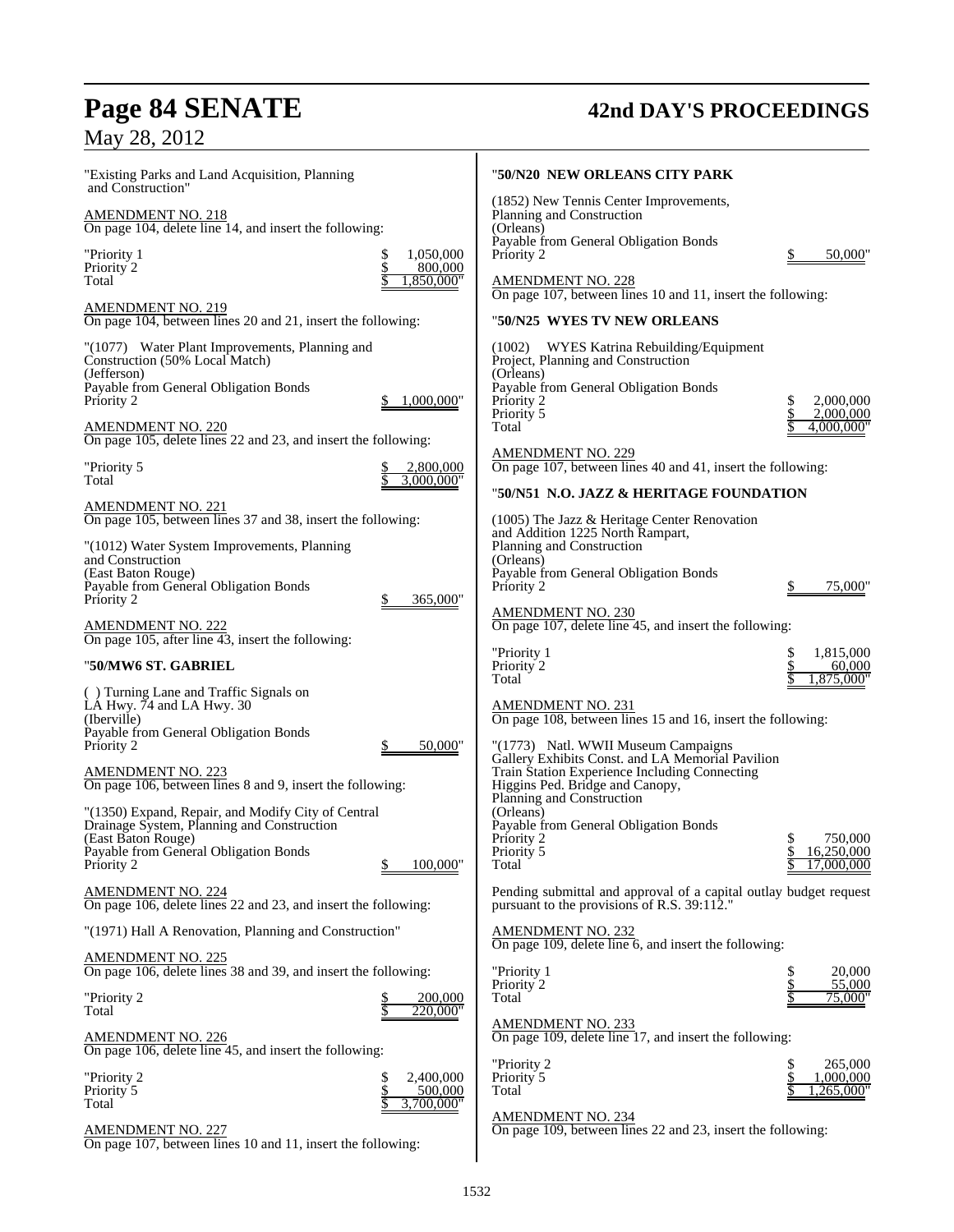# **42nd DAY'S PROCEEDINGS Page 85 SENATE** May 28, 2012

| "50/NBB LIGHTHOUSE FOR THE BLIND                                                                                          | <b>AMENDMENT NO. 243</b><br>On page 114, delete line 13, and insert the following:                                                             |
|---------------------------------------------------------------------------------------------------------------------------|------------------------------------------------------------------------------------------------------------------------------------------------|
| () Economic Development Project, Planning<br>and Construction<br>(Orleans)                                                | "(11) Museum and Cultural Center,<br>Land Acquisition, Planning and Construction"                                                              |
| Payable from General Obligation Bonds<br>3,000,000<br>Priority 2<br>\$<br>Priority 5<br>1,300,000<br>4,300,000<br>Total   | <b>AMENDMENT NO. 244</b><br>On page 114, between lines 17 and 18, insert the following:                                                        |
| Pending submittal and approval of capital outlay budget request<br>pursuant to the provisions of R.S. 39:112."            | \$<br>"Priority 2<br>400,000"<br><u>AMENDMENT NO. 245</u>                                                                                      |
| <b>AMENDMENT NO. 235</b><br>On page 110, delete lines 20 and 21, and insert the following:                                | On page 114, delete line 23, and insert the following:<br>"Total<br>2,087,500                                                                  |
| "Priority 2<br>150,000<br>\$<br>\$<br>Priority 5<br>500,000<br>Total<br>,025,000"                                         | $\frac{\text{AMENDMENT NO. 246}}{\text{On page 114, between lines 34 and 35, insert the following:}}$                                          |
| <b>AMENDMENT NO. 236</b><br>On page 110, delete lines 27 and 28, and insert the following:                                | "(1040) Land Acquisition and Construction<br>of Additional Fire Stations, Planning<br>and Construction                                         |
| "Priority 2<br>\$<br>120,000<br>\$<br>Priority 5<br>845,000<br>Total<br>,445,000"                                         | (Lincoln)<br>Payable from General Obligation Bonds<br>Priority 2<br>350,000'                                                                   |
| <u>AMENDMENT NO. 237</u><br>On page 110, after line 45, insert the following:                                             | <b>AMENDMENT NO. 247</b><br>On page 115, between lines 7 and 8, insert the following:                                                          |
| "(1392) Central Community Sports Park, Planning<br>and Construction                                                       | "50/NGH NEW HOPE COMMUNITY DEVELOPMENT<br><b>CENTER</b>                                                                                        |
| (East Baton Rouge)<br>Payable from General Obligation Bonds<br>\$<br>150,000<br>Priority 2<br>\$<br>Priority 5<br>900,000 | (1679)<br>New Hope Multi-Use Center, Planning and Construction<br>(Jefferson)<br>Payable from General Obligation Bonds<br>Priority 2<br>15,000 |
| Total<br>,050,000"<br><b>AMENDMENT NO. 238</b>                                                                            | <b>AMENDMENT NO. 248</b><br>On page 116, delete lines 8 through 10, and insert the following:                                                  |
| On page 111, at the beginning of line 1, delete $"$ ( $"$ )" and insert<br>"(1972)"                                       | "Priority 5<br>900,000<br>1.000.000"<br>Total                                                                                                  |
| <u>AMENDMENT NO. 239</u><br>On page 111, line 27, after "Construction" insert the following:                              | <b>AMENDMENT NO. 249</b><br>On page 117, between lines 6 and 7, insert the following:                                                          |
| "and/or Water Plant Rehabilitation"                                                                                       | "50/NI9 ASCENSION-ST. JAMES AIRPORT                                                                                                            |
| <b>AMENDMENT NO. 240</b><br>On page 112, delete line 37 and insert the following:                                         | (1329) Automobile Parking Lot Improvements<br>for the Louisiana Regional Airport                                                               |
| "Priority 1<br>200,000<br>\$                                                                                              | (Ascension)<br>Payable from General Obligation Bonds                                                                                           |
| \$<br>55,000<br>Priority 2<br>\$<br>Total<br>255,000"                                                                     | Priority 2<br>50,000'                                                                                                                          |
| <b>AMENDMENT NO. 241</b><br>On page 114, between lines 6 and 7, insert the following:                                     | <b>AMENDMENT NO. 250</b><br>On page 118, delete lines 22 through 24, and insert the following:                                                 |
| "50/NFU JACKSON PARISH DUGDEMONA WATER<br><b>AUTHORITY</b>                                                                | "Priority 2<br>400.000<br>Priority 5<br>3,700,000<br>Total<br>5,400,000"                                                                       |
| (1154) Jackson-Bienville Reservoir,<br>Planning and Construction                                                          | <b>AMENDMENT NO. 251</b><br>On page 119, delete lines 43 through 44, and insert the following:                                                 |
| (Jackson)<br>Payable from General Obligation Bonds<br>Priority 2<br>200,000"                                              | "Priority 1<br>900,000"                                                                                                                        |
| <b>AMENDMENT NO. 242</b>                                                                                                  | <b>AMENDMENT NO. 252</b><br>On page $121$ , delete line 6, and insert the following:                                                           |
| On page 114, delete line 11, and insert the following:<br>"Priority 1<br>25,000<br>\$                                     | "Priority 1<br>175,000<br>Priority 2<br>700,000                                                                                                |
| \$<br>Priority 2<br>175,000<br>Total<br>\$<br>200,000"                                                                    | Total<br>875,000"                                                                                                                              |
|                                                                                                                           |                                                                                                                                                |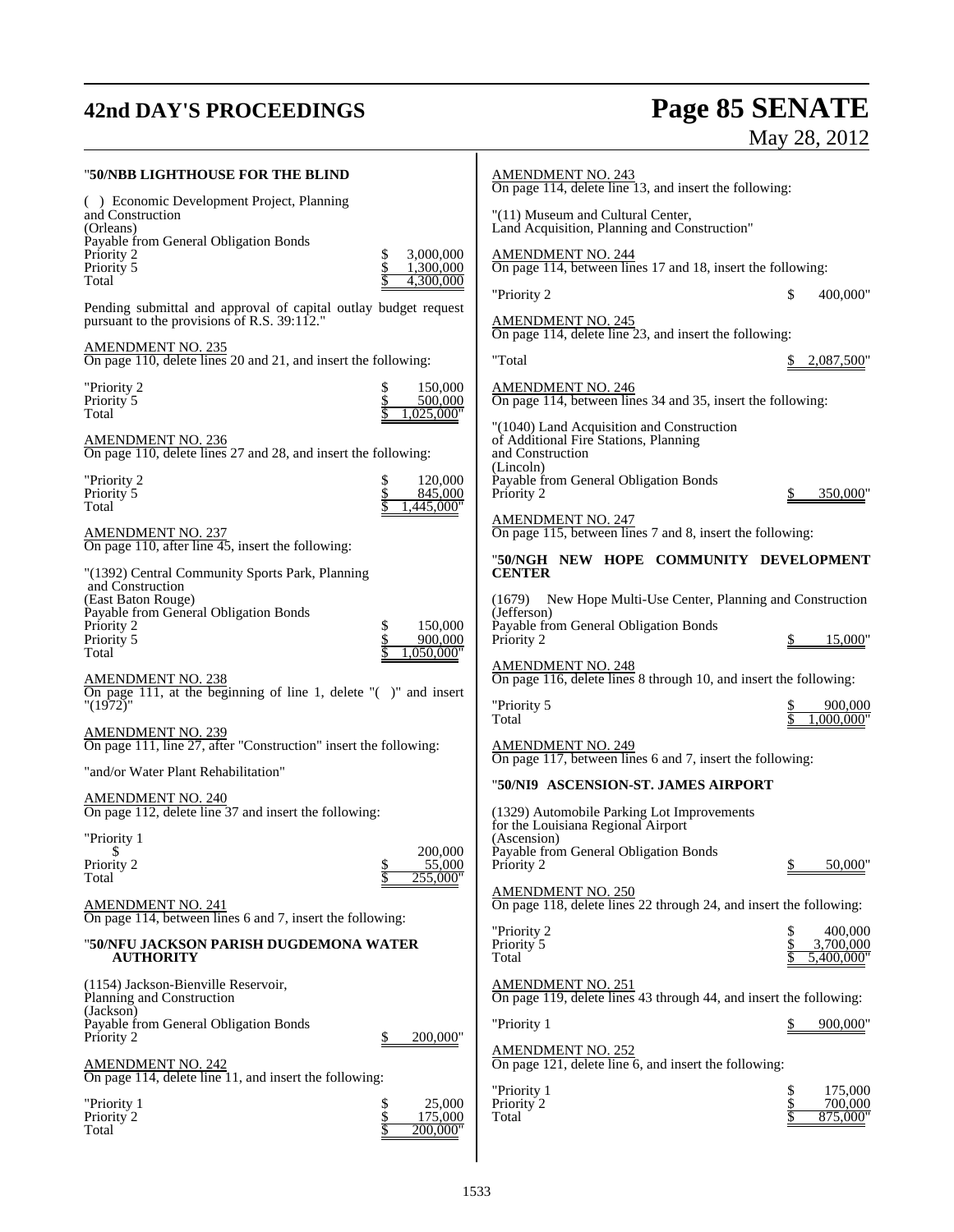# **Page 86 SENATE 42nd DAY'S PROCEEDINGS**

# May 28, 2012

| <b>AMENDMENT NO. 253</b><br>On page 121, delete line 27, and insert the following:                                                                                                        | <b>AMENDMENT NO. 259</b><br>On page 123, between lines 29 and 30, insert the following:                                                                                                                                                     |
|-------------------------------------------------------------------------------------------------------------------------------------------------------------------------------------------|---------------------------------------------------------------------------------------------------------------------------------------------------------------------------------------------------------------------------------------------|
| \$<br>"Priority 1<br>185,000                                                                                                                                                              | "50/NQJ HUNTERS BROTHERHOOD ALUMNI-NAE                                                                                                                                                                                                      |
| \$<br>230,000<br>Priority 2<br>Total<br>415,000"                                                                                                                                          | (1688) Lewis Playground Site Development, Planning                                                                                                                                                                                          |
| <b>AMENDMENT NO. 254</b><br>On page 121, after line 42, insert the following:                                                                                                             | and Construction<br>(Orleans)<br>Payable from General Obligation Bonds<br>Priority 2<br>175,000                                                                                                                                             |
| "(1287) Gretna Police Department, Construction<br>of Armory, Elevation/Flood Proofing/Wind Retrofit,<br>Planning and Construction<br>(Jefferson)                                          | <b>AMENDMENT NO. 260</b><br>On page 123, between lines 37 and 38, insert the following:                                                                                                                                                     |
| Payable from General Obligation Bonds<br>Priority 2<br>940,000"                                                                                                                           | <b>PARISH</b><br>"50/NOV<br><b>BEAUREGARD</b><br><b>WATERWORKS</b><br><b>DISTRICT#6</b>                                                                                                                                                     |
| 50/NN2 URBAN RESTORATION ENHANCEMENT<br><b>CORPORATION</b>                                                                                                                                | (1104)<br>Water System Improvements, Planning and Construction<br>(Beauregard)                                                                                                                                                              |
| (1525) Old Hollywood Elementary School,<br>Site Development and Improvements,                                                                                                             | Payable from General Obligation Bonds<br>Priority 2<br>25,000"                                                                                                                                                                              |
| Planning and Construction<br>(East Baton Rouge)<br>Payable from General Obligation Bonds                                                                                                  | <b>AMENDMENT NO. 261</b><br>On page 124, between lines 32 and 33, insert the following:                                                                                                                                                     |
| Priority 2<br>50,000<br>\$                                                                                                                                                                | "50/NRONATCHITOCHES COMMUNICATIONS DISTRICT                                                                                                                                                                                                 |
| 50/NNB PROFESSIONAL SPECIALTIES<br>(1762) USDA Licensed Veterinary Biologic Facility,<br>Planning and Construction<br>(East Baton Rouge)<br>Payable from General Obligation Bonds         | (1769) Natchitoches Parish Emergency<br>Communications District,<br>Planning and Construction<br>(Natchitoches)<br>Payable from General Obligation Bonds<br>\$<br>Priority 2<br>1,000,000                                                   |
| Priority 2<br>300,000<br><b>HISTORICAL</b><br>50/NNL HUNGARIAN<br><b>SETTLEMENT</b>                                                                                                       | Priority 5<br>1,900,000<br>Total<br>2.900.000"                                                                                                                                                                                              |
| <b>SOCIETY</b><br>(1234)<br>Hungarian Settlement Historical Museum,<br>Planning and Construction<br>(Livingston)<br>Payable from General Obligation Bonds<br>Priority 2<br>170,000"<br>\$ | <b>AMENDMENT NO. 262</b><br>On page 125, at the beginning of line 22, delete $\degree$ ( $\degree$ ) and insert<br>"(1714)"<br><b>AMENDMENT NO. 263</b><br>On page 125, between lines 28 and 29, insert the following:                      |
| <b>AMENDMENT NO. 255</b><br>On page 122, delete lines 14 and 15, and insert the following:                                                                                                | "50/NSMNATCHITOCHES VETERANS MEMORIAL<br><b>PARK COMMISSION</b>                                                                                                                                                                             |
| "Priority 2<br>100,000<br>Total<br>.75.000"                                                                                                                                               | (1772) Natchitoches Veterans and Memorial Park,<br>Planning and Construction<br>(Natchitoches)<br>Payable from General Obligation Bonds                                                                                                     |
| <b>AMENDMENT NO. 256</b><br>On page 122, delete line 32, and insert the following:                                                                                                        | Priority 2<br>50,000"                                                                                                                                                                                                                       |
| "Priority 2<br>400.000"                                                                                                                                                                   | <b>AMENDMENT NO. 264</b><br>On page 125, delete line 35, and insert the following:                                                                                                                                                          |
| <b>AMENDMENT NO. 257</b><br>On page 123, delete line 29, and insert the following:                                                                                                        | "Priority 2<br>450,000"                                                                                                                                                                                                                     |
| 600,000<br>"Priority 1<br>\$<br>\$<br>200,000<br>Priority 2<br>Total<br>800,000"                                                                                                          | <b>AMENDMENT NO. 265</b><br>On page 125, at the beginning of line 37, delete $\degree$ () and insert<br>"(1975)"                                                                                                                            |
| <b>AMENDMENT NO. 258</b><br>On page 123, between lines 29 and 30, insert the following:                                                                                                   | <b>AMENDMENT NO. 266</b><br>On page 125, after line 43 insert the following:                                                                                                                                                                |
| "50/NQGLAFAYETTE METROPOLITAN                                                                                                                                                             | "50/NSR JUNIOR LEAGUE OF GREATER NEW ORLEANS                                                                                                                                                                                                |
| <b>EXPRESSWAY COMMISSION</b><br>() Lafayette Loop Project, Planning and Construction<br>(Lafayette)<br>Payable from General Obligation Bonds<br>Priority 5<br>1,000,000"                  | (1999) Renovate Headquarters Building, Including<br>HVAC System, Planning and Construction<br>(Orleans)<br>Payable from General Obligation Bonds<br>65,000<br>Priority 2<br>Pending submittal and approval of capital outlay budget request |
|                                                                                                                                                                                           | pursuant to the provisions of R.S. 39:112"                                                                                                                                                                                                  |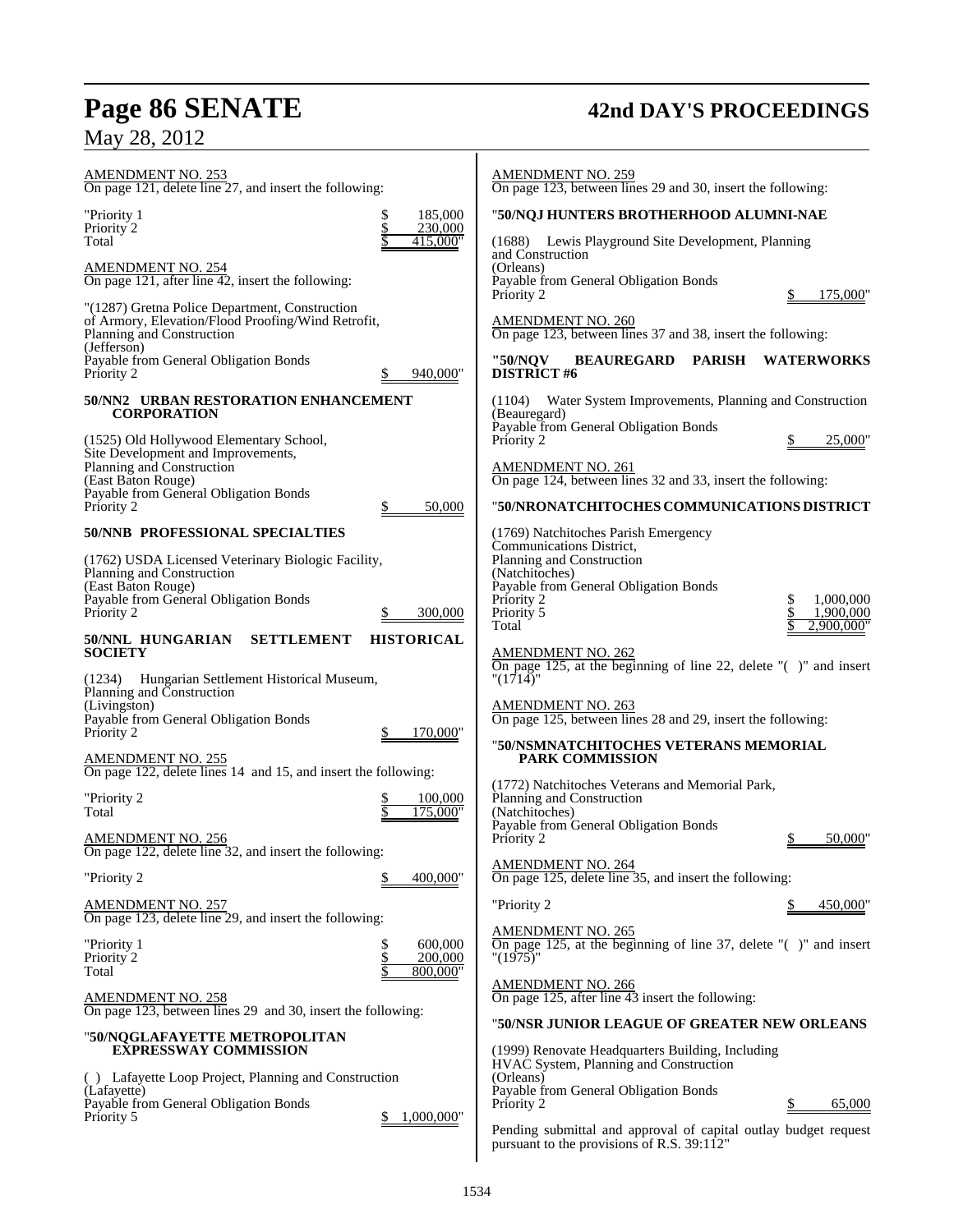# **42nd DAY'S PROCEEDINGS Page 87 SENATE**

(2000) Renovate Thrift Shop and Annex, Including Parking Lot, Planning and Construction (Orleans) Payable from General Obligation Bonds Priority 2 \$ 135,000 Pending submittal and approval of capital outlay budget request pursuant to the provisions of R.S. 39:112." (2001) Renovate Annex Building and Re-purpose Space, Including Installation of Handicap Accessibility Ramp and Bathroom Upgrades, Planning and Construction (Orleans) Payable from General Obligation Bonds Priority 2 \$ 200,000 Pending submittal and approval of capital outlay budget request pursuant to the provisions of R.S.  $39:112$ . AMENDMENT NO. 267 On page 127, delete line 14, and insert the following: Priority 1  $\begin{array}{ccccc} 1 & 0 & 0 & 0 & 0 \\ 0 & 0 & 0 & 0 & 0 \\ 0 & 0 & 0 & 0 & 0 \\ 0 & 0 & 0 & 0 & 0 \\ 0 & 0 & 0 & 0 & 0 \\ 0 & 0 & 0 & 0 & 0 \\ 0 & 0 & 0 & 0 & 0 \\ 0 & 0 & 0 & 0 & 0 \\ 0 & 0 & 0 & 0 & 0 \\ 0 & 0 & 0 & 0 & 0 \\ 0 & 0 & 0 & 0 & 0 \\ 0 & 0 & 0 & 0 & 0 \\ 0 & 0 & 0 & 0 & 0 \\ 0 & 0 &$ Priority 2  $\frac{\$}{\$}$  50,000<br>Total  $\frac{\$}{\$}$  2,450,000 Total  $\frac{1}{2}$   $\frac{1}{2,450,000}$ AMENDMENT NO. 268 On page 127, delete lines 40 through 42, and insert the following: "Priority 2 \$ 500,000 Priority 5<br>Total  $2.500,000$ " AMENDMENT NO. 269 On page 128, delete lines 1 through 15 AMENDMENT NO. 270 On page 128, between lines 15 and 16, insert the following: "**50/N BAYOU CIVIC CLUB** ( ) Facilities Upgrade/Roof and Kitchen Planning and Construction (Lafourche) Payable from General Obligation Bonds Priority 2 \$ 135,000 Pending submittal and approval of capital outlay budget request pursuant to the provisions of R.S. 39:112." AMENDMENT NO. 271 On page 128, between lines 15 and 16, insert the following: "**50/S10 CALCASIEU PARISH SCHOOL BOARD** ( ) Facilities Improvements, Planning and Construction (Calcasieu) Payable from General Obligation Bonds Priority 2 \$ 1,000,000 Pending submittal and approval of capital outlay budget request pursuant to the provisions of R.S.. 39:112."

AMENDMENT NO. 272

On page 135, line 16, after "Facility." and before "Notwithstanding" insert the following:

"Notwithstanding anything contained in this Act to the contrary or any other provision of law, the scope of the appropriations made in this or any other Capital Outlay Act for the New Mental Health Clinic for New Orleans Behavior, Social, and Medical Support Detox Clinic project for the Metropolitan Human Service District shall be

# May 28, 2012

deemed to include the expansion and renovation of the existing facility. Notwithstanding anything contained in this Act to the contrary or any other provision of law, the scope of the appropriations made in this or any other Capital Outlay Act for the New Mental Health Center for Desire/Florida Mental Health Clinic project for the Metropolitan Human Service District shall be deemed to include the purchase, construction, or renovation of a new facility in New Orleans East. Notwithstanding anything contained in this Act to the contrary, or any other provision of law, the scope of the appropriations made in this or any other Capital Outlay Act for the City of New Orleans, Eastern New Orleans Hospital and Medical Office Building, Real Estate Acquisition, Planning, Design, Construction, Renovation and Equipment, project, the City of New Orleans may make such capital outlay funds available to the Parish Hospital Service District of the Parish of Orleans District "A" in furtherance of the District's planning, design, acquisition, development, renovation, construction, equipment and operation of a hospital and medical office building in Eastern New Orleans. Notwithstanding anything contained herein, or in any cooperative endeavor agreement between the Office of Facility Planning and Control and the City of New Orleans or the Hospital Service District to the contrary, the Hospital Service District may mortgage or otherwise encumber any and all land, real property, including buildings and equipment, and appurtenances acquired, in whole or part, with state capital outlay funds provided that bond counsel to the state opines that such mortgage shall not affect the tax-exempt status of the bonds to be issued by the state for the project."

# AMENDMENT NO. 273

On page 137, line 22, after "agreement." and before "Notwithstanding" insert the following:

"Notwithstanding anything in this Act, any previous capital outlay act, or other provision of law to the contrary, the scope of the appropriation for the Port of South Louisiana Globalplex Terminal Building #71 Upgrade project shall be deemed to also include similar upgrades for other Globalplex Terminal Buildings."

## AMENDMENT NO. 274

On page 139, line 17, after "such contracts." insert "Notwithstanding anything in this Act to the contrary or any other provisions of law, contracts may be entered into for the Ernest N. Morial New Orleans Exhibition Hall Authority, Hall A Renovation, Planning and Construction project prior to receipt of funding and prior to execution of the cooperative endeavor agreement."

On motion of Senator Riser, the committee amendment was adopted. The bill was read by title and recommitted to the Committee on Finance.

# **HOUSE BILL NO. 134—** BY REPRESENTATIVE FANNIN

AN ACT

To provide for the establishment and reestablishment of agency ancillary funds, to be specifically known as internal service funds, auxiliary accounts, or enterprise funds for certain state institutions, officials, and agencies; to provide for appropriation of funds; and to regulate the administration of said funds.

Reported with amendments by the Committee on Finance.

# **SENATE COMMITTEE AMENDMENTS**

Amendments proposed by Senate Committee on Finance to Engrossed House Bill No. 134 by Representative Fannin

AMENDMENT NO. 1 On page 4, between lines 9 and 10, insert the following:

"Payable out of the State General Fund by Fees and Self-generated Revenues to the Administrative Program for a statewide retirement adjustment  $\frac{1}{22,377}$ "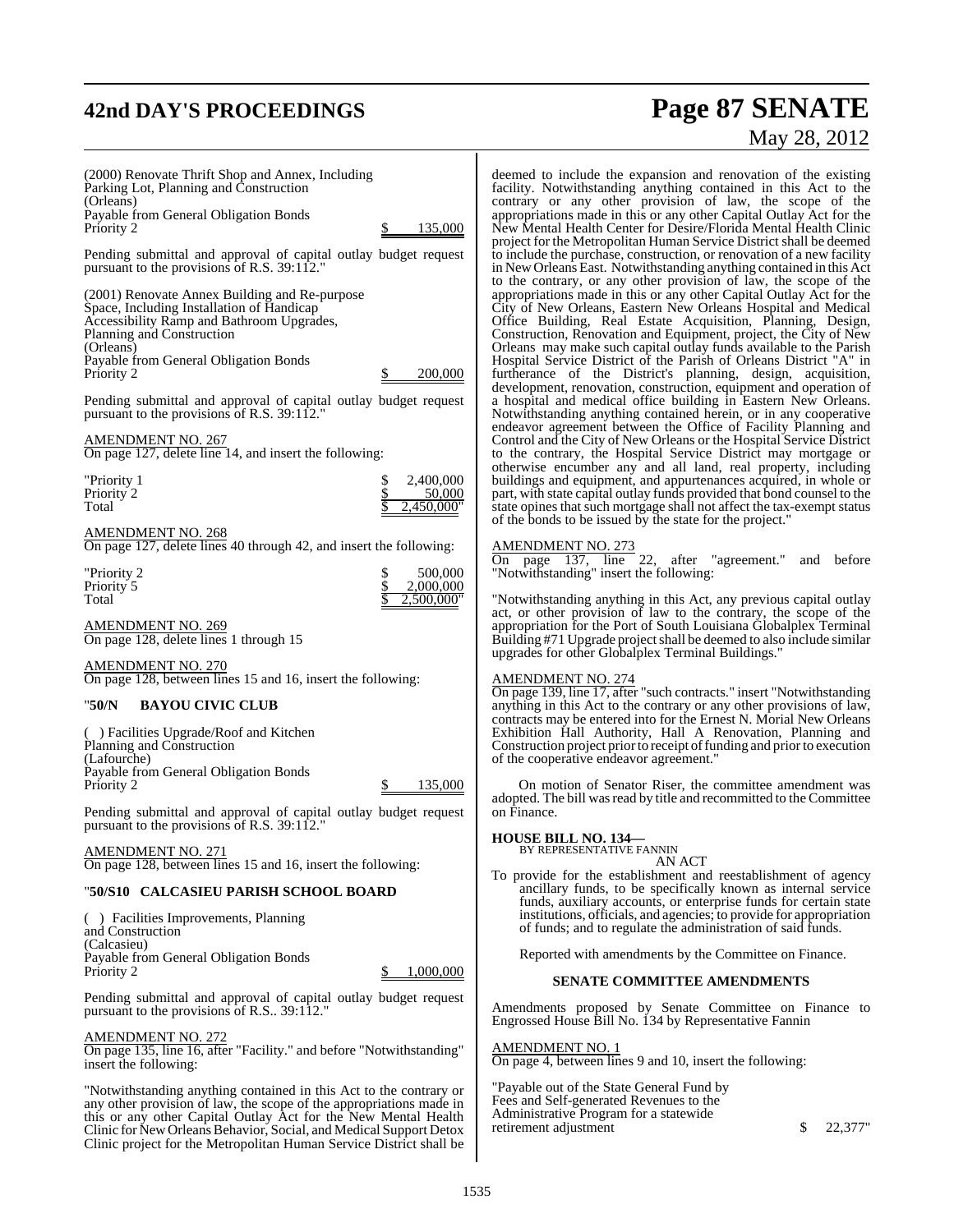# **Page 88 SENATE 42nd DAY'S PROCEEDINGS**

May 28, 2012

| <b>AMENDMENT NO. 2</b><br>On page 5, line 4, change "1,237,944,607" to "1,269,444,607"                                                                |                             | Management Program for a statewide<br>retirement adjustment                                                                                                                                                             | \$       | 413,817         |
|-------------------------------------------------------------------------------------------------------------------------------------------------------|-----------------------------|-------------------------------------------------------------------------------------------------------------------------------------------------------------------------------------------------------------------------|----------|-----------------|
| <b>AMENDMENT NO. 3</b><br>On page 5, delete line 5                                                                                                    |                             | Payable out of the State General Fund by<br>Interagency Transfers to the Telecommunications                                                                                                                             |          |                 |
| <b>AMENDMENT NO. 4</b><br>On page 5, between line 10 and 11, insert the following:                                                                    |                             | Management Program for a statewide<br>retirement adjustment                                                                                                                                                             | S        | 121,515"        |
| "Payable out of the State General Fund by<br>Fees and Self-generated Revenues to the<br>State Group Benefits Program for a statewide                  |                             | <b>AMENDMENT NO. 13</b><br>On page 9, after line $47$ , insert the following:<br>"EXPENDITURES:                                                                                                                         |          |                 |
| retirement adjustment                                                                                                                                 | 477,770"<br>\$              | Prison Enterprises Program                                                                                                                                                                                              | \$       | 22,652          |
| <b>AMENDMENT NO. 5</b><br>On page 6, line 35, change "1,074,950" to "1,388,285"                                                                       |                             | <b>TOTAL EXPENDITURES</b>                                                                                                                                                                                               |          | 22,652          |
| AMENDMENT NO. 6<br>On page 6, delete lines 36 through 38                                                                                              |                             | <b>MEANS OF FINANCE:</b><br>State General Fund by:<br><b>Interagency Transfers</b><br>Fees & Self-generated Revenues                                                                                                    | \$<br>\$ | 15,630<br>7,022 |
| <b>AMENDMENT NO. 7</b><br>On page 6, between lines 38 and 39, insert the following:                                                                   |                             | TOTAL MEANS OF FINANCING                                                                                                                                                                                                |          | 22,652"         |
| "Payable out of the State General Fund by                                                                                                             |                             | <b>AMENDMENT NO. 14</b>                                                                                                                                                                                                 |          |                 |
| Interagency Transfers to the<br>Administrative Program for a statewide                                                                                |                             | On page 10, between lines 32 and 33, insert the following:                                                                                                                                                              |          |                 |
| retirement adjustment<br><b>AMENDMENT NO. 8</b><br>On page 7, between lines 14 and 15, insert the following:                                          | 110,688"<br>\$              | "Payable out of the State General Fund by<br>Interagency Transfers to the Flight<br>Maintenance Program for a statewide                                                                                                 | \$       | 5,294"          |
| "Payable out of the State General Fund by<br>Interagency Transfers to the Administrative<br>Services Program for a statewide<br>retirement adjustment | \$<br>53,149"               | retirement adjustment<br>On motion of Senator Donahue, the committee amendment was<br>adopted. The amended bill was read by title and referred to the<br>Legislative Bureau.                                            |          |                 |
| AMENDMENT NO. 9<br>On page 7, after line 40, insert the following:                                                                                    |                             | HOUSE BILL NO. 377-<br>BY REPRESENTATIVE ROBIDEAUX                                                                                                                                                                      |          |                 |
| "EXPENDITURES:<br>Louisiana Property Assistance Program                                                                                               | 51,210                      | AN ACT<br>To enact R.S. 47:201.1(F), relative to income tax returns; to provide<br>with respect to composite returns of partnerships; to provide for<br>the payment and distribution of overpayments; to provide for an |          |                 |
| <b>TOTAL EXPENDITURES</b>                                                                                                                             | 51,210                      | effective date; and to provide for related matters.                                                                                                                                                                     |          |                 |
| <b>MEANS OF FINANCE:</b><br>State General Fund by:<br><b>Interagency Transfers</b><br>Fees & Self-generated Revenues                                  | 12,800<br>\$<br>38,410      | Reported favorably by the Committee on Revenue and Fiscal<br>Affairs. The bill was read by title and referred to the Legislative<br>Bureau.                                                                             |          |                 |
| TOTAL MEANS OF FINANCING                                                                                                                              | 51,210"                     | <b>HOUSE BILL NO. 822-</b><br>BY REPRESENTATIVE FANNIN<br>AN ACT                                                                                                                                                        |          |                 |
| <b>AMENDMENT NO. 10</b><br>On page 8, between lines 20 and 21, insert the following:                                                                  |                             | To amend and reenact R.S. 22:842, relative to special treasury funds;<br>to provide for deposits into the Louisiana Medical Assistance<br>Trust Fund; to provide for the transfer, dedication, use, and                 |          |                 |
| "EXPENDITURES:<br>Federal Property Assistance Program                                                                                                 | 15,856<br>\$                | appropriations as specified of certain treasury funds; to provide<br>for the deposit of certain funds into the state treasury; to provide<br>for effective dates; and to provide for related matters.                   |          |                 |
| TOTAL EXPENDITURES                                                                                                                                    | <u>15,856</u>               | Reported with amendments by the Committee on Finance.                                                                                                                                                                   |          |                 |
| <b>MEANS OF FINANCE:</b><br>State General Fund by:                                                                                                    |                             | <b>SENATE COMMITTEE AMENDMENTS</b>                                                                                                                                                                                      |          |                 |
| <b>Interagency Transfers</b><br>Fees $\&$ Self-generated Revenues                                                                                     | \$<br>4,750<br>\$<br>11,106 | Amendments proposed by Senate Committee on Finance to<br>Reengrossed House Bill No. 822 by Representative Fannin                                                                                                        |          |                 |
| TOTAL MEANS OF FINANCING                                                                                                                              | 15,856"                     | <b>AMENDMENT NO. 1</b>                                                                                                                                                                                                  |          |                 |
| <b>AMENDMENT NO. 11</b><br>On page 8, delete lines 44 through 47                                                                                      |                             | On page 1, line 2, delete "22:842," and insert "22:842, R.S. 24:39,<br>and R.S. 47:302.2(B), 332.4(B), 332.6(B), 332.18(B), and 332.19(B)<br>and to enact R.S. 47:302.2(D),"                                            |          |                 |
| <b>AMENDMENT NO. 12</b><br>On page 9, between lines 5 and 6, insert the following:                                                                    |                             | <b>AMENDMENT NO. 2</b><br>On page 1, line 3, after "Fund;" and before "to provide", insert "to                                                                                                                          |          |                 |
| "Payable out of the State General Fund by<br>Interagency Transfers to the Telecommunications                                                          |                             | provide for the allowable use of monies in the Legislative Capitol<br>Technology Enhancement Fund; to provide for the use of monies in<br>the Shreveport Riverfront and Convention Center and Independence              |          |                 |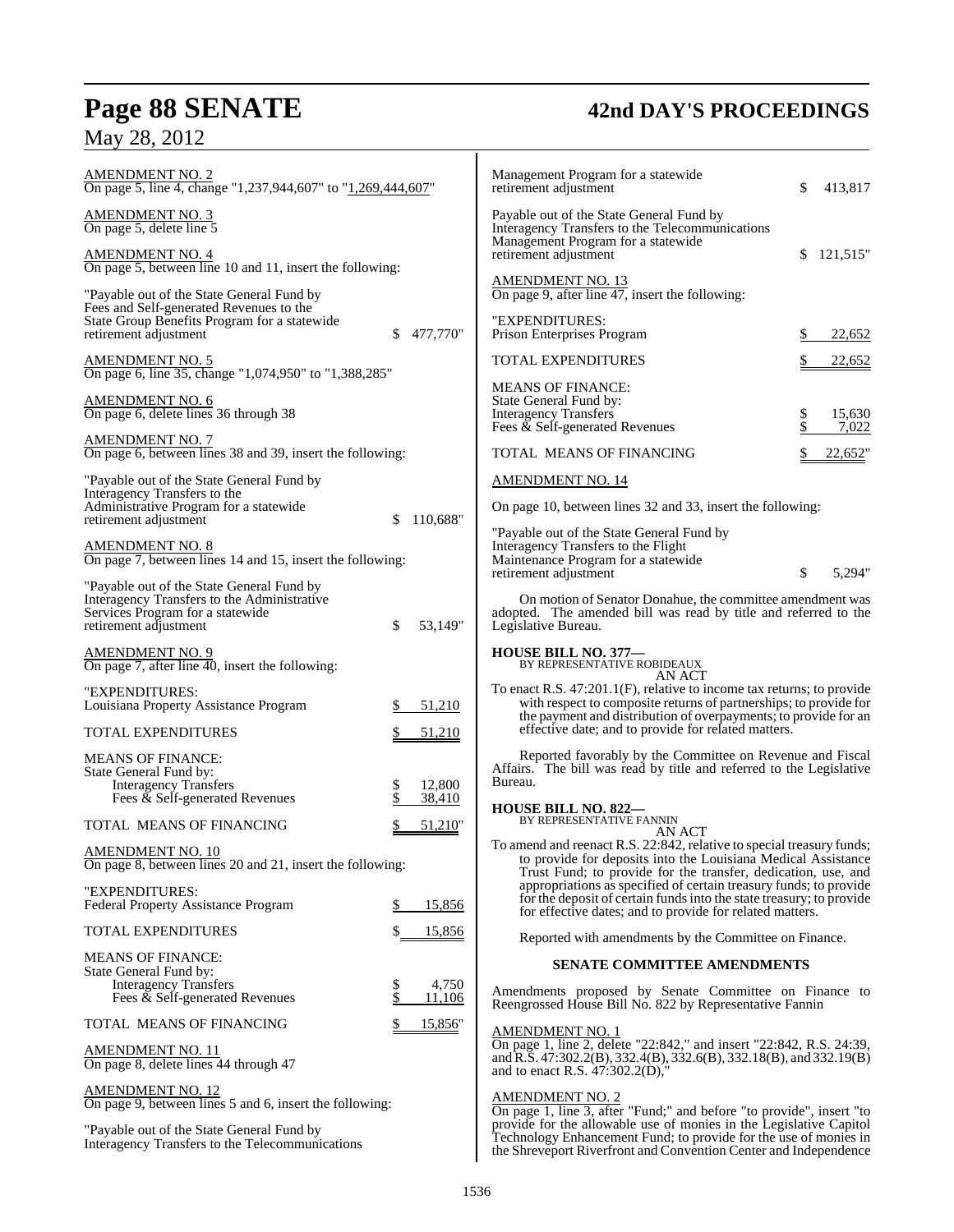# **42nd DAY'S PROCEEDINGS Page 89 SENATE** May 28, 2012

Stadium Fund, the St.John the Baptist Convention Facility Fund, the Iberville Parish Visitor Enterprise Fund, and the West Baton Rouge Parish Visitor Enterprise Fund;"

# AMENDMENT NO. 3

On page 2, between line 5 and 6, insert the following:

"Section 2**.** R.S. 24:39 is hereby amended and reenacted to read as follows:

§39. Legislative Capitol Technology Enhancement Fund

\* \* \* D. Monies in the fund shall be available for appropriation to and use by the Legislative Budgetary Control Council, hereinafter referred to as the "council". Such appropriations shall be used by the council solely to fund construction, improvements, maintenance, renovations, repairs, and necessary additions to the House chamber, Senate chamber, legislative committee meeting rooms, and other legislative rooms, offices, and areas in the Capitol Complex for audio-visual upgrades and technology enhancements and for supporting all other operations and activities consistent with the authorized mission of the council.

Section 3. R.S. 47:302.2(B), 332.4(B), 332.6(B), 332.18(B), and 332.19(B) are hereby amended and reenacted and R.S. 47:302.2(D) is hereby enacted to read as follows:

302.2. Disposition of certain collections in the city of Shreveport

\* \* \* B. The monies in the Shreveport Riverfront and Convention Center and Independence Stadium Fund shall be subject to annual appropriation by the legislature. Except as provided in Subsection (D) of this Section, the The monies in the fund shall be available exclusively for the purposes provided in Subsection C of this Section. All unexpended and unencumbered monies in the fund shall remain in the fund. The monies in the fund shall be invested by the treasurer in the same manner as the monies in the state general fund, and all interest earned shall be deposited into the state general fund.

\* \* \* D. Notwithstanding any other provision of this Section to the contrary, for the 2012-2013 Fiscal Year monies in the fund may be made available for the LSU Health Sciences Center Shreveport provided, however, that any distributions of monies to the LSU Health Sciences Center Shreveport shall occur in equal quarterly amounts after the distributions to entities which have pledged or dedicated such monies into bonds have been made each quarter. \* \* \*

§332.4. Disposition of certain collections in St. John the Baptist Parish

\* \* \* B. The monies in the St. John the Baptist Convention Facility Fund shall be subject to an annual appropriation by the legislature. The monies in the fund shall be available exclusively for economic development and tourism purposes, for acquisition of land, and for acquisition and/or construction of buildings for use as the St. John the Baptist Convention Facility. All unexpended and unencumbered monies in the fund shall remain in the fund. The monies in the fund shall be invested by the treasurer in the same manner as the monies in the state general fund, and all interest earned shall be deposited in

the state general fund. \* \* \* §332.6. Disposition of certain collections in the city of Shreveport

B. The monies in the Shreveport Riverfront and Convention Center and Independence Stadium Fund shall be subject to an annual appropriation by the legislature. The monies in the fund shall be available exclusively for the purposes provided in R.S. 47:302.2(C) and (D). However, forty thousand dollars of the monies deposited in the fund shall be allocated annually to Pamoja Art Society for African-American cultural activities in Shreveport, fifty thousand dollars of the monies deposited into the fund shall be allocated annually to the Shreveport Multicultural Center, Inc., and ten thousand dollars of the monies deposited in the fund shall be allocated annually to the Rho Omega and Friends, Inc. for the Good TimeRho Festival. All unexpended and unencumbered monies in the fund shall remain in the fund. The monies in the fund shall be invested by the treasurer in the same manner as the monies in the state general fund, and all interest earned shall be deposited in the state general fund.

\* \* \* §332.18. Disposition of certain collections in Iberville Parish

\* \* \* B. The monies in the Iberville Parish Visitor Enterprise Fund shall be subject to an annual appropriation by the legislature to the parish governing authority of Iberville Parish. The monies in the fund shall be made available exclusively for economic development and tourism purposes, planning, development, or capital improvements of tourism sites in the parish of Iberville. All unexpended and unencumbered monies in the fund shall remain in the fund. The monies in the fund shall be invested by the treasurer in the same manner as the monies in the state general fund, and all interest earned shall be deposited in the state general fund.

\* \* \* §332.19. Disposition of certain collections in West Baton Rouge Parish

\* \* \* B. The monies in the West Baton Rouge Parish Visitor Enterprise Fund shall be subject to an annual appropriation by the legislature to the parish governing authority of West Baton Rouge Parish. The monies in the fund shall be made available exclusively for economic development and tourism purposes, planning, development, or capital improvements of tourism sites in the parish of West Baton Rouge. All unexpended and unencumbered monies in the fund shall remain in the fund. The monies in the fund shall be invested by the treasurer in the same manner as the monies in the state general fund, and all interest earned shall be deposited in the state general fund.

\* \* \* Section 4. The Budget Stabilization Replenishment Fund, hereafter referred to as the fund, is hereby created in the state treasury. After complying with the provisions of Article VII, Section 9(B) of the Constitution of Louisiana relative to the allocation of monies to the Bond Security and Redemption Fund, the treasurer shall make the deposits required by this Subsection. The treasurer shall deposit into the fund the difference between the official forecast of revenue available for expenditures for Fiscal Year 2011-2012 adopted by the Revenue Estimating Conference on April 24, 2012, and actual collections of revenue available for expenditures in Fiscal Year 2011-2012 as promulgated by the Revenue Estimating Conference, not to exceed the amount of Two Hundred Four Million Seven Hundred Thousand Dollars. Monies in the fund shall be invested in the same manner as monies in the state general fund. Interest earned on investment of monies in the fund shall be deposited in and credited to the fund. Except as otherwise provided in this Section, unexpended and unencumbered monies in the fund at the end of a fiscal year shall remain in the fund. Monies in the fund shall be transferred by the treasurer to the Budget Stabilization Fund in the state treasury.

# AMENDMENT NO. 4

 $\overline{\text{On page 2, line 6, delete}}$  "2.(A)" and insert "5.(A)"

### AMENDMENT NO. 5

On page 2, delete lines 8 through 11, and insert the following: "the state treasurer is hereby authorized and directed to transfer loan payments received from political subdivisions under Section 7 of Act No. 41 of the 2006 First Extraordinary Session of the Legislature, of at least Seventy-Eight Million Three Hundred Forty-Eight Thousand Three Hundred Three Dollars, to the state general fund."

## AMENDMENT NO. 6

On page 3, delete line 3 and insert the following: "(10) Two Million One Hundred Sixty-Four Thousand One

Hundred Thirty-One"

# AMENDMENT NO. 7

On page 3, between lines 17 and 18 insert the following:

 "(19) Eight Million One Hundred Fifty-Eight Thousand Two Hundred Fifty Dollars from the Louisiana Economic Development Fund."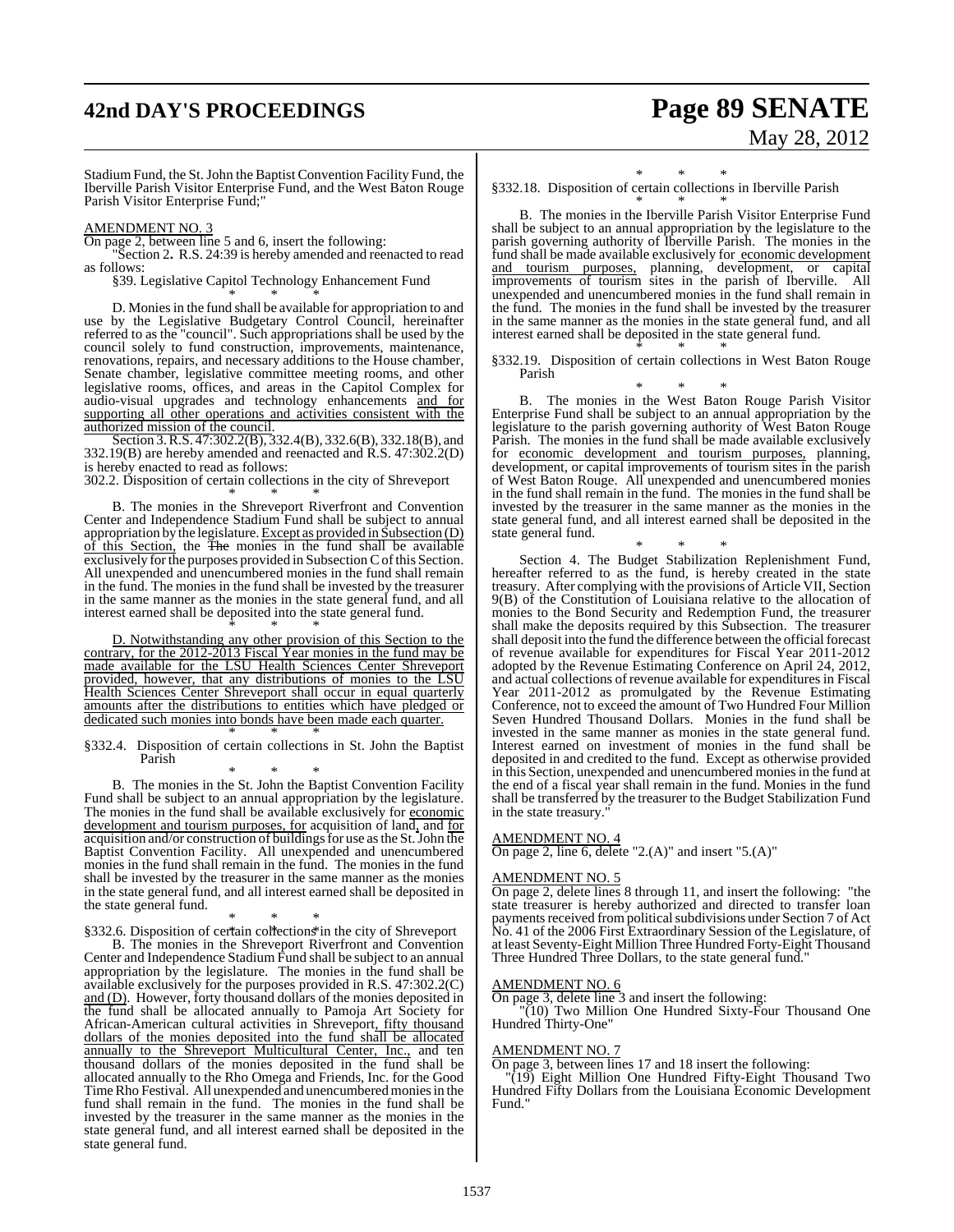# **Page 90 SENATE 42nd DAY'S PROCEEDINGS**

May 28, 2012

# AMENDMENT NO. 8

On page 3, at the beginning of line 18, delete "(19)" and insert "(20)"

AMENDMENT NO. 9 On page 3, at the beginning of line 20, delete "(20)" and insert "(21)"

AMENDMENT NO. 10 On page 3, at the beginning of line 22, delete "(21)" and insert "(22)"

AMENDMENT NO. 11 On page 3, at the beginning of line 24, delete "(22)" and insert "(23)"

AMENDMENT NO. 12 On page 3, at the beginning of line 26, delete "(23)" and insert "(24)"

AMENDMENT NO. 13 On page 3, at the beginning of line 28, delete "(24)" and insert "(25)"

AMENDMENT NO. 14 On page 4, delete lines 1 and 2

AMENDMENT NO. 15 On page 4, delete lines 4 and 5

AMENDMENT NO. 16 On page 4, at the beginning of line 6, delete "(28)" and insert "(27)"

AMENDMENT NO. 17 On page 4, at the beginning of line 7, delete "(29)" and insert "(28)"

AMENDMENT NO. 18 On page 4, at the beginning of line 9, delete "(30)" and insert "(29)"

AMENDMENT NO. 19 On page 4, at the beginning of line 10, delete "(31)" and insert "(30)"

AMENDMENT NO. 20 On page 4, at the beginning of line 12, delete "(32)" and insert "(31)"

AMENDMENT NO. 21 On page 4, at the beginning of line 14, delete "(33)" and insert "(32)"

AMENDMENT NO. 22 On page 4, at the beginning of line 16, delete "(34)" and insert "(33)"

AMENDMENT NO. 23 On page 4, at the beginning of line 18, delete "(35)" and insert "(34)"

AMENDMENT NO. 24 On page 4, line 27, after "State of Louisiana against" and before "Dey", insert ", including but not limited to,"

AMENDMENT NO. 25 On page 4, line 29, after "Purdue;" and before "Abbot Lab;", insert "GlaxoSmithKline or"

AMENDMENT NO. 26 On page 5, line 10, delete "3. $(A)$ " and insert "6. $(A)$ "

# AMENDMENT NO. 27

On page 6, delete line 1, and insert the following: "(3) Seven Hundred Fifty-Nine Thousand One Hundred Seven Dollars from the"

# AMENDMENT NO. 28

On page 6, delete line 7, and insert the following: "(6) Two Million Two Hundred Ninety-One Thousand One Hundred Twelve"

# AMENDMENT NO. 29

On page 6, delete line 9, and insert the following: "(7) One Million Eight Hundred Eight Thousand Four Hundred Sixty-Two"

## AMENDMENT NO. 30

On page 6, delete line 15, and insert the following: "(10) Seven Hundred Sixty Thousand Fifty Dollars from the"

### AMENDMENT NO. 31

On page 6, delete line 17, and insert the following:

"Section 7.(A)(1) The Board of Supervisors of the Louisiana State University System and Agricultural and Mechanical College and the Louisiana State University Health Sciences Center, notwithstanding any other provision of law to the contrary, are hereby authorized and directed to transfer any interest the state may have to all or any portion of the following described parcel of property to the division of administration:  $17.\overline{22}$  acres with a physical address of 210 State Street, New Orleans, LA 70118 and measuring 1,072' along Leake Avenue by 680' along State Street by 1024' along Tchoupitoulas Street by 773' along Henry Clay Avenue, situated in Section 13, Township 13 S-Range 11E in Orleans Parish, LA, together with all improvements thereon.

(2) The Board of Supervisors of Louisiana State University System and Agricultural and Mechanical College and the Louisiana State University Health Sciences Center are hereby authorized to enter into such agreements, covenants, conditions, and stipulations, and to execute such documents as necessary to properly effectuate any transfer to the property described in subsection A, and as more specifically described in any such agreements entered into and documents executed by and between the Board of Supervisors of Louisiana State University System and Agricultural and Mechanical College and the Louisiana State University Health Sciences Center and the commissioner of administration.

(B)(1)The commissioner of administration, notwithstanding any other provision of law to the contrary, is hereby authorized and empowered to convey, transfer, assign, lease or deliver any interest, excluding mineral rights, the state may have to all or any portion of the parcel of property described in subsection  $(A)(1)$  of this Section to the Children's Hospital, New Orleans.

(2) The commissioner of administration is hereby authorized to enter into such agreements, covenants, conditions, and stipulations, and to execute such documents as necessary to properly effectuate any conveyance, transfer, assignment, lease, or delivery of title, excluding mineral rights, to the property described in subsection  $(A)(1)$  of this Section, and as more specifically described in any such agreements entered into and documents executed by and between the commissioner of administration and Children's Hospital, New Orleans, in exchange of consideration proportionate to at least the appraised value of the property.

(C) Notwithstanding any provision of law to the contrary, the state treasurer"

## AMENDMENT NO. 32

On page 6, between lines 21 and 22, insert the following:

Section 7.1. Notwithstanding any provision of law to the contrary, the state treasurer is hereby authorized and directed to transfer all proceeds from the sale of the former Insurance Building site, including existing parking structure, to the Overcollections Fund."

# AMENDMENT NO. 33

On page 6, delete lines 22 thru 24

# AMENDMENT NO. 34

On page 6, at the beginning of line 27, delete "(B)" and insert "Section 8.(A)"

# AMENDMENT NO. 35

On page 6, at the end of line 27, after "fund.", insert the following: "The state treasurer is further authorized and directed to transfer all FEMA reimbursements exceeding Ten Million Dollars to the Overcollections Fund."

## AMENDMENT NO. 36

On page 6, delete lines 28 and 29, and insert the following:

"(B) The state treasurer is hereby authorized and directed to transfer Seventy Million Dollars from excess property insurance recovery in the Self-Insurance Fund into the state general fund. The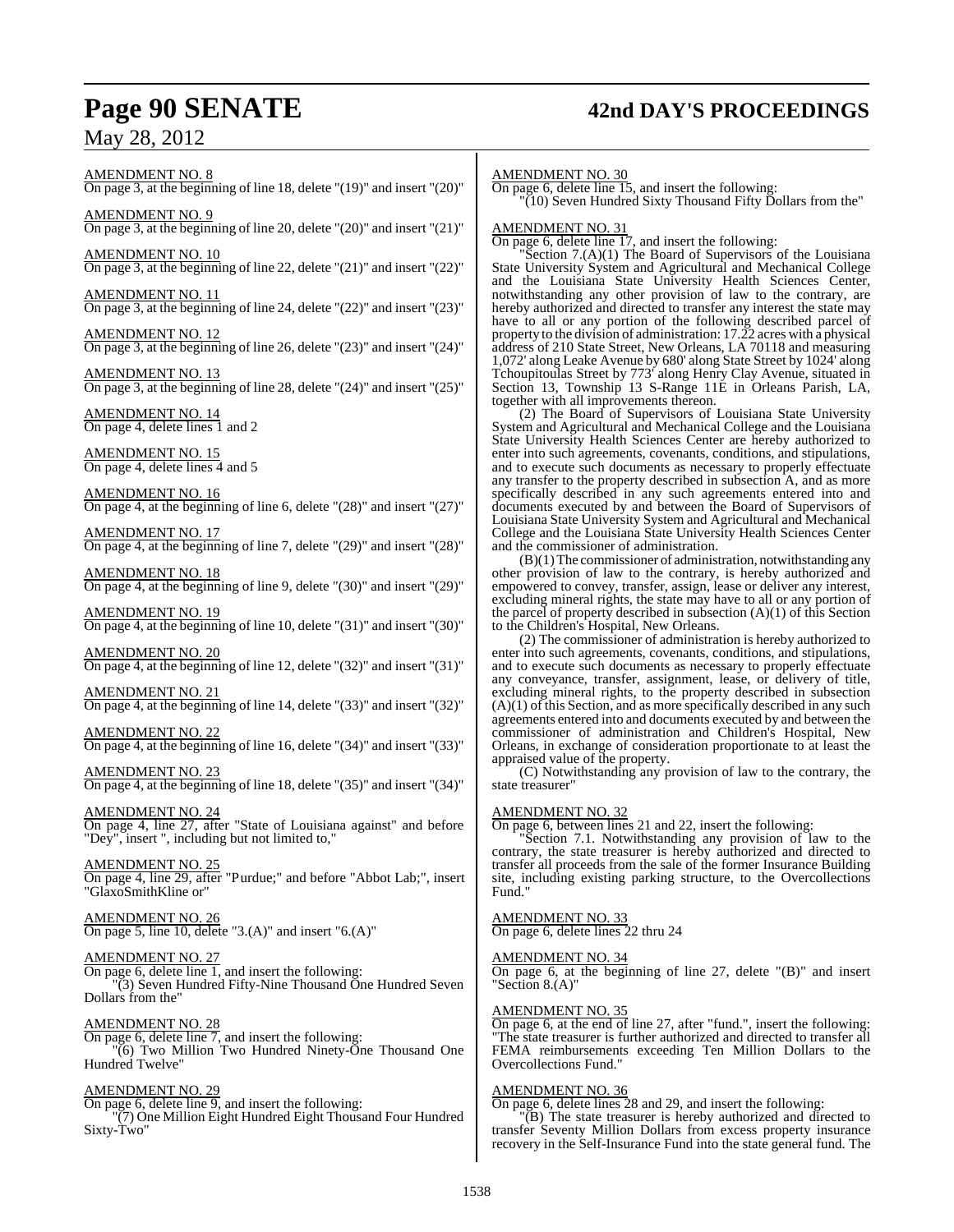# **42nd DAY'S PROCEEDINGS Page 91 SENATE**

# May 28, 2012

state treasurer is further authorized and directed to transfer all proceeds from excess property insurance recovery in the Self-Insurance Fund exceeding Seventy Million Dollars to the Overcollections Fund."

### AMENDMENT NO. 37

On page 7, at the beginning of line 1, delete "(D)" and insert "(C)"

### AMENDMENT NO. 38

On page 7, between lines 4 and 5, insert the following:

"(D) Notwithstanding any provision of the law to the contrary, the state treasurer is hereby authorized and directed to transfer Two Million Eight Hundred Thousand Dollars from the Louisiana Tourism Promotion District Fund into the state general fund."

### AMENDMENT NO. 39

On page 7, between lines 8 and 9, insert the following:

"(F) Notwithstanding any provision of law to the contrary, the state treasurer is hereby authorized and directed to transfer Seven Million Dollars from the Consumer Enforcement Escrow Fund into the state general fund."

## AMENDMENT NO. 40

On page 7, line 9, delete "6." and insert "9."

## AMENDMENT NO. 41 On page 7, line 13, delete "7." and insert "10."

# AMENDMENT NO. 42

On page 7, delete lines 14 through 16, and insert the following: "is hereby authorized and directed to transfer the following amounts into the state general fund:

(1) Eight Hundred Sixty-Four Thousand One Hundred Seventy-Six Dollars from the Academic Improvement Fund.

(2) Three Million Seven Hundred Twenty-Two Thousand Three Hundred Fifteen Dollars from the Adult Probation and Parole Officer Retirement Fund.

Section 11. After satisfying the requirements of the Bond Security and Redemption Fund as provided in Article VII, Section 9(B) of the Constitution of Louisiana, the state treasurer is hereby authorized and directed to transfer Six Million Fifty-Eight Thousand Three Hundred Ninety-Four Dollars from the Orleans Parish School Board debt payoff under Section 7 of Act No. 41 of the 2006 First Extraordinary Session of the Legislature to the Overcollections Fund."

### AMENDMENT NO. 43

On page 7, at the beginning of line 17, delete "8." and insert "12."

# AMENDMENT NO. 44

On page 7, between lines 21 and 22, insert the following:

"Section 13. The provisions of this Act shall become effective if and when Senate Concurrent Resolution No. 128 of this 2012 Regular Session of the Legislature is approved by a favorable vote of two-thirds of the elected members of each house of the legislature as provided in Article VII, Section 10.3(C) and R.S. 39:94."

### AMENDMENT NO. 45

On page 7, at the beginning of line 22, delete "Section 9. Sections 1, 2, 7, 9, and 10" and insert "Section 14. Sections 1, 2, 4, 5, 10, 11, 13, 14 and 15"

### AMENDMENT NO. 46

On page 7, line 26, delete "Sections 1, 2, 7, 9, and 10" and insert "Sections 1, 2, 4, 5, 10, 11, 13, 14 and 15"

### AMENDMENT NO. 47

On page 7, at the beginning of line 28, delete "Section 10. Sections 3, 4, 5, 6, and 8" and insert "Section 15. Sections 3, 6, 7, 7.1, 8, 9, and 12"

### AMENDMENT NO. 48

On page 8, at the beginning of line 28, delete "4, 5, 6, and 8" and insert "6, 7, 7.1, 8, 9, and 12"

On motion of Senator Donahue, the committee amendment was adopted. The amended bill was read by title and recommitted to the Committee on Revenue and Fiscal Affairs.

**HOUSE BILL NO. 934—** BY REPRESENTATIVES LIGI, ADAMS, ARNOLD, BADON, BILLIOT, WESLEY BISHOP, BROSSETT, CONNICK, LEGER, LEOPOLD, LOPINTO, LORUSSO, TALBOT, AND WILLMOTT AND SENATORS ALARIO, APPEL, MARTINY, AND MORRELL AN ACT

To enact R.S. 47:551.1, relative to special districts; to authorize the establishment of an automobile rental tax district in the parishes of Jefferson and Orleans; to provide for the boundaries, governance, and powers of the district; to authorize the levy of a tax on the lease or rental of certain automobiles under certain circumstances; to provide for the use of the avails of the tax; to provide for an effective date; and to provide for related matters.

Reported with amendments by the Committee on Revenue and Fiscal Affairs.

### **SENATE COMMITTEE AMENDMENTS**

Amendments proposed by Senate Committee on Revenue and Fiscal Affairs to Reengrossed House Bill No. 934 by Representative Ligi

## AMENDMENT NO. 1

On page 2, line 2, change "one half of one" to "three"

### AMENDMENT NO. 2

On page 2, line 27, after "distributed" delete the remainder of the line, delete lines 28 and 29, and insert: "as follows: one-third of that amount shall be distributed to the Westwego Performing Arts Center, one-sixth of that amount shall be distributed to the Gretna Cultural Center for the Arts, and the remainder of that amount shall be distributed to the Jefferson Performing Arts Society for programs on the east and west bank.

On motion of Senator Riser, the committee amendment was adopted. The amended bill was read by title and referred to the Legislative Bureau.

## **HOUSE BILL NO. 971—**

BY REPRESENTATIVE BARROW AN ACT

To enact R.S. 47:551.1, relative to special districts; to authorize the establishment of an automobile rental tax district in East Baton Rouge Parish; to provide for the boundaries, governance, and powers of the district; to authorize the levy of a tax on the lease or rental of certain automobiles under certain circumstances; to provide for the use of the avails of the tax; to provide for an effective date; and to provide for related matters.

Reported with amendments by the Committee on Revenue and Fiscal Affairs.

## **SENATE COMMITTEE AMENDMENTS**

Amendments proposed by Senate Committee on Revenue and Fiscal Affairs to Engrossed House Bill No. 971 by Representative Barrow

AMENDMENT NO. 1 On page 2, line 28, change "Thirty" to "Sixty"

AMENDMENT NO. 2 On page 2, line 29, after "operations" insert "and programs"

AMENDMENT NO. 3 On page 3, delete line 1 in its entirety.

## AMENDMENT NO. 4

On page 3, at the beginning of line 2, change  $\degree$  (3) $\degree$  to  $\degree$  (2) $\degree$ 

AMENDMENT NO. 5 On page 3, at the beginning of line 3, change " $(4)$ " to " $(3)$ "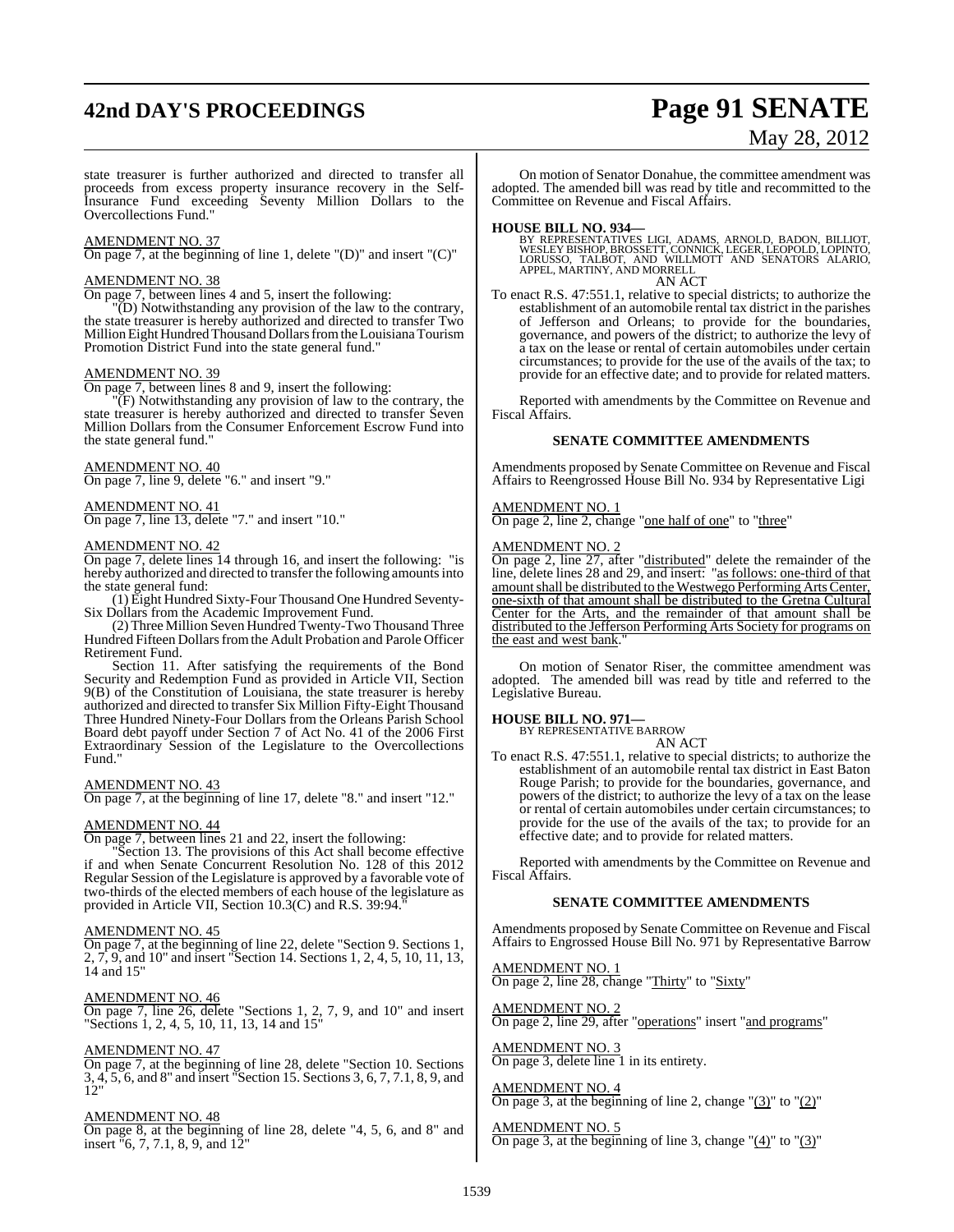# May 28, 2012

## AMENDMENT NO. 6

On page 3, at the end of line 3, change the comma "," to a period "."

AMENDMENT NO. 7

On page 3, delete line 4 in its entirety.

On motion of Senator Riser, the committee amendment was adopted. The amended bill was read by title and referred to the Legislative Bureau.

# **HOUSE BILL NO. 1044—**

BY REPRESENTATIVE KLECKLEY AN ACT

To appropriate funds for Fiscal Year 2012-2013 to defray the expenses ofthe Louisiana Legislature, including the expenses of the House of Representatives and the Senate, of legislative service agencies, and of the Louisiana State Law Institute; to provide for the salary, expenses and allowances of members, officers, staff and agencies of the Legislature; to provide with respect to the appropriations and allocations herein made; and to provide for related matters.

Reported favorably by the Committee on Finance. The bill was read by title and referred to the Legislative Bureau.

**HOUSE BILL NO. 1058—** BY REPRESENTATIVES FANNIN AND KLECKLEY AND SENATORS ALARIO AND DONAHUE

AN ACT

To appropriate funds to defray the expenses of the Louisiana Judiciary, including the Supreme Court, Courts of Appeal, District Courts, Criminal District Court of Orleans Parish, and other courts; and to provide for related matters.

Reported with amendments by the Committee on Finance.

# **SENATE COMMITTEE AMENDMENTS**

Amendments proposed by Senate Committee on Finance to Engrossed House Bill No. 1058 by Representative Fannin

## AMENDMENT NO. 1

On page 11, delete line 42 and insert the following: "of Two Million One Hundred Thirty Thousand Six Hundred Sixty-Two and No/100"

# AMENDMENT NO. 2

On page 11, at the beginning of line 43, change "(\$6,130,662.00)" to "(\$2,130,662.00)"

On motion of Senator Donahue, the committee amendment was adopted. The amended bill was read by title and referred to the Legislative Bureau.

# **HOUSE BILL NO. 1059—** BY REPRESENTATIVE FANNIN

AN ACT

To appropriate funds and to make certain reductions in appropriations from certain sources to be allocated to designated agencies and purposes in specific amounts for the making of supplemental appropriations and reductions for said agencies and purposes for Fiscal Year 2011-2012; to provide for an effective date; and to provide for related matters.

Reported with amendments by the Committee on Finance.

## **SENATE COMMITTEE AMENDMENTS**

Amendments proposed by Senate Committee on Finance to Reengrossed House Bill No. 1059 by Representative Fannin

## AMENDMENT NO. 1

On page 2, between lines 4 and 5, insert the following:

"Payable out of the State General Fund by Fees and Self-generated Revenues

# **Page 92 SENATE 42nd DAY'S PROCEEDINGS**

to the Executive Administration Program for expenses related to the SAP System  $$ 114,307"$ 

# AMENDMENT NO. 2 On page 2, between lines 25 and 26, insert the following:

# "**01-112 DEPARTMENT OF MILITARY AFFAIRS**

Payable out of Federal Funds to the Military Affairs Program for expenses related to force protection operations  $\qquad$  \$ 1,160,000

The commissioner is hereby authorized and directed to adjust the means of finance for the Military Affairs Program, as contained in Act 12 of the 2011 Regular Session of the Legislature, by reducing the appropriation out of the State General Fund (Direct) by \$1,400,000.

Payable out of State General Fund by Fees and Self-generated Revenues to the Military Affairs Program for maintenance and overall readiness in preparation for facilities \$ 120,000

The commissioner is hereby authorized and directed to adjust the means of finance for the Auxiliary Program, as contained in Act 12 of the 2011 Regular Session of the Legislature, by reducing the appropriation out of the State General Fund by fees and Selfgenerated Revenues by \$120,000."

# AMENDMENT NO. 3

On page 2, between lines 29 and 20, insert the following:

## "**01-124 LOUISIANA STADIUM AND EXPOSITION DISTRICT**

Payable out of the State General Fund by Statutory Dedications out of the Overcollections Fund to the Administrative Program for the payoff of a loan obligation due to the Department of Economic Development  $$8,858,250$ 

Payable out of the State General Fund by Statutory Dedications out of the New Orleans Franchise Fund to the Administrative Program for team contractual obligations  $\qquad$  \$ 500,000

# **01-133 OFFICE OF ELDERLY AFFAIRS**

Payable out of the State General Fund (Direct) to the Senior Centers Program for the Orleans Senior Center  $\qquad \qquad$  \$ 400,000"

# AMENDMENT NO. 4

On page 2, at the end of line 44, delete "\$80,000" and insert "\$150,000"

AMENDMENT NO. 5 On page 3, between lines 25 and 26, insert the following:

# "**DEPARTMENT OF CULTURE, RECREATION AND TOURISM**

## **06-264 OFFICE OF STATE PARKS**

Payable out of the State General Fund (Direct) to the Parks and Recreation Program for the Black Bear Golf Course  $\qquad$  \$ 45,125"

### AMENDMENT NO. 6

On page 3, line 36, delete "Office of Management and Finance" and insert "Adult Services Program" and, on line 37, delete "Program"

AMENDMENT NO. 7 On page 3, line 38, delete "Knapp" and insert "Knapps"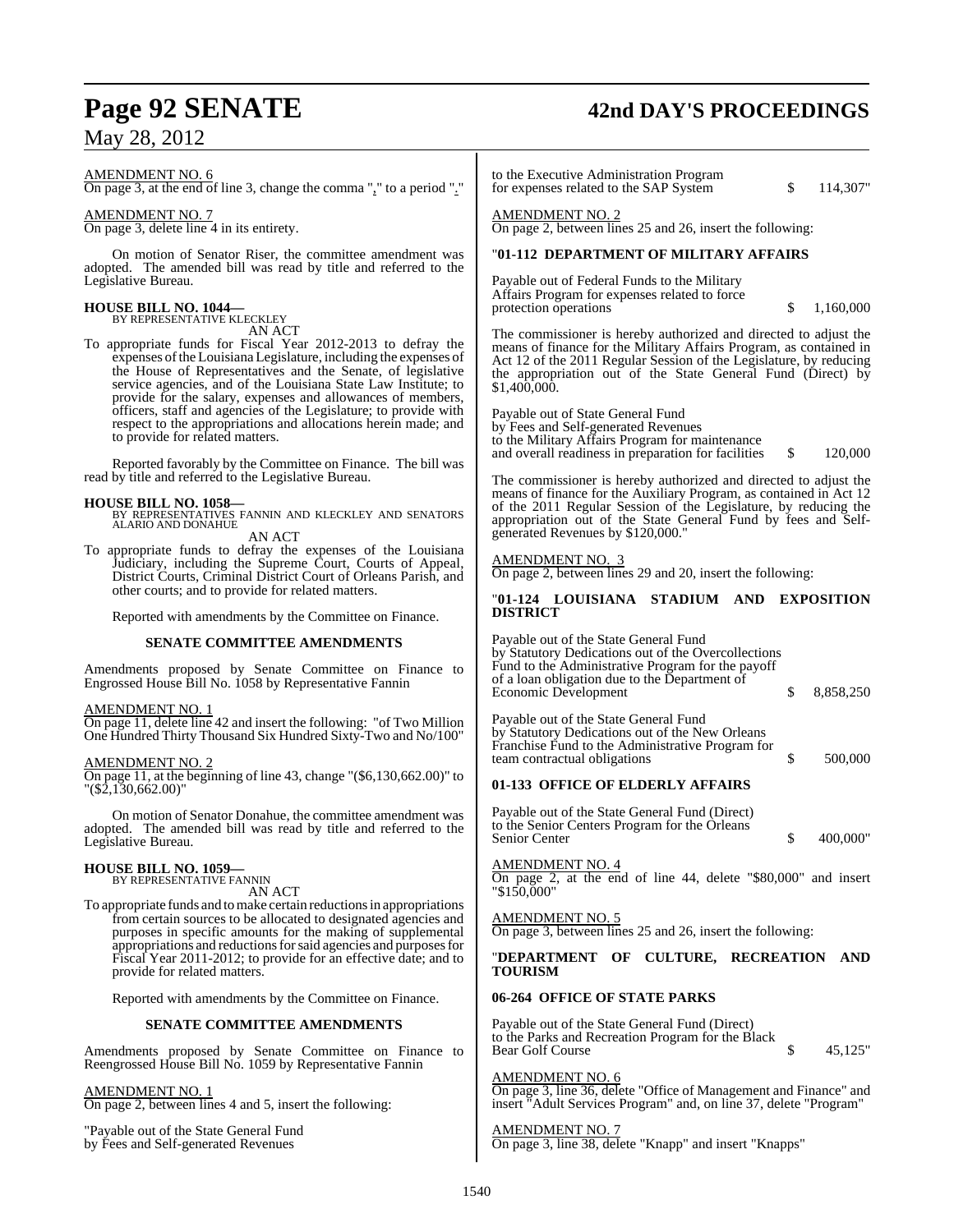# **42nd DAY'S PROCEEDINGS Page 93 SENATE** May 28, 2012

| <u>AMENDMENT NO. 8</u><br>On page 3, at the end of line 38, delete "\$700,000" and insert<br>"\$501,000"                                                                                                                                                             | <b>AMENDMENT NO. 20</b><br>On page 7, line 36, after "Fund" and before "to increase" insert "for<br>the Enforcement Program"                                                                                                                                                                                                                                 |
|----------------------------------------------------------------------------------------------------------------------------------------------------------------------------------------------------------------------------------------------------------------------|--------------------------------------------------------------------------------------------------------------------------------------------------------------------------------------------------------------------------------------------------------------------------------------------------------------------------------------------------------------|
| <u>AMENDMENT NO. 9</u><br>On page 3, at the end of line 41, delete "\$3,126,999" and insert<br>"\$2,394,999"                                                                                                                                                         | <b>AMENDMENT NO. 21</b><br>On page 8, between lines 36 and 37, insert the following:                                                                                                                                                                                                                                                                         |
| <u>AMENDMENT NO. 10</u><br>On page 3, after line $\overline{41}$ , insert the following:                                                                                                                                                                             | "19-674<br>LOUISIANA UNIVERSITIES<br><b>MARINE</b><br><b>CONSORTIUM</b>                                                                                                                                                                                                                                                                                      |
| "Payable out of the State General Fund (Direct)<br>to the Office of the Secretary Program for salaries<br>\$<br>and related benefits<br>31,000"                                                                                                                      | Payable out of the State General Fund<br>by Fees and Self-generated Revenues<br>to the Louisiana Universities Marine<br>Consortium for the Gulf of Mexico<br>Research Initiative Grant (GoMRI)<br>\$<br>2,000,000"                                                                                                                                           |
| AMENDMENT NO. 11<br>On page 4, delete lines 1 through 18                                                                                                                                                                                                             | <b>AMENDMENT NO. 22</b><br>On page 8, between lines 37 and 38, insert the following:                                                                                                                                                                                                                                                                         |
| AMENDMENT NO. 12<br>On page 4, at the end of line 31, delete "\$852,795" and insert<br>"\$1,052,795"                                                                                                                                                                 | "19-653 LOUISIANA SCHOOLS FOR THE DEAF AND<br><b>VISUALLY IMPAIRED</b>                                                                                                                                                                                                                                                                                       |
| <u>AMENDMENT NO. 13</u><br>On page 4, between lines 31 and 32, insert the following:<br>"Payable out of the State General Fund<br>by Fees and Self-generate Revenues to the                                                                                          | Payable out of the State General Fund<br>by Statutory Dedications out of the<br>Education Excellence Fund to the<br>Louisiana School for the Visually<br>\$<br>2,383<br><b>Impaired Program</b>                                                                                                                                                              |
| Field Services Program for salaries, related<br>\$<br>benefits and supplies<br>300,000"<br><u>AMENDMENT NO. 14</u><br>On page 5, between lines 15 and 16, insert the following:                                                                                      | The commissioner is hereby authorized and directed to adjust the<br>means of finance for the Louisiana School for the Deaf Program, as<br>contained in Act 12 of the 2011 Regular Session of the Legislature,<br>by reducing the appropriation out of the State General Fund by<br>Statutory Dedications out of the Education Excellence Fund by             |
| "Payable out of Federal Funds<br>for Medicaid's portion of the<br>Modernization Project at the Department<br>of Children and Family Services<br>\$<br>3,125,255"                                                                                                     | \$3,598."<br><b>AMENDMENT NO. 23</b><br>On page 8, after line $\overline{44}$ , insert the following:                                                                                                                                                                                                                                                        |
| AMENDMENT NO. 15<br>On page 5, at the end of line 18, delete "\$154,775,489" and insert<br>"\$143,798,440"                                                                                                                                                           | "Payable out of the State General Fund<br>by Statutory Dedications out of the<br>Education Excellence Fund to the<br>\$<br>715<br><b>LSEC Education Program</b>                                                                                                                                                                                              |
| AMENDMENT NO. 16<br>On page 5, at the beginning of line 23, delete "\$154,775,489" and<br>insert "\$143,798,440"                                                                                                                                                     | 19-657 LOUISIANA SCHOOL FOR MATH, SCIENCE AND<br><b>THE ARTS</b>                                                                                                                                                                                                                                                                                             |
| <u>AMENDMENT NO. 17</u><br>On page 5, after line $\overline{42}$ , insert the following:<br>"Payable out of the State General Fund<br>by Interagency Transfers from the<br>Department of Health and Hospitals to the<br>Administrative and Executive Support Program | The commissioner is hereby authorized and directed to adjust the<br>means of finance for the Living and Learning Community Program,<br>as contained in Act 12 of the 2011 Regular Session of the<br>Legislature, by reducing the appropriation out of the State General<br>Fund by Statutory Dedications out of the Education Excellence Fund<br>by \$2,613. |
| for Medicaid's portion of the<br>\$<br>3,125,255<br><b>Modernization Project</b>                                                                                                                                                                                     | 19-673<br>NEW ORLEANS CENTER FOR THE CREATIVE<br><b>ARTS</b>                                                                                                                                                                                                                                                                                                 |
| Payable out of the State General Fund<br>by Fees and Self-generated Revenues to the<br>Prevention and Intervention Program for Child<br>700,000"<br>\$<br><b>Support Collections</b>                                                                                 | The commissioner is hereby authorized and directed to adjust the<br>means of finance for the NOCCA Instruction Program, as contained<br>in Act 12 of the 2011 Regular Session of the Legislature, by reducing<br>the appropriation out of the State General Fund by Statutory<br>Dedications out of the Education Excellence Fund by \$3,313."               |
| <u>AMENDMENT NO. 18</u><br>On page 6, between lines 19 and 20, insert the following:                                                                                                                                                                                 | <b>AMENDMENT NO. 24</b><br>On page 9, between lines 35 and 36, insert the following:                                                                                                                                                                                                                                                                         |
| "Payable out of the State General Fund (Direct)<br>to the Administrative Program for the Louisiana<br>Rural Water Association to provide technical<br>assistance to rural water systems in areas<br>250,000"<br>with populations fewer than 10,000<br>\$             | "The commissioner is hereby authorized and directed to adjust the<br>means of finance for the School and District Supports Program, as<br>contained in Act 12 of the 2011 Regular Session of the Legislature,<br>by reducing the appropriation out of the State General Fund by<br>Statutory Dedications out of the Education Excellence Fund by             |
| <u>AMENDMENT NO. 19</u><br>On page 6, delete lines 26 through 30                                                                                                                                                                                                     | \$5,035,212."                                                                                                                                                                                                                                                                                                                                                |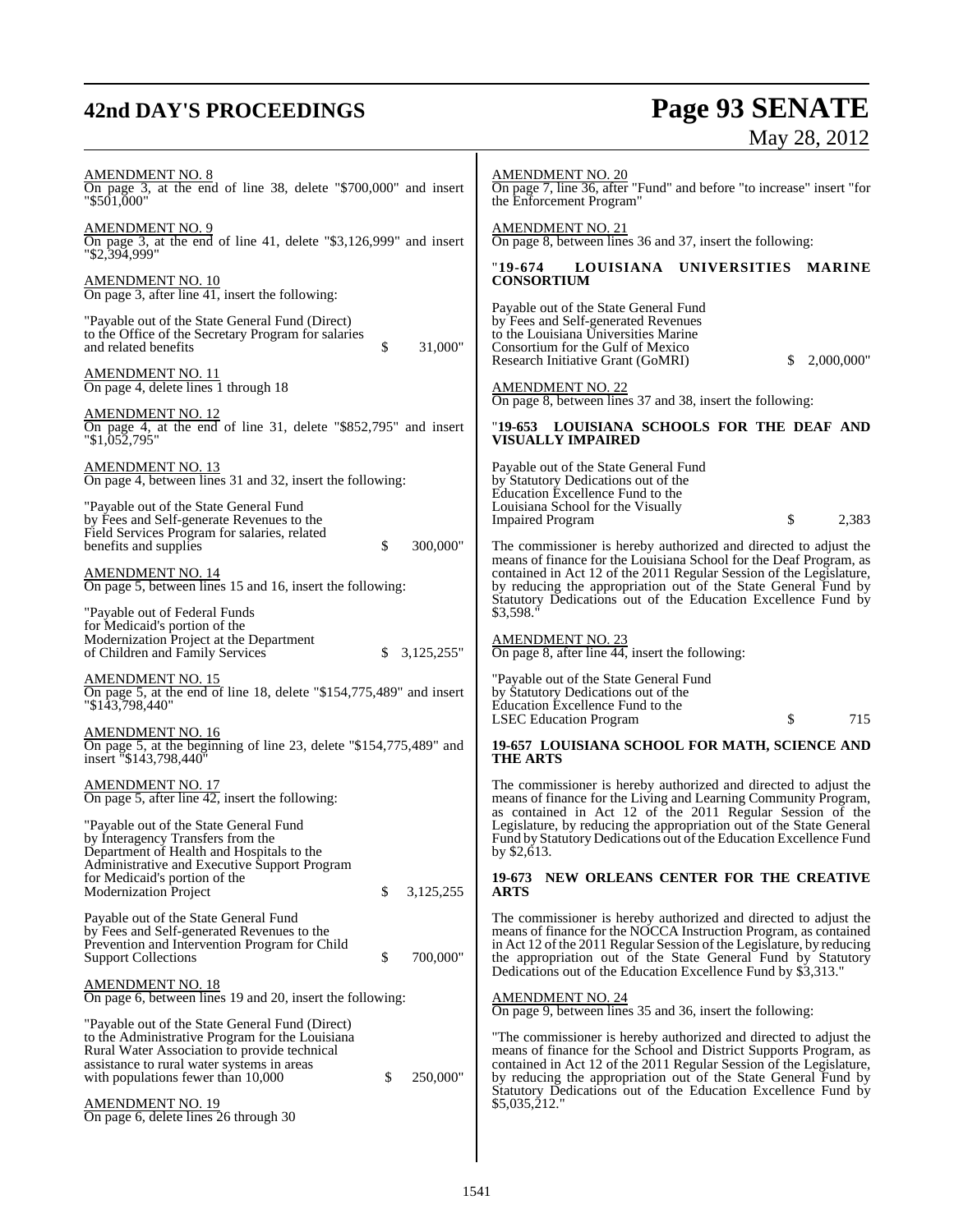|  |  | May 28, 2012 |  |
|--|--|--------------|--|
|--|--|--------------|--|

# **Page 94 SENATE 42nd DAY'S PROCEEDINGS**

| <b>AMENDMENT NO. 25</b><br>On page 10, between lines 30 and 31, insert the following:                                                                                                                                                                                                   | <b>Incarceration Program</b><br>(<br>25,000)                                                                                                                      |
|-----------------------------------------------------------------------------------------------------------------------------------------------------------------------------------------------------------------------------------------------------------------------------------------|-------------------------------------------------------------------------------------------------------------------------------------------------------------------|
| "to the Local Housing of Adult Offenders Program"                                                                                                                                                                                                                                       | TOTAL EXPENDITURES<br>25,000                                                                                                                                      |
| <b>AMENDMENT NO. 26</b><br>On page 10, between lines 32 and 33, insert the following:                                                                                                                                                                                                   | <b>MEANS OF FINANCE:</b><br>State General Fund (Direct)<br>25,000)<br>(\$                                                                                         |
|                                                                                                                                                                                                                                                                                         | <b>TOTAL MEANS OF FINANCE</b><br>25,000                                                                                                                           |
| "Payable out of the State General Fund (Direct)<br>to the Local Housing of Adult<br>Offenders Program for the housing<br>\$<br>500,000<br>of offenders                                                                                                                                  | <b>AMENDMENT NO. 35</b><br>On page 17, at the end of line 23, delete " $(\$1,469,196)$ " and insert<br>$"({\$871,092})"$                                          |
| The commissioner is hereby authorized and directed to adjust the<br>means of finance for the Transitional Work Program, as contained in<br>Act 12 of the 2011 Regular Session of the Legislature, by reducing<br>the appropriation out of the State General Fund (Direct) by \$500,000. | $\frac{\text{AMENDMENT NO. 36}}{\text{On page 17}}$ , at the end of line 24, delete "(\$1,469,196)" and insert<br>$^{\prime\prime}$ (\$871,092) $^{\prime\prime}$ |
| <b>20-901 SALES TAX DEDICATION</b>                                                                                                                                                                                                                                                      | <u>AMENDMENT NO. 37</u><br>On page 17, at the end of line 26, delete " $(\$1,469,196)$ " and insert<br>"(\$71,092)"                                               |
| Payable out of the State General Fund by<br>Statutory Dedications out of the East Baton<br>Rouge Enhancement Fund to the Baton Rouge<br>\$<br>Area Sports Foundation<br>20,000                                                                                                          | <b>AMENDMENT NO. 38</b><br>On page 17, at the end of line 27, delete " $(\$1,469,196)$ " and insert<br>"(\$71,092)"                                               |
| Payable out of the State General Fund by<br>Statutory Dedications out of the Union<br>Parish Visitor Enterprise Fund to the<br>Union Parish Tourist Commission<br>\$<br>20.000"                                                                                                         | <b>AMENDMENT NO. 39</b><br>On page 18, at the end of line 3, delete " $(\$50,056)$ " and insert<br>$"({\$42,684})"$                                               |
| <b>AMENDMENT NO. 27</b><br>On page 10, line 42, after "Program" and before "for Nucor", delete<br>"to St. James Parish"                                                                                                                                                                 | <b>AMENDMENT NO. 40</b><br>On page 18, at the end of line 4, delete $\degree$ (\$132,628) $\degree$ and insert<br>$"$ (\$90,000)"                                 |
| <b>AMENDMENT NO. 28</b><br>On page 11, between lines 25 and 26, insert the following:                                                                                                                                                                                                   | <b>AMENDMENT NO. 41</b><br>On page 18, at the end of line 5, delete " $(\$182,684)$ " and insert<br>$\frac{1}{(132,684)}$                                         |
| "20-XXX FUNDS                                                                                                                                                                                                                                                                           | <b>AMENDMENT NO. 42</b>                                                                                                                                           |
| Payable out of the Budget Stabilization Fund for<br>deposit into the State General Fund (Direct)<br>\$204,700,000"                                                                                                                                                                      | On page 18, at the end of line 7, delete " $(\$182,684)$ " and insert<br>$\sqrt{(\$132,684)}$                                                                     |
| AMENDMENT NO. 29<br>On page 11, between lines 29 and 30, insert the following:                                                                                                                                                                                                          | <b>AMENDMENT NO. 43</b><br>On page 18, at the end of line 8, delete " $(\$182,684)$ " and insert<br>$"(\$1\overline{32,684})"$                                    |
| "21-800 OFFICE OF GROUP BENEFITS                                                                                                                                                                                                                                                        | <u>AMENDMENT NO. 44</u>                                                                                                                                           |
| Payable out of the State General Fund<br>by Fees and Self-generated Revenues to the                                                                                                                                                                                                     | On page 18, at the end of line 11, delete " $(\$104,214)$ " and insert<br>"(\$135,251)"                                                                           |
| State Group Benefits Program for timely<br>payment of health and drug claims<br>\$109,000,000"                                                                                                                                                                                          | <b>AMENDMENT NO. 45</b><br>On page 18, delete line 12                                                                                                             |
| <b>AMENDMENT NO. 30</b><br>On page 14, at the end of line 3, delete $\degree$ (\$296,362) $\degree$ and insert<br>$\frac{1}{6}$ (\$696,362) <sup>"</sup>                                                                                                                                | <b>AMENDMENT NO. 46</b><br>On page 18, at the end of line 13, delete " $(\$235,251)$ " and insert<br>"(\$135,251)"                                                |
| <b>AMENDMENT NO. 31</b><br>On page 14, at the end of line 4, delete " $(\$296,362)$ " and insert<br>$\frac{1}{6}$ (\$696,362)"                                                                                                                                                          | <b>AMENDMENT NO. 47</b><br>On page 18, at the end of line 15, delete " $(\$235,251)$ " and insert<br>"(\$135,251)"                                                |
| <u>AMENDMENT NO. 32</u><br>On page 14, at the end of line 6, delete " $(\$262,725)$ " and insert<br>$\frac{1}{6662,725}$                                                                                                                                                                | <b>AMENDMENT NO. 48</b><br>On page 18, at the end of line 16, delete " $(\$235,251)$ " and insert<br>"(\$135,251)"                                                |
| <b>AMENDMENT NO. 33</b><br>On page 14, at the end of line 9, delete " $(\$296,362)$ " and insert<br>$\frac{1}{6}$ (\$696,362) <sup>"</sup>                                                                                                                                              | <b>AMENDMENT NO. 49</b><br>On page 18, between lines 16 and 17, insert the following:                                                                             |
| <b>AMENDMENT NO. 34</b><br>On page 17, between lines 20 and 21, insert the following:                                                                                                                                                                                                   | "08-412 J. LEVY DABADIE CORRECTIONAL CENTER<br><b>EXPENDITURES:</b>                                                                                               |
|                                                                                                                                                                                                                                                                                         | <b>Administration Program</b><br>200,000)<br>(\$                                                                                                                  |
| "08-401 PHELPS CORRECTIONAL CENTER                                                                                                                                                                                                                                                      | TOTAL EXPENDITURES<br>200,000)<br>(\$                                                                                                                             |
| <b>EXPENDITURES:</b>                                                                                                                                                                                                                                                                    |                                                                                                                                                                   |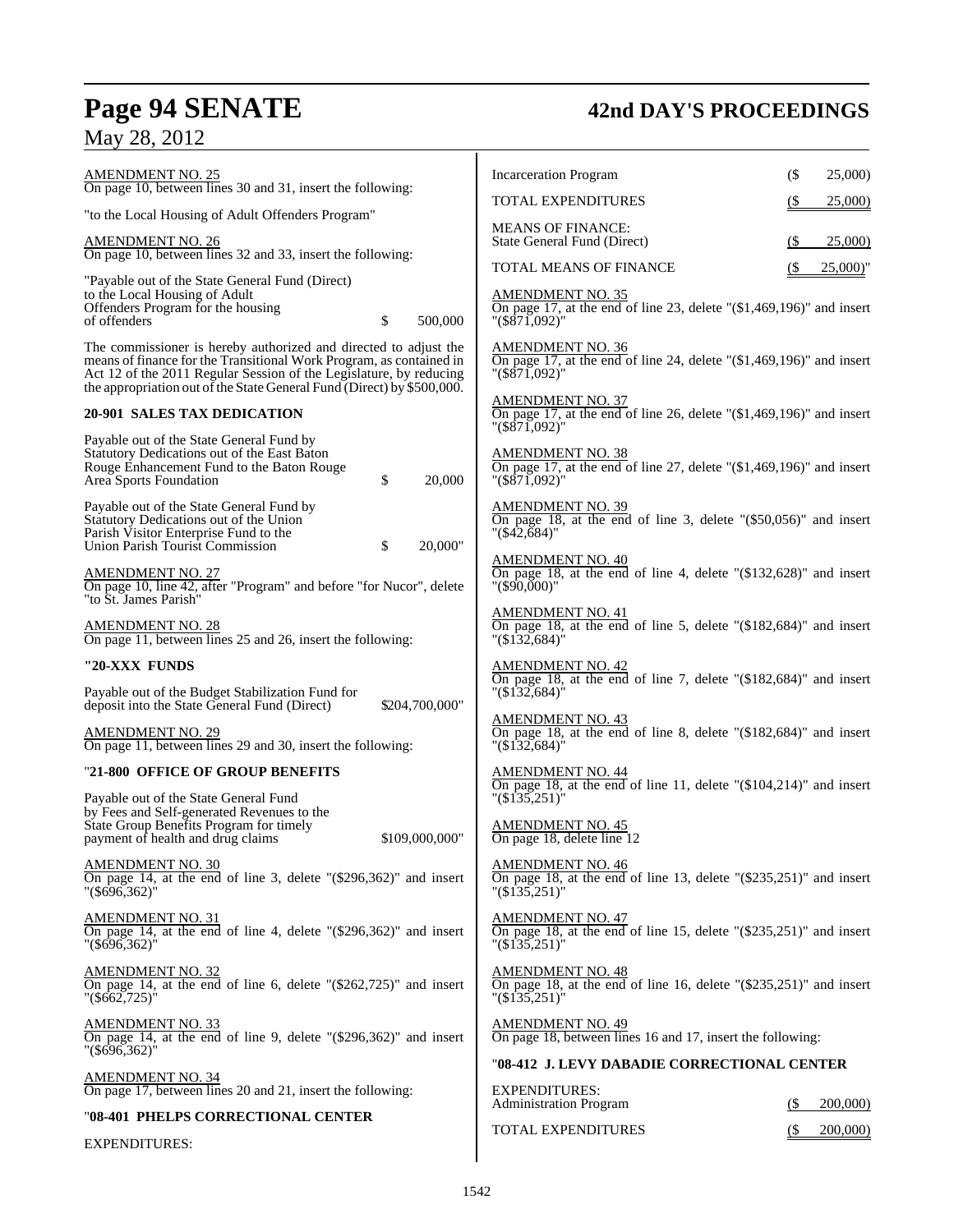# **42nd DAY'S PROCEEDINGS Page 95 SENATE** May 28, 2012

|                                                                                                                                                      | 171U Y<br>20, 2012                                                                                                                                                                                                                                                                                                                               |
|------------------------------------------------------------------------------------------------------------------------------------------------------|--------------------------------------------------------------------------------------------------------------------------------------------------------------------------------------------------------------------------------------------------------------------------------------------------------------------------------------------------|
| <b>MEANS OF FINANCE:</b><br>200,000)<br>State General Fund (Direct)<br>(\$                                                                           | "Section 6D. The appropriation of $$9,000,000$ to $01/107$<br><b>DIVISION OF ADMINISTRATION</b> for Rural Health Clinics<br>contained in Section 3.A of Act 203 of the 2007 Regular Session of                                                                                                                                                   |
| TOTAL MEANS OF FINANCE<br>$200,000$ "                                                                                                                | the Legislature as amended and reenacted in Section 8.5 of Act 511<br>of the 2008 Regular Session of the Legislature as amended and                                                                                                                                                                                                              |
| AMENDMENT NO. 50<br>On page 18, delete line 19                                                                                                       | reenacted in Section 2.C of Act 122 of the 2009 Regular Session of<br>the Legislature and as amended and reenacted in Section 5.C of Act<br>52 of the 2011 Regular Session of the Legislature is hereby amended                                                                                                                                  |
| <b>AMENDMENT NO. 51</b><br>On page 18, at the end of line 20, delete " $(\$401,405)$ " and insert<br>"(\$300,000)"                                   | and reenacted to read as follows:<br>On page 9, between lines 20 and 21, insert the following:                                                                                                                                                                                                                                                   |
|                                                                                                                                                      |                                                                                                                                                                                                                                                                                                                                                  |
| <u>AMENDMENT NO. 52</u><br>On page 18, at the end of line 21, delete " $(\$430,336)$ " and insert<br>"(\$300,000)"                                   | "Pursuant to approval received from the Department of Health<br>and Hospitals, the approved project list is hereby modified to allow<br>the project previously approved for a clinic located at 2026 Obrie<br>Street in Zwolle to be located instead at 808 Main Street in                                                                       |
| <b>AMENDMENT NO. 53</b><br>On page 18, at the end of line 23, delete " $(\$430,336)$ " and insert                                                    | Logansport.""                                                                                                                                                                                                                                                                                                                                    |
| "(\$300,000)"<br><b>AMENDMENT NO. 54</b>                                                                                                             | <b>AMENDMENT NO. 68</b><br>On page 26, line 9, delete "Section 9." and insert "Section 9. A."                                                                                                                                                                                                                                                    |
| On page 18, at the end of line 24, delete " $(\$430,336)$ " and insert<br>"(\$300,000)"                                                              | AMENDMENT NO. 69<br>On page 26, between lines 15 and 16, insert the following:                                                                                                                                                                                                                                                                   |
| <b>AMENDMENT NO. 55</b><br>On page 18, between lines 26 and 27, insert the following:<br>$50,000$ "<br>"Incarceration Program<br>(5)                 | "B. (1) Notwithstanding any provision of law to the contrary, the<br>appropriation in Schedule 20-945 Other Requirements, State Aid to<br>Local Government Entities in Act 18 of the 2007 Regular Session of<br>the Legislature payable to Tensas Reunion, Inc., shall be deemed a                                                               |
| <b>AMENDMENT NO. 56</b><br>On page 18, at the end of line 27, delete " $(\$161,268)$ " and insert<br>$\frac{1}{5}$ (\$411,268)"                      | bona fide obligation through June 30, 2013 and all provisions of the<br>cooperative endeavor agreement executed by and between the Tensas<br>Reunion, Inc. and the Department of the Treasury, including, but not<br>limited to the reporting requirements, shall be performed as agreed.                                                        |
| <b>AMENDMENT NO. 57</b><br>On page 18, at the end of line 28, delete " $(\$161,268)$ " and insert<br>$^{\prime\prime}$ (\$461,268) $^{\prime\prime}$ | (2) Notwithstanding any provision of law to the contrary, the<br>appropriation in Schedule 20-945 Other Requirements, State Aid to<br>Local Government Entities in Act 122 of the 2009 Regular Session<br>of the Legislature payable to the city of Vidalia, shall be deemed a                                                                   |
| <b>AMENDMENT NO. 58</b><br>On page 18, at the end of line 30, delete " $(\$161,268)$ " and insert<br>$^{\prime\prime}$ (\$461,268) $^{\prime\prime}$ | bona fide obligation through June 30, 2013 and all provisions of the<br>cooperative endeavor agreement executed by and between the city of<br>Vidalia and the Department of the Treasury, including, but not<br>limited to the reporting requirements, shall be performed as agreed.                                                             |
| <b>AMENDMENT NO. 59</b><br>On page 18, at the end of line 31, delete " $(\$161,268)$ " and insert<br>"(\$461,268)"                                   | (3) Notwithstanding any provision of law to the contrary, the<br>appropriation in Schedule 20-945 Other Requirements, State Aid to<br>Local Government Entities in Act 41 of the 2010 Regular Session of<br>the Legislature payable to city of Lake Charles, shall be deemed a                                                                   |
| <u>AMENDMENT NO. 60</u><br>On page 18, at the end of line 34, delete " $(\$4,389)$ " and insert<br>$"(\$100,000)"$                                   | bona fide obligation through June 30, 2013 and all provisions of the<br>cooperative endeavor agreement executed by and between the city of<br>Lake Charles and the Department of the Treasury, including, but not<br>limited to the reporting requirements, shall be performed as agreed."                                                       |
| <u>AMENDMENT NO. 61</u><br>On page 18, delete line 35                                                                                                | Section 10. The appropriation contained in Act 12 of the 2011<br>Regular Session of the Legislature for 09-306 MEDICAL VENDOR<br><b>PAYMENTS</b> is hereby amended and reenacted to read as follows:                                                                                                                                             |
| <b>AMENDMENT NO. 62</b><br>On page 18, at the end of line 36, delete " $(\$446,560)$ " and insert<br>"(\$100,000)"                                   | On page 116, between lines 35 and 36, insert the following:                                                                                                                                                                                                                                                                                      |
| <b>AMENDMENT NO. 63</b><br>On page 19, at the end of line 2, delete " $(\$446,560)$ " and insert<br>$"(\$100,000)"$                                  | "Provided, however, that the department is hereby authorized to<br>reimburse the LSU public hospitals through uncompensated care<br>costs for the unreimbursed Medicaid costs of all eligible Medicaid<br>patients in accordance with provisions in the federal "DSH Audit and<br>Reporting Rule." Provided, further, that full payment of these |
| <u>AMENDMENT NO. 64</u><br>On page 19, at the end of line 3, delete " $(\$446,560)$ " and insert<br>$"(\$100,000)"$                                  | allowable uncompensated care costs is subject to the funding<br>appropriated herein."                                                                                                                                                                                                                                                            |
| <b>AMENDMENT NO. 65</b><br>On page 23, between lines 31 and 32, insert the following:                                                                | Section 11. The provisions of this Act shall become effective if<br>and when Senate Concurrent Resolution No. 128 of this 2012<br>Regular Session of the Legislature is approved by a favorable vote of<br>two-thirds of the elected members of each house of the legislature as                                                                 |
| "DEPARTMENT OF EDUCATION"                                                                                                                            | provided in Article VII, Section 10.3(C) and R.S. 39:94.                                                                                                                                                                                                                                                                                         |
| <b>AMENDMENT NO. 66</b><br>On page 24, delete lines 33 and 34                                                                                        | <b>AMENDMENT NO. 70</b><br>On page 26, line 16, delete "Section 10." and insert "Section 12."                                                                                                                                                                                                                                                    |
|                                                                                                                                                      |                                                                                                                                                                                                                                                                                                                                                  |

AMENDMENT NO. 67 On page 25, between lines 17 and 18, insert the following:

Legislative Bureau.

On motion of Senator Donahue, the committee amendment was adopted. The amended bill was read by title and referred to the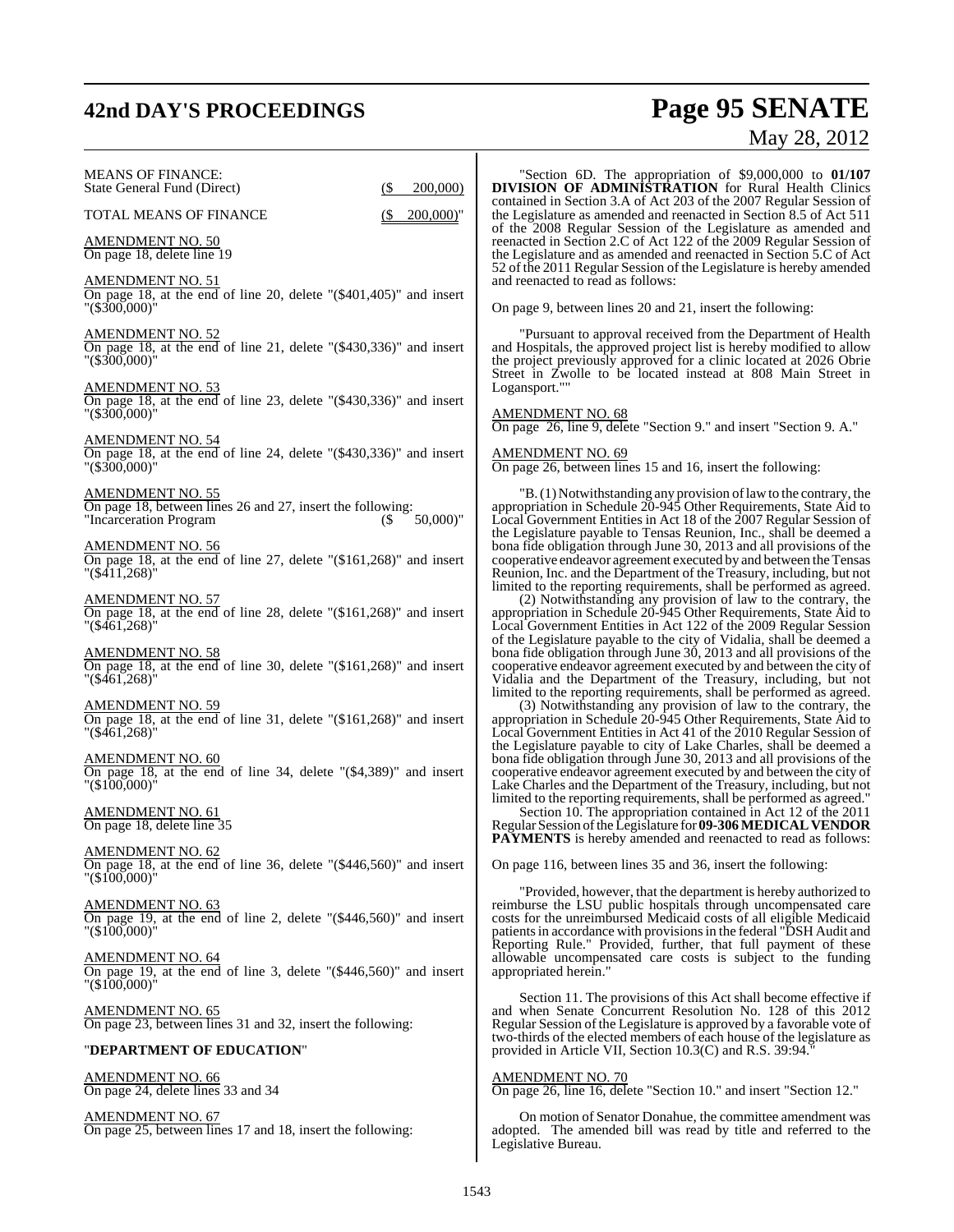# **Page 96 SENATE 42nd DAY'S PROCEEDINGS**

# May 28, 2012

# **HOUSE BILL NO. 1091—**

BY REPRESENTATIVE FANNIN AN ACT

To provide with respect to the Revenue Sharing Fund and the allocation and distribution thereof for Fiscal Year 2012-2013; and to provide for related matters.

Reported favorably by the Committee on Finance. The bill was read by title and referred to the Legislative Bureau.

# **Rules Suspended**

Senator Riser asked for and obtained a suspension of the rules to recall House Bill No. 822 from the Committee on Revenue and Fiscal Affairs.

# **HOUSE BILL NO. 822—** BY REPRESENTATIVE FANNIN

AN ACT

To amend and reenact R.S. 22:842, relative to special treasury funds; to provide for deposits into the Louisiana Medical Assistance Trust Fund; to provide for the transfer, dedication, use, and appropriations as specified of certain treasury funds; to provide for the deposit of certain fundsinto the state treasury; to provide for effective dates; and to provide for related matters.

The bill was read by title and referred to the Legislative Bureau.

# **Privilege Report of the Committee on Senate and Governmental Affairs**

# **ENROLLMENTS**

Senator Amedee, Chairman on behalf of the Committee on Senate and Governmental Affairs, submitted the following report:

## May 25, 2012

To the President and Members of the Senate:

I am directed by your Committee on Senate and Governmental Affairs to submit the following report:

The following Senate Resolutions have been properly enrolled:

### **SENATE RESOLUTION NO. 110—** BY SENATOR MORRELL

A RESOLUTION

To establish and provide for the Behavior Analysts Licensure and Regulation Study Commission to study the licensure and regulation of behavior analysts and to report on the baseline framework for such licensure and regulation on or before December 31, 2012.

### **SENATE RESOLUTION NO. 123—** BY SENATOR LONG

A RESOLUTION

To commend and congratulate Mayor Wayne McCullen of Natchitoches upon his retirement.

# **SENATE RESOLUTION NO. 124—** BY SENATOR WALSWORTH

A RESOLUTION

To commend Dr. Gary Stringer on his retirement as head of the University of Louisiana at Monroe Atmospheric Science, Earth Science and Physics Department after a lengthy and highly successful career in geology.

### **SENATE RESOLUTION NO. 125—** BY SENATOR APPEL

A RESOLUTION

To urge and request the University of New Orleans and the Board of Supervisors for the University of Louisiana System to develop

a new degree program in International Business and a new degree program in Transportation/Port Management and Logistics to be offered at the university.

### **SENATE RESOLUTION NO. 126—** BY SENATOR JOHNS

A RESOLUTION

To express the sincere and heartfelt condolences of the Senate of the Legislature of Louisiana upon the death of John Emmett Boagni Jr.

# **SENATE RESOLUTION NO. 127—** BY SENATOR JOHNS

A RESOLUTION

To commend Louis Bonnette for forty-six years of dedicated service to McNeese State University on the occasion of his retirement.

## **SENATE RESOLUTION NO. 128—**

BY SENATOR WALSWORTH A RESOLUTION

To commend Dr. Prem Menon for his contributions and achievements in medicine.

# **SENATE RESOLUTION NO. 132—**

BY SENATOR JOHN SMITH A RESOLUTION

To commend the Leesville High School Lady Cats for reaching the Class 4A state softball championship game.

### **SENATE RESOLUTION NO. 53—** BY SENATORS ADLEY AND PEACOCK

A RESOLUTION

To commend Moonbot Studios in Shreveport upon winning the Oscar for Best Animated Short Film for The Fantastic Flying Books of Mr. Morris Lessmore at the Eighty-Fourth Annual Academy Awards on February 26, 2012.

**SENATE RESOLUTION NO. 89—** BY SENATOR PETERSON

# A RESOLUTION

To commend Loyola University, New Orleans for the contribution that it makes each day to the state of Louisiana by preparing young professionals to strongly compete in the legal, academic and business environments.

### **SENATE RESOLUTION NO. 90—** BY SENATOR PETERSON

A RESOLUTION

To commend Xavier University for the contribution that it makes daily to the state of Louisiana especially in the areas of biological sciences, life sciences, and the physical sciences.

### **SENATE RESOLUTION NO. 129—** BY SENATOR BROOME

A RESOLUTION

To recognize Tuesday, May 22, 2012, as YMCA Day in Louisiana.

### **SENATE RESOLUTION NO. 130—** BY SENATOR PERRY

A RESOLUTION

To commend Gerald P. Breaux for more than thirty years of service with the Lafayette Convention and Visitors Commission and to congratulate him upon the occasion of his retirement.

# **SENATE RESOLUTION NO. 131—**

BY SENATOR CORTEZ A RESOLUTION

To recognize May 2012 as Amyotrophic Lateral Sclerosis Awareness Month.

### **SENATE RESOLUTION NO. 133—** BY SENATOR ALLAIN

A RESOLUTION

To designate May 31, 2012, as St. Jude Children's Hospital Day at the Louisiana Senate.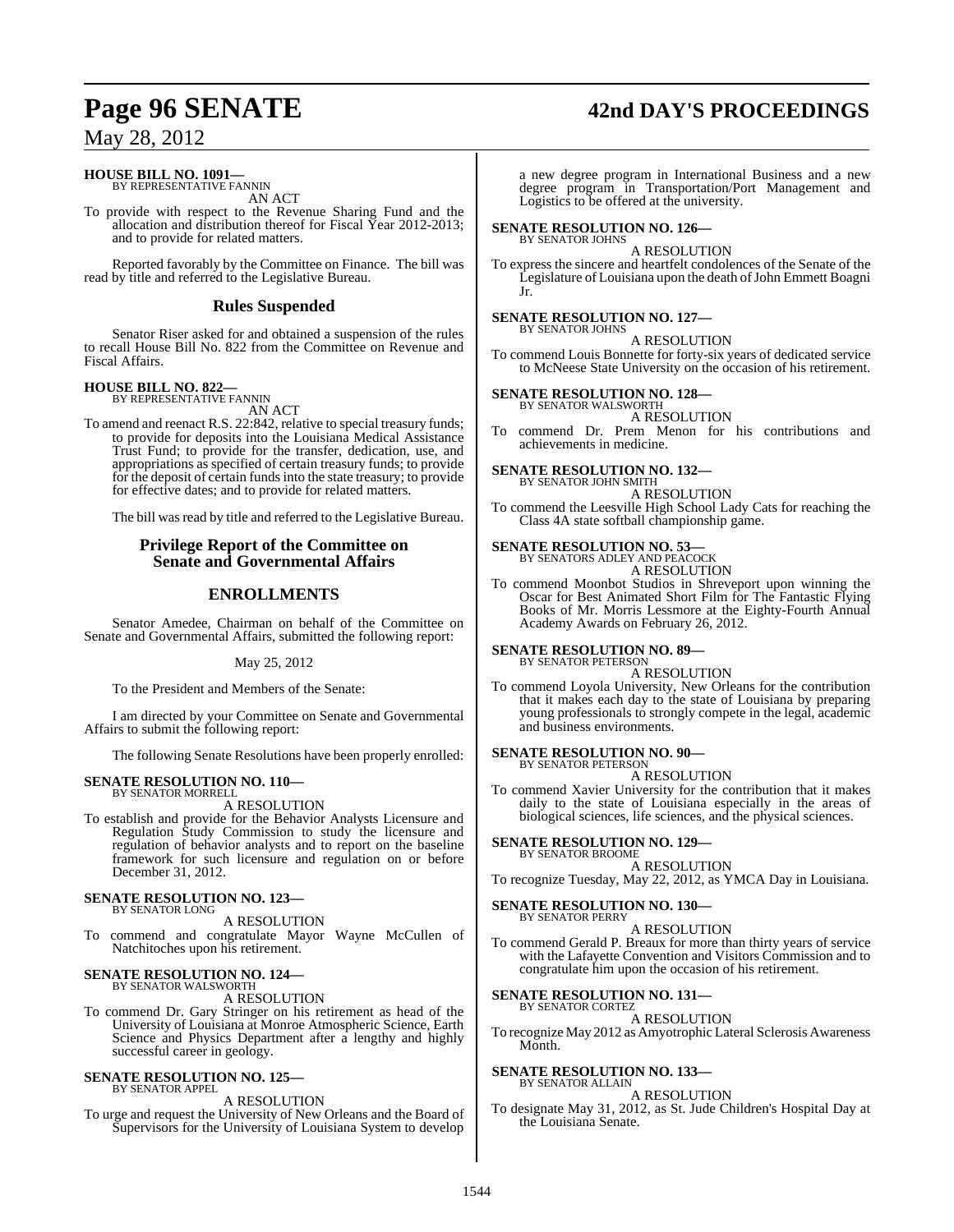# **42nd DAY'S PROCEEDINGS Page 97 SENATE**

### **SENATE RESOLUTION NO. 134—** BY SENATOR RISER

A RESOLUTION

To urge and request officials in Louisiana to partner with prescribers, pharmacists, school-based organizations, and the manufacturers of branded and generic prescription medications to evaluate existing efforts at deterring prescription drug abuse, determine the effectiveness of current efforts and make recommendations to the state on best practices for combating abuse while ensuring that accessis not restricted for those individuals who are in need of prescription medications.

# **SENATE RESOLUTION NO. 135—**

BY SENATOR CROWE A RESOLUTION

To recognize the third Sunday in January, as Pro-Life Day at the Louisiana State Capitol.

### **SENATE RESOLUTION NO. 136—** BY SENATOR CROWE

A RESOLUTION To recognize the first Thursday in May of each year as the State Day of Prayer at the Louisiana State Capitol.

# **SENATE RESOLUTION NO. 137—** BY SENATOR JOHN SMITH

A RESOLUTION

To commend the players, coaches, managerial personnel, and statistician of the Hornbeck High School Hornets Boys Baseball Team upon its excellence during the 2012 season that culminated in winning the Class B State High School Baseball Championship.

### **SENATE RESOLUTION NO. 138—** BY SENATOR JOHN SMITH

A RESOLUTION

To commend and congratulate the players and coaches of the Anacoco High School Lady Indians on winning the Class B Girls High School State Softball Championship.

### **SENATE RESOLUTION NO. 120—** BY SENATOR APPEL

A RESOLUTION

To urge and request the Board of Regents to develop a strategy to attract more students to, and graduate more students from, the state's colleges and universities in the fields of Science, Technology, Engineering, and Math (STEM).

### **SENATE RESOLUTION NO. 139—** BY SENATOR PERRY

A RESOLUTION

To commend Charles Robichaux on his years of service as principal at Meaux Elementary School in Vermilion Parish and to recognize him on the occasion of his retirement.

### **SENATE RESOLUTION NO. 140—** BY SENATOR PERRY

A RESOLUTION

To commend Benny Dronet for forty-three years of teaching and forty-one years of coaching at Delcambre High School and to congratulate him upon the occasion of his retirement.

# **SENATE RESOLUTION NO. 141—** BY SENATOR JOHN SMITH

A RESOLUTION

To commend Angela Ortiz, a student at Anacoco High School in Vernon Parish, upon the occasion of her signing a national letter ofintent committing her to play basketball at Louisiana College, beginning in the fall.

# **SENATE RESOLUTION NO. 145—** BY SENATORS PEACOCK, ADLEY AND TARVER

A RESOLUTION

To endorse the Louisiana State University Shreveport Commitment Plan, as adopted by the Board of Supervisors of Louisiana State University and Agricultural and Mechanical College to enhance programs to meet higher education needs in the region; to

# May 28, 2012

establish the Louisiana State University Shreveport Commitment Plan Implementation Group to monitor the implementation of the plan; and to require the Board of Supervisors of Louisiana State University and Agricultural and Mechanical College to provide a written report semiannually for the next five academic years on the progress of implementing the plan.

> Respectfully submitted, "JODY" AMEDEE Chairman

The foregoing Senate Resolutions were signed by the President of the Senate and presented to the Secretary of State by the Secretary on May 25, 2012.

# **Message to the Governor**

# **SIGNED SENATE BILLS**

### May 25, 2012

To the Honorable Governor of the State of Louisiana:

The President of the Senate and the Speaker of the House of Representatives have signed the following Senate Bills:

# **SENATE BILL NO. 317—** BY SENATOR MARTINY

AN ACT To amend and reenact R.S. 15:574.4(B) and to enact R.S. 15:574.4(D), relative to juvenile parole eligibility; to provide for parole eligibility for juveniles sentenced to life imprisonment for certain offenses; to provide for exceptions; to provide for conditions; and to provide for related matters.

# **SENATE BILL NO. 456—** BY SENATORS AMEDEE AND BROWN

AN ACT

To enact R.S. 15:1098.8, relative to juvenile detention centers; to provide for the creation of a multi-jurisdictional board of commissioners to support the operation of a juvenile detention facility; to provide the purpose and boundaries of the district; to provide for the governance of the district; to provide for the duties and powers of the district; to provide for special costs; and to provide for related matters.

# **SENATE BILL NO. 468—** BY SENATOR ALLAIN

AN ACT

To amend and reenact R.S. 56:325.2(A), (B), and (C), relative to saltwater recreational fish; to provide requirements of possession; to provide exceptions for possession; to provide terms and conditions; and to provide for related matters.

**SENATE BILL NO. 242—** BY SENATOR MURRAY

AN ACT

To amend and reenact R.S. 22:822(A)(2) and to repeal R.S. 13:2500.3, relative to criminal bail bond annual license fees; to provide relative to certain fee amounts; to repeal certain provisions relative to the bail bond fee for Municipal Court and Traffic Court of New Orleans cases; and to provide for related matters.

**SENATE BILL NO. 394—** BY SENATOR GARY SMITH

AN ACT

To amend and reenact the heading of R.S. 22:2005 and R.S.  $22:2008(B), 2009(E)(3), 2028(D)(3),$  and  $2036(A)$  and to enact R.S. 22:2005.1 and 2043.1, relative to rehabilitation and liquidation of insurers; to comply with the federal Dodd-Frank Act; to provide for notice by mail when the receiver allows or disallows a claim; to provide for actions by and against a receiver; and to provide for related matters.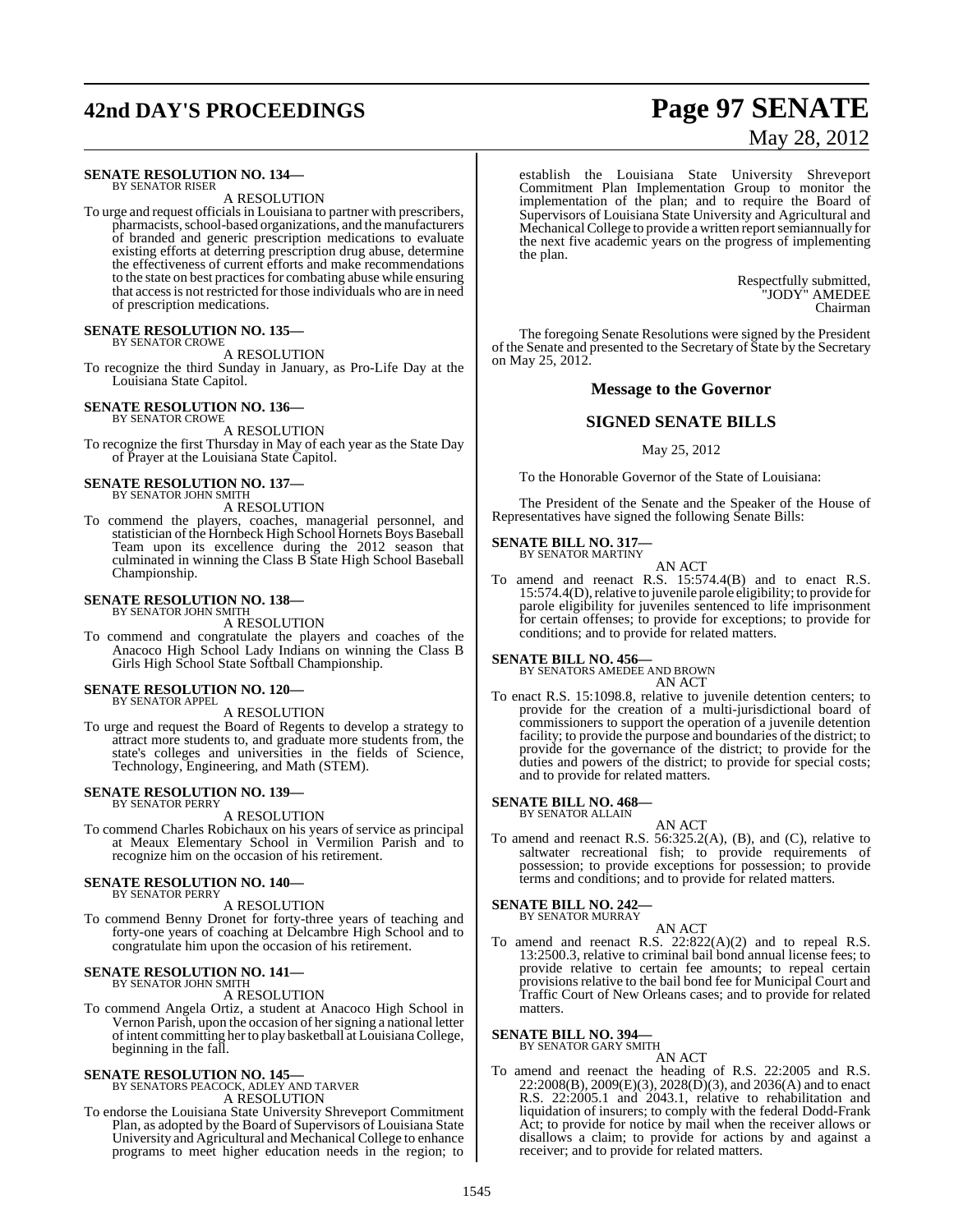# May 28, 2012

### **SENATE BILL NO. 495—** BY SENATOR LONG

AN ACT

To amend and reenact R.S. 36:359(K) and (L) and 802.18, and R.S. 38:3076(A)(24), 3087.136(4), 3087.266(A)(1), Chapter 13 A-1 ofTitle 38 (Heading), 3097.2(3), 3097.4(A), (D)(4),(5), and (6), and 3097.7, and to enact R.S. 38:3097.4(D)(7), relative to the Ground Water Resources Commission; to change the name of the Ground Water Resources Commission; to provide for additional members to the commission; to provide for the powers and duties of the commission; to change the name of the Ground Water Management Advisory Task Force; to add members; to provide for the study of the surface waters of the state; and to provide for related matters.

### **SENATE BILL NO. 39—** BY SENATOR ALARIO

AN ACT

To enact R.S. 11:411(11), relative to the Louisiana State Employees' Retirement System; to provide for system membership; to provide for an effective date; and to provide for related matters.

### **SENATE BILL NO. 138—** BY SENATOR ALLAIN

AN ACT

To amend and reenact R.S. 32:387.7(B), relative to special permits; to provide relative to special permits for vehicles hauling sugarcane; and to provide for related matters.

### **SENATE BILL NO. 488—** BY SENATOR PERRY

AN ACT

To amend and reenact R.S.  $32:414(A)(1)(c)(ii)$ , relative to denial of driving privileges; to provide with respect to eligibility for a restricted license by persons convicted of certain crimes involving operating a vehicle while intoxicated; and to provide for related matters.

### **SENATE BILL NO. 757— (Substitute of Senate Bill No. 388 by Senator Martiny)**

BY SENATOR MARTINY AN ACT

To enact R.S. 51:705(C)(1)(p), relative to securities; to provide relative to the registration of securities subject to certain laws or practices; to provide certain terms, conditions, procedures, and requirements; and to provide for related matters.

and they are hereby presented for executive approval.

Respectfully submitted, GLENN A. KOEPP Secretary of the Senate

The foregoing Senate Bills were presented to the Governor on May 25, 2012.

# **Message to the Secretary of State**

# **SIGNED SENATE CONCURRENT RESOLUTIONS**

## May 25, 2012

To the Honorable Secretary of State:

The President of the Senate and the Speaker of the House of Representatives have signed the following Senate Concurrent Resolutions:

### **SENATE CONCURRENT RESOLUTION NO. 121—** BY SENATOR CORTEZ A CONCURRENT RESOLUTION

To express the sincere condolences of the Legislature of Louisiana upon the death of George Norris Hebert.

# **Page 98 SENATE 42nd DAY'S PROCEEDINGS**

### **SENATE CONCURRENT RESOLUTION NO. 41—**

BY SENATORS MORRISH AND MURRAY AND REPRESENTATIVES<br>ARNOLD, BADON, BILLIOT, WESLEY BISHOP, BROSSETT, BROWN,<br>COX, DOVE, GAROFALO, GISCLAIR, HARRISON, HENSGENS,<br>HOWARD, KATRINA JACKSON, KLECKLEY, LEGER, LIGI, MILLER,<br>ORTEGO,

A CONCURRENT RESOLUTION

To approve the annual integrated coastal protection plan for Fiscal Year 2012-2013, as adopted by the Coastal Protection and Restoration Authority.

# **SENATE CONCURRENT RESOLUTION NO. 9—** BY SENATOR DORSEY-COLOMB A CONCURRENT RESOLUTION

To urge and request the Department of Transportation and Development to study widening and lengthening the on-ramp to Interstate 110 from which traffic traveling from the state capitol enters Interstate 110 north in Baton Rouge.

### **SENATE CONCURRENT RESOLUTION NO. 53—** BY SENATOR CLAITOR A CONCURRENT RESOLUTION

To urge and request the Louisiana State Law Institute to study legal issues surrounding groundwater and surface water law and report its recommendation to the legislature on or before March 1, 2013.

# **SENATE CONCURRENT RESOLUTION NO. 60—** BY SENATOR PERRY AND REPRESENTATIVE HENSGENS A CONCURRENT RESOLUTION

To urge and request the State Board of Elementary and Secondary Education and the state Department of Education to develop and implement a comprehensive curriculum for a high school communications course that will prepare students to communicate effectively, both orally and in writing.

# **SENATE CONCURRENT RESOLUTION NO. 62—** BY SENATORS MURRAY AND THOMPSON A CONCURRENT RESOLUTION

To request that the commissioner of administration determine that the "best use and disposition" of the former site of the state insurance building near the state capitol is to transfer the property to the control of the legislature for the use of the legislative auditor and the legislature, and to implement the transfer.

## **SENATE CONCURRENT RESOLUTION NO. 70—**

BY SENATOR BROWN AND REPRESENTATIVES BERTHELOT, LAMBERT, PRICE AND SCHEXNAYDER A CONCURRENT RESOLUTION

To urge and request the Department of Transportation and Development to study the feasibility and costs of the four lane widening of LA 73 between LA 30 and Interstate 10 and the four lane widening of LA 30 between Interstate 10 and LA 44, all in Ascension Parish.

# **SENATE CONCURRENT RESOLUTION NO. 120—** BY SENATOR HEITMEIER AND REPRESENTATIVE SIMON A CONCURRENT RESOLUTION

To commend Jodi Wilson upon her thirty-three years of outstanding service and dedication to the citizens of the state of Louisiana and to congratulate her on the occasion of her retirement from the Department of Health and Hospitals.

# **SENATE CONCURRENT RESOLUTION NO. 17—** BY SENATOR DORSEY-COLOMB A CONCURRENT RESOLUTION

To urge and request the Board of Regents and the Board of Supervisors of Community and Technical Colleges to study the feasibility of merging Capital Area Technical College and Baton Rouge Community College in order to more adequately address the educational needs of students and the economic and workforce development needs of the greater Baton Rouge area.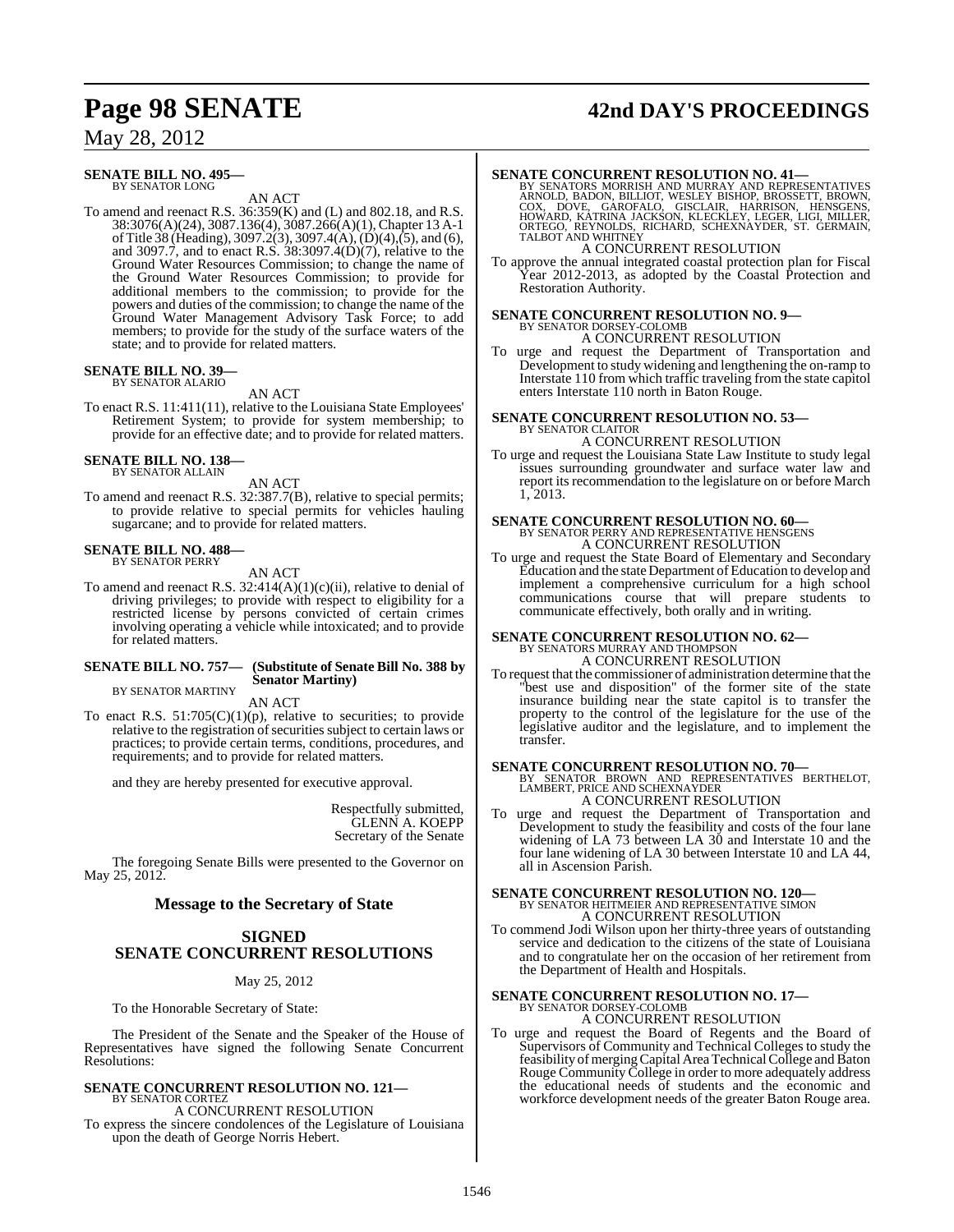# **42nd DAY'S PROCEEDINGS Page 99 SENATE**

# May 28, 2012

# **SENATE CONCURRENT RESOLUTION NO. 45—**

BY SENATOR KOSTELKA A CONCURRENT RESOLUTION

To urge and request the Louisiana State Law Institute to study and make recommendations relative to a potential conflict between provisions of law regarding the notice that must be provided to a criminal defendant asto hisright to waive trial by jury, and the defendant's right to waive formal arraignment.

## **SENATE CONCURRENT RESOLUTION NO. 123—** BY SENATOR WHITE

A CONCURRENT RESOLUTION To commemorate the two hundredth anniversary of the War of 1812 and "The Star Spangled Banner".

**SENATE CONCURRENT RESOLUTION NO. 46—**<br>BY SENATORS MORRISH, BROWN, BUFFINGTON, HEITMEIER,<br>MURRAY AND GARY SMITH AND REPRESENTATIVES ARNOLD,<br>BADON, WESLEY BISHOP, BROSSETT, DOVE AND LEGER A CONCURRENT RESOLUTION

To approve the comprehensive master plan for integrated coastal protection projects, as adopted by the Coastal Protection and Restoration Authority.

SENATE CONCURRENT RESOLUTION NO. 31—<br>BY SENATORS CROWE, DONAHUE AND NEVERS AND<br>REPRESENTATIVES ARNOLD, BURFORD, HENRY BURNS, TIMBURNS,<br>GAROFALO, GISCLAIR, GUILLORY, HARRIS, HOFFMANN, HOLLIS,<br>HUNTER, KLECKLEY, LIGI, LORUSSO A CONCURRENT RESOLUTION

To memorialize the Congress of the United States to urge the United States Army Corps of Engineers, New Orleans District, to follow the recommendations of the Louisiana Department of Natural Resources, office of coastal management, as to the implementation of fair and reasonable regulations on wetland habitat assessment and compensation for wetland impacts.

**SENATE CONCURRENT RESOLUTION NO. 49—**<br>BY SENATORS BROOME, BUFFINGTON AND PETERSON AND<br>REPRESENTATIVES BARROW, HODGES, KATRINA JACKSON,<br>MORENO, NORTON, SMITH, ST. GERMAIN, THIERRY AND WHITNEY<br>A CONCURRENT RESOLUTION

To recognize the need to devise strategies, with a strong emphasis on recognizing the warning signs of a cardiovascular event, that encompasses socioeconomic factors, cultural barriers, and lifestyle choices, for women at highest risk, to decrease the incidence of women dying of heart disease and stroke.

### **SENATE CONCURRENT RESOLUTION NO. 124—** BY SENATOR CLAITOR

# A CONCURRENT RESOLUTION

To urge and request the State Board of Elementary and Secondary Education to study and determine the most equitable funding methodology to appropriately address the individual needs of children with special needs within the Minimum Foundation Program formula and to incorporate such methodology into the formula as expeditiously as possible.

# **SENATE CONCURRENT RESOLUTION NO. 116—** BY SENATOR ERDEY

A CONCURRENT RESOLUTION

To urge and request that the Department of Transportation and Development study LA 37, between its intersection with Sullivan Road and its intersection with LA 409 (Liberty Road) in East Baton Rouge Parish, to improve its safety to the traveling public.

### **SENATE CONCURRENT RESOLUTION NO. 122—** BY SENATOR MILLS

# A CONCURRENT RESOLUTION

To urge and request the State Board of Elementary and Secondary Education to make recommendations relative to the consideration of family involvement or use of family involvement data in measuring school performance and educator effectiveness.

### **SENATE CONCURRENT RESOLUTION NO. 115—** BY SENATOR CROWE

A CONCURRENT RESOLUTION

To commend Jerrie LeDoux for her ten years of outstanding service to the Louisiana TeenPact Leadership School.

**SENATE CONCURRENT RESOLUTION NO. 117—**<br>BY SENATORS LONG, ADLEY, ALARIO, ALLAIN, AMEDEE, APPEL, BROOME, BROWE, DORSERY, CLAITOR, CORTEZ,<br>CROWE, DONAHUE, DORSEY-COLOMB, ERDEY, GALLOT, GUILLORY,<br>HEITMEIER, JOHNS, KOSTELKA, L A CONCURRENT RESOLUTION

To express the sincere condolences of the Legislature of Louisiana upon the passing of Donald Long, a gentleman and Christian family man, and to commemorate a life well spent in service to his fellow man.

### **SENATE CONCURRENT RESOLUTION NO. 118—** BY SENATOR BROOME A CONCURRENT RESOLUTION

To commend Lucy S. McGough, a professor of law at LSU's Paul M. Hebert Law Center, upon her many outstanding career accomplishments and contributionsin the realmofChildren and Family Law.

### **SENATE CONCURRENT RESOLUTION NO. 95—**

BY SENATORS CROWE, DONAHUE AND NEVERS AND REPRESENTATIVES CROMER AND PEARSON A CONCURRENT RESOLUTION

To express the sincere condolences of the Legislature of Louisiana upon the death of Cecelia Louise Minnick Drennan, a successful real estate agent and civic volunteer in Slidell.

> Respectfully submitted, GLENN A. KOEPP Secretary of the Senate

The foregoing Senate Concurrent Resolutions were presented to the Secretary of State by the Secretary of the Senate on May 25, 2012.

# **Privilege Report of the Committee on Senate and Governmental Affairs**

# **ENROLLMENTS**

Senator Amedee, Chairman on behalf of the Committee on Senate and Governmental Affairs, submitted the following report:

## May 28, 2012

To the President and Members of the Senate:

I am directed by your Committee on Senate and Governmental Affairs to submit the following report:

The following Senate Bills have been properly enrolled:

**SENATE BILL NO. 82—** BY SENATOR BUFFINGTON AND REPRESENTATIVE HUNTER A JOINT RESOLUTION

Proposing to add Article VII, Section 10(F)(4)(g) of the Constitution of Louisiana, relative to the expenditure of state funds; to prohibit the limited redirection and transfer of funds from the Medicaid Trust Fund for the Elderly in certain circumstances; and to specify an election for submission of the proposition to electors; and provide a ballot proposition.

### **SENATE BILL NO. 122—** BY SENATOR WHITE

AN ACT

To amend and reenact R.S. 15:541(2)(k) and (25)(f), relative to the registration of sex offenders; to provide relative to certain definitions; and to provide for related matters.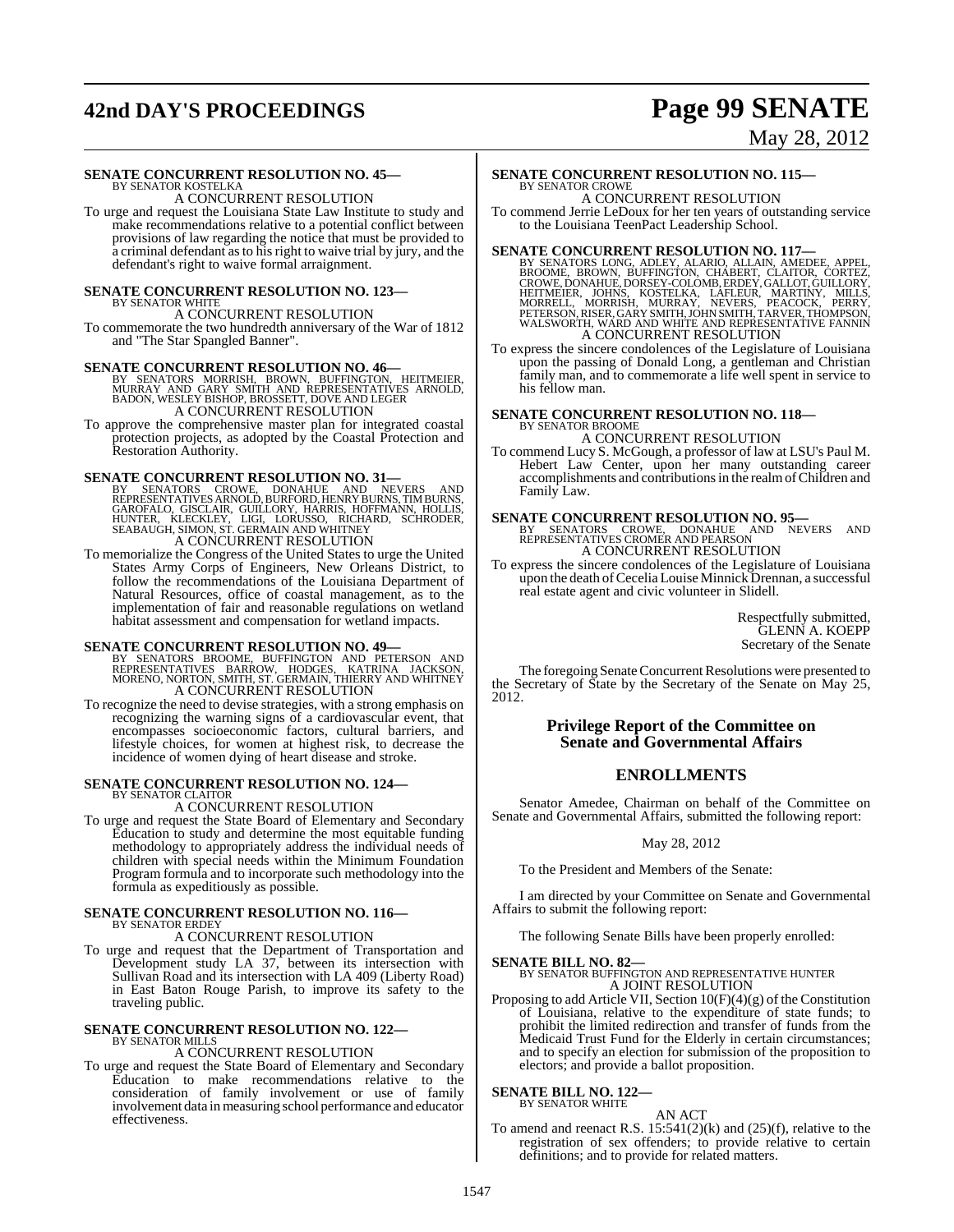# **Page 100 SENATE 42nd DAY'S PROCEEDINGS**

May 28, 2012

# **SENATE BILL NO. 199—**

BY SENATORS KOSTELKA, GUILLORY AND WHITE AN ACT

To enact R.S. 14:70.8, relative to crimesinvolving theft and fraud; to create the crime of illegal transmission of monetary funds; to provide for definitions; to provide for penalties; and to provide for related matters.

### **SENATE BILL NO. 219—** BY SENATOR JOHNS

AN ACT

To authorize McNeese State University to transfer certain state property to the Chennault International Airport Authority; to provide for the property description; to provide for reservation of mineral rights; to provide terms and conditions; and to provide for related matters.

# **SENATE BILL NO. 304—**

BY SENATORS PETERSON, ALARIO, BROOME, BROWN, BUFFINGTON,<br>DORSEY-COLOMB, GUILLORY, LONG, MILLS, MORRELL, MORRISH,<br>MURRAY, NEVERS, PERRY, RISER, GARY SMITH, JOHN SMITH,<br>TARVER, THOMPSON AND WALSWORTH AN ACT

To enact R.S. 49:149.30, relative to the names of state buildings; to name the new University Medical Center/Louisiana State University Hospital in New Orleans the "Reverend Avery C. Alexander Academic Research Hospital"; and to provide for related matters.

### **SENATE BILL NO. 421—** BY SENATOR DONAHUE

AN ACT

To amend and reenact the introductory paragraph of R.S.  $22:347(A)(4)(a)$  and the introductory paragraph of R.S.  $48:756(A)(1)$ , relative to population estimates used in certain fund distributions; to provide for an entity under the latest federal-state cooperative programfor local population estimates; to provide for an effective date; and to provide for related matters.

# **SENATE BILL NO. 68—** BY SENATOR KOSTELKA

AN ACT

To amend and reenact Code of Criminal Procedure Article 895.5(D), relative to restitution recovery divisions established by district attorneys; to authorize a district attorney to assess a collection fee on funds due when the amount payable to the state or to a crime victim has not been satisfied; and to provide for related matters.

### **SENATE BILL NO. 107—** BY SENATOR MURRAY

## AN ACT

To amend and reenactR.S. 18:107(A) and (D), 109, 463(A)(1)(a) and 551(D), relative to the Louisiana Election Code; to provide for consistency of presentation of political party affiliations on voter identification cards, notices of candidacy, voter registration cards and precinct registers; to provide for an effective date; and to provide for related matters.

# **SENATE BILL NO. 176—** BY SENATOR BUFFINGTON AND REPRESENTATIVE HUNTER AN ACT

To enact R.S. 40:1299.41(L), relative to medical malpractice; to provide for definitions and general applications; to provide relative to certain acts or omissions regarding declarations or orders related to life-sustaining procedures; to provide for prospective application; to provide for an effective date; and to provide for related matters.

### **SENATE BILL NO. 306—** BY SENATOR WHITE

AN ACT

To amend and reenact R.S. 14:98(F)(2), relative to driving offenses; to provide with respect to the crime of operating a vehicle while intoxicated; to provide with respect to the ten-year cleansing period for purposes of determining when a person has a prior offense; and to provide for related matters.

# **SENATE BILL NO. 376—** BY SENATOR GARY SMITH

AN ACT

To amend and reenact R.S.  $32:1525(A)(1)$  and (3), relative to motor carrier violations; to provide for notice of a violation of provisions regarding the transportation of hazardous waste; and to provide for related matters.

# **SENATE BILL NO. 427—** BY SENATOR KOSTELKA

AN ACT To amend and reenact R.S. 15:1404(A) and the introductory paragraph of (B) and to enact R.S. 15:1404(B)(9) through (13), relative to criminal gang activity; to provide for the definition of "pattern of criminal gang activity"; and to provide for related matters.

# **SENATE BILL NO. 224—**

AMEDEE AND THOMPSON AND REPRESENTATIVE PUGH AN ACT

### To enact R.S. 32:410(A)(6), relative to the form and information on a driver's license; to provide an option to include certain special endorsement codes on a driver's license; to authorize endorsement codes for a lifetime hunting license, a lifetime sports fishing license, a combination lifetime hunting and sports fishing license, a firearm and hunter education certificate, and

a boating safety education certificate; and to provide for related

# **SENATE BILL NO. 263—**

matters.

BY SENATOR MARTINY AND REPRESENTATIVE HUNTER AN ACT

To amend and reenact R.S. 9:3424(B), R.S. 13:3471(1)(c), R.S. 22:177(B), 335, and 442(B), and R.S. 45:200.8(B), relative to service of process; to provide for the manner in which the secretary of state effects service of process; to allow the secretary of state to obtain service of process by certified mail, and to remove the requirement that return receipt be requested; to provide for the secretary of state's service of process on a foreign corporation or foreign limited liability company; to provide for the secretary of state's service of process on an insurer's attorney-in-fact, on a foreign insurer and on an unauthorized insurer; to provide for the secretary of state's service of process on the owner of a public carrier vehicle; and to provide for related matters.

# **SENATE BILL NO. 285—** BY SENATOR ADLEY

AN ACT

To enact R.S. 22:835(F) and 835.1, relative to the dedication of a portion of the fire marshal tax receipts; to provide for the dedication of a portion of such receipts for fire protection at Camp Minden; to create theCamp Minden Fire Protection Fund as a special fund in the state treasury; to provide for the use of monies in the fund; to provide for an effective date; and to provide for related matters.

### **SENATE BILL NO. 345—** BY SENATOR MORRISH

AN ACT

To amend and reenact R.S. 22:1155, relative to the denial of dental benefit claims; to require certain information to be included in such denials or any written communications related thereto; and to provide for related matters.

# **SENATE BILL NO. 354—** BY SENATOR AMEDEE

AN ACT

To amend and reenact R.S. 49:968(B), relative to the Administrative Procedure Act; provides for electronic reporting of rules to oversight committees; and to provide for related matters.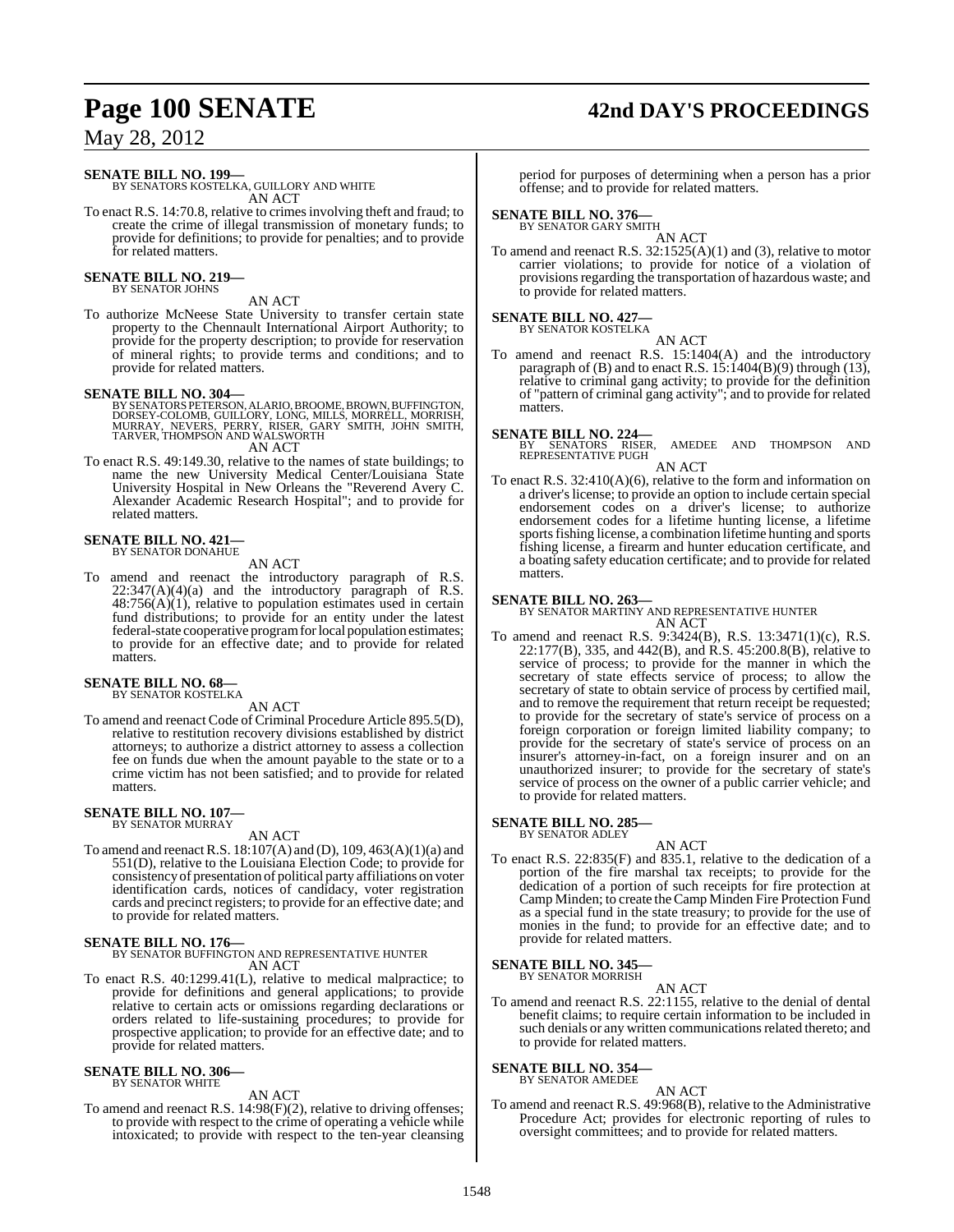# **42nd DAY'S PROCEEDINGS Page 101 SENATE**

# May 28, 2012

**SENATE BILL NO. 378—**<br>BY SENATOR MILLS AND REPRESENTATIVES ARNOLD, WESLEY<br>BISHOP, BROSSETT, BROWN, BURRELL, NANCY LANDRY, LEBAS,<br>LEGER, NORTON, ORTEGO AND PIERRE AN ACT

To enact R.S. 37:1218.1, relative to immunizations; to provide for the administration of certain immunizations in primary care health professional shortage areas; to provide for the requirements of pharmacists administering the immunization; and to provide for related matters.

### **SENATE BILL NO. 370—** BY SENATOR CROWE

AN ACT

To amend and reenact R.S. 56:105(A), relative to wild birds and wild quadrupeds; to provide for special permits and licenses; to provide for special permits and licenses for the entertainment industry to take and possess certain wildlife; and to provide for related matters.

### **SENATE BILL NO. 429—** BY SENATOR NEVERS

AN ACT

To amend and reenact Code of Civil Procedure Article 970(A), relative to motions for judgment on offer of judgment; to provide relative to time periods; to provide for certain terms, conditions and procedures; and to provide for related matters.

# **SENATE BILL NO. 489—** BY SENATOR PERRY

AN ACT

To amend and reenact the introductory paragraph of R.S. 32:668(A), relative to hearing procedures following revocation or denial of drivers' licenses; to provide relative to testimony of law enforcement officers; and to provide for related matters.

**SENATE BILL NO. 596—** BY SENATOR KOSTELKA AND REPRESENTATIVES BARROW, COX, DIXON, HOFFMANN, HUNTER, KATRINA JACKSON, NANCY LANDRY AND PIERRE

AN ACT

To enact Code of Evidence Article 519, relative to testimonial privileges for judges in civil and criminal cases; to prohibit the issuance of a subpoena requiring a judge to testify in a civil, criminal, or juvenile proceeding without a hearing to determine privilege; to provide for specific requirements regarding the information being sought through the judge's testimony; to provide for a waiver for failure of a judge to timely object to a subpoena; to extend privilege to any judge or commissioner provided for in the constitution of Louisiana; and to provide for related matters.

### **SENATE BILL NO. 634—** BY SENATOR MORRISH

AN ACT

To amend and reenact R.S. 32:707(I)(1)(f) and R.S. 45:164(A), 178, and 200.3, and to enact R.S. 32:707(N) and R.S. 47:469.1, relative to vehicles; to prohibit operation of vehicles issued a reconstructed title as a motor carrier of passengers or as a public carrier vehicle; and to provide for related matters.

### **SENATE BILL NO. 531—** BY SENATOR PEACOCK

AN ACT

To amend and reenact R.S.  $56:39(A)$  and to enact R.S.  $14:63(G)(5)$ , relative to criminal trespass; to provide relative to penalties for criminal trespass; to provide for forfeiture of and payment for the killing of wildlife in the course of a criminal trespass; and to provide for related matters.

# **SENATE BILL NO. 538—** BY SENATOR WHITE

### AN ACT

To amend and reenact R.S. 40:1730.42 and 1730.45(A) and (B), relative to the state fire marshal; to provide for definitions; to provide for enforcement and rules; and to provide for related matters.

# **SENATE BILL NO. 549—**

BY SENATOR MILLS

AN ACT To amend and reenact R.S. 47:302.27, relative to disposition of certain collections in St. Martin Parish; to provide for appropriationsfromthe St. Martin Parish Enterprise Fund to the St. Martin Parish government; and to provide for related matters.

**SENATE BILL NO. 652—** BY SENATOR CLAITOR

AN ACT

To amend and reenact R.S. 47:9010(A)(7), relative to the Louisiana Lottery Corporation; to provide for the content of the annual budget report submitted to the Joint Legislative Committee on the Budget; to provide for the reporting of certain personnel information; to provide for an effective date; and to provide for related matters.

**SENATE BILL NO. 661—** BY SENATOR JOHNS

AN ACT

To authorize the Chennault International Airport Authority to transfer certain property to the governing authority of the city of Lake Charles; to provide for the property description; to provide for reservation of mineral rights; to provide terms and conditions; and to provide for related matters.

# **SENATE BILL NO. 264—**

BY SENATOR MORRELL AN ACT

To amend and reenact R.S. 15:874(5), relative to the inmate compensation fund; provides relative to disbursements from the fund; and to provide for related matters.

**SENATE BILL NO. 75—**<br>BY SENATORS KOSTELKA, ALARIO, ALLAIN, AMEDEE, APPEL,<br>BROOME, BROWN, BUFFINGTON, CORTEZ, CROWE, DONAHUE,<br>DORSEY-COLOMB, ERDEY, HEITMEIER, JOHNS, LAFLEUR, LONG,<br>MILLS, MORRELL, MURRAY, NEVERS, PEACOCK, AN ACT

To amend and reenact R.S. 14:403.3(D) and to enact R.S. 14:403.3(E), 403.7 and 403.8, relative to offenses affecting law enforcement; to increase the penalty for communicating false information to law enforcement regarding a missing child under certain circumstances; to create the crimes of failure to report a missing child and failure to report the death of a child; to provide for definitions; to provide for penalties; and to provide for related matters.

# **SENATE BILL NO. 96—** BY SENATOR MORRELL

AN ACT

To amend and reenact R.S. 15:1228.6(6) and (7), relative to component systems of the Integrated Criminal Justice Information System (ICJIS) operated by the Department of Public Safety and Corrections; to change the name of certain component systems; and to provide for related matters.

# **SENATE BILL NO. 111—** BY SENATOR JOHNS

To amend and reenact R.S. 44:9(F) and (G), relative to the Public Records Law; relative to records of violations of municipal ordinances and of state statutes classified as a misdemeanor or felony; to provide the Louisiana Board of Pharmacy and the office of financial institutions with access to expunged records under certain circumstances; and to provide for related matters.

AN ACT

SENATE BILL NO. 121—<br>BY SENATORS KOSTELKA, GUILLORY, MILLS, PERRY, ALARIO, ALLAIN, APPEL, BROOME, BUFFINGTON, CORTEZ, CROWE, LONG,<br>MARTINY, MURRAY, NEVERS, PEACOCK, RISER, JOHN SMITH,<br>TARVER, THOMPSON, WALSWORTH AND WHITE<br>

To amend and reenact R.S. 14:35.3(G)(2) and to enact R.S. 14:37.7, To amend and reenact R.S.  $14:35.3(G)(2)$  and to enact R.S.  $14:37.7$ , relative to assault and battery affecting domestic household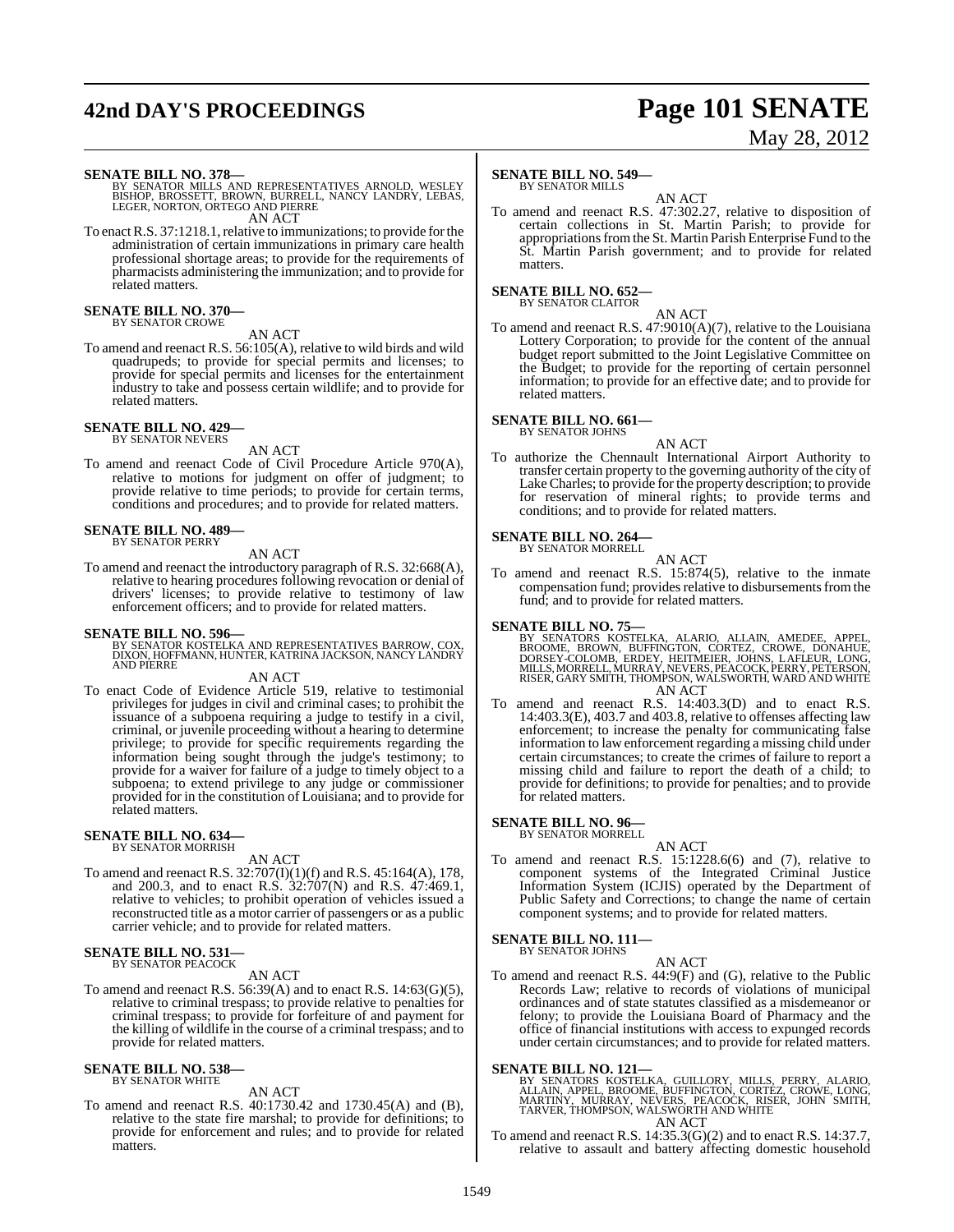# May 28, 2012

members; to create the crime of domestic abuse aggravated assault; to provide for enhancement of penalties when a minor under the age of thirteen is present during the commission of the crime; to provide relative to the cleansing period for prior domestic abuse battery convictions; to provide for definitions; to provide for penalties; and to provide for related matters.

# **SENATE BILL NO. 202—** BY SENATOR MORRISH

AN ACT

To amend and reenact R.S. 56:435.1.1(A), relative to oyster harvesting in Calcasieu Lake; to remove the time limitation on the issuance of special permits for oyster harvesting in Calcasieu Lake; to remove the limitations on the number of special permits issued; and to provide for related matters.

# **SENATE BILL NO. 213—** BY SENATOR BROWN

AN ACT

To amend and reenact R.S.  $44.9(F)$  and (G), relative to criminal arrest and disposition records; to authorize the Louisiana Department of Public Safety and Corrections to provide the Louisiana Department of Insurance access to criminal arrest and disposition records; to provide that the Louisiana Department of Insurance may use criminal arrest and disposition records which have been expunged; and to provide for related matters.

> Respectfully submitted, "JODY" AMEDEE Chairman

The foregoing Senate Bills were signed by the President of the Senate.

# **Privilege Report of the Committee on Senate and Governmental Affairs**

# **ENROLLMENTS**

Senator Amedee, Chairman on behalf of the Committee on Senate and Governmental Affairs, submitted the following report:

# May 28, 2012

To the President and Members of the Senate:

I am directed by your Committee on Senate and Governmental Affairs to submit the following report:

The following Senate Concurrent Resolutions have been properly enrolled:

**SENATE CONCURRENT RESOLUTION NO. 126—BY SENATORS LONG AND GALLOT AND REPRESENTATIVES**<br>BROWN, COX AND HOWARD A CONCURRENT RESOLUTION

To express the sincere condolences of the Legislature of Louisiana upon the death of Joe Sampite', former mayor of Natchitoches, to commend a life well spent in service to his community, and to note the proud legacy he leaves to the city of Natchitoches and the state of Louisiana.

# **SENATE CONCURRENT RESOLUTION NO. 127—**<br>BY SENATOR DORSEY-COLOMB<br>A CONCURRENT RESOLUTION

To expressthe sincere and heartfelt condolences of the Legislature of Louisiana upon the death of Dr. Wallace Hart Dunlap, to commend a life well spent in service to his community, and to note the proud legacy he leaves to the state of Louisiana.

> Respectfully submitted, "JODY" AMEDEE Chairman

# **Page 102 SENATE 42nd DAY'S PROCEEDINGS**

The foregoing Senate Concurrent Resolutions were signed by the President of the Senate.

# **Message from the House**

# **SIGNED HOUSE BILLS AND JOINT RESOLUTIONS**

May 24, 2012

To the Honorable President and Members of the Senate:

I am directed to inform your honorable body that the Speaker of the House of Representatives has signed the following House Bills and Joint Resolutions:

# **HOUSE BILL NO. 9—**

BY REPRESENTATIVES LIGI AND CHAMPAGNE A JOINT RESOLUTION

Proposing to add Article X, Section 29(G) of the Constitution of Louisiana, to provide relative to public retirement systems and persons in such systems; to provide for legislative authority with respect to the forfeiture of retirement benefits by persons who are convicted of certain felonies; to provide for submission of the proposed amendment to the electors; and to provide for related matters.

# **HOUSE BILL NO. 497—**

BY REPRESENTATIVE BARRAS AND SENATOR MILLS A JOINT RESOLUTION

Proposing to add Article VII, Section 21(L) of the Constitution of Louisiana, to authorize the governing authority of the city of New Iberia to grant ad valorem tax exemption contracts for certain property annexed by the city; to provide for the approval of contracts; to provide for certain contract limitations; to provide with respect to the assessment and taxation of property subject to a contract; to authorize the legislature to provide for implementation; to provide for submission of the proposed amendment to the electors; and to provide for related matters.

**HOUSE BILL NO. 4—**

BY REPRESENTATIVE LOPINTO AN ACT

To amend and reenact R.S. 14:95.7(C), relative to the crime of possession or dealing in firearms with obliterated identification marks or serial numbers; to provide for increased penalties; and to provide for related matters.

**HOUSE BILL NO. 503—** BY REPRESENTATIVE ARNOLD

- AN ACT
- To amend and reenact R.S. 13:2501.1(F) and to enact R.S. 13:1337(C), 2151(E), and 2151.4(E), relative to courts and judicial procedure; to provide relative to the jurisdiction of the Traffic Court of New Orleans and the First and Second City Courts of New Orleans; to provide relative to appeals by any person aggrieved by a decision concerning a traffic violation enforced by the city of New Orleans' automated traffic enforcement system; to provide certain terms and conditions; and to provide for related matters

# **HOUSE BILL NO. 873—** BY REPRESENTATIVE ARNOLD

AN ACT

To enact Code of Civil Procedure Article 4850.2 and Section 2 of Chapter 2 of Title 1 of Book VIII of the Code of Civil Procedure, to be comprised of Code of Civil Procedure Article 4857, relative to the appellate jurisdiction and procedure; to provide the Traffic Court of New Orleans with exclusive jurisdiction for appeals taken from an administrative hearing for certain traffic violations; to authorize de novo review by the traffic court on administrative hearing appeals; to provide the First and Second City Court of New Orleans with appellate jurisdiction over appeals taken from the Traffic Court of New Orleans for certain traffic violations; to require the adoption of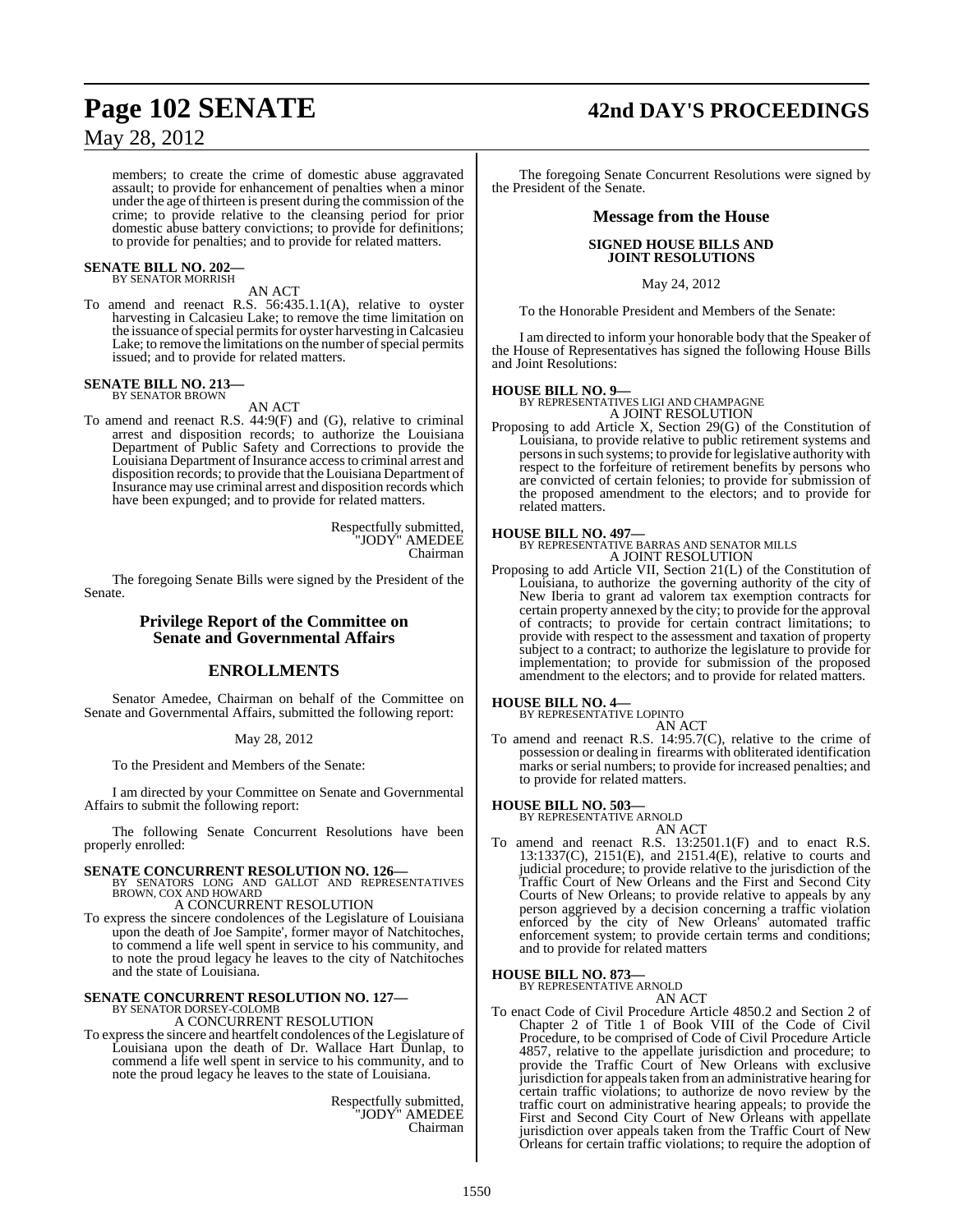# **42nd DAY'S PROCEEDINGS Page 103 SENATE**

# May 28, 2012

rules to implement the procedure for hearing and deciding such appeals; to direct the Louisiana State Law Institute to make certain conforming technical changes; and to provide for related matters.

## **HOUSE BILL NO. 940—**

BY REPRESENTATIVE ABRAMSON AN ACT

To amend and reenact R.S.  $13:3852(A)$  and to enact R.S.  $13:3852(C)$ , relative to seizure of property; to provide with respect to notice of seizure; to provide that additional notice of rescheduled sale dates is not required; and to provide for related matters.

### **HOUSE BILL NO. 1053—**

BY REPRESENTATIVE GAROFALO AN ACT

To repeal R.S. 32:392.1, relative to motor vehicles; to repeal the prohibition on the impoundment of motor vehicles in certain circumstances.

### **HOUSE BILL NO. 1054—** BY REPRESENTATIVE HILL

AN ACT

To enact R.S. 56:1948.5(57)(f) through (l), and (62)(b) through (l), and (64), relative to Louisiana Byways designation, to provide for route additions; and to provide for related matters.

### **HOUSE BILL NO. 1064—**

BY REPRESENTATIVE HOFFMANN AN ACT

To amend and reenact R.S. 11:62(12), 1581(5), and 1631(F)(1) and to enact R.S. 11:1636(C), relative to the District Attorneys' Retirement System; to provide relative to benefits; to provide relative to the funding of benefits; to provide for definitions; to provide for implementation; and to provide for related matters.

### **HOUSE BILL NO. 1103—** BY REPRESENTATIVE LEGER

AN ACT

To amend and reenact R.S. 33:130.842(A) and to enact R.S. 33:130.845(10), relative to the Louisiana Sports and Entertainment District; to revise the boundaries of the district; to provide procedures regarding the dedication of certain state of Louisiana sales tax increments for district purposes; and to provide for related matters.

# **HOUSE BILL NO. 1112—** BY REPRESENTATIVE ST. GERMAIN

AN ACT

To amend and reenact R.S.  $47:501(C)(1)$  and  $(2)$ , relative to application for a motor vehicle registration; to require submission of a current and valid photo identification; and to provide for related matters.

# **HOUSE BILL NO. 1125—** BY REPRESENTATIVE BROADWATER

AN ACT

To amend and reenact Code of Civil Procedure Article 1469(5), Code of Criminal Procedure Article 740, R.S. 13:3667.3(B), and R.S. 49:956.1, relative to the attendance and testimony of legislators in certain court and administrative hearings; to extend the requirement of a preliminary motion and hearing to former legislators where their attendance or testimony is being solicited on matters relating to their former service as lawmakers; to provide for definitions; and to provide for related matters.

# **HOUSE BILL NO. 1135—** BY REPRESENTATIVE BILLIOT

AN ACT

To enact R.S. 32:83, relative to driving on certain highways; to provide for method of driving on multiple-lane highways with left-turn lanes; and to provide for related matters.

## **HOUSE BILL NO. 1168—**

BY REPRESENTATIVE TIM BURNS AN ACT

To enact Code of Civil Procedure Article 1293(C), relative to service of process; to provide for the appointment of certain persons as private process servers; to provide for qualifications; and to provide for related matters.

# **HOUSE BILL NO. 1173—** BY REPRESENTATIVE CARTER

AN ACT

To amend and reenact R.S. 17:43, 46(A)(1)(b), (B), (D), (E)(1),  $(2)(d)$ , and  $(4)(b)$  and  $(c)$ ,  $(G)(1)(a)(iii)$ ,  $(I)$ ,  $(N)(2)$ ,  $(P)$ , and  $(Q)$ , 47(A), (B), and (D)(1)(a) and (6)(a), (b), (c), and (d), 48(A) and (B), 49(A) and (B), 348(A) and (B), and 1945 and R.S.  $36:642(C)(1)$  and  $648.1$ , to enact R.S. 17:46(A)(1)(c), and to repeal R.S. 17:4.1, 348(D) and (E), and  $1945(\dot{C})(4)$  and (5), provides relative to special education; provides relative to the administration and supervision of Louisiana special schools and programs; and to provide for related matters.

# **HOUSE BILL NO. 1202— (Substitute for House Bill No. 58 by Representative Pearson**)<br>BY REPRESENTATIVE PEARSON

AN ACT

To amend and reenact R.S. 11:1581(5), 1612, 1614, 1617, 1631(F)(1), and 1635 and to enact R.S. 11:1588, 1631(G), 1632(C), (D), (E), and (F), 1633(C), 1636(C) and (D), 1638(C), 1645, and 1646, relative to the District Attorneys' Retirement System of Louisiana; to provide relative to federal tax qualification status of the system; to authorize changes to be made using the Administrative Procedure Act; and to provide for related matters.

# **HOUSE BILL NO. 1205— (Substitute for House Bill No. 910 by Representative Johnson)**<br>BY REPRESENTATIVE JOHNSON

AN ACT

To amend and reenact R.S. 46:236.2(A) and (B) and 236.14(E)(3)(a) and to enact R.S. 46:236.1.12, relative to obligations for child support; to provide for the transfer of an obligation for support to a caretaker; to provide for procedures; to provide for employer reporting requirements of the child support program; and to provide for related matters.

### **HOUSE BILL NO. 38—** BY REPRESENTATIVE JONES

AN ACT

To enact R.S. 11:142(M), relative to the payment of retirement benefits; to provide for reports when such benefits should be stopped; to provide for certification by the employee; to provide relative to the fiduciary duty of affected boards; to provide relative to the recovery of erroneously paid benefits; and to provide for related matters.

**HOUSE BILL NO. 236—**<br>BY REPRESENTATIVES HODGES, BARROW, MORENO, NORTON,<br>SMITH, ST. GERMAIN, AND THIERRY AND SENATORS BROOME AND<br>PETERSON

# AN ACT

To amend and reenact R.S. 17:280 and to enact R.S. 17:3996(B)(30), relative to instruction in public schools regarding Internet and cell phone safety; to provide relative to guidelines and teaching materials for such instruction; to provide for limitation of liability; and to provide for related matters.

# **HOUSE BILL NO. 335—** BY REPRESENTATIVE LORUSSO

AN ACT

To amend and reenact R.S. 33:9038.59(G), relative to the New Orleans City Park Taxing District; to provide relative to tax increment financing and the dedication of state sales tax increments for such purpose; to provide relative to approval of agreements related to such state sales tax increment financing; and to provide for related matters.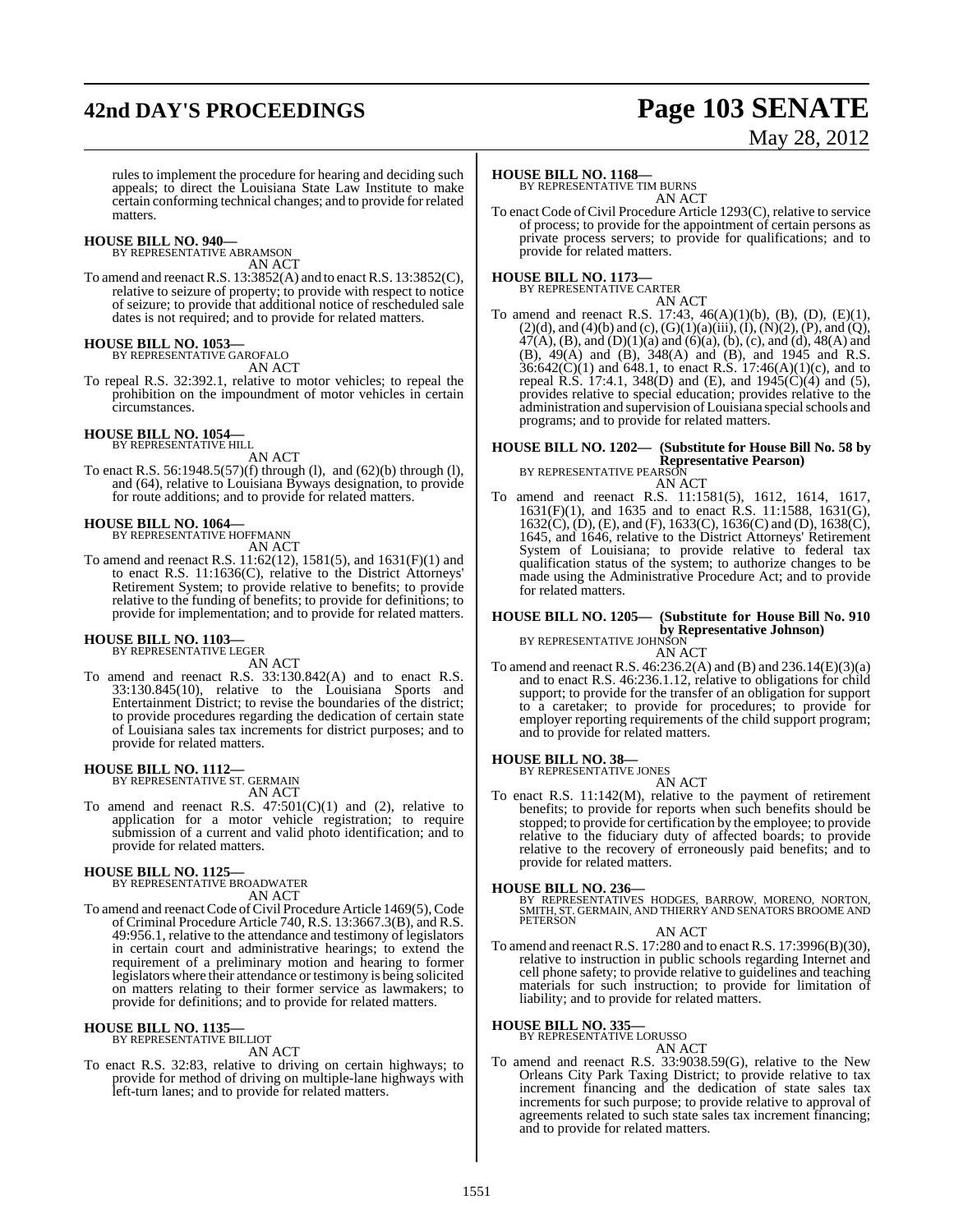# **Page 104 SENATE 42nd DAY'S PROCEEDINGS**

May 28, 2012

# **HOUSE BILL NO. 354—**

BY REPRESENTATIVE CROMER AN ACT

To enact R.S. 22:1751 and R.S. 23:1769, relative to registration and regulation of Professional Employer Organizations by the Department of Insurance and the Louisiana Workforce Commission; to authorize such organizations to register electronically and through certain approved assurance organizations; and to provide for related matters.

# **HOUSE BILL NO. 410—** BY REPRESENTATIVE FANNIN

AN ACT

To amend and reenact R.S. 33:4564.5, relative to a recreation district in Jackson Parish; to provide relative to the board of commissioners of such a district; to provide relative to the authority of the governing authority of Jackson Parish with respect to the budget and taxing authority and the compensation and expenses of board members, the secretary-treasurer, and director of such a district; and to provide for related matters.

# **HOUSE BILL NO. 412—** BY REPRESENTATIVE JOHNSON

AN ACT

To amend and reenact R.S. 47:338.210(A)(1), (B), (C), and (D), relative to the hotel occupancy tax; to provide for legislative intent relative to substitution of the city of Bunkie for municipalities in a particular population range in existing law which is authorized to levy and collect a hotel occupancy tax; and to provide for related matters.

# **HOUSE BILL NO. 421—** BY REPRESENTATIVE ST. GERMAIN

AN ACT

To amend and reenact R.S.  $32:2(A)(2)$  and to enact R.S.  $32:2(A)(3)$ , relative to rules, regulations, and orders of the Department of Transportation and Development; to remove certain requirements for filing certain regulations in clerks of court offices; to remove specific requirements for references; to provide for effectiveness of certain orders issued by the Department of Transportation and Development; and to provide for related matters.

## **HOUSE BILL NO. 436—**

BY REPRESENTATIVES HARRISON, ADAMS, BERTHELOT, STUART<br>BISHOP,BROADWATER,BROWN,BURFORD,TIMBURNS,CARMODY,<br>COX, GISCLAIR, HARRIS, HAVARD, HENRY, HENSGENS, HILL,<br>HODGES, HOFFMANN, HUVAL, JONES, KLECKLEY, MACK, PUGH,<br>PYLANT, SC

AN ACT

To enact R.S. 17:264 and 3996(B)(30), relative to required instruction in public schools; to require certain public school governing authoritiesto provide instruction on certain aspects of American history; to provide for guidelines pertaining to such instruction; and to provide for related matters.

## **HOUSE BILL NO. 507—**

BY REPRESENTATIVES PONTI, ADAMS, BARROW, BERTHELOT,<br>BROADWATER,BROWN,HENRYBURNS,BURRELL,COX,CROMER,<br>GAROFALO,GISCLAIR,HENRYBURNS,HUNTER,KATRINA JACKSON,<br>JAMES,JEFFERSON,LIGI,LORUSSO,NORTON,PRICE,REYNOLDS,<br>SCHEXNAYDER,ANDWH

# AN ACT

To amend and reenact R.S. 39:2006(A)(4) and 2176(A)(4), relative to small businesses; to increase the maximum gross receipts threshold for small businesses applying to the Louisiana Initiative for Small Entrepreneurships (Hudson Initiative); to increase the maximum gross receipts threshold for small businesses applying to the Louisiana Initiative for Veteran and Service-Connected Disabled Veteran-Owned Small Entrepreneurships (Veteran Initiative); to provide for an effective date; and to provide for related matters.

# **HOUSE BILL NO. 705—** BY REPRESENTATIVE HOFFMANN

AN ACT

To amend and reenact R.S. 17:81(Q)(2)(c), to provide relative to the reporting of certain electronic communication between an

employee at a public elementary or secondary school and a student enrolled at that school; to provide relative to the manner and frequency of reporting certain communication that is made or received by an employee using a means other than one provided by or made available by the school system; to provide guidelines; to provide applicability; to provide an effective date; and to provide for related matters.

**HOUSE BILL NO. 761—** BY REPRESENTATIVES HONORE AND SMITH AN ACT

To amend and reenact R.S. 17:194(B), relative to school nutrition programs; to except certain elementary and secondary schools operated by certain public postsecondary institutions from certain requirements relative to the funding of school nutrition programs; and to provide for related matters.

### **HOUSE BILL NO. 788—**

BY REPRESENTATIVE ST. GERMAIN

AN ACT To amend and reenact R.S. 33:180(B), relative to annexation; to provide for exclusion of certain areas for annexation; and to provide for related matters.

# **HOUSE BILL NO. 801—**

BY REPRESENTATIVE MONTOUCET AN ACT

To enact R.S. 33:2490(E) and 2550(E), relative to the municipal fire and police civil service; to provide relative to employees who have resigned or retired from the classified service due to injury; to provide that any such employee may be reemployed at any time after his resignation or retirement; to provide relative to the position and class to which he may be reemployed; to provide relative to the qualifications and seniority of any such employee; to provide limitations; and to provide for related matters.

# **HOUSE BILL NO. 843—** BY REPRESENTATIVE LORUSSO

### AN ACT

To amend and reenact R.S. 33:9091.5, relative to Orleans Parish; to provide relative to the Lake Vista Crime Prevention District; to provide relative to the purpose and governance of the district; to provide relative to district funding; to change provisions relative to the levy of a parcel fee; and to provide for related matters.

## **HOUSE BILL NO. 856—**

BY REPRESENTATIVES HONORE AND SMITH

AN ACT To enact R.S. 17:1855.2(3), relative to tuition increases at Southern University Laboratory School; to authorize a tuition increase; and to provide for related matters.

# **HOUSE BILL NO. 900—**

BY REPRESENTATIVE DIXON

- AN ACT
- To enact Subpart J of Part I of Chapter 14 of Title 33 of the Louisiana Revised Statutes of 1950, to be comprised of R.S. 33:4780.81 through 4780.91, relative to Rapides Parish; to authorize the governing authority of the parish to provide zoning regulations and restrictions in a certain district within the parish; to provide procedures relative to the amendment and enforcement of any such regulation or restriction; to provide relative to the applicability of the Act; and to provide for related matters.

# **HOUSE BILL NO. 911—**

BY REPRESENTATIVE FOIL AND SENATOR WALSWORTH AN ACT

To amend and reenact the heading of Part II of Chapter 43 of Title 17 ofthe Louisiana Revised Statutes of 1950 and R.S. 17:4031(A), (B), and (E), relative to the School Choice Pilot Program for Certain Students with Exceptionalities; to remove the limitation that the programbe a two-year pilot program; to provide relative to student eligibility; to remove certain reporting requirements; and to provide for related matters.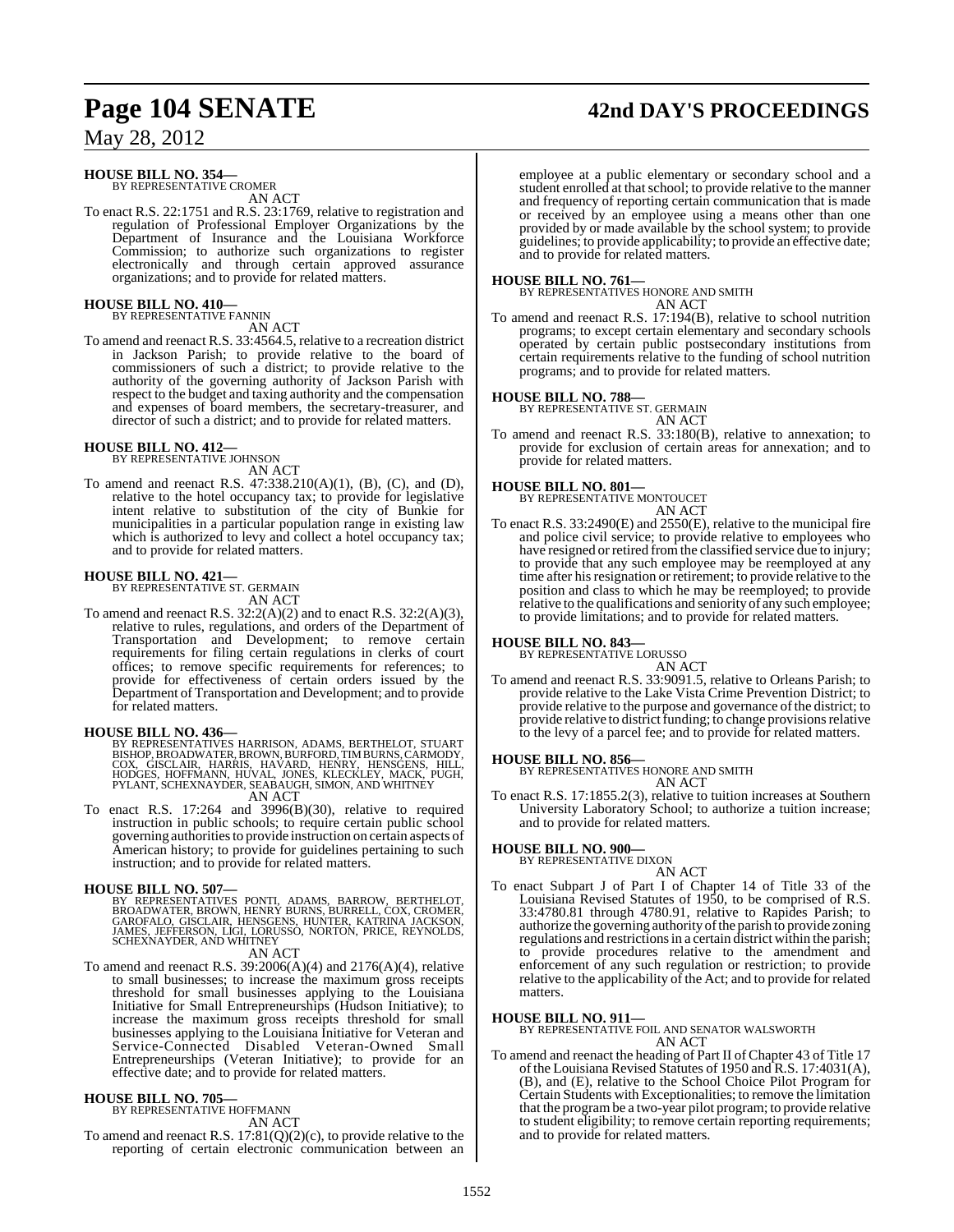# **42nd DAY'S PROCEEDINGS Page 105 SENATE**

# May 28, 2012

# **HOUSE BILL NO. 956—** BY REPRESENTATIVE BADON

AN ACT

To amend and reenact R.S. 33:9100.12(A) and to enact R.S. 33:9100.10, relative to Orleans Parish; to provide relative to the East New Orleans Neighborhood Advisory Commission; to authorize the governing authority of the city of New Orleans to levy and collect a parcel fee within the area of the commission; to provide relative to the disposition of the proceeds of the fee; to require the executive board of the commission to propose an annual budget to the commission; and to provide for related matters.

**HOUSE BILL NO. 1043—**<br>BY REPRESENTATIVES HENRY BURNS, ADAMS, ARMES, BARROW,<br>BERTHELOT, WESLEY BISHOP, BROADWATER, BROWN, BURFORD,<br>BURRELL, CARMODY, CHAMPAGNE, CONNICK, COX, DIXON,<br>EDWARDS, FOIL, GISCLAIR, GUILLORY, GUINN, AN ACT

To amend and reenact R.S. 39:100.61(B), relative to the New Opportunities Waiver Fund; to provide for the deposit of monies into the New Opportunities Waiver Fund; provides for an effective date; and to provide for related matters.

# **HOUSE BILL NO. 1051—** BY REPRESENTATIVE SMITH

AN ACT

To amend and reenact R.S.  $33:2740.8(A)(1)$  and  $(D)(1)(d)$ , relative to downtown development districts; to provide relative to the Downtown Development District of the city of Baton Rouge; to provide relative to the boundaries and the governing board of the district; and to provide for related matters.

and asked that the President of the Senate affix his signature to the same.

> Respectfully submitted, ALFRED W. SPEER Clerk of the House of Representatives

The House Bills and Joint Resolutions contained herein were signed by the President of the Senate on May 28, 2012.

## **Message from the House**

# **SIGNED HOUSE CONCURRENT RESOLUTIONS**

# May 24, 2012

To the Honorable President and Members of the Senate:

I am directed to inform your honorable body that the Speaker of the House of Representatives has signed the following House Concurrent Resolutions:

# **HOUSE CONCURRENT RESOLUTION NO. 86—** BY REPRESENTATIVE THOMPSON

A CONCURRENT RESOLUTION

To urge and request the State Board of Elementary and Secondary Education to study the advantages and disadvantages of enacting a state law to limit the salary amount paid to public school administrators, with certain exceptions, to the amount paid to teachers in the same school system and to report its findings and recommendations at least sixty days prior to the 2013 Regular Session of the Legislature of Louisiana.

# **HOUSE CONCURRENT RESOLUTION NO. 90—** BY REPRESENTATIVE SEABAUGH A CONCURRENT RESOLUTION

To direct the Criminal Code Committee of the Louisiana State Law Institute to study the issue of post-conviction relief, specifically with regard to the costs associated with providing such relief,

and to issue a report of its findings and recommendations on the feasibility of assessing certain fees for applications for postconviction relief to the Legislature of Louisiana.

# **HOUSE CONCURRENT RESOLUTION NO. 92—** BY REPRESENTATIVE CHAMPAGNE

A CONCURRENT RESOLUTION

To urge and request the Board of Regents to study executive compensation at the university system offices and boards and to report its findings to the legislature at least sixty days prior to the 2013 Regular Session of the Legislature of Louisiana.

# **HOUSE CONCURRENT RESOLUTION NO. 106—** BY REPRESENTATIVE HOFFMANN AND SENATOR WALSWORTH A CONCURRENT RESOLUTION

To urge and request the State Board of Elementary and Secondary Education to provide for the inclusion of "read alouds" in early childhood education programs administered at the state level.

# **HOUSE CONCURRENT RESOLUTION NO. 113—** BY REPRESENTATIVE HARRISON

A CONCURRENT RESOLUTION

To direct the Louisiana Sentencing Commission to study the feasibility of requiring an offender to serve his term of imprisonment through home incarceration with the use of electronic monitoring and to report its findings to the legislature prior to the convening of the 2013 Regular Session of the Legislature of Louisiana.

# **HOUSE CONCURRENT RESOLUTION NO. 129—** BY REPRESENTATIVE LEGER

A CONCURRENT RESOLUTION

To urge and request the Louisiana Supreme Court, the Department of Children and Family Services, the Department of Health and Hospitals, the Department of Education, the Governor's Children's Cabinet, and the office of juvenile justice within the Department of Public Safety and Corrections, to implement the recommendations related to the Informal Families in Need of Services (FINS) process made by the Families in Need of Services Commission in its report issued February 10, 2012, and asset forth in this Resolution and to report to the legislature and the Juvenile Justice Reform Act Implementation Commission on the accomplishments and status of implementation of the recommendations no later than March 1, 2013.

# **HOUSE CONCURRENT RESOLUTION NO. 174—** BY REPRESENTATIVES KATRINA JACKSON AND MORENO A CONCURRENT RESOLUTION

To urge and request the secretary of the Department of Children and Family Services, the secretary of the Department of Health and Hospitals, the secretary of the Department of Economic Development, the director of the Department of State Civil Service, the state superintendent of the Department of Education, the commissioner of the division of administration, the executive director of the Louisiana Workforce Commission, and the head of the Louisiana State University Health Sciences Center- Health Care Services Division, to study and submit a report on the number of women in their workforces based on age, race, and job category.

# **HOUSE CONCURRENT RESOLUTION NO. 175—** BY REPRESENTATIVE WESLEY BISHOP AND SENATORS MURRAY

AND PETERSON A CONCURRENT RESOLUTION

To urge and request the Recovery School District to rename Little Woods Elementary School in New Orleans East in honor of DoloresT. Aaron, a longtime educator, public servant, and pillar of the community who passed away in January of 2012.

# **HOUSE CONCURRENT RESOLUTION NO. 13—** BY REPRESENTATIVE TIM BURNS

A CONCURRENT RESOLUTION

To urge and request the Louisiana State Law Institute to study Louisiana's existing laws governing peremptory exceptions and immunity and to make specific recommendations as to whether immunity should be added as a peremptory exception.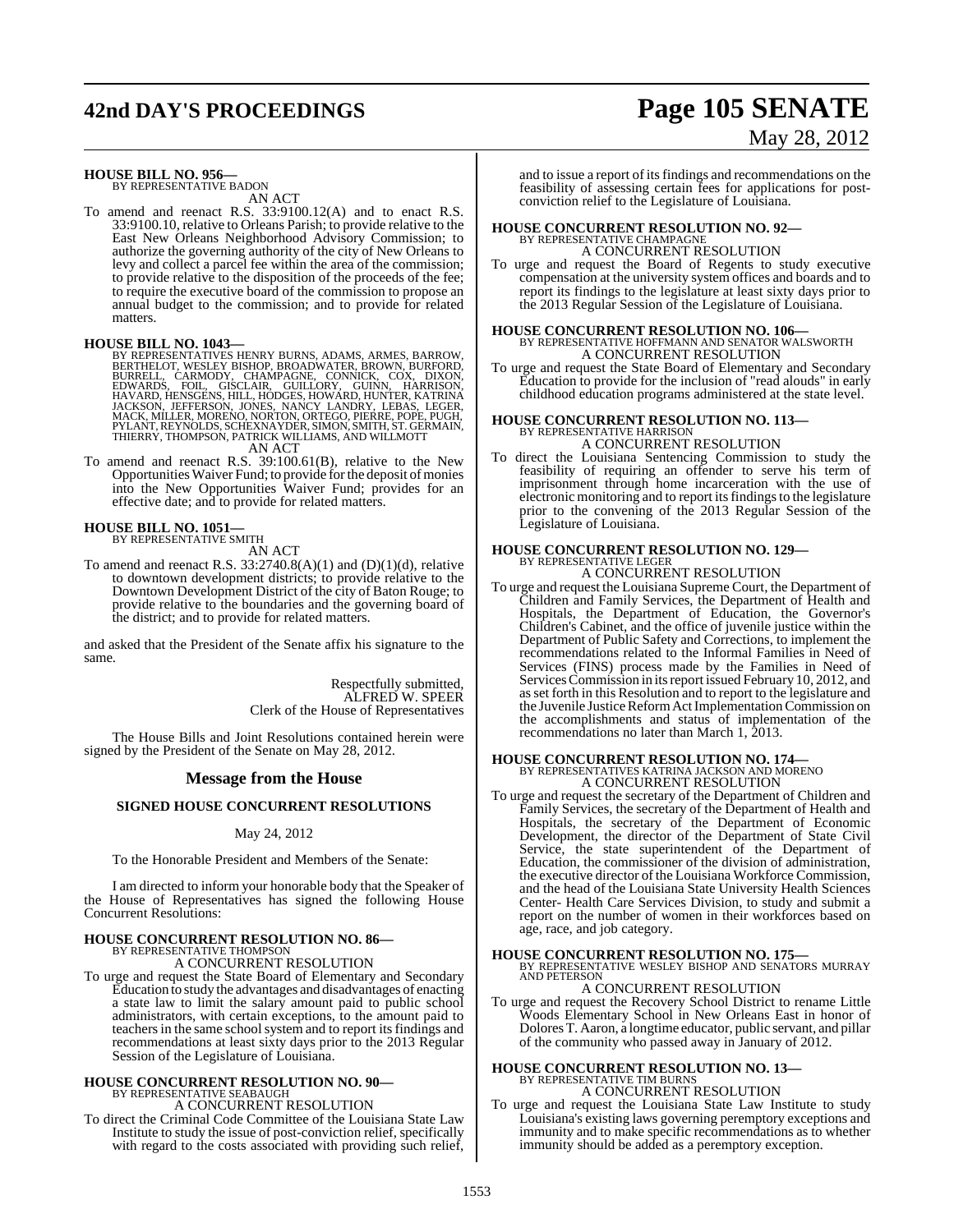# **Page 106 SENATE 42nd DAY'S PROCEEDINGS**

# May 28, 2012

**HOUSE CONCURRENT RESOLUTION NO. 23—**<br>BY REPRESENTATIVES ORTEGO, BARRAS, BERTHELOT,<br>CHAMPAGNE, GISCLAIR, GUILLORY, HARRISON, HUVAL, JOHNSON,<br>JONES, LEBAS, MONTOUCET, SCHEXNAYDER, AND WHITNEY A CONCURRENT RESOLUTION

To authorize and direct creation of the Uniform Bilingual Signage and Map Task Force; to provide for membership, powers, and duties of the task force; to provide for a report of its business; and to provide for related matters.

# **HOUSE CONCURRENT RESOLUTION NO. 76—** BY REPRESENTATIVE SMITH

A CONCURRENT RESOLUTION

To urge and request the Louisiana State Law Institute to study procedures for the filing of liens for unpaid wages and to make specific recommendations for legislation.

**HOUSE CONCURRENT RESOLUTION NO. 81—**<br>BY REPRESENTATIVES HUVAL, ABRAMSON, ARNOLD, BADON, STUART BISHOP, BORROW, STUART BISHOP BAROGANE, GAROFALO, GAROFALO, HENSCENS, HOLLIS, LEBAS, LEOPOLD, LIGI, MILLER, JAY MORRIS, ORTEGO

To urge and request the Louisiana State Law Institute to study jury trial procedures in order to create an expedited or summary jury trial and to make specific recommendations for legislation.

# **HOUSE CONCURRENT RESOLUTION NO. 93—** BY REPRESENTATIVE BILLIOT A CONCURRENT RESOLUTION

To urge and request the Louisiana State Law Institute to study creating procedures that would enable a surety to take possession of collateral in certain circumstances and to report its findings on or after January 1, 2014.

# **HOUSE CONCURRENT RESOLUTION NO. 100—** BY REPRESENTATIVE ORTEGO

A CONCURRENT RESOLUTION

To urge and request the re-creation of the Complete Streets Work Group created by Senate Concurrent Resolution No. 110 of the 2009 Regular Session of the Legislature.

# **HOUSE CONCURRENT RESOLUTION NO. 131—** BY REPRESENTATIVE LOPINTO A CONCURRENT RESOLUTION

To urge and request the Louisiana State Law Institute to study the testamentary disposition of the right to bring a survival action pursuant to Civil Code Article 2315.1 and to report its findings and recommendations in the form of specific proposed legislation to the legislature on or before January 1, 2013.

### **HOUSE CONCURRENT RESOLUTION NO. 134—** BY REPRESENTATIVE FOIL

A CONCURRENT RESOLUTION

To urge and request the Louisiana State Law Institute to study procedures relative to the abandonment of civil actions and to report its findings and recommendations to the legislature on or before January 1, 2014.

# **HOUSE CONCURRENT RESOLUTION NO. 140—** BY REPRESENTATIVE ABRAMSON

A CONCURRENT RESOLUTION

To authorize and request the Louisiana State Law Institute to study the potential impact of creating a child support calculation system in cases of "dual paternity" on other areas of the law and to report its findings and recommendations in the form of specific proposed legislation at least sixty days prior to the convening of the 2013 Regular Session of the Legislature of Louisiana.

# **HOUSE CONCURRENT RESOLUTION NO. 152—** BY REPRESENTATIVE ORTEGO A CONCURRENT RESOLUTION

To urge and request the office of facility planning and control and the office of state buildings to study the use of products which have been determined to have low volatile organic compound (VOC) content in the maintenance, renovation, or construction of public

buildings and report the findings to the Legislature of Louisiana no later than December 31, 2012.

# **HOUSE CONCURRENT RESOLUTION NO. 170—** BY REPRESENTATIVE MONTOUCET

A CONCURRENT RESOLUTION

To urge and request the governor and the Department of Economic Development to embrace and support any and every activity, project, or opportunity that could provide monetary aid to local political subdivisions to provide infrastructure or services supporting businesses interested in locating or in the process of building or expanding in a rural or lower populated area, thus creating job growth and stimulating the economy.

**HOUSE CONCURRENT RESOLUTION NO. 171—** BY REPRESENTATIVES ST. GERMAIN, DOVE, GISCLAIR, HARRISON, JONES, RICHARD, AND WHITNEY AND SENATORS ALLAIN AND **CHABERT** 

# A CONCURRENT RESOLUTION

To commend Officer Neil Abbott of the Houma Police Department for his dedication to serving and protecting his fellow citizens.

### **HOUSE CONCURRENT RESOLUTION NO. 172—** BY REPRESENTATIVE LEOPOLD

A CONCURRENT RESOLUTION

To urge and request the Department of Transportation and Development to increase the speed limit on Louisiana Highway 23 in Port Sulphur, Plaquemines Parish.

# **HOUSE CONCURRENT RESOLUTION NO. 173—** BY REPRESENTATIVE GUINN

A CONCURRENT RESOLUTION

To commend the Roastin' with Rosie Barbeque Festival in Jefferson Davis Parish and to recognize it as an official state championship barbeque contest.

and asked that the President of the Senate affix his signature to the same.

> Respectfully submitted, ALFRED W. SPEER Clerk of the House of Representatives

The House Concurrent Resolutions contained herein were signed by the President of the Senate.

# **ATTENDANCE ROLL CALL**

# **ROLL CALL**

The roll was called with the following result:

## PRESENT

Mr. President Erdey Nevers<br>Adley Gallot Perry Adley Gallot<br>Allain Guillory Allain Guillory Peterson<br>Amedee Heitmeier Riser Amedee Heitmeier<br>Appel Johns Appel Johns Smith, G.<br>Brown Kostelka Smith, J. Buffington LaFle<br>Chabert Long Chabert Long Thompson<br>Claitor Martiny Walsworth Claitor Martiny Walsworth<br>
Cortez Mills Ward Cortez Mills Ward Crowe Morrell White<br>
Morrish White<br>
Morrish Donahue Morrish<br>Dorsey-Colomb Murray Dorsey-Colomb Total - 37

Kostelka Smith,<br>LaFleur Tarver

ABSENT

Broome Peacock Total - 2